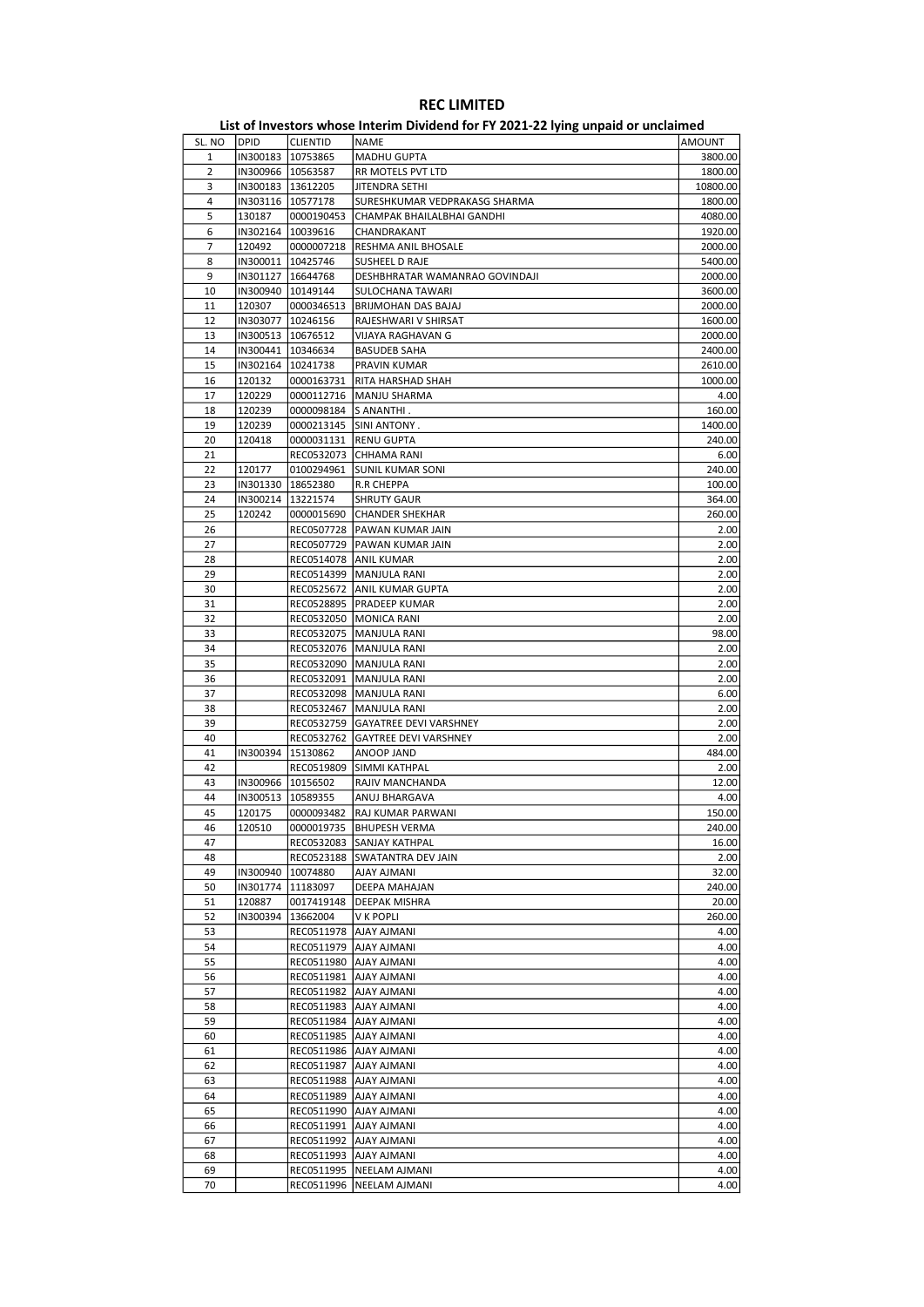| 71  |                         | REC0511997   NEELAM AJMANI | 4.00 |
|-----|-------------------------|----------------------------|------|
| 72  |                         | REC0511998   NEELAM AJMANI | 4.00 |
|     |                         |                            |      |
| 73  |                         | REC0511999   NEELAM AJMANI | 4.00 |
| 74  |                         | REC0512000   NEELAM AJMANI | 4.00 |
| 75  |                         | REC0512001   NEELAM AJMANI | 4.00 |
| 76  |                         |                            | 4.00 |
|     |                         | REC0512002   NEELAM AJMANI |      |
| 77  |                         | REC0512003   NEELAM AJMANI | 4.00 |
| 78  |                         | REC0512004   NEELAM AJMANI | 4.00 |
| 79  |                         |                            |      |
|     |                         | REC0512005   NEELAM AJMANI | 4.00 |
| 80  |                         | REC0512006   NEELAM AJMANI | 4.00 |
| 81  |                         | REC0512007   NEELAM AJMANI | 4.00 |
| 82  |                         |                            | 4.00 |
|     |                         | REC0512008   NEELAM AJMANI |      |
| 83  |                         | REC0512009   NEELAM AJMANI | 4.00 |
| 84  |                         | REC0512010   NEELAM AJMANI | 4.00 |
| 85  |                         | REC0512011   VIJAY AJMANI  | 4.00 |
|     |                         |                            |      |
| 86  |                         | REC0512012   VIJAY AJMANI  | 4.00 |
| 87  | REC0512013              | VIJAY AJMANI               | 4.00 |
| 88  |                         | REC0512014   VIJAY AJMANI  | 4.00 |
|     |                         |                            |      |
| 89  |                         | REC0512015   VIJAY AJMANI  | 4.00 |
| 90  |                         | REC0512016   VIJAY AJMANI  | 4.00 |
| 91  |                         | REC0512017   VIJAY AJMANI  | 4.00 |
|     |                         |                            |      |
| 92  | REC0512018              | VIJAY AJMANI               | 4.00 |
| 93  |                         | REC0512019   VIJAY AJMANI  | 4.00 |
| 94  |                         | REC0512020   VIJAY AJMANI  | 4.00 |
|     |                         |                            |      |
| 95  |                         | REC0512021   VIJAY AJMANI  | 4.00 |
| 96  |                         | REC0512022   VIJAY AJMANI  | 4.00 |
| 97  |                         | REC0512023   VIJAY AJMANI  | 4.00 |
|     |                         |                            |      |
| 98  |                         | REC0512024 VIJAY AJMANI    | 4.00 |
| 99  |                         | REC0512025   VIJAY AJMANI  | 4.00 |
| 100 |                         | REC0512026   VIJAY AJMANI  | 4.00 |
|     |                         |                            |      |
| 101 |                         | REC0512027   VIJAY AJMANI  | 4.00 |
| 102 |                         | REC0512028   NARESH AJMANI | 4.00 |
| 103 |                         | REC0512029   NARESH AJMANI | 4.00 |
|     |                         |                            |      |
| 104 |                         | REC0512030   NARESH AJMANI | 4.00 |
| 105 |                         | REC0512031   NARESH AJMANI | 4.00 |
| 106 |                         | REC0512032   NARESH AJMANI | 4.00 |
|     |                         |                            |      |
| 107 |                         | REC0512033   NARESH AJMANI | 4.00 |
| 108 |                         | REC0512034   NARESH AJMANI | 4.00 |
| 109 |                         | REC0512035   NARESH AJMANI | 4.00 |
|     |                         |                            |      |
| 110 |                         | REC0512036   NARESH AJMANI | 4.00 |
| 111 |                         | REC0512037   NARESH AJMANI | 4.00 |
| 112 |                         | REC0512038   NARESH AJMANI | 4.00 |
|     |                         |                            |      |
| 113 |                         | REC0512039   NARESH AJMANI | 4.00 |
| 114 |                         | REC0512040   NARESH AJMANI | 4.00 |
| 115 |                         | REC0512041   NARESH AJMANI | 4.00 |
|     |                         | REC0512042 NARESH AJMANI   | 4.00 |
| 116 |                         |                            |      |
| 117 |                         | REC0512043 NARESH AJMANI   | 4.00 |
| 118 |                         | REC0512044   NARESH AJMANI | 4.00 |
| 119 | REC0512045   AJAY ARORA |                            | 4.00 |
|     |                         |                            |      |
| 120 | REC0512046   AJAY ARORA |                            | 4.00 |
| 121 | REC0512047   AJAY ARORA |                            | 4.00 |
| 122 | REC0512048   AJAY ARORA |                            | 4.00 |
|     |                         |                            |      |
| 123 | REC0512049   AJAY ARORA |                            | 4.00 |
| 124 | REC0512050   AJAY ARORA |                            | 4.00 |
| 125 | REC0512051 AJAY ARORA   |                            | 4.00 |
|     |                         |                            |      |
| 126 | REC0512052   AJAY ARORA |                            | 4.00 |
| 127 | REC0512053   AJAY ARORA |                            | 4.00 |
| 128 | REC0512054   AJAY ARORA |                            | 4.00 |
| 129 | REC0512055   AJAY ARORA |                            | 4.00 |
|     |                         |                            |      |
| 130 | REC0512056   AJAY ARORA |                            | 4.00 |
| 131 | REC0512057   AJAY ARORA |                            | 4.00 |
| 132 | REC0512058   AJAY ARORA |                            | 4.00 |
|     |                         |                            |      |
| 133 | REC0512059   AJAY ARORA |                            | 4.00 |
| 134 | REC0512060   AJAY ARORA |                            | 4.00 |
| 135 | REC0512061   AJAY ARORA |                            | 4.00 |
|     |                         |                            |      |
| 136 |                         | REC0513429   AJAY AJMANI   | 4.00 |
| 137 |                         | REC0513430   AJAY AJMANI   | 4.00 |
| 138 |                         | REC0513431   AJAY AJMANI   | 4.00 |
|     |                         |                            |      |
| 139 |                         | REC0513432  AJAY AJMANI    | 4.00 |
| 140 |                         | REC0513433   AJAY AJMANI   | 4.00 |
| 141 |                         | REC0513434 AJAY AJMANI     | 4.00 |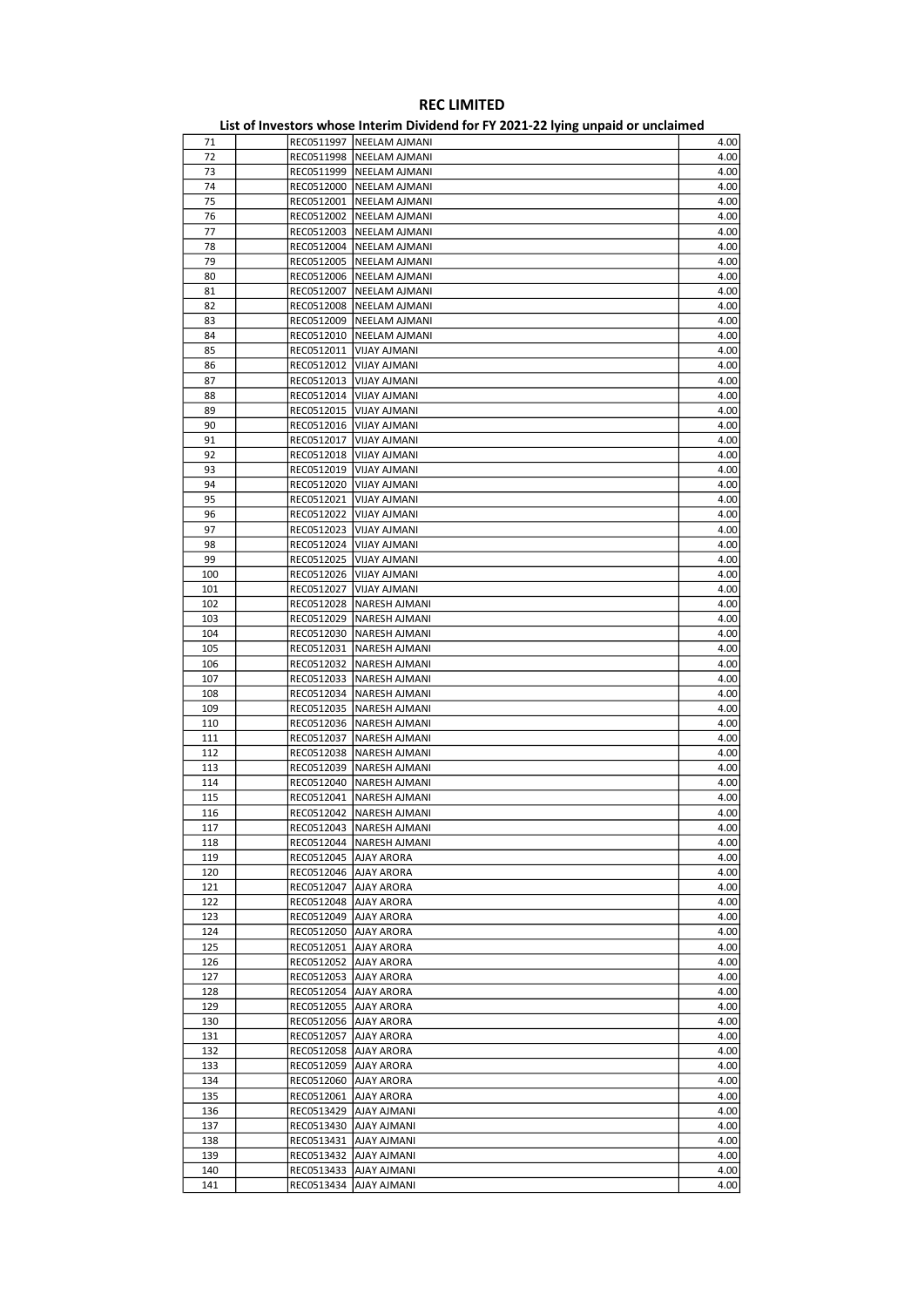|     |                          | List of investors whose internit Dividend for FT 2021-22 fying unpaid of unclaimed |      |
|-----|--------------------------|------------------------------------------------------------------------------------|------|
| 142 |                          | REC0513435 AJAY AJMANI                                                             | 4.00 |
| 143 |                          | REC0513436   AJAY AJMANI                                                           | 4.00 |
| 144 | REC0513437   AJAY AJMANI |                                                                                    | 4.00 |
| 145 |                          | REC0513438   AJAY AJMANI                                                           | 4.00 |
| 146 | REC0513439               | <b>AJAY AJMANI</b>                                                                 | 4.00 |
| 147 | REC0513440               | <b>AJAY AJMANI</b>                                                                 | 4.00 |
|     |                          |                                                                                    |      |
| 148 | REC0513441               | AJAY AJMANI                                                                        | 4.00 |
| 149 | REC0513442               | AJAY AJMANI                                                                        | 4.00 |
| 150 | REC0513443               | <b>AJAY AJMANI</b>                                                                 | 4.00 |
| 151 | REC0513444               | <b>AJAY AJMANI</b>                                                                 | 4.00 |
| 152 | REC0513445   AJAY AJMANI |                                                                                    | 4.00 |
| 153 | REC0513446               | AJAY AJMANI                                                                        | 4.00 |
| 154 | REC0513447               | AJAY AJMANI                                                                        | 4.00 |
| 155 | REC0513448               | AJAY AJMANI                                                                        | 4.00 |
| 156 | REC0513449               | <b>AJAY AJMANI</b>                                                                 | 4.00 |
| 157 | REC0513450               | AJAY AJMANI                                                                        | 4.00 |
|     |                          |                                                                                    |      |
| 158 | REC0513451               | AJAY AJMANI                                                                        | 4.00 |
| 159 | REC0513452               | <b>AJAY AJMANI</b>                                                                 | 4.00 |
| 160 | REC0513453               | <b>AJAY AJMANI</b>                                                                 | 4.00 |
| 161 | REC0513454               | AJAY AJMANI                                                                        | 4.00 |
| 162 | REC0513455   AJAY AJMANI |                                                                                    | 4.00 |
| 163 | REC0513456               | <b>AJAY AJMANI</b>                                                                 | 4.00 |
| 164 | REC0513457               | <b>AJAY AJMANI</b>                                                                 | 4.00 |
| 165 | REC0513458               | <b>AJAY AJMANI</b>                                                                 | 4.00 |
| 166 | REC0513459               | AJAY AJMANI                                                                        | 4.00 |
| 167 | REC0513460               | AJAY AJMANI                                                                        | 4.00 |
|     |                          |                                                                                    |      |
| 168 | REC0513461               | <b>AJAY AJMANI</b>                                                                 | 4.00 |
| 169 | REC0513462               | AJAY AJMANI                                                                        | 4.00 |
| 170 | REC0513463               | <b>AJAY AJMANI</b>                                                                 | 4.00 |
| 171 | REC0513464               | <b>AJAY AJMANI</b>                                                                 | 4.00 |
| 172 | REC0513465               | AJAY AJMANI                                                                        | 4.00 |
| 173 | REC0513466               | <b>AJAY AJMANI</b>                                                                 | 4.00 |
| 174 | REC0513467               | AJAY AJMANI                                                                        | 4.00 |
| 175 | REC0513468               | <b>AJAY AJMANI</b>                                                                 | 4.00 |
| 176 | REC0513469               | <b>AJAY AJMANI</b>                                                                 | 4.00 |
| 177 | REC0513470               | AJAY AJMANI                                                                        | 4.00 |
| 178 | REC0513471               | <b>AJAY AJMANI</b>                                                                 | 4.00 |
|     |                          |                                                                                    |      |
| 179 | REC0513472               | AJAY AJMANI                                                                        | 4.00 |
| 180 | REC0513473               | <b>AJAY AJMANI</b>                                                                 | 4.00 |
| 181 | REC0513474               | AJAY AJMANI                                                                        | 4.00 |
| 182 | REC0513475               | <b>AJAY AJMANI</b>                                                                 | 4.00 |
| 183 | REC0513476               | <b>AJAY AJMANI</b>                                                                 | 4.00 |
| 184 | REC0513477               | AJAY AJMANI                                                                        | 4.00 |
| 185 | REC0513478               | <b>AJAY AJMANI</b>                                                                 | 4.00 |
| 186 | REC0513479               | <b>AJAY AJMANI</b>                                                                 | 4.00 |
| 187 | REC0513480               | <b>AJAY AJMANI</b>                                                                 | 4.00 |
| 188 | REC0513481   AJAY AJMANI |                                                                                    | 4.00 |
| 189 |                          | REC0513482 AJAY AJMANI                                                             | 4.00 |
|     |                          | REC0513483 AJAY AJMANI                                                             |      |
| 190 |                          |                                                                                    | 4.00 |
| 191 |                          | REC0513484   AJAY AJMANI                                                           | 4.00 |
| 192 |                          | REC0513485   AJAY AJMANI                                                           | 4.00 |
| 193 |                          | REC0513486   AJAY AJMANI                                                           | 4.00 |
| 194 |                          | REC0513487   AJAY AJMANI                                                           | 4.00 |
| 195 |                          | REC0513488 AJAY AJMANI                                                             | 4.00 |
| 196 |                          | REC0513489   AJAY AJMANI                                                           | 4.00 |
| 197 |                          | REC0513490   AJAY AJMANI                                                           | 4.00 |
| 198 |                          | REC0513491   AJAY AJMANI                                                           | 4.00 |
| 199 |                          | REC0513492   AJAY AJMANI                                                           | 4.00 |
| 200 |                          | REC0513493   AJAY AJMANI                                                           | 4.00 |
| 201 | REC0513631               | AJAY AJMANI                                                                        | 4.00 |
|     |                          |                                                                                    |      |
| 202 |                          | REC0513654   AJAY AJMANI                                                           | 4.00 |
| 203 |                          | REC0513655   AJAY AJMANI                                                           | 4.00 |
| 204 |                          | REC0513656   AJAY AJMANI                                                           | 4.00 |
| 205 | REC0513657               | <b>AJAY AJMANI</b>                                                                 | 4.00 |
| 206 |                          | REC0513658   AJAY AJMANI                                                           | 4.00 |
| 207 |                          | REC0513659   AJAY AJMANI                                                           | 4.00 |
| 208 |                          | REC0516312 SUNIL AJMANI                                                            | 4.00 |
| 209 |                          | REC0516457   AJAY AJMANI                                                           | 4.00 |
| 210 |                          | REC0516458   AJAY AJMANI                                                           | 4.00 |
| 211 | REC0516459               | AJAY AJMANI                                                                        | 4.00 |
|     |                          |                                                                                    |      |
| 212 | REC0516460               | <b>AJAY AJMANI</b>                                                                 | 8.00 |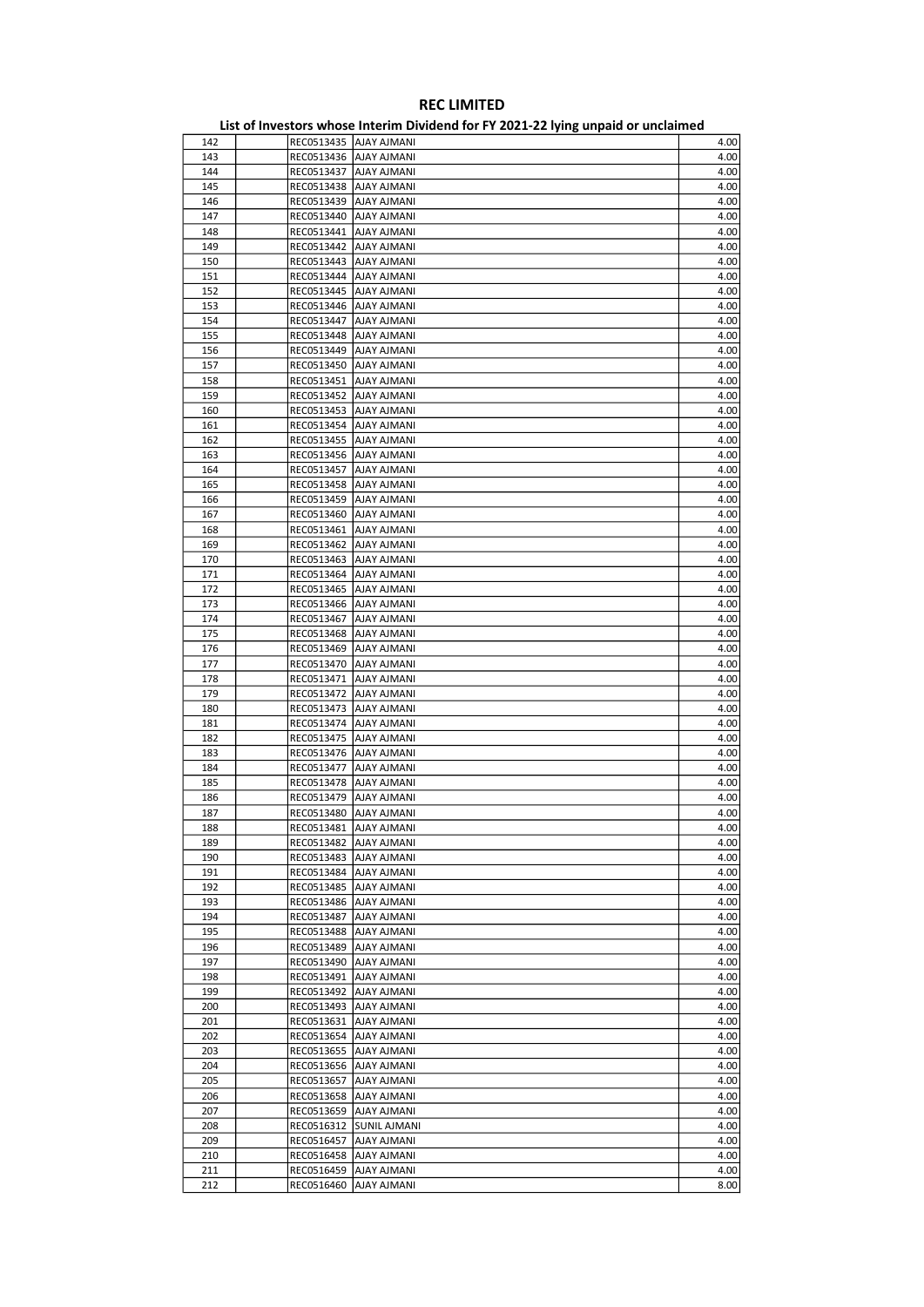|     |                          | EIST OF INVESTORS WHOSE INTERNATIONAL TOTAL EQESTEE TYING WITHOUT OF WHEREINTER |      |
|-----|--------------------------|---------------------------------------------------------------------------------|------|
| 213 |                          | REC0516461   AJAY AJMANI                                                        | 8.00 |
| 214 | REC0516462               | AJAY AJMANI                                                                     | 4.00 |
| 215 | REC0516463  AJAY AJMANI  |                                                                                 | 4.00 |
| 216 | REC0516464  AJAY AJMANI  |                                                                                 | 4.00 |
| 217 | REC0516465               | <b>AJAY AJMANI</b>                                                              | 4.00 |
| 218 | REC0516466   AJAY AJMANI |                                                                                 | 4.00 |
|     |                          |                                                                                 |      |
| 219 | REC0516467               | AJAY AJMANI                                                                     | 4.00 |
| 220 | REC0516468               | AJAY AJMANI                                                                     | 4.00 |
| 221 | REC0516469               | <b>AJAY AJMANI</b>                                                              | 4.00 |
| 222 | REC0516470               | <b>AJAY AJMANI</b>                                                              | 4.00 |
| 223 | REC0516471               | AJAY AJMANI                                                                     | 4.00 |
| 224 | REC0516472               | AJAY AJMANI                                                                     | 4.00 |
| 225 | REC0516473               | <b>AJAY AJMANI</b>                                                              | 4.00 |
| 226 | REC0516474               | <b>AJAY AJMANI</b>                                                              | 4.00 |
| 227 | REC0516475               | <b>AJAY AJMANI</b>                                                              | 8.00 |
| 228 | REC0516476   AJAY AJMANI |                                                                                 | 8.00 |
|     |                          |                                                                                 |      |
| 229 | REC0516477               | AJAY AJMANI                                                                     | 4.00 |
| 230 | REC0516478               | AJAY AJMANI                                                                     | 4.00 |
| 231 | REC0516479               | <b>AJAY AJMANI</b>                                                              | 4.00 |
| 232 | REC0516480               | <b>AJAY AJMANI</b>                                                              | 4.00 |
| 233 | REC0516481               | AJAY AJMANI                                                                     | 4.00 |
| 234 | REC0516482               | <b>AJAY AJMANI</b>                                                              | 4.00 |
| 235 | REC0516483               | AJAY AJMANI                                                                     | 4.00 |
| 236 | REC0516484               | <b>AJAY AJMANI</b>                                                              | 4.00 |
| 237 | REC0516485               | <b>AJAY AJMANI</b>                                                              | 8.00 |
| 238 | REC0516486               | AJAY AJMANI                                                                     | 4.00 |
|     |                          |                                                                                 |      |
| 239 | REC0516487               | <b>AJAY AJMANI</b>                                                              | 4.00 |
| 240 | REC0516488               | <b>AJAY AJMANI</b>                                                              | 4.00 |
| 241 | REC0516489               | <b>AJAY AJMANI</b>                                                              | 4.00 |
| 242 | REC0516490               | <b>AJAY AJMANI</b>                                                              | 4.00 |
| 243 | REC0516491               | AJAY AJMANI                                                                     | 4.00 |
| 244 | REC0516492               | <b>AJAY AJMANI</b>                                                              | 4.00 |
| 245 | REC0516493               | AJAY AJMANI                                                                     | 4.00 |
| 246 | REC0516494               | <b>AJAY AJMANI</b>                                                              | 4.00 |
| 247 | REC0516495               | <b>AJAY AJMANI</b>                                                              | 4.00 |
| 248 | REC0516496               | AJAY AJMANI                                                                     | 4.00 |
| 249 | REC0516497               | <b>AJAY AJMANI</b>                                                              | 4.00 |
|     |                          |                                                                                 |      |
| 250 | REC0516498               | AJAY AJMANI                                                                     | 4.00 |
| 251 | REC0516499               | AJAY AJMANI                                                                     | 4.00 |
| 252 | REC0516500               | AJAY AJMANI                                                                     | 4.00 |
| 253 | REC0516501               | AJAY AJMANI                                                                     | 4.00 |
| 254 | REC0516502               | <b>AJAY AJMANI</b>                                                              | 4.00 |
| 255 | REC0516503               | AJAY AJMANI                                                                     | 4.00 |
| 256 | REC0516504               | <b>AJAY AJMANI</b>                                                              | 4.00 |
| 257 | REC0516505               | <b>AJAY AJMANI</b>                                                              | 4.00 |
| 258 | REC0516506               | <b>AJAY AJMANI</b>                                                              | 4.00 |
| 259 | REC0516507   AJAY AJMANI |                                                                                 | 4.00 |
| 260 |                          | REC0516508   AJAY AJMANI                                                        | 4.00 |
|     |                          |                                                                                 |      |
| 261 |                          | REC0516509   AJAY AJMANI                                                        | 8.00 |
| 262 |                          | REC0516510   AJAY AJMANI                                                        | 4.00 |
| 263 |                          | REC0516511   AJAY AJMANI                                                        | 4.00 |
| 264 |                          | REC0516512   AJAY AJMANI                                                        | 4.00 |
| 265 |                          | REC0516513   AJAY AJMANI                                                        | 4.00 |
| 266 |                          | REC0516514 AJAY AJMANI                                                          | 4.00 |
| 267 |                          | REC0516515   AJAY AJMANI                                                        | 4.00 |
| 268 |                          | REC0516516   AJAY AJMANI                                                        | 4.00 |
| 269 |                          | REC0516517 AJAY AJMANI                                                          | 4.00 |
| 270 |                          | REC0516518   AJAY AJMANI                                                        | 4.00 |
| 271 |                          | REC0516519 AJAY AJMANI                                                          | 4.00 |
| 272 |                          | REC0516520   AJAY AJMANI                                                        | 4.00 |
| 273 |                          | REC0516521   AJAY AJMANI                                                        | 4.00 |
|     |                          |                                                                                 |      |
| 274 |                          | REC0516522   AJAY AJMANI                                                        | 4.00 |
| 275 |                          | REC0516523   AJAY AJMANI                                                        | 4.00 |
| 276 |                          | REC0516524   AJAY AJMANI                                                        | 4.00 |
| 277 |                          | REC0516525   AJAY AJMANI                                                        | 4.00 |
| 278 |                          | REC0516526   AJAY AJMANI                                                        | 4.00 |
| 279 |                          | REC0516527   AJAY AJMANI                                                        | 4.00 |
| 280 |                          | REC0516528   AJAY AJMANI                                                        | 4.00 |
| 281 |                          | REC0516529   AJAY AJMANI                                                        | 4.00 |
| 282 |                          | REC0516530   AJAY AJMANI                                                        | 4.00 |
| 283 |                          | REC0516531 AJAY AJMANI                                                          | 4.00 |
|     |                          |                                                                                 |      |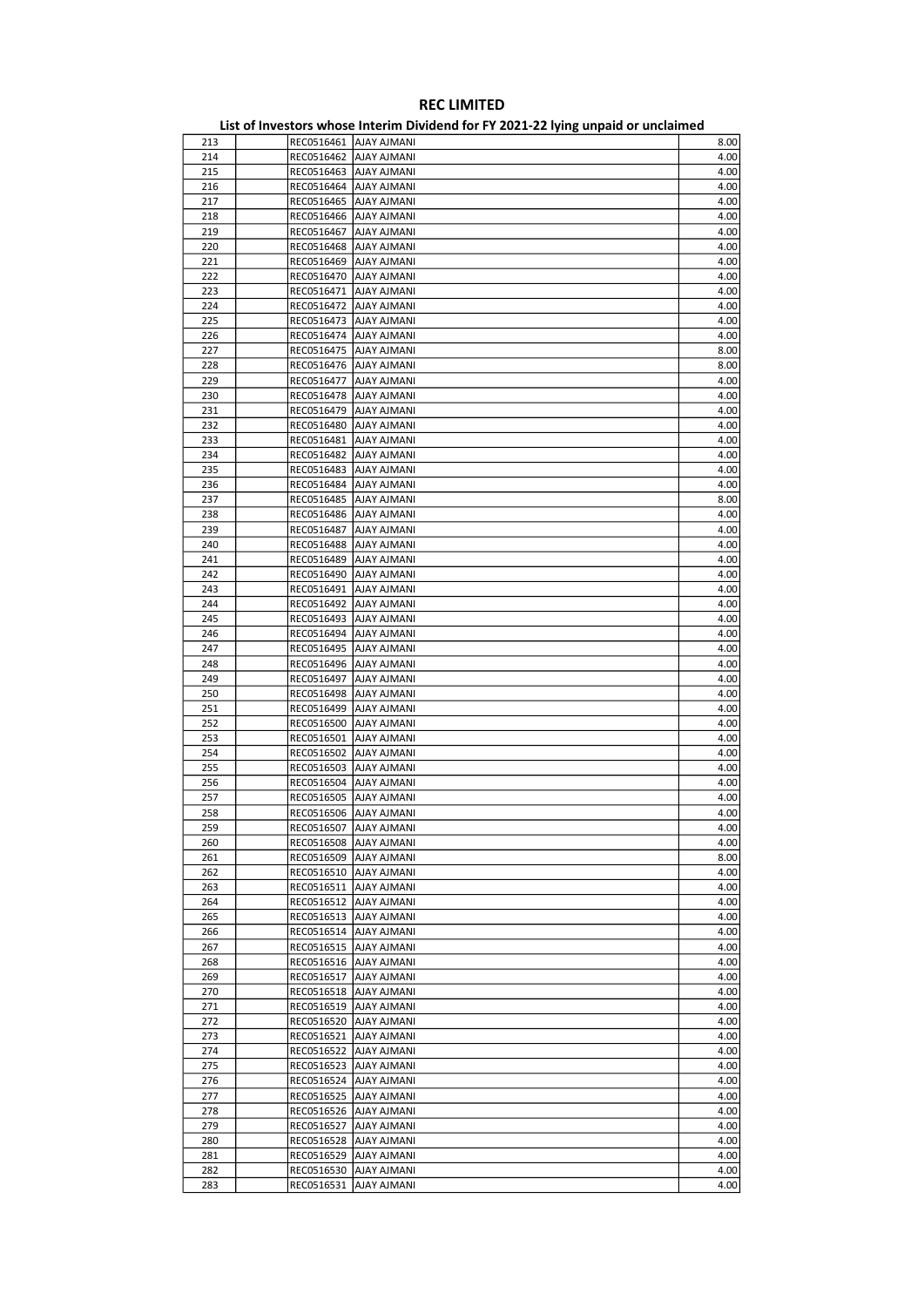| 284 |            | REC0516532 AJAY AJMANI   | 4.00 |
|-----|------------|--------------------------|------|
| 285 | REC0516533 | <b>AJAY AJMANI</b>       | 4.00 |
| 286 |            | REC0516534   AJAY AJMANI | 4.00 |
|     |            |                          |      |
| 287 |            | REC0516535   AJAY AJMANI | 4.00 |
| 288 |            | REC0516536   AJAY AJMANI | 4.00 |
| 289 | REC0516537 | AJAY AJMANI              | 4.00 |
| 290 | REC0516538 | <b>AJAY AJMANI</b>       | 4.00 |
|     |            |                          |      |
| 291 |            | REC0516539   AJAY AJMANI | 4.00 |
| 292 |            | REC0516540   AJAY AJMANI | 4.00 |
| 293 |            | REC0516541   AJAY AJMANI | 4.00 |
| 294 | REC0516542 | AJAY AJMANI              | 4.00 |
|     |            |                          |      |
| 295 | REC0516543 | AJAY AJMANI              | 4.00 |
| 296 | REC0516544 | AJAY AJMANI              | 4.00 |
| 297 |            | REC0516545   AJAY AJMANI | 4.00 |
| 298 |            | REC0516546   AJAY AJMANI | 4.00 |
|     |            |                          |      |
| 299 | REC0516547 | <b>AJAY AJMANI</b>       | 4.00 |
| 300 | REC0516548 | AJAY AJMANI              | 4.00 |
| 301 |            | REC0516549   AJAY AJMANI | 4.00 |
|     |            |                          |      |
| 302 |            | REC0516550 AJAY AJMANI   | 4.00 |
| 303 |            | REC0516551   AJAY AJMANI | 4.00 |
| 304 | REC0516552 | AJAY AJMANI              | 4.00 |
| 305 | REC0516553 | AJAY AJMANI              | 4.00 |
|     |            |                          |      |
| 306 | REC0516554 | AJAY AJMANI              | 4.00 |
| 307 |            | REC0516555 AJAY AJMANI   | 4.00 |
| 308 |            | REC0516556   AJAY AJMANI | 4.00 |
| 309 | REC0517619 | <b>SUNIL AJMANI</b>      | 8.00 |
|     |            |                          |      |
| 310 | REC0517620 | AJAY AJMANI              | 4.00 |
| 311 | REC0517621 | AJAY AJMANI              | 4.00 |
| 312 |            | REC0517622   AJAY AJMANI | 4.00 |
| 313 |            | REC0517623   AJAY AJMANI | 4.00 |
|     |            |                          |      |
| 314 | REC0517624 | <b>SUNIL AJMANI</b>      | 4.00 |
| 315 | REC0517625 | SUNIL AJMANI             | 8.00 |
| 316 |            | REC0517626 SUNIL AJMANI  | 4.00 |
| 317 |            | REC0517627 SUNIL AJMANI  | 4.00 |
|     |            |                          |      |
| 318 |            | REC0517628 SUNIL AJMANI  | 4.00 |
| 319 | REC0517629 | <b>SUNIL AJMANI</b>      | 4.00 |
| 320 | REC0517630 | SUNIL AJMANI             | 4.00 |
| 321 | REC0517631 | <b>SUNIL AJMANI</b>      | 4.00 |
|     |            |                          |      |
| 322 |            | REC0517632 SUNIL AJMANI  | 4.00 |
| 323 | REC0517633 | <b>SUNIL AJMANI</b>      | 4.00 |
| 324 | REC0517634 | <b>SUNIL AJMANI</b>      | 4.00 |
| 325 | REC0517635 | SUNIL AJMANI             | 4.00 |
|     |            |                          |      |
| 326 |            | REC0517636 SUNIL AJMANI  | 4.00 |
| 327 |            | REC0517637 SUNIL AJMANI  | 4.00 |
| 328 | REC0517638 | <b>SUNIL AJMANI</b>      | 4.00 |
| 329 | REC0517639 | <b>SUNIL AJMANI</b>      | 4.00 |
|     |            |                          |      |
| 330 |            | REC0517640 SUNIL AJMANI  | 4.00 |
| 331 |            | REC0517641 SUNIL AJMANI  | 4.00 |
| 332 |            | REC0517642 SUNIL AJMANI  | 4.00 |
| 333 |            | REC0517643 SUNIL AJMANI  | 4.00 |
|     |            |                          |      |
| 334 |            | REC0517644 SUNIL AJMANI  | 8.00 |
| 335 |            | REC0517645 SUNIL AJMANI  | 4.00 |
| 336 |            | REC0517646 SUNIL AJMANI  | 8.00 |
| 337 |            | REC0517647 SUNIL AJMANI  | 4.00 |
|     |            |                          |      |
| 338 |            | REC0517648 SUNIL AJMANI  | 4.00 |
| 339 | REC0517649 | <b>SUNIL AJMANI</b>      | 4.00 |
| 340 |            | REC0517650 SUNIL AJMANI  | 4.00 |
| 341 |            | REC0517651 SUNIL AJMANI  | 4.00 |
|     |            |                          |      |
| 342 |            | REC0517652 SUNIL AJMANI  | 4.00 |
| 343 | REC0517653 | <b>SUNIL AJMANI</b>      | 4.00 |
| 344 | REC0517654 | <b>SUNIL AJMANI</b>      | 4.00 |
| 345 |            | REC0517655 SUNIL AJMANI  | 4.00 |
| 346 |            | REC0517656 SUNIL AJMANI  | 4.00 |
|     |            |                          |      |
| 347 |            | REC0517657 SUNIL AJMANI  | 4.00 |
| 348 |            | REC0517658 SUNIL AJMANI  | 8.00 |
| 349 | REC0517659 | <b>SUNIL AJMANI</b>      | 8.00 |
| 350 |            | REC0517660 SUNIL AJMANI  | 4.00 |
|     |            |                          |      |
| 351 |            | REC0517661 SUNIL AJMANI  | 8.00 |
| 352 |            | REC0517662 SUNIL AJMANI  | 8.00 |
| 353 | REC0517663 | <b>SUNIL AJMANI</b>      | 4.00 |
|     | REC0517664 | <b>SUNIL AJMANI</b>      | 4.00 |
| 354 |            |                          |      |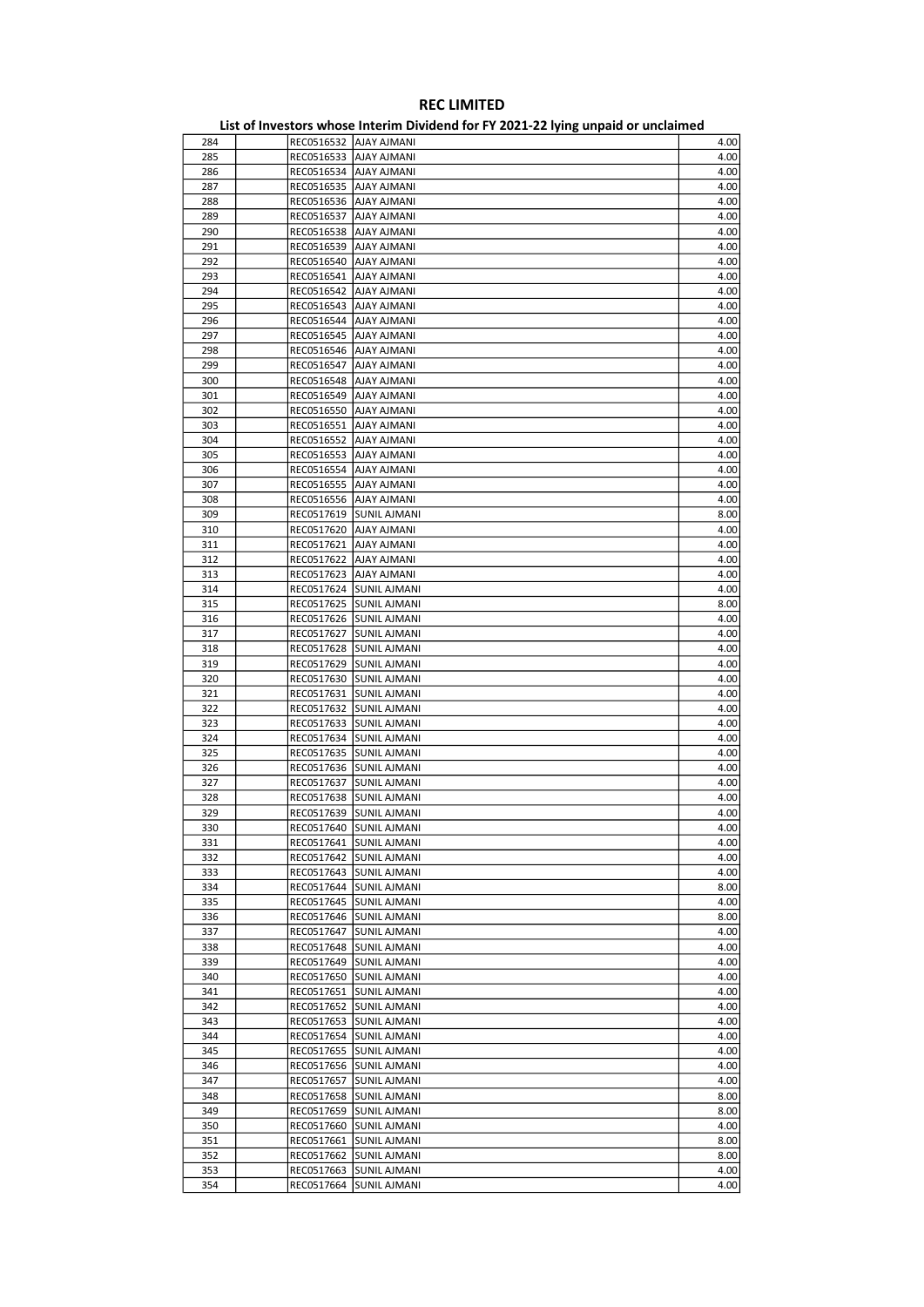|     |                     |                     | List of investors whose internit Dividend for FT 2021-22 fying unpaid of unclaimed |        |
|-----|---------------------|---------------------|------------------------------------------------------------------------------------|--------|
| 355 |                     |                     | REC0517665 SUNIL AJMANI                                                            | 4.00   |
| 356 |                     |                     | REC0517666   AJAY AJMANI                                                           | 4.00   |
| 357 |                     | REC0517667          | <b>AJAY AJMANI</b>                                                                 | 4.00   |
| 358 |                     | REC0517668          | <b>SUNIL AJMANI</b>                                                                | 4.00   |
| 359 |                     |                     | REC9500150   AJAY AJMANI                                                           | 4.00   |
| 360 | 120206              | 0000007578          | <b>PREM CHAND</b>                                                                  | 2.00   |
| 361 | IN300394 12670310   |                     | <b>ASHOK ARORA</b>                                                                 | 240.00 |
| 362 | IN300394   15307273 |                     | DURLABH KAUR BIJRAL                                                                | 240.00 |
| 363 |                     | IN300888 13983847   | SHEEL KUMAR WADHAWAN                                                               | 240.00 |
| 364 |                     | IN300394 14722375   | YOGESH SHARMA                                                                      | 20.00  |
| 365 |                     | IN301330   18635506 | VIRENDAR KUMAR SAXENA                                                              | 435.60 |
| 366 |                     | REC0523065          | PREM KUMAR MEHTA                                                                   | 2.00   |
| 367 |                     |                     | REC0523067   PREM KUMAR MEHTA                                                      | 2.00   |
| 368 |                     | REC0523068          | PREM KUMAR MEHTA                                                                   | 2.00   |
| 369 |                     | REC0523069          | PREM KUMAR MEHTA                                                                   | 2.00   |
| 370 |                     |                     | REC0523074   PREM KUMAR MEHTA                                                      | 2.00   |
| 371 |                     | REC0523075          | <b>PREM KUMAR MEHTA</b>                                                            | 2.00   |
| 372 |                     | REC0523087          | <b>BASANTI MEHTA</b>                                                               | 2.00   |
| 373 |                     | REC0523088          | PRACHI MEHTA                                                                       | 2.00   |
| 374 |                     | REC0523093          | PRACHI MEHTA                                                                       | 2.00   |
| 375 |                     |                     | REC0523094   PRACHI MEHTA                                                          | 2.00   |
| 376 |                     | REC0523097          | AVANTHIKA MEHTA                                                                    | 2.00   |
| 377 |                     | REC0523101          | AVANTHIKA MEHTA                                                                    | 2.00   |
| 378 |                     | REC0523104          | PRACHI MEHTA                                                                       | 2.00   |
| 379 |                     | REC0523105          | <b>AVANTIKA MEHTA</b>                                                              | 2.00   |
|     |                     |                     | REC0523106 AVANTIKA MEHTA                                                          |        |
| 380 |                     |                     |                                                                                    | 2.00   |
| 381 |                     |                     | REC0523115   AVANTIKA MEHTA<br><b>AVANTIKA MEHTA</b>                               | 2.00   |
| 382 |                     | REC0523116          |                                                                                    | 2.00   |
| 383 |                     | REC0523118          | AVANTIKA MEHTA                                                                     | 2.00   |
| 384 |                     |                     | REC0532246 AVANTIKA MEHTA                                                          | 2.00   |
| 385 |                     |                     | REC0532247 AVANTIKA MEHTA                                                          | 2.00   |
| 386 |                     |                     | REC0532248 AVANTIKA MEHTA                                                          | 2.00   |
| 387 |                     | REC0532249          | <b>AVANTIKA MEHTA</b>                                                              | 2.00   |
| 388 |                     |                     | REC0532250 AVANTIKA MEHTA                                                          | 2.00   |
| 389 |                     | REC0532251          | AVANTIKA MEHTA                                                                     | 2.00   |
| 390 |                     |                     | REC0532252 AVANTIKA MEHTA                                                          | 2.00   |
| 391 |                     |                     | REC0532253 AVANTIKA MEHTA                                                          | 2.00   |
| 392 |                     | REC0532254          | AVANTIKA MEHTA                                                                     | 2.00   |
| 393 |                     | REC0532255          | <b>AVANTIKA MEHTA</b>                                                              | 2.00   |
| 394 |                     | REC0532256          | AVANTIKA MEHTA                                                                     | 2.00   |
| 395 |                     |                     | REC0532260   PRACHI MEHTA                                                          | 2.00   |
| 396 |                     | REC0532262          | PRACHI MEHTA                                                                       | 2.00   |
| 397 |                     | REC0532263          | PRACHI MEHTA                                                                       | 2.00   |
| 398 |                     | REC0532264          | PRACHI MEHTA                                                                       | 2.00   |
| 399 |                     | REC0532267          | PREM KUMAR MEHTA                                                                   | 2.00   |
| 400 |                     | REC0532268          | PREM KUMAR MEHTA                                                                   | 2.00   |
| 401 |                     |                     | REC0532269   PREM KUMAR MEHTA                                                      | 2.00   |
| 402 |                     |                     | REC0532270   PREM KUMAR MEHTA                                                      | 2.00   |
| 403 |                     | REC0532271          | PREM KUMAR MEHTA                                                                   | 2.00   |
| 404 |                     | REC0532272          | PREM KUMAR MEHTA                                                                   | 2.00   |
| 405 |                     |                     | REC0532273   PREM KUMAR MEHTA                                                      | 2.00   |
| 406 |                     | REC0532281          | <b>BASANTI MEHTA</b>                                                               | 2.00   |
| 407 |                     | REC0532283          | BASANTI MEHTA                                                                      | 2.00   |
| 408 | IN301774            | 11349336            | NIKHIL BHASIN                                                                      | 120.00 |
| 409 |                     | IN301895   10183894 | MANORANJAN SHARMA                                                                  | 240.00 |
| 410 |                     | IN301330 20516057   | HARENDRA MAHTO                                                                     | 240.00 |
| 411 |                     | IN300206   10028866 | JASMEET SINGH                                                                      | 4.00   |
| 412 |                     | IN301127   16413984 | DR MOHINDER DEWAN                                                                  | 484.00 |
| 413 | IN303237            | 10033278            | MOHD ALAM                                                                          | 240.00 |
| 414 |                     | IN300940 10118706   | GIAN KAUR                                                                          | 240.00 |
| 415 |                     | IN300118   11190537 | CHANDRA LEKHA GOSWAMI                                                              | 484.00 |
| 416 |                     | IN301436   10636959 | SURINDER PAL SINGH                                                                 | 240.00 |
| 417 |                     | REC0506765          | <b>MANISH KAPUR</b>                                                                | 4.00   |
| 418 |                     | REC0513552          | <b>SUNIL PURI</b>                                                                  | 2.00   |
| 419 |                     | IN300118   11076567 |                                                                                    | 4.00   |
| 420 |                     |                     | MUKTA JAIN                                                                         | 20.00  |
|     |                     | IN301959   10065874 | RAJESH KUMAR JAIN                                                                  |        |
| 421 |                     | IN302404   10212149 | ARUN SINGHVI                                                                       | 240.00 |
| 422 |                     | REC0512768          | HIMANI SHARMA U/G YOGESH SHARMA                                                    | 12.00  |
| 423 |                     |                     | REC0514215 SARVJEET SINGH                                                          | 2.00   |
| 424 |                     | REC0514217          | DAVINDER KAUR                                                                      | 2.00   |
| 425 |                     | REC0514218          | <b>MANJIT SINGH</b>                                                                | 2.00   |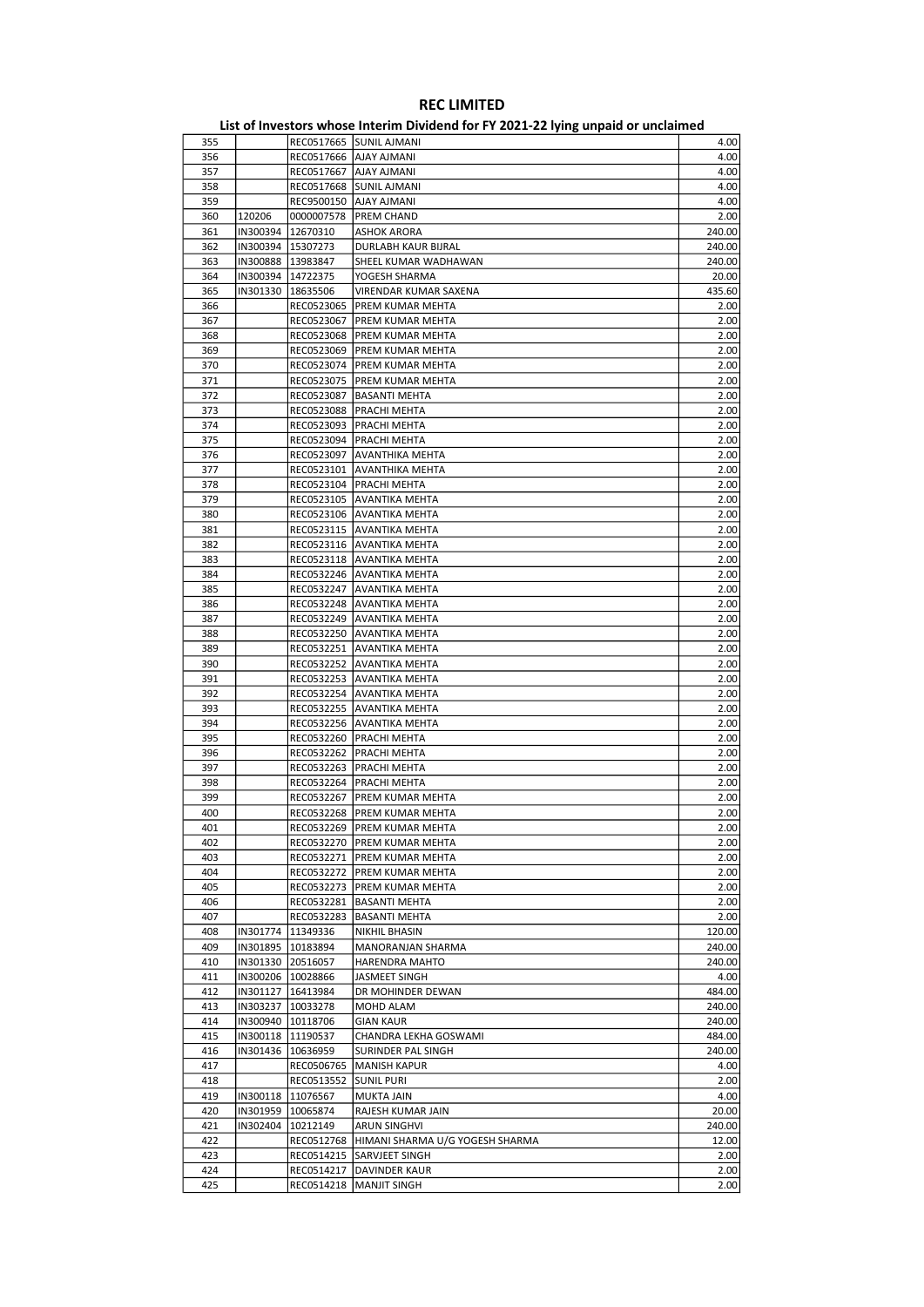| 426 |          |                         | REC0514219 SARVJEET SINGH     | 2.00   |
|-----|----------|-------------------------|-------------------------------|--------|
| 427 |          | REC0514220              | <b>SARVJEET SINGH</b>         | 4.00   |
| 428 |          |                         | REC0514221 SARVJEET SINGH     | 2.00   |
| 429 |          |                         | REC0514222   MANJIT SINGH     |        |
|     |          |                         |                               | 2.00   |
| 430 |          |                         | REC0514223   MANJIT SINGH     | 2.00   |
| 431 |          |                         | REC0515031 DAVINDER KAUR      | 2.00   |
| 432 |          | REC0515032              | <b>SARVJEET SINGH</b>         | 2.00   |
| 433 |          |                         | REC0515034 SARVJEET SINGH     | 2.00   |
| 434 |          |                         | REC0515378   DAVINDER KAUR    | 2.00   |
|     |          |                         |                               |        |
| 435 |          |                         | REC0515383 SARVJEET SINGH     | 4.00   |
| 436 |          | REC0515386              | <b>MANJIT SINGH</b>           | 2.00   |
| 437 |          | REC0515387              | <b>MANJIT SINGH</b>           | 2.00   |
| 438 |          |                         | REC0515388   MANJIT SINGH     | 2.00   |
| 439 |          |                         | REC0515389   MANJIT SINGH     | 2.00   |
|     |          |                         |                               |        |
| 440 |          |                         | REC0515390   MANJIT SINGH     | 2.00   |
| 441 |          |                         | REC0515391 SARVJEET SINGH     | 2.00   |
| 442 |          |                         | REC0515392 SARVJEET SINGH     | 2.00   |
| 443 |          |                         | REC0515393 SARVJEET SINGH     | 2.00   |
| 444 |          |                         | REC0515411 SARVJEET SINGH     | 2.00   |
|     |          |                         |                               |        |
| 445 |          |                         | REC0515412 SARVJEET SINGH     | 2.00   |
| 446 |          |                         | REC0515413 SARVJEET SINGH     | 2.00   |
| 447 |          | REC0515416              | <b>SARVJEET SINGH</b>         | 2.00   |
| 448 |          | REC0515417              | <b>SARVJEET SINGH</b>         | 2.00   |
| 449 |          |                         | REC0515418 SARVJEET SINGH     | 2.00   |
|     |          |                         |                               |        |
| 450 |          |                         | REC0515419 SARVJEET SINGH     | 2.00   |
| 451 |          | REC0515424              | <b>DAVINDER KAUR</b>          | 2.00   |
| 452 |          | REC0515425              | <b>DAVINDER KAUR</b>          | 2.00   |
| 453 | 120191   | 0102209901              | SURENDRA KUMAR GUPTA          | 2.00   |
| 454 |          | IN300708 10233393       | KANTA GOSAIN                  | 240.00 |
|     |          |                         |                               |        |
| 455 |          | IN301143 10359222       | ARCHANA VISHWADEEP            | 484.00 |
| 456 | IN300206 | 10511323                | SANJAY SAXENA                 | 484.00 |
| 457 |          | IN300206   10511364     | ANITA KAMTHAN                 | 240.00 |
| 458 |          | IN301330 17099228       | <b>MALTI SAXENA</b>           | 260.00 |
| 459 |          | REC9500058              | NIDHI KAUL                    | 4.00   |
|     |          |                         |                               |        |
| 460 |          |                         | REC9500059 ANIRUDH KAUL       | 4.00   |
| 461 |          | REC9500175              | <b>RAJEEV KUMAR</b>           | 4.00   |
| 462 | IN300781 | 10000828                | SOM DEV KHURANA(WG CDR)       | 324.00 |
| 463 |          | IN300079   10354642     | ANIL SAWHNEY                  | 324.00 |
| 464 |          |                         | REC0514049   POONAM GARG      | 4.00   |
| 465 |          |                         | REC0521596  RAKESH KUMAR GARG | 2.00   |
|     |          |                         |                               |        |
| 466 |          | REC0532303              | POONAM GARG                   | 6.00   |
| 467 | IN300394 | 15104482                | <b>CHANDER MOHAN</b>          | 240.00 |
| 468 |          | REC9500116              | Anupam Gaur                   | 4.00   |
| 469 |          |                         | REC9500128 SADHANA SHARMA     | 4.00   |
| 470 |          | REC9500160              | JYOTI GAUR                    | 4.00   |
|     |          |                         |                               |        |
| 471 | IN300118 | 10451243                | DUSHYANT KUMAR GAUR           | 240.00 |
| 472 |          |                         | REC0520310  YOGESH KUMAR      | 2.00   |
| 473 |          |                         | REC0520311  YOGESH KUMAR      | 2.00   |
| 474 |          |                         | REC0520312  YOGESH KUMAR      | 2.00   |
| 475 |          | REC0520313  KANTA DEVI  |                               | 2.00   |
|     |          |                         |                               |        |
| 476 |          |                         | REC0520314  YOGESH KUMAR      | 2.00   |
| 477 |          |                         | REC0520315  YOGESH KUMAR      | 2.00   |
| 478 |          | REC0520316 LATIKA       |                               | 2.00   |
| 479 |          | REC0521126   LATIKA     |                               | 2.00   |
| 480 |          |                         | REC0521128   YOGESH KUMAR     | 2.00   |
| 481 |          |                         | REC0521130   YOGESH KUMAR     | 2.00   |
|     |          |                         |                               |        |
| 482 |          | REC0521131  LATIKA      |                               | 2.00   |
| 483 |          | REC0521132 LATIKA       |                               | 2.00   |
| 484 |          | REC0521133   KANTA DEVI |                               | 2.00   |
| 485 |          | REC0523884 KANTA DEVI   |                               | 2.00   |
| 486 |          | REC0523886   KANTA DEVI |                               | 2.00   |
|     |          |                         |                               |        |
| 487 |          | REC0523887              | <b>LALIT KUMAR</b>            | 2.00   |
| 488 |          | REC0523890   KANTA DEVI |                               | 2.00   |
| 489 |          | REC0523893  LATIKA      |                               | 2.00   |
| 490 |          | REC0523895  LATIKA      |                               | 2.00   |
| 491 |          | REC0523897              | LATIKA                        | 2.00   |
|     |          |                         |                               |        |
| 492 |          |                         | REC0523899  LALIT KUMAR       | 2.00   |
| 493 |          | REC0523900 LATIKA       |                               | 2.00   |
| 494 |          | REC0523901              | LATIKA                        | 2.00   |
| 495 |          | REC0523902 LATIKA       |                               | 2.00   |
| 496 |          |                         | REC0527858  LALIT KUMAR       | 2.00   |
|     |          |                         |                               |        |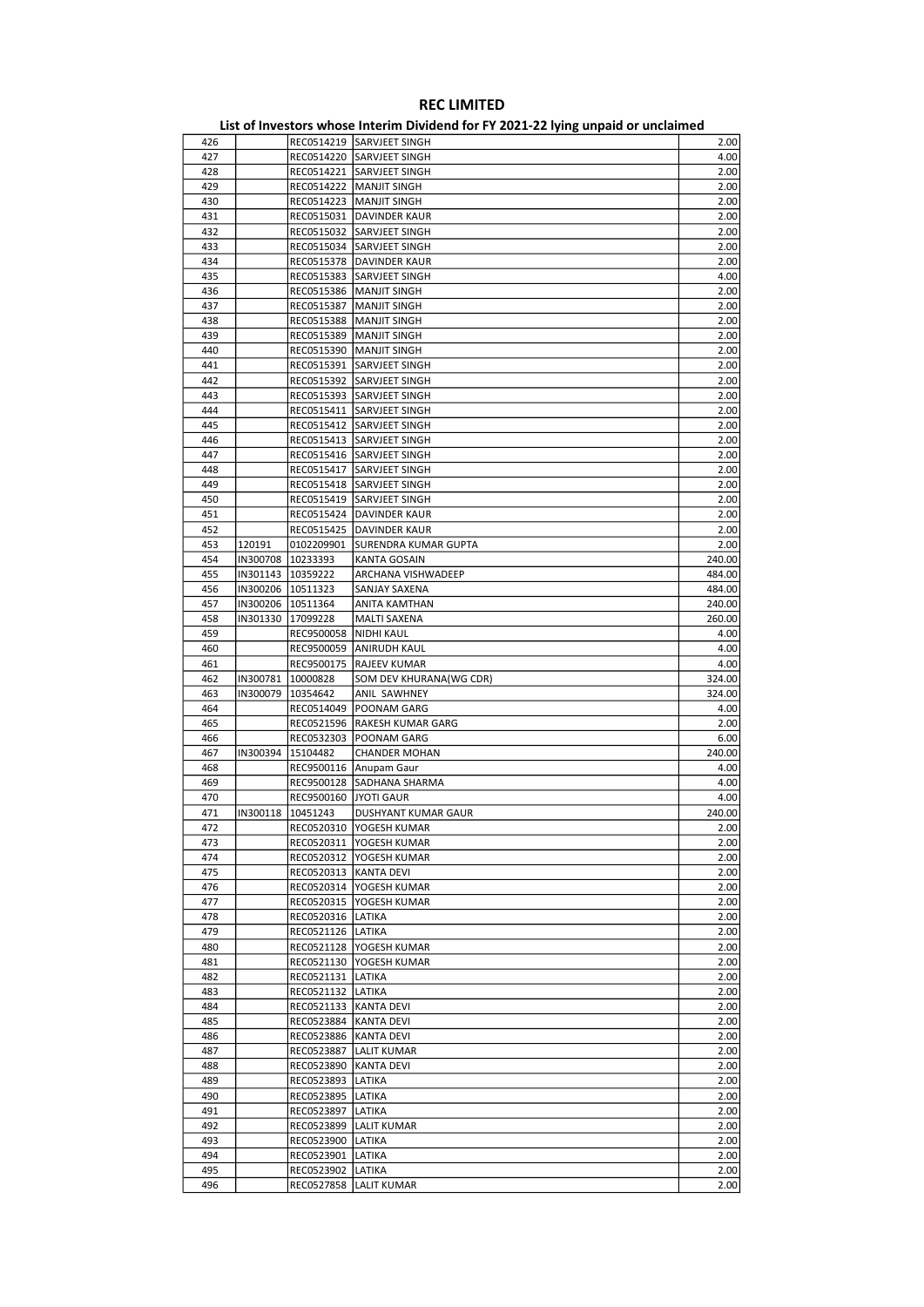| 497 |          | REC0532305 LATIKA      |                                         | 26.00  |
|-----|----------|------------------------|-----------------------------------------|--------|
| 498 |          | REC0532306 LATIKA      |                                         | 14.00  |
| 499 |          |                        | REC9500212 SHAILENDRA GOEL              | 4.00   |
| 500 |          |                        | REC9500215 SHAILENDRA GOEL AND SONS HUF | 7.20   |
| 501 | 120299   |                        | 0002784851 KRISHAN KUMAR MISHRA         | 118.00 |
| 502 | IN300214 | 10011607               | RAMESH CHANDER KHANNA                   | 484.00 |
|     |          |                        |                                         |        |
| 503 | IN301508 | 10043813               | RAKESH KHANDELWAL                       | 240.00 |
| 504 |          | IN300118   10047757    | VED PARKASH KANDWAL                     | 162.00 |
| 505 |          | IN302365   10537937    | SEEMA GUPTA                             | 240.00 |
| 506 |          | IN300118   11084160    | PRATEEK BAJAJ                           | 484.00 |
|     |          |                        |                                         |        |
| 507 | IN301774 | 12672901               | RAKESH KUMAR GOYAL                      | 240.00 |
| 508 |          | REC0511242             | <b>ROHIT PUNIA</b>                      | 2.00   |
| 509 |          |                        | REC0512457   PRAVEEN KUMAR JAIN         | 2.00   |
| 510 |          | REC0513513   ALKA JAIN |                                         | 2.00   |
|     |          |                        | REC0531806 VARNIKA JAIN                 |        |
| 511 |          |                        |                                         | 2.00   |
| 512 |          |                        | REC0531807 GAURAV JAIN                  | 2.00   |
| 513 |          |                        | REC0531808 SHWETA JAIN                  | 2.00   |
| 514 |          |                        | REC0531809 SUBHASH CHAND JAIN           | 2.00   |
| 515 |          |                        | REC0531978   VISHAKHA JAIN              | 2.00   |
|     |          |                        |                                         |        |
| 516 |          |                        | REC0531990   PUSHPA JAIN                | 2.00   |
| 517 |          |                        | REC0532102 KAVITA PUNIA                 | 2.00   |
| 518 |          |                        | REC0532103 KAVITA PUNIA                 | 2.00   |
| 519 |          | REC9500241 ALKA JAIN   |                                         | 2.00   |
|     |          |                        |                                         |        |
| 520 | IN300118 | 10468123               | ANUJ AWASTHI                            | 120.00 |
| 521 |          |                        | REC9500060 RAKESH KUMAR LAMBA           | 8.00   |
| 522 |          |                        | REC9500061 SEEMA LAMBA                  | 8.00   |
| 523 |          |                        | REC9500065 SACHIN LAMBA                 | 4.00   |
|     |          |                        |                                         |        |
| 524 |          |                        | REC9500066   DEEPTI LAMBA               | 4.00   |
| 525 | IN301862 | 10094763               | SONIA NARULA                            | 240.00 |
| 526 |          | REC0506830  R S REEN   |                                         | 4.00   |
| 527 |          | REC0506831  R S REEN   |                                         | 4.00   |
|     |          |                        |                                         |        |
| 528 |          | REC0506832  R S REEN   |                                         | 4.00   |
| 529 |          | REC0506870  R S REEN   |                                         | 4.00   |
| 530 |          | REC0506873  R S REEN   |                                         | 4.00   |
| 531 |          | REC0506875  R S REEN   |                                         | 4.00   |
| 532 |          | REC0506877  R S REEN   |                                         | 4.00   |
|     |          |                        |                                         |        |
| 533 |          | REC0506879  R S REEN   |                                         | 4.00   |
| 534 |          | REC0506880  R S REEN   |                                         | 4.00   |
| 535 |          | REC0506882  R S REEN   |                                         | 4.00   |
| 536 |          | REC0506884  R S REEN   |                                         | 4.00   |
|     |          |                        |                                         |        |
| 537 |          | REC0506886  R S REEN   |                                         | 4.00   |
| 538 |          | REC0506887  R S REEN   |                                         | 4.00   |
| 539 |          | REC0506913  R S REEN   |                                         | 4.00   |
| 540 |          | REC0506914  R S REEN   |                                         | 4.00   |
| 541 |          | REC0506915  R S REEN   |                                         | 4.00   |
|     |          |                        |                                         |        |
| 542 |          | REC0506916   R S REEN  |                                         | 4.00   |
| 543 |          | REC0506917  R S REEN   |                                         | 4.00   |
| 544 |          | REC0506918  R S REEN   |                                         | 4.00   |
| 545 |          | REC0506919  R S REEN   |                                         | 4.00   |
|     |          |                        |                                         |        |
| 546 |          | REC0506920 R S REEN    |                                         | 4.00   |
| 547 |          |                        | REC0523875   NIRANJAN SINGH             | 2.00   |
| 548 |          |                        | REC0523876   NIRANJAN SINGH             | 2.00   |
| 549 |          |                        | REC0523877   NIRANJAN SINGH             | 2.00   |
| 550 |          |                        | REC0531037   PALVEE MADAN               | 2.00   |
|     |          |                        |                                         |        |
| 551 |          |                        | REC0532712   BHUPENDRA SINGH REEN       | 2.00   |
| 552 |          |                        | REC0532713   BHUPENDRA SINGH REEN       | 2.00   |
| 553 |          | REC9500157             | AJAY AJMANI                             | 4.00   |
| 554 | IN300118 | 10951335               | <b>RENU ARORA</b>                       | 240.00 |
|     |          | IN301055   10593747    | NIRANJAN PRASAD SHARMA                  |        |
| 555 |          |                        |                                         | 484.00 |
| 556 |          | IN300095   10253253    | Vikram Singh Yadav                      | 484.00 |
| 557 |          | IN300724   10013514    | RAWAIL KUMARI ANAND                     | 2.00   |
| 558 |          | IN300724   10038958    | SHIV CHANDER ANAND                      | 4.00   |
| 559 |          | IN300724   10038966    | ROSHAN LAL ANAND                        | 4.00   |
|     |          |                        |                                         |        |
| 560 |          | IN302236 11796344      | ARUN KUMAR BHATNAGAR                    | 24.00  |
| 561 |          | IN301127   16136474    | DEVI SINGH                              | 240.00 |
| 562 | IN300206 | 10887395               | DEEPTI MEHRA                            | 240.00 |
| 563 | IN303399 | 20008773               | ASHA GUPTA                              | 200.00 |
|     |          |                        |                                         |        |
| 564 |          | REC0513071             | <b>SACHIN GARG</b>                      | 2.00   |
| 565 |          |                        | REC0513072   AMITA GARG                 | 2.00   |
| 566 |          |                        | REC0513074   AMITA GARG                 | 2.00   |
| 567 |          | REC0513076             | <b>SACHIN GARG</b>                      | 2.00   |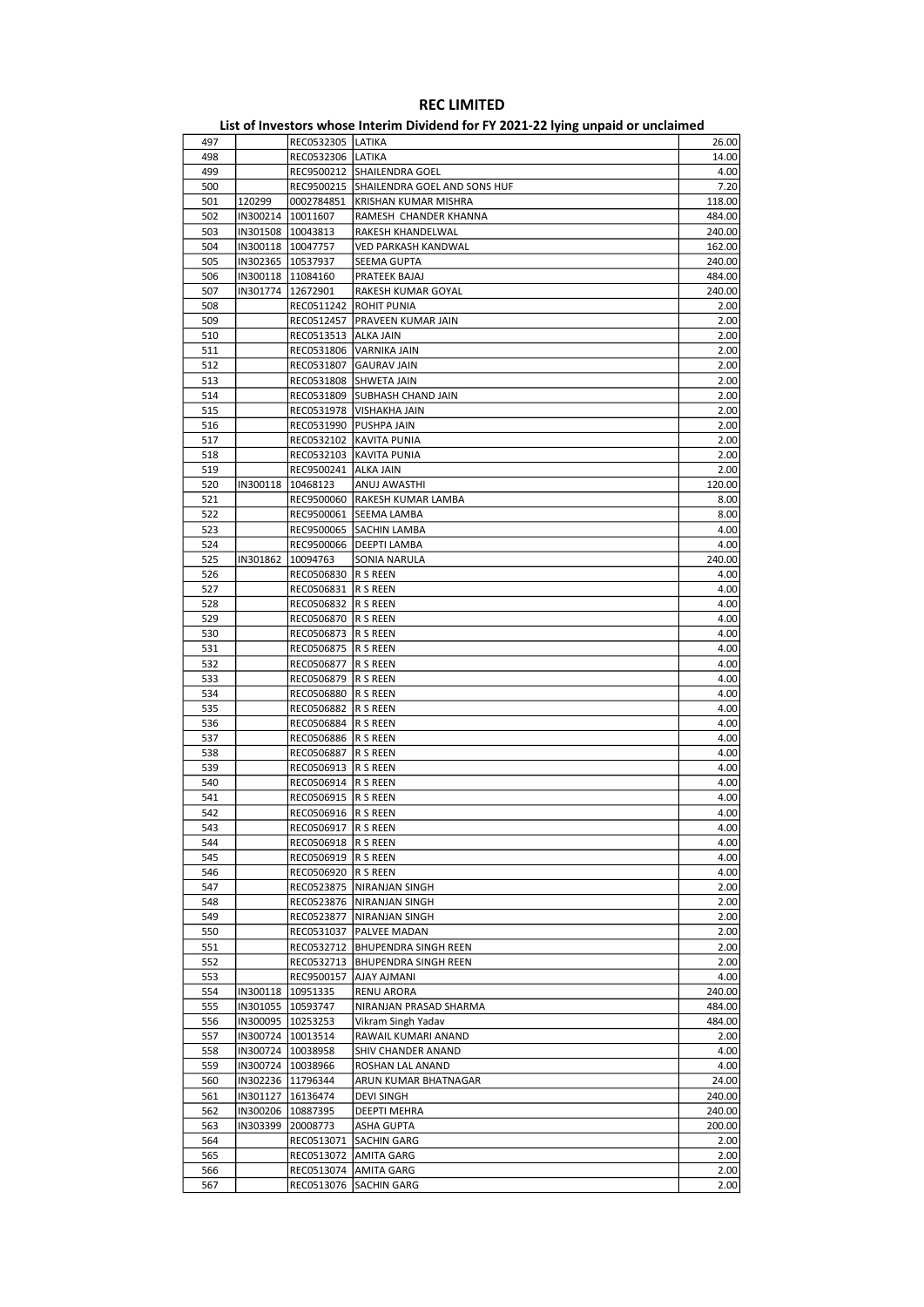|     |                     |                     | List of investors whose internit Dividend for FT 2021-22 fying unpaid or unclaimed |         |
|-----|---------------------|---------------------|------------------------------------------------------------------------------------|---------|
| 568 |                     |                     | REC0513082 SACHIN GARG                                                             | 2.00    |
| 569 |                     |                     | REC0513087 SACHIN GARG                                                             | 2.00    |
| 570 |                     |                     | REC0513098   AMITA GARG                                                            | 2.00    |
| 571 |                     | IN301670   10017604 | <b>DIPTI VYAS</b>                                                                  | 240.00  |
| 572 |                     | IN300206 10744089   | KANTI PRASAD AGARWAL                                                               | 292.00  |
| 573 |                     | IN300206 10744097   | MADHU AGARWAL                                                                      | 292.00  |
| 574 | 120186              | 0000238603          | <b>AKASH JAIN HUF</b>                                                              | 435.60  |
| 575 | 120191              | 0100610215          | <b>GAUTAM VOHRA</b>                                                                | 240.00  |
| 576 | 120299              | 0005213173          | <b>INDERJEET SINGH ARNEJA</b>                                                      | 79.20   |
| 577 |                     |                     | REC0508999   MANJU BHARGAVA                                                        | 4.00    |
| 578 |                     |                     | REC0509001   MANJU BHARGAVA                                                        | 4.00    |
| 579 |                     | REC9500203          | SHIRISH KHANNA                                                                     | 240.00  |
| 580 |                     | REC0532468          | <b>SURESH CHAND SHARAMA</b>                                                        | 2.00    |
| 581 |                     | IN300142   10264770 | <b>SUSHIL KUMAR</b>                                                                | 40.00   |
| 582 |                     | IN300183   12800640 | MAHESH KUMAR GUPTA                                                                 | 20.00   |
| 583 |                     | IN301127   15732710 | B.C. JOSHI                                                                         | 324.00  |
| 584 | 120491              | 0000034608          | MOOL CHAND                                                                         | 230.00  |
| 585 |                     |                     |                                                                                    |         |
|     | IN301557 21824203   |                     | JEETINDER CHOPRA                                                                   | 1200.00 |
| 586 |                     | IN300206   10195983 | PARMOD KRISHAN GOYAL                                                               | 240.00  |
| 587 |                     | IN300966   10356687 | VINEET KUMAR DANG                                                                  | 324.00  |
| 588 |                     | IN301774   10164384 | Pran Nath Wazir                                                                    | 200.00  |
| 589 |                     | IN300360 20139053   | POONAM HASSIJA                                                                     | 324.00  |
| 590 | IN300360 20140078   |                     | RAVINDER NATH HASSIJA                                                              | 324.00  |
| 591 | IN300360            | 20143732            | DHARAMVIR HASSIJA                                                                  | 324.00  |
| 592 |                     | REC0532681          | JITENDER KALRA                                                                     | 2.00    |
| 593 |                     | IN301151 22530538   | <b>HARDEEP SINGH</b>                                                               | 240.00  |
| 594 | IN300966   10292679 |                     | <b>HARISH ARORA</b>                                                                | 484.00  |
| 595 | IN300513 19582052   |                     | HARPREET SINGH                                                                     | 218.00  |
| 596 |                     | IN300394   11968345 | MANOJ KUMAR TIWARI                                                                 | 200.00  |
| 597 | 130414              | 0003121907          | MEENAKSHI KAPILA                                                                   | 310.00  |
| 598 |                     | IN300708   10276878 | MADHU JAIN                                                                         | 324.00  |
| 599 | IN300708   10277267 |                     | DEVKI NANDAN JAIN (KARTA)                                                          | 291.60  |
| 600 | IN300214   13020566 |                     | MAN MOHAN SINGH                                                                    | 180.00  |
| 601 | IN301557            | 21974517            | <b>BHOP SINGH YADAV</b>                                                            | 260.00  |
| 602 |                     | IN301557 22027296   | RANDHIR SINGH YADAV                                                                | 240.00  |
| 603 | IN301557 22082611   |                     | SAROJ DEVI                                                                         | 400.00  |
| 604 |                     | IN300940   10139104 | <b>SURENDER KUMAR</b>                                                              | 240.00  |
| 605 | IN300206   10957137 |                     | SAVITA KUMARI                                                                      | 240.00  |
| 606 |                     | IN301774   12421072 | PRABHAT AMBASTA                                                                    | 484.00  |
| 607 |                     |                     |                                                                                    |         |
|     |                     | IN301774   12423834 | ARCHANA SINHA                                                                      | 484.00  |
| 608 |                     | IN301774   13231787 | MAHESH CHAND                                                                       | 100.00  |
| 609 | IN301774   14394921 |                     | SANTOSH KUMAR                                                                      | 72.00   |
| 610 | IN301557 22027288   |                     | <b>INDU BALA</b>                                                                   | 240.00  |
| 611 |                     | IN300940   10079630 | MADAN LAL DHINGRA                                                                  | 120.00  |
| 612 |                     | IN300940   10167245 | <b>MULKH RAJ</b>                                                                   | 200.00  |
| 613 |                     | IN300940 10171669   | VIKAS BATRA                                                                        | 484.00  |
| 614 | IN301143  10464594  |                     | HUKAM CHAND JAIN                                                                   | 292.00  |
| 615 |                     | IN302365 10508087   | MANJEET                                                                            | 240.00  |
| 616 |                     | IN302365   10569617 | <b>USHA</b>                                                                        | 240.00  |
| 617 |                     | IN301604   10628303 | ASHOK KUMAR                                                                        | 240.00  |
| 618 |                     | IN300118   11104779 | PARVEEN KUMAR                                                                      | 260.00  |
| 619 |                     | IN301774   11602644 | <b>BIMLA RANI</b>                                                                  | 260.00  |
| 620 | 130176              | 0000161540          | ANITA . GUPTA                                                                      | 240.00  |
| 621 | IN301774            | 13046671            | RISHI PARKASH                                                                      | 92.00   |
| 622 |                     | IN301557 21008054   | SARIKA MADAAN                                                                      | 484.00  |
| 623 |                     | IN301557 21255048   | KAMLESH SHARMA                                                                     | 484.00  |
| 624 |                     | IN301557 21449131   | <b>VIKAS ARORA</b>                                                                 | 240.00  |
| 625 |                     | IN301557 22107811   | RAJESH KUMAR                                                                       | 6.00    |
| 626 | IN302679            | 31446928            | NARESH KUMAR                                                                       | 240.00  |
| 627 |                     | REC0508274          | PREM                                                                               | 4.00    |
| 628 |                     | REC0508275   PREM   |                                                                                    | 4.00    |
| 629 |                     | REC0508278          | PREM                                                                               | 4.00    |
| 630 |                     | REC0529845          | <b>GULSHAN RAI</b>                                                                 | 2.00    |
| 631 |                     | REC0529846          | PREM                                                                               | 2.00    |
| 632 |                     | REC0529847          | PREM                                                                               | 2.00    |
| 633 |                     |                     | REC0532026 GULSHAN RAI                                                             | 4.00    |
| 634 |                     | REC0532312          | <b>GULSHAN RAI</b>                                                                 | 4.00    |
| 635 | IN301774            | 12421896            | PAWAN KUMAR BANSAL                                                                 | 232.00  |
| 636 |                     | REC9500200          | <b>VIMAL KUMAR</b>                                                                 | 4.00    |
| 637 |                     | REC9500201          | VIMAL KUMAR CHANDAK                                                                | 4.00    |
| 638 |                     | REC9500202          | <b>SUMAN CHANDAK</b>                                                               | 4.00    |
|     |                     |                     |                                                                                    |         |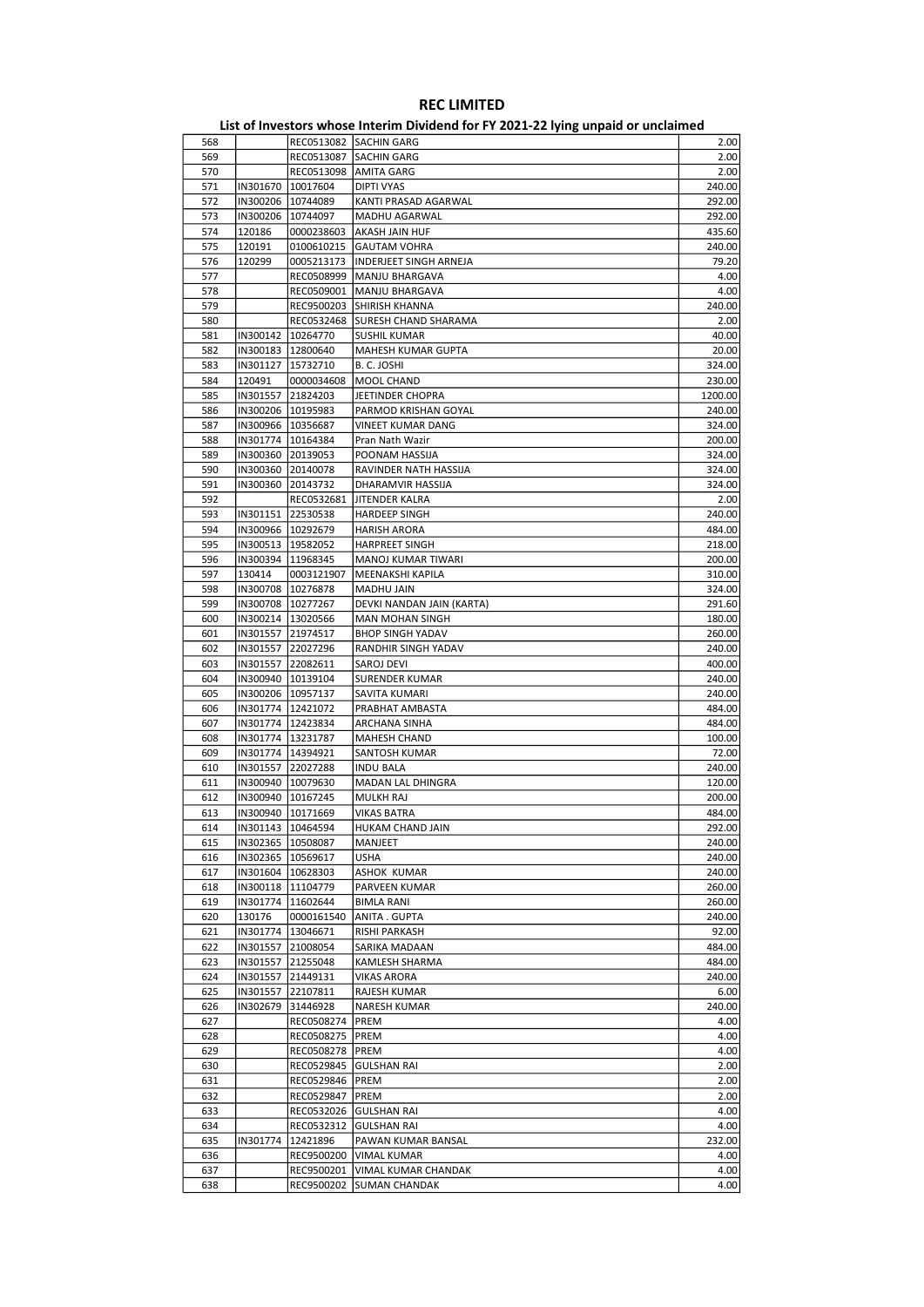| 639 | IN302365 10371598   |                     | SANTOSH                            | 484.00  |
|-----|---------------------|---------------------|------------------------------------|---------|
| 640 |                     | IN302365   10403269 | LAXMI NARAIN                       | 484.00  |
| 641 | IN301143   10575988 |                     | <b>VIKAS DHAWAN</b>                | 240.00  |
|     |                     |                     |                                    |         |
| 642 | IN302365   10588289 |                     | SHALINI CHETAL                     | 484.00  |
| 643 | IN301774   10746789 |                     | YOGENDRA KUMAR                     | 292.00  |
| 644 | 120191              | 0102152478          | ASHA MEHTA                         | 84.00   |
| 645 |                     | IN301774 12301423   | <b>BIMLA DEVI</b>                  | 240.00  |
| 646 | IN301160 30458385   |                     | SUBHASH CHANDER MALHOTRA           | 240.00  |
| 647 | IN300940   10023389 |                     | VIPIN ANAND BEDI                   | 240.00  |
|     |                     |                     |                                    |         |
| 648 | IN300940 10124776   |                     | <b>VIMMY BEDI</b>                  | 484.00  |
| 649 | IN302365            | 10658179            | YASHBIR SINGH                      | 10.00   |
| 650 |                     | IN300724   10024718 | SATBIR S. HUDDA                    | 240.00  |
| 651 | 120260              | 0000028622          | RAJESH KUMAR TALENGA               | 160.00  |
| 652 | 130414              | 0000267875          | <b>KULDEEP MITTAL</b>              | 240.00  |
|     |                     |                     |                                    |         |
| 653 | IN300394   16397342 |                     | RAVI PARKASH KAUSHIK               | 240.00  |
| 654 | IN301774 13054591   |                     | ANJNA BANSAL                       | 220.00  |
| 655 |                     | IN301774   12669939 | <b>ASHOK KAKKAR</b>                | 484.00  |
| 656 |                     | IN300940   10064538 | <b>BALWANT RAI</b>                 | 120.00  |
| 657 | IN300896   10329573 |                     | PIRTHI                             | 120.00  |
|     |                     |                     |                                    |         |
| 658 | 120132              | 0000409511          | AARTI NAIN.                        | 1100.00 |
| 659 | 120260              | 0000010845          | USHA JAIN                          | 222.00  |
| 660 | IN302943            | 10005138            | RAMESH KUMARI                      | 240.00  |
| 661 | IN302943   10061951 |                     | DALE RAM                           | 240.00  |
| 662 | 130414              | 0000031574          | <b>SURESH GARG</b>                 | 162.00  |
|     |                     |                     |                                    |         |
| 663 | IN303108   10036373 |                     | POONAM                             | 240.00  |
| 664 | IN303108 10038279   |                     | JAGDEV SINGH                       | 324.00  |
| 665 |                     | IN303108   10056684 | SUBODH KUMAR GUPTA                 | 240.00  |
| 666 |                     | IN303108 10022840   | RAM KISHAN                         | 240.00  |
| 667 | IN302365   10646452 |                     | AVINASH                            | 60.00   |
|     |                     |                     |                                    | 188.00  |
| 668 | IN302365   10804549 |                     | SANJAY ARYA                        |         |
| 669 | 120384              | 0000959373          | RAJ RANI                           | 4.00    |
| 670 | IN302365   10607833 |                     | CHIRAG                             | 440.00  |
| 671 | IN300159 10646530   |                     | <b>NEELAM MALIK</b>                | 484.00  |
| 672 | IN302236   11941875 |                     | SONIA                              | 200.00  |
|     |                     |                     |                                    |         |
| 673 | 120206              | 0001188437          | SULOCHANA.                         | 188.00  |
| 674 | 120335              | 0001491039          | <b>SURESH KUMAR</b>                | 240.00  |
| 675 | IN301557            | 22114341            | RAJPAL                             | 240.00  |
| 676 | 120191              | 0102405449          | PARVEEN KUMAR                      | 140.00  |
| 677 |                     | IN300781   10095560 | MINAKSHI DEVI                      | 240.00  |
| 678 | IN302365   10139819 |                     | GULSHAN SETIA                      | 40.00   |
|     |                     |                     |                                    |         |
| 679 | IN301653 10176248   |                     | SUNIL KUMAR CHHABRA                | 240.00  |
| 680 | IN302365 10254489   |                     | SATISH KUMAR LAKHINA               | 240.00  |
| 681 | IN302365   10343023 |                     | <b>USHA</b>                        | 240.00  |
| 682 |                     | IN302236 10434517   | <b>VEENA RANI</b>                  | 260.00  |
| 683 | IN302365   10465497 |                     | M.K. GUPTA                         | 234.00  |
|     |                     |                     |                                    |         |
| 684 | IN302365 10485888   |                     | NITIKA AHUJA                       | 260.00  |
| 685 | IN301774  11482046  |                     | GAYTRI TRIKHA                      | 452.00  |
| 686 | 120299              |                     | 0004067598   ANJULLA RANI AGGARWAL | 10.00   |
| 687 | 130176              | 0000676564          | OM PRAKASH GAUR                    | 388.00  |
| 688 | 130176              | 0000723926          | VINOD KUMAR WADHWA                 | 240.00  |
|     |                     |                     |                                    |         |
| 689 | 130176              | 0000895815          | HANS RAJ CHUGH AND SONS            | 432.00  |
| 690 |                     | IN300214 13795934   | RAMESH KUMAR                       | 140.00  |
| 691 |                     | IN300394   17449678 | VIJAY KUMAR                        | 46.00   |
| 692 |                     | IN301557 22111733   | PANKAJ DUA                         | 240.00  |
| 693 | IN300861 10012415   |                     | MOHAMMAD IQBAL                     | 240.00  |
|     |                     |                     |                                    |         |
| 694 |                     | IN302113 10074158   | RANJU TREHAN                       | 324.00  |
| 695 |                     | IN302236 10983594   | DALIP SINGH CHUGH                  | 800.00  |
| 696 |                     | IN301143   10597418 | ORINDER KUMAR                      | 480.00  |
| 697 |                     | IN300513   15634517 | JOGINDER SINGH                     | 48.00   |
| 698 | 120191              | 0100054002          | RANJNA.                            | 20.00   |
|     |                     |                     |                                    |         |
| 699 | 120242              | 0100182685          | <b>AJAY SURI</b>                   | 120.00  |
| 700 |                     | IN301774 15073354   | SANJIV PURI                        | 194.00  |
| 701 |                     | IN301774   15453193 | PREM CHAND SAINI                   | 38.00   |
| 702 | IN300708            | 10328116            | VIRENDER PAL KAUSHIK               | 240.00  |
| 703 | 120206              | 0000219112          | RAMESH CHAND KHATKAR               | 400.00  |
|     |                     |                     |                                    |         |
| 704 | 120242              | 0100098407          | JAGDEEP KHANNA                     | 324.00  |
| 705 |                     | IN301846   10003876 | SANJEEV ARORA                      | 484.00  |
| 706 | 120229              | 0000105603          | VIJAY KUMAR JAIN                   | 260.00  |
| 707 | 120229              | 0000121961          | KANWAL KISHORE                     | 260.00  |
| 708 |                     | IN301330   18593356 | NEERAJ DHAMIJA                     | 435.60  |
| 709 | IN300394            | 10471166            |                                    | 1000.00 |
|     |                     |                     | RAJNEESH KUMAR JAIN                |         |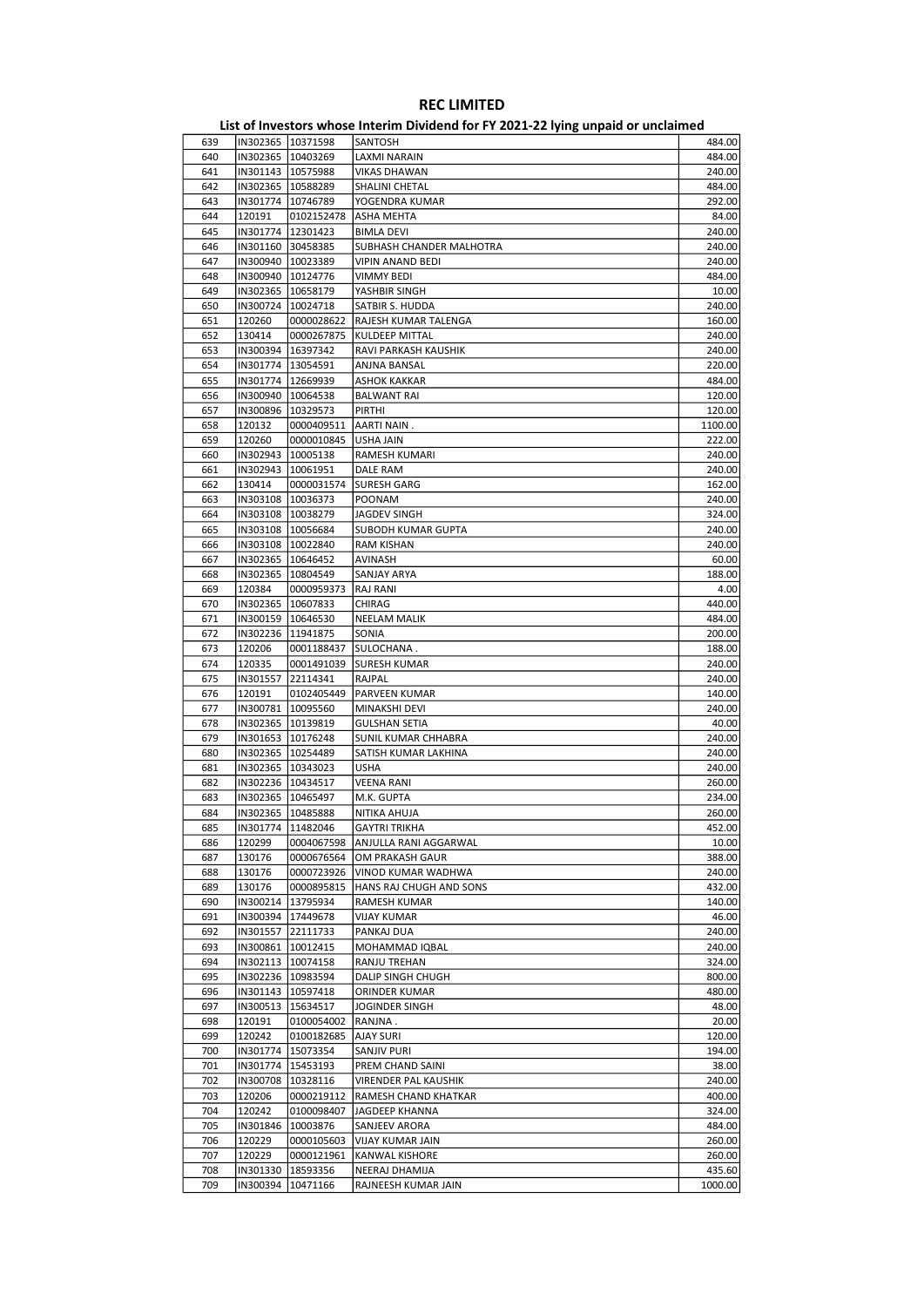| 710 | IN300394   11291835 |                     | RAJNEESH KUMAR JAIN            | 900.00 |
|-----|---------------------|---------------------|--------------------------------|--------|
| 711 | 120254              | 0000175619          | LOVKESH KHANNA HUF             | 435.60 |
| 712 | IN300214   15518810 |                     | SAPNA GARG                     | 200.00 |
|     |                     |                     |                                |        |
| 713 | IN301846   10325327 |                     | P. SUMATHI                     | 200.00 |
| 714 | IN301846   10288798 |                     | K. ARUTSELVAN                  | 300.00 |
| 715 | IN301774 12375839   |                     | ASHWANI KUMAR                  | 568.00 |
| 716 | IN301549   16221820 |                     | DARSHAN SINGH BHULLAR          | 408.00 |
| 717 |                     |                     |                                |        |
|     | IN301330 20188298   |                     | <b>KEWAL KUMAR GARG</b>        | 240.00 |
| 718 | IN301143   10544210 |                     | SANJIV KUMAR                   | 324.00 |
| 719 | IN302365 10850090   |                     | PARVEEN GARG                   | 484.00 |
| 720 | IN301127 16323480   |                     | <b>INDU GUPTA</b>              | 240.00 |
| 721 | IN300394   10456957 |                     | <b>USHA KHERA</b>              | 280.00 |
|     |                     |                     |                                |        |
| 722 | IN301143   10554004 |                     | RAJESH KUMAR MAHAJAN           | 484.00 |
| 723 | IN301055 10389242   |                     | SAROJINI GAUTAM SHARDA         | 240.00 |
| 724 | IN301127   16265528 |                     | <b>VIJAY SIDANA</b>            | 240.00 |
|     |                     |                     |                                |        |
| 725 | IN301330 20072913   |                     | <b>ATUL OHRI</b>               | 484.00 |
| 726 | IN301330 20320659   |                     | <b>SUMAN KAPUR</b>             | 484.00 |
| 727 | IN301143   10290522 |                     | <b>SUMAN RANI</b>              | 240.00 |
| 728 | IN301055   10656968 |                     | ABHISHEK AGGARWAL              | 240.00 |
| 729 |                     |                     |                                | 484.00 |
|     | IN302365 10209175   |                     | SUDESH GUPTA                   |        |
| 730 | 120106              | 0001287344          | <b>AJAY KUMAR</b>              | 100.00 |
| 731 | IN302113   10017412 |                     | KAMAL SINGH KATOCH             | 240.00 |
| 732 | IN301774   12630277 |                     | ANISH KUMAR                    | 240.00 |
|     |                     |                     | <b>ANISH KUMAR</b>             |        |
| 733 | IN301774   12799121 |                     |                                | 216.00 |
| 734 | IN301774 15018846   |                     | JAGPREET SINGH BHALLA          | 10.00  |
| 735 | IN301127            | 15381385            | <b>HARPREET SINGH</b>          | 400.00 |
| 736 | IN301774 16282238   |                     | ANCHAL KUMAR SINGH             | 100.00 |
| 737 | IN300394   16289079 |                     | <b>GAURAV</b>                  | 200.00 |
|     |                     |                     |                                |        |
| 738 | IN300513 17158642   |                     | PRABHNINDER SINGH              | 12.00  |
| 739 | IN301774   16153906 |                     | SWARAN JIT KAUR                | 200.00 |
| 740 | IN300214 13080768   |                     | RITESH GARG                    | 88.00  |
| 741 |                     |                     |                                |        |
|     | IN301143   10082342 |                     | SAVITRI DEVI                   | 260.00 |
| 742 | IN301330 18501866   |                     | PARVIND KUMAR CHATURBHUJ GUPTA | 484.00 |
| 743 | IN300394   16289556 |                     | <b>AMAR NATH</b>               | 240.00 |
| 744 | IN301330 20398628   |                     | <b>ITOYL</b>                   | 240.00 |
| 745 | IN301143            | 10524700            | <b>AMIT BANSAL</b>             | 80.00  |
|     |                     |                     |                                |        |
| 746 | 120472              | 0009873901          | <b>VIVEK MUSKAN</b>            | 120.00 |
| 747 | 120191              | 0100477131          | DIN DAYAL RAJORA               | 400.00 |
| 748 | 120191              | 0100620348          | SONIA MUNJAL                   | 260.00 |
| 749 | IN300394 12723823   |                     | <b>VIVEK KUMAR</b>             | 484.00 |
|     |                     |                     |                                |        |
| 750 | IN300095 11417020   |                     | Neeti Sharma                   | 240.00 |
| 751 | IN301143   10248642 |                     | NEERA MALHOTRA                 | 240.00 |
| 752 | IN300214 12318795   |                     | <b>GURPREET SINGH</b>          | 50.00  |
| 753 | IN302365   10221286 |                     | SHIV KUMAR GUPTA               | 200.00 |
|     |                     |                     |                                |        |
| 754 | IN300708   10298349 |                     | AJAY MEHRA                     | 240.00 |
| 755 | 120242              | 0100024471          | <b>DEEPTI SACHDEVA</b>         | 240.00 |
| 756 | 120242              |                     | 0100082587  MOHAN LAL SHARMA   | 240.00 |
| 757 |                     | IN301143   10402872 | <b>KRISHAN DEV ARORA</b>       | 324.00 |
|     |                     |                     |                                |        |
| 758 | 120242              | 0100154119          | N P JAIN                       | 484.00 |
| 759 | 120242              | 0100031755          | SATWANT SINGH                  | 200.00 |
| 760 | 120242              | 0100172003          | <b>BALBIR SINGH GILL</b>       | 240.00 |
| 761 | IN300513   15232395 |                     | RAMESH KUMAR                   | 240.00 |
|     |                     |                     |                                |        |
| 762 |                     | IN301330 20819621   | <b>BALDEV SINGH PATHANIA</b>   | 112.00 |
| 763 | IN302316   10232295 |                     | <b>SAMIR KOHLI</b>             | 2.00   |
| 764 |                     | IN301696 11332654   | SAMIR PAL SHARMA               | 240.00 |
| 765 |                     | IN302822 10165005   | KANWAL DEEP SINGH              | 108.00 |
| 766 | IN302365   10271435 |                     | RAVINDER KUMAR MITTAL          | 744.00 |
|     |                     |                     |                                |        |
| 767 |                     | IN301557 21461879   | HARI RAM DOGRA                 | 240.00 |
| 768 | IN301557 22181878   |                     | <b>GANPAT KUMAR</b>            | 28.00  |
| 769 | IN302611   10045400 |                     | TILAK RAJ                      | 484.00 |
| 770 | IN301774 11266257   |                     | <b>HARPREET SINGH</b>          | 200.00 |
|     |                     |                     |                                |        |
| 771 | IN300394   17305039 |                     | SUNIL KUMAR SHARMA             | 26.00  |
| 772 |                     | IN301055   10626225 | <b>BHAGWAN DASS</b>            | 240.00 |
| 773 | IN301557 21948742   |                     | UTTAM CHAND DHIMAN             | 240.00 |
| 774 | 120191              | 0101678472          | RAHUL SHARMA                   | 200.00 |
|     |                     |                     |                                |        |
| 775 | IN301330 19921951   |                     | ASHOK SINGH CHOUDHARY          | 240.00 |
| 776 |                     | IN301330   19928284 | <b>VIJAY CHOUDHARY</b>         | 240.00 |
| 777 | IN302349   10320581 |                     | PROMILA MANHAS                 | 194.00 |
| 778 | IN301330            | 20147160            | OM PRAKASH GUPTA               | 800.00 |
|     |                     |                     |                                |        |
| 779 | 120191              | 0102065767          | RAJESH KUMAR PANDOH            | 120.00 |
| 780 | IN300118            | 10557934            | SANJAY KUMAR GUPTA             | 240.00 |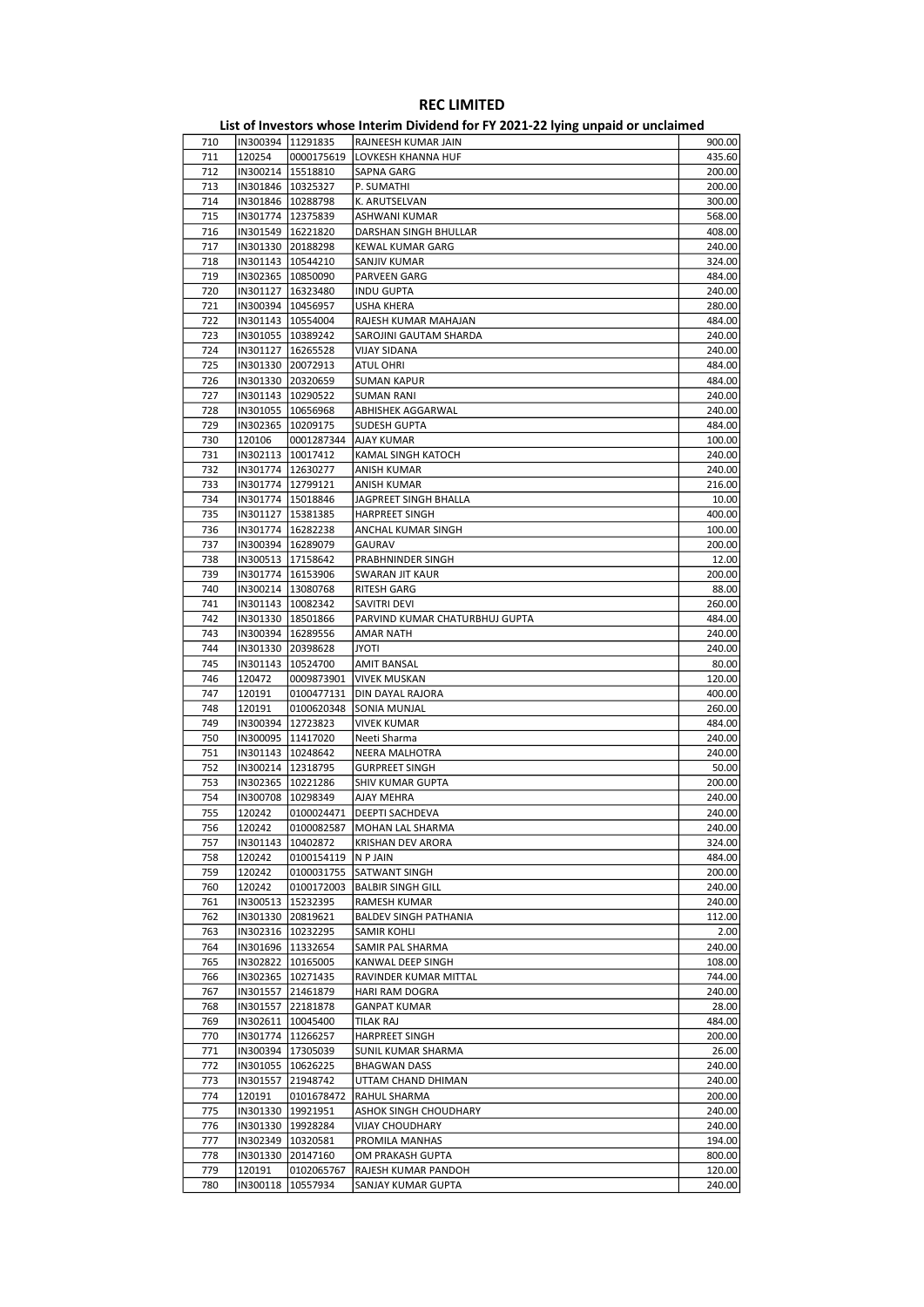| 781        |          | IN301774   12366637 | PAWAN KUMAR               | 240.00 |
|------------|----------|---------------------|---------------------------|--------|
| 782        |          | IN300513   13401236 | SHOWKAT AHMAD GUJOO       | 46.00  |
| 783        | 120191   | 0101038203          | <b>BILAL AHMAD MOTTA</b>  | 92.00  |
| 784        | 120132   | 0001001284          | <b>IRSHAAD AYUB DAGGA</b> | 2.00   |
| 785        | 130259   | 0000084666          | DINESH SINGH              | 120.00 |
| 786        |          | IN300118   10583175 | PRANZAL JAIN              | 4.00   |
| 787        | IN301557 | 21255896            | <b>VINAY MITTAL</b>       | 484.00 |
| 788        |          | REC0513848          | SAROJ GOYAL               | 2.00   |
| 789        |          | IN300214   13081906 | <b>GEETA TEWARI</b>       | 40.00  |
| 790        |          | IN301774   12839904 | SANJEEV KUMAR SINGH       | 302.00 |
| 791        |          | IN301774   16161220 | <b>MANISH KUMAR</b>       | 110.00 |
| 792        |          | IN301557 21381441   | AMARJEET KAUR KALSI       | 14.00  |
| 793        |          | IN301330 19200132   |                           | 240.00 |
|            |          |                     | CHETNA TALWAR             |        |
| 794<br>795 |          | IN303108   10065876 | MANOJ KUMAR               | 240.00 |
|            |          | IN301653   10220823 | RAHUL CHANDER KASHYAP     | 800.00 |
| 796<br>797 |          | IN300118   11235076 | RAJ VIR SINGH             | 240.00 |
|            | 120299   | 0000151346          | RAKESH MANI TRIPATHI      | 32.00  |
| 798        | 120488   | 0000035254          | <b>MANURAJ KAPOOR</b>     | 50.00  |
| 799        |          | IN300513   15880652 | RAJ KUMAR KHETAN          | 240.00 |
| 800        |          | IN301127   16065199 | AMIT KAUL                 | 260.00 |
| 801        | IN301477 | 20044719            | SMITA SINGHAL             | 324.00 |
| 802        |          | IN301774   11034901 | RENUKA MAHESHWARI         | 16.00  |
| 803        |          | IN301774 12651457   | SANYOG MITTAL             | 216.00 |
| 804        |          | IN301774 13877395   | NITENDRA SINGH            | 20.00  |
| 805        |          | IN301557 20792098   | AKHILESH CHAND SHUKLA     | 116.00 |
| 806        |          | REC0512109          | URMILA GAUR               | 4.00   |
| 807        |          | REC0512975          | URMILA GAUR               | 4.00   |
| 808        |          | REC0513495          | <b>URMILA GAUR</b>        | 4.00   |
| 809        |          | REC0513496          | <b>URMILA GAUR</b>        | 4.00   |
| 810        |          | IN301557 21229275   | NEELAM KUSHWAH            | 240.00 |
| 811        |          | IN301006   10066213 | <b>VINITA VARSHENY</b>    | 356.00 |
| 812        |          | IN301557   10122402 | SAROJ AGARWAL             | 240.00 |
| 813        |          | IN300556 10307742   | <b>AMIT GUPTA</b>         | 240.00 |
| 814        |          | IN301055   10662448 | UDAI SHANKER MEHROTRA     | 234.00 |
| 815        |          | IN301774   12847342 | <b>VINAY PATEL</b>        | 8.00   |
| 816        |          | IN300513   14767513 | SUBHASH CHAND JAIN        | 4.00   |
| 817        |          | IN301055   10515069 | <b>BRIJENDRA SINGH</b>    | 188.00 |
| 818        | 120314   | 0000104455          | <b>UPMA GUPTA</b>         | 120.00 |
| 819        |          | IN301557   10155037 | NAVIN AGARWAL             | 240.00 |
| 820        |          | IN301557 21163482   | RICHA AGARWAL             | 240.00 |
| 821        |          | IN301055 10310635   | RAM CHAND                 | 240.00 |
| 822        | IN301557 | 21519514            | LOVLEEN KAUR              | 28.00  |
| 823        |          | IN301557 20724044   | MANOJ KUMAR KALWANI       | 240.00 |
| 824        | 120398   | 0000128192          | ANJANA.                   | 40.00  |
| 825        | 130387   | 0000125016          | NARENDRA KUMAR MONGA      | 40.00  |
| 826        |          | IN301330 17346039   | P.R. TANDON               | 240.00 |
| 827        |          | IN301557  21737589  | DEEPANKER SRIVASTAVA      | 240.00 |
| 828        |          | IN301696   11510308 | UPNISHAND DUBEY           | 72.00  |
| 829        |          | IN300214 12788202   | ARUP BANERJI              | 400.00 |
| 830        | 120229   | 0000016608          | NEELAM JAISWAL            | 240.00 |
| 831        |          | IN301330 19772556   | <b>BHAGI RATHI TIWARI</b> | 600.00 |
| 832        |          | IN301330   18948183 | <b>ASHOK KUMAR</b>        | 260.00 |
| 833        |          | IN301330 19225246   | RAKESH KUMAR GUPTA        | 240.00 |
| 834        |          | IN301557 21538375   | <b>VIJAY KUMAR</b>        | 60.00  |
| 835        | IN301557 | 21279686            | MANJU CHOWDHARY           | 484.00 |
| 836        | 120109   | 0003522044          | SHAFAQUE KHAN             | 500.00 |
|            |          |                     |                           |        |
| 837        |          | IN301774   13829992 | ATUL KUMAR AGRAHARI       | 313.20 |
| 838        |          | IN300513 11194045   | MAHESH CHANDRA PALIWAL    | 120.00 |
| 839        | 120612   | 0000057458          | DILIP KUMAR               | 240.00 |
| 840        | IN301127 | 16471068            | SANJEEV KUMAR SINGHI      | 484.00 |
| 841        |          | IN301330 17780871   | SUMAN KUMAR SINGHI        | 484.00 |
| 842        |          | IN301557 20069379   | SANDEEP SHAH              | 268.00 |
| 843        |          | IN302269   10905219 | JAI KUMAR SAMARIA         | 240.00 |
| 844        | 130387   | 0000047170          | DINESH CHANDRA MISHRA     | 240.00 |
| 845        | IN302201 | 11340330            | DINESH KUMAR MAURYA       | 260.00 |
| 846        | 120327   | 0000122400          | VIBHA MISHRA              | 28.00  |
| 847        |          | IN301557 20054655   | USHA RANI                 | 240.00 |
| 848        |          | IN301557 20624286   | PANKAJ SINGH              | 240.00 |
| 849        |          | IN300513   13534549 | DANIEL KUMAR SINGH        | 8.00   |
| 850        |          | IN300513   16333789 | ARVIND KUMAR MISHRA       | 240.00 |
| 851        |          | IN302236 10418883   | GANESH PRASAD SRIVASTAVA  | 240.00 |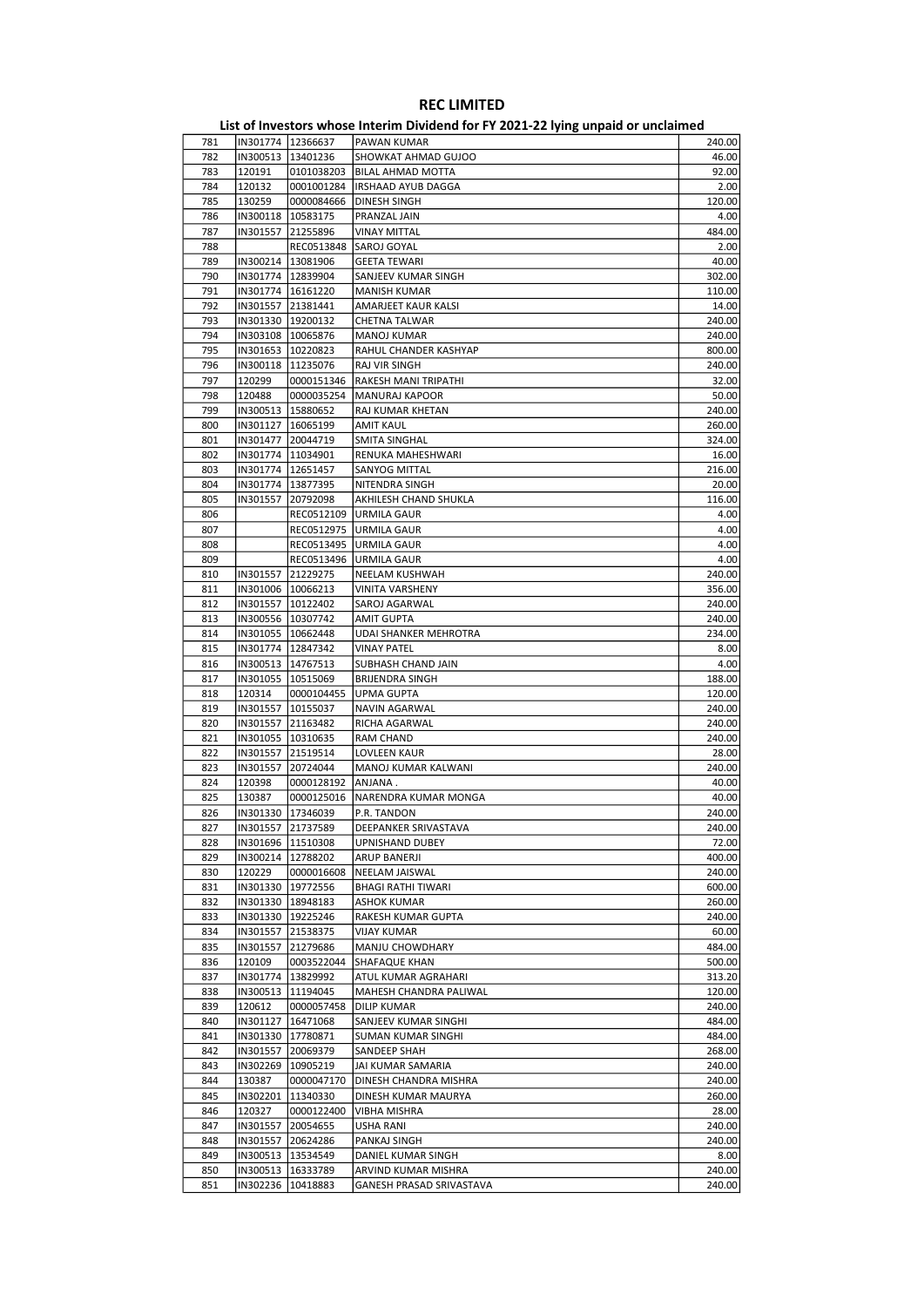|     |                     |                     | ED, or investors whose internit privation for it about LETTing ampaid or ancialities. |        |
|-----|---------------------|---------------------|---------------------------------------------------------------------------------------|--------|
| 852 | IN301774   10841606 |                     | SANDEEP RASTOGI                                                                       | 484.00 |
| 853 |                     | IN300214   12542766 | RAJNI KANT RASTOGI                                                                    | 480.00 |
| 854 | IN300394   17120969 |                     | <b>ABHISHEK MEHROTRA</b>                                                              | 24.00  |
|     |                     |                     |                                                                                       |        |
| 855 | IN301330 20318703   |                     | DHARMENDER GOEL                                                                       | 240.00 |
| 856 | IN300450   13773889 |                     | <b>GARIMA ARORA</b>                                                                   | 482.00 |
| 857 | IN301055 10733713   |                     | <b>ASHOK TEWARI</b>                                                                   | 120.00 |
| 858 | IN301696   11079753 |                     | <b>VIKAS SHUKLA</b>                                                                   | 40.00  |
| 859 | IN301557   10991302 |                     | SUMITA RASTOGI                                                                        | 260.00 |
| 860 | IN301330   18568315 |                     | REENA GUPTA                                                                           | 240.00 |
| 861 | 120384              | 0000631232          | MATHURA PRASAD PATEL                                                                  | 80.00  |
|     |                     |                     |                                                                                       |        |
| 862 |                     | IN301557 20934634   | OM PRAKASH PATEL                                                                      | 400.00 |
| 863 | IN301557 21218311   |                     | RANJAN KUMAR SAHA                                                                     | 240.00 |
| 864 | IN301055   10503133 |                     | POOJA MALHOTRA                                                                        | 324.00 |
| 865 | IN301557 21865705   |                     | <b>RICHA MISRA</b>                                                                    | 120.00 |
| 866 |                     | IN301557 20870464   | NAR PINGAL                                                                            | 300.00 |
| 867 | IN301557 21160917   |                     | PRAMOD PRAKASH                                                                        | 484.00 |
| 868 | IN301330   18515671 |                     | USHA PANDEY                                                                           | 136.00 |
|     |                     |                     |                                                                                       |        |
| 869 |                     | IN301330 20120674   | RAJESH KUMAR SHARMA                                                                   | 240.00 |
| 870 | IN301557 21925839   |                     | SANDHYA GUPTA                                                                         | 240.00 |
| 871 | IN301557 22045745   |                     | ZAKIR HUSSAIN                                                                         | 324.00 |
| 872 | IN300708 10263354   |                     | ABHA                                                                                  | 240.00 |
| 873 | 130319              | 0000035300          | INDRA PAL SINGH                                                                       | 324.00 |
| 874 | IN301557 20574339   |                     | MANOJ KUMAR GUPTA                                                                     | 240.00 |
| 875 | IN300556 10182995   |                     | DHIRENDRA KUMAR                                                                       | 240.00 |
|     |                     |                     |                                                                                       |        |
| 876 | 130414              | 0001734197          | <b>SUNIL KUMAR TRIPATHI</b>                                                           | 32.00  |
| 877 | IN301557 22137572   |                     | CHAKRAPANI PANDEY                                                                     | 40.00  |
| 878 | IN300079   10197964 |                     | SAVITA SHARMA                                                                         | 260.00 |
| 879 | IN301557 21816553   |                     | <b>BIMLESH KUMAR TRIPATHI</b>                                                         | 100.00 |
| 880 | IN301557 20874102   |                     | RAM NAYAN SINGH                                                                       | 200.00 |
| 881 | IN301557 22102082   |                     | SANJAI KUMAR AGARWAL                                                                  | 240.00 |
| 882 |                     | IN301696   11979655 | PASHUPATI NATH TRIVEDI                                                                | 12.00  |
|     |                     |                     |                                                                                       |        |
| 883 | IN301696   12036072 |                     | RAM KUMAR SINGH                                                                       | 8.00   |
| 884 | IN301696   12036089 |                     | HARISHWAR SINGH                                                                       | 48.00  |
| 885 | IN301557 20604993   |                     | NIRANJAN PRASAD MEHROTRA                                                              | 160.00 |
| 886 | IN300513   13783643 |                     | ASHUTOSH KUMAR DWIVEDI                                                                | 544.00 |
| 887 |                     | IN302050 10108674   | NISHANT NAGWANI                                                                       | 4.00   |
| 888 |                     | IN300589   10085818 | SONEET AGARWAL                                                                        | 240.00 |
| 889 | IN302092   10109438 |                     | <b>BHAVANA SINGH</b>                                                                  | 240.00 |
|     |                     |                     |                                                                                       |        |
| 890 | IN301055 10769634   |                     | <b>GIRISH BALA GUPTA</b>                                                              | 240.00 |
| 891 | IN301774   11034671 |                     | MOHD AZAM                                                                             | 8.00   |
| 892 | 130259              | 0000875796          | shivani sharma                                                                        | 240.00 |
| 893 | IN301774 16003478   |                     | MAHESH KUMAR AGRAWAL                                                                  | 384.00 |
| 894 |                     | IN302679 31165552   | PUSHPA RANI                                                                           | 260.00 |
| 895 | IN301774   10882461 |                     | <b>SUNIL KANT GAUR</b>                                                                | 120.00 |
| 896 |                     | IN301055 10162964   | RUCHI RASTOGI                                                                         | 292.00 |
|     |                     |                     |                                                                                       |        |
| 897 | 120191              | 0100068091          | <b>AKRAM KHAN</b>                                                                     | 200.00 |
| 898 | IN300450  13843604  |                     | CHARU MEHROTRA                                                                        | 200.00 |
| 899 |                     | IN301653   10189084 | SHEETAL                                                                               | 240.00 |
| 900 |                     | REC0514060          | SANGITA MITTAL                                                                        | 2.00   |
| 901 |                     | REC0514061          | SANGITA MITTAL                                                                        | 2.00   |
| 902 |                     | IN300513 17709392   | PRABHAKAR SINGH                                                                       | 70.00  |
| 903 |                     | IN301557 21437985   | RAKESH KUMAR KARNWAL                                                                  | 14.00  |
| 904 |                     | IN302269 12585647   | RICHA MITTAL                                                                          | 200.00 |
|     |                     |                     |                                                                                       |        |
| 905 |                     | IN302365 10308212   | ARUN ANEJA                                                                            | 240.00 |
| 906 |                     | IN300394  16763169  | PRATIBHA BHATIA                                                                       | 60.00  |
| 907 |                     | IN301557 20156370   | NARESH KUMAR KAPOOR                                                                   | 240.00 |
| 908 |                     | IN301557 21141099   | MUKESH KUMAR                                                                          | 240.00 |
| 909 |                     | IN301557 21141110   | SHAMA                                                                                 | 200.00 |
| 910 |                     | IN300940 10279506   | <b>ALKA MITTAL</b>                                                                    | 260.00 |
|     |                     |                     |                                                                                       |        |
| 911 |                     | IN301590   10019743 | RAKSHIT SOLANKI                                                                       | 260.00 |
| 912 | IN301127            | 16088980            | VIRENDRA KUMAR JHINGRAN                                                               | 240.00 |
| 913 | 120164              | 0400008809          | DHIRENDRA TYAGI                                                                       | 240.00 |
| 914 | 120106              | 0400031550          | ARUNA SINGH RATHORE                                                                   | 800.00 |
| 915 |                     | IN301774   15067088 | MAMTA                                                                                 | 100.00 |
| 916 |                     | IN301774   12644683 | <b>BHAWAR SINGH</b>                                                                   | 240.00 |
| 917 | IN301653            | 10123576            | AKHILESH PRAKASH                                                                      | 240.00 |
|     | 120191              | 0103018745          |                                                                                       | 484.00 |
| 918 |                     |                     | MANCHIT SACHDEVA                                                                      |        |
| 919 | IN301774 14194017   |                     | SHEFALI BAIJAL                                                                        | 240.00 |
| 920 |                     | IN301774 16426719   | JITENDRA KUMAR GUPTA                                                                  | 435.60 |
| 921 |                     | IN301330   17950063 | URMILA BAIJAL                                                                         | 324.00 |
| 922 |                     | IN302050 10028988   | NEERAJ KUMAR JAIN                                                                     | 240.00 |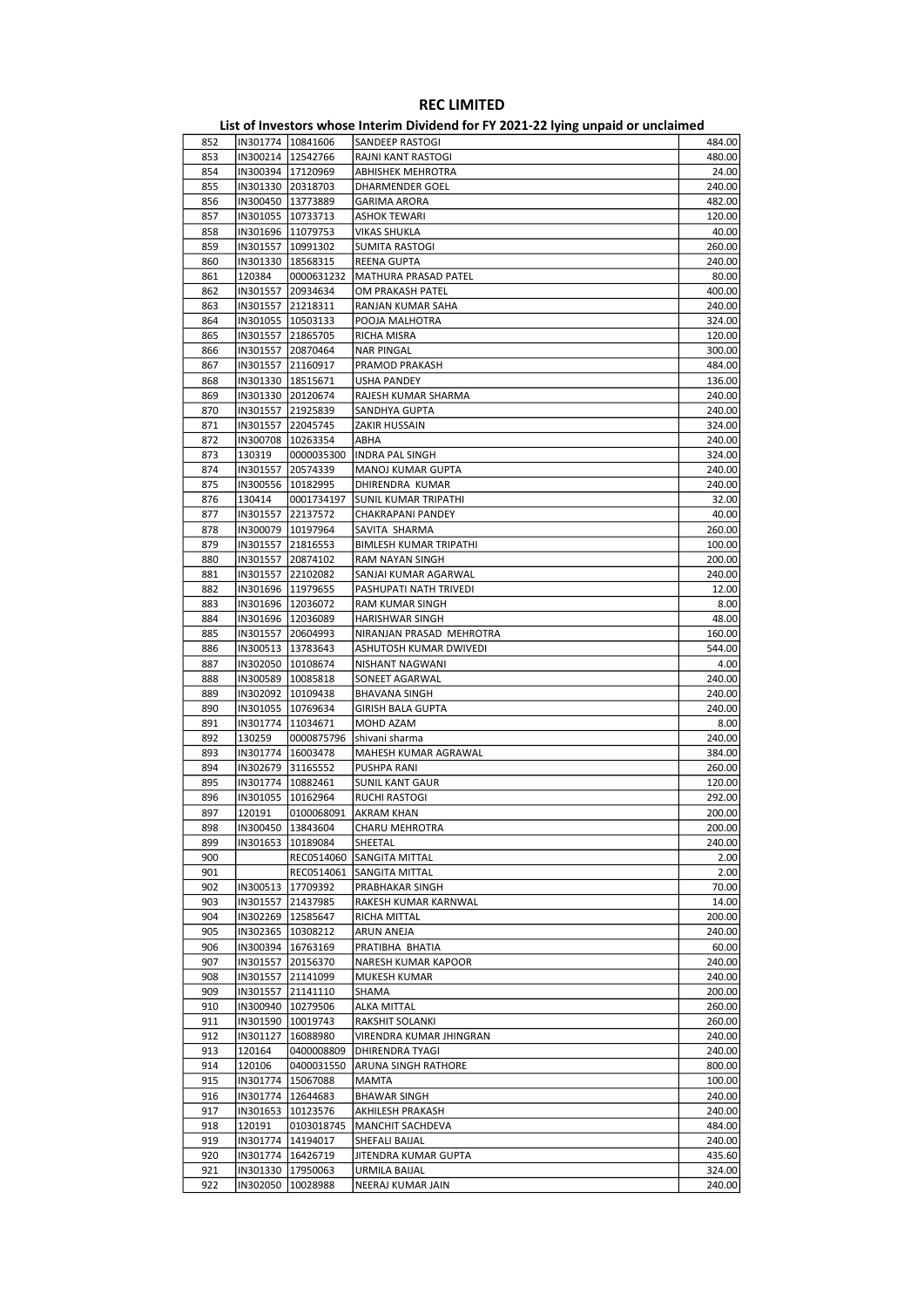|     |                     |            | - סייני                     |         |
|-----|---------------------|------------|-----------------------------|---------|
| 923 | IN302050   10088588 |            | MANISHA SHARMA              | 80.00   |
| 924 | IN300118   10244614 |            | SANJAY SINGH                | 240.00  |
| 925 | IN302201   10526330 |            | <b>CHIRAG SHARAWAT</b>      | 228.00  |
| 926 | IN302201   10582249 |            | <b>MAMATA GUPTA</b>         | 484.00  |
| 927 | 120175              | 0000106528 | MOHAMMED ALTAF              | 240.00  |
|     |                     |            |                             |         |
| 928 | 120447              | 0005144477 | <b>MANSI GARG</b>           | 42.00   |
| 929 | IN301330 20533224   |            | <b>VIVEK KUMAR VERMA</b>    | 240.00  |
| 930 | IN306114 20036330   |            | ANUJ JAIN                   | 38.00   |
| 931 | IN301477 20108639   |            | NEERAJ KUMAR JINDAL         | 240.00  |
| 932 | IN301774   10310298 |            | <b>MANI GUPTA</b>           | 324.00  |
| 933 | IN301590   10039512 |            | ANUJ JAIN                   | 120.00  |
| 934 | 120335              | 0001465101 | ANITA AGGARWAL              | 200.00  |
| 935 | IN300513   17897263 |            | SANJAY KUMAR SHARMA         | 200.00  |
| 936 | IN301774   10484040 |            | DINESH CHANDRA TIWARI       | 20.00   |
| 937 | IN301557 21072497   |            | NAVITA JAIN                 | 16.00   |
|     |                     |            |                             |         |
| 938 | 120612              | 0000308630 | <b>SURESH CHANDRA GUPTA</b> | 100.00  |
| 939 | IN300513   17499460 |            | SHAILENDRA PRATAP CHAUDHARY | 12.00   |
| 940 | IN301557 20621091   |            | <b>TARIQ HUSAIN</b>         | 240.00  |
| 941 | IN300394 17082567   |            | SATYA NARAYAN KUMAR         | 42.00   |
| 942 | IN301557 22151353   |            | RAMESH CHANDRA CHOUDHARY    | 20.00   |
| 943 | IN300206   10986607 |            | JAWED ANSARI                | 700.00  |
| 944 | IN301557 22016708   |            | AJAY KUMAR PANDEY           | 240.00  |
| 945 | IN301006   10019736 |            | ANIL KUMAR GARG             | 240.00  |
| 946 | IN300513 11790477   |            | NAURIYAL DEVENDRA SHEKHAR   | 500.00  |
| 947 |                     |            |                             |         |
|     | IN301557 20633528   |            | SHKUNTLA GOYAL              | 240.00  |
| 948 | IN301006 10108334   |            | RENU AGRAWAL                | 400.00  |
| 949 | IN301774   15528653 |            | RAJNI GUPTA                 | 200.00  |
| 950 | 120612              | 0000030974 | RAMESHWAR CHAND MITTAL      | 435.60  |
| 951 | 120612              | 0000266010 | JAGDISH PRASAD MITTAL       | 795.60  |
| 952 | IN301557 20549061   |            | PUSHPA LATA AGARWAL         | 260.00  |
| 953 | IN301557            | 20656056   | ARUN KANTA LAVANIA          | 240.00  |
| 954 | IN300724   10035000 |            | SUBHASH CHAND NAGPAL        | 240.00  |
| 955 | IN301006   10061799 |            | SMT. SHASHI SHARMA          | 240.00  |
| 956 | IN300724   10063616 |            | MAHESH CHANDRA NAGPAL       | 240.00  |
| 957 | IN301557 20623453   |            | SURESH CHAND SHARMA         | 240.00  |
|     |                     |            |                             |         |
| 958 | IN301557            | 21247136   | AJITABH MISHRA              | 240.00  |
| 959 | IN301557 21387940   |            | TARUN DUA                   | 104.00  |
| 960 | IN301557   10264962 |            | MUKESH KUMAR AGARWAL        | 70.00   |
| 961 | IN301006   10020579 |            | SANTOSH KUMAR GUPTA         | 120.00  |
| 962 | 120214              | 0000009191 | <b>BAL MUKUND GOYAL</b>     | 240.00  |
| 963 | 120887              | 0020422037 | <b>RUPESH KUMAR</b>         | 30.00   |
| 964 | IN301006 10079022   |            | NEELAM AGARWAL              | 260.00  |
| 965 | 120137              | 0000086633 | PREM NARAYAN AGRAWAL        | 70.00   |
| 966 | IN301557 20907382   |            | RAM PRAKASH BOHARE          | 100.00  |
|     |                     |            |                             |         |
| 967 | IN301006   10053483 |            | ABHIJIT V. SARDESAI         | 200.00  |
| 968 | IN301006 10069609   |            | CHATHER KUMAR KOCHAR        | 1120.00 |
| 969 | 130387              |            | 0000161901  NUPUR MISRA     | 324.00  |
| 970 | IN301557 21039830   |            | INDU PRAKASH SHARMA         | 240.00  |
| 971 | IN301774   12400930 |            | K JAGADEESH                 | 200.00  |
| 972 | IN303606 10001987   |            | SIDDHARTH NADHERIA          | 244.00  |
| 973 | IN300966 10062002   |            | GIRISH KUMAR BHARGAVA       | 240.00  |
| 974 | IN303116   10175895 |            | ATUL KUMAR JAIN             | 240.00  |
| 975 | 120177              | 0100778853 | YOGENDRA JAIN               | 40.00   |
| 976 | 120177              | 0100806402 | <b>URMILA GUPTA</b>         | 240.00  |
|     |                     |            |                             |         |
| 977 | 120447              | 0004022807 | <b>NITIN SHARMA</b>         | 210.00  |
| 978 | 130176              | 0000809813 | MEENA AMBESH                | 484.00  |
| 979 | 130414              | 0003040401 | DINESH GUPTA                | 240.00  |
| 980 | IN301127            | 16306480   | BRIJ MOHAN SHARMA           | 240.00  |
| 981 | IN301330 17598411   |            | AMBUJ GUPTA                 | 484.00  |
| 982 | IN301160 30368250   |            | VIKAS GUPTA                 | 240.00  |
| 983 | 120206              | 0000185669 | KAMLA DEVI                  | 80.00   |
| 984 | IN300966   10242399 |            | REHMAT ALI                  | 240.00  |
| 985 | 120314              | 0000058063 | KAMLA DEVI                  | 452.00  |
|     |                     |            |                             |         |
| 986 | IN300394   14008909 |            | HEMLATA KHANDELWAL          | 240.00  |
| 987 | IN306114 20000725   |            | SHOBHA RAWAT                | 200.00  |
| 988 | IN301485 20075896   |            | <b>VIVEK BHUKHMARIA</b>     | 484.00  |
| 989 | IN301160 30362726   |            | RAKHI PUROHIT               | 240.00  |
| 990 | 120366              | 0000139348 | AKHILESH KUMAR SINGH        | 240.00  |
| 991 | IN301160            | 30342250   | <b>RENU GUPTA</b>           | 240.00  |
| 992 | 120177              | 0100042178 | LAXMAN DAS SONKIA           | 260.00  |
| 993 | 120177              | 0100359830 | KRISHAN KUMAR JAISWAL       | 240.00  |
|     |                     |            |                             |         |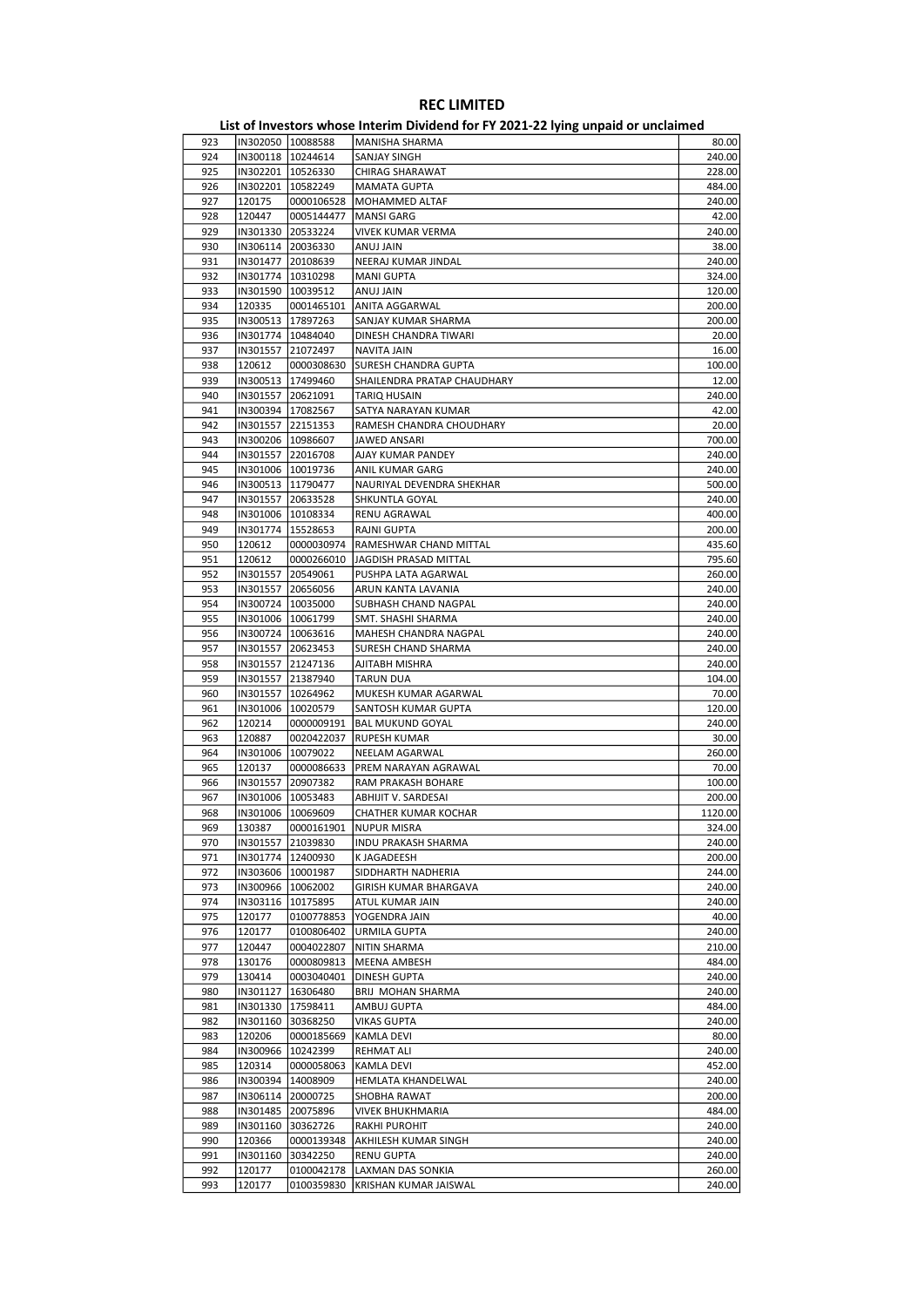| 994  | 130176              |                     | 0000317296 RAJESH KUMAR JAIN | 240.00 |
|------|---------------------|---------------------|------------------------------|--------|
| 995  | IN301160            | 30267565            | PARAG AGARWAL                | 484.00 |
| 996  |                     | IN301160 30324807   | <b>GORDHAN DAS AGARWAL</b>   | 484.00 |
| 997  | IN300589   10170262 |                     | ANJU RASTOGI                 | 240.00 |
| 998  | IN300394   10288560 |                     | <b>BABULAL GANGWAL</b>       | 484.00 |
| 999  | 120177              | 0100238828          | KAMLESH CHOUDHARY            | 20.00  |
| 1000 | 120332              | 0005161088          | RATAN KHANDELWAL             | 40.00  |
| 1001 |                     | IN301774   13603933 | PARUL MAKKER                 | 172.00 |
| 1002 | IN301485 20048449   |                     | <b>GEETA SINGHAL</b>         | 484.00 |
| 1003 | IN301160 30396490   |                     | ASHOK KUMAR GUPTA            | 484.00 |
| 1004 | IN301436 10782562   |                     |                              | 240.00 |
|      |                     |                     | KAPIL BANSAL                 |        |
| 1005 | 120314              | 0000028680          | MANJU JHALANI                | 840.00 |
| 1006 |                     | IN301774   12310946 | KAMAYANI ATRE                | 260.00 |
| 1007 | IN301055   10653154 |                     | SANJANA JAIN                 | 240.00 |
| 1008 | IN300853   10165146 |                     | <b>NEETU</b>                 | 20.00  |
| 1009 | 120106              | 0500214974          | SUNIL KUMAR AGARWAL HUF      | 651.60 |
| 1010 | 120106              | 0500219860          | RACHNA SHARMA                | 240.00 |
| 1011 | 120177              | 0100153934          | NARENDRA KUMAR MIRCHANDANI   | 240.00 |
| 1012 | IN301774   12840396 |                     | PREM KUMAR JAIN              | 240.00 |
| 1013 | 120366              | 0000108898          | JAIDEV MOHATA                | 400.00 |
| 1014 | IN300476   42310629 |                     | <b>SHALU PAWAH</b>           | 240.00 |
| 1015 |                     | IN301160 30366998   | RAJ KAMAL KUMAWAT            | 324.00 |
| 1016 | 130414              | 0002334486          | SURESH KUMAR JAIN            | 176.00 |
| 1017 | IN301160 30402967   |                     | GIRRAJ PRASAD SHARMA         | 484.00 |
|      |                     |                     |                              |        |
| 1018 | 120366              | 0000094204          | <b>GORI SHANKAR VIJAY</b>    | 484.00 |
| 1019 | IN301774   12784065 |                     | RADHA MOHAN MAHESHWARI       | 10.00  |
| 1020 |                     | IN301774   12630314 | YOGESH KUMAR GUPTA           | 240.00 |
| 1021 |                     | IN301364  10010080  | MADHU JAIN                   | 40.00  |
| 1022 | IN301055   10361129 |                     | MANOJ MOONDRA                | 240.00 |
| 1023 | IN301653   10190455 |                     | TRILOK CHAND JAIN            | 240.00 |
| 1024 | IN301653   10200013 |                     | MANOHAR LAL KARNANI          | 240.00 |
| 1025 |                     | IN301774 11383807   | AJAY SINGH                   | 484.00 |
| 1026 | 120133              | 0000027074          | RAJESH JAIN                  | 240.00 |
| 1027 | 120177              | 0100196153          | PUSHPENDRA GUPTA             | 200.00 |
| 1028 | 120299              | 0000054221          | AJAY KUMAR AGARWAL           | 240.00 |
| 1029 | 130286              | 0000079498          | PANKAJ BAFNA                 | 484.00 |
| 1030 | 130414              | 0002835752          | CHANDRA JYOTI KHANDELWAL     | 292.00 |
| 1031 | IN301330            | 20366897            | HARSHIT AGIWAL               | 200.00 |
|      |                     |                     |                              |        |
| 1032 | 130414              | 0000959351          | SAVITA SOGANI                | 430.00 |
| 1033 | 130176              | 0000530243          | KAMAL KISHORE JAIN           | 240.00 |
| 1034 | 120106              | 0500126345          | GOPESH RAMCHANDANI           | 484.00 |
| 1035 | 130176              | 0000153394          | ANIL GOYAL                   | 240.00 |
| 1036 | 130286              | 0000080805          | RAMCHANDRA RADHAMOHAN.       | 180.00 |
| 1037 | IN301160 30391779   |                     | SANJAY KHANDELWAL            | 80.00  |
| 1038 |                     | IN300394 14192184   | SIDDHARTHA DHAKAR            | 240.00 |
| 1039 | 130176              | 0000703542          | KAPUA RAM PATEL              | 200.00 |
| 1040 | IN301055 10108079   |                     | <b>PRAMOD KUMAR JAIN</b>     | 50.00  |
| 1041 |                     | IN302269   10132491 | DEVENDRA KOTHARI             | 4.00   |
| 1042 | IN301055   10280247 |                     | LAXMI NARAYAN JAGETIA        | 260.00 |
| 1043 | IN301055   10431983 |                     | ANITA DANGI                  | 240.00 |
| 1044 |                     | IN301055   10622152 | RAM PRASAD PORWAL            | 435.60 |
| 1045 | IN301055            | 10636190            | <b>SWATI SURANA</b>          | 240.00 |
| 1046 | IN302269            | 11090563            | SUSHIL KUMAR SHARMA          | 144.00 |
| 1047 | 120170              | 0000129035          | LAXMAN DAS DINGWANI          | 240.00 |
|      | 120230              |                     |                              |        |
| 1048 |                     | 0200002590          | NARENDRA KUMAR SINGHVI       | 240.00 |
| 1049 | 130176              | 0000287207          | <b>HANI SURANA</b>           | 8.00   |
| 1050 | 130176              | 0000594399          | NARESH CHOUDHARY             | 240.00 |
| 1051 | 130176              | 0000650860          | YOVANT RAJ MAHESHWARI        | 300.00 |
| 1052 | 130176              | 0000843804          | BRIJ LAL MOTWANI             | 240.00 |
| 1053 | IN301276            | 30129563            | NIKLESH MURDIA               | 200.00 |
| 1054 | IN300450            | 13519847            | PRAVEEN KUMAR PAMECHA        | 44.00  |
| 1055 | IN300450            | 13473086            | AMIT CHANDAK                 | 84.00  |
| 1056 | 120177              | 0100788699          | RAVINDER KUMAR               | 240.00 |
| 1057 | IN300394            | 16328619            | JINENDRA JAIN                | 240.00 |
| 1058 | IN300708            | 10404373            | RAMJI LAL MEENA              | 260.00 |
| 1059 | 130176              | 0000133027          | SANJAY KUMAR DHIRAWAT        | 84.00  |
| 1060 |                     | IN301160 30407702   | RAHUL JAIN                   | 484.00 |
| 1061 |                     | IN301055   10175619 | BHAGWATI SAXENA              | 260.00 |
| 1062 |                     | IN301055   10635189 | NEERU MEHRA                  | 484.00 |
| 1063 | IN301055            |                     |                              | 240.00 |
|      |                     | 10639893            | LALIT KUMAR DUTTA            |        |
| 1064 | IN301055            | 10111096            | RAKESH SHARMA                | 240.00 |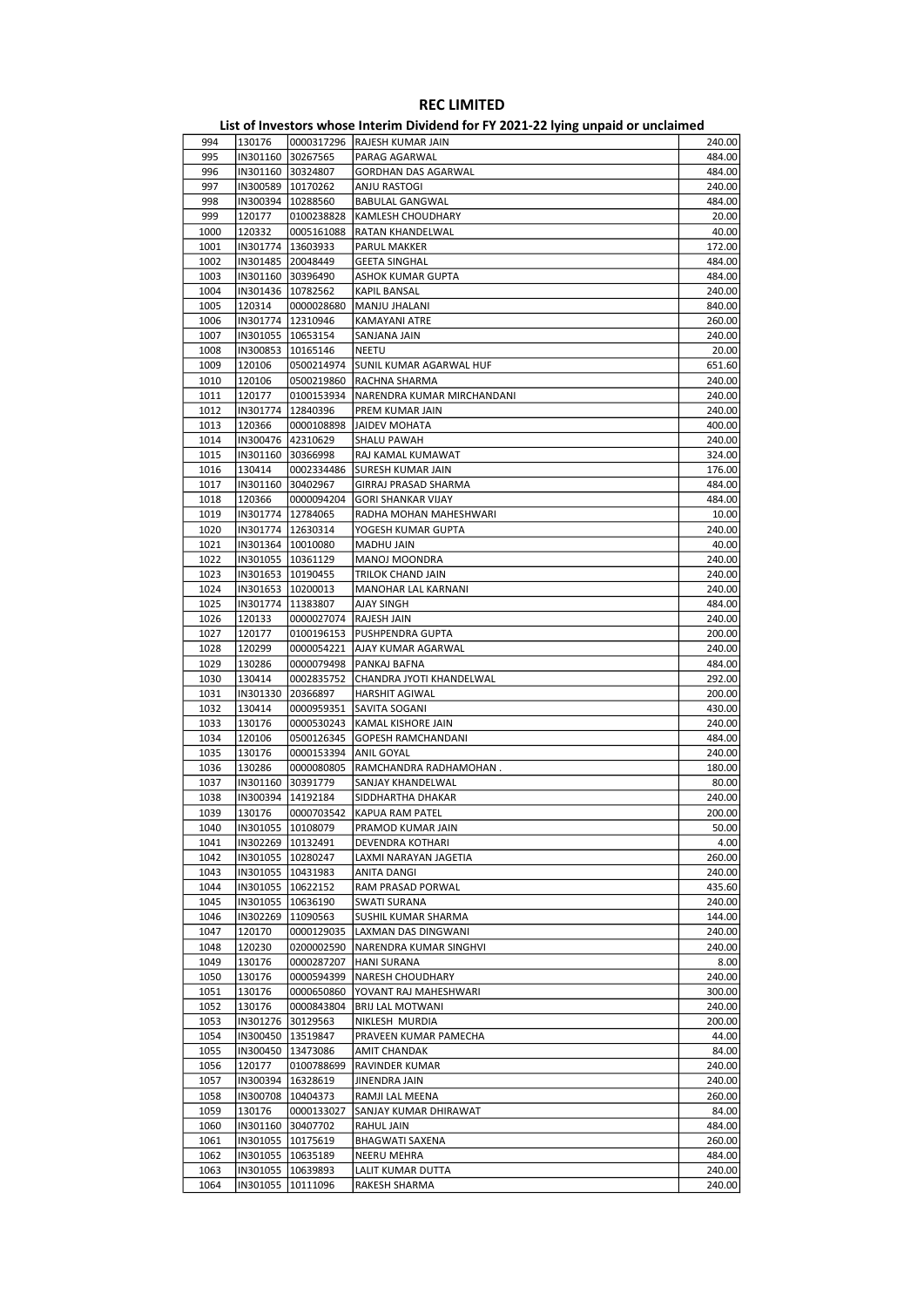|      |                     |                     | <b>EDG OF INVESTORS WHOSE HITCHINI DIVIDEND TO THE EDGS EXTRA DIPORT OF MIN</b> |         |
|------|---------------------|---------------------|---------------------------------------------------------------------------------|---------|
| 1065 |                     | IN301055 10156213   | SAVITA DALMIA                                                                   | 484.00  |
| 1066 |                     | IN301055   10433549 | <b>NEHA SHARMA</b>                                                              | 324.00  |
|      | IN300513 15516245   |                     |                                                                                 | 292.00  |
| 1067 |                     |                     | DIVYA SHARMA                                                                    |         |
| 1068 | IN300513   15516482 |                     | <b>KIRTISH SHARMA</b>                                                           | 240.00  |
| 1069 |                     | IN301055   10564479 | TRILOK CHAND                                                                    | 484.00  |
| 1070 |                     | IN301055 10720284   | <b>SUSHMA BAPNA</b>                                                             | 240.00  |
| 1071 | 130176              | 0000032056          | PREM LATA MEENA                                                                 | 324.00  |
|      |                     |                     |                                                                                 |         |
| 1072 | 130414              | 0002595843          | ALKA KHANDELWAL                                                                 | 386.00  |
| 1073 | 120299              | 0000134514          | SUSHMA JAIN                                                                     | 24.00   |
| 1074 |                     | IN300214   13814837 | HASHRUDDIN PATHAN                                                               | 104.00  |
| 1075 | IN301330 20372305   |                     | SHALINI GUPTA                                                                   | 484.00  |
|      |                     |                     |                                                                                 |         |
| 1076 | IN301055   10544932 |                     | DINESH GUPTA                                                                    | 240.00  |
| 1077 |                     | IN301055   10639328 | VIRENDRA KHANDELWAL                                                             | 240.00  |
| 1078 |                     | IN301055   10630706 | MADHU KANTA JAIN                                                                | 84.00   |
| 1079 | 120177              | 0100561913          | SUMAN SHARMA                                                                    | 40.00   |
|      |                     |                     |                                                                                 |         |
| 1080 | IN301160 30266427   |                     | KAMINI MENRO                                                                    | 200.00  |
| 1081 | IN301160 30265129   |                     | <b>TANSUKH LAL</b>                                                              | 400.00  |
| 1082 | 130176              | 0000594861          | NIRMAL SARRAF                                                                   | 240.00  |
| 1083 | 130176              | 0000781837          | PARMESHWAR LAL AND SONS HUF                                                     | 435.60  |
|      |                     |                     |                                                                                 |         |
| 1084 |                     | IN301485 20115268   | <b>GYAN SINGH CHOUHAN</b>                                                       | 50.00   |
| 1085 |                     | IN300394 16526970   | <b>ABID HUSAIN</b>                                                              | 200.00  |
| 1086 | IN301143   10474965 |                     | <b>MUNSHI KHAN</b>                                                              | 240.00  |
| 1087 | 120121              | 0100208046          | <b>SUDHIR KUMAR GANGWAR</b>                                                     | 240.00  |
|      |                     |                     |                                                                                 |         |
| 1088 | 120133              | 0001746494          | <b>VIJAY PANDITH</b>                                                            | 240.00  |
| 1089 | 120206              | 0000074453          | BHAWANI SHANKAR RANGA                                                           | 240.00  |
| 1090 |                     | IN300513   15143116 | <b>SWATI MOHTA</b>                                                              | 60.00   |
|      |                     |                     | <b>JAYSHREE BHORA</b>                                                           | 240.00  |
| 1091 |                     | IN301330 19973259   |                                                                                 |         |
| 1092 | IN300708   10576759 |                     | MADAN GOPAL MURLIDHAR MUNDHRA                                                   | 1200.00 |
| 1093 | 120191              | 0103147499          | RAJAN SHARMA                                                                    | 484.00  |
| 1094 | 120191              | 0103147511          | CHIRANJI LAL                                                                    | 484.00  |
|      |                     |                     |                                                                                 |         |
| 1095 | 130176              | 0000252070          | MANJU DALMIA                                                                    | 484.00  |
| 1096 | IN301330 20144729   |                     | JANAK GUPTA                                                                     | 240.00  |
| 1097 |                     | IN301330 20389474   | <b>GURMEET SINGH</b>                                                            | 240.00  |
| 1098 | 120191              | 0103149331          | RAM KISHAN GOYAL                                                                | 484.00  |
|      |                     |                     |                                                                                 |         |
| 1099 |                     | IN301330 20266090   | USHA DEVI AGARWAL                                                               | 484.00  |
| 1100 |                     | IN301160 30306805   | <b>BANKAT LAL MANTRI</b>                                                        | 234.00  |
| 1101 |                     | IN301160 30387884   | BHANWAR LAL MUTHA                                                               | 240.00  |
| 1102 | IN301160 30391439   |                     | RAM CHANDRA SOLANKI                                                             | 240.00  |
|      |                     |                     |                                                                                 |         |
| 1103 | IN301160 30392046   |                     | ASHOK KUMAR DARAK                                                               | 260.00  |
| 1104 |                     | IN301160 30392925   | SUNIL SOLANKI                                                                   | 240.00  |
| 1105 |                     | IN302960   10017690 | LILA DHAR TAILOR                                                                | 40.00   |
| 1106 | IN301160 30354363   |                     | KALYAN MAL JOSHI                                                                | 84.00   |
|      |                     |                     |                                                                                 |         |
| 1107 | IN301055   10650209 |                     | CHANDRA KANTA AYANI                                                             | 324.00  |
| 1108 | IN301055 10689173   |                     | <b>BAL KISHAN VAISHNAV</b>                                                      | 240.00  |
| 1109 |                     | IN300450   11224842 | SURAJ JAIN                                                                      | 484.00  |
| 1110 | 120121              | 0100023658          | VIRANDRA KUMAR BAHETI                                                           | 484.00  |
|      |                     |                     |                                                                                 |         |
| 1111 | 120121              |                     | 0100067514  RAKESH GOYAL                                                        | 4.00    |
| 1112 | 120121              |                     | 0100307476 REKHA DHARIWAL                                                       | 292.00  |
| 1113 | 120121              | 0100325871          | MAHAVEER SINGH CHOUHAN                                                          | 240.00  |
| 1114 | 120121              | 0100348764          | UMA PANDAY                                                                      | 240.00  |
| 1115 | 120137              | 0000204561          | POOJA VERMA                                                                     | 240.00  |
|      |                     |                     |                                                                                 |         |
| 1116 | 120137              | 0000244742          | KAVITA ARORA                                                                    | 260.00  |
| 1117 | 120230              | 0000412010          | PREMSUKH SONI                                                                   | 80.00   |
| 1118 | 120335              | 0001095141          | CHANDER MOHAN SINGHVI                                                           | 20.00   |
| 1119 | IN300394            | 15302526            | <b>GIRADHAR LAL KOTHARI</b>                                                     | 100.00  |
|      |                     |                     |                                                                                 |         |
| 1120 |                     | IN300394 15525264   | PURANKALA SONI                                                                  | 484.00  |
| 1121 |                     | IN300732   10040462 | <b>BHUNESH MISHRA</b>                                                           | 324.00  |
| 1122 |                     | IN300732   10098665 | SUSHMA TAK                                                                      | 120.00  |
| 1123 | 120121              | 0100358635          | SHARMILA RATHI                                                                  | 484.00  |
|      |                     |                     |                                                                                 |         |
| 1124 | 120200              | 0000099581          | MAHESH CHANDRA VYAS                                                             | 240.00  |
| 1125 | 120121              | 0100302862          | DHARAM CHAND SONI                                                               | 240.00  |
| 1126 |                     | IN300513 17082472   | MAHAVIR PRASAD JAIN                                                             | 300.00  |
| 1127 | 120121              | 0100249484          | FATEH CHAND OSTWAL                                                              | 240.00  |
|      |                     |                     |                                                                                 |         |
| 1128 | 120121              | 0100045251          | MAHENDRA KUMAR TATER                                                            | 84.00   |
| 1129 | IN300974            | 10054651            | KISHOR MAGANLAL JIVRAJANI                                                       | 240.00  |
| 1130 |                     | IN300974  10100169  | NEELABEN A .BHALSOD                                                             | 240.00  |
| 1131 | IN300757            | 10870879            | DIGANT VRAJLAL MANDALIA                                                         | 240.00  |
|      |                     |                     |                                                                                 |         |
| 1132 | 120180              | 0000193974          | VISHWESH MADHUSUDAN MANKAD                                                      | 100.00  |
| 1133 | 120180              | 0000267098          | AVANI GIRISHKUMAR JANI                                                          | 484.00  |
| 1134 | 120299              | 0003291224          | MUKESH KUMAR PARMANAND ADWANI                                                   | 240.00  |
| 1135 | 120299              | 0003321655          | JYOTIBEN PARMANAND ADWANI                                                       | 240.00  |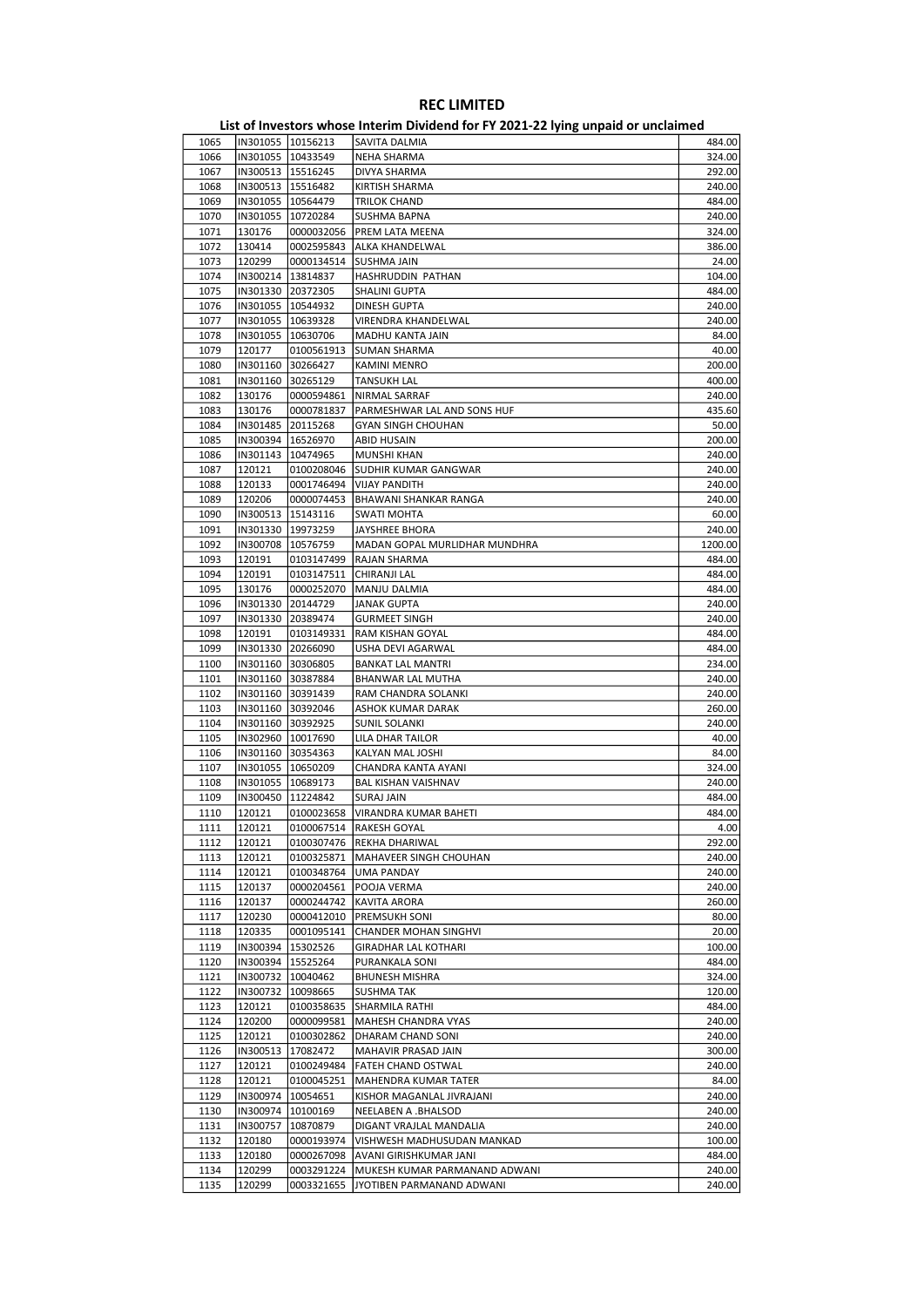| List of Investors whose Interim Dividend for FY 2021-22 lying unpaid or unclaimed |  |  |  |  |
|-----------------------------------------------------------------------------------|--|--|--|--|
|-----------------------------------------------------------------------------------|--|--|--|--|

| 1136 | 120332   |                     | 0001667895 ASHOK SAMJIBHAI KATBA | 320.00 |
|------|----------|---------------------|----------------------------------|--------|
| 1137 | 130199   | 0000070958          | KIRAN SHANTILAL KARIA            | 240.00 |
| 1138 | 130199   | 0000111607          | RICHARD PRABODHCHANDRA PANTH     | 240.00 |
| 1139 | 130199   | 0000135527          | Y TRINATH                        | 40.00  |
| 1140 | 130414   | 0002490882          | ASHVINBHAI B VATALIYA            | 154.00 |
| 1141 | 130414   | 0003241331          | NAYNA PARESH DASANI              | 176.00 |
| 1142 |          | IN300513   14211167 | ASHARA BHAVNABEN M               | 240.00 |
| 1143 |          | IN301549 15024707   | KRISHNABA NARENDRASINH JHALA     | 484.00 |
| 1144 |          | IN301549   15206845 | TRUPTI MAHARSHI PANDYA           | 484.00 |
|      |          |                     |                                  | 44.00  |
| 1145 |          | IN300974   10951122 | KISHORKUMAR HARILAL KARELIYA     |        |
| 1146 |          | IN300974 11077152   | KARELIYA TARABEN HARILAL         | 484.00 |
| 1147 |          | IN300974   11077179 | KIRANBEN KISHORKUMAR KARELIYA    | 484.00 |
| 1148 | 130199   | 0000014121          | ANJANABEN ANUPAMBHAI BARAI       | 484.00 |
| 1149 | 120180   | 0000269042          | RAJESHBHAI RAMESHBHAI BAVARVA    | 100.00 |
| 1150 | 120198   | 0000002115          | <b>TEJAS JENTIBHAI BORIA</b>     | 200.00 |
| 1151 | 120341   | 0000091291          | SHAILESHBHAI A PARMAR            | 20.00  |
| 1152 | 120198   | 0000111821          | GADHIA VRAJESH PARSHOTTAMBHAI    | 260.00 |
| 1153 |          | IN300974   10387844 | VIMAL G. CHHAYA                  | 356.00 |
| 1154 |          | IN300974   10387852 | RUPABEN VIMALBHAI CHHAYA         | 324.00 |
| 1155 |          | IN300214   11872533 | TEJASH KUMAR BALVANTRAI GODA     | 484.00 |
| 1156 | 120198   | 0000043076          | ASHOKBHAI L KORADIYA             | 240.00 |
| 1157 | 120351   | 0000042149          | KANTABEN JAMNADAS GOR            | 2.00   |
|      |          |                     |                                  |        |
| 1158 | 130199   | 0000106563          | CHANDRIKABEN MANSUKHLAL VORA     | 240.00 |
| 1159 | 130199   | 0000290233          | <b>SURESH GANPATRAY RAVAL</b>    | 240.00 |
| 1160 |          | IN300513   15090946 | BHAVESH JAYANTIBHAI LIMBASIA     | 10.00  |
| 1161 |          | IN301276 30606070   | BIPIN CHANDULAL PATEL            | 435.60 |
| 1162 | 130199   | 0000352517          | MANSUKHLAL MOHANLAL VORA         | 388.00 |
| 1163 |          | IN300513   13646762 | ASHWIN GADARA                    | 130.00 |
| 1164 | 130414   | 0002675441          | RAMESH BHAI DAYA BHAI GOHEL      | 240.00 |
| 1165 |          | IN300974   10996479 | DILIP NANDLAL JESWANI            | 240.00 |
| 1166 | 130199   | 0000129441          | TULSI DINESHCHANDRA BOSMIA       | 484.00 |
| 1167 | 130199   | 0000148591          | ANKIT JAYESHKUMAR BOSMIA         | 240.00 |
| 1168 | 130199   | 0000331701          | TRIKAMDAS VISHANDAS TANWANI      | 240.00 |
| 1169 |          |                     |                                  | 240.00 |
|      | 130199   | 0000316645          | RAMOLIA JYOTSNABEN BHIMJIBHAI    |        |
| 1170 | 130199   | 0000316651          | RAMOLIA BHIMJIBHAI MOHANBHAI     | 240.00 |
| 1171 |          | IN301477 30028076   | <b>BHANUBHAI G BHADJA</b>        | 240.00 |
| 1172 |          | IN300974 11215356   | PRITI DINESHBHAI THAKRAR         | 84.00  |
| 1173 | 130199   | 0000071461          | SANJAY JETHABHAI BERA            | 240.00 |
| 1174 | 130414   | 0005356688          | RAJABHAI RAMBHAI SUVA            | 4.00   |
| 1175 |          | IN300974   10117554 | BHARTI P. RADIA                  | 240.00 |
| 1176 |          | IN300974 11061367   | GIJUBHAI NARASHIBHAI GHETIA      | 240.00 |
| 1177 |          | IN301276 30488009   | SAMANI DINESHKUMAR RAMESHBHAI    | 532.00 |
| 1178 |          | IN300974   10909751 | SHARADBHAI KALYANJI VASANT       | 240.00 |
| 1179 | 120109   | 0001726088          | HARISH KANTILAL PALA             | 80.00  |
| 1180 | 120242   | 0000432775          | USHABEN HASMUKHRAY JHAVERI       | 484.00 |
| 1181 | 120332   | 0001249593          | RAJNIKANT DOLARRAI BHUVA         | 240.00 |
| 1182 | 130414   |                     | 0002134070 BEENA CHINTAL VORA    | 120.00 |
| 1183 | 120109   | 0001116004          |                                  |        |
|      |          |                     | NISHIT JANARDANBHAI ACHARYA      | 4.00   |
| 1184 | IN300757 | 11145126            | HARSHA BHARATKUMAR TRIVEDI       | 484.00 |
| 1185 |          | IN301276 30616526   | KISHOR RANCHHODBHAI RATHOD       | 240.00 |
| 1186 |          | REC0521544          | BABULAL RAVJIBHAI PATEL          | 60.00  |
| 1187 |          | IN300394  11917770  | HARIDAS DAMODAR JOSHI            | 324.00 |
| 1188 |          | IN300513   12364066 | <b>INAL U JANI</b>               | 84.00  |
| 1189 |          | IN300394   16199002 | NIRMALABEN NANJIBHAI KANZARIYA   | 240.00 |
| 1190 |          | IN303028 58575363   | HARSHIDABEN CHHAGANLAL CHAUHAN   | 22.00  |
| 1191 | 120109   | 0001126025          | DEVENDRA PRATAP SHAHI            | 100.00 |
| 1192 | 120180   | 0000161061          | <b>BIPIN BHAILAL POPAT</b>       | 240.00 |
| 1193 | 120306   | 0100007738          | SANJAY AMRUTLAL THAKRAR          | 240.00 |
| 1194 | IN301276 | 30562609            | VARA PRITAM NATHUSANG            | 240.00 |
| 1195 |          | IN300974   10027777 | AJAY SHASHIKANT MOTANI           | 200.00 |
| 1196 | 120360   | 0000746531          | JAGDISHKUMAR T GOKANI            | 40.00  |
| 1197 |          | IN300974  10352019  | JIVRAJ HANSRAJ BATHANI           | 280.00 |
| 1198 |          |                     |                                  | 120.00 |
|      |          | IN300974   10776374 | DEEPA JIGNESH HINDOCHA           |        |
| 1199 |          | IN300974   11074459 | VASANI VINODRAI HARIBHAI         | 240.00 |
| 1200 |          | IN300394   16987826 | JAY DEEPAKBHAI KHAMBHOLIA        | 22.00  |
| 1201 |          | IN300513   19604261 | MOHINIBEN S VORA                 | 290.00 |
| 1202 |          | IN301276 30493303   | KHUSHBOO ALAY MEHTA              | 484.00 |
| 1203 | 120332   | 0002286352          | CHINTAN BHARATBHAI KAKKAD        | 240.00 |
| 1204 | IN300974 | 10416148            | CHANDRESH RAMNIKLAL MONANI       | 240.00 |
| 1205 | IN300974 | 10493119            | SHAH ALPABEN                     | 200.00 |
| 1206 | 120132   | 0000268137          | FALGUNIBEN R JOSHI               | 240.00 |
|      |          |                     |                                  |        |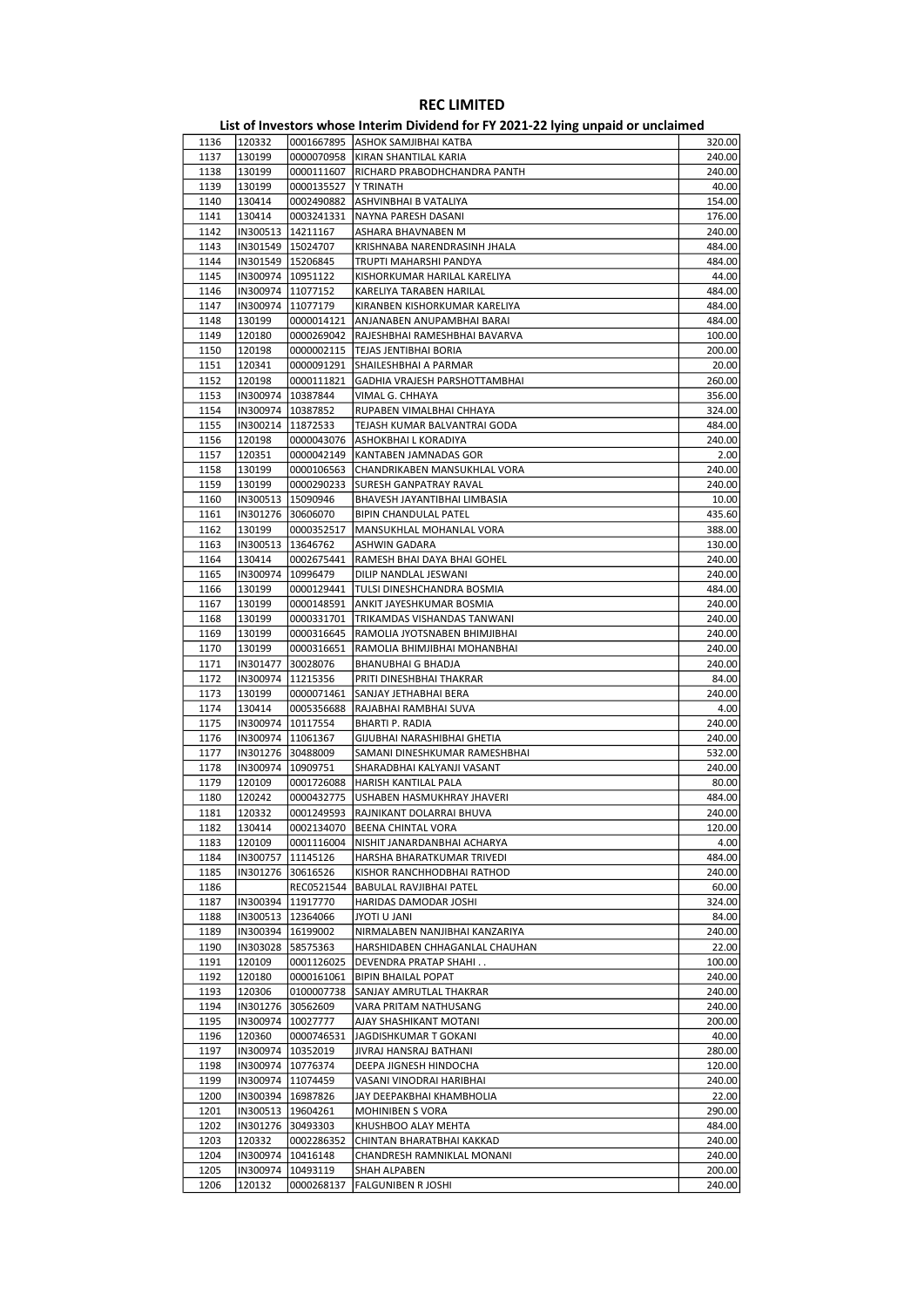| 1207 | IN301276 30703373   |            | <b>NANDKISHOR T DAVE</b>           | 484.00 |
|------|---------------------|------------|------------------------------------|--------|
| 1208 | IN300974   11067267 |            | JATINBHAI T. KAVADIYA              | 240.00 |
| 1209 | IN300974   11098771 |            | SUBHASHBHAI POOJARA                | 240.00 |
| 1210 | 120333              | 0000025413 | Chandresh Anirudhbhai Vyas         | 240.00 |
| 1211 | IN300513   18331456 |            | P V RAM MOHAN                      | 300.00 |
| 1212 | IN300159   10833299 |            | <b>SUCHIR M SETA</b>               | 240.00 |
| 1213 | IN300159   10851786 |            | KESHAVJI AMARSHI KOTADIYA          | 240.00 |
| 1214 | 130199              | 0000276928 |                                    | 240.00 |
|      |                     |            | KRUSNASINH HIMATSINH JADEJA        |        |
| 1215 | IN300513   15938312 |            | RAJENDRA VRAJLAL DOSHI             | 240.00 |
| 1216 | IN301991   10181399 |            | SATISH MANSUKHLAL SHETH            | 240.00 |
| 1217 | IN303052   10328845 |            | AMREEN Y MARFANI                   | 12.00  |
| 1218 | IN300974   10570675 |            | <b>JALPA DHROOVE</b>               | 84.00  |
| 1219 | IN301991 10646072   |            | <b>MALTIBEN C MARU</b>             | 32.00  |
| 1220 | IN300974 11038268   |            | HETAL K. DAVE                      | 240.00 |
| 1221 | IN300974  11194329  |            | MANUBHAI HARGOVIND MEHTA           | 684.00 |
| 1222 | IN300974   11284857 |            | DAVE VINABEN A.                    | 240.00 |
| 1223 | 120106              | 0000300183 | RAMNIKLAL LALCHAND AJMERA          | 435.60 |
| 1224 | IN301774   13076939 |            | ASHOK RAMDEV BAGRODIA              | 484.00 |
| 1225 | IN301039   13608379 |            | KANTILAL HARIDAS PALAN             | 4.00   |
| 1226 | IN301039   13634854 |            | RADHABEN KANTILAL PALAN            | 4.00   |
| 1227 | IN300974  11028664  |            | JEKURBEN RAMJIBHAI KHODIFAD        | 240.00 |
|      |                     |            |                                    |        |
| 1228 | IN300974   11055614 |            | KRISHAN BHUSAN SHRIWASTAN          | 240.00 |
| 1229 | 120332              | 0001447959 | DHIREN NANDLALBHAI UMARALIYA       | 256.00 |
| 1230 | IN301991   10632825 |            | RAJESH YASHVANTRAY PARIKH          | 100.00 |
| 1231 | IN301039 24422965   |            | MAKWANA YOGESHKUMAR N              | 240.00 |
| 1232 | IN301991 10431882   |            | DEEPAKBHAI I. MAKWANA              | 292.00 |
| 1233 | IN302201   10280099 |            | RATHOD KETAN CHAMPAKLAL            | 484.00 |
| 1234 | IN302201   10281595 |            | MEHTA DHARMENDRA BABULAL           | 452.00 |
| 1235 | 120198              | 0000064527 | KAUSHIKKUMAR JAYANTILAL VYAS       | 100.00 |
| 1236 | IN301039 24277264   |            | SHAMAJIBHAI DHANANI                | 162.00 |
| 1237 | IN300974  11072502  |            | VIJAY JENTIBHAI JETHAVA            | 240.00 |
| 1238 | IN300974   10926344 |            | ASHOKKUMAR KURAJIBHAI PATEL        | 240.00 |
| 1239 | IN300974   11272577 |            | KATHIRIYA CHANDRIKABEN GIRDHARBHAI | 240.00 |
| 1240 | IN300974   11451338 |            | VALA YOGRAJBHAI G                  | 40.00  |
| 1241 |                     |            |                                    | 40.00  |
|      | IN300974  10056590  |            | UPENDRA AMRATLAL PANDYA            |        |
| 1242 | IN300974   11062798 |            | MANJULABEN MANOJBHAI KABARIA       | 4.00   |
| 1243 | IN300974   11278056 |            | LUHAR RITESHBHAI M                 | 240.00 |
| 1244 | IN301991   10535949 |            | KASHMIRA C. DUDIYA                 | 240.00 |
| 1245 | IN301991   10670637 |            | HARISH RAMJI VAGHANI               | 40.00  |
| 1246 | 120332              | 0003472957 | KHATIJA IMTIYAZ KHATRI             | 100.00 |
| 1247 | 130414              | 0001949127 | PRAKASHSINH AJITSINH RANA          | 240.00 |
| 1248 | 120132              | 0000934872 | ARVINDBHAI SHIVJIBHAI VEKARIYA     | 230.00 |
| 1249 | 120332              | 0001461061 | HETAL MINESH KELA                  | 484.00 |
| 1250 | IN300513   15516327 |            | JAGDISH PATEL R                    | 240.00 |
| 1251 | IN301276 30509879   |            | <b>RAJPUT RAJESH</b>               | 120.00 |
| 1252 | IN301276 30611763   |            | NARESH U MANGHWANI                 | 260.00 |
| 1253 | IN302201   10190648 |            | GOPALBHAI DAHYABHAI NAGAR          | 240.00 |
| 1254 | IN301645   10381530 |            | ANJANABEN MEHTA                    | 200.00 |
| 1255 | 120332              | 0001770075 | SHAILESH A PAVASKAR                | 260.00 |
|      |                     |            |                                    |        |
| 1256 | 130414              | 0001996032 | KUMARPAL VASANTLAL MEHTA           | 452.00 |
| 1257 | IN301321   10260639 |            | PANKAJBHAI PANCHAL                 | 484.00 |
| 1258 | IN300343   10979742 |            | NILABEN P. PANCHAL                 | 244.00 |
| 1259 | IN300974   11269223 |            | <b>HIRALBEN SHAH</b>               | 484.00 |
| 1260 | IN302679 35170392   |            | RAVAL MANISH NARENDRABHAI          | 240.00 |
| 1261 | 130199              | 0000257761 | NEHA RAMCHANDRA JANI               | 240.00 |
| 1262 | 130199              | 0000257776 | GITABEN RAMCHANDRA JANI            | 240.00 |
| 1263 | IN303085            | 10023990   | DAXESH RAMESHBHAI PATEL            | 968.00 |
| 1264 | IN301645   10034620 |            | SUDHIR RASIKLAL SHAH               | 240.00 |
| 1265 | IN302293   10048419 |            | JEENALEE HIREN GANDHI              | 484.00 |
| 1266 | IN302461            | 10079182   | HIRENBHAI KANUBHAI SHAH            | 240.00 |
| 1267 | 120338              | 0000066141 | BAVISHI MINABEN NARESH             | 484.00 |
| 1268 | IN301485            | 10443033   | RAJESH PRAVINBHAI JOSHI            | 240.00 |
| 1269 | 120338              | 0000080329 | PATEL DHARMISTHA NAVIN             | 484.00 |
|      |                     |            |                                    | 484.00 |
| 1270 | IN301276 30035730   |            | RAICHAND LUNIA                     |        |
| 1271 | IN300126 10043938   |            | DR GAUTAM A MADAN                  | 50.00  |
| 1272 | IN300343            | 11202279   | ATMARAM CHHANALAL PATEL            | 60.00  |
| 1273 | 120341              | 0000065780 | RAMESHKUMAR RAMSWAROOP ASAWA HUF   | 216.00 |
| 1274 | IN301645   10365580 |            | RAKESH K PANCHAL                   | 484.00 |
| 1275 | IN300476 41386602   |            | KOKILA MOHANLAL PANDYA             | 484.00 |
| 1276 | IN300757   11530312 |            | MITHU RANI SADUKHA                 | 484.00 |
| 1277 | IN303052            | 10253273   | KAILASHKUMAR MUSADDILAL GUPTA      | 260.00 |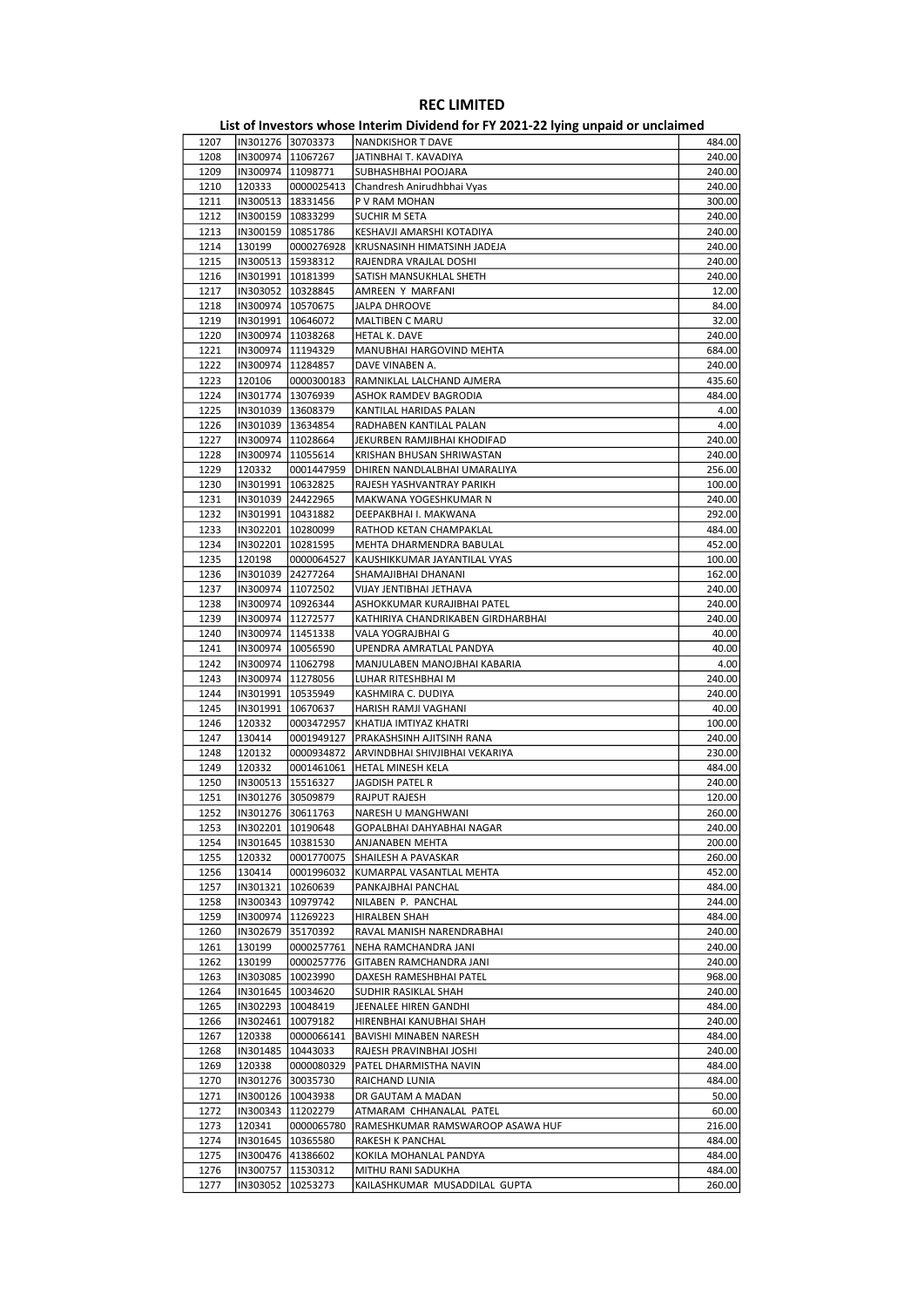|      |                     |                     | List of Investors whose Interim Dividend for FY 2021-22 lying unpaid or unclaimed |        |
|------|---------------------|---------------------|-----------------------------------------------------------------------------------|--------|
| 1278 |                     | IN300343 10364848   | GEETABEN RAJENDRAKUMAR PATEL                                                      | 260.00 |
| 1279 |                     | IN300343   10364900 | RAJENDRAKUMAR GORDHANDAS PATEL                                                    | 260.00 |
| 1280 | IN300343 10597103   |                     | BARAPATRE BHIKHABHAI RAMKISAN                                                     | 324.00 |
| 1281 | IN301321   10665595 |                     | HEENABEN SATISHBHAI PATEL                                                         | 20.00  |
| 1282 | IN300757   11737885 |                     | MANISH A ADESHARA                                                                 | 484.00 |
| 1283 | IN300476 42549123   |                     | KIRAN BHAHIRAJ DWIVEDI                                                            | 240.00 |
| 1284 | IN302927 10026301   |                     | Minaxi Harshadbhai Patel                                                          | 240.00 |
| 1285 | IN301645   10336536 |                     | AJIT HASMUKHBHAI PATEL                                                            | 216.00 |
| 1286 |                     | IN301485   10111768 | BHARATBHAI KAPADIA                                                                | 240.00 |
| 1287 | IN300394 11043515   |                     | SUDHIR V GANDHI                                                                   | 484.00 |
| 1288 | 120299              | 0001138075          | TEJASH RAJNIKANT CONTRACTOR                                                       | 200.00 |
| 1289 |                     | IN300394   16214240 | SIMABEN GIRISHBHAI PATEL                                                          | 240.00 |
| 1290 | 120230              | 0000449385          | SAJEDABANU SIRAJBHAI MANSURI                                                      | 478.00 |
| 1291 | IN301233   10145174 |                     | PATEL SURYAKANT JAMNABHAI                                                         | 20.00  |
| 1292 | IN302453 10097194   |                     | PATEL BHAVANABEN                                                                  | 320.00 |
| 1293 | IN301233 10156800   |                     | <b>BATUKBHAI B. GEDIA</b>                                                         | 240.00 |
| 1294 |                     | IN301321   10639278 | VIRJIBHAI NARSIBHAI PATEL                                                         | 240.00 |
| 1295 |                     | IN300343   11018986 | MANISHABEN PREYASHKUMAR PATEL                                                     | 356.00 |
| 1296 | IN300343   11022652 |                     | LILVATIBEN RAMESHCHANDRA PATEL                                                    | 356.00 |
| 1297 | IN301774   12421638 |                     | URMILA KIRITKUMAR SHAH                                                            | 484.00 |
| 1298 | IN300450   13475862 |                     | DHARMISHTHA G PATEL                                                               | 240.00 |
| 1299 |                     | IN301645   10422828 | PATEL MICKEY SANJAYBHAI                                                           | 240.00 |
| 1300 | 120422              | 0000050262          | TRUPTI BHUPENDRABHAI SHAH                                                         | 240.00 |
| 1301 | 120344              | 0000231186          | BHARATI TRIKAMJI JOSHI.                                                           | 240.00 |
| 1302 | IN300343   10992673 |                     | KESHVANI DIPAKBHAI KODARMAL                                                       | 324.00 |
| 1303 | 120338              | 0000070141          | SAHIL P PATEL                                                                     | 400.00 |
| 1304 |                     | IN301233   10237570 | PATEL JASVANT BALDEVBHAI                                                          | 168.00 |
| 1305 |                     | IN301774   14169589 | AZIZA MOHAMMEDHUSEN VHORA                                                         | 400.00 |
| 1306 |                     | IN301233   10231757 | PATEL JAYMEEN CHINUBHAI                                                           | 484.00 |
| 1307 | IN300513   18024880 |                     | R M CHAUDHARY                                                                     | 20.00  |
| 1308 | 120447              | 0001305853          | LAKIR PRAVINBHAI AMIN                                                             | 240.00 |
| 1309 | 120447              | 0001438219          | NAYNABEN PRAVINKUMAR AMIN                                                         | 240.00 |
| 1310 | IN302461   10680017 |                     | TEJAL MUKESH THAKKAR                                                              | 240.00 |
| 1311 | IN300974            | 11128206            | <b>GEETA A PATEL</b>                                                              | 98.00  |
| 1312 | 120335              | 0000261441          | DATTATREY KRISHNASWARUP SHARMA                                                    | 240.00 |
| 1313 |                     | IN301645   10445436 | HINA J PATEL                                                                      | 240.00 |
| 1314 |                     | IN302269   10735940 | AHUJA SANJAY SEVAKRAM                                                             | 120.00 |
| 1315 |                     | IN302201   10467414 | HINGORANI HEENA VIJAYKUMAR                                                        | 240.00 |
| 1316 | IN301696   11321045 |                     | KUVARBEN BABULAL PATEL                                                            | 178.00 |
| 1317 | IN300343   10858679 |                     | PRAJAPATI SHANKARLAL GANDALAL                                                     | 484.00 |
| 1318 | 120332              | 0004084090          | ATUL VIHABHAI PATEL                                                               | 12.00  |
| 1319 |                     | IN300343 10958762   | PATEL HARSHADKUMAR DHULABHAI                                                      | 80.00  |
| 1320 |                     | IN303052   10196028 | KAMLESHBHAI MOTIBHAI PATEL                                                        | 240.00 |
| 1321 |                     | IN302201   11265188 | MAHENDRA RASIKLAL SHAH                                                            | 300.00 |
| 1322 | IN300343   11058235 |                     | SHAH VIVEK ARVINDBHAI                                                             | 240.00 |
| 1323 |                     | IN300126 11058396   | ARVIND SHAKARCHAND PRAJAPATI                                                      | 484.00 |
| 1324 |                     | IN300394   16318056 | MAHESHBHAI BHIKHABHAI PRAJAPATI                                                   | 260.00 |
| 1325 |                     | IN301485   10135352 | PATEL GITA                                                                        | 200.00 |
| 1326 |                     | IN301485   10430765 | KALABEN ANILKUMAR PATEL                                                           | 240.00 |
| 1327 |                     | IN300183   10659155 | PATEL MAHENDRA ISHWARLAL                                                          | 120.00 |
| 1328 |                     | IN301276 30290985   | JASHUBEN RAJABHAI MAKWANA                                                         | 240.00 |
| 1329 |                     | IN301774   12120963 | RAIBEN CHHANABHAI PATEL                                                           | 240.00 |
| 1330 |                     | IN301983   10678152 | KINJALBEN JASHVANTBHAI BHAVSAR                                                    | 100.00 |
| 1331 |                     | IN301233 10202729   | LALJIBHAI KESHAVLAL PATEL                                                         | 260.00 |
| 1332 |                     | IN302201   10622035 | CHAMANLAL NANDLAL MAHESHWARI                                                      | 240.00 |
| 1333 |                     | IN300343   11065917 | LAKHAMSHI LADHABHAI PATEL                                                         | 52.00  |
| 1334 |                     | IN300974   11236299 | VISHAL RAMESHCHANDRA DOSHI                                                        | 400.00 |
| 1335 | 120478              | 0000075846          | KULSUMBEN HASAMBHAI BALOSPURA                                                     | 20.00  |
| 1336 |                     | IN300982   10676617 | PRAVINKUMAR AMABHAI PATEL                                                         | 240.00 |
| 1337 |                     | IN300982   10706742 | LALJIBHAI NARSANGBHAI CHOUDHARY                                                   | 240.00 |
| 1338 | IN300214            | 13720610            | HARISHKUMAR SATISHBHAI CHAUHAN                                                    | 200.00 |
| 1339 | 120471              | 0000005037          | JAYANTIBHAI SHAKRA PATEL                                                          | 80.00  |
| 1340 | IN303052            | 10300180            | NARANBHAI SHIVJIBHAI SUTHAR                                                       | 192.00 |
| 1341 |                     | IN300974   10597409 | MALTI BACHUBHAI BHATT                                                             | 240.00 |
| 1342 | 130414              | 0002677717          | SARALABEN BHARATKUMAR BHAVSAR                                                     | 164.00 |
| 1343 |                     | IN301276 30476675   | DILIPKUMAR BHURABHAI OZA                                                          | 240.00 |
| 1344 |                     | IN301233 10048717   | BIPINKUMAR M. PATEL                                                               | 240.00 |
| 1345 |                     | IN300652 10171936   | JAYESHKUMAR KANTIBHAI PATEL                                                       | 240.00 |
| 1346 |                     | IN301233 10247780   | HITESHKUMAR B. PATEL                                                              | 484.00 |
| 1347 |                     | IN300974  11105717  | PINKALKUMAR M. PATEL                                                              | 200.00 |
| 1348 | 120727              | 0000012445          | NIKHIL VINODCHANDRA SHAH                                                          | 100.00 |
|      |                     |                     |                                                                                   |        |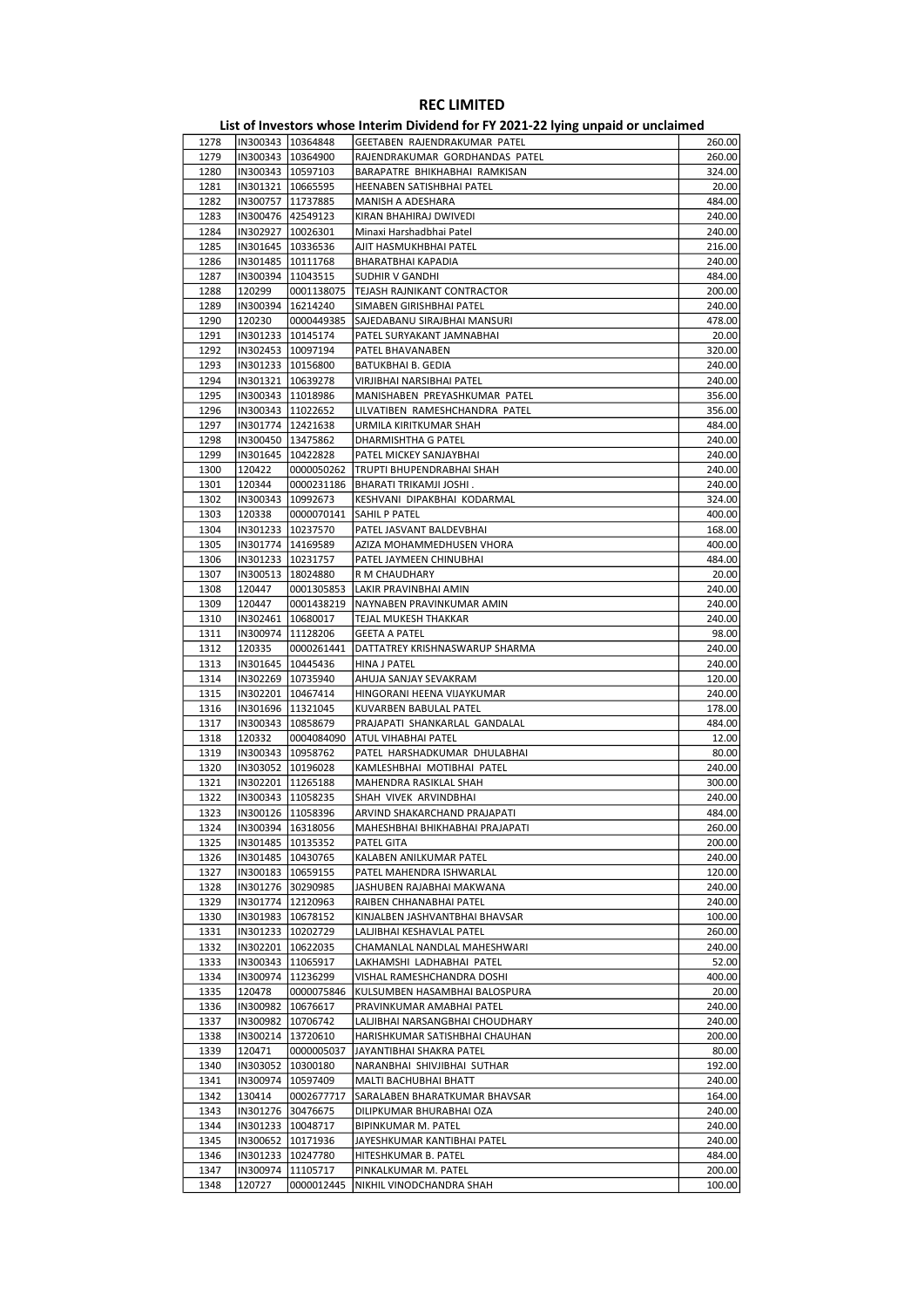|              |                                            |                        | <b>KEC LIMILLED</b><br>List of Investors whose Interim Dividend for FY 2021-22 lying unpaid or unclaimed |                  |
|--------------|--------------------------------------------|------------------------|----------------------------------------------------------------------------------------------------------|------------------|
| 1349         | IN300343 20047316                          |                        | PATEL DAYABHAI ISVARBHAI                                                                                 | 484.00           |
| 1350         | 120447                                     | 0004203910             | FIRDOSKHAN ABBASKHAN PATHAN                                                                              | 98.00            |
| 1351         | IN301276                                   | 30377608               | MUSTAKAHEMAD BAKKARBHAI SHETH                                                                            | 240.00           |
| 1352         | IN301276 30397104                          |                        | PATEL DEEP BHARATBHAI                                                                                    | 1240.00          |
| 1353         | 120472                                     | 0009597958             | MAHESH MEHTA                                                                                             | 240.00           |
| 1354         | 120472                                     | 0011107110             | RAXABEN SURESHKUMAR OZA                                                                                  | 100.00           |
| 1355         | 130414                                     | 0003175900             | SHAILESHBHARTI HARIBHARTI GAUSWAMI                                                                       | 170.00           |
| 1356         | IN300974 11044842                          |                        | KISHORKUMAR NATVARLAL JOSHI                                                                              | 240.00           |
| 1357         | IN300343 20073449                          |                        | SHAH NIRAV SEVANTILAL                                                                                    | 324.00           |
| 1358         | IN300636 20014623                          |                        | SURESHKUMAR G. PATEL                                                                                     | 240.00           |
| 1359         | IN301645   10230787                        |                        | GIRISH TULSIRAM MOHADIKAR                                                                                | 120.00           |
| 1360         | IN301645   10334543                        |                        | RASIKLAL GOKALDAS PARMAR                                                                                 | 240.00           |
| 1361         | IN300974   11254026                        |                        | MUKESHBHAI VALLABHBHAI PATEL                                                                             | 240.00           |
| 1362<br>1363 | IN301811   10149644<br>IN301991            | 10758602               | <b>INDRAJIT RATANSINH RATHOD</b><br><b>SURESH KANTILAL PATEL</b>                                         | 80.00<br>100.00  |
| 1364         | 120332                                     | 0002053369             | SHAHBUDDIN PYARALI VAIDYA                                                                                | 240.00           |
| 1365         | IN300636   10147632                        |                        | HINABEN MUKESHKUMAR PATEL                                                                                | 240.00           |
| 1366         | IN300636   10200652                        |                        | KALPANA VYAS                                                                                             | 120.00           |
| 1367         | 120360                                     | 0001850137             | SHAILABEN JITENDRAKUMAR PATEL                                                                            | 1200.00          |
| 1368         | IN301276 30598929                          |                        | KIRANKUMAR M RABARI                                                                                      | 484.00           |
| 1369         | 120300                                     | 0000228658             | MANOJ MURLIDHAR RATHI                                                                                    | 140.00           |
| 1370         | 120382                                     | 0000046773             | KANTIBHAI MERABHAI PARMAR                                                                                | 400.00           |
| 1371         | IN300636 10126976                          |                        | ANILKUMAR KIRTANBHAI PATEL                                                                               | 240.00           |
| 1372         | IN301991   10897898                        |                        | RAHEMATBANU SHAIKH                                                                                       | 36.00            |
| 1373         | 120268                                     | 0000115389             | <b>BHARATKUMAR LALABHAI PATEL</b>                                                                        | 240.00           |
| 1374         | 120382                                     | 0000058033             | TARABEN SHRAVANKUMAR SHAH                                                                                | 240.00           |
| 1375         | IN301991                                   | 10215844               | PRABHAVATIBEN KARANSINH VAGHELA                                                                          | 440.00           |
| 1376<br>1377 | IN301991   10516310<br>IN300974   11215399 |                        | RAMESHBHAI RAMABHAI BHABHOR<br>NITINKUMAR NANDKISHOR VERMA                                               | 240.00<br>240.00 |
| 1378         | 120132                                     | 0000856718             | VITTHALDAS HARIDAS DESAI                                                                                 | 206.00           |
| 1379         | IN300394 15117868                          |                        | SANJAY KR SINGH                                                                                          | 240.00           |
| 1380         | IN300513   16029107                        |                        | MAHENDRABHAI CHHAGANBHAI HATHILA                                                                         | 200.00           |
| 1381         | IN301991   10628363                        |                        | <b>GURJAR MUKESHKUMAR V</b>                                                                              | 40.00            |
| 1382         | IN300636   10254260                        |                        | VIPULCHANDRA KANJIBHAI PATEL                                                                             | 36.00            |
| 1383         | IN303052                                   | 10452823               | HANUMANT CHANDRASINH CHAUHAN                                                                             | 100.00           |
| 1384         | 120472                                     | 0009539589             | SARLABEN SOMABHAI KATARA                                                                                 | 240.00           |
| 1385         | IN300513   14020982                        |                        | DR BHARAT PATEL                                                                                          | 260.00           |
| 1386         | 120299                                     | 0004596328             | HARIKISHAN PAHWA                                                                                         | 240.00           |
| 1387         | IN301991                                   | 10151215               | DHANESHKUMAR VASANDANI                                                                                   | 240.00           |
| 1388         | IN300982   10761953                        |                        | KALAVATI BHARATBHAI VASAVA                                                                               | 200.00           |
| 1389         | IN300011   10724047                        |                        | KANTILAL SENDHABHAI PATEL                                                                                | 200.00           |
| 1390<br>1391 | 120428<br>IN300239                         | 0000011318<br>13329452 | SHAILENDRA A PATEL<br><b>HOSAD GURUMURTHY</b>                                                            | 400.00<br>58.00  |
| 1392         | IN300974                                   | 10979966               | JENISH R. PATEL                                                                                          | 240.00           |
| 1393         | 120350                                     | 0000475821             | ILABEN CHANDRAKANT PATEL                                                                                 | 452.00           |
| 1394         | IN300513   14553819                        |                        | SEJAL JAYANTIBHAI PATEL                                                                                  | 4.00             |
| 1395         |                                            | IN300394 16338654      | NIMESH SURESHCHANDRA SHAH                                                                                | 240.00           |
| 1396         | IN301330 17512629                          |                        | KALAVATIBEN SHAH                                                                                         | 968.00           |
| 1397         | 130187                                     | 0000080562             | SHANTILAL JAGUBHAI PATEL                                                                                 | 240.00           |
| 1398         | IN300394                                   | 16212073               | CHETNA VASTUPAL GANDHI                                                                                   | 2.00             |
| 1399         | IN300394                                   | 10301139               | SATISH KUMAR BHAILALBHAI JAIN                                                                            | 48.00            |
| 1400         | 120428                                     | 0000013689             | MRUNALKUMAR V SHAH                                                                                       | 36.00            |
| 1401         | 130167                                     | 0000410851             | KIRITKUMAR P BARIYA                                                                                      | 240.00           |
| 1402         | IN301991                                   | 10446366               | CHANDRAKANT SOMABHAI PATEL                                                                               | 16.00            |
| 1403         | 130167                                     | 0000000822             | JAYESHBHAI NATVARBHAI PATEL                                                                              | 40.00            |
| 1404<br>1405 | 120332<br>IN300394                         | 0000122049<br>12287207 | STANISLAUS PETER FERNANDES<br>PRAKASH NATVERLAL MEHTA                                                    | 240.00<br>240.00 |
| 1406         | IN301774                                   | 12704106               | RAJENDRA CHUNILAL PATEL                                                                                  | 220.00           |
| 1407         | 130167                                     | 0000425361             | IRSHAD ALLARAKHA SHAIKH                                                                                  | 180.00           |
| 1408         | 120113                                     | 0000072817             | DEVANSHU PRIYAKANT VASAVADA                                                                              | 240.00           |
| 1409         |                                            | IN300513   18006339    | HIFZUL HAJI ADAM RAHMAN                                                                                  | 60.00            |
| 1410         | IN300513   13206175                        |                        | <b>KRISHNAN RAJU</b>                                                                                     | 228.00           |
| 1411         | IN300513                                   | 15472128               | M J MEHTA                                                                                                | 484.00           |
| 1412         | 120332                                     | 0002629565             | JATIN B PATEL                                                                                            | 10.00            |
| 1413         | IN300513                                   | 14791355               | KULDIP DILIPBHAI PATEL                                                                                   | 492.00           |
| 1414         | IN300394                                   | 12611658               | M N RAMACHANDRAN                                                                                         | 240.00           |
| 1415         | 120415                                     | 0000053120             | RATILAL CHIMANLAL DOSHI.                                                                                 | 260.00           |
| 1416         | 120415                                     | 0000054046             | KANTABEN RATILAL DOSHI.                                                                                  | 260.00           |
| 1417         | 120415                                     | 0000162018             | BELA NILESH MEVAVALA.                                                                                    | 240.00           |
| 1418         | IN300513                                   | 13957806               | SUSHILA KANTILAL BHUTWALA                                                                                | 484.00           |
| 1419         | 120107                                     | 0000221501             | NISHANT DIPAKKUMAR MODI                                                                                  | 260.00           |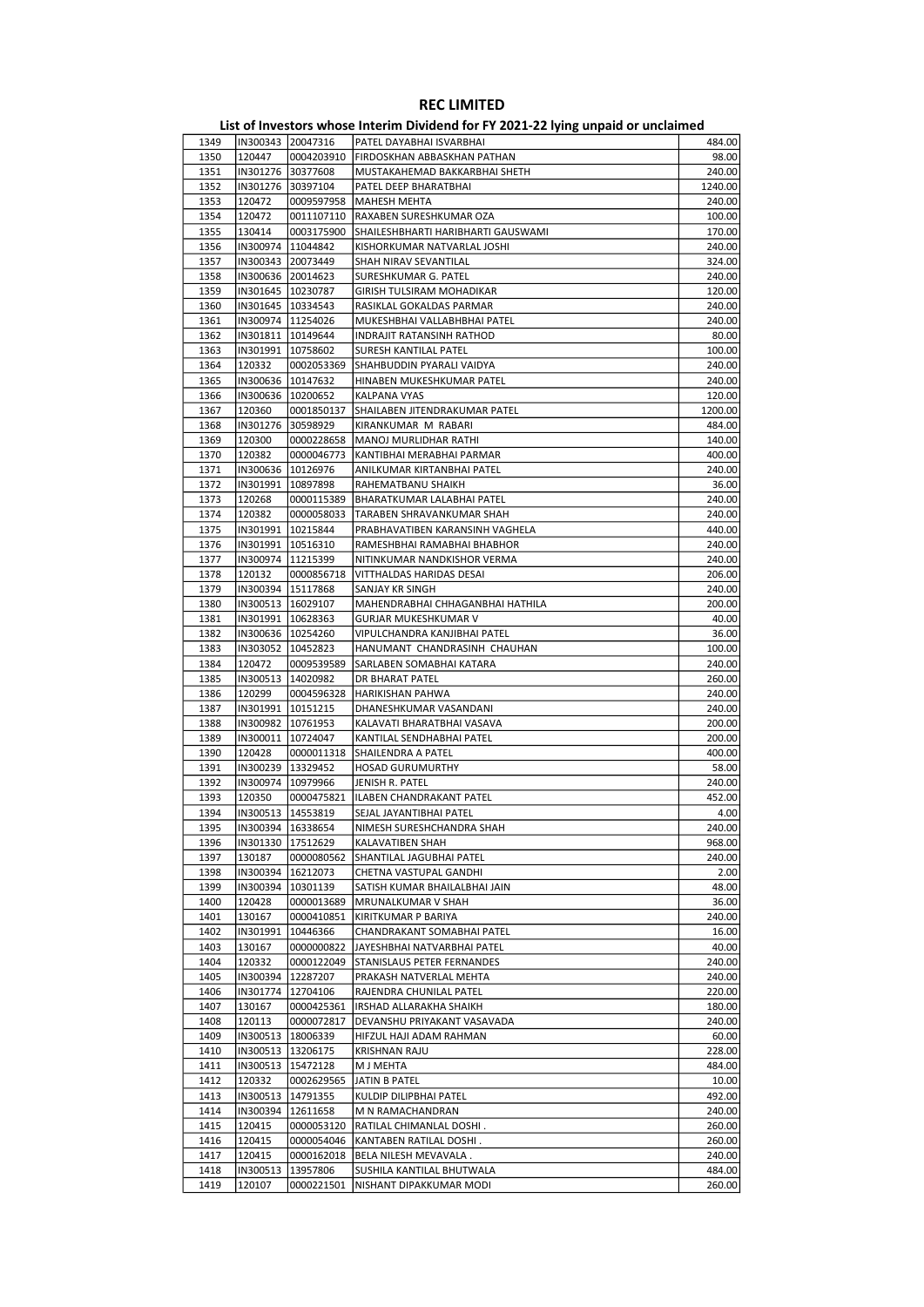|      |                     |                     | List of Investors whose Interim Dividend for FY 2021-22 lying unpaid or unclaimed |        |
|------|---------------------|---------------------|-----------------------------------------------------------------------------------|--------|
| 1420 | 120107              | 0000221569          | DEEPAK JEKISHANDAS MODI                                                           | 260.00 |
| 1421 |                     | IN300513   13958252 | PARUL BHARATKUMAR BHUTWALA                                                        | 484.00 |
| 1422 |                     | IN300513   13958260 | ATULKUMAR KANTILAL MODI                                                           | 484.00 |
| 1423 | IN300513   14082558 |                     | BHARATKUMAR KANTILAL BHUTWALA                                                     | 484.00 |
| 1424 | IN300394            | 14222858            | TEJASH P BARFIWALA                                                                | 240.00 |
| 1425 | 120277              | 0000068174          | SHREEBHAGWAN GHANSHYAM BAJAJ                                                      | 160.00 |
| 1426 | IN300079            | 10163036            | SAHAJANAND NITINKUMAR DALAL                                                       | 4.00   |
| 1427 |                     | IN300360   10504028 | NATVARBHAI KESHAVBHAI PATEL                                                       | 260.00 |
|      |                     |                     |                                                                                   |        |
| 1428 | IN301330            | 20609289            | <b>GUPTA SHIVPUJAN O</b>                                                          | 500.00 |
| 1429 | IN302822            | 10198607            | <b>VARSHA SHAH</b>                                                                | 240.00 |
| 1430 | 120303              | 0000042321          | MORIBAI KANHAIYALAL JAIN                                                          | 240.00 |
| 1431 | 120132              | 0000380259          | TUSHAR K JOSHI                                                                    | 228.00 |
| 1432 | 120332              | 0001388870          | MUKESHKUMAR JIVANJI DESAI                                                         | 20.00  |
| 1433 | 130259              | 0000762131          | VIJAY LAHANVJI GONDANE                                                            | 240.00 |
| 1434 | IN300513            | 15078585            | MANISH R BHATEJA                                                                  | 456.00 |
| 1435 | 120332              | 0000424959          | PANKAJ RAMNANDAN PRASAD YADAV                                                     | 8.00   |
| 1436 |                     | IN300079   10318988 | ASHOKKUMAR MAGANLAL KOTHARI                                                       | 20.00  |
| 1437 |                     | IN300513   15243942 | GOSALIYA HEMANT NARENDRABHAI                                                      | 290.00 |
| 1438 | IN300513   14595843 |                     | ZARINABANU MIYAMOHAMED FRUITWALA                                                  | 60.00  |
| 1439 | IN301330            | 18080831            | PRADHUMAN RATNAVADAN GANDHI                                                       | 200.00 |
| 1440 | 120342              | 0000015022          | MARIYA ZOHAIR GHADIALI                                                            | 200.00 |
| 1441 | IN301604            | 10223017            | PINKY JAIN                                                                        | 84.00  |
| 1442 |                     | IN302236 10520339   | NAUSHAD JEHANGIR CONTRACTOR                                                       | 220.00 |
| 1443 | 120332              | 0002184808          | SONAM NARENDRA SHETHIA                                                            | 240.00 |
|      |                     |                     |                                                                                   |        |
| 1444 | IN300214            | 11421655            | JASPALSINGH SAUDAGARSINGH BHUI                                                    | 180.00 |
| 1445 | IN301549            | 14160650            | SWATI KETAN SANGHVI                                                               | 260.00 |
| 1446 | 130119              | 0300006360          | PARESH RASIKLAL JANI                                                              | 200.00 |
| 1447 | IN300513   11483658 |                     | PUSHPASEN M ZAVERI                                                                | 100.00 |
| 1448 | IN300360            | 20395767            | ATITH NITIN KACHARIA                                                              | 484.00 |
| 1449 | IN300360            | 20395784            | ANUJ NITIN KACHARIA                                                               | 484.00 |
| 1450 | 120132              | 0000283696          | SIDHARTH GANGADHAR PRADHAN                                                        | 20.00  |
| 1451 | 130149              | 0000015173          | N. RAJARAJESHRARI RAJARAJESHWARI                                                  | 240.00 |
| 1452 | 120399              | 0000001548          | SHEETAL SURESH NICHANI                                                            | 200.00 |
| 1453 | IN300386            | 10030879            | <b>GOVIND BHONA KAWALE</b>                                                        | 132.00 |
| 1454 | 120109              | 0002527499          | RAMESH JAIN HUF.                                                                  | 435.60 |
| 1455 | 120452              | 0000014584          | NILESH BHASKARCHANDRA GANDHI                                                      | 400.00 |
| 1456 | IN301330            | 19410818            | SUSHIL KUMAR B MAROO                                                              | 240.00 |
| 1457 |                     | IN300214 13788880   | SMITA REBELLO                                                                     | 484.00 |
|      |                     |                     |                                                                                   |        |
| 1458 | IN300888            | 14080418            | KAUSHIK KUMAR NAIK                                                                | 240.00 |
| 1459 | 120710              | 0000110191          | <b>BHAVANA HITENDRA BHATT</b>                                                     | 300.00 |
| 1460 | 120281              | 0000019090          | <b>MANILAL BHANJI PATEL</b>                                                       | 240.00 |
| 1461 |                     | IN300513   13102658 | <b>MANSI DHRUV SHAH</b>                                                           | 64.00  |
| 1462 | IN301549   17981964 |                     | <b>KETAN THAKKER</b>                                                              | 600.00 |
| 1463 |                     | IN301330 20028344   | <b>GHANSHYAM RAICHUR</b>                                                          | 20.00  |
| 1464 |                     | IN301330 17455416   | RAVIKIRAN NAYAK                                                                   | 484.00 |
| 1465 | IN300386  10143128  |                     | <b>KAMLESH V SHAH</b>                                                             | 560.00 |
| 1466 | 120384              | 0000350278          | RAJIV BHAGWANDAS BHIMANI                                                          | 100.00 |
| 1467 | IN300214            | 12388377            | <b>KUPPA RUKMINI</b>                                                              | 20.00  |
| 1468 |                     | IN302679 36297802   | KAUSTUBH CONSTRUCTION PRIVATE LIMITED                                             | 180.00 |
| 1469 | 120109              | 0000265803          | AKHILESH SUNDARLAL MEHTA                                                          | 484.00 |
| 1470 | 120247              | 0000113383          | SUDHAKAR PARBAT DALVI                                                             | 240.00 |
| 1471 | IN301330            | 18172051            | MANASVI KIRIT JOSHI                                                               | 260.00 |
| 1472 |                     | IN300126 10106406   | SANWARMAL S.GUPTA                                                                 | 260.00 |
| 1473 | IN301895            | 10129473            | RUPAL N TRIVEDI                                                                   | 240.00 |
|      |                     |                     |                                                                                   |        |
| 1474 | IN300214            | 11298444            | PANKAJ KUMAR PANDEY                                                               | 40.00  |
| 1475 | 120109              | 0002538587          | YATIN MADHUKAR THAKUR                                                             | 48.00  |
| 1476 | 120186              | 0000240834          | KANARAM KESHARAM CHOUDHARY                                                        | 240.00 |
| 1477 | 120332              | 0001089890          | SHAHIN ISLAM IDRISHI                                                              | 484.00 |
| 1478 | 130414              | 0001903381          | ABHILASHA DADHICH                                                                 | 216.00 |
| 1479 | 120332              | 0001390440          | MALTI MANOJ DOSHI                                                                 | 100.00 |
| 1480 | IN301127            | 15461184            | PREMILLA BRAGANZA                                                                 | 40.00  |
| 1481 |                     | IN300610   10849576 | MOHIT AGARWAL                                                                     | 240.00 |
| 1482 |                     | IN301151 21893047   | SHABNAM RIYAZ ASRANI                                                              | 240.00 |
| 1483 | 120170              | 0000011470          | IZAK PASCU NAGO                                                                   | 240.00 |
| 1484 | IN301774            | 12342366            | GOKULDAS VENKATESH KAMAT                                                          | 324.00 |
| 1485 |                     | IN301926 30898274   | WAHIDA M MAKANDAR                                                                 | 260.00 |
| 1486 |                     | IN301774   12218449 | KAMLESH GHANSHYAMPRABA MAYEKAR                                                    | 118.00 |
| 1487 |                     | IN301774   12266201 | REKHA KAMLESH PARAB MAYEKAR                                                       | 240.00 |
| 1488 |                     | IN301774   10486671 | TANAJI APA SAWANT                                                                 | 240.00 |
|      | IN301774            |                     |                                                                                   |        |
| 1489 |                     | 16095654            | DAGDU DAMODAR WANKHEDE                                                            | 240.00 |
| 1490 | 120447              | 0005502856          | MOHANLAL SONMAL SHELOT                                                            | 160.00 |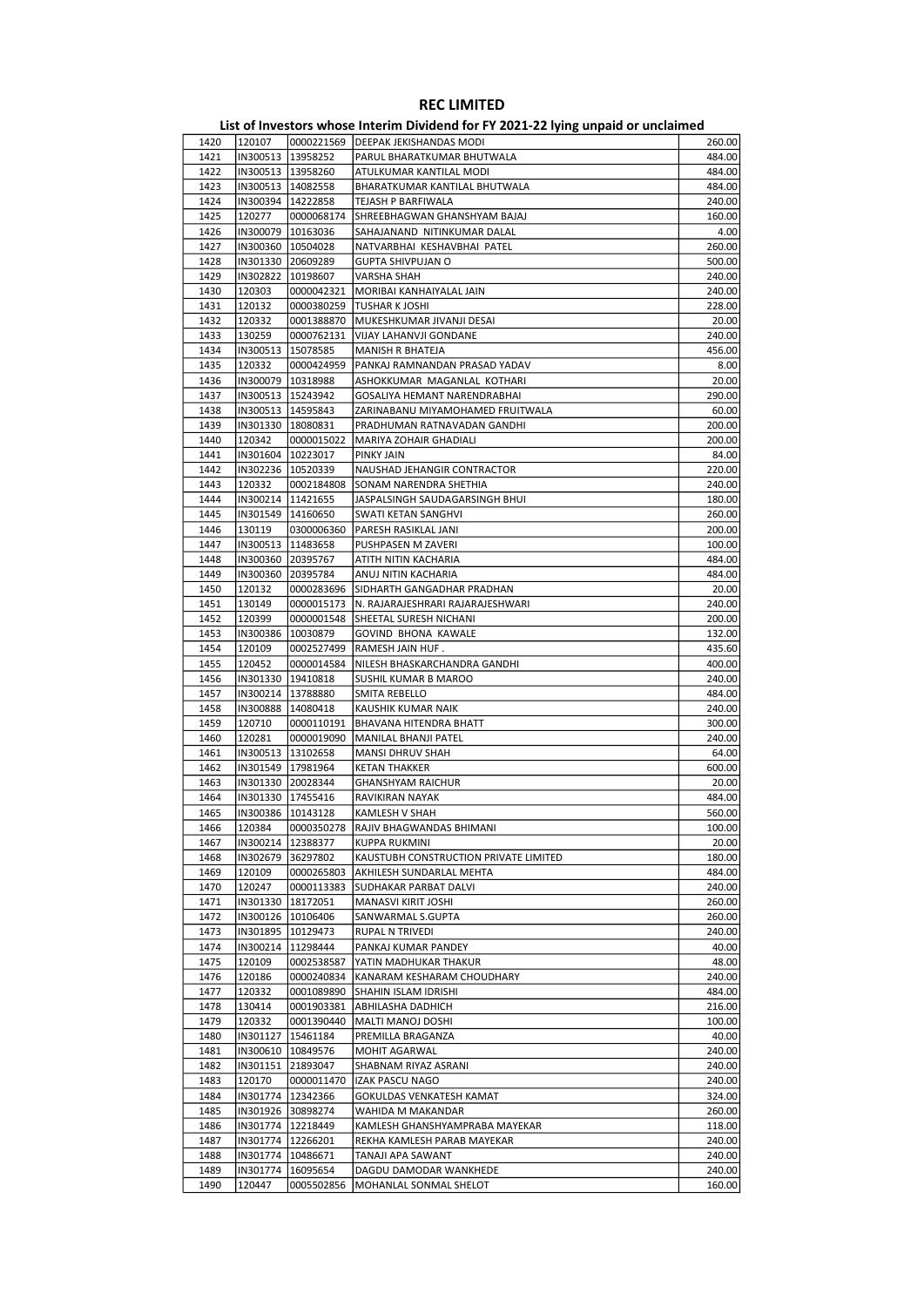|      | List of Investors whose Interim Dividend for FY 2021-22 Iving unpaid or unclaimed |            |                            |        |  |  |
|------|-----------------------------------------------------------------------------------|------------|----------------------------|--------|--|--|
| 1491 | IIN301774                                                                         | 16859175   | lYENDE NAGENDRA KUMAR      | 56.00  |  |  |
| 1492 | IIN301696                                                                         | 10896286   | ISHEKHAR MANOHAR PARANJAPE | 100.00 |  |  |
| 1493 | IIN302236                                                                         | 11120193   | ISAMAR SURESH KADAM        | 240.00 |  |  |
| 1494 | 120455                                                                            | 0000181259 | lMANISHA SATISH KAWAD      | 200.00 |  |  |
| 1495 | IN302236                                                                          | 11000693   | INILESH PATIL              | 80.00  |  |  |
| 1496 | 120455                                                                            | 0000061332 | IRAMDAS PANDIT RANE        | 140.00 |  |  |
| 1497 | 120332                                                                            | 0002474277 | PRASHANT NARSING KAMBLE    | 200.00 |  |  |
| 1498 | 130259                                                                            | 0000136363 | IPARAG PRAKASH HARDIKAR    | 240.00 |  |  |

| 1491 |          | IN301774   16859175 | YENDE NAGENDRA KUMAR                        | 56.00   |
|------|----------|---------------------|---------------------------------------------|---------|
| 1492 |          | IN301696   10896286 | SHEKHAR MANOHAR PARANJAPE                   | 100.00  |
| 1493 |          | IN302236   11120193 | SAMAR SURESH KADAM                          | 240.00  |
| 1494 | 120455   |                     | 0000181259  MANISHA SATISH KAWAD            | 200.00  |
| 1495 |          | IN302236 11000693   | NILESH PATIL                                | 80.00   |
|      |          |                     |                                             |         |
| 1496 | 120455   | 0000061332          | <b>RAMDAS PANDIT RANE</b>                   | 140.00  |
| 1497 | 120332   | 0002474277          | <b>PRASHANT NARSING KAMBLE</b>              | 200.00  |
| 1498 | 130259   |                     | 0000136363   PARAG PRAKASH HARDIKAR         | 240.00  |
| 1499 |          | IN300513   16837012 | RAJU BABANRAO MORE                          | 60.00   |
| 1500 | 120186   |                     | 0000328241 KESHAV DHANANJAY MULE            | 320.00  |
| 1501 | 120581   |                     |                                             | 20.00   |
|      |          | 0000138775          | <b>EKNATH SITARAM MORE</b>                  |         |
| 1502 |          | IN301549 52537120   | SHINDE SANTOSH SHIVRAM                      | 2.00    |
| 1503 |          | IN301098   10172595 | CHHAGANLAL VARADICHAND OSWAL                | 240.00  |
| 1504 |          | IN300079   10449988 | ANANDRAO KAMALAKAR JADHAV                   | 20.00   |
| 1505 |          |                     | REC9500218 ANIL BHAGIRATH JOSHI             | 92.00   |
| 1506 |          | IN301774   10383423 | MANOJ RAGHAVEN JAHAGIRDAR                   | 200.00  |
| 1507 |          |                     |                                             |         |
|      |          | IN300513   17289564 | RAMESH JAGANNATH BHANDARE                   | 70.00   |
| 1508 | 120289   |                     | 0000716111   PANDURANG MOHAN WADEKAR        | 100.00  |
| 1509 |          | IN302679 35205913   | SWAPNILA CHANDULAL MALSHETTI                | 240.00  |
| 1510 |          | IN301774 13275502   | MAHAVIR WAMAN CHATAKE                       | 80.00   |
| 1511 | 120289   | 0000282020          | MEENAKSHI DILIP KAKDE                       | 170.00  |
| 1512 | 120289   | 0000285211          | NARAYAN DEVIDASRAO GADE                     | 70.00   |
|      |          |                     |                                             |         |
| 1513 | 120289   |                     | 0000285264   PADMANABH PADMAKAR DESHPANDE   | 20.00   |
| 1514 | 120289   |                     | 0000328801 SURESH BALWANTRAO KATHARE        | 20.00   |
| 1515 | 120289   |                     | 0001093530 SUDHIR KESHAV PATIL              | 100.00  |
| 1516 | 120289   | 0000536341          | <b>BAPU TUKARAM GHONGATE</b>                | 10.00   |
| 1517 |          | IN303833   10028243 | NIRMALA VIVEK SHARMA                        | 100.00  |
|      |          |                     |                                             |         |
| 1518 |          | IN300513   15784343 | <b>GAGARE SOPAN EKNATH</b>                  | 84.00   |
| 1519 |          | IN303735   10018617 | SUSHIL RAMCHAND BHANDARI                    | 480.00  |
| 1520 | 120581   | 0000120421          | RADHAKISAN KACHARU TAKSAL                   | 240.00  |
| 1521 |          | IN302269 10172159   | RAJENDRA MADANLAL MUNOT                     | 816.00  |
| 1522 |          | IN301098   10605855 | MUNOT MANOJKUMAR SUBHASHLAL                 | 2.00    |
| 1523 |          | IN301774   11899992 |                                             | 120.00  |
|      |          |                     | DATTATRAY KRISHNAJI NALAVADE                |         |
| 1524 |          | IN301774 11527020   | SHAKIL ABDUL SAYYAD                         | 240.00  |
| 1525 |          | IN302269 11969208   | SWATI NITEEN RAUT                           | 4.00    |
| 1526 | 120109   | 1900039673          | ADITI RAKESH TRIVEDY                        | 252.00  |
| 1527 | 120289   | 0000117517          | RAVINDRANATH SHAMRAO JADHAV                 | 150.00  |
| 1528 |          | IN300450 13862108   | SAYGAONKAR AVDHOOT ANANT                    | 200.00  |
|      |          |                     |                                             |         |
| 1529 | 120247   |                     | 0000414259 ASHISH SHIVAJI SHIGWAN           | 4.00    |
| 1530 | 120113   |                     | 0000082973   PREETAM DILIP SHETE            | 20.00   |
| 1531 | IN300214 | 15475744            | RAVINDRA CHUNILAL PARIKH                    | 8.00    |
| 1532 | 120200   | 0000156599          | KETKI KUMAR PAREKH                          | 240.00  |
| 1533 | 120200   | 0000060401          | <b>SUNIL RAMCHANDRA KULKARNI</b>            | 100.00  |
|      |          | 0000105330          |                                             |         |
| 1534 | 120335   |                     | RAJENDRA DUNDAPPA SATANWAR                  | 40.00   |
| 1535 |          | IN300394   16352693 | ARVIND DINKAR DEOMANE                       | 80.00   |
| 1536 |          | IN301330 20298961   | RUPALI V UTTURKAR                           | 240.00  |
| 1537 | 120200   |                     | 0000245843 CHANNAPPA SIDDHAPPA PATTANSHETTI | 20.00   |
| 1538 | 120332   | 0000529261          | GORAKNATH NANA HINGMIRE                     | 120.00  |
| 1539 |          | 0000156262          |                                             | 240.00  |
|      | 160101   |                     | KRISHNAKUMAR GOPALBHAI PATEL                |         |
| 1540 | 120137   | 0000006983          | <b>DEEPA BOHRA</b>                          | 260.00  |
| 1541 | 120137   | 0000006998          | <b>CHANDRA BOHRA</b>                        | 260.00  |
| 1542 | 120106   | 0001195523          | NARESH CHANDRA UNIYAL                       | 260.00  |
| 1543 | 120399   | 0000015850          | <b>AMIT CHANDRAKANT VADNERE</b>             | 240.00  |
| 1544 | 120186   | 0000097710          | RAJESH SUDHAKAR KAKADE                      | 120.00  |
|      |          |                     |                                             |         |
| 1545 | IN301895 | 10770596            | NARENDRA H RAUT                             | 56.00   |
| 1546 | 120175   | 0000414525          | NARENDRA UTTMRAO PATIL                      | 100.00  |
| 1547 | 120109   | 0700020251          | KIRAN SANJAY KOCHAR                         | 100.00  |
| 1548 | 120133   | 0000410942          | PRAKASH PURUSHOTTAM KENGE                   | 46.00   |
| 1549 | IN300513 | 14539270            | MANGALA SITARAM TALWE                       | 240.00  |
|      |          |                     | SANDIP KANAKMAL JAIN                        |         |
| 1550 | 120175   | 0200035838          |                                             | 240.00  |
| 1551 | 120109   | 0700104397          | ISMAILKHAN SHERKHAN PATHAN                  | 20.00   |
| 1552 | 120300   | 0000102423          | PARAG VASANT RANE                           | 200.00  |
| 1553 | 120109   | 0700116343          | BHUVANCHANDRA VIDYADUTT PUROHIT             | 112.00  |
| 1554 | 120175   | 0200069424          | KALPANA DATTAVILAS DALVI                    | 240.00  |
| 1555 | 120191   | 0102424263          | SUNIL NARAYAN JADHAV                        | 32.00   |
|      |          |                     |                                             |         |
| 1556 | 120175   | 0200066005          | MADHURI BHASKAR SONAWANE                    | 100.00  |
| 1557 | 120200   | 0000278571          | MANOJ BEBILAL SANCHETI                      | 240.00  |
| 1558 | 120332   | 0002223175          | MANSI ANIL SACHDEV                          | 1200.00 |
| 1559 | 120447   | 0003751907          | SANJAY VITTHAL OHOL                         | 40.00   |
| 1560 | IN301774 | 10327939            | AGRAWAL SUBHASH S                           | 240.00  |
|      |          |                     |                                             |         |
| 1561 | 120299   | 0004717071          | <b>BABAJI RAMBHAU KUDAL</b>                 | 4.00    |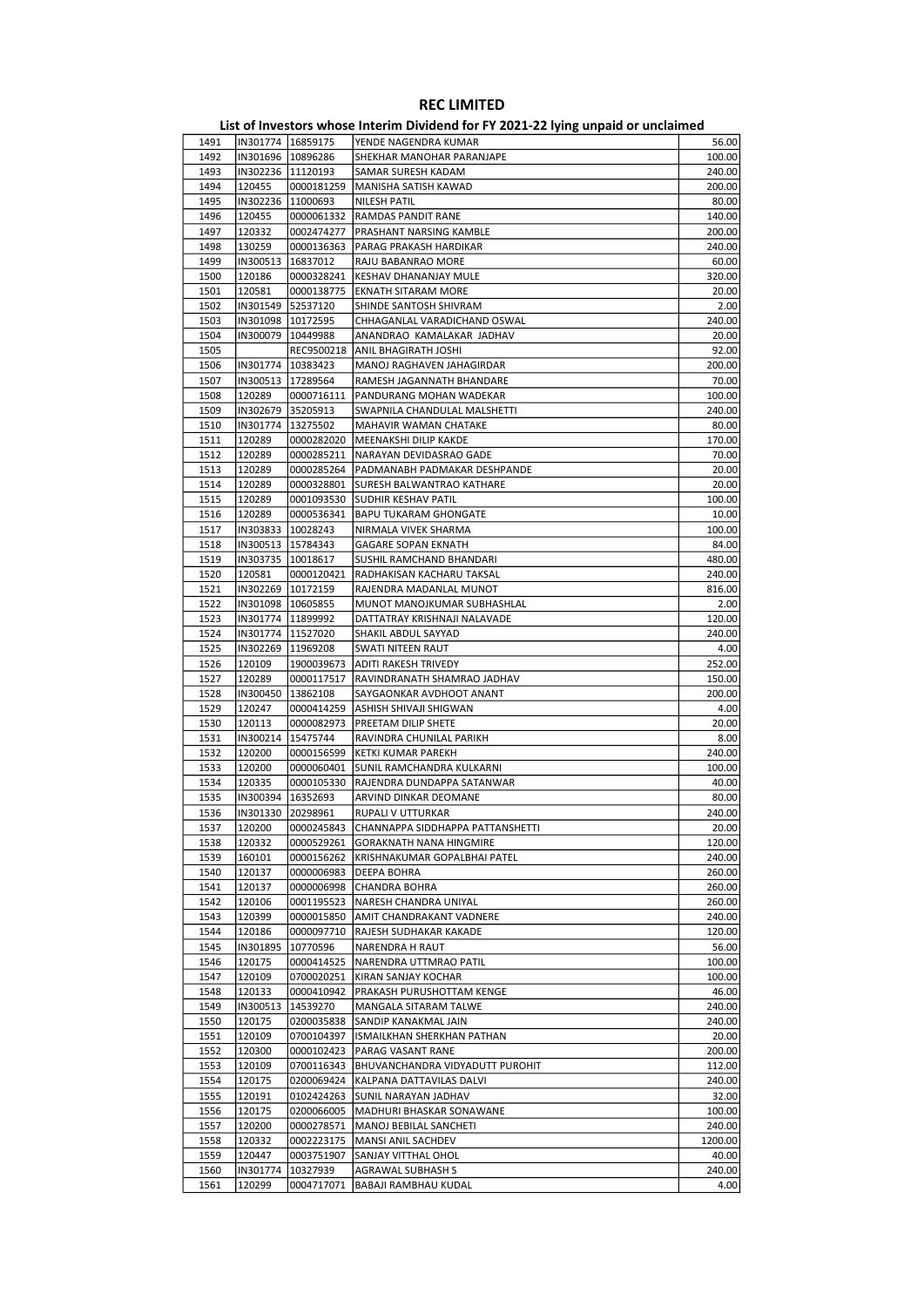| 1562 | IN301774   12529543 |                     | SURENDRA PRATAP SINGH                | 96.00  |
|------|---------------------|---------------------|--------------------------------------|--------|
| 1563 | 130176              | 0000493468          | BHURMAL ACHALCHAND JAIN              | 484.00 |
| 1564 | 130176              | 0000493911          | CHETNA PRAVIN JAIN                   | 484.00 |
| 1565 | 120332              | 0002644940          | PARASHRAM SITARAM BHAVSAR            | 20.00  |
| 1566 | IN301774            | 15777394            | VILAS KRISHNARAO SAINDANE            | 200.00 |
| 1567 | 120344              | 0000523638          | TRUPTI SHAILESH KABRA                | 20.00  |
| 1568 | IN300513   14939808 |                     | PANKAJ DATTATRAY PAWAR               | 292.00 |
|      |                     |                     |                                      |        |
| 1569 |                     | IN300513   15611754 | KOTECHA NILESH JITENDRA              | 440.00 |
| 1570 | IN300394   16887447 |                     | ROHIT SUDHIR CHAUDHARI               | 50.00  |
| 1571 | IN300450 80352336   |                     | GANGAPRASAD NARSIMLU BAYANWAR        | 484.00 |
| 1572 | IN301604   10011619 |                     | SHASHANK NAGESH THOMBARE             | 80.00  |
| 1573 | IN301098 10586032   |                     | ASHOK VISHWANATH CHAUDHARI           | 240.00 |
| 1574 | 120247              | 0000176961          | SANJAYKUMAR SUGANCHAND JAIN          | 240.00 |
| 1575 |                     | IN300513   14324123 | REKHA BABURAO DESHMUKH               | 324.00 |
| 1576 | IN301774   12756745 |                     | NISHA PRAMOD BORSE                   | 240.00 |
| 1577 | IN301926 30719700   |                     | KARADI SURESH SADEPPA                | 240.00 |
| 1578 | IN301774   10390998 |                     | PADALKAR DATTATRAY                   | 154.00 |
| 1579 |                     |                     |                                      |        |
|      | 120106              | 0001327154          | KUSUM SAKHARAM SHIRSAT               | 460.00 |
| 1580 | 120109              | 0000530120          | KIRAN LALIT SANCHETI                 | 484.00 |
| 1581 | IN301774   15917422 |                     | MANISHA AJAYKUMAR GANGAPURWALA       | 100.00 |
| 1582 | IN301604            | 10015690            | MANGAL RATHI                         | 484.00 |
| 1583 | 120332              | 0003707839          | AJMERA ROSHNI SANJAY                 | 96.00  |
| 1584 | IN301330            | 20404277            | UMA HIRASINGH THAKUR                 | 240.00 |
| 1585 | 120133              | 0000032331          | HARAKCHAND BANSILAL JAJU             | 52.00  |
| 1586 | IN301774            | 12965486            | MANISHA PARAS SANCHETI               | 240.00 |
| 1587 | 120177              | 0000055379          | KIRAN RAMPRASAD MAHESHWARI           | 80.00  |
| 1588 | 120247              | 0000168089          | TOSHNIWAL ANILKUMAR RADHAKISHAN      | 240.00 |
|      |                     |                     |                                      |        |
| 1589 | IN300513            | 20698425            | INDRAJIT MURLIDHAR PREMCHANDANI      | 60.00  |
| 1590 |                     | IN303116   10201704 | JASWANT NARAYAN PATEL                | 240.00 |
| 1591 | 120106              | 0100125405          | MADHU SANJAY GOLCHHA                 | 140.00 |
| 1592 | 120350              | 0000114425          | UJWALA NARESH BHARUT                 | 240.00 |
| 1593 | IN300732            | 10095654            | SUNITA SANJAY AGARWAL                | 484.00 |
| 1594 | 120133              | 0000300253          | SHYAM WAMANRAO PATTARKINE            | 50.00  |
| 1595 | 120106              | 0100039170          | Reena kishor Chhangani               | 484.00 |
| 1596 | IN300239 14258426   |                     | <b>GANESH B GHODMARE</b>             | 80.00  |
| 1597 | 120106              | 0100074598          | Savita Shashikant Isarka             | 32.00  |
| 1598 | IN300394            | 16168350            | MAMATA A PADHI                       | 440.00 |
|      |                     |                     |                                      |        |
| 1599 |                     | IN303116   10289019 | <b>ASHOK BANDEBUCHE</b>              | 88.00  |
| 1600 |                     | IN303116   11077330 | UTTAM BHAURAO PATLE                  | 220.00 |
| 1601 |                     | IN300095   11624238 | Omkar Kedarnath Verma                | 44.00  |
| 1602 | 120106              | 0100143021          | PREETIBALA NAGINKUMAR PUGLIA         | 240.00 |
| 1603 | IN300513            | 19555735            | ATISH KOTKONDAWAR                    | 2.00   |
| 1604 | 120109              | 0000178083          | PRAKASH MATHURADAS GUPTA             | 240.00 |
| 1605 |                     | IN303116   10508703 | ASHOK RATANLAL NAHAR                 | 120.00 |
| 1606 | 130231              | 0000069751          | MANSHI BHAWESH GODA                  | 240.00 |
| 1607 | 130231              | 0000076070          | HEMANTKUMAR SHRIRAM SUDKE            | 240.00 |
| 1608 | 120109              |                     | 0000215458  RAVINDRA RAMESH DESHMUKH | 240.00 |
| 1609 | 130231              | 0000075934          |                                      | 240.00 |
|      |                     |                     | <b>BHARAT VIJAY SATPUTE</b>          |        |
| 1610 | IN301330            | 18690875            | PRAKASH VISHWANATH BELSARE           | 750.00 |
| 1611 | IN300360            | 10614293            | SANDEEP RAMKRISHNA SARAP             | 76.00  |
| 1612 | 120344              | 0000154992          | UMESH KOTHARI HUF                    | 435.60 |
| 1613 | IN301330            | 20187883            | TULSIRAM BOWAJI KHAMANKAR            | 120.00 |
| 1614 |                     | IN301330 20097005   | SHAILENDRA KATARIYA                  | 260.00 |
| 1615 | IN301983   10169092 |                     | TEJAS KUMAR SHAH                     | 300.00 |
| 1616 |                     | IN301983   10036598 | OMPRAKASH AGRAWAL                    | 240.00 |
| 1617 | IN301983   10036676 |                     | SHOBHA AGRAWAL                       | 240.00 |
| 1618 | IN301983            | 10109676            | JIGNESH MEHTA                        | 100.00 |
| 1619 | IN301983            | 10326883            | <b>VIKAS AGRAWAL</b>                 | 240.00 |
| 1620 | IN300159            | 10381478            | MAHENDRA KUMAR DUBEY                 | 800.00 |
|      |                     |                     |                                      |        |
| 1621 | 120113              | 0000217075          | SADHANA MAHESHWARI                   | 4.00   |
| 1622 | 120410              | 0000010931          | SAKUNTALA SANGHVI                    | 260.00 |
| 1623 | 160101              | 0000271119          | VIKESH JAIN                          | 648.00 |
| 1624 | 160101              | 0000271123          | RASHMI JAIN                          | 324.00 |
| 1625 | IN301983            | 10584430            | RINKEE MEHTA                         | 198.00 |
| 1626 | 120410              | 0000010361          | <b>RISHABH SANGHVI</b>               | 260.00 |
| 1627 | 120410              | 0000010374          | PANKAJ SANGHVI                       | 260.00 |
| 1628 | 130414              | 0002055248          | SEEMA SANGHVI                        | 194.00 |
| 1629 | 120410              | 0000005391          | <b>SANJAY SHREEMAL</b>               | 324.00 |
| 1630 | IN300214            | 13372061            | RENU SACHIN SOMANI                   | 16.00  |
|      |                     |                     |                                      |        |
| 1631 |                     | IN301330 19633222   | SANJYOT YEOTIKAR                     | 484.00 |
| 1632 |                     | IN300888   14498193 | VANDANA SUGANDHI                     | 60.00  |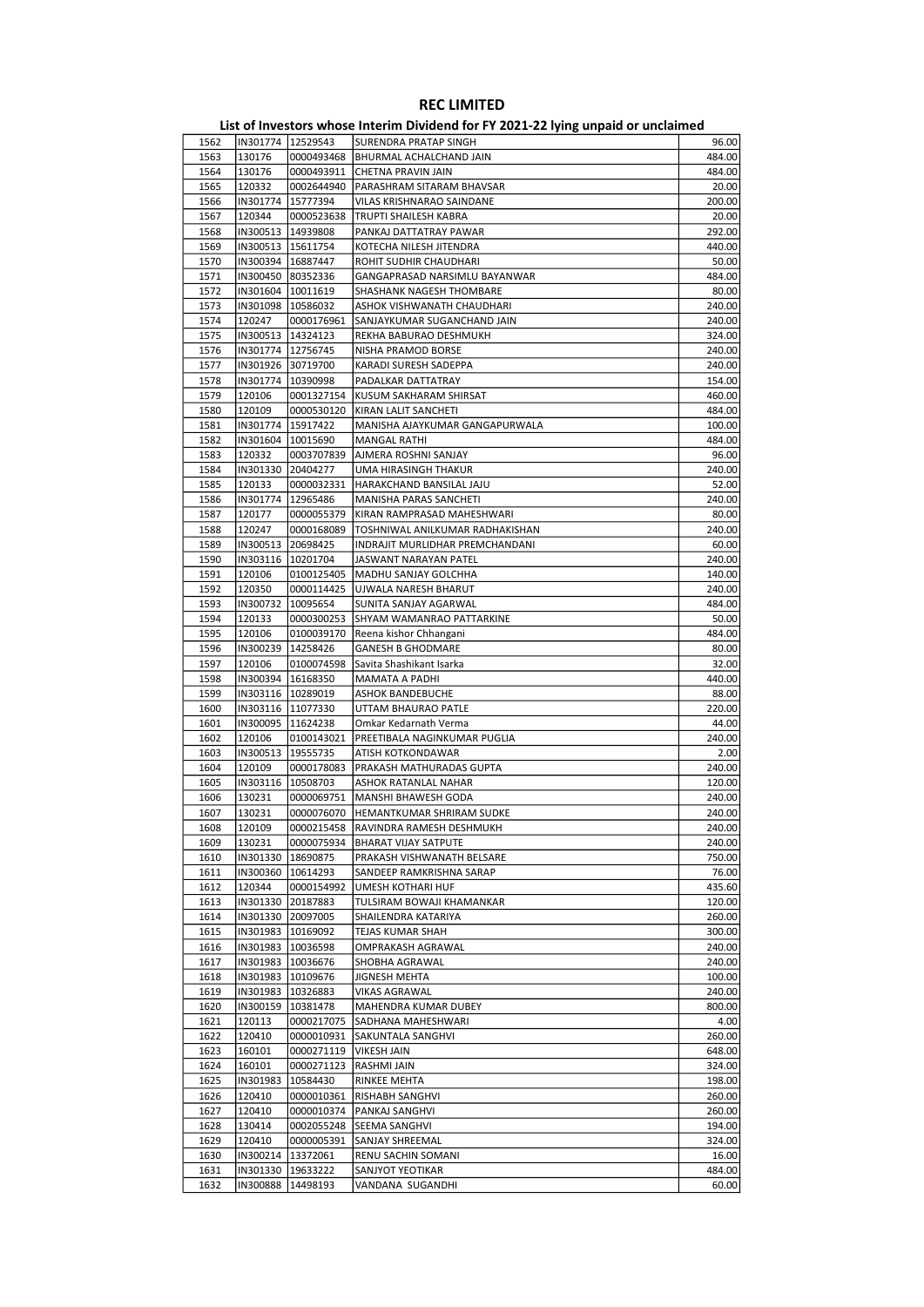|      |                     |                     | - סיינ                     |        |
|------|---------------------|---------------------|----------------------------|--------|
| 1633 | IN300214   14242598 |                     | <b>ROHINI C PHADNIS</b>    | 200.00 |
| 1634 |                     | IN301983   10029088 | AMIT JAIN                  | 40.00  |
| 1635 | IN301774   15373632 |                     | <b>KAPOOR SINGH</b>        | 2.00   |
| 1636 | 130259              | 0001249966          | MINA GOYAL                 | 240.00 |
| 1637 | IN300749   10680541 |                     | JYOTI RANJAN PRAKASH       | 160.00 |
|      |                     |                     | JEEWAN KUMAR JAIN          |        |
| 1638 | IN300079            | 10357039            |                            | 518.00 |
| 1639 | 120191              | 0102282381          | SHASHI KANT PADLIKAR       | 484.00 |
| 1640 | 120332              | 0002681421          | <b>KRISHNA SODANI</b>      | 30.00  |
| 1641 | IN300450   13526604 |                     | CHANDRA BHAN SHARMA        | 484.00 |
| 1642 |                     | IN300450   13554932 | SANJAY SHARMA              | 435.60 |
| 1643 |                     | IN302269 10905786   | SURESH CHANDRA SHRIVASTAVA | 240.00 |
| 1644 |                     | IN302269   10957563 | MADHU SHRIVASTAVA          | 240.00 |
| 1645 | IN301983   10031359 |                     | SHIV AGRAWAL               | 484.00 |
| 1646 | IN300888 14287687   |                     | SAMEER SATIJA              | 4.00   |
| 1647 | IN300394 15758363   |                     | DEEPESH PARIKH             | 240.00 |
|      |                     |                     |                            |        |
| 1648 |                     | IN306114 20056536   | BHANU PRATAPSINGH DEORA    | 120.00 |
| 1649 | IN306114 20250541   |                     | ASHOK KUMAR PARIKH         | 240.00 |
| 1650 | IN300513   16276184 |                     | ANITA JAIN                 | 400.00 |
| 1651 | IN300394   16258269 |                     | NEELAM VAISNAV             | 280.00 |
| 1652 | 120887              | 0016052592          | <b>SHOBHIT SAHU</b>        | 12.00  |
| 1653 | IN301983            | 10470843            | BHANWAR LAL MALPANI        | 440.00 |
| 1654 | 130387              | 0000065498          | SANDEEP KUMAR TAWARI       | 324.00 |
| 1655 | IN301983            | 10077913            | NUSRAT NASIM SIDDIQUI      | 240.00 |
| 1656 | 160101              | 0000247208          | RAJESH KATARE              | 292.00 |
|      | IN300757 10657439   |                     |                            |        |
| 1657 |                     |                     | YASHODA DEVI ASSUDANI      | 484.00 |
| 1658 |                     | IN301983   10080396 | P. VEDACHALAM              | 420.00 |
| 1659 |                     | IN301983   10104728 | PIYUSH MUNDHADA            | 472.00 |
| 1660 | IN301983   10105054 |                     | KRISHAN KUMAR MUNDHADA     | 472.00 |
| 1661 | IN301330 20379526   |                     | JAI PRAKASH PIDIHA         | 484.00 |
| 1662 | IN300214   12660801 |                     | VAIBHAV BIYANI             | 240.00 |
| 1663 |                     | IN303420   10004314 | RAHUL GANVIR               | 200.00 |
| 1664 |                     | IN303420   10010108 | SUNITA KUSHWAHA            | 240.00 |
| 1665 | IN303420   10013823 |                     | RATNADEEP BAGDE            | 240.00 |
| 1666 | IN300394   12229896 |                     | AVANTI SHYAM               | 200.00 |
| 1667 | IN300757   10452636 |                     | MADHURI KHARAIT            | 240.00 |
|      |                     |                     |                            |        |
| 1668 | IN301330            | 18662903            | ANIL KUMAR SHARMA          | 240.00 |
| 1669 | IN300394            | 12210850            | DEBABRAT GUHA              | 484.00 |
| 1670 | 130506              | 0000000641          | <b>ATUL RAI</b>            | 240.00 |
| 1671 | IN301557            | 21156861            | S R YADAV                  | 44.00  |
| 1672 | 120170              | 0000049306          | <b>SUDARSHAN RAY</b>       | 200.00 |
| 1673 | 120316              | 0000014781          | R. K. AGRAWAL              | 200.00 |
| 1674 | 120437              | 0000046642          | Rajendra Kumar Gupta       | 240.00 |
| 1675 | IN303420            | 10016710            | SATYA NARAYAN SHARMA       | 2.00   |
| 1676 | 120316              | 0000116788          | PHOOL CHAND DIWAN          | 300.00 |
| 1677 | 120316              | 0000208444          | NISHA JAIN                 | 160.00 |
|      |                     |                     |                            |        |
| 1678 | IN300394            | 18071208            | DIGAMBAR LAL               | 4.00   |
| 1679 | 120109              |                     | 0001177524  SHASHI.SHAH    | 260.00 |
| 1680 |                     | IN301557 21004418   | ASHOK KUMAR THAKWANI       | 484.00 |
| 1681 |                     | IN301696   11170522 | LAXMI TIWARI               | 240.00 |
| 1682 | IN301557 22010745   |                     | RAVINDRA KUMAR SHARMA      | 310.00 |
| 1683 |                     | IN301557 20189209   | MANGLA GHORPADE            | 240.00 |
| 1684 | IN301557 22078677   |                     | VINOD SINGH GURJAR         | 20.00  |
| 1685 |                     | IN301330 20185685   | DHAARMESSH BAIDDMUTTHA     | 484.00 |
| 1686 |                     | IN301330 20495379   | GANESH PRASAD AGRAWAL      | 240.00 |
|      | IN300214 14043308   |                     | ANITA PARASHAR             |        |
| 1687 |                     |                     |                            | 48.00  |
| 1688 |                     | IN301604   10510016 | KIRTI BHATNAGAR            | 20.00  |
| 1689 |                     | IN301127   15621711 | SHREYASHPAL SINGHAI        | 260.00 |
| 1690 |                     | IN301330 19239838   | ANIL LAHORANI              | 100.00 |
| 1691 |                     | IN301983   10666244 | <b>BAIKUNTH RAI</b>        | 42.00  |
| 1692 | IN301983   10432237 |                     | <b>GANOR BARI</b>          | 204.00 |
| 1693 |                     | IN301983   10644172 | RAM DARASH DUBEY           | 500.00 |
| 1694 |                     | IN301557 21695029   | AJAY KUMAR KUJUR           | 42.00  |
| 1695 |                     | IN301557 22046511   | RAJESH LAKRA               | 48.00  |
|      |                     |                     |                            |        |
| 1696 |                     | IN303420   10026047 | SANDEEP KUMAR PATEL        | 140.00 |
| 1697 | IN301557            | 21389578            | MOHAMMED HANIF             | 50.00  |
| 1698 |                     | IN302269 13396479   | VIDYAWATI SAHU             | 70.00  |
| 1699 |                     | IN300079   10343494 | SANDEEP ARVIND LAGVANKAR   | 44.00  |
| 1700 | 120472              | 0009477972          | <b>MANOJ JAIN</b>          | 360.00 |
| 1701 | 120472              | 0009571796          | RAM KUMAR MISHRA           | 240.00 |
| 1702 | IN300450            | 12989402            | DINESH KUMAR NEMA          | 240.00 |
| 1703 | IN300450            | 13278233            | REETA BAKLIWAL             | 240.00 |
|      |                     |                     |                            |        |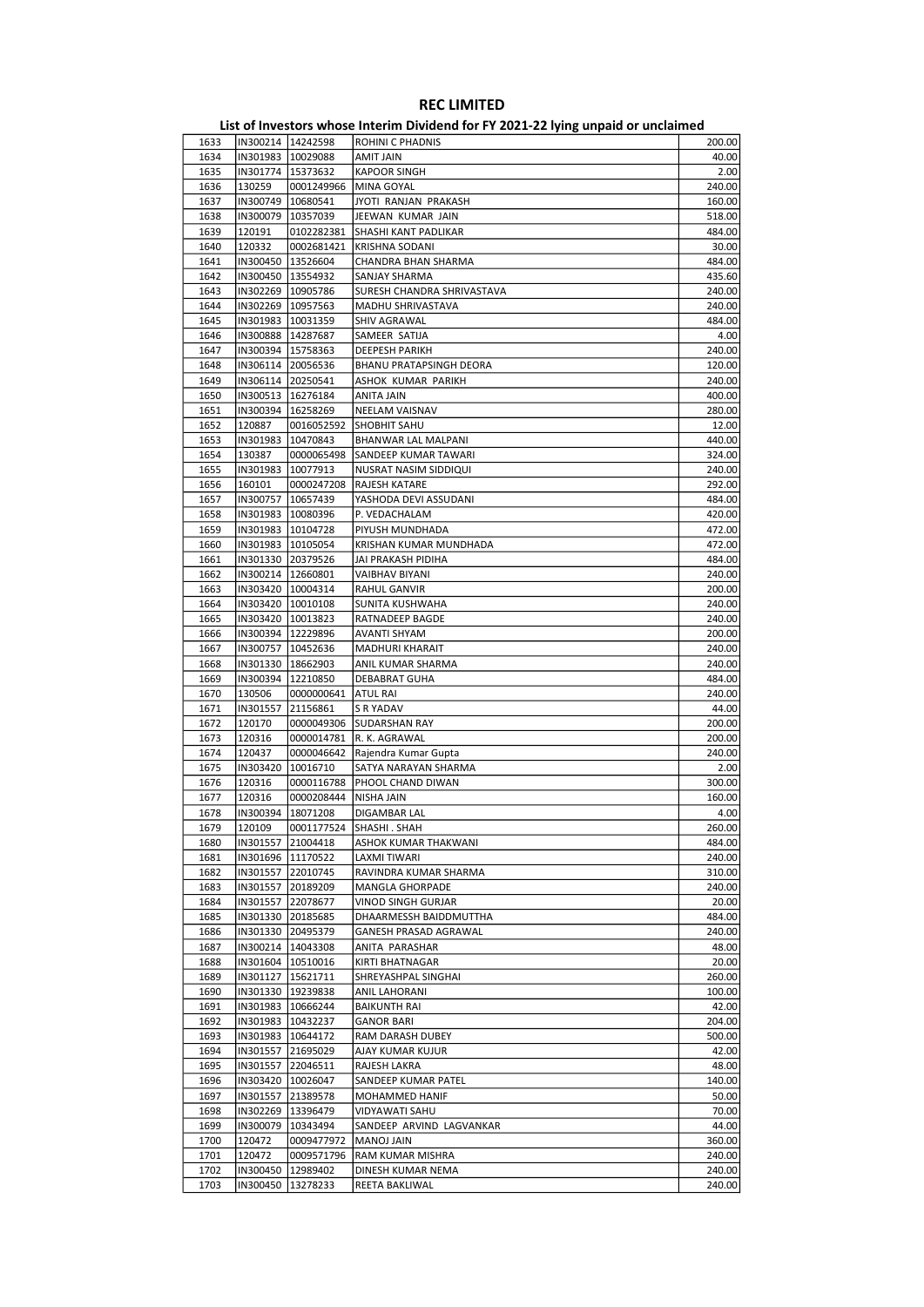|      |          |                     | - סייני                             |         |
|------|----------|---------------------|-------------------------------------|---------|
| 1704 | 120106   | 0001025817          | <b>BAJRANG LAL AGRAWAL</b>          | 120.00  |
| 1705 |          | IN300940   10289805 | KIRTI KUMAR SONI                    | 484.00  |
| 1706 |          | IN300214   14817855 | ANURAG LALL                         | 16.00   |
| 1707 |          | IN301330 19643911   | JAYA KESHWANI                       | 240.00  |
|      |          |                     |                                     | 484.00  |
| 1708 |          | IN301330 20073473   | <b>GURMEET SINGH CHAWLA</b>         |         |
| 1709 |          | IN301330 17175843   | <b>SUNANDA BASU</b>                 | 100.00  |
| 1710 |          | IN303116   10306164 | NISHANT KESHARWANI                  | 20.00   |
| 1711 | 120260   | 0000014377          | JAI LAXMI GOSWAMI                   | 80.00   |
| 1712 | 120472   | 0009500844          | <b>VINOD KUMAR TRIPATHI</b>         | 400.00  |
| 1713 |          | IN300394 15411177   | LINUS EKKA                          | 240.00  |
| 1714 |          | IN300394   16627342 | ANURAG KUMAR JAIN                   | 40.00   |
| 1715 |          | IN301774   12967086 | <b>VIJAY KUMAR SINHA</b>            | 800.00  |
|      |          |                     |                                     |         |
| 1716 |          | IN301557 21219650   | <b>ASIF HUSSAIN</b>                 | 100.00  |
| 1717 |          | IN300394   16092249 | <b>M VASUDEV</b>                    | 260.00  |
| 1718 |          | IN302236 10299637   | SESHA RAO MOPARTHY                  | 324.00  |
| 1719 |          | IN302236 10878510   | BHAVANI DEVI MOPARTHY               | 240.00  |
| 1720 | 120132   | 0000382655          | RAGHU KISHORE UTUKURI               | 240.00  |
| 1721 | 120307   | 0000068847          | <b>ROHIT JAIN</b>                   | 484.00  |
| 1722 |          | IN301151   12367047 | LAXMI NARAYAN DODIYA                | 484.00  |
| 1723 |          | IN300394   14801349 |                                     | 30.00   |
|      |          |                     | YOGBALA SHARMA                      |         |
| 1724 |          | IN301151   12744410 | SARIKA KABRA                        | 484.00  |
| 1725 |          | IN301151 12751450   | SAVITA KABRA                        | 484.00  |
| 1726 |          | IN300214   12177982 | ANIL KUMAR KOMATI                   | 338.00  |
| 1727 |          | IN301022 20768868   | RAJESWARI                           | 240.00  |
| 1728 |          | IN300394   16151942 | SANJAY S LALWANI                    | 260.00  |
| 1729 |          | IN306114 21156847   | DR S M MUQTADIR QUADRI              | 260.00  |
| 1730 |          | IN301151   12366378 | T ANAND KUMAR                       | 240.00  |
|      |          |                     |                                     |         |
| 1731 |          | IN300394 15052374   | PREETI GOEL                         | 484.00  |
| 1732 |          | IN300394 11179989   | SURA SUDHIR REDDY                   | 24.00   |
| 1733 |          | IN300394   11648040 | RAMA MAHESH                         | 484.00  |
| 1734 |          | IN301151 12752071   | K RAJINI REDDY                      | 240.00  |
| 1735 |          | IN301151   12364273 | N SHANTHI SREE                      | 240.00  |
| 1736 |          | IN301022 20996790   | MOPARTHY SRAVANI CHOWDARY           | 240.00  |
| 1737 |          | IN300394   12287570 | BOGGULA RAJYA LAXMI                 | 240.00  |
| 1738 |          | IN300394   16177604 | G SATYANARAYANA MURTHY              | 292.00  |
|      |          |                     |                                     |         |
| 1739 |          | IN306114 90762942   | RAMISETTY SITA RAMAIAH              | 240.00  |
| 1740 |          | IN300394   11387278 | T ANURADHA                          | 800.00  |
| 1741 | 120545   | 0000057179          | SHANTHA DEVI NAWANDAR               | 200.00  |
| 1742 |          | IN300394   12324688 | SYED ABDUL AMJED                    | 40.00   |
| 1743 |          | IN300394   10345019 | PADMAVATHI ANNAM                    | 240.00  |
| 1744 | IN300079 | 10479244            | PARAMESHWAR DASARI                  | 20.00   |
| 1745 | 120434   | 0000000699          | SEKHAR BABU VASI REDDY              | 380.00  |
| 1746 |          | IN300214   12524539 | PRATAAPAGIRI UDAY BHASKAR           | 200.00  |
|      |          |                     |                                     |         |
| 1747 |          | IN301022 20039647   | P V RAMANATHAN                      | 1000.00 |
| 1748 |          | IN302863   10245430 | MANAV LINGA                         | 484.00  |
| 1749 |          | IN301774 11105176   | PREMCHAND GUNDLA                    | 200.00  |
| 1750 |          | IN300394 11905366   | MAJETI SASIDHAR                     | 100.00  |
| 1751 |          | IN301983   10508742 | MADHU CHENNA                        | 120.00  |
| 1752 | IN302269 | 11560221            | ANJAIAH CHITIMELLY                  | 80.00   |
| 1753 | 120887   | 0023242527          | SRISHWINTH GADDI                    | 4.00    |
|      |          |                     |                                     |         |
| 1754 | IN300239 | 13796258            | SRI RAMA CHANDRA MURTHY CHEBIYYAM   | 18.00   |
| 1755 | IN302863 | 10114649            | VEMU VENKATA KRISHNA MOHAN          | 240.00  |
| 1756 | 130259   | 0000685154          | LINGALA RAJAMALLU                   | 120.00  |
| 1757 | 130259   | 0001133689          | NAGENDRANATH NAGENDRANATH RENIKINDI | 240.00  |
| 1758 | IN300394 | 14946799            | MOHAMMAD HYDERALI                   | 14.00   |
| 1759 | 120514   | 0000094985          | PENMATSA VENKATA NAGA PADMA RAJU    | 240.00  |
| 1760 |          | IN301022 20949208   | CHANDRAIAH REGULA                   | 240.00  |
| 1761 |          | IN306114 21149670   | CHANDRA MURALI MANOHAR RAO          | 484.00  |
|      |          |                     |                                     |         |
| 1762 |          | IN301895   10744425 | ALLE MAHESHWAR                      | 240.00  |
| 1763 |          | IN302201 10846342   | MURALIDHAR ANNAKULA                 | 80.00   |
| 1764 |          | IN300394   16318503 | UPPALANCHI SRINIVAS                 | 240.00  |
| 1765 |          | IN302269   12158486 | SRINIVAS K                          | 182.00  |
| 1766 |          | IN300513   19212187 | ARAVIND KUMAR VISHWANATH            | 40.00   |
| 1767 |          | IN301774   10597169 | RAVI KUMAR KASAM                    | 484.00  |
| 1768 |          | IN300394   10684954 | SUDHAKAR DEVINENI                   | 240.00  |
| 1769 |          | IN300394   10972176 | NAVANITHA KRISHNA ATHMAKURU         | 240.00  |
|      |          |                     |                                     |         |
| 1770 |          | IN300394   16092843 | SRIRAM VIJAYALAKSHMI                | 250.00  |
| 1771 |          | IN300394   16177070 | TULASI ANANTHA LAXMI                | 240.00  |
| 1772 |          | IN301774   16309186 | NATRAJ NALLELA                      | 432.00  |
| 1773 |          | IN301022 21080758   | VANAPALLY SATHYANARAYANA            | 240.00  |
| 1774 |          | IN301022 21426446   | SURESH KUMAR LODAGALA               | 36.00   |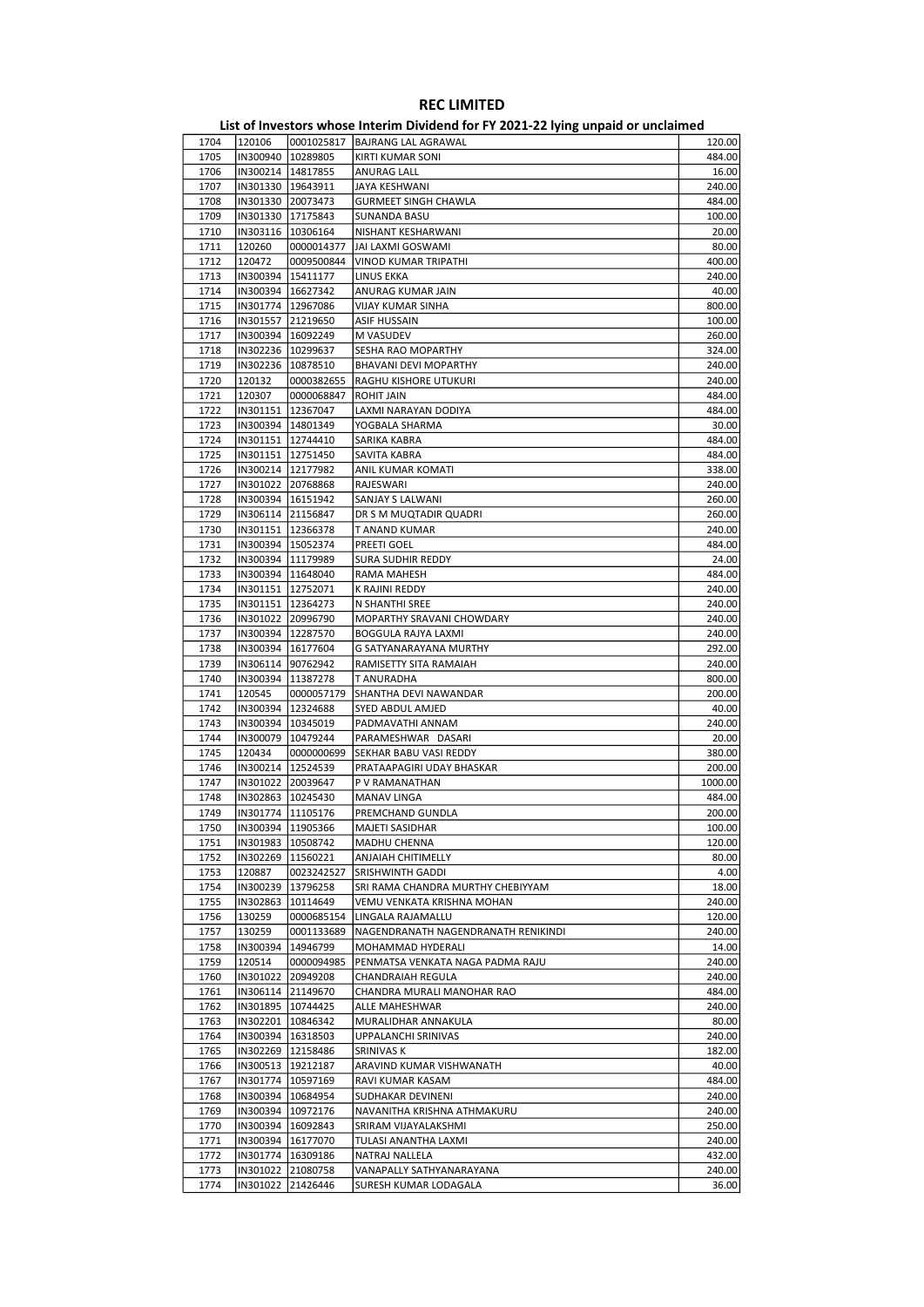| 1775 |                     | IN300394 14127859   | D SRIRAMULU                      | 20.00  |
|------|---------------------|---------------------|----------------------------------|--------|
| 1776 |                     | IN301774   10911158 | VENKATA RATNAM VELPULA           | 80.00  |
| 1777 | IN300394   12789495 |                     | KANAGALA GEETHA                  | 388.00 |
|      |                     |                     |                                  |        |
| 1778 | 120545              | 0000166368          | RAMAKOTESWARA RAO BAVINENI.      | 240.00 |
| 1779 | 120369              | 0000102802          | TADAKAMALLA SRINIVAS             | 240.00 |
| 1780 | IN301696   11282555 |                     | GURU PRASAD BALASUNDARAM         | 240.00 |
| 1781 |                     | IN300394   16153786 | RENIGUNTLA MURALI                | 400.00 |
| 1782 |                     | IN301022 21006678   | <b>B BHAGYALAKSHMI</b>           | 240.00 |
| 1783 |                     | IN300669   10090793 | V BALI SETTY                     | 120.00 |
|      |                     |                     |                                  |        |
| 1784 |                     | IN300394   16203739 | VIJAYA BHASKAR REDDY BADVEL      | 240.00 |
| 1785 | IN302324 10962908   |                     | <b>L PRASAD</b>                  | 240.00 |
| 1786 | 120447              | 0002140058          | <b>PAKKIRAIAH SAGILI</b>         | 204.00 |
| 1787 |                     | IN301696   10753357 | RAVI KRISHNA.O                   | 240.00 |
| 1788 |                     | IN302324   10348066 | GANDHAPU PANDU RANGAIAH          | 240.00 |
| 1789 | IN301022 21422377   |                     | S SATISH KUMAR                   | 240.00 |
|      |                     |                     |                                  |        |
| 1790 |                     | IN301022 21423974   | NAGASREE AMARAVATI               | 240.00 |
| 1791 |                     | IN302324 10217306   | VAYIGANDLA KRISHNA MURTHY        | 120.00 |
| 1792 |                     | IN302269   11066459 | T NIRMALA                        | 240.00 |
| 1793 | IN300394   16302305 |                     | NAKKA MADHAVI LATHA              | 240.00 |
| 1794 | IN300394   16408167 |                     | SRINIVASULU PYATAGOUDA           | 240.00 |
| 1795 | IN301022 21380472   |                     | K KIRAN KUMAR                    | 80.00  |
|      |                     |                     |                                  |        |
| 1796 |                     | IN301022 21270678   | T VENKAT REDDY                   | 240.00 |
| 1797 |                     | IN301022 21424104   | N BARATHI                        | 240.00 |
| 1798 | IN301774   10132923 |                     | T L Manohar Babu                 | 198.00 |
| 1799 | IN300669   10095650 |                     | R PRABHAKAR                      | 240.00 |
| 1800 | 120137              | 0000264600          | KAMINI NAGENDRA PRASAD           | 240.00 |
|      |                     |                     |                                  | 240.00 |
| 1801 | IN301022 20486505   |                     | JAYANTI VENKATA SUBRAHMANYAM     |        |
| 1802 |                     | IN300394   14850429 | M S S PRAKASA GUPTA              | 120.00 |
| 1803 |                     | IN301313 20011629   | SRINIVAS C                       | 484.00 |
| 1804 | IN306114 90729694   |                     | CHENNAPRAGADA VARDHANI           | 240.00 |
| 1805 | IN302863   10250782 |                     | S PHANI BHUSHAN                  | 240.00 |
| 1806 |                     | IN302324 10209104   | MALLAVOLU RAMAKRISHNA KUMAR      | 484.00 |
| 1807 |                     |                     |                                  |        |
|      |                     | IN300394   11841569 | VEDALA RAJA GOPAL                | 240.00 |
| 1808 | IN303093   10066955 |                     | PASUMARTHI SATYA SAI BABA        | 484.00 |
| 1809 |                     | IN301696   11396520 | LEELA ANUSHA TADIPARTHI          | 2.00   |
| 1810 | IN301696   11409269 |                     | KUMARA SWAMY KOTHA               | 240.00 |
| 1811 | 120223              | 0000010937          | <b>GURUNADHAM YAKKALI</b>        | 240.00 |
| 1812 | 120369              | 0000040187          | MATANGI SRIMANNARAYANA           | 240.00 |
| 1813 |                     | IN302324 10832734   | SANAKA SREENIVASA RAO            | 240.00 |
|      |                     |                     |                                  |        |
| 1814 |                     | IN300513   12122468 | CHETLAPALLI KRISHNA MURTHI       | 4.00   |
| 1815 |                     | IN301022 21319748   | KONDRU JAYA LAKSHMI              | 480.00 |
| 1816 |                     | IN301022 21415054   | AKA VENKATA RAMAIAH              | 240.00 |
| 1817 | IN300394   13205709 |                     | <b>GARRE JEEVANA JYOTHI</b>      | 240.00 |
| 1818 |                     | IN301022 21321978   | YADLAPALLI SUMALATHA DEVI        | 240.00 |
| 1819 | IN301022 20987633   |                     | SYAMALA SATYANARAYANA REDDY      | 240.00 |
|      |                     |                     |                                  |        |
| 1820 | IN301696   10128889 |                     | <b>SYED USMAN</b>                | 600.00 |
| 1821 |                     | IN300394 12831789   | GATTUPALLI RAM BABU              | 240.00 |
| 1822 |                     | IN300394   16486648 | VOOTLA HEMANTH                   | 400.00 |
| 1823 |                     | IN300214   12317413 | MADDALI VENKATA SURESH BABU      | 240.00 |
| 1824 |                     | IN301313 20563609   | DEVI SETTY SRINIVASA RAO         | 240.00 |
| 1825 |                     | IN302324   10803488 | RAVI KISHORE BADDULA             | 240.00 |
|      |                     |                     |                                  |        |
| 1826 |                     | IN300214 13784016   | GOWRI KUMARI MURARISETTY         | 60.00  |
| 1827 |                     | IN300214   13828820 | M VENKATESWARA RAO               | 6.00   |
| 1828 |                     | IN300394   16280926 | CHITTIPROLU CHANDRA SEKHARAM     | 200.00 |
| 1829 |                     | IN300394 10282706   | LAKSHMI HANUMAN VENKATARATNA RAO | 240.00 |
| 1830 |                     | IN300610   10651748 | CHILAKALA VENKATA ANIL KUMAR     | 240.00 |
| 1831 |                     | IN302324   10866977 | MIRIYALA N S SARASWATHI          | 292.00 |
| 1832 |                     | IN300394 15849249   |                                  | 252.00 |
|      |                     |                     | ROSHAN YOGESH SAKHARE            |        |
| 1833 |                     | IN300394 13451616   | YANADISETTY TALLURI              | 120.00 |
| 1834 |                     | IN300394 14432078   | NARAYANAM NAGAJYOTHI             | 324.00 |
| 1835 |                     | IN301774   16720150 | RAVI RAMISETTY                   | 52.00  |
| 1836 |                     | IN300669   10111816 | KOTHA NARASIMHA RAJU             | 240.00 |
| 1837 |                     | IN300394   16872213 | JAGADEESH BABU KOTA              | 80.00  |
| 1838 |                     | IN300394   14674349 | MANDA RAGHUNATH                  | 484.00 |
|      |                     |                     |                                  |        |
| 1839 |                     | IN300239 11097329   | CHANDRA SEKHAR B V S             | 100.00 |
| 1840 |                     | IN301022 21284229   | VAGICHARLA BADARINADH            | 240.00 |
| 1841 |                     | IN300394   16032086 | VELLAPALEM SOMASEKHAR            | 10.00  |
| 1842 |                     | IN300441   10981724 | VADDADI CHALAPATHI RAO           | 120.00 |
| 1843 |                     | IN302324 10120023   | N JAGADESWARA RAO                | 240.00 |
| 1844 |                     | IN302324 10278800   | RAGHU CHINNAM                    | 108.00 |
|      |                     |                     |                                  |        |
| 1845 |                     | IN300394 15106982   | N VASUDEVA RAO                   | 240.00 |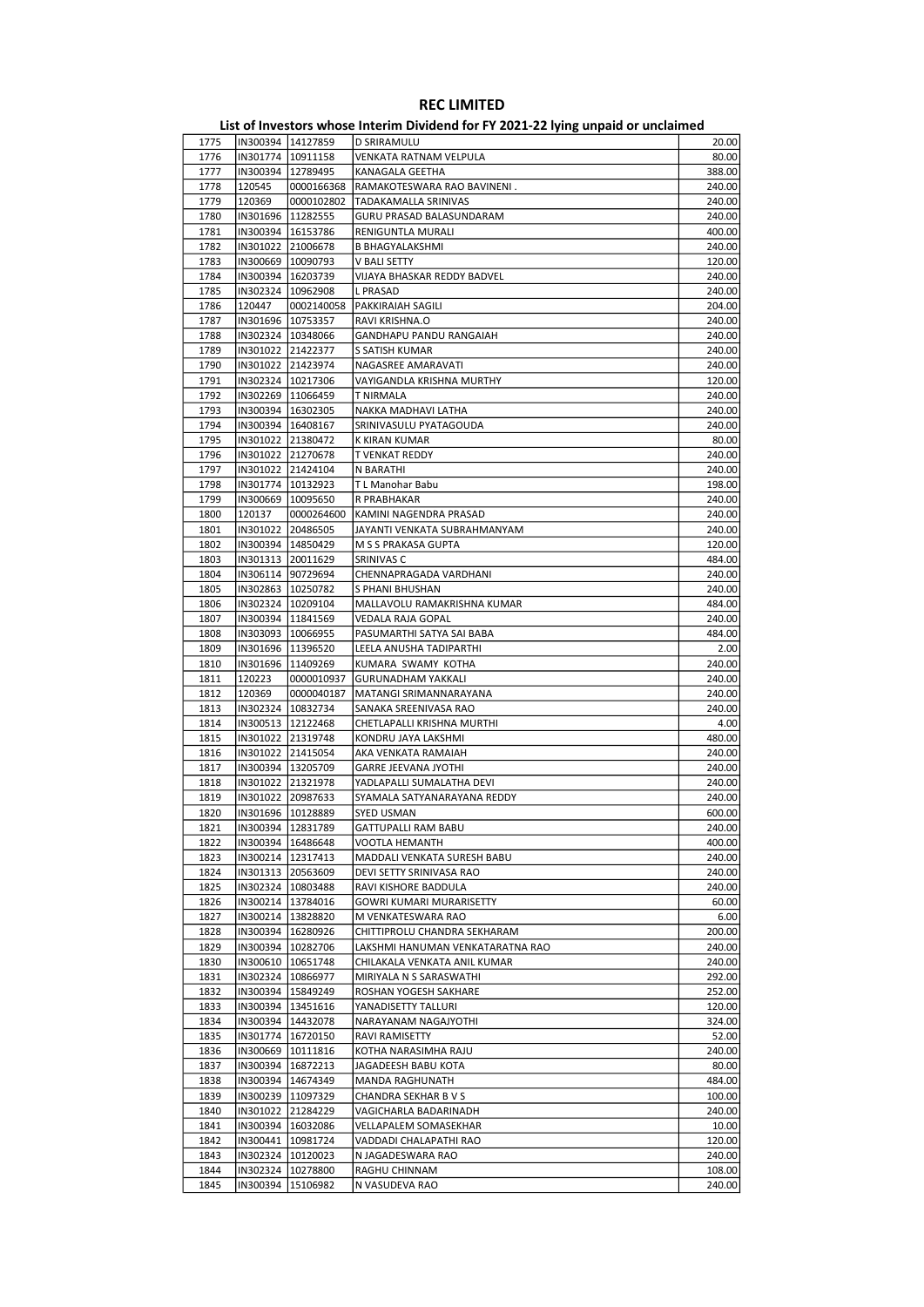|      |                     |                     | List of Investors whose Interim Dividend for FY 2021-22 lying unpaid or unclaimed |        |
|------|---------------------|---------------------|-----------------------------------------------------------------------------------|--------|
| 1846 | IN302324 10740697   |                     | MUSUNURI VENKATA RAMA PRASAD                                                      | 400.00 |
| 1847 | IN301022 20779267   |                     | KOTHA SRILAKSHMI                                                                  | 240.00 |
| 1848 | IN302863   10155464 |                     | LAXMANA RAO PASUMARTHY                                                            | 240.00 |
| 1849 | IN300214   11777735 |                     | SRINADH DEHARIA                                                                   | 160.00 |
| 1850 | IN302324 10948765   |                     | LALAM SARVESWARA RAO                                                              | 324.00 |
| 1851 |                     | IN300513   18256200 | <b>BALAJI ALLUPATI</b>                                                            | 100.00 |
| 1852 | IN300394   14830747 |                     | VENKATANARAYANA PENUMUDI                                                          | 200.00 |
| 1853 | IN302324   10507518 |                     | GONNABHAKTULA PRASADA RAO                                                         | 240.00 |
| 1854 | IN302269 10804654   |                     | SUBRAHMANYAM BULUSU                                                               | 200.00 |
| 1855 | IN302863 10239578   |                     | DANDU SATYA PRADEEP                                                               | 240.00 |
| 1856 | IN300394 16059312   |                     | CHAVVAKULA SATYAVATHI                                                             | 20.00  |
| 1857 | IN301549            | 19447498            | PASUPULETI RAMBABU                                                                | 630.00 |
| 1858 | IN301549 16265708   |                     | SUSANTA KUMAR BISWAL                                                              | 400.00 |
| 1859 | IN300394   16290622 |                     | <b>GUDAPATI SRINIVASA RAO</b>                                                     | 100.00 |
| 1860 | IN302679 33207234   |                     | HEMANTA KUMAR DAS                                                                 | 240.00 |
| 1861 | IN302324 10668707   |                     | M.SURYA CHALAPATHI RAO                                                            | 20.00  |
| 1862 |                     | IN300394   11094734 | GUDISE VENKATA LAKSHMI KUMARI                                                     | 240.00 |
| 1863 | IN300394 16190136   |                     | NAKKINA VEERA VENKATA RAMANA                                                      | 240.00 |
| 1864 | IN301022 21243059   |                     | <b>GRANDHI KAVITHA</b>                                                            | 260.00 |
| 1865 |                     | IN302324 10001464   | N ALIVELU MANGATAYARU                                                             | 20.00  |
|      |                     |                     |                                                                                   |        |
| 1866 |                     | IN302324 11138224   | K SRINIVASA REDDY                                                                 | 136.00 |
| 1867 |                     | IN301022 20402144   | <b>VEMULA SAROJINI</b>                                                            | 240.00 |
| 1868 | IN301022 21343798   |                     | BONDADA SUBHADRAMMA                                                               | 484.00 |
| 1869 | IN302324 10825545   |                     | M SUBBA RAJU                                                                      | 484.00 |
| 1870 |                     | IN302324 10863204   | <b>K NIRMALA</b>                                                                  | 484.00 |
| 1871 | IN302863 10282852   |                     | SURYA NARAYANA G V                                                                | 120.00 |
| 1872 |                     | IN302324 10930370   | <b>DUNDI ABBULU</b>                                                               | 240.00 |
| 1873 | IN301022 20952033   |                     | SIRIGINEEDI DURGASAI NAGA RAJA KUMARI                                             | 240.00 |
| 1874 | IN300394   15278708 |                     | K RAMA KRISHNA                                                                    | 240.00 |
| 1875 | IN302324 10977544   |                     | KAKARLA DEEPIKA                                                                   | 160.00 |
| 1876 | IN302324            | 10553417            | REJETI VARA PRASAD                                                                | 240.00 |
| 1877 | 120332              | 0001281494          | NARENDRA GUPTA                                                                    | 484.00 |
| 1878 | IN300610   10221334 |                     | NITYANANDA N                                                                      | 435.60 |
| 1879 | IN302148   10637547 |                     | <b>KEMBA GOPINATH</b>                                                             | 240.00 |
| 1880 | IN302148            | 10695943            | SHANTHILAL H BHANDARI                                                             | 84.00  |
| 1881 | 120106              | 0001188161          | N S SRIKANTAMURTHY                                                                | 234.00 |
| 1882 |                     | IN302148   10889436 | CHELARAM CHOUDHARY                                                                | 484.00 |
| 1883 | IN301926 30019464   |                     | SRINIVASA MURTHY G S                                                              | 22.00  |
| 1884 | IN302148 10885264   |                     | JAYAMMA SRINIVASULU NAIDU                                                         | 240.00 |
| 1885 | IN301926 30153515   |                     | SAVITHA AJAY BHASKAR                                                              | 240.00 |
| 1886 |                     | IN302148 10748674   | <b>KANTILAL V</b>                                                                 | 484.00 |
| 1887 | IN302148            | 10580386            | YERRAGUNTA RAMESH VITTAL                                                          | 84.00  |
| 1888 | IN302148   10175000 |                     | M R PRANESH                                                                       | 240.00 |
| 1889 | 130208              | 0000083641          | KOTHARI INTERGROUP LTD.                                                           | 3.60   |
| 1890 | IN301356 20296836   |                     | RAMESH K JAIN                                                                     | 240.00 |
| 1891 |                     | IN300214  12920017  | HABIB KRISHNASA SANJAYA KUMAR                                                     | 564.00 |
| 1892 | IN301926 30531570   |                     | ANINDYA M K SEN                                                                   | 484.00 |
| 1893 |                     | IN302148   10336576 | Y S ASHWATHA NARAYANA RAO                                                         | 100.00 |
| 1894 | 120307              | 0000090653          | SUMATHI NANJUNDAPPA TUMKUR                                                        | 240.00 |
| 1895 | IN301774            | 14513511            |                                                                                   | 6.00   |
| 1896 |                     | IN302148 10901589   | SHILPA S<br>RAMESH M                                                              | 240.00 |
|      |                     |                     |                                                                                   |        |
| 1897 |                     | IN302148   10641017 | AMRUTHI DEVI                                                                      | 260.00 |
| 1898 |                     | IN300610 10674124   | M S RENUKA                                                                        | 388.00 |
| 1899 | IN301477 10052311   |                     | P ANAND VARDHAN REDDY                                                             | 484.00 |
| 1900 |                     | IN300239 10962679   | KAMALA KRISHNAMURTHY                                                              | 240.00 |
| 1901 |                     | IN301135 26595917   | M VISWANATHAN                                                                     | 40.00  |
| 1902 |                     | IN302148   10521498 | M SARVOTHAMA RAO                                                                  | 240.00 |
| 1903 |                     | IN301983 10175379   | <b>MANOJ KUMAR</b>                                                                | 160.00 |
| 1904 | IN302148   10185023 |                     | R SHANKAR PRASAD                                                                  | 850.00 |
| 1905 |                     | IN302148   10384655 | V NARAYANA                                                                        | 240.00 |
| 1906 | IN300394            | 15957212            | R SRINIVASAN                                                                      | 60.00  |
| 1907 |                     | IN301696   10992366 | PALANIAPPAN.S                                                                     | 240.00 |
| 1908 | 120206              | 0000184135          | BHUVANESHWARI KODANDA RAMAIAHSETTY BALASA                                         | 240.00 |
| 1909 | IN302148            | 10796343            | MAHAVEER CHAND                                                                    | 484.00 |
| 1910 | IN301696            | 11306628            | RAMESH KUMAR JAIN.D                                                               | 240.00 |
| 1911 | 120289              | 0000070925          | B. T. PADMAVATHI.                                                                 | 100.00 |
| 1912 | IN300513            | 11654370            | M S USHA                                                                          | 400.00 |
| 1913 |                     | IN302269   11811386 | NACHIMUTHU ANBAN                                                                  | 200.00 |
| 1914 | IN301926            | 30358324            | SHIVA D                                                                           | 20.00  |
| 1915 | 130414              | 0002184751          | RAGHAVENDRA P V                                                                   | 176.00 |
| 1916 | IN302269            | 13080604            | R RAJESH SHARMA                                                                   | 26.00  |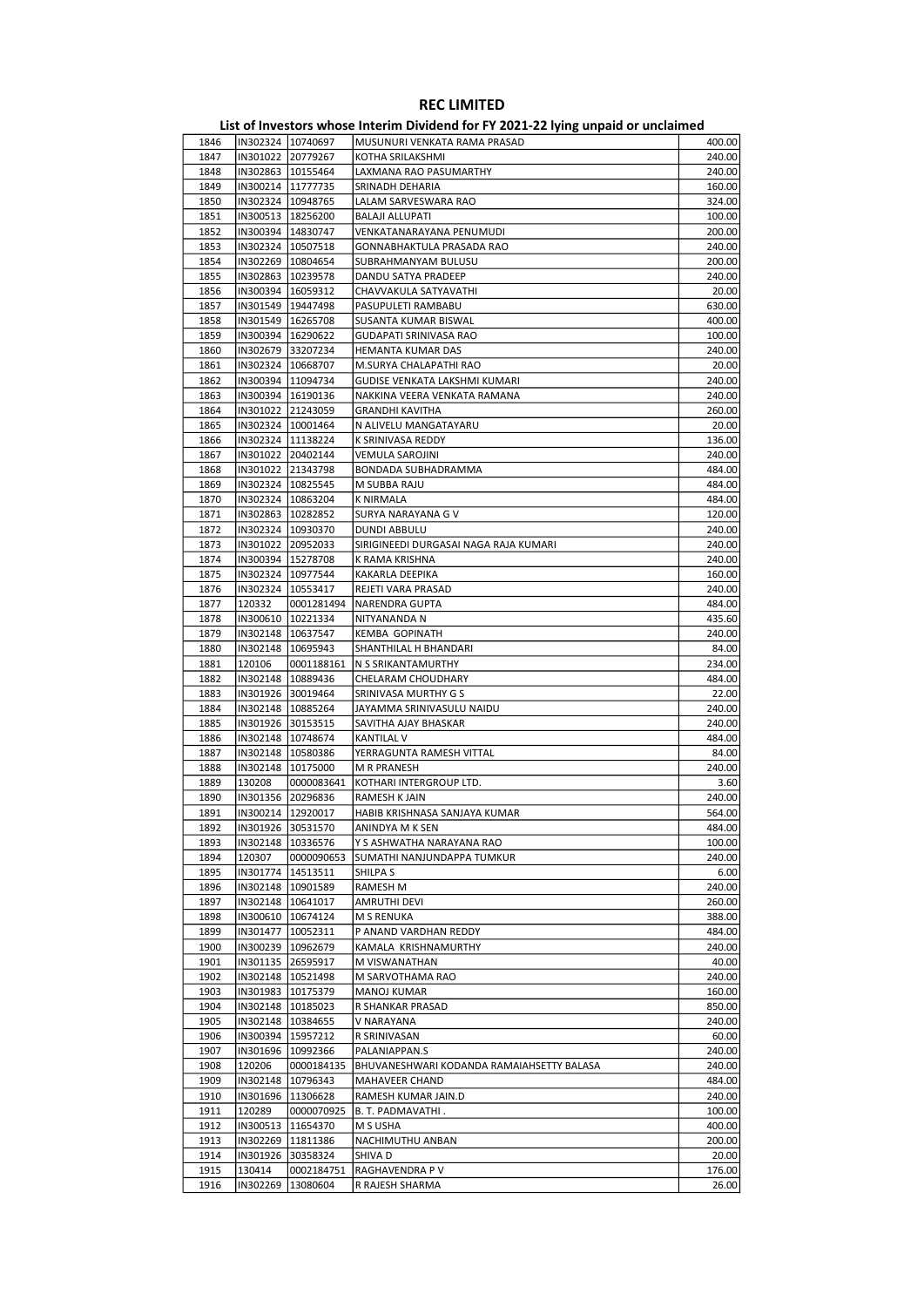|      |                     |                     | - סייי                            |         |
|------|---------------------|---------------------|-----------------------------------|---------|
| 1917 |                     | IN301926 30031983   | K BOJAMMA MADAPPA                 | 4.00    |
| 1918 | 130414              | 0001529284          | SHEETAL KUMAR K R                 | 240.00  |
| 1919 |                     | IN301983   10165963 | K.R. CHANDRA SHEKARA              | 240.00  |
| 1920 | 130414              | 0002536578          | MALLESH S L                       | 240.00  |
| 1921 |                     | IN302148   10895416 | MANGLARAM DHIRARAM                | 240.00  |
| 1922 |                     | IN302148   10289768 | SAVITHRI SWAMY                    | 200.00  |
|      |                     |                     |                                   |         |
| 1923 |                     | IN302148   10152958 | RAMESH D V                        | 240.00  |
| 1924 | IN300394   16976945 |                     | SANTHOSH K K                      | 70.00   |
| 1925 | IN300394 17008180   |                     | G G VINUTHA RANI                  | 10.00   |
| 1926 | IN302148   10829724 |                     | K B CHANDRASHEKAR                 | 1000.00 |
| 1927 |                     | IN301135 26817126   | MOHAMMED THAHIR HUSSAIN           | 40.00   |
| 1928 |                     | IN300239   12632696 | DEEPIKA                           | 20.00   |
| 1929 |                     | IN302148 10534506   | MAITHRI PAI G                     | 50.00   |
| 1930 | IN300239 11476622   |                     | MERLYN DCUNHA                     | 240.00  |
| 1931 | IN300214   13702353 |                     | NIVEDITHA A KAMATH                | 240.00  |
| 1932 |                     | IN301135 26609097   | <b>VEENA V NAYAK</b>              | 400.00  |
| 1933 |                     | IN301926 30908552   | SHIVAKUMAR C N                    | 240.00  |
|      |                     |                     |                                   |         |
| 1934 | IN301135 26815095   |                     | SRINATH K S NAYAK                 | 100.00  |
| 1935 | IN301926 30246561   |                     | I GOVINDRAYA KINI                 | 26.00   |
| 1936 | 120350              | 0000739990          | AMBUJA MOOLE                      | 900.00  |
| 1937 |                     | IN302148   10692383 | SURESH KARSANDAS THAKKAR          | 240.00  |
| 1938 |                     | IN302148 11018572   | KUMARASWAMY G S                   | 50.00   |
| 1939 |                     | IN302148   10300266 | H CHANDRASHEKAR                   | 100.00  |
| 1940 | IN301926 30880197   |                     | HARSHALATHA                       | 240.00  |
| 1941 | IN303077   10260439 |                     | <b>GOPINATH A</b>                 | 24.00   |
| 1942 |                     | IN301926 30634878   | T S CHATRA                        | 100.00  |
| 1943 |                     | IN301926 30842584   | V SUBRAMANYA                      | 240.00  |
| 1944 |                     | IN300239 30055508   | HIRIYANNA A S                     | 6.00    |
|      |                     |                     |                                   |         |
| 1945 | IN302148   10775159 |                     | RAVIKUMAR B G                     | 240.00  |
| 1946 | IN301926 30890766   |                     | K R RAVI SHANKAR                  | 240.00  |
| 1947 |                     | IN301135 26582255   | K SIDDAPPA                        | 2.00    |
| 1948 |                     | IN300513   16029002 | P RAJESH CHADAGA                  | 20.00   |
| 1949 |                     | IN303077   10375134 | <b>BINDUKR</b>                    | 24.00   |
| 1950 | IN302148   10930630 |                     | H M MURUGESHI                     | 400.00  |
| 1951 | IN301926 30674663   |                     | SUNANDA N BAJANTRI                | 240.00  |
| 1952 |                     | IN301135 26787705   | BHAVANA VENKATESH MULGUND         | 240.00  |
| 1953 |                     | IN302148   10503952 | ANILKUMAR V NEGALUR               | 100.00  |
| 1954 | 120887              | 0021393460          | SAPNA C KELAGERI                  | 4.00    |
| 1955 | IN301895   11003143 |                     | SAHANA MOHAN WADAWADGI            | 8.00    |
| 1956 |                     | IN300239   12130394 | HARSHAD R PATEL                   | 120.00  |
| 1957 |                     |                     |                                   |         |
|      |                     | IN300239 12257540   | ANAND ASHOK VERNEKAR              | 100.00  |
| 1958 |                     | IN301135 26624773   | SURESH LAXMANRAO PANDIT           | 240.00  |
| 1959 |                     | IN301135 26792622   | SHASHIDHAR VIRUPAKSHAPPA GONAL    | 60.00   |
| 1960 |                     | IN301926 30864822   | HEMALATA M B                      | 8.00    |
| 1961 |                     | IN302148 10881915   | RAKESH M YAVAGAL                  | 484.00  |
| 1962 |                     | IN300214 15924756   | <b>SUSHIL B MULGUND</b>           | 2.00    |
| 1963 | IN302236 10437298   |                     | PUTTUR ASHOK KUMAR                | 304.00  |
| 1964 |                     | IN300896   10463193 | PARASMAL R JAIN                   | 400.00  |
| 1965 |                     | IN301135 26747213   | NEENA MANTHATTIL ERAYI            | 240.00  |
| 1966 |                     | IN301926 30659439   | <b>VIDYA K CHOUSHETTI</b>         | 240.00  |
| 1967 |                     | IN301774 12945667   | TINKU KRISHNAN                    | 324.00  |
| 1968 |                     | IN303116   10018910 | SRINIVASDAS RAMDAS SAWAKAR        | 480.00  |
| 1969 |                     | IN301926 30103256   |                                   | 40.00   |
|      |                     |                     | N M VIJAYA LAKSHMI                |         |
| 1970 |                     | IN300239 12837293   | SOMASHEKHAR D                     | 200.00  |
| 1971 |                     | IN300239 11440523   | PRABHAKAR RAO C H                 | 240.00  |
| 1972 |                     | IN300239 10909006   | LINGANAGOUDA PATIL                | 200.00  |
| 1973 |                     | IN301926 30673195   | MALLIKARJUNA K PATIL              | 240.00  |
| 1974 | 120109              | 0000423775          | AMIT PRATAP KAVERI                | 240.00  |
| 1975 |                     | IN301926 30141243   | <b>VIJAY KUMAR PATIL</b>          | 240.00  |
| 1976 |                     | IN300239 11946653   | SUNITA SINGHAVI                   | 484.00  |
| 1977 | 120230              | 0000134568          | BASAPPA SHIVAPPA MANNI            | 40.00   |
| 1978 |                     | IN301135 26089370   | PRABHAKAR SRINIWAS DOTIHAL        | 400.00  |
| 1979 |                     | IN301135 26768815   | ASHOK KUMAR V JAMADAR             | 80.00   |
| 1980 |                     | IN301926 30905540   | BHARAMAPPA GIRIMALLAPPA RUDRAPURI | 240.00  |
| 1981 |                     | IN301926 30896465   | HARISHANKAR NATHMAL KHANDELWAL    | 240.00  |
|      |                     |                     |                                   |         |
| 1982 |                     | IN301926 30964906   | YOGASWAMY K                       | 148.00  |
| 1983 |                     | IN301135 26429674   | KAJUDEVI M PAREKH                 | 88.00   |
| 1984 |                     | IN303116   10442687 | SHIRISH SURESH PHATAK             | 12.00   |
| 1985 |                     | IN301926 30132392   | DHARMENDRA NINGARAJ APPUGOL       | 100.00  |
| 1986 |                     | IN303077   10280520 | RAM KUNDANLAL TOLANI              | 60.00   |
| 1987 | IN301135            | 26763463            | SHANKAR BASAVANNI DEVARMANI       | 240.00  |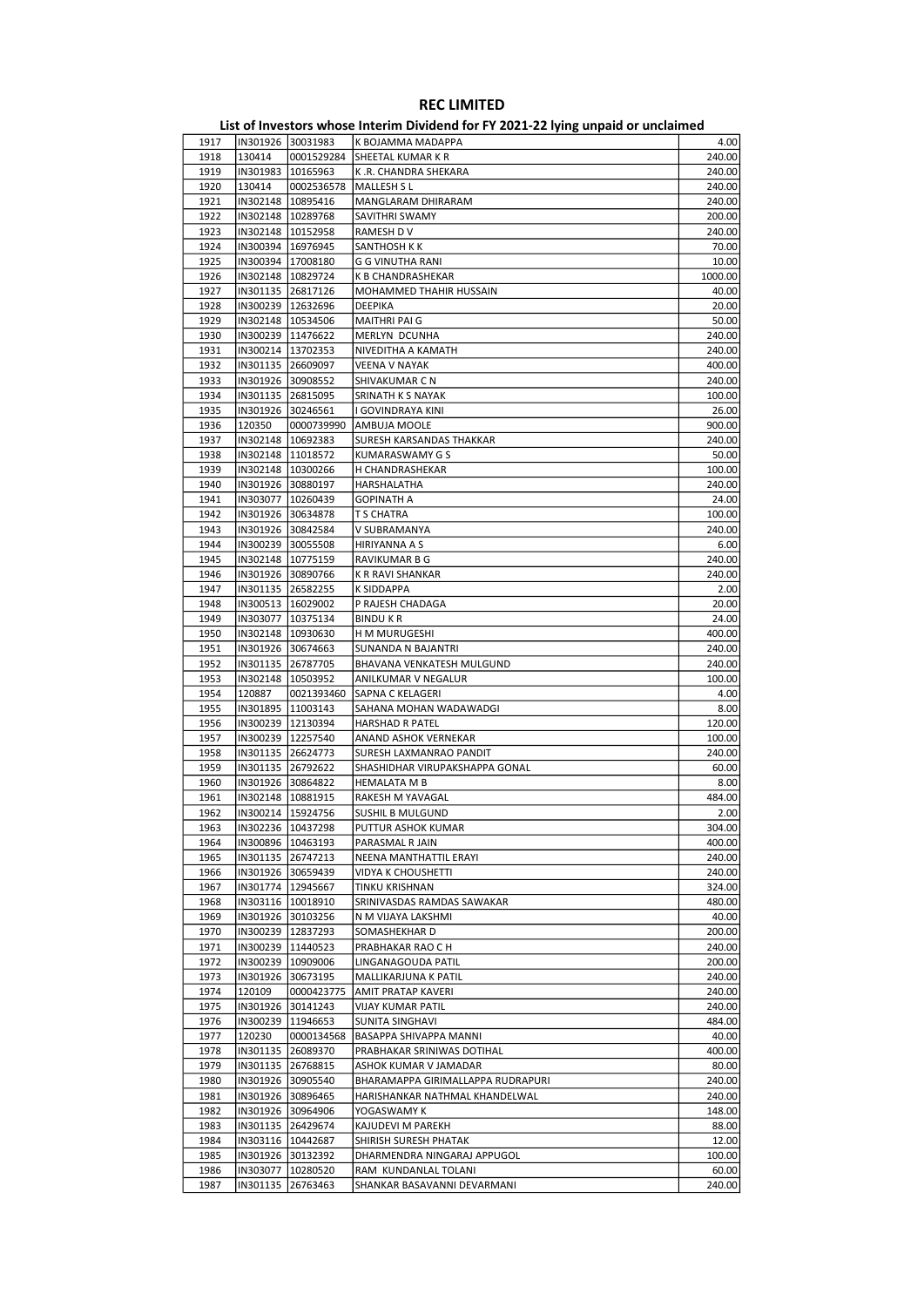| 1988 | 120299              |                     | 0001450598 SRINIVASA TANTRY  | 100.00 |
|------|---------------------|---------------------|------------------------------|--------|
| 1989 | IN301135            | 26748259            | BASAVARAJ MARUTI SANADI      | 240.00 |
| 1990 | 120333              | 0000582914          | DADA APPA MAGADUM            | 4.00   |
| 1991 | 120335              | 0000113884          | BALESH SIDDAPPA GOUDAR       | 240.00 |
|      |                     |                     |                              |        |
| 1992 | IN300513            | 18077570            | <b>BASAVARAJ G GORGUDDI</b>  | 16.00  |
| 1993 | 120106              | 0001160403          | RAJAGONDA MALAGOUDA PATIL    | 200.00 |
| 1994 | IN301926 30911259   |                     | H S MALLIKARJUN              | 324.00 |
| 1995 | IN301637 40856045   |                     | S PREMLATHA                  | 544.00 |
| 1996 |                     | IN301637 40774382   | LASUBAI                      | 484.00 |
| 1997 |                     | IN300513   12080640 | KUSHAL KUMAR GOUTHAMCHAND    | 2.00   |
|      |                     |                     |                              |        |
| 1998 |                     | IN301774   14005844 | PUSHPAMALA                   | 2.00   |
| 1999 |                     | IN300441   10328834 | VASANTHA JAYARAMAN           | 960.00 |
| 2000 |                     | IN301637 40217457   | SARASWATHI SUNDARA RAMAN     | 484.00 |
| 2001 |                     | IN300214   12786838 | J RAMASUBRAMANIAN            | 100.00 |
| 2002 | 160101              | 0300001814          | T R SUGUNTHA KUMARI.         | 484.00 |
|      |                     |                     |                              |        |
| 2003 | 160101              | 0300001829          | T P RATHINAVELU.             | 384.00 |
| 2004 | 120669              | 0001237988          | LAKSHMI KALYANI MUKKU        | 72.00  |
| 2005 | IN300095  11468880  |                     | S Mercydar                   | 20.00  |
| 2006 |                     | IN300302   10048548 | C SARALA KHATOD              | 240.00 |
| 2007 |                     | IN300610   11026445 | USHA BAI                     | 484.00 |
|      |                     |                     |                              |        |
| 2008 |                     | IN300476 40932894   | MANISHA SETHIA               | 484.00 |
| 2009 | IN300441   10098239 |                     | T. RAJESWARI                 | 52.00  |
| 2010 | IN300214   14497308 |                     | T SUBRAMANIAN                | 99.00  |
| 2011 |                     | IN300597   10047030 | NAMAGIRI.S.MRS               | 200.00 |
| 2012 |                     | IN300214   13330904 | USHA SUBRAMANIAN             | 240.00 |
|      |                     |                     |                              |        |
| 2013 | IN301549   16088000 |                     | M KAMALAKKANNAN              | 136.00 |
| 2014 | IN300441   10457890 |                     | THILAGAMANI C                | 240.00 |
| 2015 | IN301080 22413205   |                     | M SAROJA JAIN                | 240.00 |
| 2016 |                     | IN300394 12771698   | N JEETHENDRA                 | 484.00 |
| 2017 |                     | IN301696 11240352   | MUTHU CHIDAMBARAM M          | 40.00  |
|      |                     |                     |                              |        |
| 2018 | IN300175   10535120 |                     | <b>VENKATESH M S</b>         | 480.00 |
| 2019 | IN300214   13719617 |                     | M R JEYANTHI                 | 100.00 |
| 2020 | IN300394   15629347 |                     | R SOMASUNDARAM               | 768.00 |
| 2021 |                     | IN301080 22647067   | R. SOMASUNDARAM              | 20.00  |
| 2022 |                     | IN301637 40662378   | S. RAJENDIRAN                | 16.00  |
|      |                     |                     |                              |        |
| 2023 | IN301637 40800532   |                     | V.BANUMATHY                  | 60.00  |
| 2024 | IN303093   10191648 |                     | MOHAMED ASIK A               | 240.00 |
| 2025 | IN303315   10014552 |                     | V. NATARAJAN                 | 200.00 |
| 2026 |                     | IN300175   10465726 | SUCHITRA. S                  | 28.00  |
| 2027 | IN300239            | 13728377            | PRASATH S                    | 420.00 |
|      |                     |                     |                              |        |
| 2028 | 120445              | 0000464444          | P RENGASAMY RAVINDRAN        | 200.00 |
| 2029 |                     | IN301895   10656674 | R PRAVIN KUMAR               | 456.00 |
| 2030 | IN300394   13731452 |                     | S VIJAYA GOWRI               | 240.00 |
| 2031 |                     | IN300513   15893707 | R JANAKI                     | 80.00  |
| 2032 | IN300175            | 10586918            | ELAVARASU N                  | 200.00 |
|      |                     |                     |                              |        |
| 2033 | 120404              | 0000003677          | SESHACHALAM. A               | 20.00  |
| 2034 | IN300597 10109062   |                     | SANGEETA M                   | 240.00 |
| 2035 |                     | IN300378   10232661 | J KUMARESAN                  | 40.00  |
| 2036 |                     | IN300394   12306080 | <b>K SANKARAN</b>            | 484.00 |
| 2037 |                     | IN300394 12051768   | V KALYANA SUNDARAM           | 12.00  |
|      |                     |                     |                              |        |
| 2038 |                     | IN302679 30419848   | S SARAVANAN                  | 240.00 |
| 2039 |                     | IN301080 22680606   | P SANKAR                     | 80.00  |
| 2040 | 120447              | 0001115101          | NAGARAJAN D                  | 132.00 |
| 2041 | IN301313            | 20851839            | SARASWATHI M                 | 240.00 |
| 2042 | IN301774            | 14312852            | KOTHANDARAMAN SUDHA          | 80.00  |
|      |                     |                     |                              |        |
| 2043 | 130414              | 0005829289          | MOHAMEDKALITHEEN A K M       | 42.00  |
| 2044 |                     | IN301774 13200796   | MAHADEVAN SEETHARAMAN BASKAR | 158.00 |
| 2045 |                     | IN301774 14128781   | MANI                         | 20.00  |
| 2046 |                     | IN301637 40973970   | VIJAYALAKSHMI M S            | 184.00 |
| 2047 |                     | IN301637 41108885   | RAMESH K                     | 40.00  |
| 2048 |                     |                     |                              |        |
|      |                     | IN300394   14585233 | S BABU VIJAYA RAGAVAN        | 10.00  |
| 2049 |                     | IN300175   10114710 | SELVAKUMARI. S               | 240.00 |
| 2050 | 120298              | 0000183641          | R. RADHAKRISHNAN.            | 240.00 |
| 2051 |                     | IN303116   10251794 | I MOHAMED                    | 20.00  |
| 2052 |                     | IN300175   10569778 | NAMBI S                      | 200.00 |
|      |                     |                     |                              |        |
| 2053 |                     | IN300214   13707000 | P MONNA MOHAMED JABER        | 200.00 |
| 2054 |                     | IN301774   10931378 | VENKATESAN                   | 260.00 |
| 2055 | IN301774            | 13209431            | JEYAKUMAR J                  | 2.00   |
| 2056 |                     | IN300394   17336057 | <b>G MOHAN</b>               | 120.00 |
| 2057 | 120447              | 0001210117          | <b>KALA C</b>                | 240.00 |
|      |                     |                     |                              |        |
| 2058 |                     | IN300394   16063559 | JOHN SURESH KUMAR TR         | 30.00  |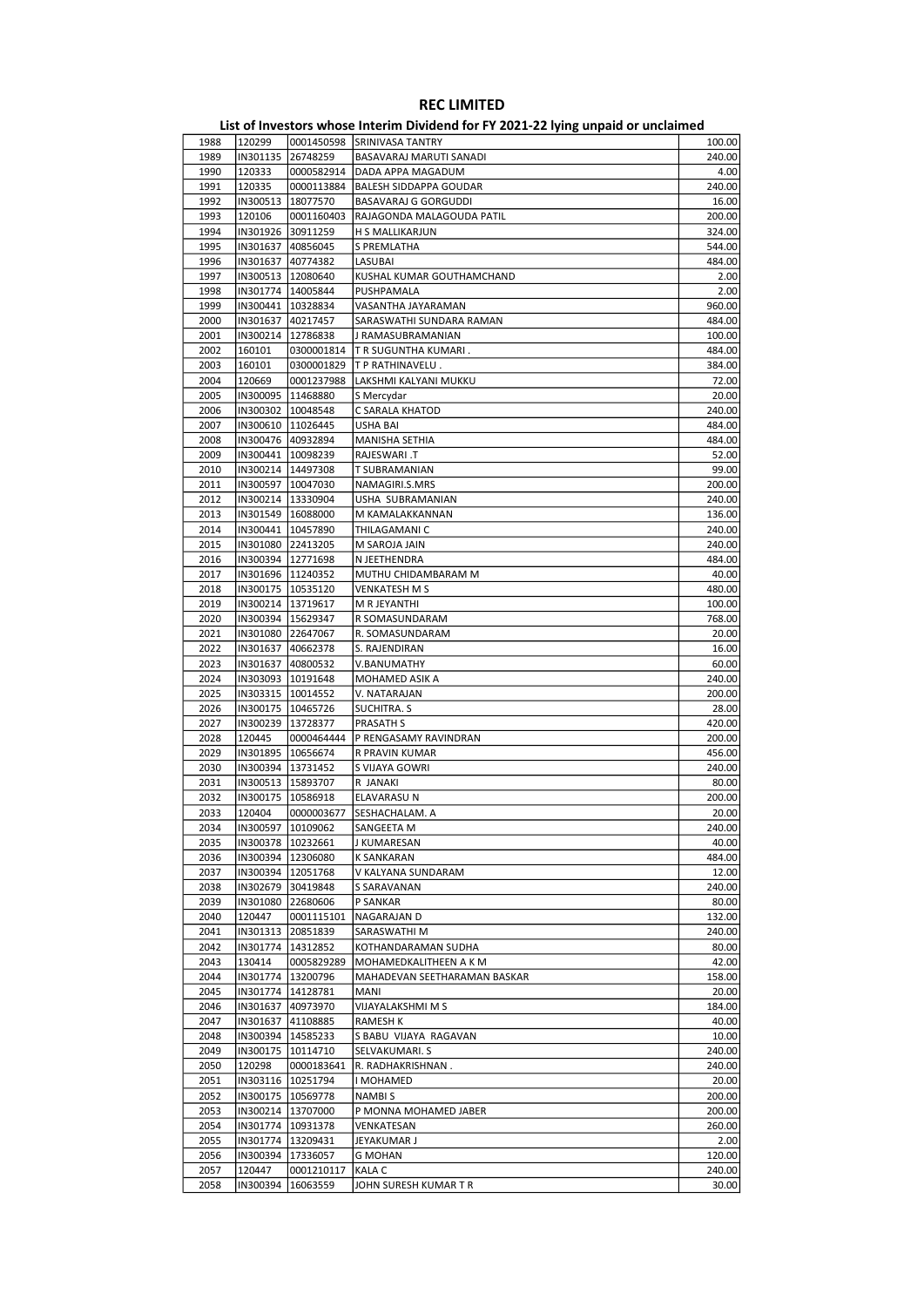|      |                     |                     | - סיינ<br>                   |        |
|------|---------------------|---------------------|------------------------------|--------|
| 2059 |                     | IN301080   10119513 | K T NACHIAPPAN               | 10.00  |
| 2060 |                     | IN300394 17139809   | AL MUTHUKUMAR                | 24.00  |
| 2061 | IN300394   16013115 |                     | JAICHAND P                   | 240.00 |
| 2062 | 120109              | 0016290390          | S. VENKATESH BABU.           | 40.00  |
| 2063 | IN301313 20555738   |                     |                              | 4.00   |
|      |                     |                     | SANKAR G                     |        |
| 2064 | IN301637            | 40314482            | <b>IMMANUEL D</b>            | 120.00 |
| 2065 |                     | IN301926 30686884   | R SRIDHARAN                  | 40.00  |
| 2066 |                     | IN300095   10226766 | B Venkatesa Guptha           | 484.00 |
| 2067 | IN300175   10547832 |                     | <b>MADHAVAN CS</b>           | 200.00 |
| 2068 | IN301895   10753948 |                     | A RAVI                       | 100.00 |
| 2069 |                     | IN301774   12714778 | A K CHANDRA SEKAR            | 10.00  |
| 2070 |                     | IN301080 22690753   | D RATHNAMALA                 | 484.00 |
| 2071 |                     | IN300394   12814424 | <b>S S SURULIANDE</b>        | 120.00 |
| 2072 | IN300394   13033147 |                     | A GNANAVEL                   | 435.60 |
|      |                     |                     |                              |        |
| 2073 | IN301080 22707085   |                     | R. PARANJOTHI                | 240.00 |
| 2074 |                     | IN300175   10598367 | RAJESWARI R                  | 36.00  |
| 2075 |                     | IN301080 22719840   | N RAMESH VASAN               | 240.00 |
| 2076 | IN301080 22719866   |                     | R GIRIJALAKSHMI              | 240.00 |
| 2077 | IN300394   15490399 |                     | K RAVICHANDRAN               | 240.00 |
| 2078 | IN303340   10001973 |                     | <b>KRISHNAMOORTHI K</b>      | 40.00  |
| 2079 |                     | IN300394   14119312 | R BENAZIR BEGUM              | 600.00 |
| 2080 |                     | IN303116   10162818 | M GOVINDARAJ                 | 232.00 |
| 2081 |                     | REC9500153          | <b>SUMATHIS</b>              | 240.00 |
| 2082 | IN300394   16151629 |                     | R PALANISAMY                 | 10.00  |
| 2083 | IN301637 40864885   |                     | SENTHIL KUMAR S              |        |
|      |                     |                     |                              | 240.00 |
| 2084 |                     | IN301364   10141361 | <b>GAYATHRIM</b>             | 28.00  |
| 2085 |                     | IN300175   10597576 | THIRUMURTHI R                | 240.00 |
| 2086 | IN300513   12294829 |                     | V SAROJA                     | 200.00 |
| 2087 |                     | IN300175   10491027 | PATHIARAJ. G                 | 320.00 |
| 2088 | IN300597   10233523 |                     | NATARAJAN K                  | 320.00 |
| 2089 |                     | IN301774 13104273   | ASHOKKUMAR UJJILADEVI        | 240.00 |
| 2090 |                     | IN300394   16384506 | M SUNDARARAJAN               | 484.00 |
| 2091 | IN300394   12271983 |                     | R SHESATHRI                  | 240.00 |
| 2092 | IN300394   12424908 |                     | S SELVI EASWARI              | 484.00 |
| 2093 | IN300394   12018169 |                     | A VENKATACHALAM              | 240.00 |
|      |                     |                     |                              |        |
| 2094 | IN300175            | 10528647            | SOMASEKARAN. P               | 80.00  |
| 2095 |                     | IN300175   10658223 | SUBRAMANIAN MR               | 20.00  |
| 2096 | IN300513   18905230 |                     | MUHAMMADALI C K T            | 12.00  |
| 2097 | IN300394   16349808 |                     | RATNALAYAM ARUNCHAND         | 240.00 |
| 2098 | 120447              | 0004249413          | SREEJA O                     | 184.00 |
| 2099 | IN300239            | 10685463            | NARAYANAN NAIR T P           | 300.00 |
| 2100 |                     | IN300239   10687676 | ASHRAF MALLAM BALAM MOOSA    | 240.00 |
| 2101 |                     | IN301895 10155298   | ACHARATH PARAKAT M MUSTAFA   | 50.00  |
| 2102 | IN301127   15102350 |                     | MUKESH V SHAH                | 240.00 |
|      |                     |                     |                              |        |
| 2103 |                     | IN300214   10633904 | ASSAINAR M C                 | 56.00  |
| 2104 |                     | IN300239 12395073   | USHANANTHINI E               | 100.00 |
| 2105 | IN300239  10146288  |                     | ABOOBACKER ALIAS BAVA E.K.   | 50.00  |
| 2106 |                     | IN300394 15795522   | M A DINESH                   | 100.00 |
| 2107 |                     | IN300239 11003138   | KASSIM P V                   | 200.00 |
| 2108 |                     | IN303093   10177466 | VISHNUDASAN V                | 240.00 |
| 2109 | IN301637            | 41447051            | RAMABADRAN C D               | 40.00  |
| 2110 |                     | IN300394   15938999 | ELDO JOSEPH                  | 200.00 |
| 2111 |                     | IN301637 40759285   | ANILKUMAR R B                | 240.00 |
| 2112 | 120447              | 0002098469          | <b>KRISHNAKUMAR N P</b>      | 86.00  |
|      |                     |                     |                              |        |
| 2113 | IN301774            | 16837296            | MOIDEENKUTTY P               | 40.00  |
| 2114 | IN301637            | 40756929            | SHAJU C G                    | 50.00  |
| 2115 |                     | IN301637 40918652   | BHADRAN A G                  | 160.00 |
| 2116 |                     | IN300394 16715617   | PRIMNA KENNETH               | 8.00   |
| 2117 |                     | IN301895   10610565 | SHALINI N J                  | 62.00  |
| 2118 |                     | IN302269 11729496   | PRAVEEN MOOLEKKATTIL VIJAYAN | 182.00 |
| 2119 |                     | IN300239 10383607   | JOSEPH P T                   | 240.00 |
| 2120 |                     | IN300239   12914643 | SEEMA MENON                  | 270.00 |
| 2121 |                     | IN300896 10422775   | CHANDRASEKHARAN K            | 200.00 |
|      |                     |                     |                              |        |
| 2122 |                     | IN300239 11519043   | PADMAJA M                    | 250.00 |
| 2123 |                     | IN300394   15895489 | <b>JISHA PAULOSE</b>         | 240.00 |
| 2124 |                     | IN300239 12392147   | NIRMALA RAVI                 | 240.00 |
| 2125 |                     | IN301895   10027286 | SATHEESAN N                  | 240.00 |
| 2126 |                     | IN300394   14704840 | JOBY P J                     | 54.00  |
| 2127 | 120239              | 0000140041          | VALSA KURIAKOSE.             | 2.00   |
| 2128 | IN301895            | 10759502            | ROSAMMA SEBASTIAN            | 326.00 |
| 2129 | IN301895            | 10907290            | <b>CICILY JOHN</b>           | 484.00 |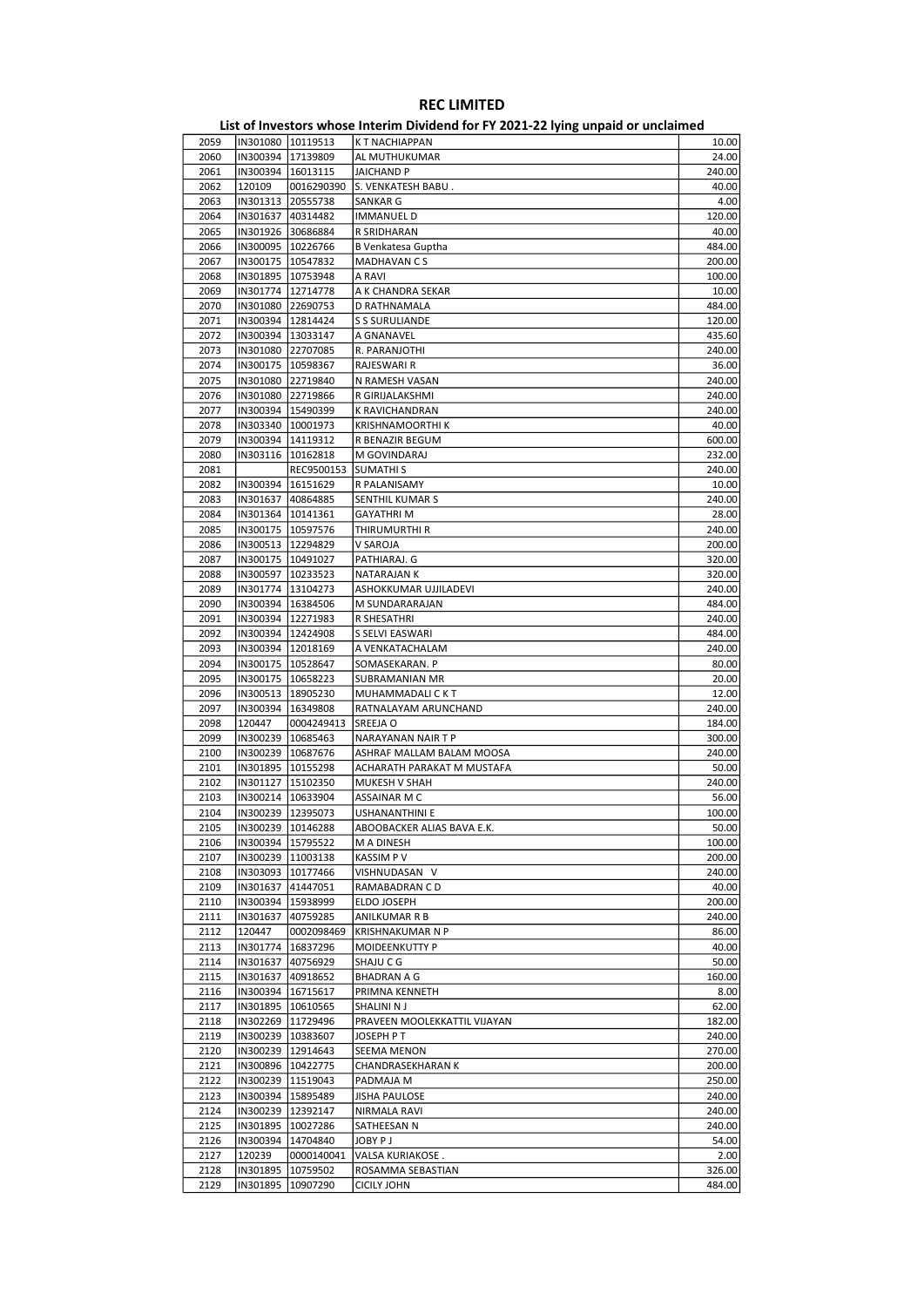| 2130         | IN306114 20102003   |            | MINNIE JACOB              | 120.00                  |
|--------------|---------------------|------------|---------------------------|-------------------------|
| 2131         | IN300239 13518598   |            | JOY P V                   | 80.00                   |
| 2132         | IN300239 12596484   |            | SANU T RAJU               | 12.00                   |
| 2133         | IN300239   14356782 |            | RAJU K A                  | 2.00                    |
| 2134         | IN301895   11052464 |            | KURUVILLA ANTONY          | 526.00                  |
| 2135         | IN300239 12269489   |            | SANDEEP KUMAR L           | 240.00                  |
| 2136         | 120239              | 0000278539 | P S RAJAPPA KURUP.        | 200.00                  |
| 2137         | IN301774 17078278   |            | SATHYAPRASAD KRISHNAN     | 204.00                  |
|              |                     |            |                           |                         |
| 2138         | IN300239   13124885 |            | DINESH NARAYANAN NAIR     | 200.00                  |
| 2139         | IN300394 15770484   |            | JOGY JOHN                 | 4.00                    |
| 2140         | IN300239 12044466   |            | K R SIVANPILLAI           | 240.00                  |
| 2141         | IN301895 10428428   |            | VARUGHESE PUNNEN PARAYIL  | 12.00                   |
| 2142         | IN301895   10045863 |            | K S ANANDA NARAYANAN      | 260.00                  |
| 2143         | IN301330 20236241   |            | SAFEER A                  | 40.00                   |
| 2144         | IN301895 10738886   |            | BIJU J                    | 48.00                   |
| 2145         | IN300450   13704786 |            | FEROZ KHAN N              | 110.00                  |
| 2146         | IN301637            | 40696274   | SAJITH KUMAR V I          | 100.00                  |
| 2147         | IN300513   13329456 |            | NISHANTH N                | 500.00                  |
| 2148         | 120345              | 0000523996 | <b>DHANPAT BAID</b>       | 240.00                  |
| 2149         | IN303212   10009906 |            | RAMESH KUMAR JAIN HUF     | 180.00                  |
|              |                     |            |                           |                         |
| 2150         | IN301740 10304615   |            | NEERA DOKANIA             | 484.00                  |
| 2151         |                     | REC9500109 | <b>SONJAY CHAKRABORTY</b> | 40.00                   |
| 2152         | IN301493 10006515   |            | Vinod Kumar Rathi         | 4.00                    |
| 2153         | IN302951 20008973   |            | MANJU AGARWAL             | 484.00                  |
| 2154         | 120242              | 0000481445 | <b>KRISHNA SARKAR</b>     | 8.00                    |
| 2155         | IN300394 11973494   |            | K SRINIVASAN              | 240.00                  |
| 2156         | IN300958   10044096 |            | SACHIN HALDER             | 260.00                  |
| 2157         | IN301250 28431235   |            | JOYDEV CHATTERJEE         | 40.00                   |
| 2158         | IN300360 21474514   |            | <b>SANJAY BISWAS</b>      | 240.00                  |
| 2159         | IN301774 10973233   |            | DEBARATI UPADHYAYA        | 484.00                  |
| 2160         | 120887              | 0020120299 | ANTARA NANDI              | 60.00                   |
| 2161         | 120242              | 0000441429 | <b>TANDRA KANDARY</b>     | 4.00                    |
| 2162         | IN302654   10015672 |            | Kamal Chandra Basu        | 40.00                   |
|              |                     |            |                           |                         |
| 2163         | 120379              | 0000121786 | <b>NIRMALYA ROY</b>       | 30.00                   |
| 2164         | IN301774   15034602 |            | M SAMBASIVA RAO           | 50.00                   |
| 2165         | IN301250   10698461 |            | SASWATI SINHA             | 240.00                  |
| 2166         | IN302105   10176186 |            | <b>MANAS KANTI BISWAS</b> | 240.00                  |
| 2167         | 120109              | 0000545397 | <b>SURJIT ROY</b>         | 16.00                   |
| 2168         | 120191              | 0100482534 | PARWATI AGARWAL           | 240.00                  |
| 2169         | IN302978   10077443 |            | Ballav Das Daga           | 435.60                  |
| 2170         | IN300394   16762780 |            | <b>AMIT KUMAR DAS</b>     | 20.00                   |
| 2171         | IN302105   10553962 |            | <b>BIKASH DAS</b>         | 200.00                  |
| 2172         | IN300513   14550646 |            | RAJESHWAR PRASAD SHAHBABU | 140.00                  |
| 2173         | IN302105   10368829 |            | SUDHANSU SEKHAR DEY       | 240.00                  |
| 2174         | IN300773   10242928 |            | <b>ARUNA BAJPAI</b>       | 1000.00                 |
| 2175         | IN302269 11153466   |            | ARUP KUMAR DAPTARI        | 140.00                  |
|              | IN300394 13276615   |            |                           |                         |
| 2176<br>2177 | 120299              |            | SURESH KUMAR JALAN        | 1000.00<br>200.00       |
|              |                     | 0004888326 | KRISHANU MUKHERJEE        |                         |
| 2178         | IN300394 12740787   |            | <b>BAIDYANATH PAL</b>     | 40.00                   |
| 2179         | IN301696   11238785 |            | MOUSUMI SAMANTA           | 72.00                   |
| 2180         | IN302105   10400849 |            | <b>KALPANA PATRA</b>      | 80.00                   |
| 2181         | IN300966 10082729   |            | <b>B. SREENIVASA RAO</b>  | 350.00                  |
| 2182         | IN300773            | 10220859   | MANOHAR LAL AGARWAL       | 240.00                  |
| 2183         | 120299              | 0002425070 | RITWIK KACHI              | 240.00                  |
| 2184         | 120106              | 0002012503 | PRABIR KUMAR KHAN         | 160.00                  |
| 2185         | 120887              | 0017575369 | <b>RATAN CHAKRABORTY</b>  | 2.00                    |
| 2186         | IN300214 14790546   |            | PRASANTA SARKAR           | 200.00                  |
| 2187         | IN302201            | 10706829   | RITA BHOWMIK              | 18.00                   |
| 2188         |                     |            |                           |                         |
|              |                     |            |                           |                         |
|              | 120463              | 0000205807 | PINTU KUMAR SANTRA        |                         |
| 2189         | 120242              | 0000488820 | <b>SUNIL KAR</b>          |                         |
| 2190         | IN301774   12439976 |            | SITA NATH MONDAL          | 40.00<br>66.00<br>40.00 |
| 2191         | IN300327   10340608 |            | KAILASH PODDAR            | 240.00                  |
| 2192         | IN300159   10735956 |            | SANJIT KARMAKAR           | 38.00                   |
| 2193         | IN300966   10548362 |            | SHASHI AGARWAL            | 484.00                  |
| 2194         | IN300394 12797884   |            | BIKASH CHANDRA DEB        | 20.00                   |
| 2195         | IN300958 10162212   |            | <b>BHIM KUMAR CHETTRI</b> | 30.00                   |
| 2196         | IN300773   10034291 |            | JUGAL KISHORE MAHESHWARI  | 240.00                  |
| 2197         | IN301604   11026820 |            | SAMARENDRA DE             | 200.00                  |
| 2198         | IN300394   16867505 |            | JITENDRA KUMAR MAHESWARI  | 200.00                  |
| 2199         | IN300214   13362452 |            | SUNIL GOYAL               | 128.00                  |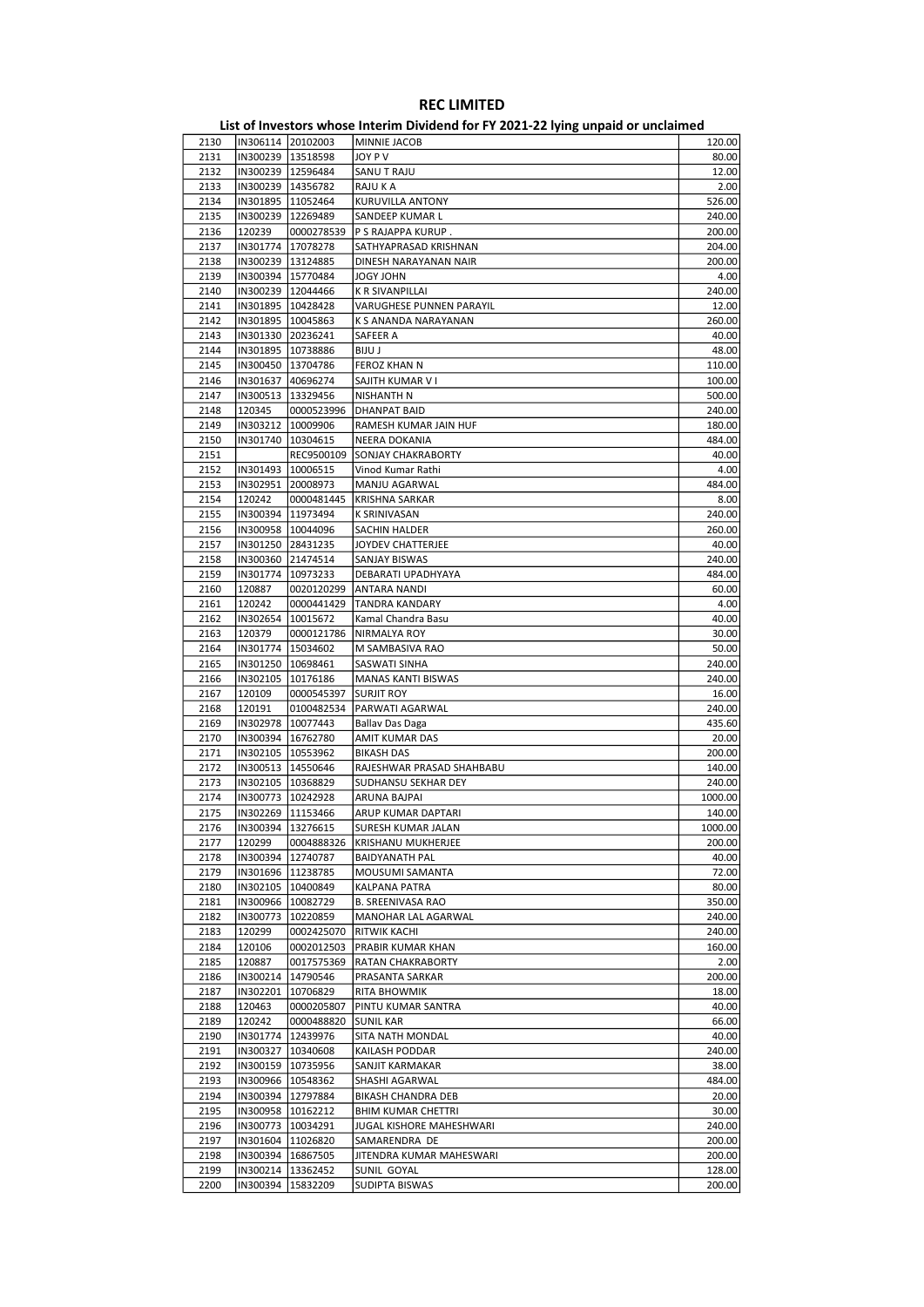| 2201 | IN300394  13298085  |                     | RITA CHOWDHURY               | 300.00  |
|------|---------------------|---------------------|------------------------------|---------|
| 2202 |                     | IN301250 28809682   | <b>GAYATREE ROUTRAY</b>      | 240.00  |
| 2203 |                     | IN301250 28956185   | DHARANIDHAR BEHERA           | 452.00  |
| 2204 | 130259              | 0000423251          | RAM PRASAD MISHRA            | 240.00  |
| 2205 |                     | IN300394   12867784 | HADI BANDHU SETHI            | 10.00   |
|      |                     |                     |                              |         |
| 2206 |                     | IN301250 28394329   | SURENDRA KUMAR DAS           | 324.00  |
| 2207 |                     | IN300394   13632490 | BISWESWAR MAHAPATRA          | 20.00   |
| 2208 |                     | IN301250 28939436   | SUSHANT KUMAR RATH           | 240.00  |
| 2209 |                     | IN300394   15245349 | <b>BANSHIDHAR SAHOO</b>      | 240.00  |
| 2210 | 130259              | 0001051247          | MR KAMAL KISHORE CHORARIA    | 240.00  |
| 2211 |                     | REC9500325          | SANTOSH KUMAR AGARWAL        | 800.00  |
| 2212 |                     | REC9500330          | SANTOSH KUMAR AGARWAL        | 800.00  |
| 2213 | 120332              | 0002653383          | APURBA RANJAN RAY            | 40.00   |
| 2214 |                     | IN300394   16166587 | <b>GEETANJALI PATRA</b>      | 240.00  |
| 2215 |                     | IN302201 10768323   | SOUDAMINI DHAL               | 4.00    |
|      |                     |                     |                              |         |
| 2216 |                     | IN302324   10814798 | SWET PADMAPAL                | 50.00   |
| 2217 | 120218              | 0000067932          | RATI LAL PATEL               | 400.00  |
| 2218 |                     | IN302236   10481356 | PINKI SINHA                  | 184.00  |
| 2219 |                     | IN301774   15209546 | RASHMI AGRAWAL               | 280.00  |
| 2220 |                     | IN300394   16294213 | NIRMAL CHANDRA SATPATHY      | 240.00  |
| 2221 |                     | IN300079   10083655 | ASHOK KUMAR BORKAKOTY        | 76.00   |
| 2222 | IN301983   10637005 |                     | PRAKASH SETHIA               | 200.00  |
| 2223 | 120109              | 0000699408          | LAXMINARAYAN RAMGOPAL SONI.  | 435.60  |
|      |                     |                     |                              |         |
| 2224 | 120463              | 0000421510          | PADMA JAIN                   | 400.00  |
| 2225 |                     | IN301250 28075359   | LALIT KUMAR SOGANI           | 240.00  |
| 2226 |                     | IN301250 28491803   | RADHA KISHAN AGARWALA        | 1240.00 |
| 2227 |                     | IN301250 28638081   | <b>MRIDUL MUDOI</b>          | 240.00  |
| 2228 |                     | IN301250 28456651   | NAURANGLAL MORE              | 435.60  |
| 2229 |                     | IN301250 28651291   | <b>BISHWADIP GHOSH</b>       | 240.00  |
| 2230 |                     | IN300394 17878394   | BHASKAR JYOTI BARMAN         | 180.00  |
| 2231 |                     | IN301250 28942871   | ANIL AGARWAL                 | 484.00  |
|      |                     |                     |                              |         |
| 2232 |                     | IN300394   13683024 | <b>BIJAY SANKAR HALOI</b>    | 124.00  |
| 2233 | 120109              | 0000353799          | SUNITA GOENKA                | 240.00  |
| 2234 |                     | IN300394   14939244 | PRASHENDRA PRASAD DAS        | 240.00  |
| 2235 |                     | IN301250 28873651   | SRI MUKESH KUMAR AGARWALA    | 240.00  |
| 2236 |                     | IN300394   16540824 | PUTUL SAIKIA                 | 24.00   |
| 2237 |                     | IN301364   10124666 | JAY KUMAR BUCHA (HUF)        | 54.00   |
| 2238 |                     | IN300394   18120895 | JALALUDDIN AHMED             | 28.00   |
|      |                     |                     |                              |         |
| 2239 |                     | IN300394   16704688 | HALI RAM PHUKAN              | 30.00   |
| 2240 |                     | IN301250 28675946   | PARTHA SARATHI DEB           | 200.00  |
| 2241 |                     | IN301250 28942820   | SEEMA SINGH                  | 240.00  |
| 2242 |                     | IN300394   13689719 | JOGA JYOTI BARMAN            | 10.00   |
| 2243 |                     | IN301250 28976591   | JAYANTA KUMAR DAS            | 570.00  |
| 2244 |                     | IN300079 10297259   | SHANTANU K DUTTA             | 800.00  |
| 2245 |                     | IN300079 10345834   | RAKESH KUMAR AGARWAL         | 200.00  |
| 2246 |                     | IN300394 16070092   | PARIMAL PRASAD DAS           | 50.00   |
|      |                     |                     |                              |         |
| 2247 | IN301250 28854328   |                     | JAMBUKESWARAN SANKARALINGAM  | 80.00   |
| 2248 |                     | IN301696   11528947 | <b>BISWAJIT CHOWDHURI</b>    | 96.00   |
| 2249 |                     | IN301330   18957067 | DR. GRINDRA SHEKHAR SINGH    | 324.00  |
| 2250 |                     | IN300888   14003563 | ANUPAM SINGH                 | 484.00  |
| 2251 |                     | IN300888   14003570 | SANJAY RANJAN                | 484.00  |
| 2252 |                     | IN301330 18189775   | <b>VIJAY KUMAR CHOUDHARY</b> | 240.00  |
| 2253 | IN301127            | 15908120            | <b>GORAN DEVI DUGAR</b>      | 484.00  |
| 2254 |                     | IN301127   15914052 | RAJENDRA PRATAP DUGAR        | 484.00  |
| 2255 |                     |                     |                              | 398.00  |
|      |                     | IN301774   12503922 | RAM DULARI SINHA             |         |
| 2256 |                     | IN301127   16651773 | RAKESH KUMAR DUBEY           | 484.00  |
| 2257 | IN301127            | 15929240            | S.N.P. NAND KEOLYAR          | 240.00  |
| 2258 | IN301330            | 20278282            | ANIMESH PANDEY               | 160.00  |
| 2259 | 130234              | 0000209804          | SATISH KUMAR                 | 240.00  |
| 2260 | IN301330            | 18569682            | SHIVA KUMAR SHARMA           | 80.00   |
| 2261 | 120191              | 0100131558          | SURENDRA PRASAD SINGH        | 240.00  |
| 2262 | 120332              | 0004779999          | PERWEZ ALAM                  | 300.00  |
|      |                     |                     |                              |         |
| 2263 | 130414              | 0002337356          | MAHABIR PRASAD AGRAWAL       | 240.00  |
| 2264 |                     | IN301774 14187774   | SHASHI SHEKHAR KUMAR         | 700.00  |
| 2265 |                     | IN300513   15327334 | ABHIRAM KUMAR                | 240.00  |
| 2266 |                     | IN301330   18672886 | SHOBHA RANI JAISWAL          | 240.00  |
| 2267 | 120109              | 2400032596          | RAKESH KUMAR                 | 200.00  |
| 2268 | 120233              | 0000001120          | ANIL KUMAR JILOKA            | 240.00  |
| 2269 | 120887              | 0022720578          | SOMJEET KUMAR CHANDRA        | 10.00   |
| 2270 |                     |                     | SANJEEV KUMAR MISHRA         | 140.00  |
|      |                     | IN302365   10267338 |                              |         |
| 2271 | IN301127            | 16081447            | AMAR NATH SAH                | 240.00  |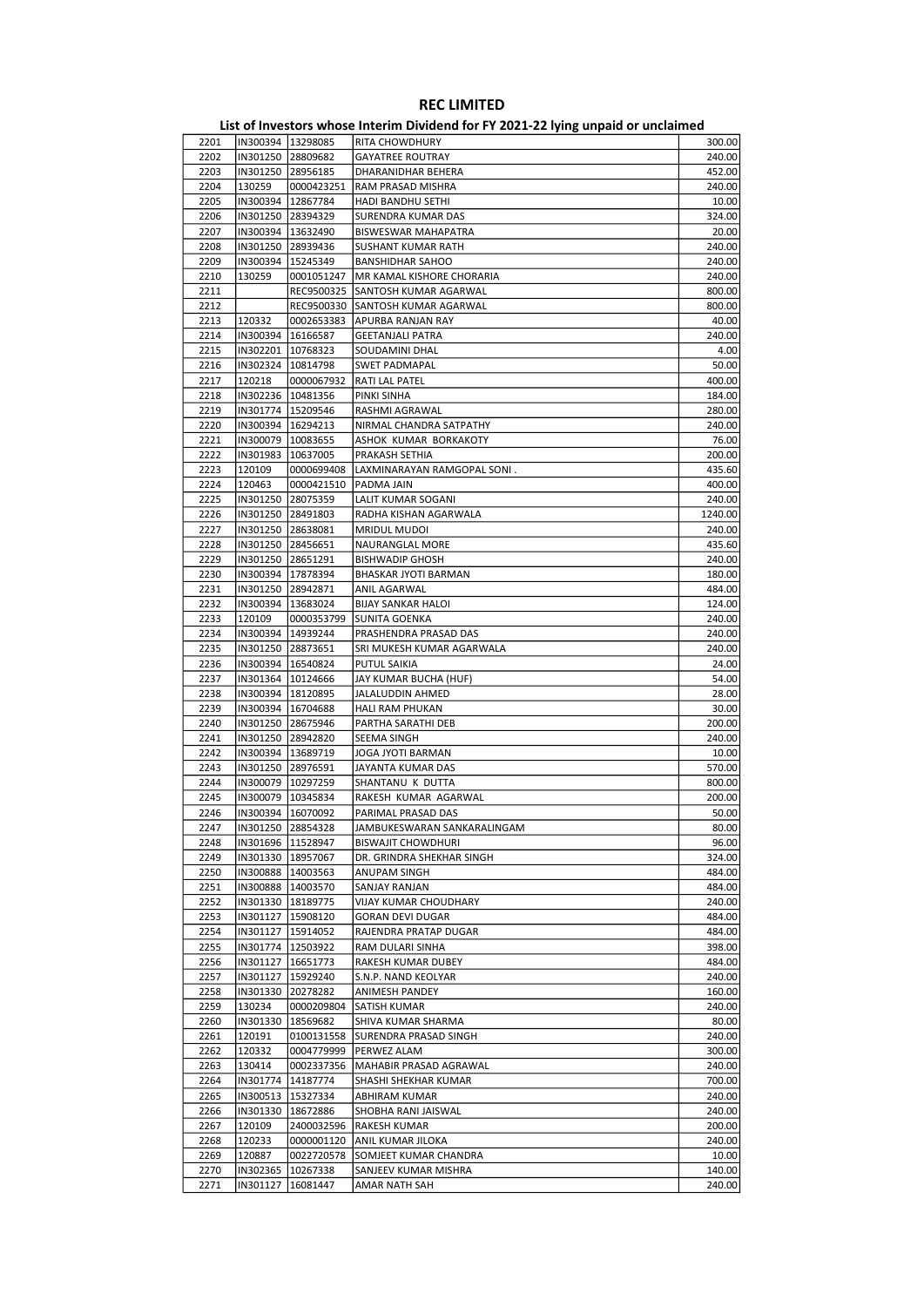| 2272         | IN301653 10139165   |                        | GIRDHARI LAL KEDIA                             | 100.00   |
|--------------|---------------------|------------------------|------------------------------------------------|----------|
| 2273         | 120164              | 0300043018             | <b>VINAY KUMAR</b>                             | 50.00    |
| 2274         | 120106              | 0001702876             | DADAN PRASAD SINGH                             | 22.00    |
| 2275         | IN302453   10029824 |                        | ANITA KUMARI                                   | 30.00    |
| 2276         | IN300513   12494778 |                        | SAPAN KUMAR MAHTHA                             | 484.00   |
| 2277         | IN300450 13531270   |                        | <b>SUBODH KUMAR</b>                            | 120.00   |
|              |                     |                        |                                                |          |
| 2278         | IN300513   15853390 |                        | AJAY SHARMA                                    | 400.00   |
| 2279         | 120423              | 0000030876             | DHIRENDRA KUMAR PATHAK                         | 16.00    |
| 2280         | IN301774   13502281 |                        | TINKU SINGH                                    | 80.00    |
| 2281         | IN301774   11988583 |                        | SEEMA SINHA                                    | 236.00   |
| 2282         | 120242              | 0000198965             | SANJAY KUMAR SHARMA                            | 100.00   |
| 2283         | IN301330   18490476 |                        | KAMESHWAR PRASAD SINHA                         | 240.00   |
| 2284         | IN301740 10083596   |                        | GUPTESHWAR SHARMA                              | 240.00   |
| 2285         | IN301740 10105969   |                        | <b>QUAMAR KHAN</b>                             | 40.00    |
| 2286         | IN301696   11859014 |                        | PARMESHAR MARDI                                | 80.00    |
| 2287         | IN301774   12299166 |                        | SACHIN SACHDEV                                 | 286.00   |
|              |                     |                        |                                                |          |
| 2288         |                     | IN300394   14375684    | RATNESH PANDEY                                 | 100.00   |
| 2289         | IN301696   11837685 |                        | MOUMITA SHAW                                   | 100.00   |
| 2290         | IN300556   10330046 |                        | ARCHANA DAS                                    | 484.00   |
| 2291         | IN300556   10330062 |                        | SUDHA PATHAK                                   | 484.00   |
| 2292         | IN300556 10330087   |                        | <b>VARSHA SINGH</b>                            | 484.00   |
| 2293         | IN300556   10330126 |                        | <b>JYOTI DHANUKA</b>                           | 484.00   |
| 2294         | 120106              | 0001186977             | <b>BINA DEVI CHHAPARIA</b>                     | 796.00   |
| 2295         | 120109              | 2600007796             | RINKU KEJRIWAL                                 | 484.00   |
| 2296         | 120109              | 2600008498             | SACHIDANAND LAL(HUF)                           | 216.00   |
|              |                     |                        |                                                |          |
| 2297         | 160101              | 0000204442             | <b>SUMAN KHANNA</b>                            | 240.00   |
| 2298         | 160101              | 0000204461             | <b>BABITA KHANNA</b>                           | 240.00   |
| 2299         | 160101              | 0000204480             | POONAM KHANNA                                  | 240.00   |
| 2300         | IN301330   17360571 |                        | RAJESH KHANNA                                  | 240.00   |
| 2301         | IN301330 17360580   |                        | SUDHIR KHANNA                                  | 240.00   |
| 2302         | IN301330   17360619 |                        | SANTOSH KHANNA                                 | 240.00   |
| 2303         | IN301330   17360635 |                        | SUBHASH KHANNA                                 | 240.00   |
| 2304         | IN301330   18193562 |                        | SUSHILA KHANNA                                 | 240.00   |
| 2305         | IN300159   10472468 |                        | RAJIV TAK                                      | 484.00   |
| 2306         | 120106              | 0001141397             | <b>BASANT KUMAR SINHA</b>                      | 260.00   |
|              |                     |                        |                                                |          |
| 2307         | IN301330 20234763   |                        | SAYED TARIQUE AHMED                            | 196.00   |
| 2308         |                     | IN301330 20532217      | ARCHANA SINGH                                  | 400.00   |
| 2309         |                     | IN302269 13317793      | RAVINDRA ANTHWAL CHANDRAMOHAN                  | 244.00   |
| 2310         | IN301330 20392710   |                        | NAVIN KUMAR VERMA                              | 240.00   |
| 2311         | IN300394 17022284   |                        | ARBIND KUMAR                                   | 550.00   |
| 2312         | IN301330 20109992   |                        | DEVENDRA DEV NARAYAN SINHA                     | 240.00   |
| 2313         | IN301127   16904970 |                        | SHARDA MISHRA                                  | 240.00   |
| 2314         | IN300589   10166482 |                        | <b>GOPI NATH DWIVEDI</b>                       | 32.00    |
| 2315         | IN301557 20591820   |                        | SANGITA DEVI                                   | 66.00    |
| 2316         | IN300636 10048726   |                        |                                                | 484.00   |
|              |                     |                        | SURESH PRASAD SINHA                            |          |
| 2317         | IN300214 14885853   |                        | BISHWANATH PRASAD SINGH                        | 72.00    |
| 2318         |                     | IN300394 17099935      | RASHID JAMAL                                   | 98.00    |
| 2319         | 120218              | 0000070067             | ANJANI KUMAR SINGH                             | 100.00   |
| 2320         |                     | IN301557 20936553      | <b>INDU BALA SINHA</b>                         | 200.00   |
| 2321         | 120332              | 0041750773             | REWATI RAMAN GAUTAM                            | 20.00    |
| 2322         | IN301637            | 41052905               | <b>VIVEK P NAIR</b>                            | 3168.00  |
| 2323         |                     | REC0509014             | SURENDER KUMAR GUPTA                           | 4.00     |
| 2324         |                     | REC0126602 SUDHA       |                                                | 260.00   |
|              |                     |                        |                                                |          |
| 2325<br>2326 |                     |                        | REC0119442   PUNITA TYAGI                      | 260.00   |
|              |                     |                        | REC0126073 SHANKER DASS DUA                    | 240.00   |
| 2327         |                     | REC0120225             | <b>SAVITA DEVI</b>                             | 240.00   |
| 2328         |                     | REC0120289  NIDHI JOIN |                                                | 240.00   |
| 2329         |                     |                        | REC0120457   VINEETA BOHARA                    | 240.00   |
| 2330         |                     |                        | REC0120512   MOHAN KAYATHWAL                   | 484.00   |
| 2331         |                     |                        | REC0120880 ZARINA BEGUM                        | 240.00   |
| 2332         |                     |                        | REC0122090   PARESH JAYANTILAL MADHANI         | 240.00   |
| 2333         |                     |                        | REC0126169 SANJIYKUMAR V SHAH                  | 240.00   |
| 2334         |                     |                        | REC0267125   NATWARLAL MADHAVALAL PRAJAPATI    | 240.00   |
|              |                     |                        |                                                |          |
| 2335         |                     |                        | REC0124142 CHANDULAL MANSUKHLAL SHAH           | 484.00   |
| 2336         |                     |                        | REC0124538   NARENDRA SING RAMLALSING PARDESHI | 240.00   |
| 2337         |                     | REC0125184             | DEEPMALA                                       | 356.00   |
| 2338         | IN300239            | 11467366               | KUMAR VENKATARAMAN                             | 10565.28 |
| 2339         | 120106              | 0600055513             | PIYUSH KANT OJHA                               | 400.00   |
| 2340         | 120177              | 0100100759 RENU JAIN   |                                                | 484.00   |
| 2341         | 120177              | 0100116957             | <b>GHAN SHYAM SHARMA</b>                       | 240.00   |
| 2342         | 120177              | 0100337274             | DHAPU . DEVI                                   | 240.00   |
|              |                     |                        |                                                |          |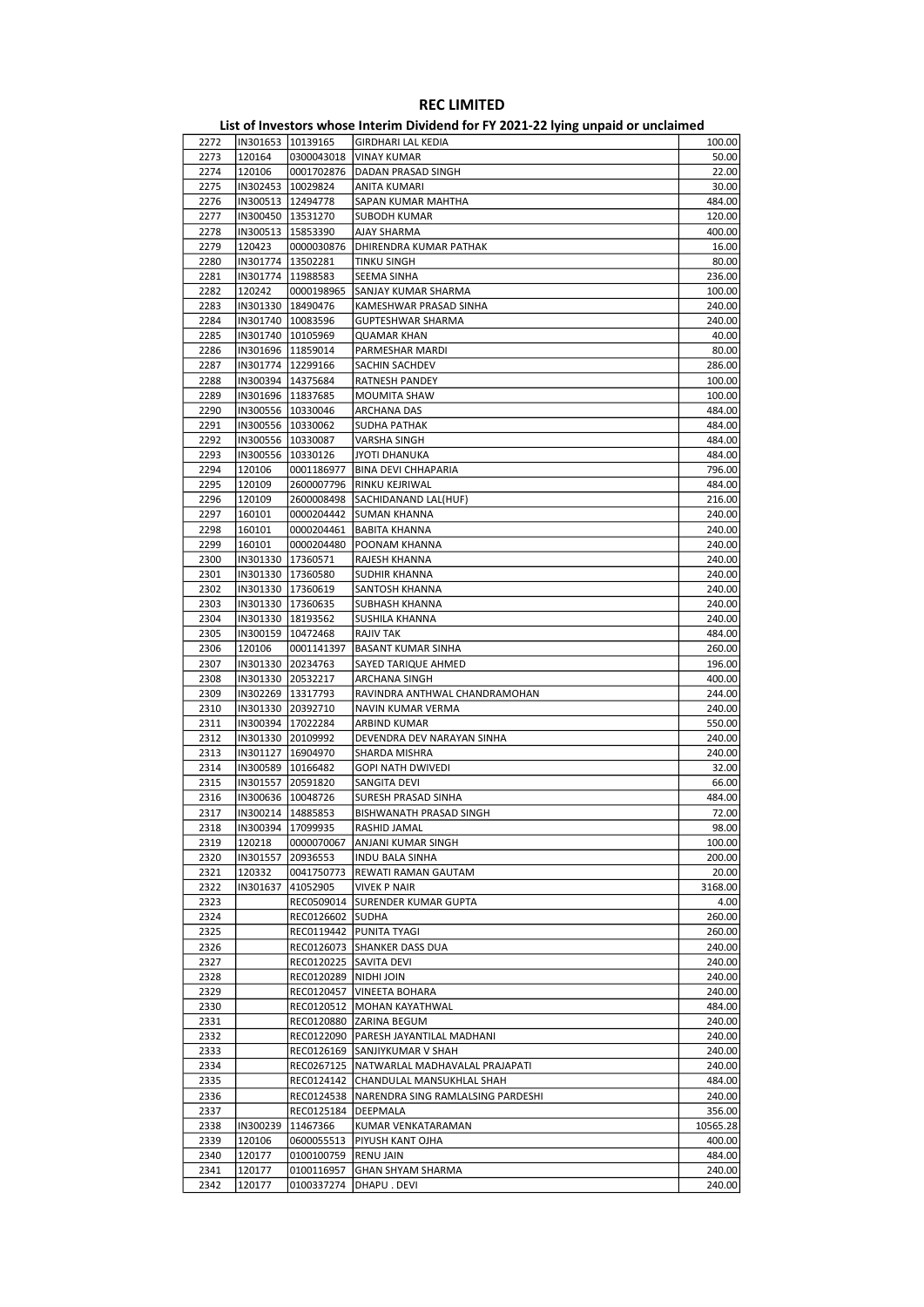|              |                      |                                          | List of Investors whose Interim Dividend for FY 2021-22 lying unpaid or unclaimed |                   |
|--------------|----------------------|------------------------------------------|-----------------------------------------------------------------------------------|-------------------|
| 2343         | 120177               |                                          | 0100454041 RAJENDRA KUMAR AGARWAL                                                 | 240.00            |
| 2344         | 120177               |                                          | 0100459865 RAJ KUMAR SHARMA                                                       | 240.00            |
| 2345         | 120177               |                                          | 0100466891 SUNITA SHARMA                                                          | 240.00            |
| 2346<br>2347 | 120177<br>120239     | 0100475321<br>0000169048                 | TRILOK CHAND AGARWAL (HUF).<br>JINCY LIYO .                                       | 234.00            |
| 2348         | 120239               | 0000367986                               | ARJUN VIJAYAKUMAR.                                                                | 200.00<br>478.37  |
| 2349         | 120345               | 0000061968                               | DEO KUMAR JAIN                                                                    | 400.00            |
| 2350         | 120177               | 0100355019                               | POORAN MAL AGRAWAL                                                                | 484.00            |
| 2351         | 120177               | 0100356411                               | ROOP NARAYAN MEENA                                                                | 4.00              |
| 2352         | 120177               | 0100311631                               | DINESH CHAND KHANDELWAL                                                           | 240.00            |
| 2353         | 120177               | 0100398570                               | BHAGWAN DASS ARORA                                                                | 240.00            |
| 2354         | 120177               | 0100462574                               | AJAY KUMAR MEHROTRA                                                               | 240.00            |
| 2355         | 120177               | 0100503470                               | <b>KRISHAN SINGH RATHORE</b>                                                      | 324.00            |
| 2356         | 120247               | 0000295770                               | JAISHREE DINESH SAWLANI                                                           | 316.80            |
| 2357         | 120186               | 0000521495                               | V N VINOD                                                                         | 79.20             |
| 2358         | 120206               | 0000039794                               | MUKESH SAHNI                                                                      | 240.00            |
| 2359         | 120106               | 0001460391                               | <b>THOMAS MAMMEN</b>                                                              | 1425.60           |
| 2360         | IN301549             | 53997743                                 | LALI KHAN MOHAMED SALI                                                            | 1584.00           |
| 2361         | IN300239<br>IN300239 | 13299244                                 | JESSY BABU JACOB                                                                  | 3168.00           |
| 2362         | 130414               | 13555029<br>0000530273                   | NANNAMBRA SHANID                                                                  | 316.80            |
| 2363<br>2364 | IN301918   10041829  |                                          | MAMTA SHARMA<br><b>NEERAJ KUMAR</b>                                               | 164.00<br>240.00  |
| 2365         | IN300708 10282640    |                                          | <b>VIJAYENDRA RAO</b>                                                             | 240.00            |
| 2366         | IN300118             | 11177893                                 | <b>KHAJANI</b>                                                                    | 4.00              |
| 2367         | 120191               | 0102301686                               | UNICON FINCAP PRIVATE LIMITED                                                     | 2419.20           |
| 2368         | 120299               | 0005571355                               | NEERAJ KUMAR RAI                                                                  | 240.00            |
| 2369         | 120498               | 0000023965                               | SARDA.                                                                            | 292.00            |
| 2370         | 130208               | 0000190736                               | AMRIT PAUL MITTAL                                                                 | 484.00            |
| 2371         | IN301356             | 30025444                                 | <b>B.K AHUJA</b>                                                                  | 240.00            |
| 2372         | IN300118             | 10900283                                 | SHAFI UR REHMAN                                                                   | 400.00            |
| 2373         | 120335               | 0000108861                               | SURJIT PAL SINGH                                                                  | 4.00              |
| 2374         | IN300394             | 14779445                                 | RAMESHWARI                                                                        | 4.00              |
| 2375         | IN302574 10005548    |                                          | <b>SEEMA DATTA</b>                                                                | 240.00            |
| 2376         | IN302404   10176147  |                                          | <b>RITA DEEPAK</b>                                                                | 800.00            |
| 2377         | IN301774             | 10444805                                 | RAJENDER KUMAR                                                                    | 600.00            |
| 2378<br>2379 | 120299               | IN302236 11950229<br>0004765977          | <b>RAM KALA</b><br><b>HARSHARAN KAUR</b>                                          | 2040.00<br>484.00 |
| 2380         | 120299               | 0005157894                               | <b>GAJENDER SINGH</b>                                                             | 40.00             |
| 2381         | 120299               | 0005254438                               | SINGH PAN BISHT                                                                   | 350.00            |
| 2382         | 120447               | 0002900725                               | MAHINDER PAL AWAL                                                                 | 720.00            |
| 2383         | IN300394             | 12463047                                 | AZAD SINGH RANGA                                                                  | 240.00            |
| 2384         |                      | IN300513 15928978                        | PARVEEN KUMAR                                                                     | 435.60            |
| 2385         | IN301330 18796886    |                                          | SATYA PRAKASH                                                                     | 484.00            |
| 2386         | IN303028 55071466    |                                          | JAGDISH SINGH                                                                     | 2040.00           |
| 2387         | IN301590  10035648   |                                          | NATH MAL SARAF                                                                    | 240.00            |
| 2388         |                      | IN302566 10062040                        | <b>KUSUM JAIN</b>                                                                 | 240.00            |
| 2389         |                      | IN301055 10062655                        | <b>SUDHIR KUMAR</b>                                                               | 1200.00           |
| 2390         |                      | IN301670 10107695                        | RAJESH PAHWA                                                                      | 240.00            |
| 2391         |                      | IN302092 10110850                        | <b>VINAY GANDHI</b>                                                               | 260.00            |
| 2392<br>2393 |                      | IN300708 10205066<br>IN300940   10277505 | PAWAN SHARMA<br>ANU JAIN                                                          | 240.00<br>260.00  |
| 2394         |                      | IN300118 10510708                        | <b>JASMIT AHUJA</b>                                                               | 484.00            |
| 2395         |                      | IN301774 10514781                        | NARESH JOTWANI                                                                    | 100.00            |
| 2396         |                      | IN300118   10810478                      | URMILA JAIN                                                                       | 324.00            |
| 2397         | IN302269             | 10838854                                 | <b>VISHAL GUPTA</b>                                                               | 120.00            |
| 2398         |                      | IN300118   10939675                      | MANOJ KUMAR CHOPRA                                                                | 484.00            |
| 2399         | IN300239             | 11171150                                 | ANUSHA SHRINIVAS                                                                  | 240.00            |
| 2400         | 120230               | 0000208038                               | UMESH JAIN                                                                        | 260.00            |
| 2401         | 120332               | 0000390464                               | POOJA BAJAJ                                                                       | 260.00            |
| 2402         | 120510               | 0000003138                               | JAI PRAKASH GUPTA                                                                 | 240.00            |
| 2403         | 130414               | 0003310111                               | NISHA RANI                                                                        | 146.00            |
| 2404         |                      | IN301356 30001317                        | MUKESH MITTAL                                                                     | 484.00            |
| 2405         |                      | IN303778   10001537                      | <b>HEMA GUPTA</b>                                                                 | 4.00              |
| 2406         | IN303403             | 10004493                                 | AJEET KUMAR BHADANI                                                               | 480.00            |
| 2407         | IN302349             | 10016848                                 | KAMINI JAIN                                                                       | 240.00            |
| 2408         |                      | IN300468   10065260                      | <b>SUMAN GOEL</b>                                                                 | 4.00              |
| 2409         |                      | IN300118 10409219                        | SUSHIL KUMAR JAIN                                                                 | 2.00              |
| 2410<br>2411 |                      | IN300206 10777289<br>IN300118   10951393 | AMRITA DUBEY<br>DIWAN CHAND ARORA                                                 | 484.00<br>240.00  |
| 2412         | IN300118             | 11130014                                 | ANJU BALA                                                                         | 200.00            |
| 2413         | 120191               | 0100009801                               | MANOJ BHARGAVA                                                                    | 4.00              |
|              |                      |                                          |                                                                                   |                   |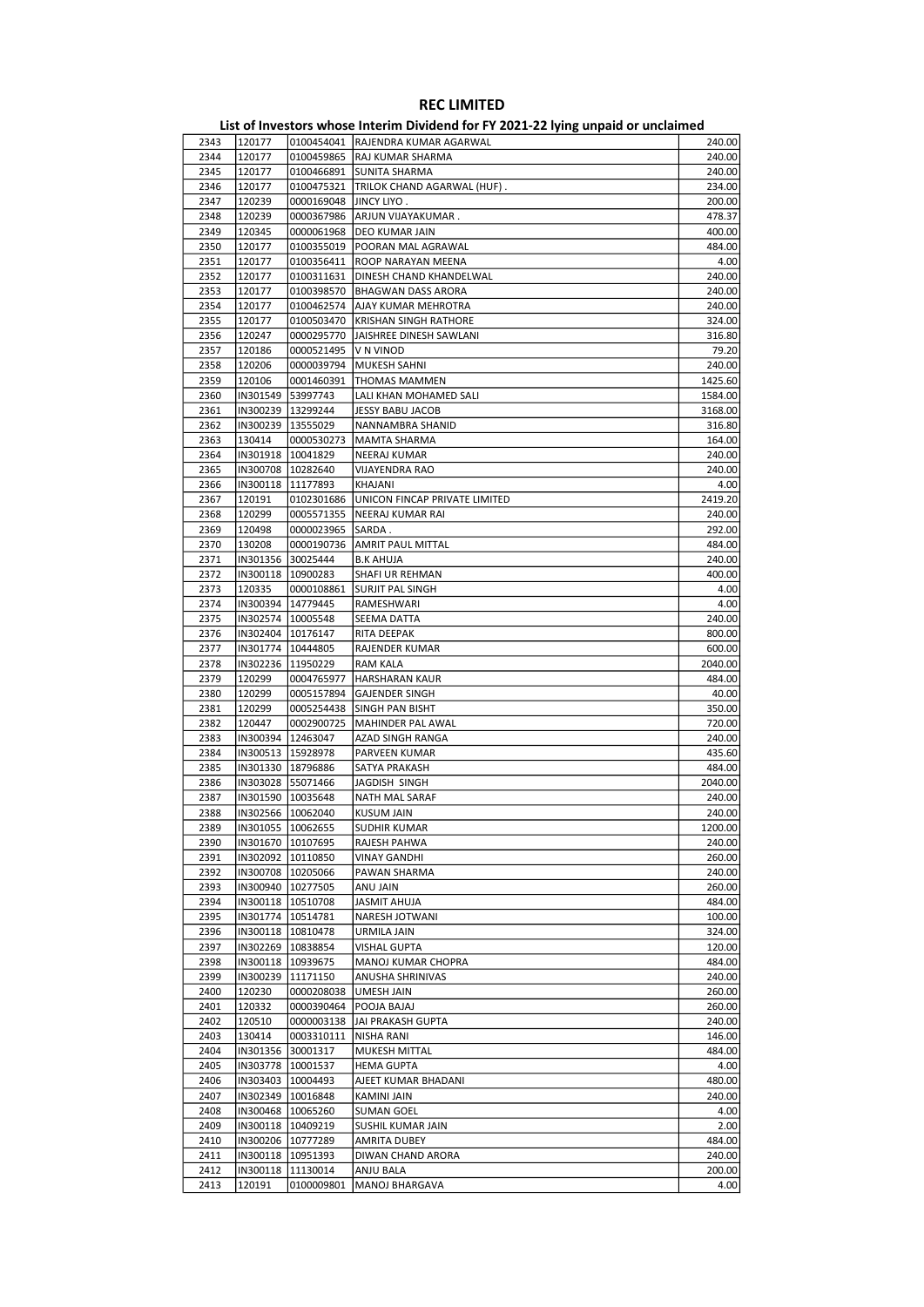| 2414 | 120191              |                     | 0100142173   MANJULA RANI                      | 162.00 |
|------|---------------------|---------------------|------------------------------------------------|--------|
| 2415 | 120191              | 0100608761          | AJAY MUKHEJA                                   | 484.00 |
|      |                     |                     |                                                |        |
| 2416 | 120300              |                     | 0000387033 ANKUSH MITTAL                       | 8.00   |
| 2417 | 120335              | 0001522123          | VIKAS SAINI                                    | 240.00 |
|      |                     |                     |                                                |        |
| 2418 | 120529              | 0000000703          | CHHAVI ATAL                                    | 484.00 |
| 2419 |                     | IN301774   12554364 | SHIVANGI GUPTA                                 | 484.00 |
| 2420 |                     | IN302679 35119455   | RASHID HAFEEZ                                  | 240.00 |
|      |                     |                     |                                                |        |
| 2421 |                     |                     | REC0519326   AUMBRISH KUMAR VARSHNEY           | 2.00   |
| 2422 |                     |                     | REC9500253  MANJULA RANI                       | 2.00   |
|      |                     |                     |                                                |        |
| 2423 |                     | IN302994   10016874 | RAJIV VIG                                      | 240.00 |
| 2424 |                     | IN302994   10026466 | <b>MADHAV GOEL</b>                             | 240.00 |
|      |                     |                     |                                                |        |
| 2425 |                     | IN301508   10036033 | RAKESH MIGLANI                                 | 260.00 |
| 2426 |                     | IN301209 10161947   | SANDEEP VIJ                                    | 484.00 |
| 2427 |                     |                     |                                                | 388.00 |
|      |                     | IN300118   10283848 | INDER MOHAN GUPTA                              |        |
| 2428 |                     | IN302365   10482416 | SANJIV AHUJA                                   | 456.00 |
| 2429 |                     | IN301055   10579222 | HANUMAN MAL LUNAWAT                            | 240.00 |
|      |                     |                     |                                                |        |
| 2430 |                     | IN300206   10704433 | RAKESH JAIN                                    | 224.00 |
| 2431 |                     | IN300206   10806220 | AMITA JAIN                                     | 4.00   |
|      |                     |                     |                                                |        |
| 2432 |                     | IN300206   10806324 | AMITA JAIN                                     | 8.00   |
| 2433 |                     | IN300206   10806341 | AMITA JAIN                                     | 4.00   |
| 2434 |                     | IN300206   10877918 | RAM KISHORE NAGARMAL MARKETING PRIVATE LIMITED | 309.60 |
|      |                     |                     |                                                |        |
| 2435 | IN300206 10952615   |                     | ADITYA OJHA                                    | 452.00 |
| 2436 |                     | IN300206   10982025 | SUSHIL KUMARI JAIN                             | 4.00   |
|      |                     |                     |                                                |        |
| 2437 |                     | IN300118   10984413 | POONAM RANI                                    | 240.00 |
| 2438 |                     | IN300118   11011927 | RAKESH BAHRI                                   | 216.00 |
|      |                     |                     |                                                |        |
| 2439 |                     | IN300118 11156575   | TRILOCHAN SINGH                                | 216.00 |
| 2440 | 120191              | 0100273699          | SUSHEEL SHARMA                                 | 240.00 |
| 2441 | 120206              |                     | 0000014258   ASHOK KUMAR JAISINGHANI           | 30.00  |
|      |                     |                     |                                                |        |
| 2442 | 120206              | 0000199572          | ANGOORI DEVI                                   | 240.00 |
| 2443 | 120242              | 0000163807          | REENA BANSAL                                   | 240.00 |
|      |                     |                     |                                                |        |
| 2444 | 120332              |                     | 0001083470   MANOJ KUMAR SARAF                 | 484.00 |
| 2445 | 120332              | 0001141477          | <b>MANSI MARDIA</b>                            | 484.00 |
|      |                     |                     |                                                |        |
| 2446 | 120447              | 0001574187          | JASBINDER SINGH                                | 16.00  |
| 2447 |                     | IN300394   12414495 | SANDEEP JAIN                                   | 4.00   |
| 2448 |                     | IN300394   12576926 |                                                | 4.00   |
|      |                     |                     | AMITA JAIN                                     |        |
| 2449 | 130207              | 0000066031          | BIMAL PERSHAD JAIN                             | 4.00   |
| 2450 |                     | IN304295   13196027 | ANKIT JAIN                                     | 260.00 |
|      |                     |                     |                                                |        |
| 2451 |                     | IN300888  13615208  | BIMAL PERSHAD JAIN                             | 10.00  |
| 2452 |                     | IN301565   10044088 | <b>MAHESH MOTWANI</b>                          | 260.00 |
|      |                     |                     |                                                |        |
| 2453 |                     | IN301565   10044119 | ANUPAMA MOTWANI                                | 260.00 |
| 2454 |                     | IN302611   10046243 | SHASHIMA                                       | 4.00   |
| 2455 |                     | IN301959   10054234 |                                                | 260.00 |
|      |                     |                     | SUNITA BHASIN                                  |        |
| 2456 |                     | IN301862   10063814 | <b>MOHIT MALIK</b>                             | 240.00 |
| 2457 |                     | IN302806   10092004 | DAVINDER SINGH                                 | 240.00 |
|      |                     |                     |                                                |        |
| 2458 | IN300966   10356249 |                     | SHAILESH KUMAR SINGH                           | 120.00 |
| 2459 |                     | IN300644   10373797 | DEEPAK KUMAR                                   | 240.00 |
|      |                     |                     |                                                |        |
| 2460 |                     | IN301436 10553777   | OM PARKASH                                     | 240.00 |
| 2461 |                     | IN301143   11559284 | ARUN KUMAR SINGH                               | 240.00 |
|      |                     |                     |                                                |        |
| 2462 | 120229              | 0000139812          | <b>GEETANJLI PATIAR</b>                        | 324.00 |
| 2463 | IN301774   12667062 |                     | DEEPAK BHANWARI                                | 420.00 |
| 2464 | 130280              | 0000009199          | PUNEET DHINGRA                                 | 240.00 |
|      |                     |                     |                                                |        |
| 2465 | 130414              | 0003440521          | DURGA PRASAD AGGARWAL                          | 484.00 |
| 2466 |                     | IN301766 10035939   | RAJENDRA MUTHA                                 | 500.00 |
|      |                     |                     |                                                |        |
| 2467 |                     | IN301428   10043656 | ROHIT KAPUR                                    | 240.00 |
| 2468 | IN301428   10063432 |                     | ANURADHA GOEL                                  | 484.00 |
| 2469 |                     | IN302566 10067974   | SAURAB MEHRA                                   | 240.00 |
|      |                     |                     |                                                |        |
| 2470 |                     | IN300724 10138523   | NEELAM VERMA                                   | 484.00 |
| 2471 |                     | IN300853 10150856   | HARVINDER KAUR                                 | 484.00 |
|      |                     |                     |                                                |        |
| 2472 |                     | IN301774   10236029 | Vimla Devi                                     | 240.00 |
| 2473 |                     | IN300118 10250669   | RAMESH KAKAR                                   | 484.00 |
|      |                     |                     |                                                |        |
| 2474 |                     | IN300206 10366806   | SUCHIRA MOSES                                  | 200.00 |
| 2475 |                     | IN300118   10652842 | RAJESH KUMAR                                   | 240.00 |
| 2476 |                     | IN300206 10674415   | JAGDISH CHANDRA                                | 400.00 |
|      |                     |                     |                                                |        |
| 2477 |                     | IN300118   10700975 | NIKESH GUPTA                                   | 240.00 |
| 2478 |                     | IN300206   10709639 | <b>HARISH SHARMA</b>                           | 240.00 |
|      |                     |                     |                                                |        |
| 2479 |                     | IN300206   10938384 | JASBIR SINGH                                   | 216.00 |
| 2480 |                     | IN300206 10947622   | DEEPA KAKKAR                                   | 484.00 |
|      |                     |                     |                                                |        |
| 2481 |                     | IN300118   11159223 | ANITA GUPTA                                    | 480.00 |
| 2482 |                     | IN301143   11218755 | SAKSHI BHATIA                                  | 4.00   |
|      |                     |                     |                                                |        |
| 2483 | 120109              | 0001848489          | NISHANT JAIN                                   | 46.00  |
| 2484 | 120191              | 0100533791          | JAGDISH KUMAR DHENGRA                          | 240.00 |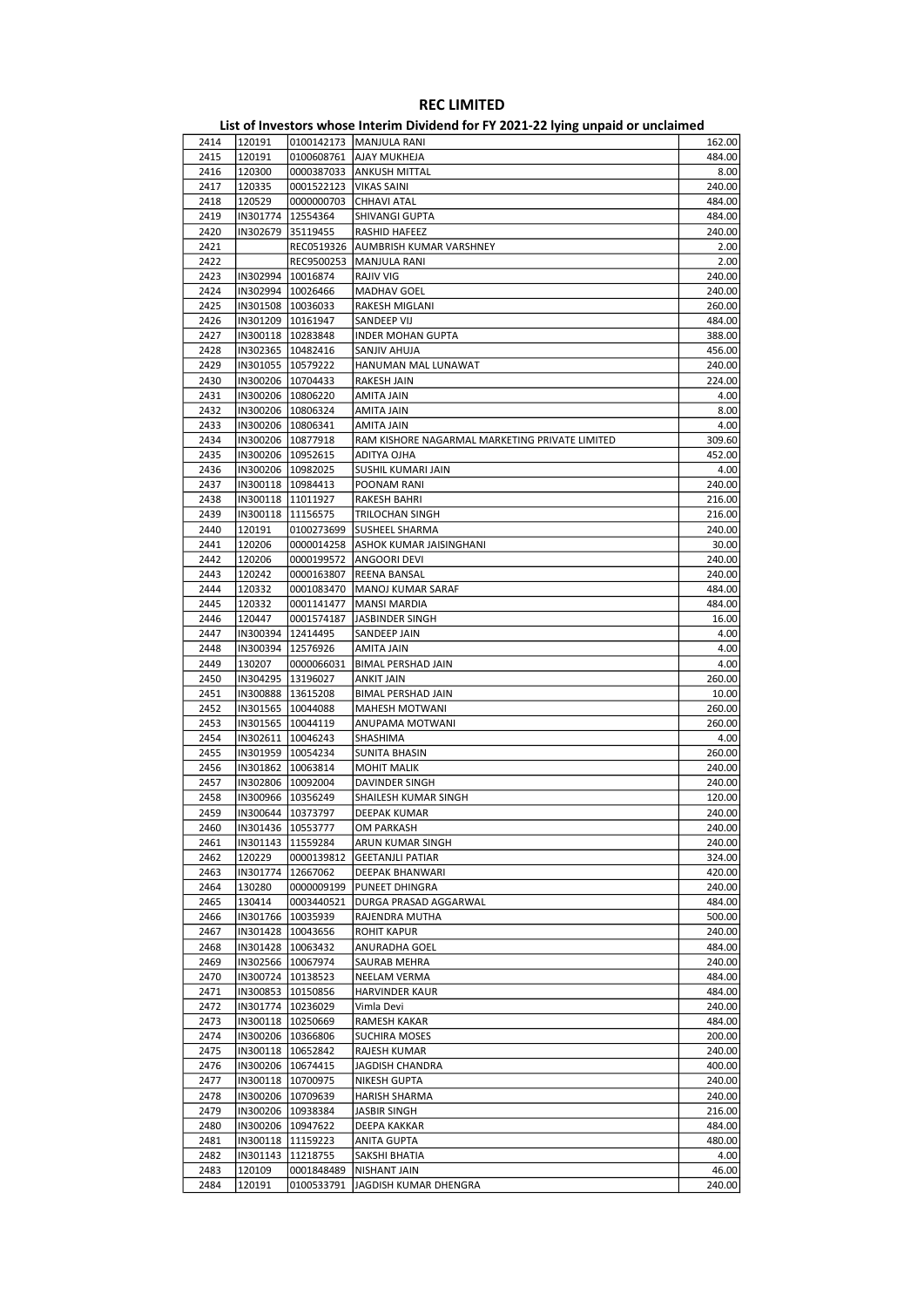|              | List of Investors whose Interim Dividend for FY 2021-22 lying unpaid or unclaimed |                                   |                                          |                  |  |  |  |  |
|--------------|-----------------------------------------------------------------------------------|-----------------------------------|------------------------------------------|------------------|--|--|--|--|
| 2485         | 120332                                                                            |                                   | 0002150130 VIJAY AILAWADI                | 240.00           |  |  |  |  |
| 2486         | 120447                                                                            | 0005857763                        | NAVEEN AGGARWAL                          | 12.00            |  |  |  |  |
| 2487         | 130414                                                                            | 0002197720                        | <b>INDER PAL SINGH</b>                   | 176.00           |  |  |  |  |
| 2488         | IN301356                                                                          | 30003736                          | SEEMA SEHGAL                             | 240.00           |  |  |  |  |
| 2489         |                                                                                   | REC9500170                        | ANUJ BHARGAVA                            | 2.00             |  |  |  |  |
| 2490         | IN302814 10405843                                                                 |                                   | Sudha Rani                               | 50.00            |  |  |  |  |
| 2491         | IN300206   10913323                                                               |                                   | <b>CHANDER SHEKHAR</b>                   | 4.00             |  |  |  |  |
| 2492         | IN300394 15727100                                                                 |                                   | DEEPAK MALIK                             | 484.00           |  |  |  |  |
| 2493         | IN301782 10025308                                                                 |                                   | SHWETA SHARMA                            | 40.00            |  |  |  |  |
| 2494         | IN301590 10060988                                                                 |                                   | ANSHU KAPOOR                             | 324.00           |  |  |  |  |
| 2495         | IN300206 10517445                                                                 |                                   | SATISH RAJGANDHI<br>Suresh Khanna        | 484.00           |  |  |  |  |
| 2496<br>2497 | IN302814   10663284                                                               |                                   | <b>RASHI CHOWDHURY</b>                   | 240.00           |  |  |  |  |
| 2498         | IN301055 10685364<br>IN303719                                                     | 10800834                          | <b>ONKAR RAJPUT</b>                      | 120.00           |  |  |  |  |
| 2499         | 120467                                                                            | 0000019485                        | <b>INDER RAJ ANAND</b>                   | 82.00<br>240.00  |  |  |  |  |
| 2500         | IN300966 10189384                                                                 |                                   | <b>GURPREET SINGH</b>                    | 240.00           |  |  |  |  |
| 2501         | IN300685   10333029                                                               |                                   | <b>AJAY AJMANI</b>                       | 4.00             |  |  |  |  |
| 2502         | IN300685 10333037                                                                 |                                   | AJAY KUMAR AJMANI                        | 4.00             |  |  |  |  |
| 2503         | IN300118 10949757                                                                 |                                   | SANJAY KUMAR ARORA                       | 4.00             |  |  |  |  |
| 2504         | IN300118 11487539                                                                 |                                   | SANJAY RAJPAL                            | 1300.00          |  |  |  |  |
| 2505         | 120191                                                                            | 0103994359                        | <b>ARVINDER SINGH</b>                    | 260.00           |  |  |  |  |
| 2506         | 120260                                                                            | 0000026722                        | <b>DEEPANKAR KAWATRA</b>                 | 260.00           |  |  |  |  |
| 2507         | 120299                                                                            | 0001512453                        | SUBHASH CHANDER AHUJA                    | 484.00           |  |  |  |  |
| 2508         | IN301774                                                                          | 12106601                          | <b>KANCHAN ARORA</b>                     | 324.00           |  |  |  |  |
| 2509         | IN304295   13159758                                                               |                                   | SHEEL BHAYANA                            | 240.00           |  |  |  |  |
| 2510         | IN300394 13842388                                                                 |                                   | PATHIK AHUJA                             | 484.00           |  |  |  |  |
| 2511         | IN300394 15524018                                                                 |                                   | <b>GANESH CHANDER DUTTA</b>              | 4.00             |  |  |  |  |
| 2512         | IN301774 16694614                                                                 |                                   | MANISH                                   | 84.00            |  |  |  |  |
| 2513         |                                                                                   | REC9500226                        | <b>AJAY AJMANI</b>                       | 172.00           |  |  |  |  |
| 2514         |                                                                                   | REC9500228                        | <b>GANESH CHANDER DUTTA</b>              | 4.00             |  |  |  |  |
| 2515         |                                                                                   |                                   | REC9500231 SUMITA DUTTA                  | 4.00             |  |  |  |  |
| 2516         |                                                                                   | REC9500232                        | <b>GANESH CHANDER DUTTA</b>              | 4.00             |  |  |  |  |
| 2517         |                                                                                   | REC9500233                        | <b>SUMITA DUTTA</b>                      | 4.00             |  |  |  |  |
| 2518         | IN300360                                                                          | 10285024                          | SHANKARANAND GAUTAM                      | 240.00           |  |  |  |  |
| 2519         | IN302236                                                                          | 10661390                          | <b>BAHADUR SINGH BISHT</b>               | 240.00           |  |  |  |  |
| 2520         | 120191                                                                            | 0104038881                        | <b>ANITA VERMA</b>                       | 240.00           |  |  |  |  |
| 2521         | 120491                                                                            | 0000039678                        | NIHARIKA.                                | 240.00           |  |  |  |  |
| 2522         | IN301356 30051018                                                                 |                                   | CANARA BANK-NEW DELHI                    | 435.60           |  |  |  |  |
| 2523         | IN300931                                                                          | 10013185                          | Alpex Exports Pvt Ltd                    | 943.20           |  |  |  |  |
| 2524         | IN302960   10016857                                                               |                                   | KAVITA JUNEJA                            | 456.00           |  |  |  |  |
| 2525         | IN301774 10463909                                                                 |                                   | J M SOPERNA                              | 240.00           |  |  |  |  |
| 2526         | IN302236 10590545                                                                 |                                   | AMI CHAND                                | 4.00             |  |  |  |  |
| 2527         | IN300020 11661140                                                                 |                                   | AKSHI AHUJA                              | 484.00           |  |  |  |  |
| 2528         | 120206                                                                            | 0000005718                        | <b>RITU RITU</b>                         | 4.00             |  |  |  |  |
| 2529<br>2530 | 120206<br>120299                                                                  | 0000005891<br>0005251004 HARLDUTT | ASHA ASHA                                | 2.00             |  |  |  |  |
|              |                                                                                   |                                   |                                          | 44.00            |  |  |  |  |
| 2531<br>2532 | 120447<br>120546                                                                  | 0000120942                        | 0001386165   KIRAN GROVER<br>PAYAL GUPTA | 484.00<br>460.00 |  |  |  |  |
| 2533         | IN303028                                                                          | 54376379                          | YOGESH VIRMANI                           | 484.00           |  |  |  |  |
| 2534         |                                                                                   |                                   | REC9500070 JATINDER KUMAR BHAMBRI        | 4.00             |  |  |  |  |
| 2535         |                                                                                   |                                   | REC9500071 JATINDER KUMAR BHAMBRI        | 4.00             |  |  |  |  |
| 2536         |                                                                                   | REC9500081                        | JATINDER KUMAR BHAMBRI                   | 2.00             |  |  |  |  |
| 2537         |                                                                                   | IN301918   10036876               | BALWANT KAUR                             | 240.00           |  |  |  |  |
| 2538         |                                                                                   | IN302566   10067933               | JAGJIT SINGH SETHI                       | 240.00           |  |  |  |  |
| 2539         |                                                                                   | IN301862   10092336               | PARMINDER KAUR                           | 324.00           |  |  |  |  |
| 2540         |                                                                                   | IN300861 10114320                 | ASHWANI SACHDEVA                         | 100.00           |  |  |  |  |
| 2541         |                                                                                   | IN302822 10197910                 | <b>BHAGWAN DAS ARORA</b>                 | 240.00           |  |  |  |  |
| 2542         | IN301774   10236037                                                               |                                   | Saroj Kathuria                           | 240.00           |  |  |  |  |
| 2543         |                                                                                   | IN300940   10247232               | <b>HARVINDER KAUR</b>                    | 240.00           |  |  |  |  |
| 2544         |                                                                                   | IN302269 10578196                 | SACHIN AGARWAL                           | 100.00           |  |  |  |  |
| 2545         |                                                                                   | IN300513   11215594               | MEENU SHRIVASTAVA                        | 240.00           |  |  |  |  |
| 2546         | IN300394                                                                          | 11341357                          | PRASHANT DHIR                            | 484.00           |  |  |  |  |
| 2547         | 120191                                                                            | 0100385971                        | VIDUSHA SHARMA                           | 240.00           |  |  |  |  |
| 2548         | 120299                                                                            | 0001086568                        | NIHAL CHAND SHARMA                       | 240.00           |  |  |  |  |
| 2549         | 120299                                                                            | 0004192218                        | SURINDER KUMAR CHETAL                    | 260.00           |  |  |  |  |
| 2550         | 120335                                                                            | 0001529469                        | NIRVAIL SINGH                            | 240.00           |  |  |  |  |
| 2551         | 120468                                                                            | 0000018311                        | KRISHAN KUMAR WADHAWAN                   | 4.00             |  |  |  |  |
| 2552         | 120468                                                                            | 0000018326                        | SHIVAM WADHAWAN                          | 4.00             |  |  |  |  |
| 2553         | 120468                                                                            | 0000018915                        | KRISHAN KUMAR WADHAWAN                   | 8.00             |  |  |  |  |
| 2554         | IN301774                                                                          | 13835628                          | RACHNA                                   | 100.00           |  |  |  |  |
| 2555         |                                                                                   | IN300394 13932930                 | RAJ KAMAL KATHURIA                       | 84.00            |  |  |  |  |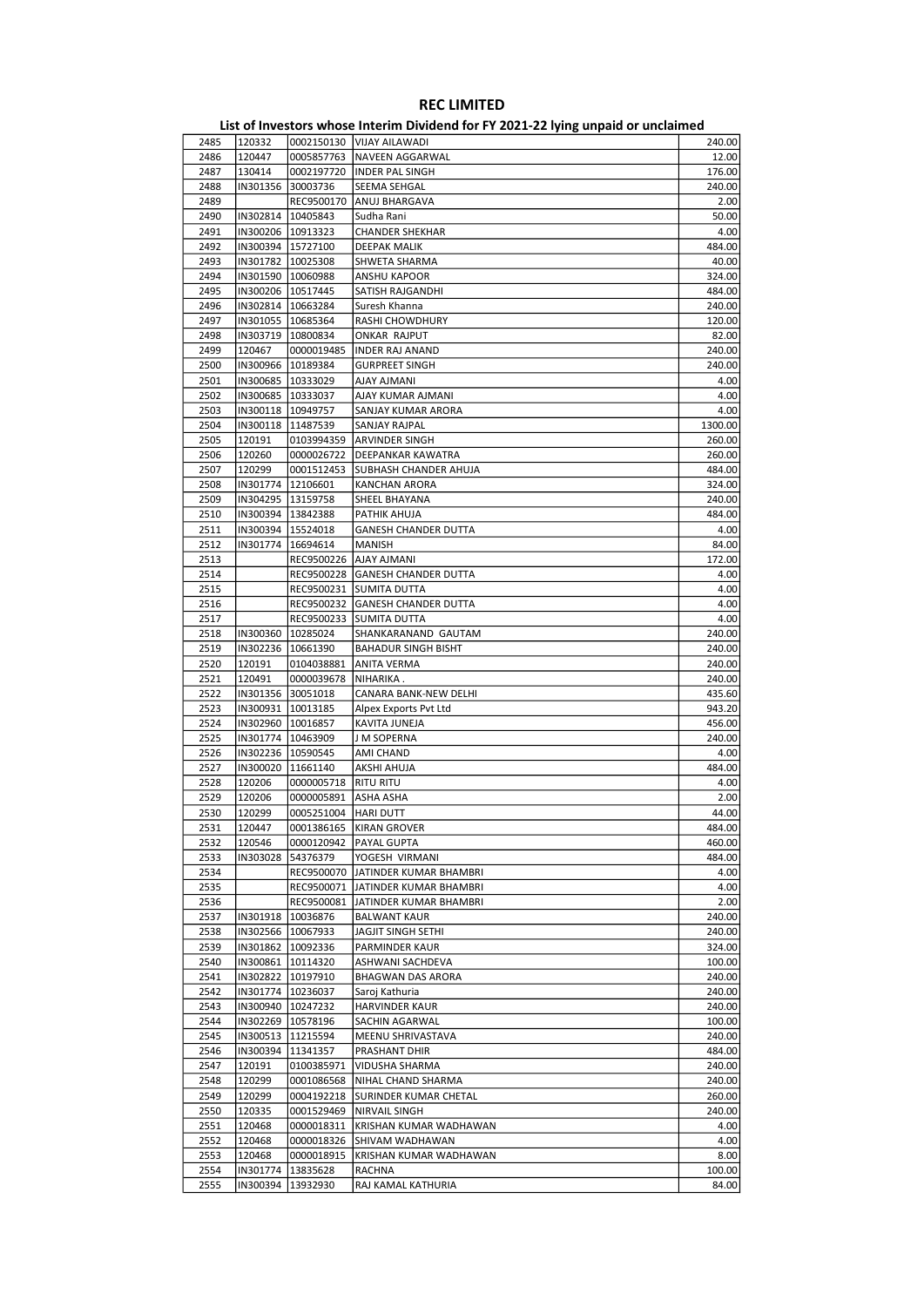|      |                     |                     | ED, or investors whose internit privation for it about LETTing ampaid or ancialities. |         |
|------|---------------------|---------------------|---------------------------------------------------------------------------------------|---------|
| 2556 |                     | IN301549 31298392   | ABHILASH KUMAR                                                                        | 840.00  |
| 2557 | IN300724   10071447 |                     | S R NANDA                                                                             | 240.00  |
| 2558 | IN301143 10529519   |                     | <b>SURINDER ARORA</b>                                                                 | 260.00  |
| 2559 | IN301436   10577623 |                     | <b>VIR KUMAR JAGGI</b>                                                                | 260.00  |
|      |                     |                     |                                                                                       |         |
| 2560 | IN301055   10694822 |                     | RAJENDER KUMAR DUA                                                                    | 240.00  |
| 2561 | IN302269 10829388   |                     | SANGEETA ARORA                                                                        | 356.00  |
| 2562 | IN300118   10845517 |                     | <b>JYOTI DHAWAN</b>                                                                   | 484.00  |
| 2563 | 120109              | 0002454703          | KUMAR RAJENDRA.                                                                       | 130.00  |
| 2564 | 120447              | 0006180781          | JAMUNA HAZRA                                                                          | 200.00  |
| 2565 | 120492              | 0001838906          | R GARKOTI.                                                                            | 40.00   |
| 2566 | 130138              | 0000095972          | MITALI SHARMA                                                                         | 240.00  |
| 2567 |                     |                     | <b>RAHUL YADAV</b>                                                                    |         |
|      | 130414              | 0003106059          |                                                                                       | 176.00  |
| 2568 | IN301127   16765394 |                     | <b>RATAN LAL BHOWMIK</b>                                                              | 40.00   |
| 2569 | IN300513 18562858   |                     | NEERU SACHDEVA                                                                        | 52.00   |
| 2570 | IN300020 30184783   |                     | LAXMI NIGAM                                                                           | 240.00  |
| 2571 | IN302679 35080343   |                     | LOKESH KUMAR                                                                          | 240.00  |
| 2572 | IN302679 35188340   |                     | GEETIKA JUNEJA                                                                        | 240.00  |
| 2573 | IN302620   10059023 |                     | KAILASH CHAND MEENA                                                                   | 400.00  |
|      |                     |                     |                                                                                       |         |
| 2574 | IN301209   10085618 |                     | RAM RAJ PANDEY                                                                        | 24.00   |
| 2575 | IN301983   10428265 |                     | <b>SUNITA RAWAT</b>                                                                   | 260.00  |
| 2576 | 120299              | 0005188762          | <b>REETA PANDEY</b>                                                                   | 484.00  |
| 2577 | IN300931  10012036  |                     | Ashish Thakur Singh Negi                                                              | 240.00  |
| 2578 | IN302236 10047545   |                     | RAKSHI HASAN                                                                          | 324.00  |
| 2579 | 120472              | 0010277672          | NAVNEET KUMAR BHANDARI                                                                | 40.00   |
| 2580 | 130414              | 0001785206          | IQBAL HASAN                                                                           | 322.00  |
|      |                     |                     |                                                                                       |         |
| 2581 | IN302316   10023300 |                     | SANJIV MAHAJAN                                                                        | 484.00  |
| 2582 | IN300781   10054506 |                     | VISHAWA BANDHU GUPTA                                                                  | 240.00  |
| 2583 | IN302316   10088403 |                     | PARAMJEET SINGH MADHOK                                                                | 480.00  |
| 2584 | IN302365 10200127   |                     | KANWAL NAIN GROVER                                                                    | 240.00  |
| 2585 | IN300708 10335903   |                     | SANJAY SACHDEVA                                                                       | 435.60  |
| 2586 | IN301895   10376023 |                     | <b>SURESH KUMAR</b>                                                                   | 424.00  |
| 2587 | IN300118   11197112 |                     |                                                                                       |         |
|      |                     |                     | SURESH JOSHI                                                                          | 240.00  |
| 2588 | IN301774 11750187   |                     | JAGAN NATH SETHI                                                                      | 484.00  |
| 2589 | 120206              |                     | 0000626102   ABHISHEK SWARUP AGGARWAL                                                 | 350.00  |
| 2590 | 120384              |                     | 0001424083  HARSIMRAN CAUR DANG                                                       | 8.00    |
| 2591 | 120419              | 0000180194          | RAJENDRA KUMAR MEENA                                                                  | 1080.00 |
| 2592 | 120447              | 0006414898          | <b>MAURO MAMBRETTI</b>                                                                | 40.00   |
| 2593 | IN300394   12178363 |                     | SAT PAL MAGU                                                                          | 968.00  |
| 2594 | IN301774   12271790 |                     | <b>RAM PYARI</b>                                                                      | 484.00  |
|      |                     |                     |                                                                                       |         |
| 2595 | IN300239   14372080 |                     | PADMA M C                                                                             | 124.00  |
| 2596 | IN300513   19582850 |                     | ANISH KUMAR                                                                           | 16.00   |
| 2597 | IN302679 30389605   |                     | RAMARAJU SASIKUMARI                                                                   | 292.00  |
| 2598 | IN301774   10387803 |                     | <b>KANCHAN BHASIN</b>                                                                 | 2000.00 |
| 2599 | IN300118   10933084 |                     | <b>AMIR HUSAIN</b>                                                                    | 120.00  |
| 2600 | IN301127            | 16618896            | <b>MANISH GOEL</b>                                                                    | 484.00  |
| 2601 | IN301330   18595739 |                     | PREM CHAND GOEL                                                                       | 968.00  |
|      |                     |                     |                                                                                       |         |
| 2602 | 120260              |                     | 0000016788  RAGHUBIR SINGH GARG                                                       | 4.00    |
| 2603 | 120455              | 0000056704          | KIRAN SIRPAUL                                                                         | 308.00  |
| 2604 | IN300360            | 20149665            | PUSHPA HASSIJA                                                                        | 324.00  |
| 2605 |                     | REC0509569          | RAGHUBIR SINGH GARG                                                                   | 2.00    |
| 2606 |                     | IN303884   10008742 | <b>SUNIL PURI</b>                                                                     | 4.00    |
| 2607 |                     | IN302611   10027333 | MAHESH KUMAR PATHAK                                                                   | 484.00  |
| 2608 |                     | IN301959   10054517 | OM PARKASH AGGARWAL                                                                   | 2.00    |
|      |                     |                     |                                                                                       |         |
| 2609 |                     | IN301959   10062199 | DARSHNA DEVI AGGARWAL                                                                 | 4.00    |
| 2610 |                     | IN300940   10063682 | RAJEEV MEHRA                                                                          | 60.00   |
| 2611 | IN301209   10160585 |                     | NEELAM VASUDEVA                                                                       | 260.00  |
| 2612 |                     | IN300940   10288042 | VIJAY KUMAR NAGPAL                                                                    | 240.00  |
| 2613 |                     | IN300644   10384458 | SUNIL GROVER                                                                          | 240.00  |
| 2614 |                     | IN300708   10429828 | MEGHA SHARMA                                                                          | 8.00    |
| 2615 |                     | IN300966   10468807 | SANGEETA GROVER                                                                       | 200.00  |
|      |                     |                     |                                                                                       |         |
| 2616 |                     | IN300206 10945800   | CHANCHAL THAREJA                                                                      | 484.00  |
| 2617 |                     | IN302236  11038264  | HARVINDER KUMAR VOHRA                                                                 | 240.00  |
| 2618 |                     | IN300118   11127980 | <b>USHA</b>                                                                           | 240.00  |
| 2619 | 120429              | 0000018935          | <b>NAVNEET KAUR</b>                                                                   | 240.00  |
| 2620 | 120447              | 0001835610          | POONAM TYAGI                                                                          | 194.00  |
| 2621 |                     | IN300513   12368584 | ANJALI SHARMA                                                                         | 400.00  |
| 2622 |                     |                     |                                                                                       | 240.00  |
|      |                     | IN300484   13141730 | INDRESH SETHI                                                                         |         |
| 2623 | IN302679 35120100   |                     | KAVITA CHADHA                                                                         | 240.00  |
| 2624 | IN300966   10212972 |                     | NARENDER SINGH                                                                        | 400.00  |
| 2625 |                     | IN300940   10271096 | <b>K S TANWAR</b>                                                                     | 484.00  |
| 2626 | IN300940            | 10272943            | KRISHAN PAL SINGH                                                                     | 240.00  |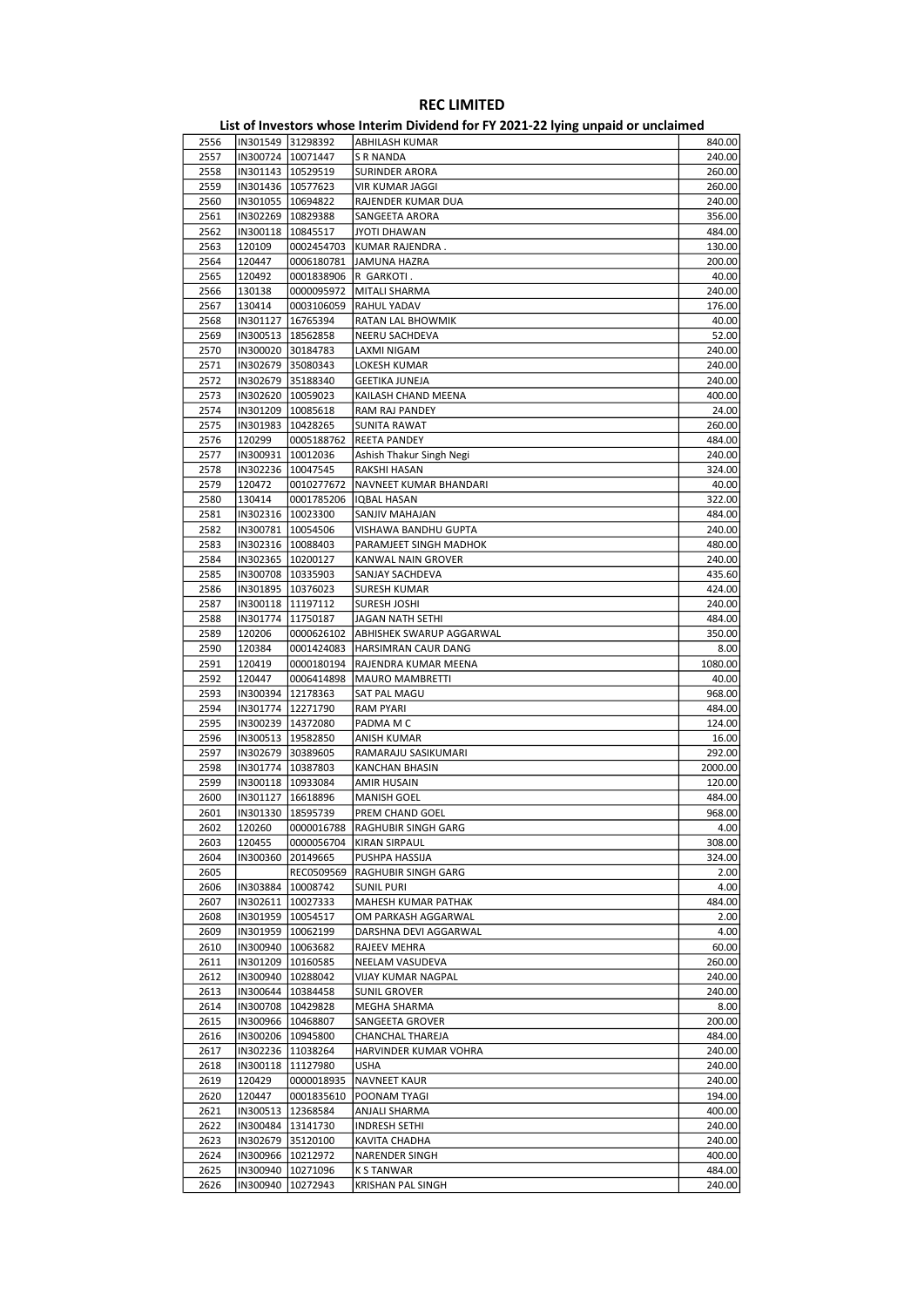|      |                     |                     | - סייי<br>                                   |        |
|------|---------------------|---------------------|----------------------------------------------|--------|
| 2627 |                     | IN302566 10021484   | MAMTA JAIN                                   | 240.00 |
| 2628 | IN300118   10172981 |                     | <b>SUNIL KUMAR</b>                           | 120.00 |
| 2629 | IN301959   10039283 |                     | <b>RAVI GUPTA</b>                            | 4.00   |
|      |                     |                     |                                              |        |
| 2630 | IN300966 10092184   |                     | DASHMEET KAUR ALAGH                          | 40.00  |
| 2631 | IN301774   10411741 |                     | AJEET SINGH                                  | 240.00 |
| 2632 | IN300206 10575317   |                     | HARJIT KAUR ALAGH                            | 4.00   |
| 2633 | IN300206   10643676 |                     | CHANDRA KANTA KHANDELWAL                     | 484.00 |
| 2634 | 120206              | 0000218366          | KUMAR VINOD                                  | 240.00 |
|      |                     |                     |                                              |        |
| 2635 | 120887              | 0026881482          | HIMANSHU AGGARWAL                            | 12.00  |
| 2636 | IN300214   12511761 |                     | INDRA DEVI                                   | 200.00 |
| 2637 | IN302092 10100342   |                     | SURENDRA KUMAR GUPTA                         | 240.00 |
| 2638 | IN301653   10119627 |                     | RENU SHARMA                                  | 484.00 |
| 2639 | IN302822   10151367 |                     | NEELAM GUPTA                                 | 484.00 |
|      | IN302822 10180517   |                     |                                              |        |
| 2640 |                     |                     | SUNIL KUMAR GUPTA                            | 484.00 |
| 2641 | IN302822   10180592 |                     | ARCHANA GUPTA                                | 484.00 |
| 2642 | IN301653   10187845 |                     | SONIA                                        | 4.00   |
| 2643 | IN302365   10196148 |                     | SANTOSH                                      | 260.00 |
| 2644 | IN300966   10290556 |                     | SANDEEP AGGARWAL                             | 292.00 |
| 2645 | IN301436   10374494 |                     | NEELAM SHARMA                                | 20.00  |
|      |                     |                     |                                              |        |
| 2646 | IN300118   10548200 |                     | PRASHANTA KUMAR PAL                          | 8.00   |
| 2647 | IN302236 10563965   |                     | MEENAKSHI SADH                               | 200.00 |
| 2648 | IN300610   10759689 |                     | <b>LACHHMAN SINGH</b>                        | 120.00 |
| 2649 | IN300118   10818144 |                     | SADHNA AGGARWAL                              | 4.00   |
| 2650 | IN302365   11024619 |                     | VINOD KUMAR GUPTA HUF                        | 3.60   |
|      |                     |                     |                                              |        |
| 2651 | 120186              | 0000172889          | VIVEK KUMAR AGARWAL                          | 120.00 |
| 2652 | 120419              | 0000129504          | NEELAM SHARMA                                | 40.00  |
| 2653 | 120505              | 0000003523          | <b>ASHOK BUCHA</b>                           | 242.00 |
| 2654 | 120510              | 0000022313          | SANJAY JAIN HUF                              | 90.00  |
| 2655 |                     | IN300239 12251737   | PARITA JAIN                                  | 240.00 |
|      |                     |                     |                                              |        |
| 2656 | IN301428   10047596 |                     | JAI BHAGWAN GUPTA                            | 200.00 |
| 2657 | IN300206   10276038 |                     | <b>RAJNI GARG</b>                            | 484.00 |
| 2658 | IN302365   10308583 |                     | ANKIT BANSAL                                 | 4.00   |
| 2659 | IN302365   10451602 |                     | <b>ANIL KUMAR</b>                            | 240.00 |
| 2660 | IN300206   10843884 |                     | RADHEY SHYAM SHARMA                          | 4.00   |
|      |                     |                     |                                              |        |
| 2661 | IN300118   11648050 |                     | SHIVAM GUPTA                                 | 12.00  |
| 2662 | 120133              | 0000798953          | MANISHA SHARMA                               | 40.00  |
| 2663 |                     | IN301330 20360974   | SUNIL KUMAR                                  | 240.00 |
| 2664 | IN303108   10008280 |                     | SANDEEP BHUTANI                              | 4.00   |
| 2665 | IN303108   10011888 |                     | RAJ KUMARI BHUTANI                           | 4.00   |
| 2666 | IN302113   10054304 |                     | U SRIDHAR                                    | 240.00 |
|      |                     |                     |                                              |        |
| 2667 | IN302620   10063559 |                     | PARVEEN KUMAR PRUTHI                         | 484.00 |
| 2668 |                     | IN302620   10066908 | JAI RAM DASS PRUTHI                          | 484.00 |
| 2669 | IN302113   10071150 |                     | <b>BHANU THUKRAL</b>                         | 84.00  |
| 2670 | IN301766   10077625 |                     | VINOD KUMAR ARORA                            | 240.00 |
| 2671 | IN300966   10092934 |                     | RAM LAL LUTHRA                               | 484.00 |
|      |                     |                     |                                              |        |
| 2672 | IN303108 10109473   |                     | SEJAL                                        | 400.00 |
| 2673 | IN301653  10196733  |                     | AVNEESH KAPOOR                               | 240.00 |
| 2674 | IN300206   10204402 |                     | KANHAIYA AGRAWAL                             | 8.00   |
| 2675 |                     | IN302365   10371153 | SAROJINI                                     | 240.00 |
| 2676 | IN300966   10389013 |                     | SANJAY WADHWA                                | 270.00 |
|      |                     |                     |                                              |        |
| 2677 |                     | IN301436 10420162   | UMA GUPTA                                    | 240.00 |
| 2678 |                     | IN300118   10501844 | SHASHI KANT AGGARWAL                         | 242.00 |
| 2679 |                     | IN302365 10535794   | PUNEET MADAAN                                | 240.00 |
| 2680 |                     | IN301143   10548402 | PRADEEP KUMAR                                | 349.20 |
| 2681 | IN300118 10738427   |                     | ANITA GARG                                   | 240.00 |
|      |                     |                     |                                              | 484.00 |
| 2682 |                     | IN300206 10956386   | USHA BANSAL                                  |        |
| 2683 |                     | IN300118 11159705   | RAMANJIT SINGH                               | 216.00 |
| 2684 |                     | IN302365 11259184   | JITENDER KUMAR GARG                          | 804.00 |
| 2685 | 120191              | 0100117989          | <b>B S GUPTA(HUF)</b>                        | 216.00 |
| 2686 | 120191              | 0100246001          | SUBHASH CHANDRA NARANG                       | 520.00 |
| 2687 | 120229              | 0000326009          | PUSHKAR SINGH                                | 600.00 |
|      |                     |                     |                                              |        |
| 2688 | 120335              | 0001862961          | ANIL GUPTA KARTA OF ANIL GUPTA AND SONS HUF. | 216.00 |
| 2689 | 120344              | 0000186883          | KAMLESH DEVI.                                | 260.00 |
| 2690 | 120447              | 0001327607          | <b>JAGDISH KUMAR</b>                         | 484.00 |
| 2691 | 120510              | 0000018195          | SUNITA SINGHAL                               | 242.00 |
| 2692 | 120563              | 0000044937          | USHA KUMAR                                   | 240.00 |
|      |                     |                     |                                              |        |
| 2693 |                     | IN301774   12461091 | TRILOCHAN SINGH                              | 260.00 |
| 2694 | IN301774            | 12731640            | TILAK RAJ MEHTA                              | 238.00 |
| 2695 | 130208              | 0000218668          | MANUJ AGARWAL                                | 242.00 |
| 2696 | 130414              | 0001565601          | DIVYA GUPTA                                  | 176.00 |
| 2697 | IN302269            | 13436699            | MEENA KUMARI                                 | 2.00   |
|      |                     |                     |                                              |        |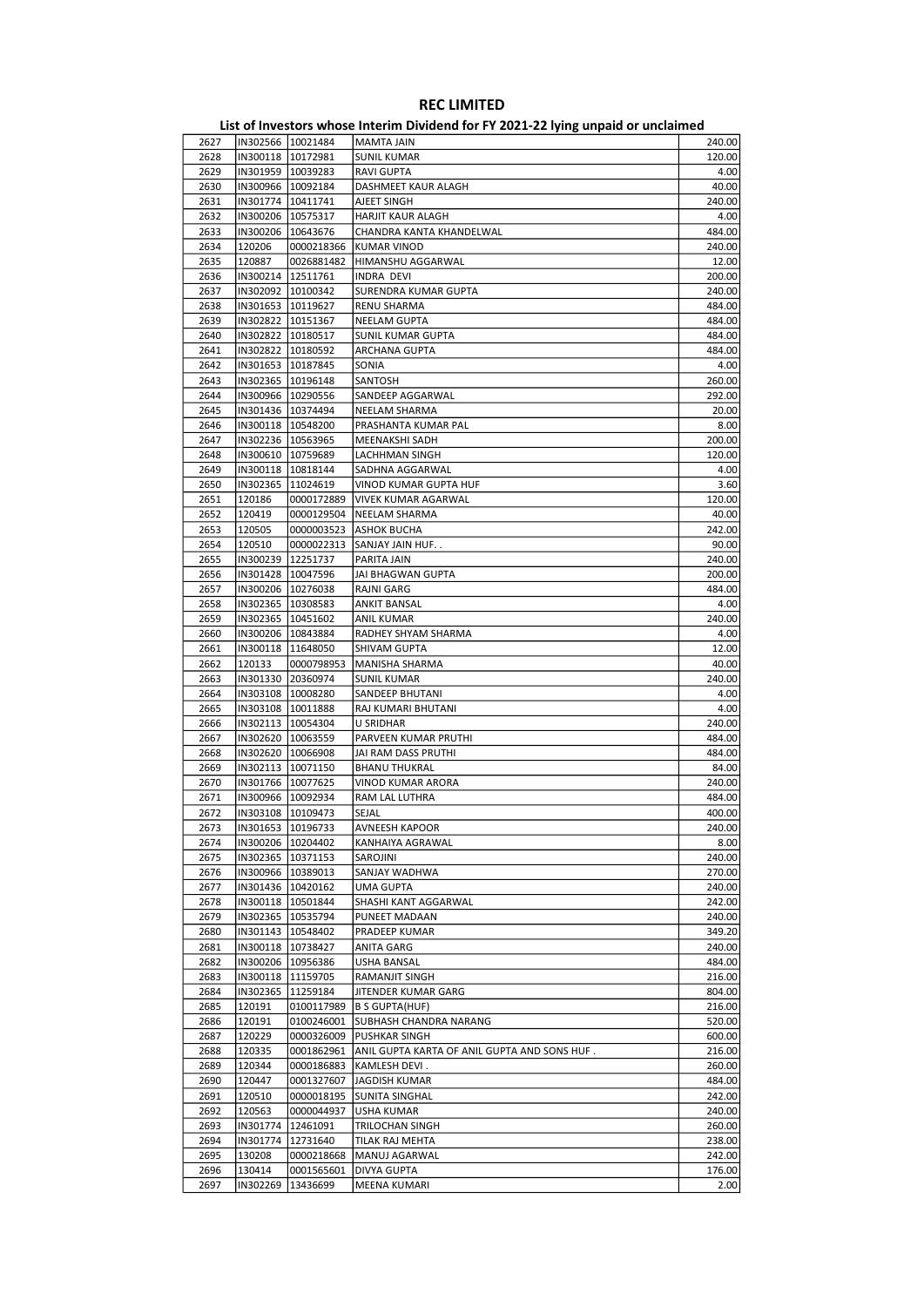|      |                     |                     | . . <i>,</i> p pu.u         |         |
|------|---------------------|---------------------|-----------------------------|---------|
| 2698 |                     | IN300513   15508387 | <b>AMIT PIPLANI</b>         | 240.00  |
| 2699 |                     | IN300513 20525104   | <b>GYAN GUPTA</b>           | 340.00  |
| 2700 | IN301330 21561372   |                     | TRILOKI NATH SRIVASTAVA     | 2.00    |
| 2701 | IN302994   10038460 |                     | <b>BHUPESH GOEL</b>         | 240.00  |
| 2702 | IN301428   10053779 |                     | RAM KARAN BINDAL            | 468.00  |
|      |                     |                     |                             | 324.00  |
| 2703 |                     | IN301428   10060536 | SNEH PRABHA                 |         |
| 2704 |                     | IN300468   10078659 | PRAVIN CHANDER MODI         | 4.00    |
| 2705 | IN300966   10420550 |                     | SUNITA DEVI                 | 484.00  |
| 2706 | IN300206 10931972   |                     | <b>BABITA RAMPURIA</b>      | 484.00  |
| 2707 | 120175              | 0000096217          | SONIA CHANDWANI             | 100.00  |
| 2708 | 120191              | 0100921359          | SHASHI BHUSHAN              | 360.00  |
| 2709 | 120299              | 0002780141          | CHANDER PARKASH SEHGAL      | 102.00  |
| 2710 | 120816              | 0061775907          | <b>MONILA SHARMA</b>        | 400.00  |
| 2711 | 120818              | 0010455952          | <b>UDAYPAL SINGH</b>        | 10.00   |
| 2712 | IN301774   12675909 |                     | SEEMA MITTAL                | 240.00  |
|      |                     |                     |                             |         |
| 2713 |                     | IN302620   10102647 | <b>ARVIND KUMAR</b>         | 260.00  |
| 2714 | 120191              | 0101852791          | AMITA RANI                  | 400.00  |
| 2715 |                     | IN301428   10034718 | ASHWANI KUMAR               | 260.00  |
| 2716 | IN302943   10047846 |                     | RAJESH KUMAR                | 484.00  |
| 2717 | IN301774   12687712 |                     | SANDHYA MANGLA              | 324.00  |
| 2718 |                     | IN301774   12687721 | RITU MANGLA                 | 324.00  |
| 2719 |                     | IN301774   12761349 | <b>BANARASI DASS GUPTA</b>  | 260.00  |
| 2720 |                     | IN301428   10067446 | <b>GAJENDER SINGH</b>       | 484.00  |
| 2721 | IN303108 10075735   |                     | <b>TARUN BANSAL</b>         | 260.00  |
| 2722 | IN302365   10418280 |                     | AJEET SINGH                 | 240.00  |
|      |                     |                     |                             | 260.00  |
| 2723 |                     | IN302365   10588424 | KISHAN CHANDRA GARG         |         |
| 2724 |                     | IN300118 10699887   | ASHOK KUMAR YADAV           | 240.00  |
| 2725 |                     | IN300118 11087633   | KAMAL SINGH                 | 240.00  |
| 2726 | IN301774   11838216 |                     | MAHESH CHANDRA HARBOLA      | 240.00  |
| 2727 | 120419              | 0000026561          | RAGHU NATH GUPTA            | 260.00  |
| 2728 | 120368              | 0000030264          | SAVITRI DEVI SHARMA         | 240.00  |
| 2729 |                     | IN300781   10076226 | SUNIL KUMAR YADAV           | 620.00  |
| 2730 |                     | IN300861   10160570 | NIRMALA DEVI                | 388.00  |
| 2731 | IN300966   10496298 |                     | PAWAN KUMAR                 | 280.00  |
| 2732 |                     | IN301774   15481864 | MANEESH ROHILLA             | 4.00    |
|      |                     |                     |                             |         |
| 2733 |                     | IN302646   10069746 | DHARMENDRA SINGH JADOUN     | 120.00  |
| 2734 |                     | IN301670   10194770 | ANAND KUMAR SINGH           | 2000.00 |
| 2735 | IN301055   10709289 |                     | <b>SURENDER SINGH</b>       | 240.00  |
| 2736 |                     | IN302814   11485176 | Ashoo Mittal                | 84.00   |
| 2737 | 120607              | 0000008584          | <b>INDRA PRATAP SINGH</b>   | 4.00    |
| 2738 | 130414              | 0003068626          | LALITA BAJAJ                | 178.20  |
| 2739 |                     | IN302566 10014150   | LAXMI DASS                  | 360.00  |
| 2740 |                     | IN302822   10095463 | SANJAY SACHDEVA             | 484.00  |
| 2741 | IN300118 11168855   |                     | ROHTAS KUMAR                | 4.00    |
| 2742 | 120260              | 0000032996          | <b>SAPNA GUPTA</b>          | 240.00  |
| 2743 | 120332              | 0004572290          | <b>MAYANK BALUNI</b>        | 24.00   |
|      |                     |                     |                             |         |
| 2744 | 120447              |                     | 0001948031  SARVOTTAM KUMAR | 28.00   |
| 2745 |                     | IN301774 12071503   | NARENDER PATEL              | 240.00  |
| 2746 |                     | IN300394   12090867 | SUBHASH CHAND CHAUDHARY     | 240.00  |
| 2747 | 130144              | 0002664243          | ANJANI KUMAR CHOUBEY        | 100.00  |
| 2748 |                     | IN302236 10715148   | PAWAN KUMAR                 | 16.00   |
| 2749 |                     | IN302050   10033845 | MAMTA JAIN                  | 388.00  |
| 2750 |                     | IN301774 10319393   | SHIV SHANKAR MEHRA          | 100.00  |
| 2751 |                     | IN301055   10711924 | <b>TINA ARORA</b>           | 240.00  |
| 2752 |                     | IN300118 10807505   | <b>VIBHA MADAN</b>          | 240.00  |
| 2753 | 120380              | 0000151765          | VIBHOR GUPTA HUF VIBHOR     | 468.00  |
|      |                     |                     |                             |         |
| 2754 | 120490              | 0000001471          | SADHNA BHARDWAJ             | 240.00  |
| 2755 | 120563              | 0000043209          | JAI PARKASH BANSAL (HUF).   | 435.60  |
| 2756 |                     | IN300360 20155949   | VARRINDER KUMAR KASHYAP     | 484.00  |
| 2757 |                     | IN301508 10078960   | KARAMVIR SINGH              | 4.00    |
| 2758 |                     | IN302050 10087010   | MEENAKSHI DHAWAN            | 120.00  |
| 2759 |                     | IN300214   10415526 | POONAM AGGARWAL             | 480.00  |
| 2760 | 120447              | 0001026993          | TAE HWAN LIM                | 400.00  |
| 2761 |                     | IN300394   14569477 | AKANKSHA SHARMA             | 4.00    |
| 2762 |                     | IN300513   15758462 | <b>VIJAY KUMAR</b>          | 120.00  |
|      |                     |                     |                             |         |
| 2763 |                     | IN301356 20259383   | <b>GHANSHYAM DASS GARG</b>  | 240.00  |
| 2764 |                     | IN301428   10059157 | KIRAN KAPOOR                | 240.00  |
| 2765 |                     | IN302349 10100274   | SUMIT KUMAR GAGNEJA         | 260.00  |
| 2766 |                     | IN301670   10128133 | SANJAY HINGLE               | 240.00  |
| 2767 |                     | IN301670   10168142 | RAJEEV RUSTAUGI             | 484.00  |
| 2768 | IN301670            | 10169088            | RAKESH KHANNA               | 435.60  |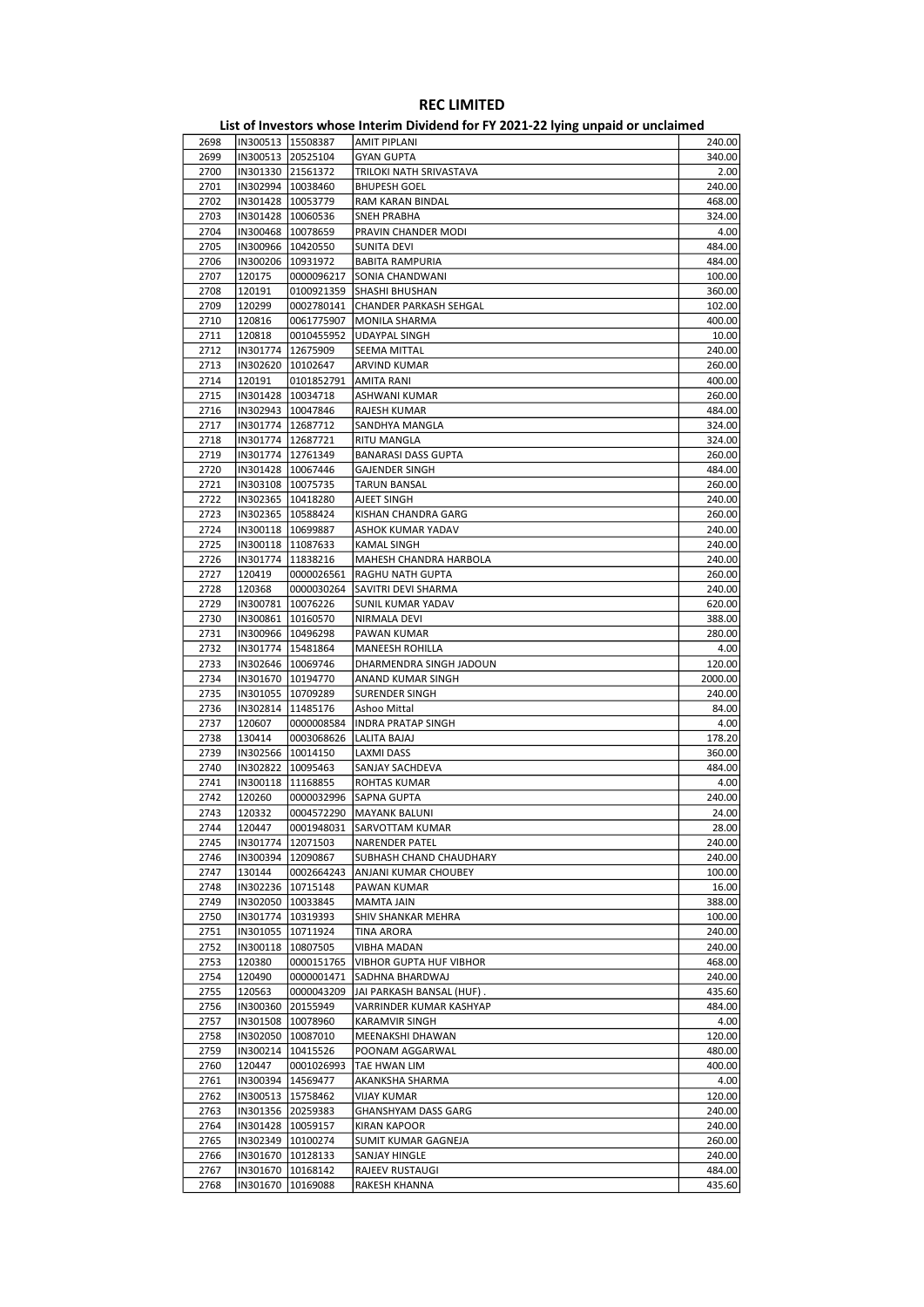| 2769 |          | IN300966 10311837   | VIJAY LAXMI SHARMA          | 484.00 |
|------|----------|---------------------|-----------------------------|--------|
| 2770 |          | IN300708   10378848 | MONIKA SHARMA               | 484.00 |
| 2771 |          | IN300966   10418023 | RAJINDER PRASHAD SHARMA     | 480.00 |
| 2772 |          | IN300206 10489845   | SURJIT SINGH ALAGH          | 4.00   |
|      |          |                     |                             |        |
| 2773 | 120229   | 0000230084          | CHARAN JEET SINGH           | 260.00 |
| 2774 | 120299   | 0002714988          | SHAILENDRA KUMAR SHARMA     | 240.00 |
| 2775 | 120299   | 0005724285          | <b>JUGAL KISHOR</b>         | 20.00  |
| 2776 | 120332   | 0001869541          | SHYAM SUNDER BAHETI         | 240.00 |
| 2777 | 120332   | 0001869569          | VINOD KUMAR BAHETI          | 260.00 |
| 2778 | 120332   | 0001931624          |                             | 240.00 |
|      |          |                     | PREMLATA BAHETI             |        |
| 2779 | 120447   | 0004191203          | <b>AMAR NATH DEY</b>        | 200.00 |
| 2780 | 120702   | 0000693712          | RAJ PAL CHAWLA              | 2.00   |
| 2781 | IN301774 | 13125559            | PADAM BHUSHAN CHAWLA        | 260.00 |
| 2782 |          | IN300394 13258279   | <b>MISRI DEVI</b>           | 180.00 |
| 2783 |          | IN303884 10002858   | ASHISH MEHTA                | 4.00   |
|      |          |                     |                             |        |
| 2784 |          | IN302994   10011493 | SUMAN JAIN                  | 240.00 |
| 2785 |          | IN302994   10013939 | JAI BHAGWAN RATHOR          | 240.00 |
| 2786 |          | IN302822   10024427 | <b>CHAND RAWAL</b>          | 484.00 |
| 2787 |          | IN302943   10058761 | RAKESH BANSAL               | 435.60 |
| 2788 |          | IN302943   10065647 | RAJEEV BANSAL               | 435.60 |
| 2789 |          | IN301565   10086499 | SUSHIL GOYAL                | 435.60 |
|      |          |                     |                             |        |
| 2790 |          | IN302365   10097944 | <b>CHATUR BHUJ GUPTA</b>    | 968.00 |
| 2791 |          | IN302349   10144200 | <b>RENU JAIN</b>            | 292.00 |
| 2792 |          | IN302365   10390149 | <b>MADHUR JAIN</b>          | 480.00 |
| 2793 |          | IN302365   10878303 | <b>GEETIKA WADHWA</b>       | 8.00   |
| 2794 |          | IN300118 11146426   | ANUSHA JAIN                 | 260.00 |
| 2795 |          | IN300118   11195227 | <b>SHASHI JAIN</b>          | 240.00 |
|      |          |                     |                             |        |
| 2796 | 120191   | 0100550454          | SANDEEP AGGARWAL & SONS HUF | 291.60 |
| 2797 | 120299   | 0005385921          | VINOD KUMAR SABHARWAL       | 216.00 |
| 2798 | 120447   | 0003782258          | KOMAL GOYAL                 | 4.00   |
| 2799 |          | IN300394   13052049 | RAJWATI                     | 240.00 |
| 2800 |          | IN300214 13132775   | MADHU MALHOTRA              | 474.00 |
| 2801 |          | IN301774   13467685 | MANISHA BUDHIRAJA           | 160.00 |
|      |          |                     |                             |        |
| 2802 |          | IN300360 21910683   | AJAY CHAUDHARY              | 240.00 |
| 2803 |          | IN300360 22230474   | <b>SURESH KUMAR</b>         | 484.00 |
| 2804 |          | IN300360 22230667   | SARLA GOEL                  | 484.00 |
| 2805 |          | IN302822   10019977 | SAROJ SHARMA                | 4.00   |
| 2806 |          | IN302050   10075343 | <b>MADHVI SHARMA</b>        | 40.00  |
| 2807 |          | IN302113   10077883 |                             | 120.00 |
|      |          |                     | <b>VIVEK KUMAR</b>          |        |
| 2808 |          | IN300966   10089629 | <b>RAJ RANI</b>             | 324.00 |
| 2809 |          | IN302269 10123107   | PUSHPA SHARMA               | 24.00  |
| 2810 |          | IN301055   10648854 | HARISH KUMAR KATARIA        | 240.00 |
| 2811 |          | IN300118   10768500 | AUMBRISH KUMAR VARSHNEY     | 2.00   |
| 2812 |          | IN300118 11072387   | AUMBRISH KUMAR VARSHNEY     | 2.00   |
| 2813 | 120191   | 0100054800          |                             | 240.00 |
|      |          |                     | TARA CHAND                  |        |
| 2814 | 120191   | 0100229123          | PRIYA SHARMA                | 4.00   |
| 2815 | 120242   |                     | 0000442057 REEMA PANDEY     | 400.00 |
| 2816 | 120332   |                     | 0003502366 SOM SHARMA       | 40.00  |
| 2817 | 120332   | 0036655570          | RAMESH CHANDER .            | 100.00 |
| 2818 | IN301774 | 12062699            | ANUPAM PRAKASH              | 488.00 |
| 2819 | 130414   | 0002286200          | <b>SANDEEP GUPTA</b>        | 214.00 |
|      |          |                     |                             |        |
| 2820 | 130414   | 0002551062          | RAKESH JUYAL                | 180.00 |
| 2821 |          | IN300360 21430854   | AMITA GARG                  | 324.00 |
| 2822 |          | IN301151 22150713   | YAGYA DEO TEWARI            | 200.00 |
| 2823 |          | IN302822   10086526 | ALKA CHOPRA                 | 260.00 |
| 2824 |          | IN302822 10180970   | AJAY JAIN                   | 435.60 |
| 2825 |          | IN301508 10050968   | PARDEEP SINGH SAHNI         | 240.00 |
|      |          |                     |                             |        |
| 2826 | IN301508 | 10050977            | INDERPAL KAUR SAHNI         | 240.00 |
| 2827 | IN301143 | 10315996            | RAJIV SHARMA                | 260.00 |
| 2828 | 120299   | 0003526222          | KAPIL BAJAJ                 | 260.00 |
| 2829 | 120299   | 0005510633          | AMRITA SHARMA               | 240.00 |
| 2830 | 120447   | 0000271209          | SANJEEV KUMAR MUNJAL        | 464.00 |
|      |          |                     |                             | 484.00 |
| 2831 | IN300214 | 12667407            | <b>HARISH ABROL</b>         |        |
| 2832 |          | IN300118 10777609   | RAKESH MITTAL               | 484.00 |
| 2833 |          | IN300118   11159207 | <b>GULSHAN GULATI</b>       | 484.00 |
| 2834 |          | IN302236   10507343 | DEEPAK DUA                  | 240.00 |
| 2835 | 120816   | 0001201191          | ANAND SINGH RAWAT           | 20.00  |
| 2836 |          | IN302679 37651344   | OM PARKASH ARORA            | 56.00  |
|      |          |                     |                             |        |
| 2837 |          | IN302540   10032415 | <b>ADIT KOHLI</b>           | 260.00 |
| 2838 |          | IN301436   10073195 | BHUPENDRA SINGH REEN        | 4.00   |
| 2839 |          | IN301436 10073208   | <b>NAVNEET KAUR</b>         | 4.00   |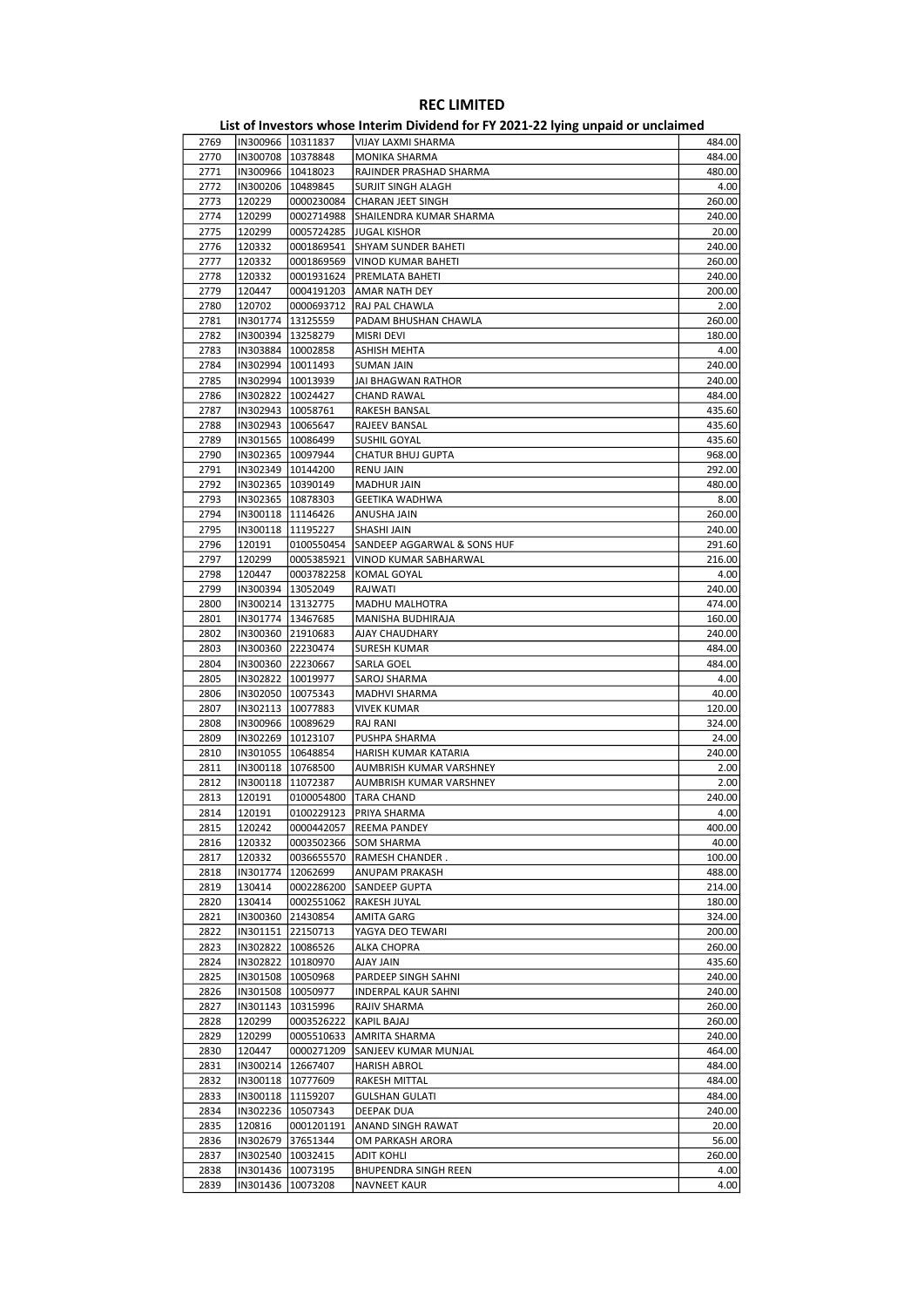| 2840 | IN301436   10124586 |                     | <b>NAVNEET KAUR</b>         | 8.00   |
|------|---------------------|---------------------|-----------------------------|--------|
| 2841 |                     | IN301436   10124744 | <b>GAGANDEEP SINGH</b>      | 8.00   |
| 2842 | IN301436   10146436 |                     | <b>BHUPENDRA SINGH REEN</b> | 4.00   |
|      |                     |                     |                             |        |
| 2843 | IN300861   10164818 |                     | RAVINDRA BAGGA              | 40.00  |
| 2844 | IN301670   10184632 |                     | <b>MAMTA PANDEY</b>         | 240.00 |
| 2845 | IN300214   10207049 |                     | <b>SURINDER KUMAR</b>       | 2.00   |
| 2846 | IN300708   10321288 |                     | PARDUMAN KUMAR GADI         | 240.00 |
| 2847 | IN301143   10341682 |                     | M G NARENDRA                | 80.00  |
|      |                     |                     |                             |        |
| 2848 | IN300394   10447921 |                     | <b>GOPAL GOEL</b>           | 200.00 |
| 2849 | IN301436   10631120 |                     | JASKARAN KOHLI              | 240.00 |
| 2850 | IN301143   10718134 |                     | NAVNEET KAUR REEN           | 4.00   |
| 2851 | IN301143   10783647 |                     | <b>BHUPENDRA SINGH REEN</b> | 4.00   |
| 2852 | IN300118   10983743 |                     | KRISHAN CHAND SATIJA        | 200.00 |
|      |                     |                     |                             |        |
| 2853 | IN301143   11486193 |                     | <b>BHUPENDRA SINGH REEN</b> | 200.00 |
| 2854 | 120242              | 0000159748          | RUCHI MEHTA                 | 20.00  |
| 2855 |                     | REC0526368          | AMARJIT SINGH               | 2.00   |
| 2856 | IN302540   10031483 |                     | JAGDISH PARSAD              | 600.00 |
| 2857 | IN300966   10379828 |                     | <b>MAYANK SHARMA</b>        | 100.00 |
| 2858 | IN301143   10475363 |                     | GULZARI LAL KANWAR          | 240.00 |
|      |                     |                     |                             |        |
| 2859 | IN301143   10589032 |                     | <b>GAURI SOOD</b>           | 240.00 |
| 2860 | 120121              | 0100479751          | RAJESH KUMAR                | 120.00 |
| 2861 | 120191              | 0100406331          | JAI PAL SINGH               | 484.00 |
| 2862 | 120323              | 0001937709          | PRIYANKA.                   | 4.00   |
|      |                     |                     | OM PARKASH JAIN             |        |
| 2863 | 120332              | 0000596801          |                             | 4.00   |
| 2864 | 120332              | 0006493606          | SANJAY BHARDWAJ             | 8.00   |
| 2865 | 120332              | 0010008355          | BANWARI SHARMA              | 200.00 |
| 2866 | 120368              | 0000021285          | MAHESH CHAND SHARMA         | 480.00 |
| 2867 | 120888              | 0001250047          | SRI RAM KATHURIA            | 8.00   |
| 2868 | IN301774   12128430 |                     | RAKESH KUMAR ACHARYA        | 240.00 |
|      |                     |                     |                             |        |
| 2869 | IN300394   14908203 |                     | KEWAL KRISHAN GANDHI        | 2.00   |
| 2870 | IN301774   16900836 |                     | POOJA                       | 62.00  |
| 2871 | IN301151 23897707   |                     | <b>HANS RAJ</b>             | 240.00 |
| 2872 | IN301670   10118658 |                     | HARISH CHANDER ARORA        | 240.00 |
| 2873 | IN301653   10148768 |                     | <b>VIJAY KUMAR BERRY</b>    | 400.00 |
|      |                     |                     |                             |        |
| 2874 | IN300644   10165329 |                     | TARUN NANGIA                | 260.00 |
| 2875 | IN300118   10951343 |                     | NARESH ARORA                | 240.00 |
| 2876 | IN300206   10965282 |                     | DINA NATH                   | 240.00 |
| 2877 | 120191              | 0103994929          | SHEELA MADAN                | 240.00 |
| 2878 | IN301774   12181660 |                     | RAJEEV DIWAN                | 40.00  |
| 2879 |                     |                     |                             | 484.00 |
|      | IN300118   11163332 |                     | MAHESHWAR RANA              |        |
| 2880 | IN300966 10150532   |                     | <b>RAM KISHAN</b>           | 324.00 |
| 2881 | IN301774   12053306 |                     | <b>NARAIN DAS</b>           | 484.00 |
| 2882 | 120816              | 0011136771          | <b>VIPIN KUMAR SINGH</b>    | 2.00   |
| 2883 | IN304295   18795948 |                     | ANKIT GUPTA                 | 56.00  |
| 2884 | IN301774   10000685 |                     | SURINDER MOHAN BHUTANI      | 84.00  |
|      |                     |                     |                             |        |
| 2885 | IN302113   10036425 |                     | <b>LP SAWHNEY</b>           | 660.00 |
| 2886 | IN302365  10244778  |                     | NIPUN SHARMA                | 240.00 |
| 2887 |                     | IN301436   10453266 | MAMRAJ SINGH KAIM           | 260.00 |
| 2888 |                     | IN300118   11149333 | NISHA GUPTA                 | 240.00 |
| 2889 | 120299              | 0005011837          | BALRAJ MARWAHA              | 324.00 |
|      | 120335              |                     |                             | 240.00 |
| 2890 |                     | 0001437730          | MANOJ KUMAR JAIN            |        |
| 2891 | 120467              | 0000018574          | HARPREET KAUR               | 240.00 |
| 2892 | 120818              | 0001832137          | <b>MAYANK GUPTA</b>         | 6.00   |
| 2893 | 130414              | 0003375482          | JITENDER KUMAR              | 176.00 |
| 2894 | IN300394            | 13654295            | NEELAM SEHGAL               | 260.00 |
| 2895 | IN300513   15465742 |                     | <b>KUSUM GARG</b>           | 400.00 |
|      |                     |                     |                             |        |
| 2896 | IN300861            | 10050048            | MAHAVIR SHARAN RAWAT        | 420.00 |
| 2897 | IN300861            | 10050057            | SAUMITRA RAWAT              | 356.00 |
| 2898 | IN300183            | 10114226            | <b>MANJULA WALIA</b>        | 484.00 |
| 2899 | 120299              | 0006172895          | <b>AMARJIT KAUR</b>         | 8.00   |
| 2900 | 120332              | 0011081117          | <b>GURSHARAN SINGH</b>      | 100.00 |
|      |                     |                     |                             |        |
| 2901 | 120332              | 0047435573          | MANISHA MAHAJAN             | 400.00 |
| 2902 | IN302269            | 12047922            | SURJIT PAL SINGH            | 2.00   |
| 2903 | 130414              | 0000874360          | SURJIT PAL SINGH            | 4.00   |
| 2904 | IN300394            | 14203165            | SAT PAL GANGWANI            | 680.00 |
| 2905 | IN306114            | 90627156            | <b>SUNIL GOEL</b>           | 200.00 |
|      |                     |                     |                             |        |
| 2906 |                     | REC9500267          | SURJIT PAL SINGH            | 32.00  |
| 2907 |                     | IN301670   10197962 | DEEPAK MEHNDIRATTA          | 2.00   |
| 2908 |                     | IN300118   10562894 | M MUTHUKUMARASAMY           | 484.00 |
| 2909 | IN300206            | 10901048            | ARPITA AGGARWAL             | 484.00 |
| 2910 | 120299              | 0000388427          | JYOTI K TEJWANI             | 260.00 |
|      |                     |                     |                             |        |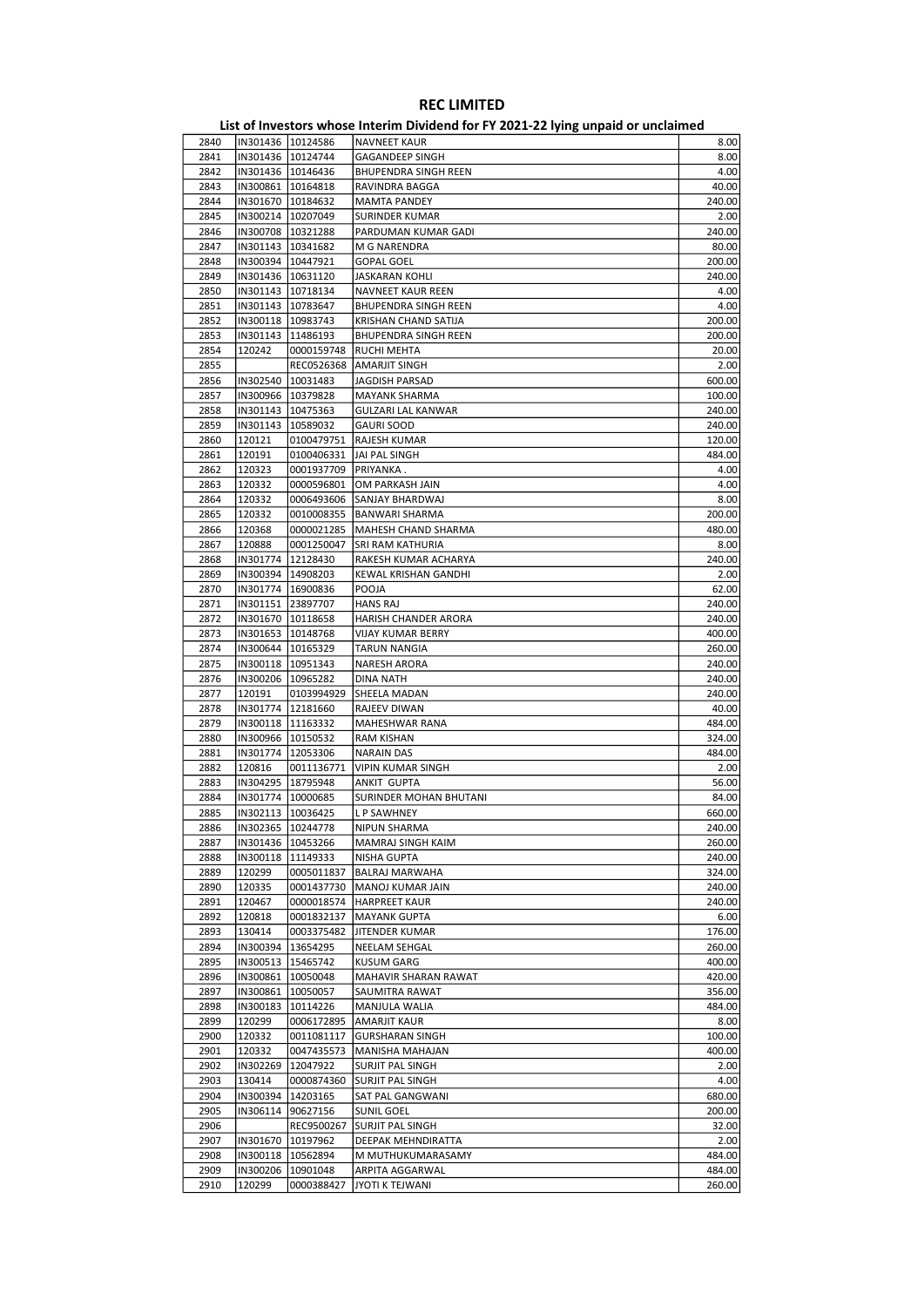| 2911 | 120529              |                     | 0000000509   VIKRAM SINGH        | 240.00 |
|------|---------------------|---------------------|----------------------------------|--------|
| 2912 | IN300394            | 14415874            | BHARAT PRAKASH BHATIA            | 240.00 |
| 2913 | 120447              | 0001078970          | SUBRATA KUMAR CHAKRABARTI        | 334.00 |
| 2914 | 130414              | 0002824816          | SAVITA DEVI                      | 240.00 |
|      |                     |                     |                                  |        |
| 2915 |                     | IN301330   18958841 | <b>VIJAY KUMAR</b>               | 356.00 |
| 2916 |                     | IN300118 11192722   | LAXMAN SINGH RAWAT               | 240.00 |
| 2917 |                     | REC9500219          | R P AGGARWAL                     | 4.00   |
|      |                     |                     |                                  |        |
| 2918 | IN300966   10346749 |                     | PUJA JALAN                       | 260.00 |
| 2919 |                     | IN302822 10140237   | ARCHANA GAHLAUT                  | 484.00 |
| 2920 |                     | IN302236   10829489 | RAMA KRISHNA SARVABHOTLA         | 800.00 |
| 2921 | 120109              |                     | NEHA SINGH.                      |        |
|      |                     | 0007955329          |                                  | 80.00  |
| 2922 | 120299              | 0005441612          | SACHIN MATHUR                    | 240.00 |
| 2923 | 120498              | 0000016468          | RITU YADAV                       | 240.00 |
| 2924 | 120816              | 0000940050          | <b>MIHIR POTA</b>                | 40.00  |
|      |                     |                     |                                  |        |
| 2925 | 130259              | 0000287236          | LOKANATH BEHERA                  | 260.00 |
| 2926 |                     | IN300708   10230238 | MAHABIR MUNDA                    | 240.00 |
| 2927 | IN301774   11633410 |                     | RAM CHANDER SHARMA               | 204.00 |
|      |                     |                     |                                  |        |
| 2928 |                     | IN302540   10028304 | SHALINI V KALRA                  | 240.00 |
| 2929 |                     | IN302566   10056179 | PARAMJEET KAUR                   | 4.00   |
| 2930 |                     | IN301209   10120805 | <b>GEETA SINGH</b>               | 240.00 |
|      |                     |                     |                                  |        |
| 2931 |                     | IN300118   11121985 | PUSHP LATA                       | 40.00  |
| 2932 | 120106              | 0001111051          | VANDANA PANDE                    | 240.00 |
| 2933 | 120206              | 0000364279          | <b>VIVEK CHAUHAN</b>             | 70.00  |
|      |                     | 0002282676          |                                  |        |
| 2934 | 120335              |                     | RAM PAL BAJAJ                    | 4.00   |
| 2935 |                     | IN300394 12171136   | DEVI SINGH NEGI                  | 200.00 |
| 2936 |                     | IN300214   15330712 | RITA SAXENA                      | 200.00 |
| 2937 | IN300870 20033657   |                     | <b>KESHAV PATHAK</b>             | 400.00 |
|      |                     |                     |                                  |        |
| 2938 |                     | IN302316   10089308 | K L VIJ                          | 216.00 |
| 2939 |                     | IN301670 10092244   | S K DIWEDI                       | 234.00 |
| 2940 |                     | IN301209   10149557 | <b>SHAKUN DUTT</b>               | 260.00 |
|      |                     |                     |                                  |        |
| 2941 | IN301055   10698980 |                     | MANJU BAGAI                      | 240.00 |
| 2942 | 120299              | 0003173645          | RITIKA GUPTA                     | 130.00 |
| 2943 | 120472              | 0003331021          | <b>GURMEET SINGH</b>             | 400.00 |
|      |                     |                     |                                  |        |
| 2944 |                     | IN301774   15722470 | MAHESH CHANDER TIWARI            | 80.00  |
| 2945 |                     | IN301508   10045350 | AJIT KUMAR                       | 240.00 |
| 2946 |                     | IN300206   10396189 | PRASHANT GHANSYALA               | 240.00 |
| 2947 |                     |                     |                                  |        |
|      | IN301143   10601395 |                     | KUSUM JOSHI                      | 140.00 |
| 2948 |                     | IN302365   10580475 | RAVINDER KUMAR                   | 240.00 |
| 2949 |                     | IN300513   15872099 | DEEPAK MATHUR                    | 484.00 |
| 2950 |                     | IN302365   10531329 | PRAMOD KUMAR                     | 240.00 |
|      |                     |                     |                                  |        |
| 2951 | 120191              | 0100864185          | PRAMOD KUMAR                     | 240.00 |
| 2952 | 120191              | 0101942104          | OM PRAKASH YADAV                 | 120.00 |
| 2953 |                     | IN301774   15429748 | <b>GEETHA SIMHARAJAN</b>         | 172.00 |
|      |                     |                     |                                  |        |
| 2954 |                     | IN302994   10037580 | SEEMA                            | 240.00 |
| 2955 |                     | IN300724 10038940   | PAMELA RANI ANAND                | 4.00   |
| 2956 | IN302611   10041082 |                     | <b>KRISHNA ARORA</b>             | 484.00 |
|      |                     |                     |                                  |        |
| 2957 | IN300118  10047896  |                     | AJIT KUMAR RATTA                 | 484.00 |
| 2958 |                     | IN301428   10057163 | REKHA JHA                        | 200.00 |
| 2959 |                     | IN302365 10066462   | C.P. SRIVASTAVA                  | 400.00 |
| 2960 |                     | IN302365   10066479 | BHARTI SRIVASTAVA                | 240.00 |
|      |                     |                     |                                  |        |
| 2961 |                     | IN300468   10068356 | SHILPI MORE                      | 324.00 |
| 2962 |                     | IN302620 10095476   | MAHENDRA KUMAR AGARWAL           | 124.00 |
| 2963 |                     | IN302620 10095564   | <b>GURMEET SINGH</b>             | 240.00 |
|      |                     |                     |                                  |        |
| 2964 |                     | IN300781   10099186 | VIPIN KHARBANDA                  | 240.00 |
| 2965 |                     | IN300118 10151757   | M P CHINDA                       | 40.00  |
| 2966 |                     | IN300118 10345322   | SUNITA GOEL                      | 484.00 |
|      |                     |                     |                                  |        |
| 2967 |                     | IN302365 10367892   | MONIKA AGRWAL                    | 240.00 |
| 2968 |                     | IN301143   10436700 | <b>KARAN JAIN</b>                | 240.00 |
| 2969 |                     | IN301143   10436718 | MANJU JAIN                       | 388.00 |
| 2970 |                     |                     |                                  | 400.00 |
|      |                     | IN300966   10450292 | VINITA JAIN                      |        |
| 2971 |                     | IN302365   10451784 | SANJAY BANSAL                    | 484.00 |
| 2972 |                     | IN300966   10464998 | CHANDRAMOOLEESWARAN SARAVANKUMAR | 240.00 |
| 2973 |                     | IN302365 10528535   | ARVIND AGGARWAL                  | 216.00 |
|      |                     |                     |                                  |        |
| 2974 |                     | IN302365   10536158 | MANISH                           | 240.00 |
| 2975 |                     | IN302236 10553152   | YASH PAL CHAUHAN                 | 260.00 |
| 2976 |                     | IN300118   10642450 | VIPIN MALHOTRA                   | 240.00 |
|      |                     |                     |                                  |        |
| 2977 |                     | IN300118   10649716 | NEELAM GULATI                    | 240.00 |
| 2978 |                     | IN300206 10775638   | ROSHAN LAL ANAND                 | 4.00   |
| 2979 |                     | IN301143   10822203 | P D ARORA                        | 50.00  |
|      |                     |                     |                                  |        |
| 2980 |                     | IN300206   10831053 | MAHESH KUMAR                     | 240.00 |
| 2981 |                     | IN300118   10893469 | N D VERMA                        | 4.00   |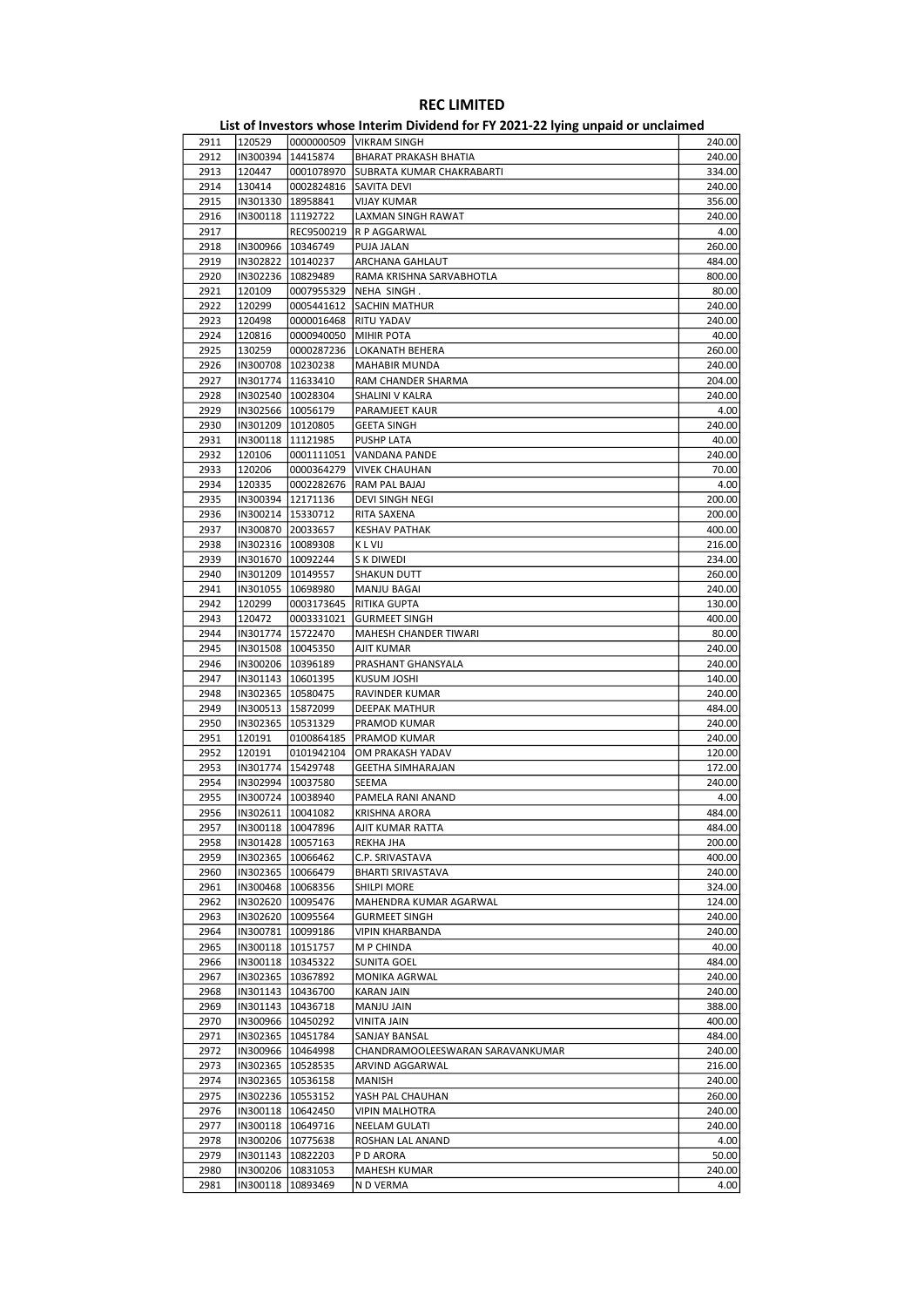| 2982 | IN300118 11117919   |                     | <b>MADHU GUPTA</b>           | 240.00   |
|------|---------------------|---------------------|------------------------------|----------|
| 2983 | IN300118 11156346   |                     | <b>GORDHAN DASS</b>          | 324.00   |
| 2984 | IN302269   11696099 |                     | <b>BHARAT BHUSHAN</b>        | 180.00   |
| 2985 | IN301774 11802076   |                     | NARENDRA KUMAR MEHTA         | 484.00   |
| 2986 | 120109              | 0001825408          | SEEMA KHANDELWAL             | 260.00   |
| 2987 | 120109              | 0001890265          | ASHOK KUMAR GUPTA            | 260.00   |
| 2988 | 120109              | 0002364757          | SAVITA GARG.                 | 260.00   |
| 2989 | 120109              | 0002417857          |                              | 244.00   |
|      |                     |                     | SEEMA GUPTA                  |          |
| 2990 | 120191              | 0100647235          | MEENAKSHI GUPTA              | 240.00   |
| 2991 | 120191              | 0100901146          | AMITA DHAWAN                 | 240.00   |
| 2992 | 120191              | 0102207328          | MUNEET ALAGH                 | 4.00     |
| 2993 | 120191              | 0102930115          | YATIN MALIK                  | 1000.00  |
| 2994 | 120229              | 0000266077          | <b>SUSHIL KUMAR SINGHAL</b>  | 240.00   |
| 2995 | 120299              | 0005131164          | <b>KAPILA GARG</b>           | 240.00   |
| 2996 | 120467              | 0000010459          | KAMTA PRASAD SINGH           | 484.00   |
| 2997 | 120467              | 0000016602          | NARENDER KUMAR SINGHAL       | 240.00   |
| 2998 | IN301774   12819961 |                     | PAWAN KUMAR JAIN             | 484.00   |
| 2999 | IN302269 13011994   |                     | <b>GAURAV AGRAWAL</b>        | 50.00    |
| 3000 | 130414              | 0002879978          | DAVINDER BHAGWAN DASS VERMA  | 386.00   |
| 3001 | IN300214   14376920 |                     | SONI GUPTA                   | 300.00   |
|      |                     |                     |                              |          |
| 3002 | IN301774   16752570 |                     | MADAN MOHAN DHAWAN           | 166.00   |
| 3003 | IN301356 20312296   |                     | SATISH KUMAR                 | 80.00    |
| 3004 | IN300214 24694015   |                     | <b>GAURAV BANSAL</b>         | 400.00   |
| 3005 | IN300513 85831900   |                     | <b>RAMA GUPTA</b>            | 300.00   |
| 3006 |                     | REC0521537          | PRAVEEN CHAWLA               | 80.00    |
| 3007 | IN300214   11326719 |                     | ANIL KUMAR TYAGI             | 240.00   |
| 3008 | 120360              | 0002761920          | VIKAS SINGHLA.               | 2.00     |
| 3009 | IN302566   10002279 |                     | ANURADHA NIRULA              | 80.00    |
| 3010 | IN302566 10035210   |                     | PUNEET GOYAL                 | 240.00   |
| 3011 | IN301766 10061707   |                     | SUSHMA DHINGRA               | 4.00     |
| 3012 | IN302236 10672274   |                     | RAM KIRPAL SHARMA            | 240.00   |
| 3013 | 120447              | 0005669376          | VINITA GOYAL                 | 4.00     |
|      |                     |                     |                              |          |
| 3014 | 130414              | 0002267399          | RAJINDER LAL KUMAR           | 166.00   |
| 3015 | IN303108   10031312 |                     | <b>MALA GUPTA</b>            | 240.00   |
| 3016 | IN300468   10064331 |                     | SAHIL CHADHA                 | 240.00   |
| 3017 | IN300940   10113076 |                     | POONAM PURI                  | 260.00   |
| 3018 | IN302822   10146532 |                     | JAYA GUPTA                   | 484.00   |
| 3019 | IN302365   10324670 |                     | <b>MANISH MITTAL</b>         | 240.00   |
| 3020 | IN302365   10414527 |                     | <b>VINITA BREJA</b>          | 400.00   |
| 3021 | IN302365   10456617 |                     | VARUN                        | 40.00    |
| 3022 | IN302365   10562027 |                     | <b>BEENA SATI</b>            | 36.00    |
| 3023 | IN302365   10562043 |                     | PRAKASH SATI                 | 36.00    |
| 3024 | IN300206   10664744 |                     | <b>ASHOK MITTAL</b>          | 240.00   |
| 3025 | IN302269 10789458   |                     | R K PAHWA                    | 392.00   |
| 3026 | IN302236   10831492 |                     | MEENAKSHI MALHOTRA           | 240.00   |
| 3027 | IN300206 10852194   |                     | HARISH CHANDER GROVER        | 240.00   |
|      |                     |                     |                              |          |
| 3028 | IN300206   10871018 |                     | AARTI GOGIA                  | 240.00   |
| 3029 | IN300206   10880851 |                     | PUSHP LATA GOGIA             | 240.00   |
| 3030 |                     | IN300206   10887400 | <b>ANKIT MEHRA</b>           | 324.00   |
| 3031 | IN301143   11018740 |                     | <b>RAJAT TANDON</b>          | 860.00   |
| 3032 | IN300118 11139243   |                     | SONIA KHURANA                | 240.00   |
| 3033 | IN301143 11271797   |                     | PRADEEP KUMAR                | 234.00   |
| 3034 | IN300513 11286822   |                     | PUNEET SHARMA                | 260.00   |
| 3035 | 120133              | 0000829672          | BRAJENDRA KUMAR SINGH        | 240.00   |
| 3036 | 120191              | 0101807328          | PARAMJEET SINGH              | 4.00     |
| 3037 | 120206              | 0000223243          | <b>BHIM SEN</b>              | 435.60   |
| 3038 | 120206              | 0000228577          | JYOTI CHAWLA                 | 240.00   |
| 3039 | 120299              | 0000530055          | <b>RITU PORIA</b>            | 240.00   |
| 3040 | 120320              | 0000006960          | SARIKA AGGARWAL              | 260.00   |
| 3041 | 120423              | 0000056930          | JAI KUMAR BADLANI            | 240.00   |
| 3042 | 120498              | 0000202917          | MOHIT JOSHI.                 | 240.00   |
| 3043 | 120563              | 0000050039          | NAND LAL AHUJA               | 324.00   |
|      |                     |                     |                              |          |
| 3044 | 120694              | 0000000327          | SATENDER KUMAR GOYAL         | 10800.00 |
| 3045 | IN300394   12309252 |                     | SHARMILA DEY                 | 40.00    |
| 3046 | IN300394 12309269   |                     | <b>MANASHI DEY</b>           | 40.00    |
| 3047 | IN301774            | 12776756            | HELOISE CONSTRUCTION PVT LTD | 396.00   |
| 3048 | 130414              | 0003263746          | ROHIT CHADHA                 | 456.00   |
| 3049 | IN300513 17131357   |                     | VIJAY KUMAR ANNABATTULA      | 40.00    |
| 3050 |                     | IN301330 40241639   | VINAY KUMAR LAL              | 240.00   |
| 3051 |                     | REC9500266          | <b>SACHIN GARG</b>           | 2.00     |
| 3052 | IN300118 10129461   |                     | <b>SWARAN LATA GUPTA</b>     | 8.00     |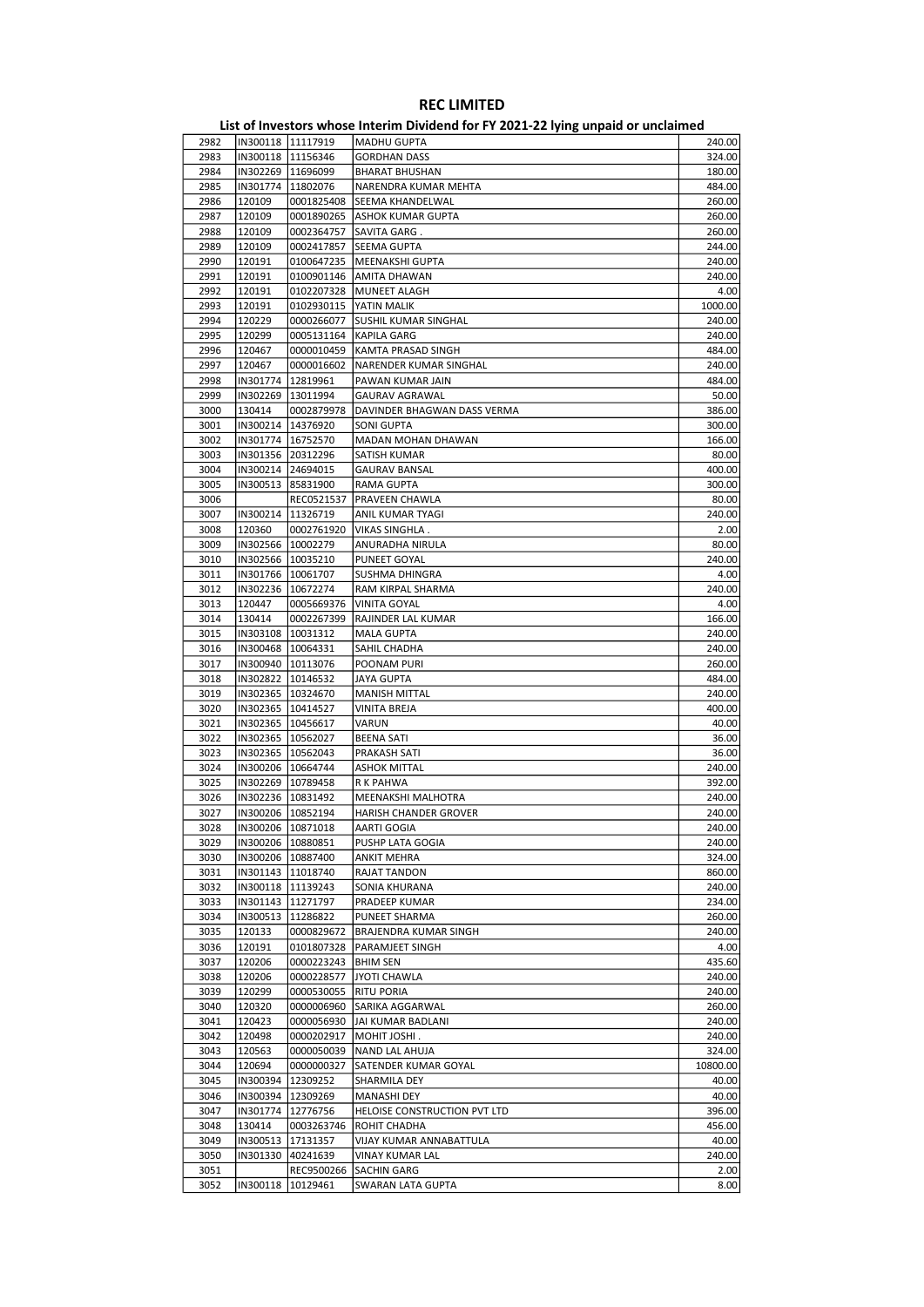| 3053 | IN300118  11014812  |                     | SHRI NIWAS GUPTA              | 40.00   |
|------|---------------------|---------------------|-------------------------------|---------|
| 3054 | IN300118   11339992 |                     | <b>NITIN GUPTA</b>            | 8.00    |
| 3055 |                     | IN300118   11340009 | NITIN GUPTA                   | 8.00    |
| 3056 | IN300118   11357719 |                     | SHRI NIWAS GUPTA              | 20.00   |
| 3057 | IN300214 22054882   |                     | <b>MADAN LAL</b>              | 324.00  |
|      |                     |                     |                               | 648.00  |
| 3058 |                     | IN302822 10000817   | AMIT KUMAR                    |         |
| 3059 | IN302092   10020036 |                     | <b>BALDEV SINGH</b>           | 324.00  |
| 3060 |                     | IN301670   10068396 | HANSRAJ JAIN                  | 400.00  |
| 3061 | IN302316   10072578 |                     | AKSHAY MORADA                 | 240.00  |
| 3062 |                     | IN300861   10126360 | <b>VIRAT KUMAR</b>            | 40.00   |
| 3063 |                     | IN301055   10258742 | URMILA GOEL                   | 324.00  |
| 3064 | IN300206            | 10959758            | ANIL DEV SHARMA               | 240.00  |
| 3065 | 120299              | 0003826789          | DHANESH KUMAR LALA            | 484.00  |
| 3066 | 120299              | 0004704495          | <b>MANDEEP KAUR</b>           | 240.00  |
| 3067 | 120368              | 0000046730          | <b>ANANDHI NAIR</b>           | 240.00  |
|      |                     |                     |                               |         |
| 3068 | 130414              | 0003955655          | SUDESH KUMAR                  | 2040.00 |
| 3069 | IN300513            | 14753698            | SEEMA MEHTA                   | 484.00  |
| 3070 | IN301549   18007507 |                     | SHIVAKUMARAN NAMBIAR          | 484.00  |
| 3071 | IN301670   10025549 |                     | GYAN PARKASH ARORA            | 240.00  |
| 3072 | IN302453   10029279 |                     | <b>ISHA GUPTA</b>             | 484.00  |
| 3073 |                     | IN302349   10131586 | NEELIMA GOGIA                 | 240.00  |
| 3074 | IN302349 10131594   |                     | TARUN GOGIA                   | 240.00  |
| 3075 |                     | IN302349   10131609 | RAJNI GOGIA                   | 240.00  |
| 3076 | IN302349   10131617 |                     | MOHINDER KUMAR GOGIA          | 240.00  |
| 3077 | IN300724 10132173   |                     | SUMAN AHUJA                   | 484.00  |
|      |                     |                     |                               |         |
| 3078 |                     | IN301653   10163697 | RAJ BALA ANAND                | 240.00  |
| 3079 | IN301653   10163700 |                     | VINOD KUMAR ANAND             | 240.00  |
| 3080 |                     | IN302822 10179800   | RAMESH JAJOO                  | 484.00  |
| 3081 | IN302365   10203342 |                     | SUNNY AGGARWAL                | 20.00   |
| 3082 | IN300966 10207837   |                     | ROHIT KUMAR MISHRA            | 240.00  |
| 3083 |                     | IN302236 10225912   | <b>HEMANT BAID JAIN</b>       | 42.00   |
| 3084 | IN300966   10242822 |                     | M R AGGARWAL                  | 240.00  |
| 3085 |                     | IN302236 10265260   | G L GARG                      | 484.00  |
| 3086 | IN300118   10306390 |                     | RAVITA ANAND                  | 260.00  |
| 3087 | IN302349 10312197   |                     | VANDANA GUPTA                 | 260.00  |
| 3088 |                     | IN300966   10388727 |                               | 484.00  |
|      |                     |                     | PADMINI RATHORE               |         |
| 3089 |                     | IN300966   10397806 | LAXMITA SAREEN                | 484.00  |
| 3090 |                     | IN300966   10402243 | KAVITA SAREEN                 | 260.00  |
| 3091 | IN300206   10733202 |                     | ALKA MATHUR                   | 324.00  |
| 3092 | IN302365   10820853 |                     | APARNA AGGARWAL               | 20.00   |
| 3093 | IN300206   10873860 |                     | RAKESH MAHESHWARI             | 435.60  |
| 3094 | IN300095 10949727   |                     | Amit Kumar Bansal             | 240.00  |
| 3095 |                     | IN302236 11047718   | PHOOL SINGH BHATI             | 8.00    |
| 3096 | IN300118   11177237 |                     | SURESH KUMAR BAKSHI           | 240.00  |
| 3097 | IN300239 11983535   |                     | RAJAT GUPTA                   | 388.00  |
|      |                     |                     |                               |         |
| 3098 | 120191              | 0100166741          | RAJ KUMAR SETHI               | 484.00  |
| 3099 | 120191              |                     | 0100584279 VIJAY PRAKASH      | 220.00  |
| 3100 | 120191              | 0100612081          | NIMMI VOHRA                   | 240.00  |
| 3101 | 120191              | 0100651961          | ARUN KUMAR GUPTA              | 800.00  |
| 3102 | 120191              | 0100666235          | <b>RAJESH KUMAR</b>           | 240.00  |
| 3103 | 120229              | 0000071459          | SARAVJEET KAUR                | 240.00  |
| 3104 | 120229              | 0000327965          | <b>G S GUPTA</b>              | 435.60  |
| 3105 | 120299              | 0002555609          | <b>ARUNA PASSI</b>            | 260.00  |
| 3106 | 120299              | 0002894789          | <b>BRIJESH CHAND AGGARWAL</b> | 484.00  |
|      | 120299              |                     | <b>MANPREET SINGH GHAI</b>    |         |
| 3107 |                     | 0004750261          |                               | 146.00  |
| 3108 | 120300              | 0000125001          | AVINASH CHANDER KOHLI         | 484.00  |
| 3109 | 120323              | 0000496290          | <b>NARESH CHAND GUPTA</b>     | 2.00    |
| 3110 | 120423              | 0000059323          | PUSHPA WATI DUBEY             | 240.00  |
| 3111 | 120423              | 0000065151          | PRASHANT KUMAR SHARMA         | 324.00  |
| 3112 | 120447              | 0004458413          | <b>SWATI GUPTA</b>            | 378.00  |
| 3113 | 120472              | 0000052486          | <b>ARNAB SINHA</b>            | 80.00   |
| 3114 | 120472              | 0000602799          | KARUNA SAGAR GAUTAM           | 20.00   |
| 3115 | 120587              | 0000017957          | NARESH CHAND GUPTA            | 4.00    |
|      |                     |                     |                               |         |
| 3116 | 120877              | 0000020492          | SAVITA BANSAL                 | 484.00  |
| 3117 | IN300214            | 12725098            | ADARSH BALA MEANDIRATTA       | 240.00  |
| 3118 | 130414              | 0000335909          | SHARDA RANI                   | 146.00  |
| 3119 |                     | IN300214   13438435 | KRISHAN KUMAR MISHRA          | 172.00  |
| 3120 |                     | IN300394   13748378 | VINOD KUMAR GUPTA             | 240.00  |
| 3121 |                     | IN301313 20137710   | SHREE GOPAL AGGARWAL          | 240.00  |
| 3122 |                     | IN302871 20275954   | Meenu Miglani                 | 224.00  |
| 3123 |                     | IN301670 10183084   | <b>KUMAR PAL</b>              | 260.00  |
|      |                     |                     |                               |         |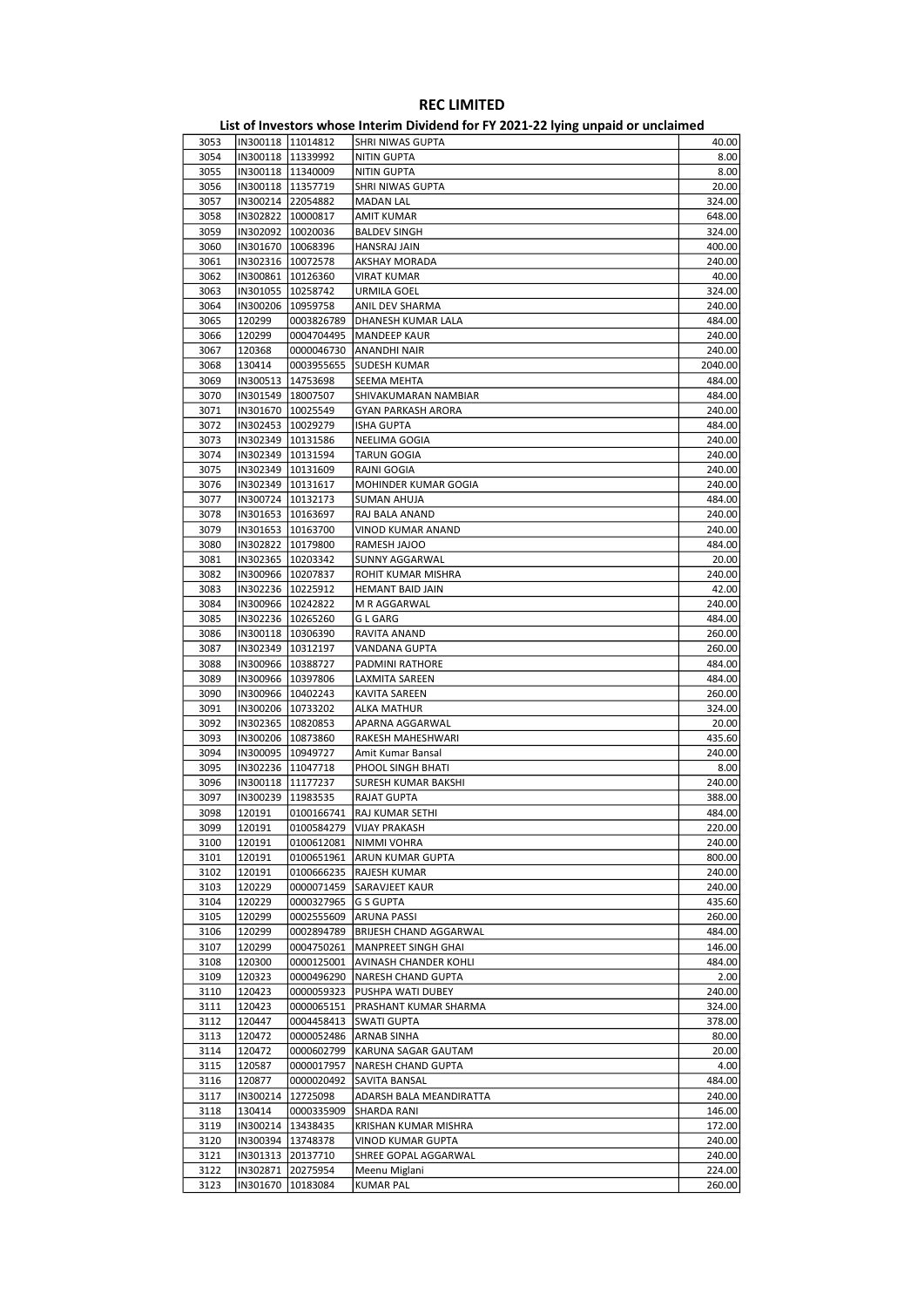| 3124         | IN301143   11228923 |                          | NEERA SHARMA                          | 4.00          |
|--------------|---------------------|--------------------------|---------------------------------------|---------------|
| 3125         | 120230              | 0000404793               | YOGENDER KUMAR JAIN                   | 240.00        |
| 3126         | 120419              | 0000072021               | PRIYANKA .                            | 8.00          |
| 3127         |                     |                          | REC0511685   JAI KUMAR SHARMA         | 2.00          |
|              |                     |                          |                                       |               |
| 3128         |                     |                          | REC0512204   NEERA SHARMA             | 2.00          |
| 3129         |                     |                          | REC0512218   NEERA SHARMA             | 2.00          |
| 3130         |                     |                          | REC0512219   NEERA SHARMA             | 2.00          |
|              |                     |                          |                                       |               |
| 3131         |                     |                          | REC0512226   NEERA SHARMA             | 2.00          |
| 3132         |                     | REC0512227               | NEERA SHARMA                          | 2.00          |
| 3133         |                     |                          | REC0512256   NEERA SHARMA             | 2.00          |
|              |                     |                          |                                       |               |
| 3134         |                     |                          | REC0512257   NEERA SHARMA             | 2.00          |
| 3135         |                     |                          | REC0512316   NEERA SHARMA             | 2.00          |
| 3136         |                     |                          | REC0512323 JJAI KUMAR SHARMA          | 2.00          |
|              |                     |                          |                                       |               |
| 3137         |                     |                          | REC9500001   JAI KUMAR SHARMA         | 2.00          |
| 3138         |                     | IN301670   10125270      | <b>SURENDER KUMAR</b>                 | 240.00        |
|              |                     |                          |                                       |               |
| 3139         |                     | IN300966   10498324      | ANITA                                 | 4.00          |
| 3140         |                     | IN301143   11489707      | RAKESH KUMAR SHARMA                   | 200.00        |
| 3141         | 120447              | 0000017991               | <b>RAJIV SHARMA</b>                   | 6.00          |
|              |                     |                          |                                       |               |
| 3142         | 120816              | 0000404165               | S TOMER                               | 2.00          |
| 3143         |                     | IN301670   10189389      | SEEMA BANSAL                          | 160.00        |
| 3144         | 120109              | 0004559663               | <b>NARESH CHAND GUPTA</b>             | 2.00          |
|              |                     |                          |                                       |               |
| 3145         | 120191              | 0103716592               | <b>NARESH CHAND GUPTA</b>             | 4.00          |
| 3146         | 120299              | 0002292674               | PRIYA MEHTA                           | 484.00        |
| 3147         | 120380              | 0000151771               | SUSHIL KANT GUPTA HUF SUSHIL          | 637.20        |
|              |                     |                          |                                       |               |
| 3148         | 120447              |                          | 0002047899   VISHAN DEVI              | 484.00        |
| 3149         | 120472              | 0000837435               | RAMESH CHAND SETH                     | 240.00        |
| 3150         | 120490              | 0000007642               | POONAM JAIN                           | 240.00        |
|              |                     |                          |                                       |               |
| 3151         | 120587              | 0000018021               | <b>NARESH CHAND GUPTA</b>             | 4.00          |
| 3152         | 120587              | 0000020744               | NARESH CHAND GUPTA                    | 4.00          |
| 3153         |                     | IN300214   12122416      | MANJULA MAHAVEER SANKLECHA            | 252.00        |
|              |                     |                          |                                       |               |
| 3154         | IN300394   13244396 |                          | ASHOK KUMAR SHARMA                    | 484.00        |
| 3155         |                     | REC9500027               | NAYANK SHARMA                         | 2.00          |
|              |                     |                          |                                       | 240.00        |
| 3156         | 120191              | 0100667832               | <b>KAVITA PAL</b>                     |               |
| 3157         | 120447              | 0002471672               | <b>DHIREN SHAH</b>                    | 66.00         |
| 3158         | 120491              | 0000042581               | <b>RUMAN GUPTA</b>                    | 190.00        |
|              |                     |                          |                                       |               |
| 3159         | 120887              | 0014131261               | <b>KRITAGYA MATHUR</b>                | 28.00         |
| 3160         |                     | IN300394   12786636      | RENU BERI                             | 240.00        |
| 3161         | 130414              | 0002881381               | AJAY KUMAR MEHTA                      | 84.00         |
|              |                     |                          |                                       |               |
| 3162         |                     | IN301356 30034348        | ANIL KUMAR SINGH                      | 200.00        |
| 3163         |                     | IN300378   10340172      | SUZANNE WOODBINE KUMARAMANGALAM       | 792.00        |
| 3164         | 120109              | 0012879866               | ABY THOMAS.                           | 1061.28       |
|              |                     |                          |                                       |               |
| 3165         |                     | IN301330 20516178        | KALU RAM                              | 2400.00       |
| 3166         |                     | IN304295 24234262        | RAVINDRA VIJAY DESAI                  | 877.54        |
| 3167         | IN302679 33363963   |                          | PUNEET BHAREL                         | 190.08        |
|              |                     |                          |                                       |               |
| 3168         |                     | IN302679 33764543        | MANOJ MITTAL                          | 95.04         |
| 3169         | IN302902 42290546   |                          | NIRANJAN V NARAYAN                    | 190.08        |
| 3170         | IN302902 48193606   |                          | <b>SUSHIM GUPTA</b>                   | 31.68         |
|              |                     |                          |                                       |               |
| 3171         | IN302902 48302734   |                          | M MAHENDRAN                           | 31.68         |
| 3172         |                     | IN301774   10026005      | Rekha Agarwal                         | 260.00        |
|              |                     |                          |                                       |               |
| 3173         |                     | IN300781 10060213        | RENU VERMA                            | 260.00        |
| 3174         |                     | IN301774 10172296        | Sushil Kumar Aggarwal                 | 292.00        |
| 3175         |                     | IN300966   10493700      | MADAN LAL SHARMA                      | 280.00        |
|              |                     | 0000085159               | <b>KPSINGH</b>                        | 240.00        |
| 3176         | 120242              |                          |                                       |               |
| 3177         | 120299              | 0000001686               | <b>NATHI SINGH</b>                    | 260.00        |
| 3178         | 120299              | 0006485282               | MEGHA ARORA                           | 4.00          |
|              |                     |                          |                                       |               |
| 3179         | 120332              | 0006458626               | <b>NEHA KALRA</b>                     | 190.00        |
| 3180         | IN300513 15717285   |                          | POONAM RAJ                            | 232.00        |
| 3181         |                     | IN301557 20932260        | KRISHAN KUMAR DUA                     | 260.00        |
|              |                     |                          |                                       |               |
| 3182         | IN301557            | 21158207                 | SANTOSH KAKKAR                        | 240.00        |
| 3183         |                     | IN301557 22193521        | ANJU BHANDARI                         | 484.00        |
| 3184         |                     | IN301774   10390316      | KRISHAN BANSAL                        | 324.00        |
|              |                     |                          |                                       |               |
| 3185         |                     | IN300966   10458833      | INDERA WATI KALSAN                    | 240.00        |
| 3186         | 120191              | 0100280442               | <b>LALIT BHATIA</b>                   | 400.00        |
| 3187         | 120472              | 0000053553               | DAMANJIT KAUR.                        | 484.00        |
|              |                     |                          |                                       |               |
| 3188         | 130414              | 0002509894               | VIJENDER SINGH ROHILLA                | 194.00        |
| 3189         |                     | IN301557 20797324        | RAKESH KUMAR                          | 484.00        |
| 3190         |                     | IN300644   10300767      | VASEEM AKTHAR                         | 420.00        |
|              |                     |                          |                                       |               |
|              |                     |                          |                                       |               |
| 3191         | IN300118            | 10619940                 | ANIL KUMAR JAIN                       | 240.00        |
| 3192         | 120332              | 0006566621               | ANIL BHADANA                          | 1972.00       |
|              |                     |                          |                                       |               |
| 3193<br>3194 | 120607<br>120699    | 0000008662<br>0000037357 | RAKESH AGGARWAL<br>DAYA KRISHAN MEHTA | 12.00<br>2.00 |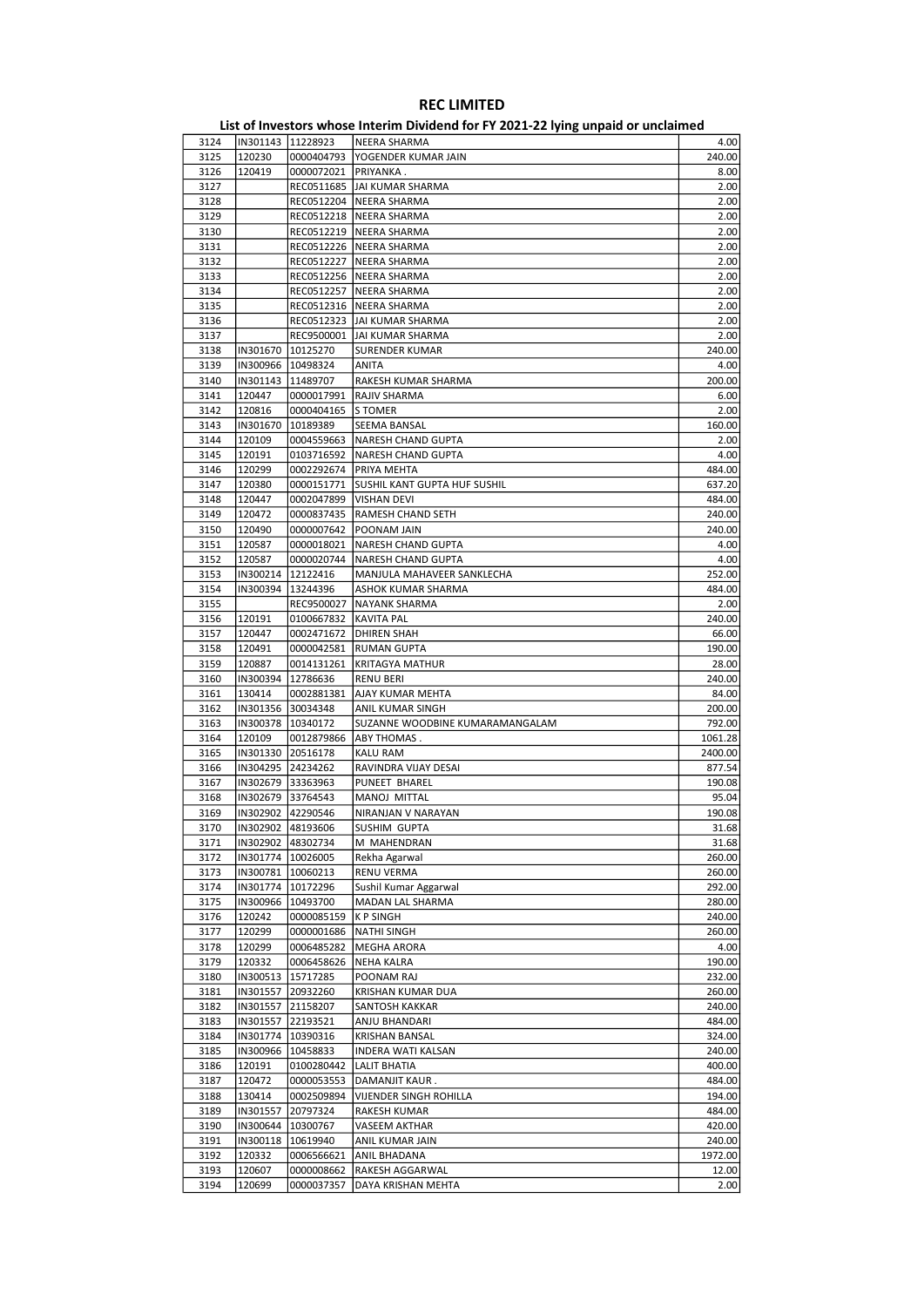| 3195 | IN300513   12447614 |                     | ASHISH PRASAD SATAPATHY           | 240.00  |
|------|---------------------|---------------------|-----------------------------------|---------|
| 3196 |                     | IN302679 30437423   | T N GOPALAKRISHNA                 | 120.00  |
| 3197 | 120332              | 0011375150          | DINESH GUPTA                      | 700.00  |
| 3198 |                     | IN301774   13498434 | <b>RITA GIRI</b>                  | 72.00   |
|      |                     |                     |                                   |         |
| 3199 |                     | IN302814   10390009 | Virender Singh Rawat              | 128.00  |
| 3200 |                     | IN302611   10043826 | NAVEEN KUMAR CHADHA               | 240.00  |
| 3201 | IN300118   10236825 |                     | SUDHIR CHAUDHARY (HUF)            | 435.60  |
| 3202 | IN300118   10236841 |                     | SUDHIR CHAUDHARY                  | 484.00  |
| 3203 | IN300118   10803622 |                     | RAMA DEVI                         | 484.00  |
| 3204 | 120191              | 0100777586          | SADHNA LAKHOTIA                   | 100.00  |
|      |                     |                     |                                   |         |
| 3205 | IN302902 40802570   |                     | KAMAL BANSAL                      | 200.00  |
| 3206 | 120472              | 0000071131          | POYILIKAVIL BABURAJ               | 2040.00 |
| 3207 | IN302566   10037810 |                     | <b>MUNISH PAHWA</b>               | 160.00  |
| 3208 | IN301959   10054947 |                     | SUNITA PARASHAR                   | 260.00  |
| 3209 |                     | IN301959   10054955 | KISHOR KUMAR PARASHAR             | 260.00  |
|      |                     |                     |                                   |         |
| 3210 | IN302349   10131529 |                     | ANIL AGARWAL                      | 480.00  |
| 3211 | IN302365   10242557 |                     | KIRAN VERMA                       | 240.00  |
| 3212 | IN301983   10261802 |                     | RAM CHANDER TANEJA                | 540.00  |
| 3213 | IN302365   10336577 |                     | <b>GEETA YADAV</b>                | 324.00  |
| 3214 |                     | IN302236 10349378   | <b>GHAN SHYAM DASS</b>            | 4.00    |
|      |                     |                     |                                   |         |
| 3215 | IN300966 10368652   |                     | SURENDER KUMAR SHARMA             | 240.00  |
| 3216 | 120106              | 0000366551          | SURENDRA KUMAR SHARMA             | 24.00   |
| 3217 | 120109              | 0002033069          | AJIT KOTIA.                       | 40.00   |
| 3218 | 120175              | 0000091603          | RAJUL SINGHANIA                   | 240.00  |
| 3219 | 120299              |                     | 0001667943   PANKAJ ARORA         | 240.00  |
|      |                     |                     |                                   |         |
| 3220 | 120299              | 0003458885          | NARENDER KUMAR                    | 240.00  |
| 3221 | 120299              | 0005770368          | RADHA VINOD SWIAKA                | 28.00   |
| 3222 | 120350              | 0001062208          | <b>BHIM SAIN LUTHRA</b>           | 92.00   |
| 3223 | 120350              | 0001062227          | <b>KAMLESH GULATI</b>             | 324.00  |
| 3224 | 120472              | 0012862362          | YOGENDRA KUMAR MEGHLAN            | 2000.00 |
|      |                     |                     |                                   |         |
| 3225 | 120733              | 0000008215          | INFOTRADE RESOURCES INDIA PVT LTD | 9000.00 |
| 3226 | 120818              | 0042786058          | ANJALI SHARMA                     | 666.00  |
| 3227 | 130280              | 0000007567          | ANINDITA BANERJEE BANERJEE        | 484.00  |
| 3228 |                     | IN300513 13212399   | PARUL AGARWAL                     | 476.00  |
| 3229 |                     | IN300513   14897426 | <b>GANESH DASS</b>                | 240.00  |
|      |                     |                     |                                   |         |
| 3230 |                     | IN301557 20951292   | DHARAM PAL VERMA                  | 240.00  |
| 3231 | IN301557 21043715   |                     | MADAN MOHAN MALHOTRA              | 240.00  |
| 3232 |                     | IN300360 22617538   | JAI DEV HASSIJA                   | 324.00  |
| 3233 |                     | REC9500265          | JITENDER KALRA                    | 2.00    |
| 3234 |                     | IN301436 10778050   | ADITYA SINGH SANDHU               | 324.00  |
|      |                     |                     |                                   |         |
| 3235 |                     | IN300206   10941396 | SATISH KUMAR GOEL                 | 2.00    |
| 3236 | IN300118   11077025 |                     | MAHESH CHANDRA JOSHI              | 240.00  |
| 3237 | 120447              | 0007770100          | SANJIV BHUSHAN                    | 2400.00 |
| 3238 | 120816              | 0030905600          | <b>SAGUN GOENKA</b>               | 20.00   |
| 3239 | 120816              | 0071894554          | <b>GAGANDEEP KUKREJA</b>          | 400.00  |
|      |                     |                     |                                   |         |
| 3240 |                     | IN301151 23333531   | DEEPIKA KUMAR                     | 240.00  |
| 3241 |                     |                     |                                   | 400.00  |
| 3242 | 120818              | 0016537871          | NISHU RATTAN                      | 248.00  |
| 3243 |                     | IN304295   19112174 | MANDIRA MANDAL                    | 800.00  |
| 3244 |                     | IN300513 20217865   | ROOPA KAUSHIK                     | 800.00  |
|      |                     | IN301055 10360046   | PRIT PAL KAUR                     | 240.00  |
| 3245 |                     |                     |                                   |         |
| 3246 | 120447              | 0001368627          | RAJA LAKSHMI                      | 352.00  |
| 3247 | IN303028            | 50031270            | MOHINDER KUMAR JAIN               | 484.00  |
| 3248 | 120229              | 0000122279          | TOTA RAM ATAL                     | 240.00  |
| 3249 | 120491              | 0000017658          | RAM KUMAR                         | 262.00  |
|      |                     | IN300513 14396120   |                                   |         |
| 3250 |                     |                     | PANKAJ DHAR                       | 130.00  |
| 3251 |                     | IN303028 93296051   | ARVIND DHAR                       | 8.00    |
| 3252 |                     | IN301696 12177885   | HANS RAJ KANSAL                   | 54.00   |
| 3253 |                     | IN302269 13976462   | NAVEEN KUMAR                      | 100.00  |
| 3254 | 120191              | 0101950871          | RAMA NAND                         | 484.00  |
|      |                     |                     |                                   | 484.00  |
| 3255 | 120229              | 0000279084          | NIKKI GARG                        |         |
| 3256 | 120816              | 0028325221          | SAURABH CHAUHAN                   | 76.00   |
| 3257 | IN303108            | 10038109            | ANIL KUMAR RAI                    | 284.00  |
| 3258 |                     | IN300118   10350169 | ARCHANA PRAKASH YADAV             | 240.00  |
| 3259 | 120332              | 0041885495          | HARINDER KUMAR                    | 1000.00 |
|      |                     |                     |                                   | 70.00   |
| 3260 | 120472              | 0001848738          | <b>SUMIT KUMAR</b>                |         |
| 3261 | 120818              | 0013066036          | JAGDISH BANSAL                    | 2.00    |
| 3262 |                     | IN300940   10201844 | CHANDER PRAKASH YADAV             | 240.00  |
| 3263 |                     | IN302365   10237739 | MADHU JUNEJA                      | 100.00  |
| 3264 |                     | IN300940   10284519 | RINKI GUPTA                       | 260.00  |
|      |                     |                     |                                   | 200.00  |
| 3265 |                     | IN302365   10348636 | DARSHANA KUMARI                   |         |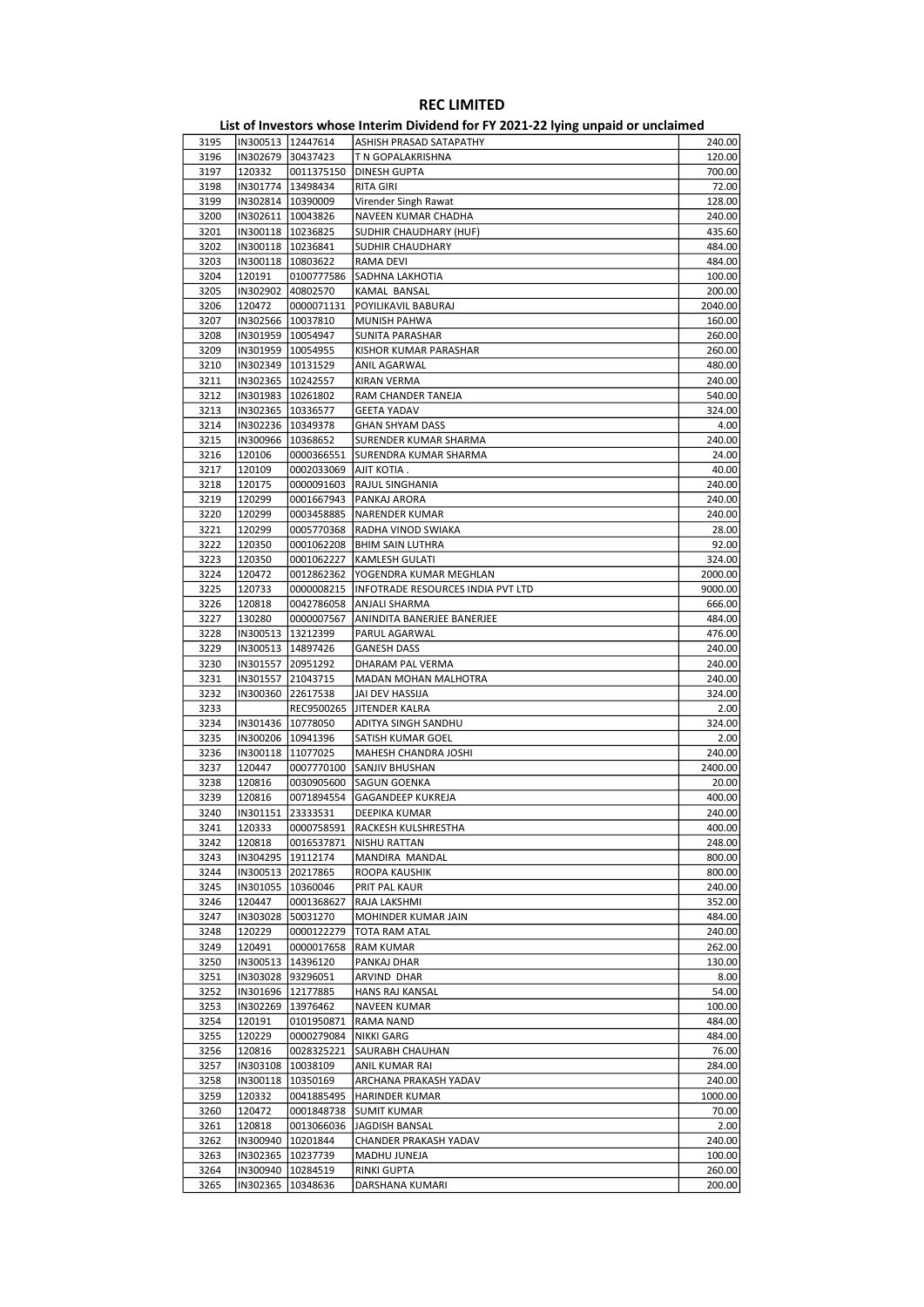|      |          |                         | EIST OF INVESTORS WHOSE HITCHINI DIVIDEND TOFF F ZOZI-ZZ TYING UIIPOID OF UNCIDINED |         |
|------|----------|-------------------------|-------------------------------------------------------------------------------------|---------|
| 3266 | 120164   |                         | 0000089869   LEENA ANAND                                                            | 240.00  |
| 3267 | 120164   | 0000091253              | <b>VIDYA DALAL</b>                                                                  | 240.00  |
| 3268 | 120191   | 0100673903   DARSHNA.   |                                                                                     | 240.00  |
| 3269 | 120191   | 0100674210   BALBIR.    |                                                                                     | 240.00  |
| 3270 | 120229   | 0000285081              | <b>AMIT LATHWAL</b>                                                                 | 240.00  |
|      |          | 0003453085              |                                                                                     |         |
| 3271 | 120332   |                         | <b>MANISH DALAL</b>                                                                 | 56.00   |
| 3272 | 120191   | 0100211443              | VIJAYAPAL.                                                                          | 240.00  |
| 3273 | IN302365 | 10459393                | MANJU GARG                                                                          | 240.00  |
| 3274 |          | IN300118   10494236     | SATVINDER SINGH                                                                     | 240.00  |
| 3275 |          | IN300118   11184085     | ANUPAMA                                                                             | 4.00    |
| 3276 |          | IN302620 10079514       | <b>NAND KISHORE</b>                                                                 | 324.00  |
| 3277 |          | IN302620 10079532       | KEWAL RAM                                                                           | 324.00  |
| 3278 | IN302620 | 10079549                | PURSHOTAM GOYAL                                                                     | 324.00  |
| 3279 | 120299   | 0004676874              | VIJAY KUMAR MEHTA                                                                   | 100.00  |
| 3280 | 120299   | 0005357482              | SANTOSH BHATIA                                                                      | 240.00  |
|      |          |                         |                                                                                     |         |
| 3281 | 120447   | 0001992586              | <b>ANITA THAKRAL</b>                                                                | 444.00  |
| 3282 | 120467   | 0000019681              | RAKESH CHANDANA                                                                     | 240.00  |
| 3283 | 130208   | 0000593481              | JYOTI RANI                                                                          | 2.00    |
| 3284 | IN302365 | 10895183                | SHASHI BHUTRA                                                                       | 200.00  |
| 3285 | 120472   | 0005017596              | SANJEEV KUMAR DHAWAN                                                                | 100.00  |
| 3286 | 120816   | 0001820733              | VISHNU KUMAR                                                                        | 12.00   |
| 3287 | 120109   | 0011262566              | RAJNI JINDGAR.                                                                      | 240.00  |
| 3288 | 120164   | 0200031158              | PARVEEN KUMAR GUPTA                                                                 | 240.00  |
| 3289 | 120191   | 0102964455              | <b>TANUJ KHATTER</b>                                                                | 240.00  |
| 3290 |          |                         | KANCHAN BAJAJ                                                                       |         |
|      | 120191   | 0102969041              |                                                                                     | 240.00  |
| 3291 | 120447   | 0002175621              | <b>SATNARAIN GARG</b>                                                               | 240.00  |
| 3292 | 130414   | 0003209561              | VIKAS KUMAR SINGLA                                                                  | 232.00  |
| 3293 | 120366   | 0000114496              | MANGAT RAI BANSAL                                                                   | 484.00  |
| 3294 | 120366   | 0000118165              | <b>SURESH KUMAR</b>                                                                 | 240.00  |
| 3295 | 120366   | 0000146471              | <b>DEVKI NANDAN</b>                                                                 | 800.00  |
| 3296 | 120229   | 0000275187              | <b>SHYAM LAL</b>                                                                    | 240.00  |
| 3297 | 120132   | 0000865317              | <b>SUNIL KUMAR</b>                                                                  | 360.00  |
| 3298 | 120206   | 0000316087              | <b>SURINDER KUMAR</b>                                                               | 240.00  |
| 3299 | 120335   | 0001447785              | JITENDER BHARDWAJ                                                                   | 240.00  |
| 3300 | IN301774 | 10871000                | AMIT GUPTA                                                                          | 240.00  |
|      |          |                         |                                                                                     |         |
| 3301 | 120206   | 0000163858              | KRISHAN CHAND MITTAL                                                                | 484.00  |
| 3302 | 120206   | 0000306009              | NARESH KUMAR MANUJA                                                                 | 300.00  |
| 3303 | 120260   | 0000033461              | <b>RAJESH KUMAR</b>                                                                 | 484.00  |
| 3304 | 120332   | 0003781681              | <b>RAKESH GARG</b>                                                                  | 380.00  |
| 3305 | 120332   | 0001341426              | JOGINDER SINGH                                                                      | 484.00  |
| 3306 |          | IN302365   10286189     | <b>SHYAM SUNDER</b>                                                                 | 240.00  |
| 3307 |          | IN301143   10451604     | MOHIT GOYAL                                                                         | 4.00    |
| 3308 |          | IN301774   10978002     | NARINDER PARTAP MUNJAL                                                              | 484.00  |
| 3309 | IN300118 | 11467834                | HEMA                                                                                | 4.00    |
| 3310 | 120191   | 0100911190              | <b>VARUN SETH</b>                                                                   | 100.00  |
|      |          |                         |                                                                                     |         |
| 3311 | 120300   | 0000109239              | JYOTI GOYAL                                                                         | 2.00    |
| 3312 | 120335   | 0001477816   KAVITA.    |                                                                                     | 240.00  |
| 3313 | 120335   | 0001877083              | GOPI CHAND                                                                          | 100.00  |
| 3314 | IN301549 | 17451404                | HANSRAJ MUSAFIR                                                                     | 400.00  |
| 3315 |          | IN300513 17747144       | DEVENDER KUMAR                                                                      | 400.00  |
| 3316 | IN301557 | 22080441                | PRIT PAL SINGH BEDI                                                                 | 240.00  |
| 3317 |          | REC0512999   ANIL GUPTA |                                                                                     | 2.00    |
| 3318 |          | REC0513000 ANIL GUPTA   |                                                                                     | 2.00    |
| 3319 |          | REC0513001              | <b>ANIL GUPTA</b>                                                                   | 2.00    |
| 3320 |          | REC0513010              | ANIL GUPTA                                                                          | 2.00    |
| 3321 |          |                         | SUDHIR KUMAR GARG                                                                   | 484.00  |
|      |          | IN302365 10319704       |                                                                                     |         |
| 3322 |          | IN301549 18706788       | <b>SHASHI GARG</b>                                                                  | 484.00  |
| 3323 |          | IN302620 10031954       | SHASHI BALA                                                                         | 242.00  |
| 3324 |          | IN300394 13371018       | SUDARSHAN KUMAR JAIN                                                                | 240.00  |
| 3325 |          | IN302365   10260236     | SUSHIL GULSHAN POPLI                                                                | 400.00  |
| 3326 |          | IN302365 10447366       | SHWETANK GUPTA                                                                      | 484.00  |
| 3327 |          | IN302365 10549773       | AANCHAL                                                                             | 242.00  |
| 3328 | 120229   | 0000334683              | <b>AJAY ARORA</b>                                                                   | 240.00  |
| 3329 | 120229   | 0000334719              | <b>USHA ARORA</b>                                                                   | 240.00  |
| 3330 | 120229   | 0000335518              | SANJEEV ARORA                                                                       | 240.00  |
| 3331 | 120229   | 0000340471              | <b>VIJAY ARORA</b>                                                                  | 240.00  |
|      |          |                         |                                                                                     |         |
| 3332 | 120299   | 0005090331              | JAGDEEP SINGH VIRK                                                                  | 5400.00 |
| 3333 | 120335   | 0001525616              | PAWAN KUMAR PALIWAL                                                                 | 240.00  |
| 3334 | IN301330 | 20398401                | SEEMA                                                                               | 324.00  |
| 3335 | IN301151 | 22718483                | PARVEEN KUMAR GOEL                                                                  | 234.00  |
| 3336 | IN302365 | 10271066                | <b>SANJAY GARG</b>                                                                  | 492.00  |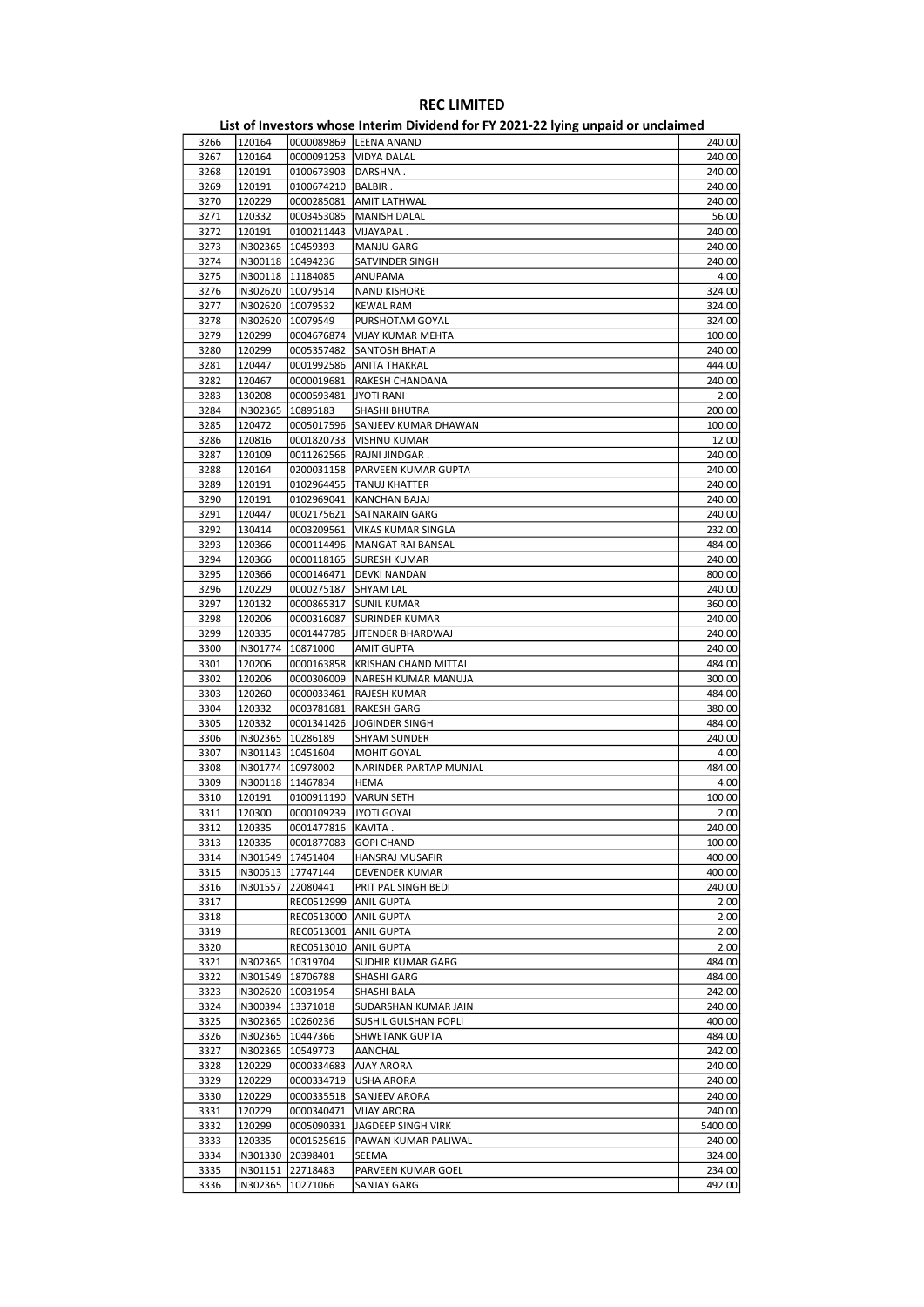| 3337 | 120816   |                     | 0018708608 PRAVEEN KUMAR | 2.00    |
|------|----------|---------------------|--------------------------|---------|
| 3338 | 130414   | 0003317970          | DULI CHAND NARWAL        | 180.00  |
| 3339 | 120816   | 0064499780          | <b>AMIT KUMAR</b>        | 30.00   |
| 3340 | IN301151 | 22719339            | <b>SUBHASH CHAND</b>     | 234.00  |
| 3341 | 120423   |                     |                          | 240.00  |
|      |          | 0000057011          | PRADEEP SEN JOSHI        |         |
| 3342 | 120447   | 0000588796          | AJAY SHARMA              | 96.00   |
| 3343 | 120517   | 0000016402          | <b>CHANDER PRABHA</b>    | 280.00  |
| 3344 | 130414   | 0001931354          | <b>INDER JIT KAMBOJ</b>  | 142.00  |
| 3345 | 130414   | 0002703744          | KANWAL JEET SINGH        | 264.00  |
| 3346 | 120479   | 0000017632          | <b>DEEP CHAND</b>        | 30.00   |
| 3347 | IN300476 | 42648269            | <b>ARUN PRABHA</b>       | 40.00   |
| 3348 | 120816   | 0016002972          | PALAK MITTAL             | 26.00   |
| 3349 | 120254   |                     |                          | 240.00  |
|      |          | 0000027411          | MEENU AGGARWAL           |         |
| 3350 | 130414   | 0001093145          | <b>MANISH CHUGH</b>      | 400.00  |
| 3351 | IN300239 | 14776282            | SHIV SHAKTI MISHRA       | 1360.00 |
| 3352 |          | IN302316   10314696 | RAJ RANI SARDANA         | 200.00  |
| 3353 | 120109   | 0004566723          | MOHINDER KUMAR GUPTA     | 60.00   |
| 3354 | 120445   | 0000020871          | <b>MONIKA KAPUR</b>      | 240.00  |
| 3355 | 120479   | 0000013564          | PUSHPA SINGLA            | 484.00  |
| 3356 | 120479   | 0000033758          | ALKA VOHRA               | 324.00  |
|      |          |                     |                          | 2.00    |
| 3357 | IN301774 | 12616093            | YASH PAL                 |         |
| 3358 | 130144   | 0002153944          | SATISH KUMAR GOEL        | 118.00  |
| 3359 | 130259   | 0000364861          | RAMESH CHAND JAIN        | 160.00  |
| 3360 | 130414   | 0001594897          | <b>PAWAN GROVER</b>      | 206.00  |
| 3361 | IN303028 | 53941254            | MAHESH AHUJA             | 324.00  |
| 3362 | 120479   | 0000029441          | SANDEEP SINGLA           | 484.00  |
| 3363 | IN300513 | 14043673            | <b>NEENA NANDA</b>       | 484.00  |
| 3364 |          | IN300394 17570774   | ABHISHEK BARRAK          | 1084.00 |
|      |          |                     |                          |         |
| 3365 | 120242   | 0100158113          | POONAM GUPTA             | 240.00  |
| 3366 | 120242   | 0100158793          | LACHHMI NARAIN GUPTA     | 260.00  |
| 3367 | 120332   | 0000731154          | <b>SUMITRA THAKUR</b>    | 200.00  |
| 3368 | 120472   | 0000931282          | SANGITA TALWAR           | 400.00  |
| 3369 | 120479   | 0000030611          | <b>RAJNEESH MITTAL</b>   | 324.00  |
| 3370 | IN306122 | 10075957            | SHIVAM                   | 770.00  |
| 3371 | 120191   | 0100372793          | SANJEEV KUMAR SAINI      | 100.00  |
| 3372 | 120447   | 0003595611          | <b>ANIL KUMAR</b>        | 228.00  |
|      |          |                     |                          |         |
| 3373 | 130414   | 0000383161          | VINOD KUMAR GUPTA        | 240.00  |
| 3374 | IN303028 | 53438618            | ANIL KUMAR VINAIK        | 162.00  |
| 3375 | 120816   | 0068775656          | <b>SUNMEET SINGH</b>     | 10.00   |
| 3376 | 120106   | 0400104825          | ANUPAM GARG              | 240.00  |
| 3377 | 120106   | 0400105926          | <b>ATUL GOEL</b>         | 120.00  |
| 3378 | 120332   | 0005382374          | TARUNA.                  | 120.00  |
| 3379 | 120332   | 0001638901          | KHUSHWANT RAI DHIMAN     | 260.00  |
| 3380 |          | IN302679 32212243   | SACHIN GOEL              | 240.00  |
|      |          |                     |                          |         |
| 3381 |          | IN301774   11649957 | SHIPRA SHARMA            | 260.00  |
| 3382 | 120816   | 0024795146          | ANJALI.                  | 20.00   |
| 3383 | 120254   |                     | 0000111174  AJAY KUMAR   | 240.00  |
| 3384 |          | IN301774   10534198 | RAKESH KUMAR             | 8.00    |
| 3385 | 120229   | 0000328399          | VIRENDER KUMAR           | 484.00  |
| 3386 | IN301143 | 10526777            | REEMA                    | 260.00  |
| 3387 | 120887   | 0033075222          | AKSHAY.                  | 8.00    |
| 3388 | 130414   | 0005793538          | SANDEEP PAL SINGH        | 4.00    |
|      |          |                     |                          |         |
| 3389 |          | IN301151 23476765   | RAJESH SINGHI            | 240.00  |
| 3390 |          | IN302236 10214928   | MOHINDER KUMAR JAIN      | 484.00  |
| 3391 |          | IN301846   10012951 | <b>GAUTAM LAL</b>        | 484.00  |
| 3392 |          | IN301846   10151975 | <b>SUNITA RANI</b>       | 240.00  |
| 3393 |          | IN301846   10215926 | ASHOK KUMAR SACHDEVA     | 240.00  |
| 3394 |          | IN301846   10318673 | SANDEEP GUPTA            | 240.00  |
| 3395 |          | IN301143   10509606 | RADHIKA JAIN             | 520.00  |
| 3396 |          | IN301143   10516056 | <b>GURPREET KAUR</b>     | 484.00  |
| 3397 | IN302269 | 10787399            | SATNAM KAUR              | 484.00  |
|      |          |                     |                          |         |
| 3398 | 120206   | 0000156901          | <b>SUDESH KUMARI</b>     | 484.00  |
| 3399 | 120229   | 0000217223          | BIRENDER KUMAR JALOTA    | 240.00  |
| 3400 | 120229   | 0000260854          | RIPPON.                  | 240.00  |
| 3401 | 120254   | 0000048666          | PRITAM SINGH             | 484.00  |
| 3402 | 120254   | 0000104608          | RITESH KUMAR SHARMA      | 240.00  |
| 3403 | 120254   | 0000145632          | NEETU BUDHIRAJA          | 240.00  |
| 3404 | 120254   | 0000255994          | <b>ARUNA RANI</b>        | 260.00  |
|      |          |                     |                          |         |
| 3405 | 120254   | 0000261987          | <b>KARAMJIT SINGH</b>    | 240.00  |
| 3406 | 120472   | 0009432962          | <b>VEENA MALHOTRA</b>    | 240.00  |
| 3407 | 120816   | 0002010763          | AJAY BEHAL               | 50.00   |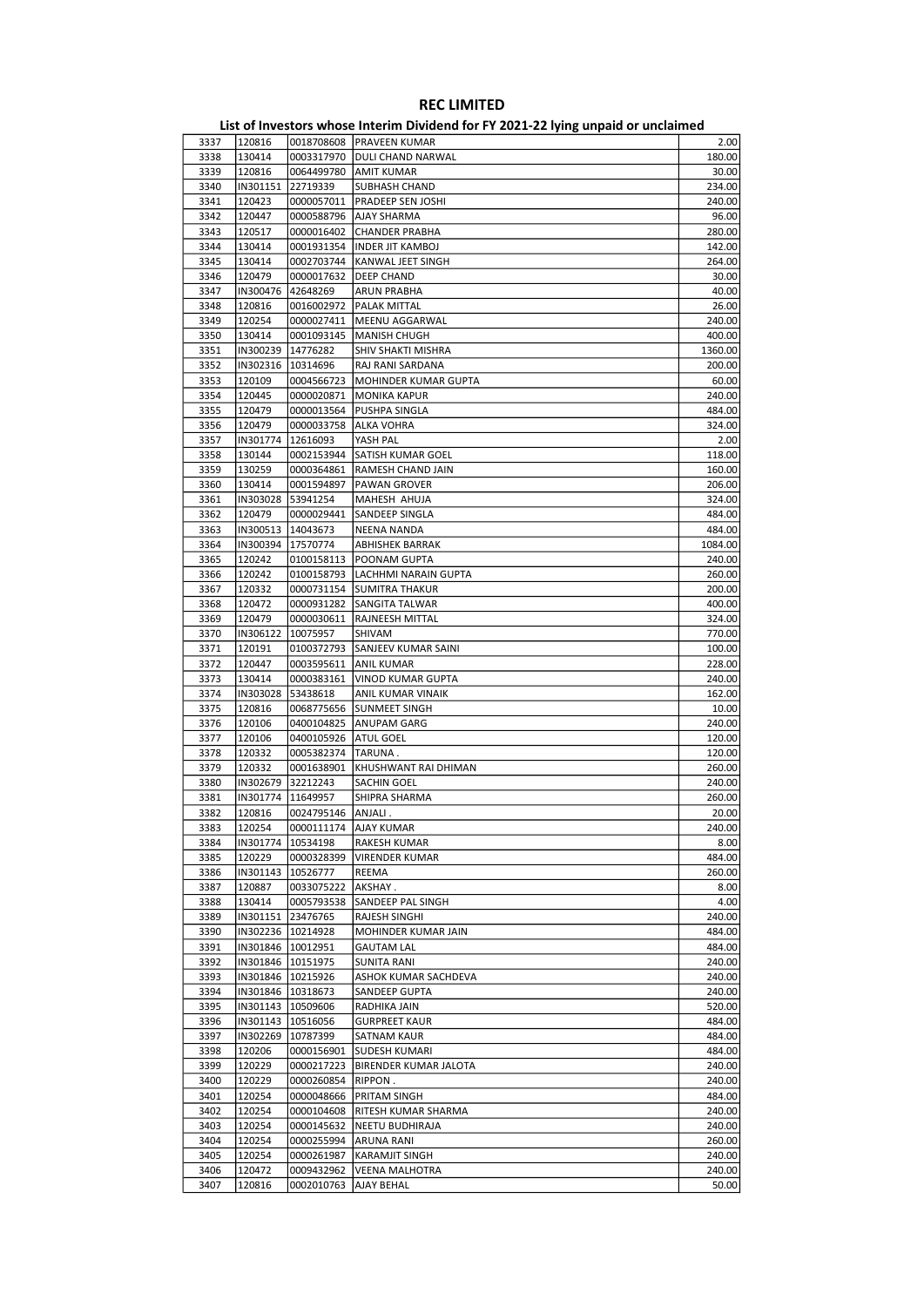|      |                     |                     | <b>EDGO: INVESTORS WHOSE INTERNATIONAL TO THE ESEX LETTING WILDRICK OF MINORITICS</b> |         |
|------|---------------------|---------------------|---------------------------------------------------------------------------------------|---------|
| 3408 | 120816              |                     | 0003879375  KISHPREET BAKSHI                                                          | 278.00  |
| 3409 |                     | IN302236 10132294   | MANJEET SINGH                                                                         | 484.00  |
|      |                     |                     |                                                                                       |         |
| 3410 | IN301143   10506513 |                     | CHANDAN MONGA                                                                         | 240.00  |
| 3411 | 120229              | 0000261560          | MANGLA MEHTA                                                                          | 240.00  |
| 3412 | 120472              | 0003486720          | JASWANT SINGH SAINI                                                                   | 200.00  |
| 3413 | 130414              | 0000684584          | RAJINDER KUMAR GUPTA                                                                  | 240.00  |
| 3414 | 120229              | 0000248811          | RAJAN GOYAL                                                                           | 484.00  |
|      |                     |                     |                                                                                       |         |
| 3415 | IN301846   10192194 |                     | <b>SURINDER KAPOOR</b>                                                                | 216.00  |
| 3416 |                     | IN301846 10192217   | <b>SUSHIL KAPOOR</b>                                                                  | 216.00  |
| 3417 | IN301774   11058781 |                     | RAJ KUMARI CHANI                                                                      | 40.00   |
| 3418 | 120242              | 0100173444          |                                                                                       | 240.00  |
|      |                     |                     | NITIN KUMAR                                                                           |         |
| 3419 | 120254              | 0000186517          | PRIYANKA GOEL                                                                         | 240.00  |
| 3420 | IN301846   10147982 |                     | RAJNI MALHOTRA                                                                        | 240.00  |
| 3421 | 120254              | 0000365564          | <b>VEENA CHOPRA</b>                                                                   | 600.00  |
| 3422 |                     | IN301846   10217717 |                                                                                       | 435.60  |
|      |                     |                     | SUDHIR KUMAR JAIN (HUF)                                                               |         |
| 3423 | IN301143   10515083 |                     | SAROJ JAIN                                                                            | 260.00  |
| 3424 | 120254              | 0000136269          | <b>SUDESH KUMARI</b>                                                                  | 84.00   |
| 3425 | IN301846   10011876 |                     | <b>B.P. SHARMA</b>                                                                    | 2000.00 |
| 3426 | IN301143   11115068 |                     | PREKSHI                                                                               | 184.00  |
|      |                     |                     |                                                                                       |         |
| 3427 | 120887              | 0020107651          | <b>SHUVAM GUPTA</b>                                                                   | 4.00    |
| 3428 | IN302365   10856445 |                     | ARTI GARG                                                                             | 504.00  |
| 3429 | 130414              | 0001637368          | <b>BHUPINDER SINGH</b>                                                                | 240.00  |
| 3430 | IN301782 10014908   |                     | <b>GURMEET KAUR</b>                                                                   | 240.00  |
|      |                     |                     |                                                                                       |         |
| 3431 | IN302236 10396773   |                     | SEEMA SHARMA                                                                          | 8.00    |
| 3432 | IN301774   10486847 |                     | <b>RAMESH KUMAR</b>                                                                   | 240.00  |
| 3433 | 120132              | 0000502629          | SANTOSH KAUR.                                                                         | 216.00  |
| 3434 | 120132              | 0000971562          | KANWAL JIT SINGH                                                                      | 160.00  |
|      |                     |                     |                                                                                       |         |
| 3435 | 120191              | 0101532550          | JATIN SUNEJA                                                                          | 80.00   |
| 3436 | 120254              | 0000141583          | DEEPALI KAPAHI                                                                        | 240.00  |
| 3437 | 120254              | 0000299204          | <b>BAKHSHISH SINGH</b>                                                                | 200.00  |
| 3438 | 120299              | 0006339536          | <b>VIVEK KAPOOR</b>                                                                   | 300.00  |
|      |                     |                     |                                                                                       |         |
| 3439 | 120445              | 0000238521          | ANURADHA SHARMA                                                                       | 40.00   |
| 3440 | 120523              | 0000004304          | SATISH KUMAR KAPOOR                                                                   | 240.00  |
| 3441 | IN301330 20409076   |                     | RAKESH KUMAR BAHTIA                                                                   | 240.00  |
| 3442 | IN301846   10217740 |                     | SUNITA RANI VIG                                                                       | 40.00   |
|      |                     |                     |                                                                                       |         |
| 3443 | IN302365            | 10798099            | MANJIT SINGH DHIMAN                                                                   | 120.00  |
| 3444 | 120332              | 0039348081          | Surinder Kumar                                                                        | 20.00   |
| 3445 | IN301508   10048980 |                     | MANINDER KHURANA                                                                      | 324.00  |
| 3446 | IN302404 10177164   |                     | <b>VIKRANT MAHAJAN</b>                                                                | 80.00   |
|      |                     |                     |                                                                                       |         |
| 3447 | IN300966            | 10528192            | PUNEET MEHRA                                                                          | 240.00  |
| 3448 | 120206              | 0000225426          | <b>DINESH DADA HUF</b>                                                                | 435.60  |
| 3449 | 120333              | 0000019376          | Rakesh Bhatara                                                                        | 240.00  |
| 3450 | 120472              | 0000141234          | <b>ANKIT BAJPAI</b>                                                                   | 120.00  |
|      |                     |                     |                                                                                       |         |
| 3451 | 120472              | 0000158377          | DIPUN SETH                                                                            | 10.00   |
| 3452 | IN301549            | 32373067            | <b>SUMAN CHOPRA</b>                                                                   | 92.00   |
| 3453 |                     | IN301549 52803907   | SANDESH PURI                                                                          | 720.00  |
| 3454 | IN301846  10327746  |                     | JASWINDER KAUR CHAHAL                                                                 | 564.00  |
| 3455 | IN301143   10566065 |                     | RAMA TAGRA                                                                            | 400.00  |
|      |                     |                     |                                                                                       |         |
| 3456 | 120229              | 0000243205          | NEELAM JETHI                                                                          | 1400.00 |
| 3457 | 120447              | 0007457279          | SHWETA ARORA                                                                          | 20.00   |
| 3458 | 120254              | 0000171593          | VINOD KUMAR SHARMA                                                                    | 240.00  |
| 3459 | 120254              | 0000341644          | RAHUL SHARMA                                                                          | 200.00  |
|      |                     |                     |                                                                                       |         |
| 3460 | IN301143            | 10553595            | <b>HARVINDER SINGH</b>                                                                | 240.00  |
| 3461 | IN302404            | 10141382            | <b>MANPREET KAUR</b>                                                                  | 240.00  |
| 3462 | 120332              | 0008836765          | ASHOK KUMAR TULI                                                                      | 8.00    |
| 3463 | 120254              | 0000111841          | RAMAN KUMAR DUTTA                                                                     | 260.00  |
|      |                     |                     |                                                                                       |         |
| 3464 | 120360              | 0001518326          | PALWINDER KAUR.                                                                       | 472.00  |
| 3465 | 120380              | 0000044651          | PARMAR LAL                                                                            | 200.00  |
| 3466 | 120106              | 0002068601          | PRABHAKER JHA                                                                         | 152.00  |
| 3467 | 120242              | 0000062004          | <b>KAMLESH KAUR</b>                                                                   | 240.00  |
|      |                     |                     |                                                                                       | 40.00   |
| 3468 | 120447              | 0002672152          | DHANPAT RAI SAINI                                                                     |         |
| 3469 | 120816              | 0000589116          | NAVJOT KAUR                                                                           | 1104.00 |
| 3470 | 120206              | 0001392272          | KAMAL DEEP                                                                            | 200.00  |
| 3471 | 120323              | 0000410923          | RAJESH KAUSHAL                                                                        | 48.00   |
|      |                     |                     |                                                                                       |         |
| 3472 | 120472              | 0000174416          | SANJEEV KAPOOR                                                                        | 270.00  |
| 3473 | 120642              | 0001848889          | CHARU VERMA                                                                           | 100.00  |
| 3474 |                     | IN301774 12342952   | RAVI KUMAR NARULA                                                                     | 320.40  |
| 3475 | IN301151            | 22877319            | HARSHPREET SINGH DANG                                                                 | 484.00  |
| 3476 | 130414              | 0003738650          | <b>BHUPINDER SINGH</b>                                                                | 200.00  |
|      |                     |                     |                                                                                       |         |
| 3477 | 120323              | 0000428413          | <b>BHAGWANT RAI</b>                                                                   | 132.00  |
| 3478 | 120323              | 0000386304          | RAVINDER SINGH                                                                        | 24.00   |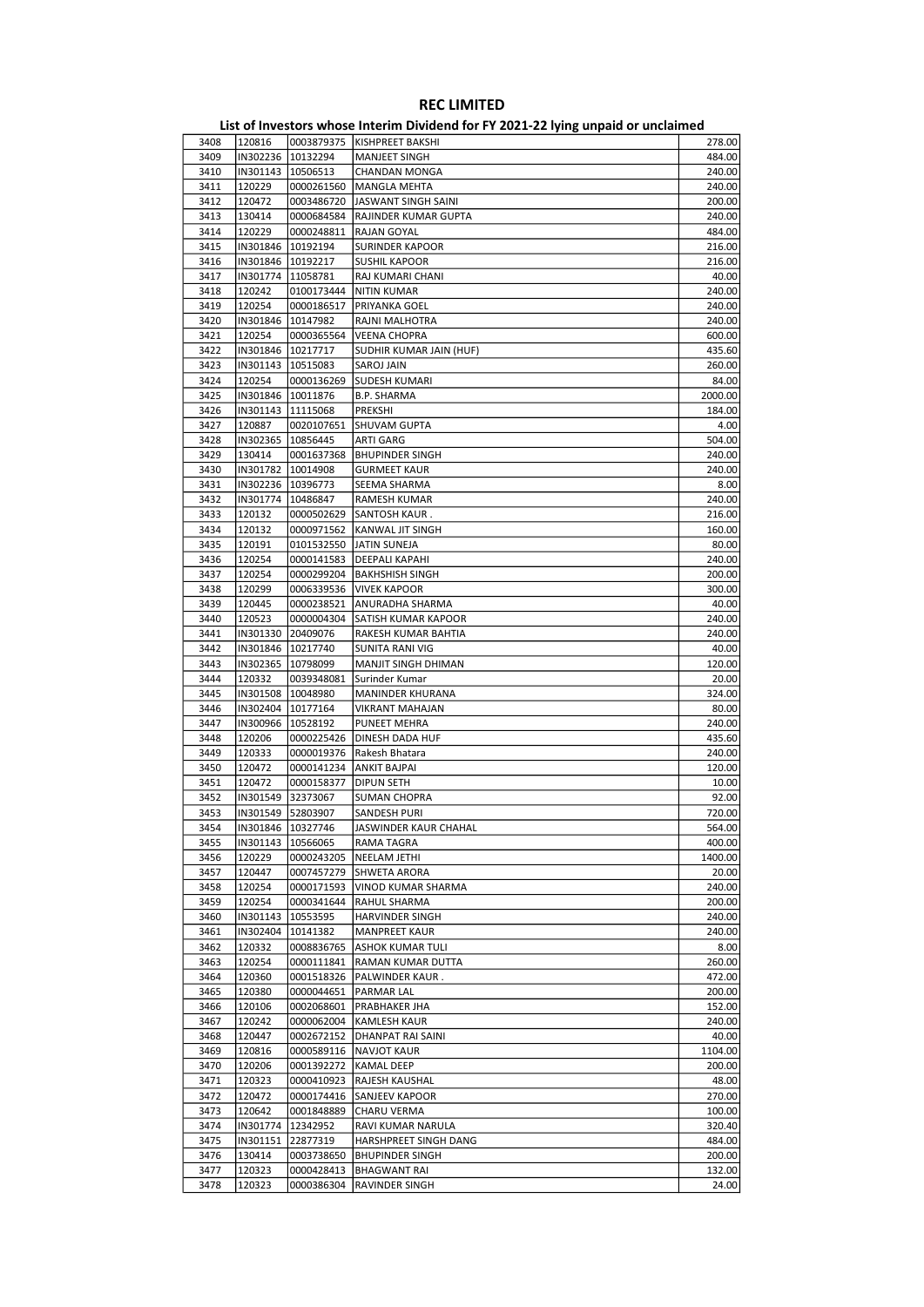|      |          |                     | List of investors whose internit Dividend for FT 2021-22 fying unpaid of unclaimed |         |
|------|----------|---------------------|------------------------------------------------------------------------------------|---------|
| 3479 | 120229   |                     | 0000273561 JAGDISH RAI DHIR                                                        | 240.00  |
| 3480 | 120332   |                     | 0004271558  RAJESH MITTAL                                                          | 400.00  |
| 3481 | 120368   | 0000044163          | <b>SEEMA RANI</b>                                                                  | 4.00    |
| 3482 | 120368   | 0000058666          | <b>VED PARKASH</b>                                                                 | 100.00  |
| 3483 | 120818   | 0007231563          | KANAV BANSAL                                                                       | 2.00    |
|      |          |                     |                                                                                    |         |
| 3484 | 120582   | 0000019258          | RAM KRISHAN                                                                        | 200.00  |
| 3485 | 130414   | 0001584103          | VISHAL GARG                                                                        | 240.00  |
| 3486 | 130414   | 0003179276          | <b>VISHAL GARG&amp; SONS HUF</b>                                                   | 174.60  |
| 3487 | IN301127 | 16837466            | REETA KANSAL                                                                       | 240.00  |
| 3488 |          | IN302236 11117146   | RAJNI SINGLA                                                                       | 240.00  |
| 3489 |          | IN301127   15882263 | KAMLA RANI                                                                         | 240.00  |
| 3490 |          | IN301782 20017750   | PURAN DEVI SCHDEVA                                                                 | 240.00  |
| 3491 |          | IN301436   10523748 | ATTAR SINGH JOON                                                                   | 240.00  |
| 3492 | 130176   | 0000152595          | ADITI ARVIND JOHRI                                                                 | 4.00    |
| 3493 | 120229   | 0000251875          | <b>SWARLEEN KAUR</b>                                                               | 240.00  |
|      |          |                     |                                                                                    |         |
| 3494 |          | IN301143   10531604 | <b>ASHOK GOYAL</b>                                                                 | 435.60  |
| 3495 | 120229   | 0000135419          | SANTOSH KUMAR                                                                      | 240.00  |
| 3496 |          | IN302365   10495025 | KULDEEP SINGH                                                                      | 120.00  |
| 3497 |          | IN301436   10554009 | UGESH SINGLA                                                                       | 240.00  |
| 3498 |          | IN302679 32606996   | SATISH KUMAR GARG                                                                  | 260.00  |
| 3499 |          | IN300206   10881714 | <b>CHANDER MOHAN</b>                                                               | 240.00  |
| 3500 | 120242   | 0100189302          | <b>ANJANA GUPTA</b>                                                                | 240.00  |
| 3501 | 120206   | 0001223327          | RAJ KUMAR TANDON                                                                   | 240.00  |
| 3502 | 120164   | 0200084831          | SANT PARKASH SINGH                                                                 | 400.00  |
| 3503 | IN301063 | 10054697            | <b>UMESH TIWARI</b>                                                                | 400.00  |
|      |          |                     |                                                                                    |         |
| 3504 | IN301143 | 10407474            | ACHLA GOSWAMI                                                                      | 240.00  |
| 3505 | 120242   | 0100055392          | <b>MADHURI RISHI</b>                                                               | 260.00  |
| 3506 | 120472   | 0000092008          | AMRIK SINGH AHI                                                                    | 240.00  |
| 3507 | IN304088 | 10008488            | RAMESH KUMAR DUGGAL                                                                | 110.00  |
| 3508 | 120242   | 0100141023          | MEENU JAIN                                                                         | 40.00   |
| 3509 | 120242   | 0100179427          | SATNAM SINGH                                                                       | 240.00  |
| 3510 | 120242   | 0100107621          | <b>VIJAYA JAIN</b>                                                                 | 484.00  |
| 3511 |          | IN302269 12938756   | <b>GAJJAN SINGH</b>                                                                | 100.00  |
| 3512 |          | IN301436   10458639 | <b>KARTAR SINGH</b>                                                                | 484.00  |
| 3513 |          | IN301143   10723290 | MANJU JAIN                                                                         | 240.00  |
|      |          |                     |                                                                                    |         |
| 3514 | 120299   | 0003637326          | RAKESH KAPUR                                                                       | 240.00  |
| 3515 |          | IN304295   13059657 | NAVDEEP SINGH GILL                                                                 | 260.00  |
| 3516 |          | IN304295   13071660 | NARINDER SINGH                                                                     | 260.00  |
| 3517 |          | IN301549 17229518   | JAGDISH SINGH                                                                      | 20.00   |
| 3518 |          | IN303719   10482923 | SUBHASHCHANDRA BARDA                                                               | 100.00  |
| 3519 |          | IN304295   11434289 | VIJAY KUMAR SACHDEVA                                                               | 80.00   |
| 3520 | 120242   | 0100060271          | NEERAJ KUMAR JINDAL                                                                | 240.00  |
| 3521 | 120242   | 0100100153          | ASHWANI KUMAR GANDHI                                                               | 260.00  |
| 3522 | 120242   | 0100184950          | PREM LATA                                                                          | 240.00  |
| 3523 | 120816   | 0082053613          | AKASH VERMA                                                                        | 24.00   |
|      | 120479   | 0000043350          |                                                                                    | 140.00  |
| 3524 |          |                     | <b>ASHOK CHAWLA</b>                                                                |         |
| 3525 | 130414   |                     | 0009612851   ASHA SHARMA                                                           | 398.00  |
| 3526 |          | IN301143   10841842 | CHANDER PARKASH THAKUR                                                             | 400.00  |
| 3527 | 120254   | 0000271727          | <b>SURJIT SINGH</b>                                                                | 40.00   |
| 3528 | 120242   | 0100202871          | <b>SONAM DAWA</b>                                                                  | 324.00  |
| 3529 | 120332   | 0010575098          | RADHIKA SONI                                                                       | 20.00   |
| 3530 | 130414   | 0001027394          | <b>VINOD KUMAR GUPTA</b>                                                           | 108.00  |
| 3531 | 130414   | 0002247114          | KAMALJIT KATOCH                                                                    | 240.00  |
| 3532 | 130414   | 0007711138          | <b>HOSHIAR SINGH DHADWAL</b>                                                       | 120.00  |
| 3533 | 130414   | 0001903054          | DINESH SINGH                                                                       | 240.00  |
| 3534 | IN301436 | 10688528            | VIJAY KUMAR KACHROO                                                                | 240.00  |
|      |          |                     |                                                                                    |         |
| 3535 | 120191   | 0101772091          | <b>SOURABH SHARMA</b>                                                              | 4.00    |
| 3536 | 120109   | 0002312176          | SATISH KUMAR                                                                       | 900.00  |
| 3537 | 120191   | 0100422003          | PREM NATH KHAJURIA                                                                 | 120.00  |
| 3538 | IN300923 | 10059988            | AMIT GOEL                                                                          | 240.00  |
| 3539 |          | IN300118 10728198   | ABHISHEK KHANNA                                                                    | 260.00  |
| 3540 |          | IN300118   10941084 | <b>GAURAV KUMAR JAIN</b>                                                           | 240.00  |
| 3541 | 120109   | 0005221486          | PRADHUMAN KUMAR GUPTA HUF.                                                         | 1800.00 |
| 3542 | 120206   | 0000584620          | PRAMOD KUMAR                                                                       | 10.00   |
|      | 120335   | 0001515287          | SEEMA AGARWAL                                                                      |         |
| 3543 |          |                     |                                                                                    | 200.00  |
| 3544 | 120423   | 0000025547          | SANGEETA SAXENA                                                                    | 140.00  |
| 3545 | 120423   | 0000039387          | <b>ANITA GUPTA</b>                                                                 | 40.00   |
| 3546 | 120423   | 0000060599          | <b>SALONY GUPTA</b>                                                                | 100.00  |
| 3547 | 120423   | 0000151213          | SHEKHAR SAXENA                                                                     | 160.00  |
| 3548 | IN301549 | 52072389            | RAKESH KUMAR SHARMA                                                                | 316.80  |
| 3549 | IN300781 | 10047693            | PANKAJ GOEL                                                                        | 240.00  |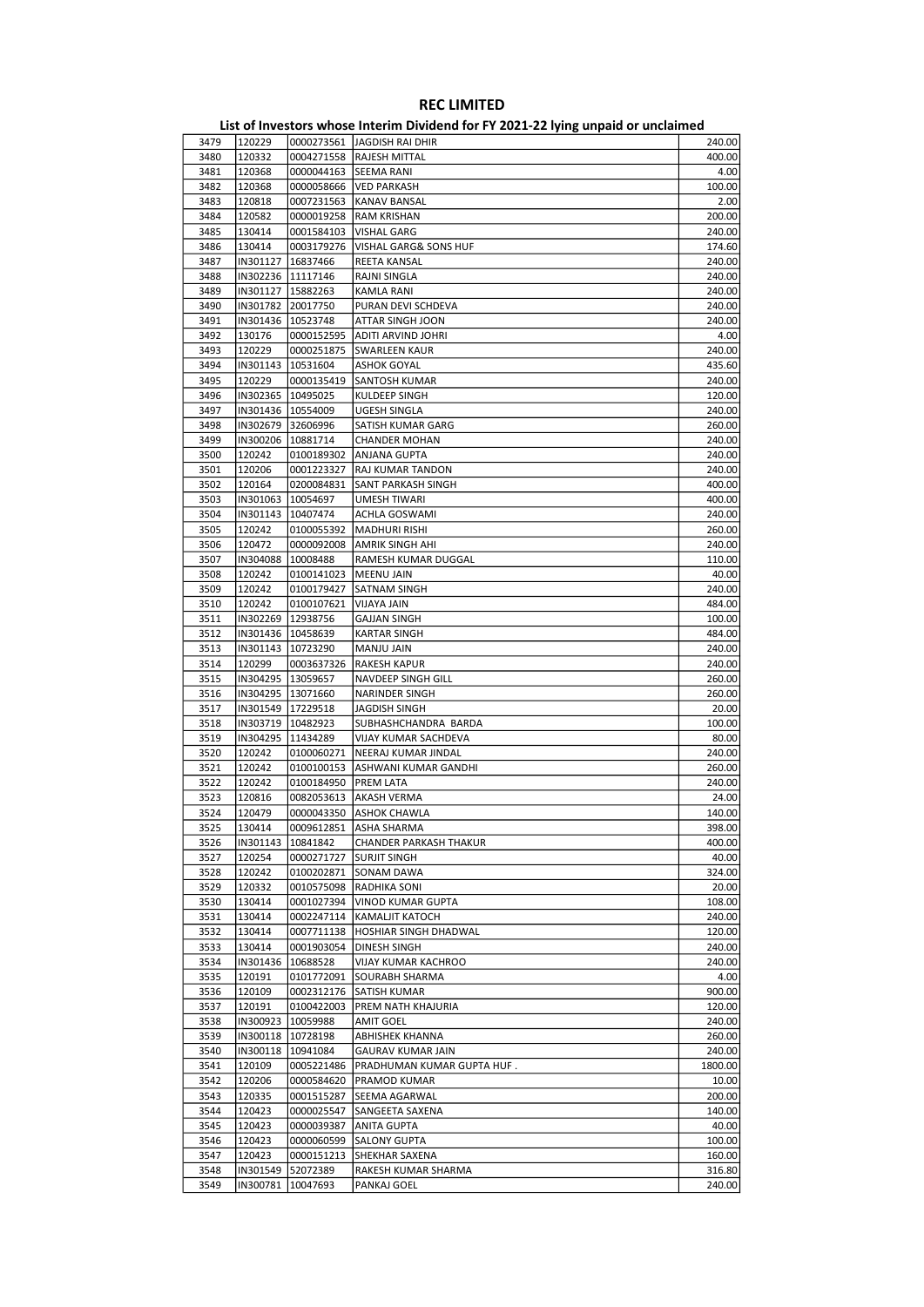|      |                     |                     | List of investors whose internit Dividend for FT Z021-22 fying uripaid or unclaimed |          |
|------|---------------------|---------------------|-------------------------------------------------------------------------------------|----------|
| 3550 | 120335              |                     | 0001481100 SARASWATI BHARTIYA                                                       | 200.00   |
| 3551 | 120816              |                     | 0066370731   NIDHI VAJPAYEE                                                         | 12.00    |
| 3552 |                     | IN301127   16647993 | JYOTI TYAGI                                                                         | 260.00   |
| 3553 |                     | IN301959   10061364 | <b>BELA PANDEY</b>                                                                  | 484.00   |
| 3554 |                     | IN302316   10114618 | PHOOL KUMARI JAIN                                                                   | 484.00   |
|      |                     |                     |                                                                                     |          |
| 3555 |                     | IN302316   10114626 | RANVIR SINGH JAIN                                                                   | 484.00   |
| 3556 | 120164              | 0000033532          | ANIL GUPTA                                                                          | 4.00     |
| 3557 | 120299              | 0002144690          | NITU SACHDEVA                                                                       | 2.00     |
| 3558 |                     | IN302978   10086159 | Isha Goyal                                                                          | 220.00   |
| 3559 |                     | IN300118   10595212 | RAKESH GANGWAR                                                                      | 484.00   |
| 3560 |                     | IN300118   11025719 | <b>GURBACHAN SINGH</b>                                                              | 352.00   |
| 3561 | 120472              | 0000064981          | <b>KAPIL DEV CHAUDHARY</b>                                                          | 484.00   |
| 3562 |                     | IN300239   12641703 | USHA GUPTA                                                                          | 1350.00  |
| 3563 | 130144              | 0001551565          | NEELAM RASTOGI.                                                                     | 40.00    |
| 3564 |                     | IN300394 14605636   | S N GAIKWAD                                                                         | 280.00   |
|      |                     |                     |                                                                                     |          |
| 3565 |                     | IN301557 21993703   | GYANENDRA KUMAR SAXENA                                                              | 400.00   |
| 3566 | 120191              | 0100683392          | AKHIL KUMAR JAIN                                                                    | 240.00   |
| 3567 | IN300450   13500015 |                     | <b>AJAY THAKUR</b>                                                                  | 400.00   |
| 3568 |                     | IN301143   10480269 | SHILPA GOYAL                                                                        | 4.00     |
| 3569 |                     | IN302236   10630732 | RAGHAVENDRA KUMAR VASHISTHA                                                         | 240.00   |
| 3570 | 120300              | 0000566481          | DAN SINGH BUDHLA                                                                    | 88.00    |
| 3571 | 120368              | 0000010942          | RENU SHARMA                                                                         | 240.00   |
| 3572 | 120472              | 0010550885          | CHANDRA MOHAN ILWADHI.                                                              | 360.00   |
| 3573 |                     | IN302269 10738378   | HARI MOHAN PODDAR                                                                   | 600.00   |
| 3574 | 120702              | 0000846021          | <b>HARISH KANDPAL</b>                                                               | 2.00     |
|      |                     |                     |                                                                                     |          |
| 3575 |                     | IN300513 22266161   | ASHISH GUPTA                                                                        | 144.00   |
| 3576 |                     | IN301209 10101893   | RAVI KUMAR NIGAM                                                                    | 240.00   |
| 3577 | 120177              | 0100739091          | <b>GAURAV BANSAL</b>                                                                | 240.00   |
| 3578 | 130144              | 0002660458          | SIDDHARTH MICHAEL KASANA                                                            | 6.00     |
| 3579 |                     | IN300708   10364028 | TANUJ KUMAR                                                                         | 100.00   |
| 3580 | 120191              | 0100383843          | DILIP KUMAR CHANDRAKAR                                                              | 80.00    |
| 3581 |                     | IN302269   10038695 | <b>KISHORE BALANI</b>                                                               | 2.00     |
| 3582 |                     | IN300644 10245077   | SANDEEP AGRAWA                                                                      | 40.00    |
| 3583 |                     | IN302236   10581498 | SANJEEV KUMAR                                                                       | 240.00   |
| 3584 | 120109              | 0002343920          | DEEPAK GUPTA                                                                        | 240.00   |
|      |                     |                     |                                                                                     |          |
| 3585 | 120380              | 0000061519          | <b>SHELLY GUPTA</b>                                                                 | 800.00   |
| 3586 | 120447              | 0001301975          | RAM PRASAD                                                                          | 58.00    |
| 3587 | 120472              | 0000065246          | ANJALI KAUL                                                                         | 22.00    |
| 3588 |                     | IN301774   12244283 | ZAFAR MEHDI ZAIDI                                                                   | 324.00   |
| 3589 |                     | IN300513   15630433 | <b>HARSH KUMAR</b>                                                                  | 100.00   |
| 3590 |                     | IN301557 20727493   | <b>SUNIL KABOO</b>                                                                  | 240.00   |
| 3591 |                     | IN301330 21078312   | <b>ESHA GARG</b>                                                                    | 400.00   |
| 3592 |                     | IN301557 21946608   | VIBHA JHA                                                                           | 240.00   |
| 3593 |                     | IN301356 30021055   | SAVITA GUPTA                                                                        | 260.00   |
| 3594 |                     | IN301549 59107413   |                                                                                     | 500.00   |
|      |                     |                     | SAHDEV KAPOOR                                                                       |          |
| 3595 |                     | IN302806 10076880   | ASHA THAKRAL                                                                        | 480.00   |
| 3596 | IN301774  12672380  |                     | PARVEEN GUPTA                                                                       | 240.00   |
| 3597 | 130144              | 0001216428          | YASH PAL .                                                                          | 38.00    |
| 3598 | IN301151            | 23576468            | <b>RENUKA</b>                                                                       | 240.00   |
| 3599 |                     | IN300118   11004198 | RAM NARYAN JOSHI                                                                    | 400.00   |
| 3600 |                     | IN301313 21104892   | <b>VAIBHAW VISHAL</b>                                                               | 240.00   |
| 3601 |                     | IN300966   10669642 | DURGA SINGH                                                                         | 50.00    |
| 3602 | 120335              | 0002603299          | YATENDRA PAL SINGH                                                                  | 240.00   |
| 3603 | 120447              | 0001254406          | HARI SHANKER MITTAL                                                                 | 40.00    |
| 3604 | 130414              | 0002473972          | ARUN KUMAR GARG                                                                     | 158.00   |
|      |                     |                     |                                                                                     |          |
| 3605 | 120380              | 0000037758          | SUSHAMA AGARWAL                                                                     | 240.00   |
| 3606 | 120816              | 0014687017          | NITIN CHAND GOTHIYA                                                                 | 14.00    |
| 3607 | 120816              | 0070649961          | MAMTA SINGH                                                                         | 100.00   |
| 3608 | IN303116            | 10762392            | KINTER COMMODITY BROKRAGE PRIVATE LIMITED                                           | 180.00   |
| 3609 | 130414              | 0002783958          | ASHISH MITTAL                                                                       | 240.00   |
| 3610 | IN301508            | 10044718            | TUSHAR JAISWAL                                                                      | 240.00   |
| 3611 |                     | IN300556 10290763   | MAHESH CHANDRA GUPTA                                                                | 240.00   |
| 3612 |                     | IN300556 10305600   | MONA SINGHAL                                                                        | 260.00   |
| 3613 | 120177              | 0101261819          | MONIKA NARAIN AGARWAL                                                               | 484.00   |
|      |                     |                     |                                                                                     |          |
| 3614 | 120206              | 0000215574          | RAM CHANDRA BHATIA                                                                  | 240.00   |
| 3615 | 120612              | 0000001161          | SURESH CHANDRA AGARWAL                                                              | 20.00    |
| 3616 | 120612              | 0000167465          | SHRIRAM CHATURVEDI                                                                  | 240.00   |
| 3617 | 120612              | 0000347708          | KOTHIWAL FINANCE AND INVESTMENT LTD                                                 | 1404.00  |
| 3618 | 120612              | 0000357807          | ASHWINI KUMAR                                                                       | 8.00     |
| 3619 | 120612              | 0000396631          | <b>MUDIT LAHOTI</b>                                                                 | 12600.00 |
| 3620 | IN300888            | 13694105            | AWADHESH KUMAR OMAR                                                                 | 484.00   |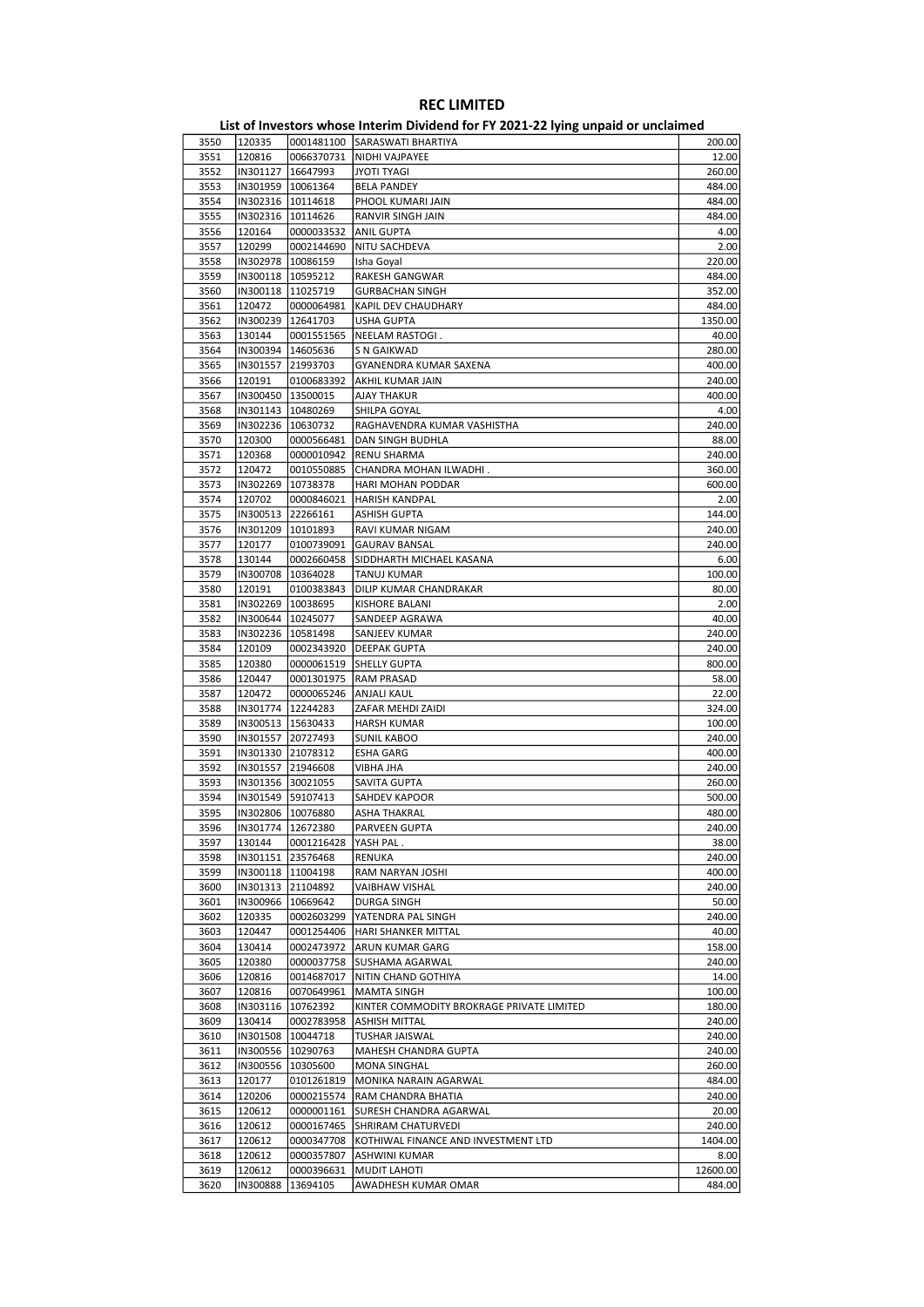| 3621 | IN301330 20416495   |            | SWETA MAHESHWARI                     | 240.00  |
|------|---------------------|------------|--------------------------------------|---------|
| 3622 | IN301330 20430987   |            | YOGESH NEMANI                        | 240.00  |
| 3623 | IN301055   10521532 |            | ANAND KUMAR                          | 400.00  |
| 3624 | 120299              | 0003459665 | GOPAL KRISHNA SHUKLA                 | 120.00  |
| 3625 | 120612              | 0000059991 | <b>INDERJEET KAUR BHATIA</b>         | 240.00  |
| 3626 | IN300011 10636717   |            | DEVINDER JIT SINGH                   | 380.00  |
| 3627 | IN301055 10718224   |            | VIPUL MISHRA                         | 324.00  |
|      |                     |            |                                      |         |
| 3628 | 130414              | 0002662278 | PANKAJ KUMAR                         | 20.00   |
| 3629 | IN301557 21965805   |            | PRAGYA SRIVASTAVA                    | 160.00  |
| 3630 | 120299              | 0002113811 | <b>DEEPAK PANDEY</b>                 | 240.00  |
| 3631 | 120287              | 0000021936 | <b>ARTI SINGH</b>                    | 40.00   |
| 3632 | 120335              | 0001575347 | RAKESH KUMAR SRIVASTAVA              | 100.00  |
| 3633 | 120612              | 0000148009 | <b>ABHISHEK AGARWAL</b>              | 240.00  |
| 3634 | 120612              |            | 0000148013   AKHILESH CHANDRA PANDEY | 240.00  |
| 3635 | IN301330 40369476   |            | DINESH KUMAR VERMA                   | 120.00  |
| 3636 | IN300556   10045546 |            | MANISHA AGARWAL                      | 84.00   |
| 3637 | IN300556   10357364 |            |                                      | 240.00  |
|      |                     |            | SEEMA GAUR                           |         |
| 3638 | 120314              | 0000093818 | <b>KRANTI PAL</b>                    | 240.00  |
| 3639 | IN302201   10516998 |            | DEVESH KUMAR VERMA                   | 240.00  |
| 3640 | IN301055   10650485 |            | MUKESH JAIN                          | 240.00  |
| 3641 | IN301557 22125518   |            | <b>ALOK PANDEY</b>                   | 240.00  |
| 3642 | 120384              | 0000469463 | ANUJ KUMAR GUPTA                     | 40.00   |
| 3643 | 120612              | 0000160187 | PRADEEP KUMAR BAJPAY                 | 240.00  |
| 3644 | IN302269   10286026 |            | ANJANA SINGH                         | 284.00  |
| 3645 | IN300556 10314637   |            | BRIJENDRA KUMAR SRIVASTAVA           | 240.00  |
| 3646 | IN301055 10654510   |            | SHAILENDRA KUMAR PANDEY              | 240.00  |
|      |                     |            |                                      |         |
| 3647 | IN301055 10532275   |            | <b>GOPAL KRISHNA PANDEY</b>          | 120.00  |
| 3648 | 120816              | 0058572781 | SANJAY BABU                          | 40.00   |
| 3649 | IN301557 22110154   |            | SUDHIR KUMAR SRIVASTAVA              | 240.00  |
| 3650 | IN301774   12244275 |            | ZIA MEHDI ZAIDI                      | 324.00  |
| 3651 | 120106              | 0000271706 | NADEEM AL HASAN                      | 240.00  |
| 3652 | IN302679 30118564   |            | ARUN KUMAR KHARE                     | 18.00   |
| 3653 | 120206              | 0000400386 | JAGPREET KAUR                        | 324.00  |
| 3654 | IN304295 71741714   |            | LOKESH KUMAR JAISWAL                 | 160.00  |
| 3655 | 120191              | 0100958953 | SANDEEP KUMAR MISHRA                 | 240.00  |
| 3656 | IN302679 33992178   |            | <b>MANJIT SINGH VIRDI</b>            | 260.00  |
|      |                     |            |                                      |         |
| 3657 | IN301330 20317559   |            | RAM CHANDRA PATEL                    | 200.00  |
| 3658 | 130414              | 0001846427 | SHIV PRAKASH GUPTA                   | 180.00  |
| 3659 | 130414              | 0006139131 | ANIL KUMAR GUPTA                     | 10.00   |
| 3660 | 130319              | 0000092013 | SIMA GUPTA                           | 1800.00 |
| 3661 | IN301774   10735749 |            | VISHNU KUMAR SARAF                   | 240.00  |
| 3662 | 120360              | 0001211410 | <b>BHAIYA LAL SINGH</b>              | 100.00  |
| 3663 | IN301557            | 21390873   | JANARDAN SINGH                       | 240.00  |
| 3664 | 120332              |            | 0027012341  KUMKUM AGGARWAL          | 2000.00 |
| 3665 | 130414              | 0000196804 | SAROJ AGRAWAL                        | 238.00  |
|      |                     |            |                                      | 240.00  |
| 3666 | IN301330 20222607   |            | SEEMA RASTOGI                        |         |
| 3667 | 120109              |            | 0009936197 ARVIND KUMAR CHAUBEY      | 60.00   |
| 3668 | 120350              | 0001054511 | <b>GHAN SHYAM MAURYA</b>             | 490.00  |
| 3669 | 120384              | 0000568855 | UMA MISHRA                           | 80.00   |
| 3670 | IN301557            | 10593825   | RAM NARAYAN TIWARI                   | 136.00  |
| 3671 | 120591              | 0000007051 | TAHZEEBUL HASNAIN SHAKEEL            | 30.00   |
| 3672 | 120591              | 0000007347 | MUNNI DEVI AGARWAL                   | 200.00  |
| 3673 | 120818              | 0001855340 | AISHVARY GUPTA                       | 10.00   |
| 3674 | 120642              | 0009903187 | SHANTI SINGH                         | 1882.00 |
|      |                     |            |                                      |         |
| 3675 | 120887              | 0018487417 | <b>VARUN VERMA</b>                   | 70.00   |
| 3676 | 120346              | 0000206115 | MANOJ KUMAR SRIVASTAVA               | 100.00  |
| 3677 | 130144              | 0004213609 | RAVIMANI CHAUDHARY                   | 6.00    |
| 3678 | 120132              | 0000448057 | VIJAY KUMAR SHARMA                   | 8.00    |
| 3679 | 120398              | 0000077256 | MOHD ZAID ANSARI                     | 70.00   |
| 3680 | IN301774            | 10688813   | MEERA MISHRA                         | 356.00  |
| 3681 | IN301774            | 11334034   | VINOD KUMAR SASSAN                   | 160.00  |
| 3682 | 120109              | 0009927931 | PARUL GUPTA                          | 40.00   |
| 3683 | 120206              | 0000654679 | <b>ZAFER ALI KHAN</b>                | 56.00   |
| 3684 |                     |            |                                      |         |
|      | 120346              | 0000176058 | MAMTA MEHTA                          | 324.00  |
| 3685 | 120346              | 0000176102 | <b>MAHESH MEHTA</b>                  | 240.00  |
| 3686 | 120384              | 0000597103 | NAND KUMAR SHUKLA                    | 396.00  |
| 3687 | 120447              | 0002625291 | VINAY KUMAR JAIN                     | 400.00  |
| 3688 | IN300513            | 13721152   | ROOHI RAZZAQUE                       | 240.00  |
| 3689 | IN301774            | 16389780   | YOGESHWAR PRASAD BHATNAGAR           | 68.00   |
| 3690 | 120816              | 0013041380 | PAWAN TANAY SAHU                     | 40.00   |
| 3691 | 120398              | 0000085474 | MAHENDRA KASHYAP                     | 48.00   |
|      |                     |            |                                      |         |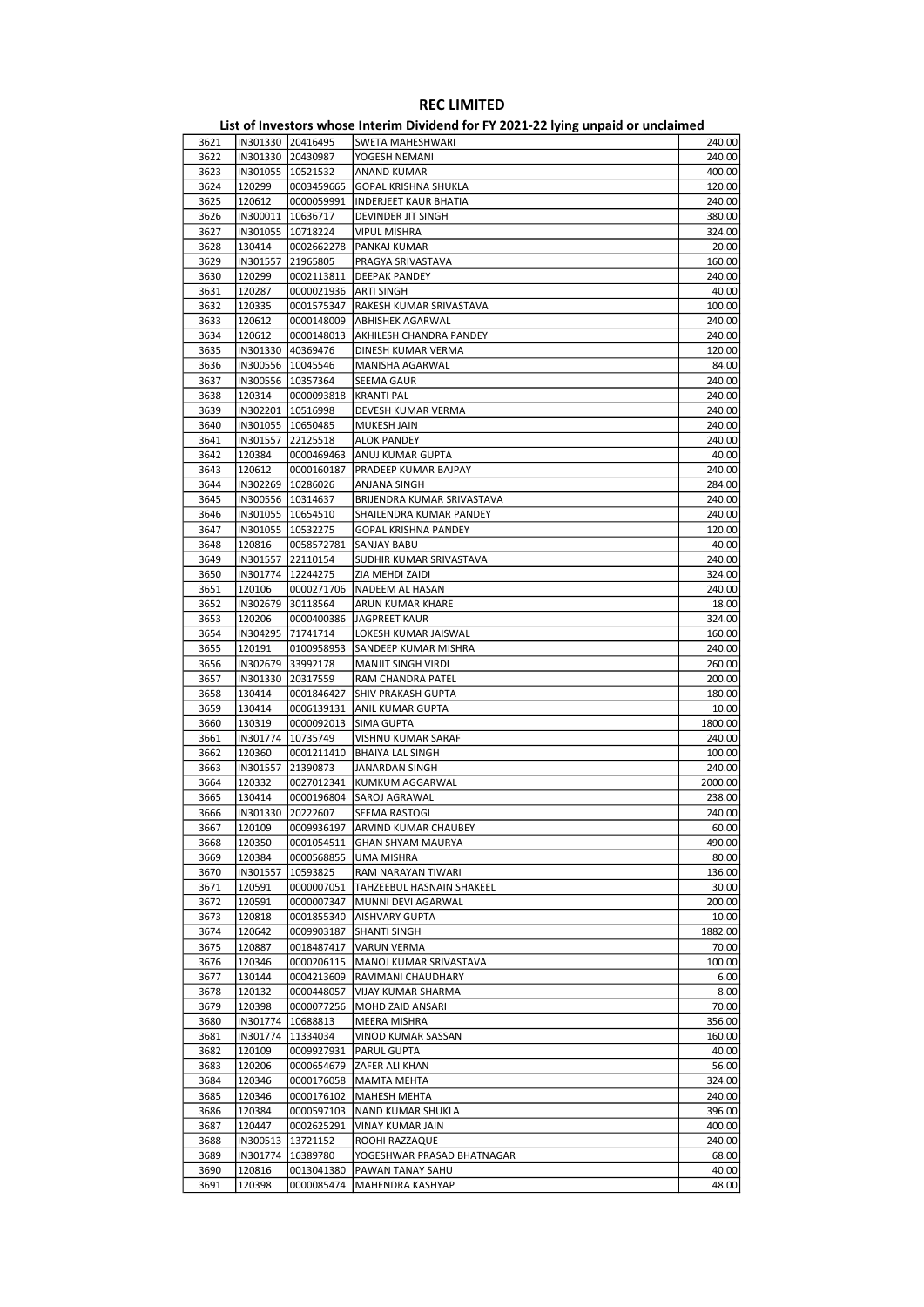| List of Investors whose Interim Dividend for FY 2021-22 lying unpaid or unclaimed |                     |                       |                                   |         |
|-----------------------------------------------------------------------------------|---------------------|-----------------------|-----------------------------------|---------|
| 3692                                                                              | 120109              |                       | 0400031237 JASPAL SINGH           | 260.00  |
| 3693                                                                              | IN301774 12002591   |                       | <b>ABHA JAIN</b>                  | 438.00  |
| 3694                                                                              | 120332              | 0000228947            | DEEPAK KUMAR                      | 240.00  |
| 3695                                                                              | 120398              | 0000003890            | <b>SHIKHA KATIYAR</b>             | 40.00   |
| 3696                                                                              | IN301774            | 12931380              | SAMAR BAHADUR YADAV               | 240.00  |
| 3697                                                                              | IN301557            | 20105538              | MADHULICA SETH                    | 240.00  |
| 3698                                                                              | IN303116   10097956 |                       | <b>GUNJAN AGARWAL</b>             | 500.00  |
| 3699                                                                              | 120109              | 0001778065            | RICHA BAJPAI                      | 120.00  |
| 3700                                                                              | 130319              | 0000039153            | <b>JYOTSNA SINGH</b>              | 484.00  |
| 3701                                                                              | IN300214            | 14088970              | PRAKASH CHANDRA JAIN              | 360.00  |
| 3702                                                                              | IN301557            | 20209243              | <b>SUNITA CHATURVEDI</b>          | 240.00  |
| 3703                                                                              | IN301549 53238871   |                       | <b>MAYA SINGH</b>                 | 4000.00 |
| 3704                                                                              | 120109              | 0009892836            | RENU AGNIHOTRI                    | 260.00  |
|                                                                                   | IN301557            | 10535411              | ANIL KUMAR SHUKLA                 | 50.00   |
| 3705                                                                              |                     |                       |                                   |         |
| 3706                                                                              | IN303116 11785017   |                       | DHARMENDRA KUMAR                  | 350.00  |
| 3707                                                                              | 120191              | 0100886420            | PRATAP SINGH                      | 240.00  |
| 3708                                                                              | 120332              | 0007885142            | RAM KARAN SINGH                   | 16.00   |
| 3709                                                                              | IN301774   12804016 |                       | <b>USHA PANDEY</b>                | 240.00  |
| 3710                                                                              | IN300513   15941762 |                       | SHASHI TRIPATHI                   | 20.00   |
| 3711                                                                              | IN301330 20492868   |                       | <b>NEELAM TRIPATHI</b>            | 800.00  |
| 3712                                                                              |                     | IN300214 26265547     | <b>AMIT TIWARI</b>                | 200.00  |
| 3713                                                                              | IN301774   10566558 |                       | <b>DEEPAK JAIN</b>                | 400.00  |
| 3714                                                                              | 130319              | 0000032897            | <b>SUNIL KUMAR NIGAM</b>          | 200.00  |
| 3715                                                                              | 120398              | 0000024701            | PRIYANKA JAIN                     | 292.00  |
| 3716                                                                              | 120472              | 0000065645            | RAJESH KUMAR SINGH                | 484.00  |
| 3717                                                                              | 120350              | 0001579894            | SHISHIR KUMAR SRIVASTAVA          | 90.00   |
| 3718                                                                              | 120109              | 0009926459            | <b>AKHLAQ HUSAIN</b>              | 240.00  |
| 3719                                                                              | 120299              | 0001571942            | SHAHIN RIZVI                      | 6.00    |
| 3720                                                                              | 120816              | 0033824984            | PRACHI PANT                       | 140.00  |
| 3721                                                                              | 130387              | 0000158922            | ANIL KUMAR DUTTA                  | 240.00  |
| 3722                                                                              | 120106              | 0600062679            | SUDHANSHU.                        | 340.00  |
| 3723                                                                              |                     | IN301557 20662484     | <b>ALOK CHANDRA</b>               | 240.00  |
| 3724                                                                              | IN301557            | 20986265              | PURNIMA MISHRA                    | 240.00  |
| 3725                                                                              | 120816              | 0021873587            | RADHA KRISHNA MISHRA              | 22.00   |
| 3726                                                                              | 120472              | 0011239211            | SHAILESH KUMAR GUPTA              | 76.00   |
| 3727                                                                              | 120132              | 0001247836            | JAMILUR RAHMAN.                   | 188.00  |
|                                                                                   |                     |                       |                                   |         |
| 3728                                                                              | 120332              | 0034197907            | <b>RAM BABU</b>                   | 380.00  |
| 3729                                                                              | IN300513   14011415 |                       | SHASHWAT SHUKLA                   | 360.00  |
| 3730                                                                              | IN302902            | 49526642              | YOGENDRA KUMAR BHARTI             | 2.00    |
| 3731                                                                              | 120816              | 0065770252            | <b>VIPIN KUMAR TIWARI</b>         | 224.00  |
| 3732                                                                              | 120299              | 0004002491            | <b>USHA RANI VERMA</b>            | 40.00   |
| 3733                                                                              | 130144              | 0000666621            | RAKESH KUMAR.                     | 20.00   |
| 3734                                                                              | 130144              | 0001238657            | RAJAN GUPTA.                      | 20.00   |
| 3735                                                                              | IN301330            | 21633829              | AMRESH CHANDRA SINGH              | 1000.00 |
| 3736                                                                              | 130259              | 0000652561            | <b>RAMA KANT LAL</b>              | 240.00  |
| 3737                                                                              | 130319              |                       | 0000091860 RAMDIN SINGH           | 240.00  |
| 3738                                                                              | IN301774   13136866 |                       | RAJESH KUMAR KUSHWAHA             | 60.00   |
| 3739                                                                              | 120341              | 0000089263            | PRABHAT KUMAR SRIVASTAVA          | 124.00  |
| 3740                                                                              | 120132              | 0001682575            | RAVI PRATAP SINGH                 | 240.00  |
| 3741                                                                              | 120398              | 0000119574            | SHASHIKALA YADAV                  | 800.00  |
| 3742                                                                              | 120398              | 0000017333            | KULDEEP KUMAR AGARWAL             | 420.00  |
| 3743                                                                              | 120206              | 0000215384            | PRITPAL SINGH MADHOK              | 240.00  |
| 3744                                                                              | 120472              | 0010064361            | RAVI PRAKASH                      | 100.00  |
| 3745                                                                              | 120612              | 0000341881            | <b>DIPIKA KAPOOR</b>              | 640.00  |
| 3746                                                                              | IN300020            | 11784934              | <b>HARSHAL SINGH</b>              | 2.00    |
| 3747                                                                              | 120332              | 0005742431            | <b>SURYA PRAKASH KHARE</b>        | 400.00  |
| 3748                                                                              | 120612              | 0000286280 ANITA ARYA |                                   | 40.00   |
| 3749                                                                              | 130144              | 0000798982            | PREMPAL SINGH .                   | 200.00  |
| 3750                                                                              | 120332              | 0006111221            | RISHABH.                          | 156.00  |
| 3751                                                                              | 120764              |                       | 0000001440   ASHOK KUMAR GUPTA    | 1000.00 |
| 3752                                                                              | 120109              |                       | 0007417489   ANIL GANGWAR.        | 1000.00 |
| 3753                                                                              | 120230              |                       | 0000139245 SANJAY KUMAR SINGH     | 240.00  |
| 3754                                                                              | 120242              |                       | 0000974210 SANGEETA SHARMA        | 212.00  |
|                                                                                   |                     |                       |                                   |         |
| 3755                                                                              | 120447              | 0002829486            | MEENAL RASTOGI                    | 200.00  |
| 3756                                                                              | 120816              | 0018154440            | DEEPTI BANSAL                     | 66.00   |
| 3757                                                                              | 120447              |                       | 0001382901   VISHAL GUPTA         | 48.00   |
| 3758                                                                              | 120418              |                       | 0000088267 SUBHASH CHANDRA SAXENA | 250.00  |
| 3759                                                                              | 120607              | 0000011289            | HITENDRA VIKRAM SINGH             | 200.00  |
| 3760                                                                              | 120816              | 0017565989            | <b>VIKAS SINGH SIROHI</b>         | 200.00  |
| 3761                                                                              | 120177              | 0100470526            | <b>GEETA GUPTA</b>                | 320.00  |
| 3762                                                                              | 120332              | 0051118090            | Sunil Kumar Sirohi                | 4.00    |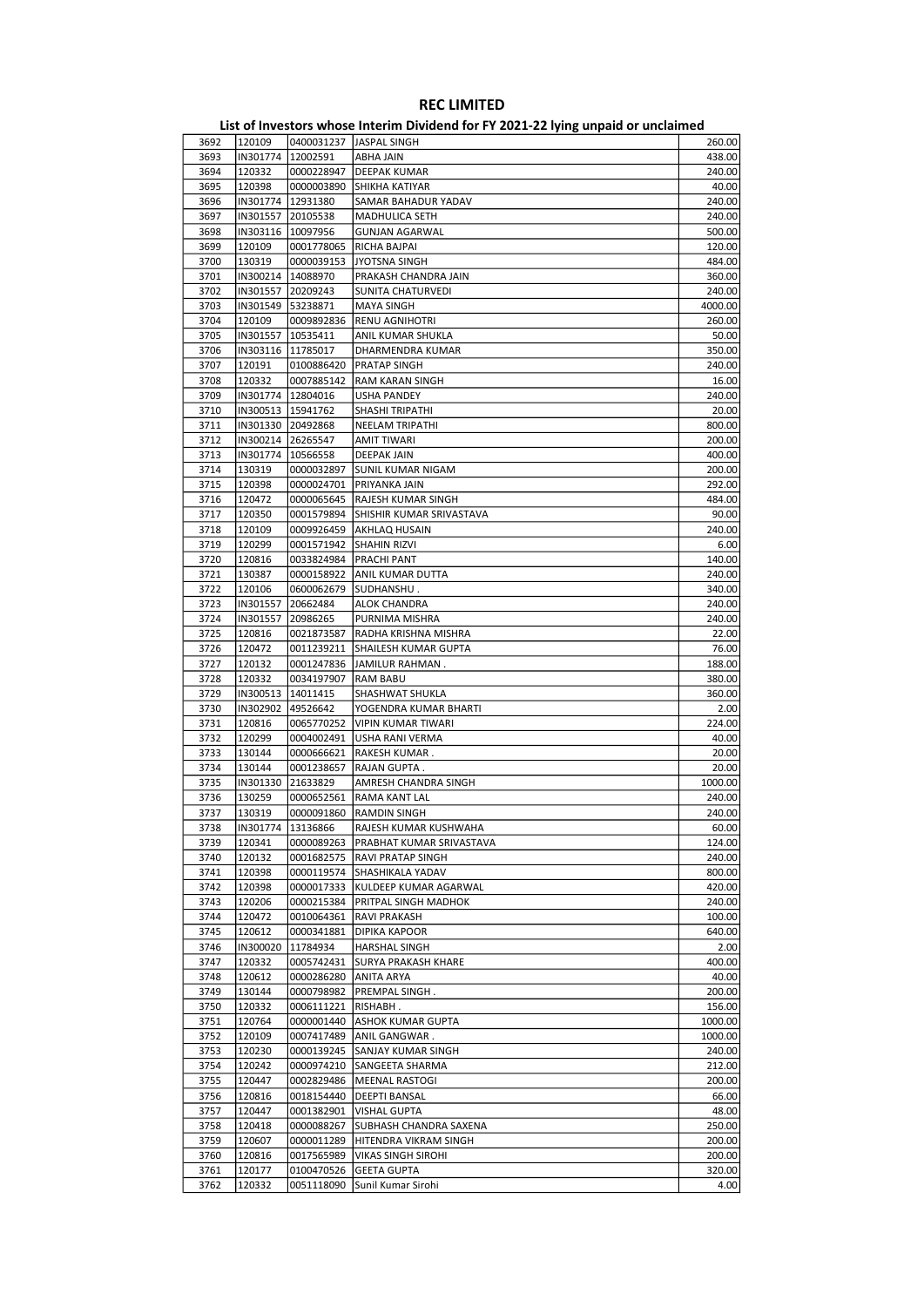#### List of Investors whose Interim Dividend for FY 2021-22 lying unpaid or unclaimed 3763 120418 0000009777 DWARIKA PRASAD AGARWAL (HUF) 216.00 3764 120109 1000015946 DEVI PRASAD PAINULI 484.00 3765 IN301557 20596657 BRIJESH KUMAR SHARMA 20.00 3766 120447 0006151473 RAJNEESH KUMAR SANADHYA 78.00 3767 120542 0000584624 DEEPTI KARANWAL 444.00 3768 120191 0100774152 DILSHAD AHEMAD 600.00<br>3769 120175 0000449436 KUNWAR SUKHPAL 600.00 0000449436 KUNWAR SUKHPAL 3770 120887 0062364864 SHUBHAM KUMAR 10.000 12087 10.00 3771 IN301604 10429464 CHAVPREET SINGH BATRA 136.00 3772 IN300214 32945257 RUCHI MITTAL 40.00 3773 120229 0000212584 SACHIN BANSAL 80.00<br>3774 120818 0008254392 CHIRAG SHARMA 1000 1000 1000 1000 3774 120818 0008254392 CHIRAG SHARMA 10.00 10.00 3775 120106 0002370339 PARASHU RAM OJHA 120.00 3776 120106 0400109350 NEHA SINGHAL 40.00 3777 120164 0400013781 RITAKA BHATIA 240.00 3778 120242 0000283590 HARISH CHANDRA TEWARI 20.00 3779 120289 0001065148 SHAILESH WASON 324.00 3780 120299 0004151882 ALOKE RANJAN 240.00 3781 120299 0005183783 KIRAN THAREJA 400.00 3782 120323 0000446707 AMIT SINGAL 176.00 3783 120335 0001421794 SEEMA KHANNA 320.00 3784 120447 0007443517 VINOD BANSAL 786.00 3785 120808 00000005251 USHA AGRAWAL 40.00 3786 120808 0000007702 DEEPA SHARMA 240.00 3787 120888 0001950011 MILIND BHANDARI 2.00 3788 130124 0003701010 SHUBHAM MAHESHWARI 388.00 3789 120472 0009993321 SANDEEP DABRAL . 80.00 3790 120164 0400028650 PRAKASH CHANDRA PUROHIT 240.00 3791 120242 0000071283 PURNANAND DANGWAL 240.00 3792 120289 0001070122 NAVEEN KUMAR BANSAL 240.00<br>3793 120206 0000285051 PRADEEP KUMAR BANSAL 4.00 **PRADEEP KUMAR BANSAL** 3794 120816 0054635668 RISHABH MEWAR 2.00<br>3795 120335 0001875850 SUNITA MEHTA 2000 **SUNITA MEHTA** 3796 120489 0000115003 JAY SURESH KANTHALIYA 100.00 3797 120472 0010236876 SUNIL KUMAR SHARMA 400.00 3798 |130414 |0003420302 |SUNIL KUMAR AGARWAL 198.00 | 198.00 3799 120191 0101729478 RAKESH KUMAR JAIN 10.00 120447 0001036349 MANOJ KUMAR JAIN 10.00 3800 120447 0001036349 MANOJ KUMAR 3801 120472 0009339612 RAJESH ARORA 400.00 3802 120175 0000206056 RADHA KRISHNA TYAGI 484.00 3803 120472 0009591240 ANITA CHUGH 240.00<br>3804 130414 0002845034 DEVESH MITTAL 48.00 3804 130414 0002845034 DEVESH MITTAL 3805 IN302365 10274072 AMIT JAIN 120.00 3806 120106 0400046468 SURINDER KAUR 240.00 3807 120191 0100825390 KETIKA BHARDWAJ 8.00 3808 120242 0000107513 NARESH CHAND GUPTA 72.00 3809 120109 0009900400 MANISH AGARWAL 26.00 26.00 26.00 26.00 26.00 26.00 26.00 26.00 26.00 26.00 26.00 26.00<br>3810 1N302269 12739301 AMITABH SINGH 3810 |IN302269 |12739301 |AMITABH SINGH 36.00<br>3811 120141 |0000022224 |MOHD SAUD ANSARI 120.00 3811 120141 0000022224 MOHD SAUD ANSARI<br>3812 120191 0102422901 MOHAMMAD ALEEM 3812 120191 0102422901 MOHAMMAD ALEEM 100.00 3813 120614 0000152575 RAJESH KOTHARI 200.00 3814 130513 0000106261 DEEPAK MEHRA . 2.00 3815 |IN300394 |18556241 |SACHET SAURABH 50.00 3816 IN302679 34702942 RAJ KUMARI PANDEY 240.00 3817 130414 0001689326 R R YADAV 600.00 3818 120360 0007005792 DEEPALI TANDON 20.00<br>3819 120816 0025108706 MONESH KUMAR AGRAWAL 100.00 MONESH KUMAR AGRAWAL 3820 IN302269 11276785 ANJANA GUPTA 150.00 3821 120346 0000404105 ARASHAD HUSSAIN 1200.00 3822 130259 0000712624 SUDHIR KUMAR DAS 240.00 3823 IN301557 20196199 ANKUR JALAN 484.00 3824 120332 0006676263 JEET LAL PRAJAPATI HUF 360.00 3825 130144 0004278743 ZAKIR HUSEN 2.00 3826 130414 0002164762 MURLIDHAR YADAV 320.00 3827 130414 0009754268 NEELAM SINGH 170.00 3828 130414 0002282721 MANISH KUMAR RAI 122.00 3829 130144 0001799884 HARIOM GUPTA . 26.00 3830 120109 0002370720 ARVIND GARG 484.00 3831 120214 0000033746 A. K. GOSWAMI 260.00 3832 120335 0001922642 SHEELA VARSHNEY 64.00

3833 120366 0000133006 SARVESH KUMAR SINGH 240.00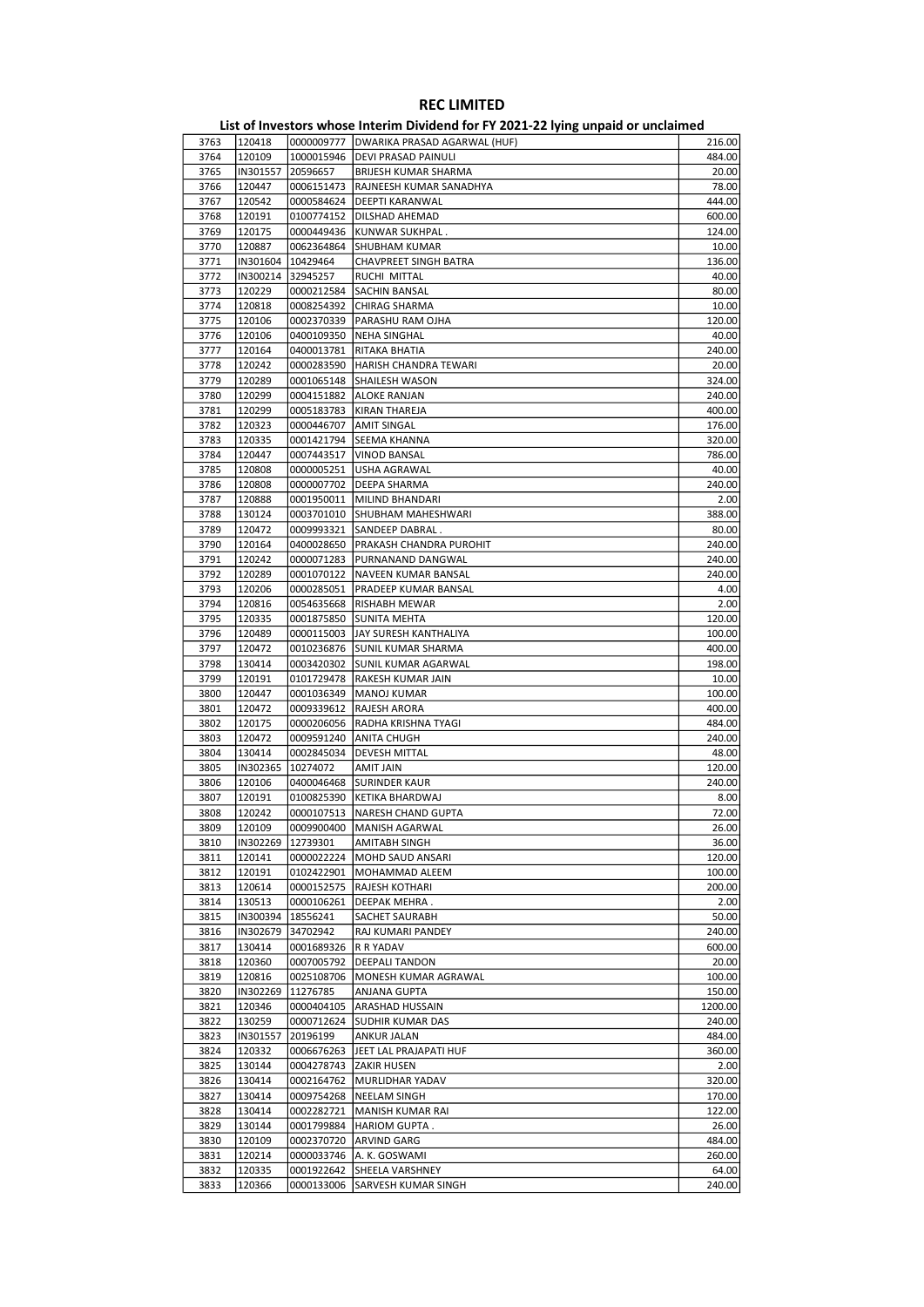| 3834 | 120206              |                     | 0000083130 SONU KUMAR ASIWAL          | 156.00  |
|------|---------------------|---------------------|---------------------------------------|---------|
| 3835 | 120206              | 0000591294          | KUSUM JAIN                            | 120.00  |
| 3836 | 120299              | 0002207072          | KIRAN SRIVASTAVA                      | 30.00   |
|      |                     |                     |                                       |         |
| 3837 | 120468              | 0000072141          | <b>ANAND GUPTA</b>                    | 240.00  |
| 3838 | 120887              | 0002123369          | <b>ANKIT SHARMA</b>                   | 62.00   |
| 3839 | IN300239 16411785   |                     | <b>BANTY KUSHAWAH</b>                 | 20.00   |
| 3840 | IN300708   10354682 |                     | ARTI SAXENA                           | 240.00  |
|      |                     |                     |                                       |         |
| 3841 | IN301983   10386143 |                     | KRIPA SHANKER SINGH                   | 40.00   |
| 3842 | IN302201   10545463 |                     | JAGDISH CHAND AGARWAL                 | 324.00  |
| 3843 | IN300118   11221352 |                     | AKASH AGARWAL                         | 50.00   |
|      |                     |                     |                                       |         |
| 3844 | 120214              | 0000061972          | SHAILESH JAIN                         | 240.00  |
| 3845 | IN300214   13676336 |                     | SHIV NARAIN GARG                      | 240.00  |
| 3846 | IN301330 19945008   |                     | KAPIL CHUGH                           | 20.00   |
| 3847 | IN302822   10047886 |                     | <b>MANISH KUMAR</b>                   | 484.00  |
|      |                     |                     |                                       |         |
| 3848 | IN300118 11146348   |                     | ANURAG BHARGAVA                       | 240.00  |
| 3849 | 120109              | 0002132222          | RAHIL YAQUB                           | 484.00  |
| 3850 | 120214              | 0000067079          | HARISH KUMAR KHEMNANI                 | 240.00  |
| 3851 | 120191              | 0100243904          | REETU GOYAL                           | 120.00  |
|      |                     |                     |                                       |         |
| 3852 | 120214              | 0000063304          | <b>NEELAM JAIN</b>                    | 240.00  |
| 3853 | 120214              | 0000063760          | <b>KAUSHAL GUPTA</b>                  | 240.00  |
| 3854 | 120612              | 0000257407          | RAVI KUMAR GUPTA                      | 60.00   |
|      |                     |                     |                                       |         |
| 3855 | 120214              | 0000064175          | RICHA LALWANI                         | 452.00  |
| 3856 | 120332              | 0008573735          | UMA GAUTAM                            | 4.00    |
| 3857 | 120498              | 0000007590          | SARIKA DALELA                         | 40.00   |
| 3858 | 130144              | 0002099655          | NARENDRA KUMAR AGARWAL                | 8.00    |
|      |                     |                     |                                       |         |
| 3859 | IN300513   15127172 |                     | PREM CHAND                            | 2.00    |
| 3860 | IN301557 22054480   |                     | AKHILESH KUMAR SHARMA                 | 240.00  |
| 3861 | IN301774   12570487 |                     | RAJE SINGH                            | 240.00  |
|      |                     |                     |                                       |         |
| 3862 | IN300214   15629111 |                     | RAGINI                                | 20.00   |
| 3863 | IN301006 10118057   |                     | MOHIT SHARMA                          | 400.00  |
| 3864 | 120206              | 0000426892          | RAJESH SACHDEVA                       | 240.00  |
| 3865 | 120214              | 0000063513          | VANDANA MISHRA                        | 484.00  |
|      |                     |                     |                                       |         |
| 3866 |                     | IN301774   12043146 | VINEET KUMAR DHAWAN                   | 435.60  |
| 3867 | 120697              | 0000006383          | <b>SANJEEV BANSAL</b>                 | 2.00    |
| 3868 | 120214              |                     | 0000050295   PRAVEEN KUMAR SONI       | 240.00  |
| 3869 | 120109              | 0002354016          | SHAILENDRA JAIN                       | 40.00   |
|      |                     |                     |                                       |         |
| 3870 | 130414              | 0004467106          | PARUL MATHUR                          | 40.00   |
| 3871 | 130319              | 0000055298          | NEETU GUPTA                           | 260.00  |
| 3872 | IN302269 11760390   |                     | KAPIL KUMAR                           | 200.00  |
| 3873 |                     |                     |                                       | 240.00  |
|      | 120106              | 0500118906          | SUDHA SHARMA                          |         |
| 3874 | 120177              | 0100785056          | <b>KRISHAN GOPAL SHARMA</b>           | 324.00  |
| 3875 | 120177              | 0100791389          | PUKHRAJ MAL SINGHAL                   | 484.00  |
| 3876 | 120206              | 0000238735          | MONIKA.                               | 120.00  |
| 3877 |                     |                     |                                       |         |
|      | 120230              |                     | 0000188863   ARVIND KUMAR GOYAL (HUF) | 90.00   |
| 3878 | 120346              | 0000092514          | <b>RANJEET SINGH</b>                  | 4.00    |
| 3879 | 120447              | 0001142161          | <b>RAJVEER SINGH</b>                  | 24.00   |
| 3880 | IN300513 80680018   |                     | HARSHA KHANDELWAL                     | 400.00  |
|      |                     |                     |                                       |         |
| 3881 |                     | IN301102   10042806 | SATYA NARAIN GUPTA                    | 240.00  |
| 3882 |                     | IN300394  10100925  | OM PRAKASH MEHRA                      | 484.00  |
| 3883 | IN302898 10182764   |                     | RAMAWATAR JOSHI                       | 484.00  |
| 3884 | IN302105 10360511   |                     | KANHIYA LAL SAINI                     | 240.00  |
|      |                     |                     |                                       |         |
| 3885 |                     | IN302236   10671634 | <b>BHARTI GUPTA</b>                   | 240.00  |
| 3886 | IN301696            | 11279857            | DEVKI NANDAN KHANDELWAL               | 86.00   |
| 3887 | 120109              | 0002397996          | SAMPAT KUMAR JAIN.                    | 240.00  |
| 3888 | 120109              | 0006420422          | USHA RANI SHARMA                      | 484.00  |
|      |                     |                     |                                       |         |
| 3889 | 120135              | 0000072356          | ASHOK KUMAR GUPTA                     | 160.00  |
| 3890 | 120177              | 0100086847          | RAM BILAS AGARWAL                     | 260.00  |
| 3891 | 120289              | 0000561292          | <b>ANIL HASIJA</b>                    | 120.00  |
| 3892 | 120292              | 0000013147          | PRIYA JAIN                            | 484.00  |
|      |                     |                     |                                       |         |
| 3893 | 120299              | 0005231150          | <b>KAVITA DEVI</b>                    | 240.00  |
| 3894 | 120314              | 0000054375          | VISHAKHA TAMBI                        | 240.00  |
| 3895 | 120332              | 0001968965          | OM PRAKASH GOYAL HUF                  | 864.00  |
| 3896 | 120332              | 0002124368          | RAM GOPAL SARRAF                      | 240.00  |
|      |                     |                     |                                       |         |
| 3897 | 120335              | 0000132656          | AKSHAY GUPTA                          | 324.00  |
| 3898 | 120335              | 0002395646          | PREETI ARYA SINGHAL                   | 1200.00 |
| 3899 | 120345              | 0000312040          | SIMI SHARMA                           | 484.00  |
|      |                     |                     |                                       | 260.00  |
| 3900 | 120366              | 0000041388          | MEENAKSHI SABOO                       |         |
| 3901 | 120366              | 0000052229          | JITENDRA SINGH                        | 484.00  |
| 3902 | IN301485 20132992   |                     | TARA DEVI MODI                        | 240.00  |
| 3903 | IN301485 20183622   |                     | <b>SUMIT SETHI</b>                    | 240.00  |
|      |                     |                     |                                       |         |
| 3904 | IN301485            | 20200714            | <b>ABDUL HAFIZ</b>                    | 240.00  |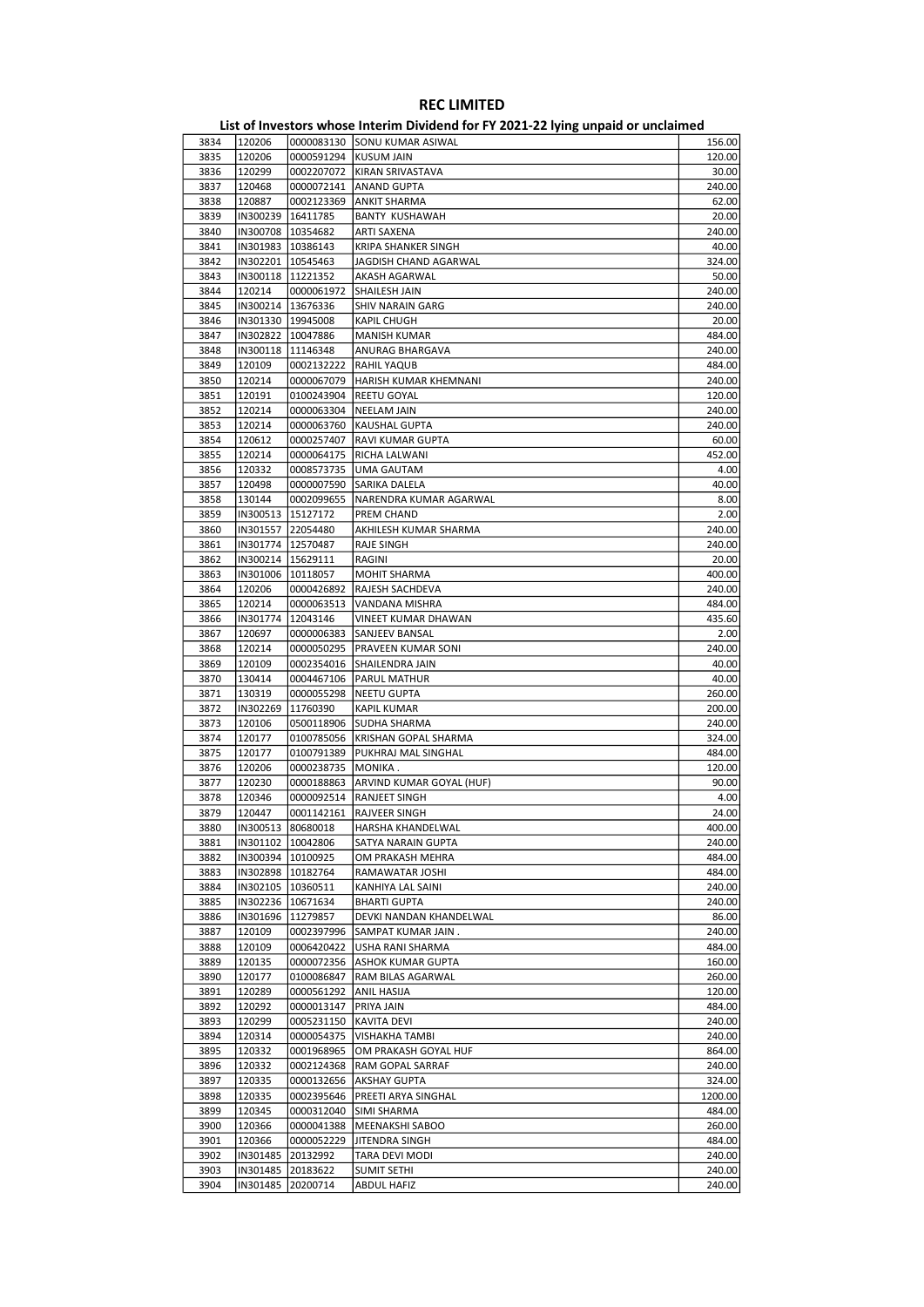| 3905 | IN301485 20214785 |                     | NIRMALA SINGH                  | 240.00  |
|------|-------------------|---------------------|--------------------------------|---------|
| 3906 |                   | IN301160 30385786   | SURESH KUMAR JAIN              | 240.00  |
| 3907 |                   | IN301160 30385809   | ANIL KUMAR JAIN                | 240.00  |
| 3908 |                   | IN301160 30387265   | ANILA CHHABRA                  | 240.00  |
|      |                   |                     |                                |         |
| 3909 |                   | IN301160 30452870   | <b>SWETA JAIN</b>              | 20.00   |
| 3910 | 120106            | 0500297264          | <b>GAGAN DAS SONI</b>          | 80.00   |
| 3911 | 120141            | 0100015857          | URMILA AGARWAL                 | 240.00  |
| 3912 | 120177            | 0100271585          | <b>URMILA GUPTA</b>            | 240.00  |
| 3913 | 120292            | 0000106210          | SHANKER LAL TIKSALI            | 484.00  |
| 3914 | 120299            | 0001529387          | RADHEY SHYAM GUPTA             | 240.00  |
|      |                   |                     |                                |         |
| 3915 | 120314            | 0000015897          | <b>INDRA KUMAR GOYAL</b>       | 260.00  |
| 3916 | 120314            | 0000024082          | AMIT GOYAL                     | 260.00  |
| 3917 | 120314            | 0000055628          | ANIL AGARWAL HUF.              | 262.80  |
| 3918 | 120335            | 0000165941          | KARUNA TEKWANI                 | 324.00  |
| 3919 | 120346            | 0000088548          | <b>GOVIND SHARAN AGARWAL</b>   | 484.00  |
|      |                   |                     |                                |         |
| 3920 | 120366            | 0000029670          | NAMITA AGRAWAL                 | 484.00  |
| 3921 | 120366            | 0000218001          | ASHISH DHAMANI                 | 200.00  |
| 3922 | 120468            | 0000031149          | LATA JAIN                      | 240.00  |
| 3923 |                   | IN300394   12619030 | ASHA AGRAWAL                   | 260.00  |
| 3924 |                   | IN306114 20032378   | KANHAIYA SINGH GULERI          | 240.00  |
| 3925 |                   | IN303420 20313474   | LAVISHA GIDWANI                | 100.00  |
|      |                   | IN301160 30168406   |                                |         |
| 3926 |                   |                     | CHHAGAN LAL MATHUR             | 240.00  |
| 3927 |                   | IN301160 30349856   | RAKESH KARAMCHANDANI           | 240.00  |
| 3928 |                   | IN301160 30402004   | UMESH CHAND HARIT              | 240.00  |
| 3929 |                   | IN301160 30429229   | SHARMILA SHARMA                | 240.00  |
| 3930 |                   | IN302365 10444879   | <b>GORDHAN PITALIYA</b>        | 120.00  |
| 3931 |                   | IN301774   11193963 | SEEMA AGARWAL                  | 484.00  |
|      |                   |                     |                                |         |
| 3932 | IN301774          | 11802318            | CHANDRA SHEKHER SHARMA         | 240.00  |
| 3933 | 120141            | 0100004910          | VIJAY KUMAR AJMERA             | 100.00  |
| 3934 | 120177            | 0100336591          | PREKSHA JAIN                   | 240.00  |
| 3935 | 120177            | 0100461230          | LEELA MUTHA                    | 1200.00 |
| 3936 | 120292            | 0000093973          | RAMA GOSWAMI                   | 166.00  |
| 3937 | 120292            | 0000103433          | PRAMOD KUMAR PAREEK            | 484.00  |
|      |                   |                     |                                |         |
| 3938 | 120292            | 0000109226          | AVDHESH KHUNTETA               | 484.00  |
| 3939 | 120307            | 0000467049          | SUSHMA BARDIA                  | 40.00   |
| 3940 | 120335            | 0000399844          | <b>GAUTAM TOTUKA</b>           | 240.00  |
| 3941 | 120650            | 0000033620          | <b>VIKASH SHARMA</b>           | 240.00  |
| 3942 | IN301774          | 12126374            | <b>ARUNA DEVI</b>              | 240.00  |
| 3943 |                   |                     |                                | 240.00  |
|      |                   | IN301127   15694560 | NEERU TOTUKA                   |         |
| 3944 |                   | IN301151 23810104   | <b>NEHAL SONKIYA</b>           | 484.00  |
| 3945 |                   | IN301160 30260367   | <b>RENU JAIN</b>               | 240.00  |
| 3946 |                   | IN301160 30266025   | SUNIL KUMAR BANSAL             | 484.00  |
| 3947 |                   | IN301604   10106207 | <b>ASHOK BHATIA</b>            | 50.00   |
| 3948 | IN302269          | 11029802            | MRINALINI SAKLECHA             | 24.00   |
| 3949 | 120106            | 0500206133          | <b>MANI JAIN</b>               | 240.00  |
|      |                   |                     |                                |         |
| 3950 | 120106            | 0500223651          | <b>AMIT AGARWAL</b>            | 480.00  |
| 3951 | 120106            |                     | 0500335271 KRISHAN KUMAR MEHTA | 240.00  |
| 3952 | 120106            | 0500526596          | <b>SHRENIK JAIN</b>            | 260.00  |
| 3953 | 120230            | 0000363863          | RACHNA GUPTA                   | 240.00  |
| 3954 | 120299            | 0005622589          | RAMESH KUMAR YADAV             | 200.00  |
| 3955 | 120366            | 0000046975          | DEVANG JAIN                    | 324.00  |
|      |                   |                     |                                |         |
| 3956 | 120366            | 0000076339          | TEJPAL SINGH JADON             | 240.00  |
| 3957 | IN300394          | 12935099            | ASHA RASTOGI                   | 240.00  |
| 3958 | 130176            | 0000817987          | AMITA VERMA                    | 240.00  |
| 3959 | 130259            | 0000232184          | BIMLA RANI MARWAHA             | 240.00  |
| 3960 | 130414            | 0002853476          | YUTHIKA NAGAR                  | 338.00  |
| 3961 | IN300394          | 14048642            |                                | 240.00  |
|      |                   |                     | ANIL KUMAR SHARMA              | 240.00  |
| 3962 | IN300513          | 15468732            | <b>ABHA MATHUR</b>             |         |
| 3963 |                   | IN301485 20090580   | DR. NEETU AHLUWALIA            | 800.00  |
| 3964 |                   | IN301485 20228637   | <b>NALIN GODIKA</b>            | 84.00   |
| 3965 |                   | IN301160 30267820   | <b>DEEPTI JAIN</b>             | 240.00  |
| 3966 |                   | IN301160 30337274   | SNEHALATA GUPTA                | 484.00  |
| 3967 |                   |                     |                                | 90.00   |
|      |                   | IN301160 30348708   | RAJKUMAR BAKLIWAL              |         |
| 3968 |                   | IN301160 30365202   | MADHU AGGARWAL                 | 240.00  |
| 3969 |                   | IN301160 30378206   | <b>ANIL KUMAR</b>              | 400.00  |
| 3970 |                   | IN302105   10259515 | KRISHNA RAWAT                  | 484.00  |
| 3971 | 120299            | 0001073109          | SANJAY JAIN                    | 100.00  |
| 3972 | IN301330          | 20335263            | MEENU JHAJHRIA                 | 240.00  |
|      |                   |                     |                                |         |
| 3973 | 120177            | 0100209499          | GOPAL KRISHNA GAUR             | 240.00  |
| 3974 | 120177            | 0100314018          | DINESH KUMAR GUPTA             | 484.00  |
| 3975 |                   | IN301774 12879470   | SUNITA SHRIVASTAVA             | 260.00  |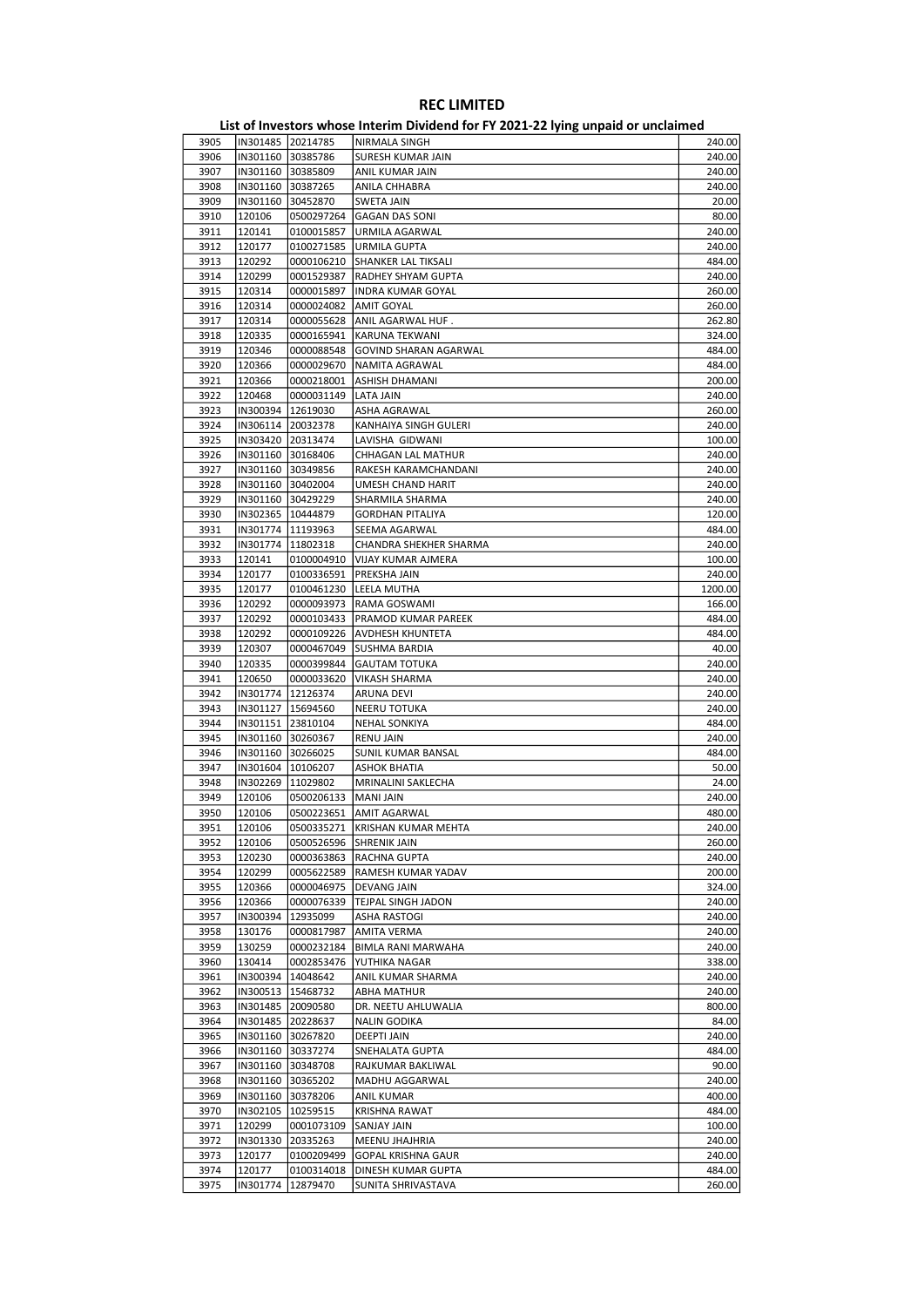|      |                     |                     | <b>EDGOT INVESTORS WHOSE INTERNATIONAL FOR THE EXECUTIVE SUPPORT OF MINIMUM</b> |        |
|------|---------------------|---------------------|---------------------------------------------------------------------------------|--------|
| 3976 | IN301160 30167307   |                     | SAROJNI DEVI TIWARI                                                             | 240.00 |
| 3977 | IN301160 30293489   |                     | RAKESH SHARMA                                                                   | 60.00  |
|      |                     |                     |                                                                                 |        |
| 3978 | 120177              | 0100395206          | SANJAY KUMAR BHANSALI                                                           | 240.00 |
| 3979 | IN301774   12798124 |                     | KUMJ BEHARI AGARWAL                                                             | 240.00 |
| 3980 | IN300394   13399909 |                     | NATHULAL SHARMA                                                                 | 200.00 |
| 3981 | IN301485 20163960   |                     | RAJAN JAGWANI                                                                   | 484.00 |
| 3982 | IN301485 20199083   |                     | SIMALA DEVI                                                                     | 484.00 |
| 3983 | IN301160 30326392   |                     | RAKESH KUMAR KHANDELWAL                                                         | 484.00 |
|      |                     |                     |                                                                                 |        |
| 3984 | IN301143   10856203 |                     | ANIL CHAUHAN                                                                    | 100.00 |
| 3985 | 120106              | 0500247115          | PABUDAN SINGH SHEKHAWAT                                                         | 120.00 |
| 3986 | 120106              | 0500284791          | ASHOK KUMAR GARG & SONS HUF                                                     | 216.00 |
| 3987 | 120141              | 0100025348          | <b>BAJRANG LAL AGARWAL</b>                                                      | 240.00 |
| 3988 | 120177              | 0100490521          | RAMAVTAR KHANDELWAL (HUF).                                                      | 435.60 |
|      | 120314              |                     |                                                                                 |        |
| 3989 |                     | 0000061625          | RAMESH KUMAR PUNJABI                                                            | 240.00 |
| 3990 | 120335              | 0000377157          | SITARAM.                                                                        | 200.00 |
| 3991 | 120366              | 0000094681          | <b>MANJU RAWAT</b>                                                              | 388.00 |
| 3992 | 120514              | 0000007620          | SANGEETA JAIN                                                                   | 260.00 |
| 3993 | 130176              | 0000412869          | KISHAN LAL VERMA                                                                | 240.00 |
| 3994 | 130176              | 0000760728          | KISHAN lal VERMA                                                                | 484.00 |
|      |                     |                     |                                                                                 |        |
| 3995 | IN301485 20167002   |                     | <b>BUDDHA RAM GUPTA</b>                                                         | 240.00 |
| 3996 | IN301485 20180330   |                     | RAM PAL SHARMA                                                                  | 484.00 |
| 3997 | IN301485 20200036   |                     | RAKESH KUMAR MITTAL                                                             | 240.00 |
| 3998 | IN301160 30220940   |                     | SURESH GOLYA                                                                    | 240.00 |
| 3999 | IN301160 30281715   |                     | <b>BIRDHI CHAND</b>                                                             | 484.00 |
|      |                     |                     |                                                                                 |        |
| 4000 | IN303116   10231043 |                     | RANVEER SINGH DUDI                                                              | 484.00 |
| 4001 | 120344              | 0000276673          | SURENDRA PD AGARWAL                                                             | 120.00 |
| 4002 | 120650              | 0000004156          | ANSHU KHUNTETA                                                                  | 240.00 |
| 4003 | IN301485 20159816   |                     | <b>GHANSHYAM DAS CHANDANI</b>                                                   | 240.00 |
| 4004 | IN301604   10150868 |                     | SHALINI SINGH                                                                   | 240.00 |
|      |                     |                     |                                                                                 |        |
| 4005 | IN302105   10346635 |                     | SARAN CHATURVEDI                                                                | 4.00   |
| 4006 | IN301604   10580534 |                     | SAURABH SHARMA                                                                  | 40.00  |
| 4007 | IN301604   11478265 |                     | PADAM CHAND                                                                     | 16.00  |
| 4008 | IN301774   11850356 |                     | VIDHYA PRAKASH SHARMA                                                           | 240.00 |
| 4009 | 120106              | 0500344533          | MANJU MAHALAWAT                                                                 | 240.00 |
| 4010 | 120177              | 0100025097          | PARAS JAIN                                                                      | 200.00 |
|      |                     |                     |                                                                                 |        |
| 4011 | 120177              | 0100395147          | <b>SANDEEP SURANA</b>                                                           | 240.00 |
| 4012 | 120191              | 0100466628          | VINIT SINGHAL (HUF)                                                             | 216.00 |
| 4013 | 120247              | 0000244121          | <b>SHILPI PATNI</b>                                                             | 260.00 |
| 4014 | 120292              | 0000047375          | LALITA GUPTA                                                                    | 240.00 |
| 4015 | 120292              | 0000076377          | RAM NIWAS                                                                       | 240.00 |
|      |                     |                     |                                                                                 |        |
| 4016 | 120300              | 0000004231          | RAGHUVEER SINGH POONIA                                                          | 240.00 |
| 4017 | 120366              | 0000119534          | MADHVI BHARGAVA                                                                 | 40.00  |
| 4018 | 120447              | 0004703987          | SURESH CHANDRA AGARWAL                                                          | 2.00   |
| 4019 | IN306114 20005446   |                     | ASHISH RARA                                                                     | 360.00 |
| 4020 | IN304295 23769232   |                     | ANJU PAREEK                                                                     | 10.00  |
| 4021 | IN302236 10145022   |                     | SHALINI SHARMA                                                                  | 80.00  |
|      |                     |                     |                                                                                 |        |
| 4022 | IN302105  10341158  |                     | RAM SWAROOP KABRA                                                               | 484.00 |
| 4023 | 120106              | 0500199898          | RAMESH MOTIANI                                                                  | 240.00 |
| 4024 | 120141              | 0100036888          | MOHAN LAL AGARWAL                                                               | 240.00 |
| 4025 | 120292              | 0000085546          | <b>BABITA JAIN</b>                                                              | 120.00 |
| 4026 | 120314              | 0000045757          | SHIPRA AGARWAL                                                                  | 240.00 |
|      |                     |                     |                                                                                 |        |
| 4027 | 120314              | 0000064567          | LAXMI SHARDA                                                                    | 240.00 |
| 4028 | IN300214   13655760 |                     | VIKAS GOYAL                                                                     | 130.00 |
| 4029 | IN301549   14832897 |                     | OM NARAIN MATHUR                                                                | 84.00  |
| 4030 |                     | IN301160 30131818   | <b>SURESH PAREEK</b>                                                            | 240.00 |
| 4031 | IN301160 30364783   |                     | SHIV KUMAR SHARMA                                                               | 240.00 |
|      |                     |                     |                                                                                 |        |
| 4032 | IN301653   10154236 |                     | RAM BHAROS MEENA                                                                | 200.00 |
| 4033 | 120106              | 0500295495          | LILAWATI CHANDWANI                                                              | 484.00 |
| 4034 | 120106              | 0500389995          | KAMLESH KUMAR TIWARI                                                            | 400.00 |
| 4035 | 120177              | 0100092882          | <b>ALOK KUMAR</b>                                                               | 240.00 |
| 4036 | 120177              | 0100399272          | <b>GOPAL DAS MANWANI</b>                                                        | 140.00 |
|      |                     |                     |                                                                                 |        |
| 4037 | 120292              | 0000117771          | NATWAR LAL GOSWAMI                                                              | 40.00  |
| 4038 | IN301774   12263438 |                     | NEENA JAIN                                                                      | 324.00 |
| 4039 | 130414              | 0002936567          | SUMITRA KHATTAR                                                                 | 168.00 |
| 4040 |                     | IN301774   16982050 | CHIRANJI LAL YADAV                                                              | 260.00 |
| 4041 | IN301330   18145063 |                     | <b>ANIL KUMAR</b>                                                               | 240.00 |
|      |                     |                     |                                                                                 |        |
| 4042 | IN301330 19170794   |                     | RAMDAYAL RAMNIVAS RAI                                                           | 240.00 |
| 4043 | IN301160 30294728   |                     | MALI RAM SAMOTA                                                                 | 240.00 |
| 4044 | IN302201            | 10528649            | RAMSWAROOP NAMAWAT                                                              | 240.00 |
| 4045 | 120106              | 0500278570          | ANURAG SHARMA                                                                   | 472.00 |
| 4046 | 120137              | 0000095437          | <b>AMIT GUPTA</b>                                                               | 484.00 |
|      |                     |                     |                                                                                 |        |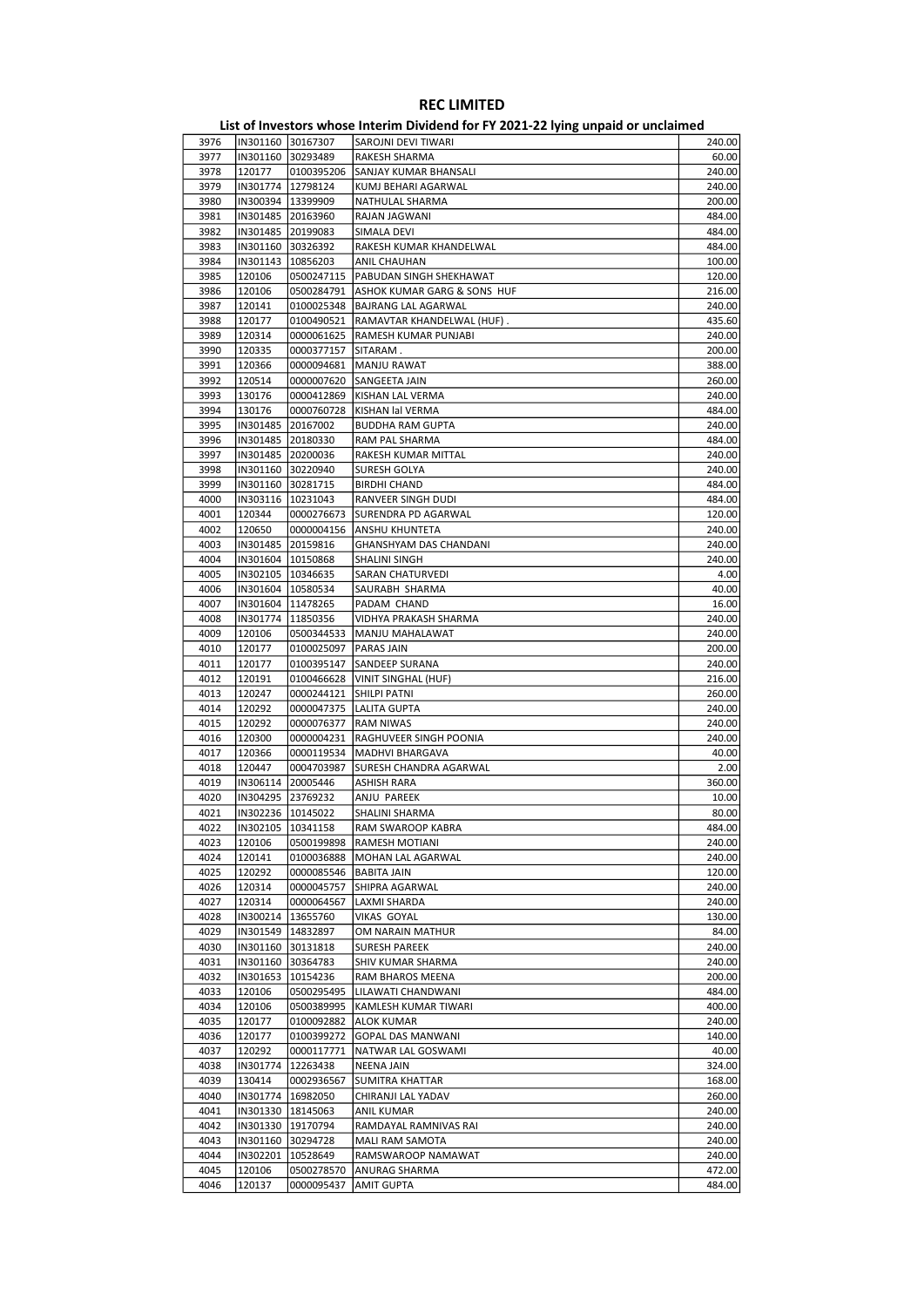| 4047 | 120177   |                     | 0100367586   RAJNISH LOHIA       | 484.00 |
|------|----------|---------------------|----------------------------------|--------|
| 4048 | 120247   | 0000283091          | JITENDRA SHARMA                  | 120.00 |
| 4049 | 120299   | 0003342439          | <b>NEELAM MEDATWAL</b>           | 484.00 |
| 4050 | 120332   | 0011534907          | YOGITA SAMARIA                   | 304.00 |
| 4051 | 120818   | 0032320291          | <b>DINESH KUMAR JAIN</b>         | 20.00  |
| 4052 | 130414   | 0002147147          | LAXMAN SINGH SHEKHAWAT           | 394.00 |
| 4053 | IN301485 | 20011575            | MADAN LAL JAIN                   | 484.00 |
|      |          |                     |                                  |        |
| 4054 | IN301160 | 30328001            | RAKESH KUMAR GARG                | 484.00 |
| 4055 | IN301160 | 30356783            | RADHEY SHYAM VIJAY               | 260.00 |
| 4056 | 120109   | 0002775380          | RAKESH KUMAR.                    | 100.00 |
| 4057 | 120177   | 0100023640          | <b>VEENA MEHRA</b>               | 464.00 |
| 4058 | 120177   | 0100263688          | NEERAJ BISHT                     | 240.00 |
| 4059 | 120177   | 0100277310          | <b>GEETA DEVI KHANDELWAL</b>     | 484.00 |
| 4060 | 120177   | 0100277325          | VITTHAL DAS KHANDELWAL           | 484.00 |
| 4061 | 120260   | 0200013912          | RAJ KUMARI GARG                  | 100.00 |
| 4062 | 120472   | 0010207933          | HARISH BABLANI                   | 200.00 |
| 4063 |          | IN300513   16013184 | E L GODARA                       | 484.00 |
| 4064 |          | IN300513   17217332 | MEGHA RAWAT                      | 40.00  |
|      |          |                     |                                  |        |
| 4065 |          | IN301160 30365198   | CHANDRAKANT AGARWAL              | 240.00 |
| 4066 | IN301160 | 30410195            | HARSHITA AGRAWAL                 | 240.00 |
| 4067 | 120106   | 0500010511          | HARJEET KAUR NAGPAL              | 260.00 |
| 4068 | 120708   | 0000011521          | <b>GOVIND RAM NAWLANI</b>        | 100.00 |
| 4069 |          | IN306114 20029436   | <b>SUNIT KUMAR DATTA</b>         | 240.00 |
| 4070 |          | IN301160 30271537   | SUNITA VERMA                     | 484.00 |
| 4071 |          | IN301983   10997657 | <b>GANESH NARAYAN MALOO</b>      | 484.00 |
| 4072 | 120887   | 0016610711          | <b>SALESH KUMAR</b>              | 14.00  |
| 4073 |          | IN301549 14483079   | KISHAN GOPAL SHARMA              | 240.00 |
| 4074 |          | IN302105   10312911 | DWARKA PRASAD RAWAT              | 484.00 |
|      |          |                     |                                  |        |
| 4075 |          | IN300360 10369156   | MAHESH CHAND GUPTA               | 216.00 |
| 4076 |          | IN302236 10458436   | PRAMILA TAPARIA                  | 120.00 |
| 4077 |          | IN302105   10496795 | SHYAM SUNDER AGARWAL             | 120.00 |
| 4078 |          | IN301774   11722762 | MONA SOMANI                      | 240.00 |
| 4079 | 120106   | 0500234530          | <b>SANTRA DEVI</b>               | 84.00  |
| 4080 | 120133   | 0001110801          | YOGITA MANTRI                    | 2.00   |
| 4081 | 120177   | 0100220939          | SHALU GUPTA                      | 484.00 |
| 4082 | 120177   | 0100263261          | DEOKANYA JHAWAR                  | 260.00 |
| 4083 | 120177   | 0100432511          | MANJU GOYAL                      | 240.00 |
| 4084 | 120177   |                     |                                  | 484.00 |
|      |          | 0100463831          | KALPANA JHANWAR                  |        |
| 4085 | 120247   | 0000072487          | <b>VIDHYA DEVI</b>               | 484.00 |
| 4086 | 120247   | 0000123241          | RAJ KUMAR GUPTA                  | 484.00 |
| 4087 | 120299   | 0004607972          | MAMTA MEENA                      | 240.00 |
| 4088 | 120366   | 0000004100          | ANKIT TAMBI                      | 260.00 |
| 4089 | IN301160 | 30140456            | BHUPENDRA KUMAR PAREEK           | 400.00 |
| 4090 |          | IN301160 30339070   | SANDEEP SAINI                    | 240.00 |
| 4091 | IN301160 | 30459706            | <b>SUMAN LATA SHARMA</b>         | 200.00 |
| 4092 |          | IN301549 32094062   | VIKRAM SINGH RATHORE             | 4.00   |
| 4093 |          | 120366 0000063184   | SIDHARTH DALMIA                  | 435.60 |
| 4094 | 120106   |                     | 0500109931   NAND LAL MEENA      | 240.00 |
|      |          |                     |                                  |        |
| 4095 | 120292   | 0000122389          | SHRAWAN KUMAR SHARMA             | 484.00 |
| 4096 | IN300394 | 16421328            | LAKHPAT SINGH                    | 240.00 |
| 4097 | 120346   | 0000312113          | PADAM CHAND JAIN                 | 240.00 |
| 4098 | 120106   | 0500113853          | MAMTA GUPTA                      | 164.00 |
| 4099 | 120177   | 0100913330          | NEERU BHARGAVA                   | 240.00 |
| 4100 | 130414   | 0002957944          | PRABHATI DEVI KHANDELWAL         | 174.00 |
| 4101 | 120177   | 0100346540          | SANTOSH AGARWAL                  | 240.00 |
| 4102 | 120447   | 0000095205          | RAVINDER KUMAR PARNAMI           | 240.00 |
| 4103 | 120825   | 0013633484          | MUKESH KUMAR MEENA               | 800.00 |
| 4104 | IN300360 | 10326252            | JAGDISH PRASAD AGARWAL           | 240.00 |
|      |          |                     |                                  |        |
| 4105 | 120277   | 0000268366          | BHARAT SHARMA                    | 788.00 |
| 4106 | IN301485 | 20238655            | LALCHAND FOOD PRODUCTS PVT. LTD. | 216.00 |
| 4107 |          | IN301604   10064649 | <b>BHAGWAN SAHAY GUPTA</b>       | 240.00 |
| 4108 | 120106   | 0500365741          | <b>BABU MEENA</b>                | 120.00 |
| 4109 | 120177   | 0100310562          | <b>GOVIND KEDAWAT</b>            | 260.00 |
| 4110 | IN301485 | 20207350            | MAHESH KUMAR GUPTA               | 240.00 |
| 4111 | 120106   | 0500295290          | REKHA AGARWAL                    | 240.00 |
| 4112 | 120314   | 0000083854          | MOHAN LAL KUMAWAT                | 40.00  |
| 4113 | 120332   | 0002218002          | JINESH KUMAR JAIN                | 240.00 |
|      |          |                     |                                  |        |
| 4114 | 120106   | 0500262938          | RAJESH BHINWAL                   | 324.00 |
| 4115 | 120141   | 0100024500          | SATYA NARAYAN MALNIYA            | 260.00 |
| 4116 | 120141   | 0100024572          | PADMA JAIN                       | 240.00 |
| 4117 | 120141   | 0100034540          | KELA DEVI SHARMA                 | 484.00 |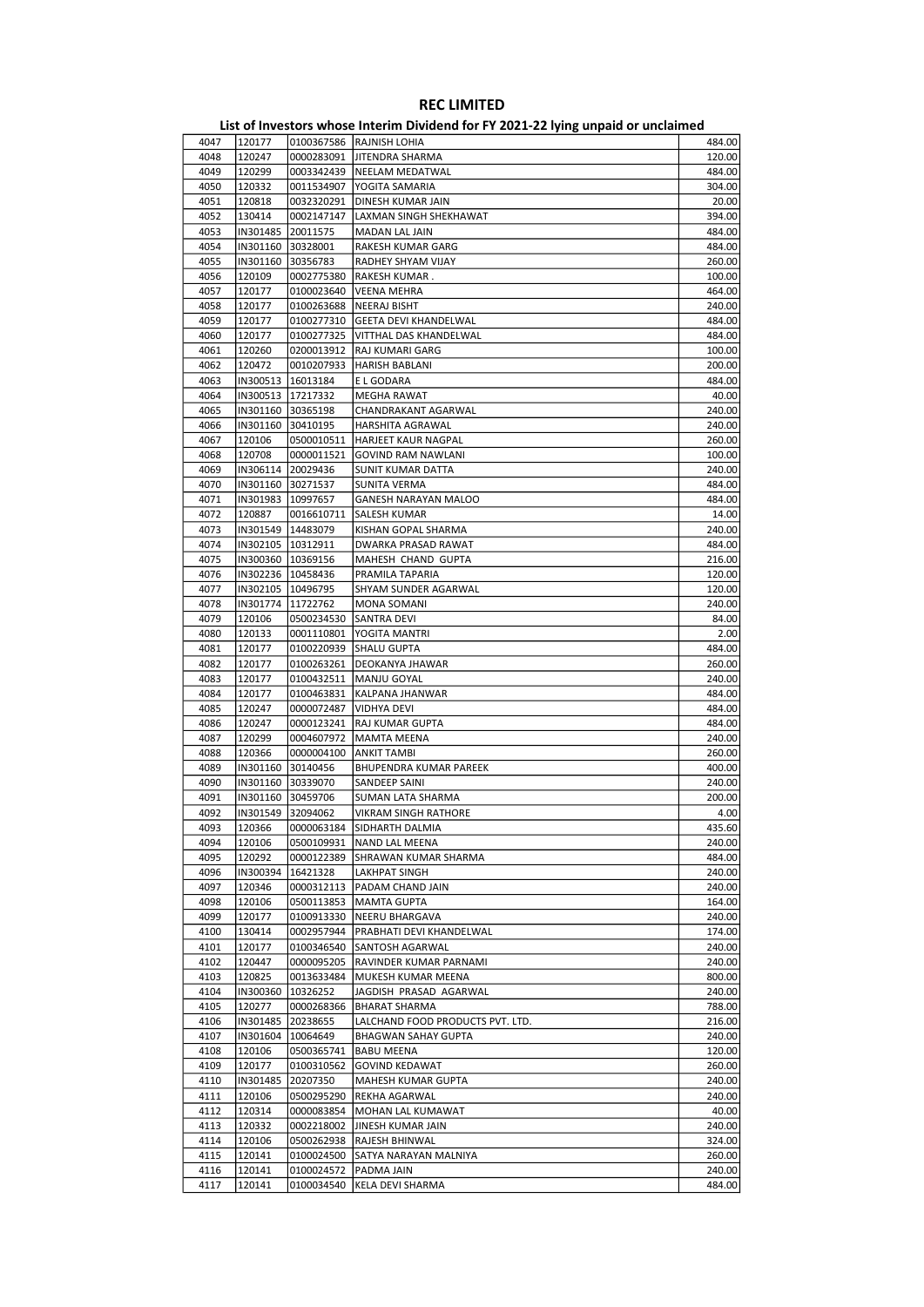| 4118 |                   | IN301604  10235168  | PAPPU LAL NAYAK                      | 224.00   |
|------|-------------------|---------------------|--------------------------------------|----------|
| 4119 | 120164            | 0000070851          | PRAKASH CHAND JAIN                   | 240.00   |
| 4120 | 120332            | 0001847901          | MANISH MOONDRA                       | 120.00   |
|      |                   |                     |                                      |          |
| 4121 | 130414            | 0002529942          | AMIT KUMAR NAMA                      | 20.00    |
| 4122 | 120106            | 0500330241          | <b>SHIV NARAIN SHARMA</b>            | 240.00   |
| 4123 | 120133            | 0000027376          | <b>MAN MOHAN BINDAL</b>              | 2610.00  |
|      |                   |                     |                                      |          |
| 4124 | 120177            | 0100451021          | <b>GYARSI DEVI AGARWAL</b>           | 240.00   |
| 4125 | 120191            | 0100304629          | MEERA DANI                           | 200.00   |
| 4126 | 120346            | 0000074011          | SANJAY V BIJAWAT                     | 240.00   |
|      |                   |                     |                                      |          |
| 4127 | 120437            | 0000285711          | NIRAJ YADAV                          | 120.00   |
| 4128 | 120437            | 0000294306          | KUMUD YADAV                          | 10.00    |
| 4129 | 120447            | 0001060509          | <b>RUBY SINGHAL</b>                  | 100.00   |
|      |                   |                     |                                      |          |
| 4130 | 130176            | 0000626527          | NARESH KUMAR ADWANI                  | 240.00   |
| 4131 | 130176            | 0000696209          | USHA SHARMA                          | 240.00   |
| 4132 | 130176            | 0000788866          | <b>KUMUD YADAV</b>                   | 240.00   |
|      |                   |                     |                                      |          |
| 4133 | 130414            | 0003294103          | NATTHU LAL THADA                     | 176.00   |
| 4134 | 130414            | 0006685785          | PREM SUDHA SHARMA                    | 306.00   |
| 4135 |                   | REC0521577          | <b>SUDHIR SHIVAHARE</b>              | 120.00   |
| 4136 | 120472            | 0009852687          | SURESH CHANDRA MANGAL                |          |
|      |                   |                     |                                      | 400.00   |
| 4137 | IN300394          | 16207219            | DHARMENDRA SHARMA                    | 240.00   |
| 4138 | 120247            | 0000275382          | RAJEEV CHHABRA                       | 100.00   |
| 4139 | IN301774          | 13060009            | SANDEEP PATNI                        | 240.00   |
|      |                   |                     |                                      |          |
| 4140 | 130176            | 0000822085          | <b>TARA CHAND HARIJAN</b>            | 240.00   |
| 4141 | 120121            | 0100331391          | MOTI LAL MANTRI                      | 240.00   |
| 4142 | 120133            |                     | 0000017296   PRADEEP KUMAR CHOUDHARY | 484.00   |
|      |                   |                     |                                      |          |
| 4143 | 120133            | 0000017361          | <b>ARIHANT CHOUDHARY</b>             | 484.00   |
| 4144 | 120177            | 0100293339          | RAJESH KOTHARI                       | 16.00    |
| 4145 | 120177            | 0100655839          | SIDDHARTHA BAGWAL                    | 360.00   |
| 4146 | 120247            | 0000208703          | SANJEEV INANI                        | 140.00   |
|      |                   |                     |                                      |          |
| 4147 | 120346            |                     | 0000121791  PRADEEP KUMAR            | 468.00   |
| 4148 |                   | IN301774   19300396 | ASHOK KUMAR JAIN                     | 2.00     |
| 4149 |                   | IN306114 20014935   | JITENDRA JAIN                        | 4.00     |
| 4150 |                   | IN306114 20014944   | LOKENDER JAIN                        | 4.00     |
| 4151 |                   |                     |                                      |          |
|      | IN301160 30353715 |                     | <b>BHAG CHAND BOHRA</b>              | 484.00   |
| 4152 | 120106            | 0500266115          | MEGHA KOTHARI                        | 200.00   |
| 4153 | 120106            | 0500289139          | SANGEETA GARG                        | 240.00   |
| 4154 | 120106            | 0500289143          | JAGDISH SANKHALA                     | 240.00   |
| 4155 | 120257            | 0000060235          | AVINASH HEDA                         | 240.00   |
|      |                   |                     |                                      |          |
| 4156 | 120332            |                     | 0014186429   DEEPIKA MEHTA           | 120.00   |
| 4157 | 120121            | 0100326949          | LILADHAR SHRIMALI                    | 240.00   |
| 4158 | 120121            | 0100276311          | KHIM RAJ CHANDAK                     | 64.00    |
| 4159 | 120177            | 0100441237          | PREETI JAIN                          | 160.00   |
|      |                   |                     |                                      |          |
| 4160 | 120191            | 0100718063          | <b>REKHA RATHORE</b>                 | 240.00   |
| 4161 | 120332            |                     | 0003064015   UTTAM CHAND DOSHI HUF   | 9.00     |
| 4162 | 120332            | 0006257673          | NARENDRA KUMAR SINGHVI               | 900.00   |
| 4163 | 120335            | 0000387106          | SURESH CHANDRA AGARWAL               | 360.00   |
|      |                   |                     |                                      |          |
| 4164 | 120177            |                     | 0100188144 ARUN AGARWAL              | 240.00   |
| 4165 |                   | IN302269   11888282 | ATUL RATHI                           | 40.00    |
| 4166 | 120106            | 0500146315          | SULEKHA BAHETI                       | 400.00   |
|      |                   |                     |                                      |          |
| 4167 | 120106            | 0500303931          | <b>SEEMA SOMANI</b>                  | 484.00   |
| 4168 | 120133            | 0001170129          | <b>DEEPAK PUROHIT</b>                | 26.00    |
| 4169 | 120335            | 0001322326          | RAJESH OJHA                          | 400.00   |
| 4170 | 130414            | 0002618587          | PRIYANKA KABRA                       | 168.00   |
|      |                   |                     |                                      |          |
| 4171 | IN300239          | 15219335            | ISHA MUNDRA                          | 200.00   |
| 4172 | IN300513          | 17129902            | ASHISH KUMAR LADHA                   | 240.00   |
| 4173 | 120366            | 0000056544          | PRAMOD KUMAR SINGHAL                 | 260.00   |
| 4174 | 120177            | 0100529759          | LOKESH SOMANI                        | 200.00   |
| 4175 | 130176            | 0000717549          | NITYANAND DWIVEDI                    | 120.00   |
|      |                   |                     |                                      |          |
| 4176 | 130176            | 0000783566          | SHRINIWAS KONDU SAWALE               | 620.00   |
| 4177 | IN302269          | 10033579            | ANUJA MEHTA                          | 11343.60 |
| 4178 | IN301508          | 10044689            | YOGENDRA NATH SHARMA                 | 40.00    |
|      |                   |                     |                                      |          |
| 4179 | 120121            | 0100275151          | ATUL MAHESHWARI                      | 240.00   |
| 4180 | 120133            | 0000027891          | RAJKUMARI JAIN                       | 236.00   |
| 4181 | 120191            | 0100609537          | SURAJ DEVI SHARMA                    | 484.00   |
| 4182 | 120230            | 0000775243          | SANJU DEVI BHATT                     | 40.00    |
| 4183 | 120299            | 0002876782          | <b>LALIT SHARMA</b>                  | 356.00   |
|      |                   |                     |                                      |          |
| 4184 | 120346            | 0000251914          | MAHENDRA DOSHI                       | 200.00   |
| 4185 | 120447            | 0000478244          | DEEPAK JAIN                          | 50.00    |
| 4186 | 120447            | 0001371545          | MEENA KUNWAR                         | 14.00    |
| 4187 | IN306114          | 20070539            | MANISHA SINGH                        | 200.00   |
|      |                   |                     |                                      |          |
| 4188 | 120106            | 0500327068          | KISHORI LAL VERMA                    | 240.00   |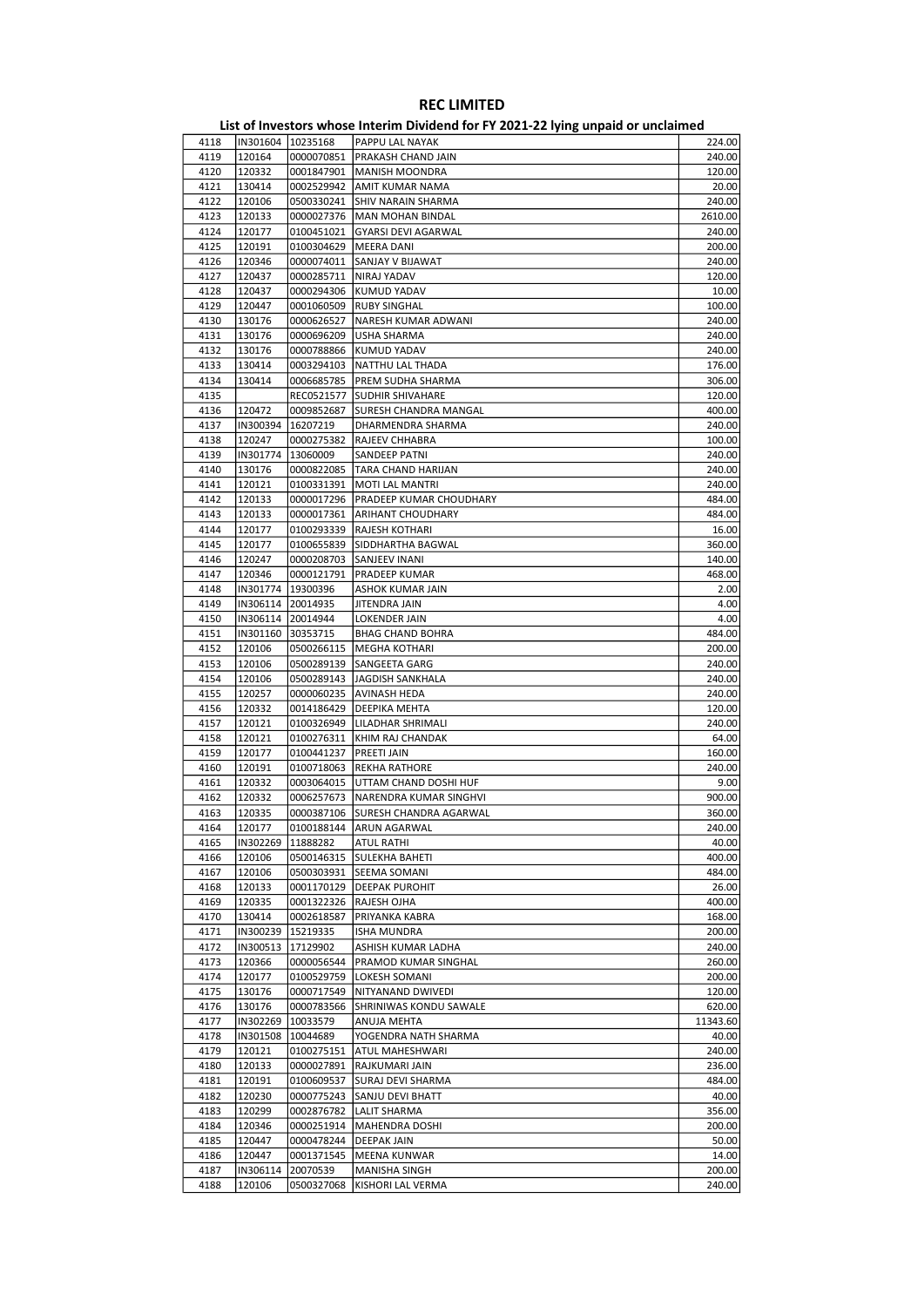| 4189 | 120299   |                     | 0000461224 SAURABH BOLIA       | 80.00   |
|------|----------|---------------------|--------------------------------|---------|
| 4190 |          | IN300644 10323435   | KAMLESH CHANDRA MEHTA          | 100.00  |
| 4191 | 120191   | 0101457416          | KAMLA DEVI KOTHARI             | 20.00   |
| 4192 | IN303833 | 10097303            | LALIT VYAS                     | 2.00    |
| 4193 | 120816   | 0019528453          | NILESH KUMAR PATIDAR           | 40.00   |
| 4194 | 120206   | 0000210390          | KAUSHLENDRA PAL SINGH          | 400.00  |
|      |          |                     |                                |         |
| 4195 | 130414   | 0002527341          | <b>KRIPALI BANSAL</b>          | 176.00  |
| 4196 | 120133   | 0001035226          | ANIL KUMAR PANDEY              | 200.00  |
| 4197 | 130414   | 0004629321          | PUSHPENDRA SINGH RAJAWAT       | 400.00  |
| 4198 | 130414   | 0002239882          | PREM LATA GUPTA                | 460.00  |
| 4199 | 120177   | 0100257982          | MANISH KUMAR JAIN              | 240.00  |
| 4200 | 120177   | 0100283964          | SHIMLA SINGHAL                 | 240.00  |
| 4201 | 120177   | 0100298658          | <b>BUDDHI PRAKASH JAIN</b>     | 240.00  |
| 4202 | 120437   | 0000111181          | MANJU BALA JAIN                | 52.00   |
| 4203 | 120191   | 0100736304          | MANISH KUMAR SHARMA            | 40.00   |
|      |          |                     |                                |         |
| 4204 | 120816   | 0059026526          | RAJVEER SINGH GURJAR           | 40.00   |
| 4205 | 120191   | 0100554459          | SHIMLA KHANDELWAL              | 324.00  |
| 4206 | 120887   | 0021999512          | <b>GAURAB SINGH</b>            | 20.00   |
| 4207 | 120437   | 0000052065          | Priyank Yadav                  | 484.00  |
| 4208 | 120384   | 0000401463          | MAHESH PRASAD GUPTA            | 292.00  |
| 4209 | 120335   | 0000360223          | SOURABH DHARAMCHAND PATNI      | 484.00  |
| 4210 | 120335   | 0000365386          | RAJEEV SAMDANI                 | 240.00  |
| 4211 | IN300079 | 10236204            | ANURAG SHARMA                  | 240.00  |
| 4212 | 120437   | 0000037547          | Narendra Kumar Vijay           | 180.00  |
| 4213 | 120332   | 0006844243          | SUSHEELA DEVI                  | 200.00  |
|      |          |                     |                                |         |
| 4214 | 120816   | 0023517751          | RAM PRASAD MEENA               | 50.00   |
| 4215 | 120816   | 0086415657          | PIYUSH GOSWAMI                 | 100.00  |
| 4216 | 120332   | 0010611133          | RACHIT N SHARMA                | 48.00   |
| 4217 | 120816   | 0069424257          | RAMA BHARATI NAGAR             | 2.00    |
| 4218 | IN300644 | 10081029            | SUNIL NAITRAM JAIN             | 4000.00 |
| 4219 |          | IN301774   15406081 | RAM SEWAK BANSAL               | 160.00  |
| 4220 | 120260   | 0200027349          | LAXMI KANT KHANDELWAL          | 8.00    |
| 4221 | 120121   | 0100490011          | M L AGGARWAL AND SONS          | 234.00  |
| 4222 | 120366   | 0000027181          | <b>BAL KISHAN CHOUDHARY</b>    | 260.00  |
| 4223 | 120607   | 0000003436          | PREM PRAKASH GOYAL HUF         | 291.60  |
|      |          |                     |                                |         |
| 4224 | 120607   | 0000003567          | MUKESH KUMAR AGARWAL HUF       | 291.60  |
| 4225 | 120106   | 0500280201          | SURESH KUMAR SHARMA            | 240.00  |
| 4226 | 120121   | 0100492572          | PRADEEP KUMAR AGARWAL          | 240.00  |
| 4227 | 120332   | 0011529430          | USHA DEVI BIHANI               | 770.00  |
| 4228 | 120447   | 0005985441          | G S BIDAWATKA AND SONS HUF     | 360.00  |
| 4229 | 130414   | 0001486509          | KISTURI DEVI PUNIYA            | 2.00    |
| 4230 | 120816   | 0072162852          | <b>SUMAN VERMA</b>             | 40.00   |
| 4231 | 120366   | 0000071725          | <b>SITA DEVI</b>               | 400.00  |
| 4232 | 120366   | 0000082184          | NAND LAL                       | 240.00  |
| 4233 | 120106   | 0500309042          | <b>RITA KAUSHIK</b>            | 240.00  |
|      |          |                     |                                |         |
| 4234 | 120887   | 0020790677          | MOHAMMAD ANIS KHAN             | 2.00    |
| 4235 | 120472   |                     | 0010412715   MADHUBALA RAJORIA | 120.00  |
| 4236 | 120191   | 0101147221          | SURENDRA KUMAR AGARWAL         | 80.00   |
| 4237 | 130414   | 0006455931          | BHURA RAM                      | 40.00   |
| 4238 | 120109   |                     | 0002606279 JYOTI SETHIA        | 140.00  |
| 4239 | 120121   | 0100259262          | <b>RAM SWAROP</b>              | 484.00  |
| 4240 | 120121   | 0100343158          | <b>RAKESH PUROHIT</b>          | 240.00  |
| 4241 | 120121   | 0100404351          | JEETENDRA SINGH PANWAR         | 120.00  |
| 4242 | 120206   | 0000213085          | LAXMAN LAL SALVI               | 200.00  |
|      |          |                     |                                |         |
| 4243 | 120332   | 0004505820          | <b>GAYATRI RAJPUROHIT</b>      | 300.00  |
| 4244 | 120437   | 0000036826          | Rupin Mohan Kalyani            | 484.00  |
| 4245 | 120437   | 0000036961          | Ghanshyam Das Kalyani          | 484.00  |
| 4246 | 120447   | 0004058312          | NAND KISHORE BINANI            | 20.00   |
| 4247 | 130414   | 0002065391          | ASHU CHAWLA                    | 18.00   |
| 4248 | 130414   | 0002571131          | MUKESH AGARWAL                 | 76.00   |
| 4249 | 120332   | 0002856903          | RAVI KANT SEN                  | 10.00   |
| 4250 | 160101   | 0000168871          | PRASHANT KUMAR SIPANI          | 400.00  |
| 4251 | 120137   | 0000187467          | CHANDARKALA DEVI BAHETI        | 484.00  |
| 4252 | IN301143 | 11630783            | MONIKA GARG                    | 200.00  |
|      |          |                     |                                |         |
| 4253 | 120191   | 0102297970          | RAJ DEVI                       | 400.00  |
| 4254 | 120191   | 0103143861          | <b>KAPIL JINDAL</b>            | 260.00  |
| 4255 | 120191   | 0103155381          | UMA SHANKAR MODI               | 240.00  |
| 4256 | 120824   | 0000052609          | SURINDER KUMAR AGGARWAL        | 484.00  |
| 4257 | 130176   | 0000719244          | DHARAM VEER SEHGAL             | 292.00  |
| 4258 | 130259   | 0001048143          | ANIL DHOORIA ANIL              | 240.00  |
| 4259 | 120447   | 0004645617          | <b>SOHAN SINGH</b>             | 36.00   |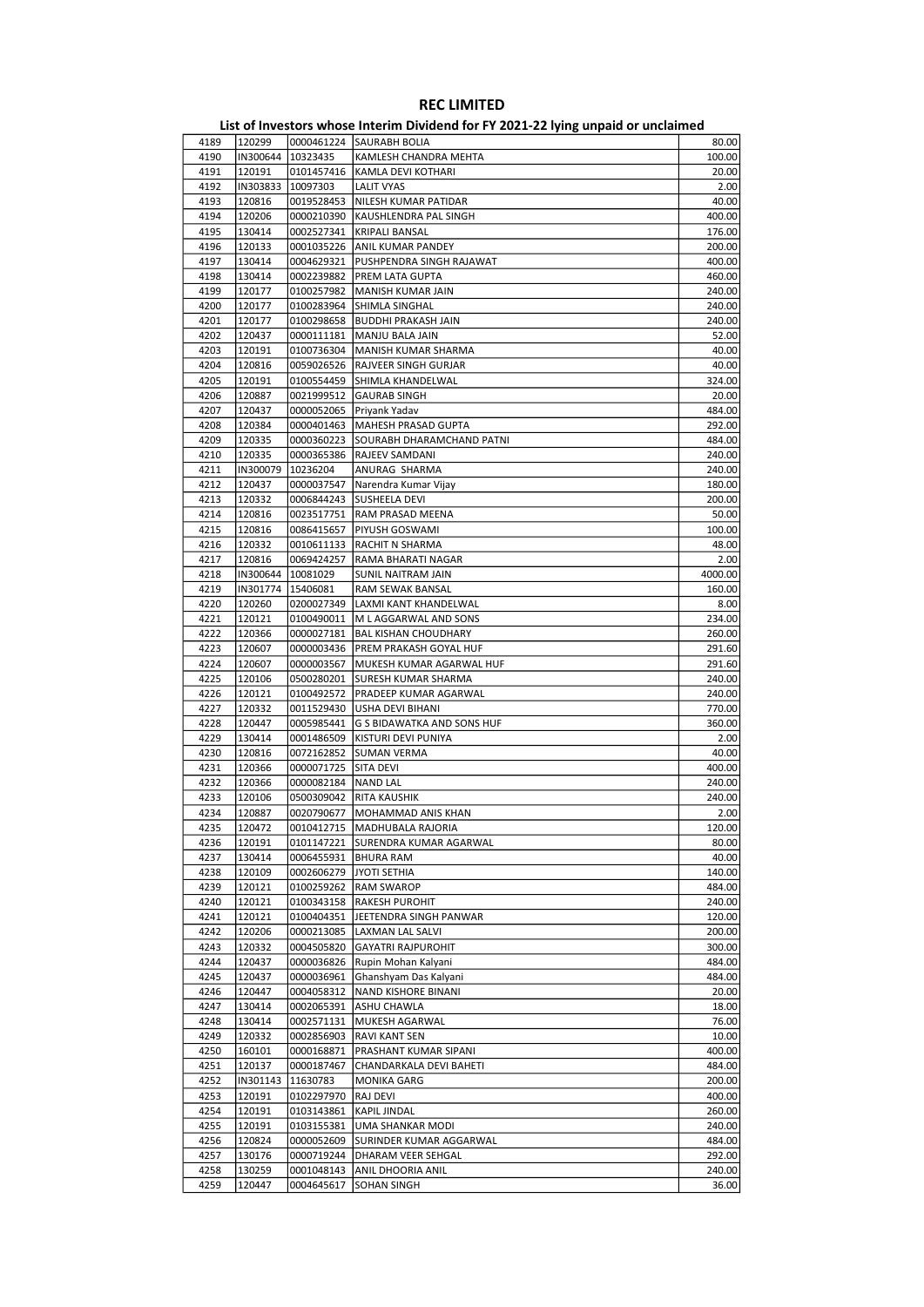#### List of Investors whose Interim Dividend for FY 2021-22 lying unpaid or unclaimed 4260 120191 0100461750 SUNIL KUMAR RATHI 260.00 4261 130176 0000692373 PAWAN KUMAR . 260.00 4262 120708 0000012371 RAJENDER KUMAR CHHABRA 240.00 4263 120816 0067075143 KUNDAN LAL 54.00 4264 120106 0500258450 GIRIRAJ PRASAD SHARMA 200.00 4265 IN301160 30334284 SUSHIL KUMAR AGARWAL 200.00 MANOJ KUMAR SONI 4267 IN301160 30351875 DINESH RANDER 240.00 4268 120289 0000674467 OM PRAKASH . 310.00 4269 130176 0000753119 VINOD KUMAR ANKUR KUMAR MOR 435.60 4270 IN303116 10223156 RAJA RAM VAISHNAV 240.00 4271 IN302365 10445766 SUSHIL KUMAR VAISHNAV 260.00 4272 IN301055 10636745 LALIT AYANI 324.00 4273 IN300450 11780207 RIKHAB CHAND SURANA 240.00 4274 120109 0002925915 JUGAL KISHORE RATHI 40.00 120121 0100300320 MADHU AGARWAL 484.00<br>120121 0100308349 RAKESH TAK 484.000 40.00 4276 120121 0100308349 RAKESH TAK 40.00 4277 120121 0100314078 VIJAY LAXMI THANVI 40.00 4278 120121 0100315071 SITA NEHRA 240.00 4279 120121 0100322754 SOHAN LAL SHAH HUF 262.80 4280 120121 0100328625 SHILPA AGARWAL 484.00<br>4281 120121 0100328834 PARAS MAI SANKHIFCHA 484.00 4281 120121 0100328834 PARAS MAL SANKHLECHA 240.00 0100329726 SEEMA AGARWAL 4283 120121 0100334831 GANPAT RAMAKISHAN DHOOT 216.00 4284 120121 0100355843 ABHISHEK KUMAR MISHRA 240.00 4285 120121 0100593636 GAGAN KUMAR BAHETI 20.00 4286 120121 0100649781 SHARMILA . 200.00 4287 120121 0100698791 GEETIKA SINGHAL 70.00 4288 120137 0000129216 URMILA KHANDELWAL 240.00 4289 120137 0000187507 PREM GUPTA 484.00 4290 120206 0000213904 RAJENDRA BHATI 200.00 4291 120230 0000012148 DHARMENDRA LOHIYA 484.00 NARESH KUMAR MANIHAR 4293 120230 0000407488 DIMPLE VISHNOI 484.00 4294 120230 0000411821 VIKRAM SINGH SOLANKI 240.00 4295 120299 0005532220 ASHOK GEHLOT 240.00 4296 120816 0075618404 JYOTI PRAKASH SINGHAL 2.00 0025175289 DINESH AGARWAL 926.00 4298 130259 0000513339 MANOHAR LAL MAKHIJANI 240.00 4299 130414 0003266806 KISHOR SINGH PARIHAR 226.00 4300 |IN300214 |13516589 |INTISHA BHANDARI 254.00 |IN300214 |13516589 |INTISHA BHANDARI 254.00<br>4301 |IN300214 |13857631 |IANIL KUMAR 4301 IN300214 13857631 ANIL KUMAR 152.00<br>4302 IN301604 10239304 ASHA RAMDEO 240.00 4302 |IN301604 |10239304 |ASHA RAMDEO 240.00 4303 120109 0000126623 SARITA DUCK 190.00 4304 120109 0002393011 SAPNA MITTAL 292.00 4305 120335 0001036689 RAJEEV JAIN 900.00 4306 120346 0000013912 DURGA DEVI PANPALIYA 16.00 4307 120472 0001509007 MADHA RAM MAKWANA 20.00 120121 0100270696 MEENAXI DEVI JOSHI<br>120121 0100301153 DEEPAK KANJANI 4309 120121 0100301153 DEEPAK KANJANI 240.00 4310 120121 0100331070 TEKU KALUMAL NANDWANI 240.00 4311 IN300394 17510522 NARESH MATHUR 60.00 4312 120109 0002058311 MAHENDRA JAIN . . 120.00 4313 120109 0002356543 MANGI LAL 240.00 4314 120121 0100655846 LAXMAN RAM BHATI 2.00 4315 120437 0000101411 Hemraj Bhansali 300.00<br>4316 120816 0015408613 MAHENDRA KUMAR SONI 6.00 MAHENDRA KUMAR SONI 4317 |IN303116 |10605833 |SACHIN JOSHI 2.00 4318 120121 0100537251 JAGDISHCHANDRA SURTANMAL SINGHVI 120.00 4319 130414 0002823768 PREM PRAKASH GUPTA 168.00 4320 |IN301485 |10485531 |PUKHRAJ 240.00 4321 120332 0001213222 MANOJ PARASMAL GOLECHA 400.00 4322 120332 0001557417 HANUMAN CHAND JAIN 120.00<br>4323 120332 0001557421 KANTA DEVI JAIN 120.00 KANTA DEVI JAIN 4324 120332 0001618414 PRAKASH KUMAR ANIKET KUMAR HUF 216.00 4325 120332 0001722998 SUNITA DEVI BHANDARI 240.00 4326 120332 0001791355 PAVAN KUMAR BHANDARI 240.00 4327 130414 0001514191 PADMA RAM CHOWDHARY 484.00 4328 130414 0004631719 RAMESH CHAND SIREMAL HUF 54.00 4329 120109 0019372621 MOHAN LAL SUTHAR 1800.00

4330 130414 0002919340 RAMESH KUMAR BHOOTRA 196.00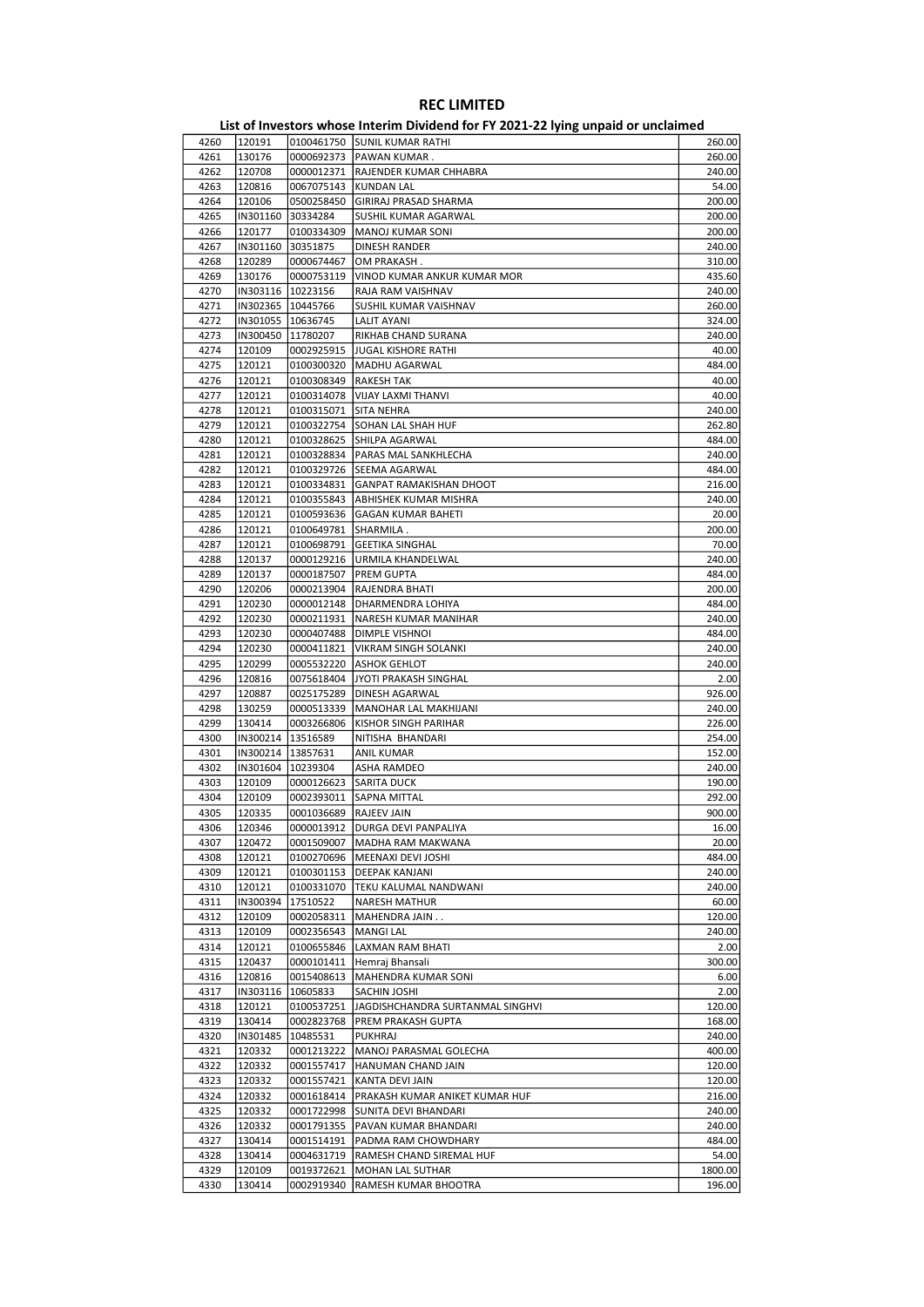| 4331 | 120902              |                     | 0000028421 SANJAY KUMAR GANDHI               | 240.00  |
|------|---------------------|---------------------|----------------------------------------------|---------|
| 4332 | IN303575            | 10025412            | BINABEN ASHOKBHAI KARIA                      | 120.00  |
| 4333 | IN301696   10324142 |                     | MURTUZA SADIKOT                              | 416.00  |
| 4334 |                     | IN300974   10943855 | <b>DICKIN VYAS</b>                           | 240.00  |
| 4335 |                     | IN300974 11014100   | ALIHUSEN S. KAPASI                           | 216.00  |
| 4336 | 120180              | 0000198953          | AMITBHAI BHUPENDRABHAI KOTHARI               | 260.00  |
| 4337 | 120198              | 0000084841          | RAJESH DAMJIBHAI DUDAKIYA                    | 400.00  |
|      |                     |                     |                                              |         |
| 4338 | 120289              | 0000561161          | REHKA VINAYBHAI SHETH                        | 100.00  |
| 4339 | 120299              | 0004587581          | JAGRUTI RAJESH RAVAL                         | 260.00  |
| 4340 | 120299              |                     | 0004996638 SHASHIKANT BHIKHALAL HAKANI       | 20.00   |
| 4341 | 120332              | 0001910437          | BHANJI RAGHAVBHAI SAGPARIA                   | 260.00  |
| 4342 | 120333              | 0000028433          | Premkumar Manwani.                           | 18.00   |
| 4343 | 120566              | 0000127324          | KUNDANBEN BHUPATRAI VAIDYA                   | 684.00  |
| 4344 | 130199              | 0000322910          | CHIRAG SURESHBHAI GHODASARA                  | 484.00  |
| 4345 | 130259              | 0000416396          | RAHUL KRISHNAKANT SHAH                       | 240.00  |
| 4346 | 130414              | 0001814730          | APOORVA GIRISHBHAI DAVE                      | 224.00  |
| 4347 | IN300513            | 15030809            | VAGADIYA MANISH B                            | 260.00  |
| 4348 |                     |                     |                                              |         |
|      | IN300974   10951093 |                     | ATULKUMAR HARIBHAI KARELIYA                  | 44.00   |
| 4349 | 120132              | 0000882231          | PARMAR CHETAN M                              | 146.00  |
| 4350 | 120299              | 0002816817          | SAROJBEN JAGDISHBHAI SHAH                    | 240.00  |
| 4351 | 120332              |                     | 0004213039   NAYNABEN P DOSHI                | 100.00  |
| 4352 | 120480              |                     | 0000019252   L K PATODIYA                    | 240.00  |
| 4353 | 130199              | 0000357627          | JIVRAJANI DEVENDRA A                         | 240.00  |
| 4354 | 130414              | 0002983132          | <b>VEENABEN O RAMRAKHIYA</b>                 | 172.00  |
| 4355 | IN300974            | 10994390            | RASIKBHAI DADHANIYA                          | 240.00  |
| 4356 | 120180              | 0000333785          | SANGITA NILAYBHAI PADARIYA                   | 240.00  |
| 4357 | 120480              | 0000019330          | VIREN ARVINDBHAI PATEL                       | 240.00  |
|      |                     |                     |                                              |         |
| 4358 | 130414              | 0002285834          | DIMPAL T SUTARIA                             | 388.00  |
| 4359 | 130414              | 0003292427          | DIPAKBHAI MADHABHAI BUSA                     | 240.00  |
| 4360 |                     | IN300974   10435929 | KUSUMBEN G. CHHAYA                           | 324.00  |
| 4361 | IN300974   10435986 |                     | GIRISHCHANDRA B. CHHAYA                      | 356.00  |
| 4362 | IN300974   11096319 |                     | KISHORKUMAR MALLI                            | 724.00  |
| 4363 |                     | IN300974   11191384 | RACHANA M KANERIA                            | 240.00  |
| 4364 | 120180              | 0000388949          | NITABEN ASHOKBHAI JANJRUKIA                  | 120.00  |
| 4365 | 120299              | 0003124937          | SATISH KANAKRAI JANI                         | 240.00  |
| 4366 | 120299              | 0004250201          | MAYANK SURESHBHAI SHUKLA                     | 54.00   |
|      |                     |                     |                                              |         |
| 4367 | 130199              | 0000209605          | RAMESH BHURABHAI HARSODA                     | 200.00  |
| 4368 |                     | IN301151 23052488   | DHIMAN SAGPARIA                              | 260.00  |
| 4369 | IN300974   10554972 |                     | VARGHESE KEECHERIL                           | 440.00  |
| 4370 | 130199              | 0000251527          | GHAGHADA ASHOK VITHALDAS                     | 240.00  |
| 4371 | 120198              |                     | 0000092179 SANDIP RAMESHBHAI SUDANI          | 12.00   |
| 4372 | 130414              | 0000108537          | <b>BABITA SAIGAL</b>                         | 100.00  |
| 4373 | 120198              | 0000111513          | HEMENDRA NARENDRA PUROHIT                    | 240.00  |
| 4374 | 120109              | 0003342430          | CHETANKUMAR N VYAS                           | 240.00  |
| 4375 |                     | IN301549 19648327   | JAGDISH JESABHAI AMIPARA                     | 240.00  |
| 4376 |                     | IN300974   10258274 | KIRAN PARSOTAMBHAI VADHARIA                  | 484.00  |
|      |                     |                     |                                              |         |
| 4377 | 120321              |                     | 0000032732 ASHOKKUMAR GORDHANBHAI BHANVADIYA | 120.00  |
| 4378 | 120332              | 0002905764          | TULSIDAS KARSANDAS AMLANI                    | 240.00  |
| 4379 | 120109              | 0003350279          | PIYUSH JAYANTILAL KOTECHA                    | 440.00  |
| 4380 | IN301549            | 18538232            | SURENDRA NATH JAYASWAL                       | 240.00  |
| 4381 | 120289              | 0000492024          | HAKIM SINGH SOLANKI                          | 120.00  |
| 4382 | 120332              |                     | 0001323605   ILA RASHMIKANT KUNDALIA         | 260.00  |
| 4383 | 120489              | 0000172970          | RAJESH DHIRAJLAL VARIA                       | 2000.00 |
| 4384 | 120447              | 0001091092          | JAMANBHAI MADHANI                            | 186.00  |
| 4385 | 120198              | 0000101832          | DHIRAJLAL TRIBHOVANDAS JOBANPUTRA            | 216.00  |
| 4386 | 120332              | 0001218463          | HEENA GAURANG MEHTA                          | 290.00  |
|      |                     |                     |                                              |         |
| 4387 | 120642              | 0008306888          | KINJAL AVANISH BHALODIA                      | 134.00  |
| 4388 | 120332              | 0006068696          | RAVIKUMAR ODHAVJIBHAI HIRPARA                | 540.00  |
| 4389 | 120333              | 0000228093          | BHAGWANJI J CHAUHAN                          | 100.00  |
| 4390 | IN300974            | 11569053            | GIRISH PARSHOTTAMBHAI KHIRA                  | 120.00  |
| 4391 | 120332              | 0001038957          | HIREN MAHESH SHAH                            | 12.00   |
| 4392 | 120642              | 0009476226          | TEJASH ANANDBHAI SHARMA                      | 1800.00 |
| 4393 | 120816              | 0085204620          | SEJAL BHAVINBHAI KANSAGARA                   | 4.00    |
| 4394 | 130414              | 0002572528          | CHANDULAL RATILAL DETROJA                    | 32.00   |
| 4395 | 120132              | 0000306281          | BHAILAL MANJI MAJITHIA                       | 484.00  |
|      |                     |                     |                                              |         |
| 4396 | 120132              | 0000767799          | KANZARIA SMIT LILADHARBHAI                   | 484.00  |
| 4397 | 120230              | 0000584425          | DHARMESH MANSUKHLAL DESAI                    | 50.00   |
| 4398 | 120230              | 0300011479          | ILABEN JITENDRA DOSHI                        | 324.00  |
| 4399 | 130414              | 0002833054          | SNEHA HEMENDRA DESAI                         | 176.00  |
| 4400 | IN303028            | 50403847            | HANSABEN G MANVAR                            | 388.00  |
| 4401 | 130199              | 0000350640          | ROHIT NAGINDAS SHAH                          | 240.00  |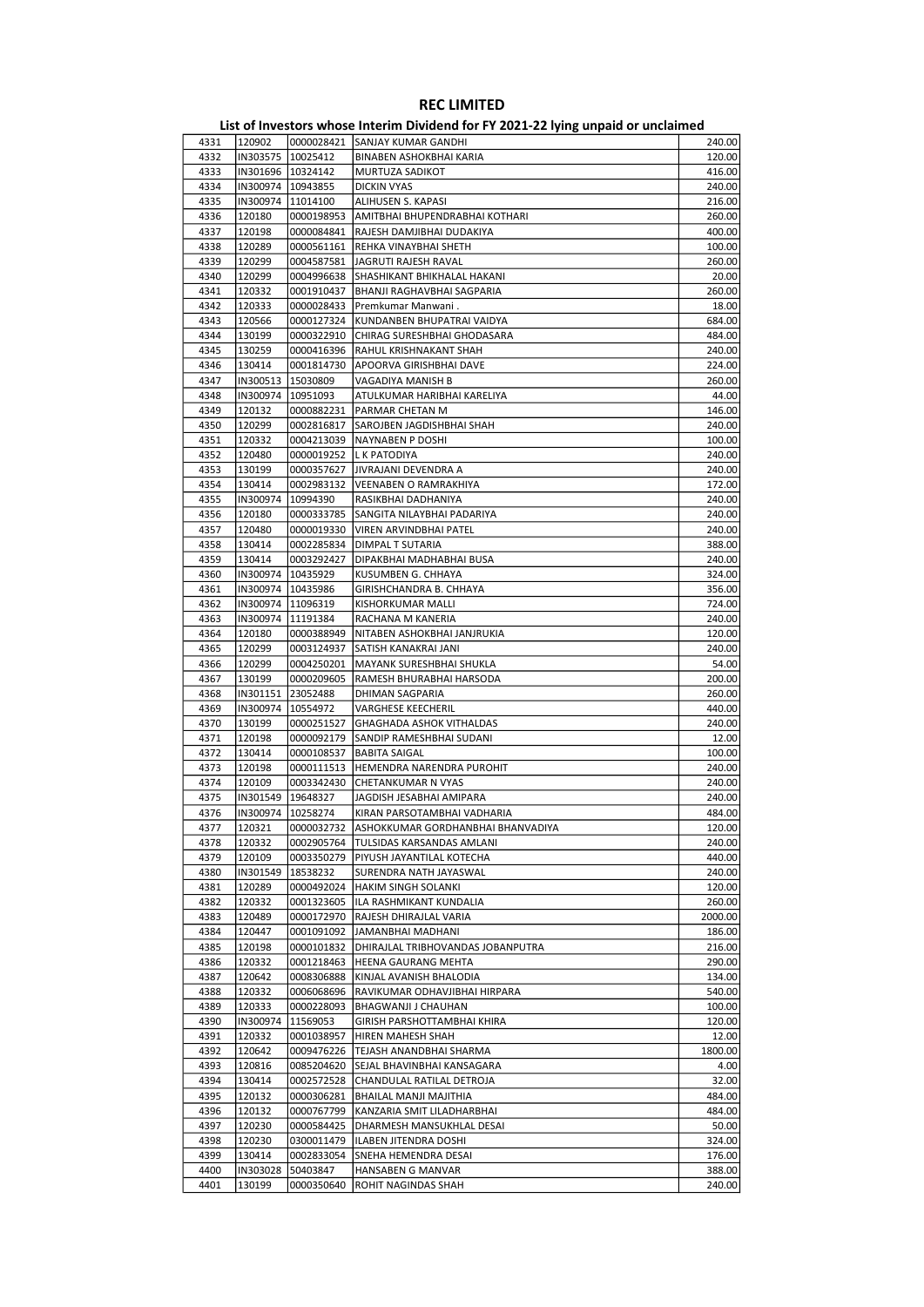|              |                      |                                            | <b>KEC LIMILLED</b>                                                               |                   |
|--------------|----------------------|--------------------------------------------|-----------------------------------------------------------------------------------|-------------------|
|              |                      |                                            | List of Investors whose Interim Dividend for FY 2021-22 lying unpaid or unclaimed |                   |
| 4402         | 120109               |                                            | 0002185300 HINABEN JIVANLAL PAREKH                                                | 240.00            |
| 4403<br>4404 | 120344<br>120702     | 0000170592<br>0000235029                   | <b>DHARMESH MULJIBHAI SAKARIA</b><br>USHABEN MUKUNDRAI RAVAL                      | 100.00<br>240.00  |
| 4405         | 120230               | 0000394406                                 | <b>HARPALSINH B ZALA</b>                                                          | 216.00            |
| 4406         | 120702               | 0000057581                                 | ANJANABEN B MULIYA                                                                | 400.00            |
| 4407         | IN301276             | 30548914                                   | HABIBBHAI MUBARAKBHAI WADHVANIA                                                   | 240.00            |
| 4408         | 120106               | 0000565982                                 | VASANTRAI KHODIDAS SHAH (HUF)                                                     | 442.80            |
| 4409         | 120247               | 0000270783                                 | MAHESHBHAI BALUBHAI CHAPANERI                                                     | 144.00            |
| 4410         | 120247               | 0000285935                                 | DILIP BALUBHAI CHAPANERI HUF.                                                     | 144.00            |
| 4411         | 120332               | 0001015646                                 | HARITKUMAR NARAYANDAS ANDHARIA                                                    | 240.00            |
| 4412         | 120344               | 0000265551                                 | NEELABA M JADEJA                                                                  | 240.00            |
| 4413<br>4414 | 130119<br>130176     | 0300081751<br>0000455871                   | VIMLESHBHAI JASVANTRAY DOSHI<br>P M LAL HUF                                       | 216.00<br>360.00  |
| 4415         | IN301151             | 21202283                                   | BHADANI GORDHANBHAI BHAGVANBHAI                                                   | 484.00            |
| 4416         |                      | IN301151 27096152                          | TUSHAR BALVANTRAI TRIVEDI                                                         | 484.00            |
| 4417         |                      | IN300476 43508593                          | INDIRABEN CHANDULAL PARIKH                                                        | 240.00            |
| 4418         | 120132               | 0000633384                                 | GOVINDBHAI HIRABHAI DABHI                                                         | 20.00             |
| 4419         | 120289               | 0000368847                                 | ISHWARBHAI GANESHBHAI VIRADIYA                                                    | 200.00            |
| 4420         | IN301549             | 17588200                                   | SEEMABEN NIPUNBHAI JADAV                                                          | 400.00            |
| 4421         | 120299               | 0002150324                                 | RAJESHKUMAR MANSUKHLAL RAJYAGURU                                                  | 100.00            |
| 4422         | 120287               | 0000014521                                 | VINUBHAI BABUBHAI KHADELA                                                         | 400.00            |
| 4423         | 120335               | 0001126766                                 | JYOTIBEN D PRAJAPATI                                                              | 44.00             |
| 4424<br>4425 | IN300974<br>120332   | 10794104<br>0004164541                     | VINAYCHANDRA RAMANIKLAL SHAH<br>JERAMBHAI VAGHAJIBHAI DESAI                       | 968.00<br>440.00  |
| 4426         | 120332               | 0000641326                                 | DURGESHKUMAR BISHAN SHARMA                                                        | 200.00            |
| 4427         | 120333               | 0000428397                                 | MANJUBEN M SANGHVI                                                                | 400.00            |
| 4428         |                      | IN300159   10486468                        | PRAVIN LAXMANBHAI BUJJAD                                                          | 240.00            |
| 4429         |                      | IN301645 10311005                          | JIGNISHA MITESHKUMAR JANSHALI                                                     | 240.00            |
| 4430         |                      | IN300982   10451929                        | DAWOODBHAI MAHMADBHAI SHAIKH                                                      | 240.00            |
| 4431         |                      | IN300343   10646083                        | USMANGANI IBRAHIMBHAI MANSURI                                                     | 240.00            |
| 4432         |                      | IN300982   10654566                        | MADANLAL GHISULAL DHUPYA                                                          | 484.00            |
| 4433         |                      | IN300982   10654605                        | BALDEVI MADANLAL DHUPYA                                                           | 484.00            |
| 4434         |                      | IN300982   10687197                        | SHIVANG PRAVINCHANDRA SONI                                                        | 240.00            |
| 4435<br>4436 | IN300757             | IN300394 11256908<br>11720634              | SHIHORA JASWANTLAL<br><b>DILIP B THAKOR</b>                                       | 100.00<br>40.00   |
| 4437         | 120177               | 0000120021                                 | MOHIT SUNIL AGARWAL                                                               | 240.00            |
| 4438         | 120177               | 0000120036                                 | RISHABH SUNIL AGARWAL                                                             | 240.00            |
| 4439         | 120332               | 0000702435                                 | SHITAL ROHIT PANDYA                                                               | 240.00            |
| 4440         | 120332               | 0002307713                                 | SINDHI ABEDABIBI MUNAVARHUSEN                                                     | 240.00            |
| 4441         | 120447               | 0001552509                                 | <b>VRUSHALI VIPUL THAKKAR</b>                                                     | 240.00            |
| 4442         | 120638               | 0000137104                                 | RAKSHIT ARVINDRAI DAVE                                                            | 200.00            |
| 4443         | 130414               | 0002722670                                 | Swati Mayank Shah                                                                 | 200.00            |
| 4444         | IN301276             | 30447203                                   | VARSHA MANOJKUMAR CHAVDA                                                          | 76.00             |
| 4445<br>4446 | 130414               | IN301151 21214949<br>0002345221            | JIGNESH AMRUTLAL SONI<br><b>PARESHKUMAR R CHUDGAR</b>                             | 260.00<br>240.00  |
| 4447         |                      | IN303052   10220198                        | SIVSINH BABUSINH BAGHEL                                                           | 220.00            |
| 4448         |                      | IN300343   10978959                        | SUBHADRABEN H. PANCHAL                                                            | 244.00            |
| 4449         | 120132               | 0000688970                                 | PAWANKUMAR C BARTHWAL                                                             | 236.00            |
| 4450         | 120257               | 0000260125                                 | MUKUND PRANAVKUMAR PATEL                                                          | 32.00             |
| 4451         | 120447               | 0001882393                                 | MANJUBEN A RANKA                                                                  | 238.00            |
| 4452         | IN302871             | 20311027                                   | Pukhraj Ganpatlal Parmar                                                          | 484.00            |
| 4453         |                      | IN301151 21073656                          | NIRAV DASHRATH MEDHA                                                              | 484.00            |
| 4454         |                      | IN301696   11025783                        | SURESHKUMAR MANEKLAL DWIVEDI                                                      | 220.00            |
| 4455         |                      | IN301276 30724368<br>50041626              | RAJESH RAJANIKANT PARIKH<br>SHRAWANKUMAR S PRASAD                                 | 156.00            |
| 4456<br>4457 | IN303028<br>IN301469 | 10014678                                   | TARAMATI BABULAL PATEL                                                            | 2000.00<br>240.00 |
| 4458         | 120542               | 0000132871                                 | JAYANTKUMAR MANILAL SEVAK                                                         | 1000.00           |
| 4459         | 130208               | 0000353195                                 | MAKHDUMA MUNIRAHMED PANCHBHAIYA                                                   | 484.00            |
| 4460         | IN301645             | 10078834                                   | SHAH RAJENDRA SURENDRABHAI                                                        | 240.00            |
| 4461         |                      | IN301469   10080774                        | SHAH TAILESH                                                                      | 484.00            |
| 4462         |                      | IN301485   10083736                        | ARUNA TAILESH SHAH                                                                | 484.00            |
| 4463         |                      | IN301485   10105800                        | SHACHI PRAVIN TRIVEDI                                                             | 240.00            |
| 4464         |                      | IN300652   10143366                        | DIXIT B. SHAH                                                                     | 484.00            |
| 4465         |                      | IN303052   10304592                        | JAGRUTIBEN N SHAH                                                                 | 240.00            |
| 4466<br>4467 |                      | IN301645   10321270<br>IN302201   10408132 | MANISHABEN UTKARSH MODI<br>PARULBEN GAURANGBHAI SONI                              | 484.00<br>240.00  |
| 4468         |                      | IN303052   10613903                        | DIVYA JAYANTI TRIVEDI                                                             | 100.00            |
| 4469         | IN300214             | 11640669                                   | UMESHBHAI INDRAVADAN KANSARA                                                      | 200.00            |
| 4470         | 120702               | 0000256007                                 | SWAPNA VIDHYUT SHAH                                                               | 4000.00           |
| 4471         | IN300476             | 40608889                                   | SHAH RASIKLAL CHANDULAL                                                           | 435.60            |
| 4472         |                      | IN301469   10054751                        | VIPUL JAYANTILAL SHAH                                                             | 120.00            |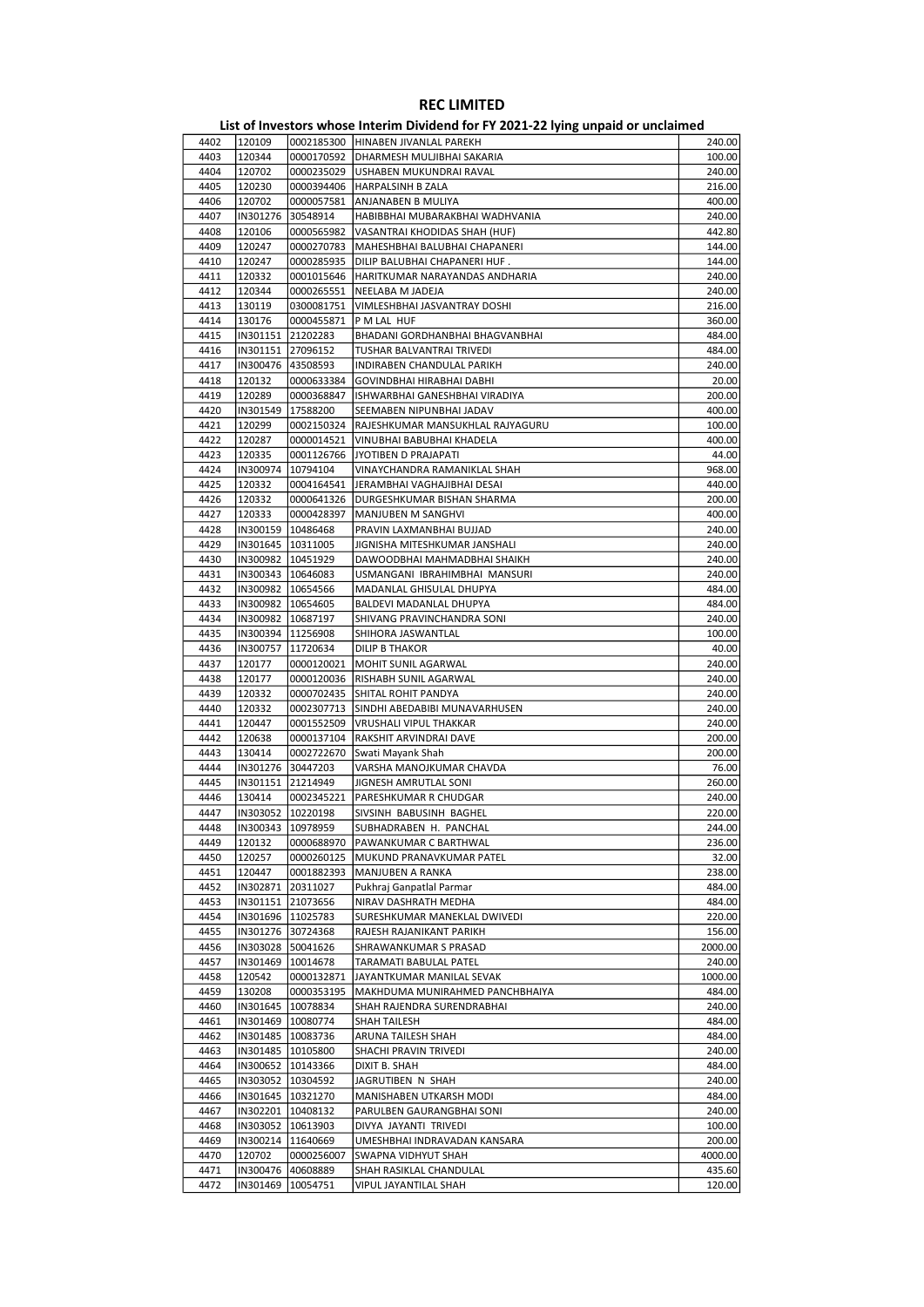| 4473         | IN303052   10226623                        |                        | PARUL VIPUL DAVE                                     | 484.00            |
|--------------|--------------------------------------------|------------------------|------------------------------------------------------|-------------------|
| 4474         | IN301485   10267610                        |                        | RINABEN MAHENDRA SHAH                                | 240.00            |
| 4475         | IN300183  11090124                         |                        | PRAKASH D JOSHI                                      | 120.00            |
| 4476         | IN302236 11106247                          |                        | <b>GOPAL LACHANI</b>                                 | 240.00            |
| 4477         | IN300974   11233641                        |                        | RASHESH G. PATEL                                     | 240.00            |
| 4478         | 120332                                     | 0008202886             | BHARAT JASHWANTLAL JANI                              | 600.00            |
| 4479         | 120350                                     | 0001082503             | CHOITHRAM PARASRAM GYANCHANDANI                      | 40.00             |
| 4480         | 130414                                     | 0003130749             | REKHABEN DAYANANI                                    | 212.00            |
| 4481         | IN301143                                   | 11034372               | DAVE SHWETA K                                        | 4.00              |
| 4482         | 120566                                     | 0000001712             | MAHENDRAKUMAR RAVISHANKERBHAI UPADHYAYA              | 240.00            |
| 4483         | 130208                                     | 0000396949             | RAJENDRAPRASAD LUXMIDUTT PANDEY                      | 260.00            |
| 4484         | IN300394  13601806                         |                        | SANJAY KUMAR SINGH                                   | 240.00            |
| 4485         | IN302293 10143677                          |                        | <b>MAHESH KANTILAL BHOJAK</b>                        | 435.60            |
| 4486<br>4487 | IN301485   10285638<br>IN300343   10878922 |                        | SNEHA ROHITBHAI NANAVATI<br>SUNILKUMAR BABULAL PATEL | 240.00<br>1040.00 |
| 4488         | IN300394   11685048                        |                        | SANJIV R PATEL                                       | 70.00             |
| 4489         | 120315                                     | 0000034503             | JANAK GUNVANTLAL BHATT                               | 4.00              |
| 4490         | 120332                                     | 0004109553             | <b>RITESH SHAH</b>                                   | 200.00            |
| 4491         | 120447                                     | 0000195565             | SHRICHAND PAHALRAJ JUMANI                            | 430.00            |
| 4492         | 120484                                     | 0000094348             | KHYATI MEHENDRA SHUKLA                               | 260.00            |
| 4493         | 120818                                     | 0000271811             | MANAHARSINH KANAKSINH DARBAR                         | 1000.00           |
| 4494         | IN301151   12282924                        |                        | KAILASH JAYESH GANDHI                                | 250.00            |
| 4495         | IN301151 12282973                          |                        | JAYESH AMRATLAL GANDHI                               | 600.00            |
| 4496         | IN301774   12680070                        |                        | MADAN LAL AGRAWAL                                    | 240.00            |
| 4497         | 130152                                     | 0000127039             | CHANDRA SUKANRAJ SAKARIA                             | 92.00             |
| 4498         | IN300183   10561665                        |                        | SANJU LALITKUMAR CHHAJER                             | 240.00            |
| 4499         | IN301485 10017060                          |                        | BHARTI SHAH                                          | 484.00            |
| 4500         | IN301485   10017078                        |                        | <b>AMIT SHAH</b>                                     | 484.00            |
| 4501         | IN301233 10037757                          |                        | JAGDISHBHAI P. RATHOD                                | 50.00             |
| 4502         | IN302293   10108815                        |                        | VIDYA GOVINDA RAO                                    | 324.00            |
| 4503         | IN301485   10173276                        |                        | PREMCHAND AGRAWAL                                    | 260.00            |
| 4504         | IN302201   10617225                        |                        | SAMUBEN BHADABHAI SAVALIA                            | 240.00            |
| 4505         | IN300343   10717010                        |                        | PATEL CHANDUBHAI BHOLIDAS                            | 240.00            |
| 4506         | IN302105   10789109                        |                        | VISHAKHAKUMARI BHAUMIKKUMAR DODIYA                   | 200.00            |
| 4507         | IN300183   10798889                        |                        | DINKER HIRALAL DWIVEDI                               | 240.00            |
| 4508         | IN300214   11309234                        |                        | <b>TRIVEDI SWATI</b>                                 | 240.00            |
| 4509         | 120472<br>120472                           | 0001119214             | <b>NANDA DEVI</b><br>PRAVINKUMAR KANJIBHAI AHIR      | 400.00<br>484.00  |
| 4510<br>4511 |                                            | 0003785067<br>12769153 |                                                      | 260.00            |
| 4512         | IN301151<br>130152                         | 0000005611             | BHARAT NAVINCHANDRA DOCTOR<br>PRIYANKA SANJAY MODI   | 400.00            |
| 4513         | 130208                                     | 0000333421             | <b>KEVAL KRISHAN ATTRI</b>                           | 242.00            |
| 4514         | 130208                                     | 0000347301             | KASHMIRA RAJESH MODI                                 | 260.00            |
| 4515         | 130414                                     | 0002893226             | DINESH SHANTILAL MEHTA                               | 134.00            |
| 4516         |                                            | IN300513 15532850      | DEEPESH M BHAMBHANI                                  | 484.00            |
| 4517         | IN300513 17557350                          |                        | <b>HARDIK R KAPADIA</b>                              | 400.00            |
| 4518         | IN301774   18801059                        |                        | <b>HARESH DATTANI</b>                                | 8.00              |
| 4519         |                                            | IN300513 23213211      | KIRANKUMAR RANCHHODLAL SONI                          | 116.00            |
| 4520         |                                            | IN301233   10062034    | VASANTKUMAR AMRUTLAL MODI                            | 20.00             |
| 4521         | IN301774   11541195                        |                        | SHARMA SANDIP DHIRAJBHAI                             | 482.00            |
| 4522         | 120332                                     | 0000379727             | RAJNIKANT GOVINDLAL CHAUHAN                          | 240.00            |
| 4523         | 120332                                     | 0001417005             | DINESHBHAI AMBALAL PATEL                             | 60.00             |
| 4524         | IN300343                                   | 10708447               | DILIPKUMAR SOHANLALJI SHAH                           | 200.00            |
| 4525         | 120422                                     | 0000018416             | RADHESHYAM JAGANNATH JAYSHWAL                        | 240.00            |
| 4526         | IN301485                                   | 10392526               | ASHI ARUNKUMAR TULSIAN                               | 484.00            |
| 4527         | IN301469   10028244                        |                        | PARMAR JAYANTIBHAI CHATURBHAI                        | 20.00             |
| 4528         | IN303052 10137095                          |                        | USHABEN KAILASHBHAI GUPTA                            | 260.00            |
| 4529         | IN300343   10498114                        |                        | <b>NIKUL</b>                                         | 240.00            |
| 4530         | 130414                                     | 0002968350             | HITESH ARVINDBHAI VAGHELA                            | 40.00             |
| 4531         | IN303052                                   | 10365439               | RUPENBHAI MATHIASBHAI CHRISTIAN                      | 100.00            |
| 4532         | IN300974   10829873                        |                        | CHETNA NARESHKUMAR SHAH                              | 120.00            |
| 4533         | IN302461                                   | 10192697               | MAHENDRAKUMAR GANDALAL PRAJAPATI                     | 290.00            |
| 4534         | 120478                                     | 0000004514             | HASMUKHBHAI DHANJIBHAI PATEL                         | 20.00             |
| 4535         | 120489                                     | 0000141460             | TAPAN ASHWINBHAI DAVE                                | 100.00            |
| 4536         | 130259                                     | 0001020081             | MANSURI MOHD.ISRALI MUNIRKHAN                        | 484.00            |
| 4537         | 120514                                     | 0000004765             | PATEL RAMESHBHAI KACHARABHAI                         | 240.00            |
| 4538         | IN300343   11059445                        |                        | YOGESH V. PANCHAL                                    | 240.00            |
| 4539         | 120300                                     | 0000233155             | LAXMIBEN JAYANTIBHAI PATEL                           | 240.00            |
| 4540         | IN301774 13129300                          |                        | SUMITRABEN TRIBHOVANDAS PATEL                        | 240.00            |
| 4541         | IN302201   10618324                        |                        | SAVITABEN HARIBHAI PARMAR                            | 484.00<br>240.00  |
| 4542<br>4543 | IN300343   10996180<br>IN301774   12883652 |                        | NATHULAL PREMAJI JOGI<br>JASHUBEN BABUBHAI PATEL     | 240.00            |
|              |                                            |                        |                                                      |                   |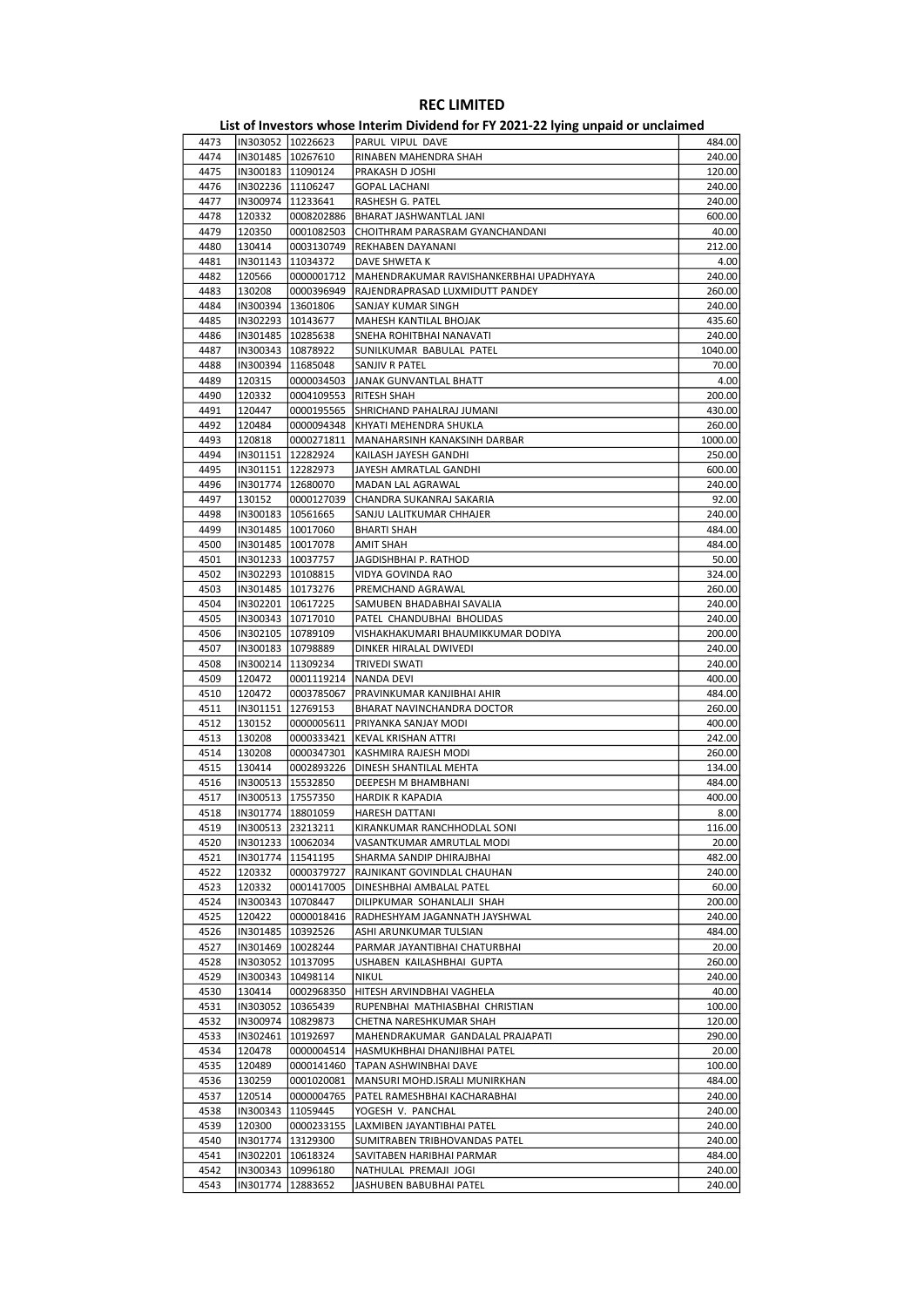| 4544 | IN300343   10141136 |                     | DIPAK DHANDHUKIYA                   | 204.00  |
|------|---------------------|---------------------|-------------------------------------|---------|
| 4545 | IN300343   10542193 |                     | BHAVNABEN HASMUKHBHAI MEHTA         | 2284.00 |
| 4546 | IN301143   10585248 |                     | HITESH HARSHADBHAI TRIVEDI          | 240.00  |
| 4547 | IN301321 10656140   |                     | ANILBHAI SURESHBHAI PATEL           | 120.00  |
| 4548 | 120106              | 0001999681          | <b>BHAKTI R TEKCHANDANI</b>         | 4.00    |
| 4549 | 120332              | 0000919662          | MURALI GOPINATHAN NAIR              | 2.00    |
| 4550 | IN302201 10116149   |                     | <b>GULAB OTAJI PRAJAPATI</b>        | 240.00  |
|      |                     |                     |                                     |         |
| 4551 | IN301645   10199785 |                     | SHAH VIJAYKUMAR BHIKALAL            | 240.00  |
| 4552 |                     | IN301485   10448600 | MANOJ BHIKHABHAI PATEL              | 216.00  |
| 4553 | 120332              | 0001960932          | SHAILESH KANTILAL PATEL             | 260.00  |
| 4554 | 120332              | 0002154665          | PRIYATOSH VISHNUSHANKER CHOUBEY     | 240.00  |
| 4555 | IN301774   12074425 |                     | SONALBEN SANKABHAI DESAI            | 240.00  |
| 4556 | IN301233   10280132 |                     | SHALINI PANDYA                      | 400.00  |
| 4557 |                     | IN300183   10383199 | BHARATKUMAR ISHVERLAL RASKAPUR      | 240.00  |
| 4558 | IN301321 10421576   |                     | KAPILABEN R PATEL                   | 240.00  |
| 4559 | IN301321   10508119 |                     | CHANDUBHAI RAICHANDDAS PATEL        | 260.00  |
| 4560 | 120247              | 0000263201          | VASHRAMBHAI JADAVBHAI DHORAJIA      | 260.00  |
| 4561 | 120247              | 0000265794          | VASANTBEN VASRAMBHAI DHORAJIYA      | 240.00  |
|      |                     |                     |                                     |         |
| 4562 | 120333              | 0000700213          | PRATIKSHA GIRIN THAKOR              | 2000.00 |
| 4563 | 130414              | 0002750381          | <b>MANGUBEN PATEL</b>               | 168.00  |
| 4564 | IN300360 21039652   |                     | ASHOKKUMAR K GOSWAMI                | 240.00  |
| 4565 | IN301485 30010307   |                     | CHANDULAL RANCHHODDAS PATEL         | 484.00  |
| 4566 | 120235              | 0000097754          | KAMLESH RATILAL SHAH.               | 484.00  |
| 4567 | 120447              | 0001967103          | SANDEEP V MISTRY                    | 240.00  |
| 4568 | 120472              | 0009453541          | HITENDU HASMUKHLAL DAVE             | 484.00  |
| 4569 | IN300239 13031164   |                     | <b>ABHISHEK TIWARY</b>              | 56.00   |
| 4570 | IN300982 10149560   |                     | GUNVANTI ARVINDKUMAR NAYAK          | 240.00  |
| 4571 | IN301485 10417513   |                     | VIJAYPRAKASH THAKUR DIXIT           | 240.00  |
| 4572 | IN302201   10449477 |                     | GAURANG NATVARLAL PADHYA            | 400.00  |
|      |                     |                     |                                     |         |
| 4573 | IN302201   10611896 |                     | BAHCHUBHAI BHUDARBHAI DARAJI        | 240.00  |
| 4574 | IN300982   10646741 |                     | RAMSHARAN GURDITTAMAL GUMBER        | 435.60  |
| 4575 | 120247              | 0000524705          | DILIPKUMAR AMBALAL TRIVEDI          | 484.00  |
| 4576 | 120332              | 0013491166          | TEJARAM DAVERRAM CHOUDHARY          | 20.00   |
| 4577 | 120447              | 0000756548          | PRITI BIRENDRANATH MUKHERJEE        | 240.00  |
| 4578 | 120447              | 0001690761          | DIPALI S LADHAWALA                  | 324.00  |
| 4579 | 120472              | 0003014746          | GARGI RAJENDRAKUMAR THAKKAR         | 88.00   |
| 4580 | IN300214   12368944 |                     | PADMABEN RAMANBHAI KACHHIA          | 240.00  |
| 4581 | IN300214   13515797 |                     | NEELABEN LAXMANBHAI PATEL           | 200.00  |
| 4582 | IN300513   14621775 |                     | DIXIT JAYANTIBHAI PATEL             | 240.00  |
| 4583 | IN300214   15363188 |                     | NILESH K PRAJAPATI                  | 100.00  |
|      |                     |                     |                                     |         |
| 4584 | IN300360 20668967   |                     | BALKRISHNA DEVIPRASAD PATEL         | 240.00  |
| 4585 | IN301276 30348493   |                     | RAKSHA MANOJ SHAH                   | 40.00   |
| 4586 | IN301549 37293513   |                     | HARGOVINDBHAI CHATURDAS PATEL       | 800.00  |
| 4587 | IN300343   11045458 |                     | FALGUNI I. SUTHAR                   | 356.00  |
| 4588 | IN300513 21201579   |                     | DHARMIK P JOSHI                     | 300.00  |
| 4589 | 120422              | 0000055733          | PIYUSHKUMAR JAGDISHCHANDRA PITHADIA | 240.00  |
| 4590 |                     | IN300343  10210794  | PATEL LALBHAI ISHWARBHAI            | 200.00  |
| 4591 | 120478              | 0000012831          | <b>INDRAKUMAR CHHABRA</b>           | 240.00  |
| 4592 | IN301485            | 10321336            | HIMANSU BIPINCHANDRA DIXIT          | 200.00  |
| 4593 | IN301485            | 10321774            | KRISHNA HIMANSHU DIXIT              | 140.00  |
| 4594 | 120341              | 0000097536          | KANTABEN GHEMARBHAI CHAUDHARY       | 216.00  |
|      |                     |                     |                                     |         |
| 4595 | 120818              | 0045542785          | DHARJIYA DALSUKHBHAI                | 40.00   |
| 4596 | 120332              | 0002022773          | BALKRISHNA K SHAH HUF               | 1980.00 |
| 4597 |                     | IN302332   10052388 | GAJJAR UPENDRABHAI J                | 284.00  |
| 4598 |                     | IN303052   10327764 | JAYAPURV MUKESHKUMAR MAKWANA        | 484.00  |
| 4599 | IN301485   10393754 |                     | PRAJAPATI JOITABHAI CHHANABHAI      | 800.00  |
| 4600 |                     | IN301774   12216878 | CHETANKUMAR MANILAL PRAJAPATI       | 240.00  |
| 4601 |                     | IN301774   12259996 | CHETANA C PRAJAPATI                 | 120.00  |
| 4602 | 120332              | 0001698968          | AJITKUMAR CHOITHRAM KAURANI         | 92.00   |
| 4603 | 130152              | 0000100521          | CHANDERLAL HASMATRAI SAVNANI        | 4.00    |
| 4604 |                     | IN300974   11238026 | HASMUKHBHAI V BHUVA                 | 324.00  |
|      |                     |                     |                                     |         |
| 4605 | 120702              | 0000124421          | PATEL UJAS VISHNUBHAI               | 280.00  |
| 4606 |                     | IN301485 40007884   | PATEL RAMESHBHAI JIVABHAI           | 240.00  |
| 4607 |                     | IN301645   10392110 | VEDPRAKASH B SHARMA                 | 484.00  |
| 4608 | IN300343            | 10993858            | PATEL RAKESHKUMAR MANILAL           | 260.00  |
| 4609 | 120853              | 0000237823          | CHETANKUMAR BABUBHAI PATEL          | 112.00  |
| 4610 | IN301233   10181826 |                     | SANJOGITA S. SEKHRI                 | 8.00    |
| 4611 | 120422              | 0000046604          | HARISHKUMAR SURAJPRAKASH PAHWA      | 240.00  |
| 4612 | 130414              | 0000316489          | SHANTILAL RAMJIBHAI PATEL           | 240.00  |
| 4613 | 120484              | 0000089023          | CHHAIYA BHARATKUMAR N               | 240.00  |
|      |                     |                     |                                     | 484.00  |
| 4614 | IN300183            | 10858435            | UPASANA BHARGAV PATEL               |         |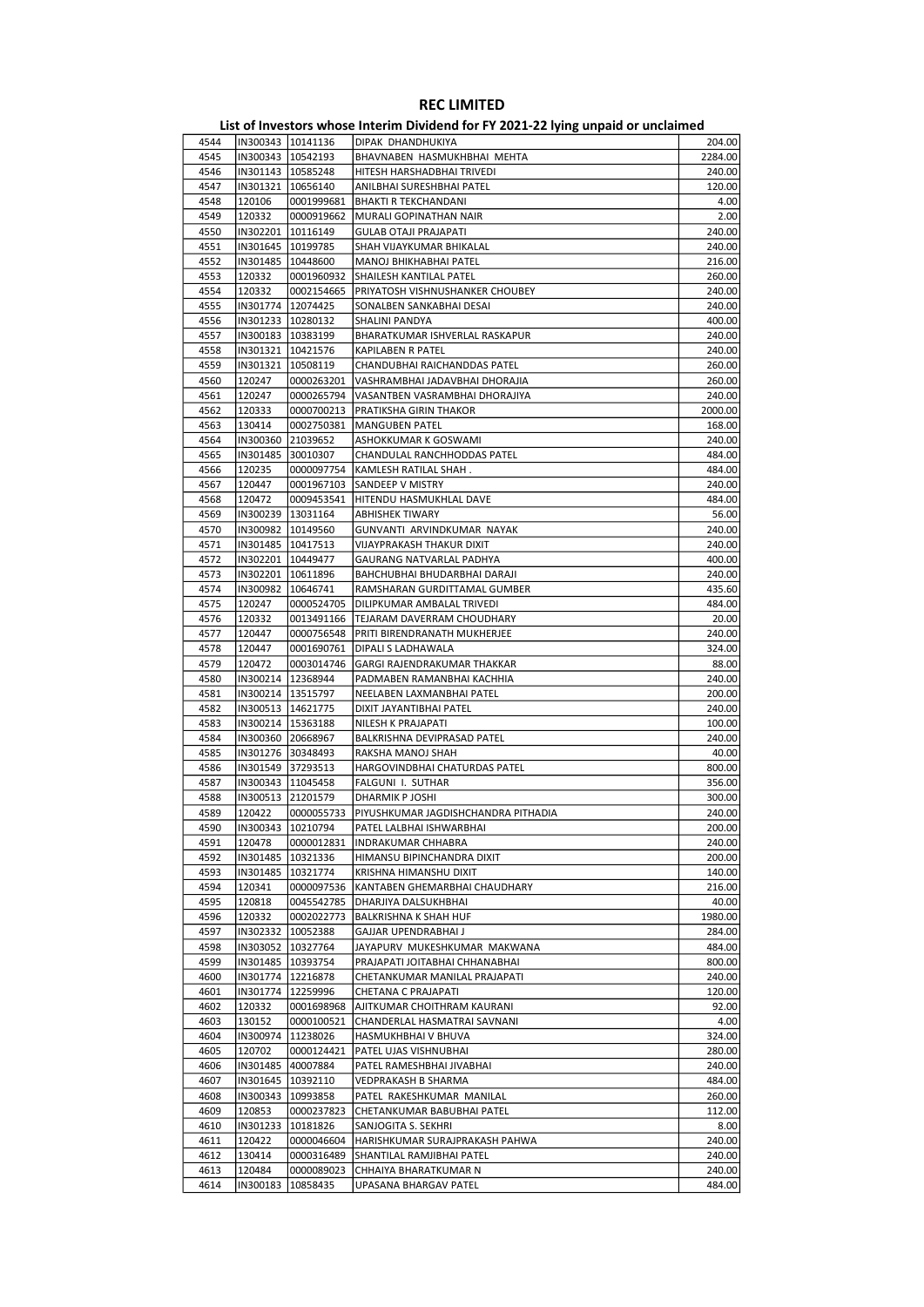| 4615 |                   | IN300974  11158508  | SANJAY F. TRIVEDI                 | 240.00  |
|------|-------------------|---------------------|-----------------------------------|---------|
| 4616 |                   | IN304295 11190647   | SAKARCHAND MULCHAND PRAJAPATI     | 484.00  |
| 4617 |                   | IN300343   10622223 | JANKI PARTAPRAI HARCHANDANI       | 170.00  |
| 4618 |                   | IN303052 10210797   | PANKAJBHAI SENDHUDAS PATEL        | 20.00   |
| 4619 | 120332            | 0001360620          | SUSHILABEN MAHENDRAKUMAR PATEL    | 170.00  |
| 4620 | 120345            | 0000294801          |                                   | 80.00   |
|      |                   |                     | RANJITKUMAR DHULABHAI SOLANKI     |         |
| 4621 | 120303            | 0000034781          | PANKAJ BHIKABHAI MISTRY           | 40.00   |
| 4622 | IN302871          | 20349241            | Purushottambhai Bhanubhai Parmar  | 228.00  |
| 4623 |                   | IN300214 26640553   | JYOTSNABEN NATVARSINH BIHOLA      | 20.00   |
| 4624 |                   | IN301983   10895159 | ALPESH GOVINDBHAI PATEL           | 6480.00 |
| 4625 | 120333            | 0000205202          | <b>BHARGAV MANSUKHBHAI PATEL</b>  | 200.00  |
| 4626 | 120437            | 0000366007          | ROHITKUMAR D SUTHAR               | 200.00  |
| 4627 | 120478            | 0000080664          | MUSTUFA KARIMKHAN PATHAN          | 40.00   |
| 4628 |                   | 10465635            |                                   | 240.00  |
|      | IN300343          |                     | PATEL HARGOVINDBHAI               |         |
| 4629 |                   | IN303052 10288206   | JAGDISHKUMAR BALDEVBHAI PATEL     | 462.00  |
| 4630 | 120191            | 0100308150          | HARSHADKUMAR NARAYANDAS MODI      | 404.00  |
| 4631 | IN303052          | 10386507            | BABUBHAI VARVABHAI PATEL          | 240.00  |
| 4632 | 120332            | 0001157578          | MADHUBEN HARSHDRAI ADALJA         | 400.00  |
| 4633 | 120257            | 0000028334          | JIGARKUMAR KANUBHAI PATEL         | 240.00  |
| 4634 | 120287            | 0000062464          | SHANKARBHAI DAHYABHAI SAGAR       | 20.00   |
| 4635 | IN300214          | 12297919            | VIREN KUMAR HASHMUKHLAL SHAH      | 240.00  |
|      |                   |                     |                                   |         |
| 4636 | 120478            | 0000059490          | M.SIKANDARALI T SHAIKH            | 10.00   |
| 4637 | IN300484          | 11592212            | JIGNESH MAHENDRABHAI MODI         | 240.00  |
| 4638 | 120332            | 0000714069          | MITULKUMAR BABUBHAI PATEL         | 260.00  |
| 4639 | 120444            | 0000120402          | KANAIYALAL SHANKARBHAI PATEL      | 258.00  |
| 4640 | IN300513          | 23111787            | PATEL MITTALBEN JATINBHAI         | 28.00   |
| 4641 | 120133            | 0000021302          | NIRAVKUMAR SOMABHAI PATEL         | 468.00  |
| 4642 | 120191            | 0100434566          | PINAKINBEN SUNILKUMAR PATEL       | 4.00    |
|      |                   |                     |                                   |         |
| 4643 | 120447            | 0006174216          | RUPESH MAHENDRABHAI PATEL         | 60.00   |
| 4644 | 120191            | 0101832711          | KAZOOMIBEN KANTILAL PATEL         | 1000.00 |
| 4645 | IN300343          | 20070133            | ASHISH BANSILAL MODI              | 484.00  |
| 4646 | IN300343          | 20086847            | JAGRUTIBEN ASHISHKUMAR MODI       | 484.00  |
| 4647 | IN300513          | 14163830            | JATIN KUMAR KASHIBHAI PATEL       | 484.00  |
| 4648 | 120191            | 0101606073          | VAYDA HEMARAJBHAI                 | 120.00  |
| 4649 | 120289            | 0000422971          | SOLANKI LAXMANJI.                 | 240.00  |
|      |                   |                     |                                   |         |
| 4650 | 120702            | 0000142392          | KAUTILYAKUMAR VASUDEV PUROHIT     | 240.00  |
| 4651 | 120702            | 0000142409          | <b>GAYTRIBEN K PUROHIT</b>        | 240.00  |
| 4652 | 120300            | 0000269093          | DASHRATHBHAI MELABHAI RABARI      | 240.00  |
| 4653 | 120332            | 0001744357          | PANKAJBHAI RAVJIBHAI PATEL        | 200.00  |
| 4654 | 130144            | 0000567544          | PATEL VISHALKUMAR HARISHBHAI      | 200.00  |
| 4655 | 120604            | 0000026828          | ASHOKKUMAR BHAISHANKAR VYAS       | 100.00  |
| 4656 | 120332            | 0002143070          | DINESHCHANDRA RAIJIBHAI VALAND    | 240.00  |
|      |                   |                     |                                   |         |
| 4657 | IN301991          | 10829636            | RINABEN VINUBHAI SUTHAR           | 100.00  |
| 4658 | 130167            | 0000728889          | ASHA PRAGNESH SHAH                | 260.00  |
| 4659 | 130414            | 0004157889          | KARAN BABUBHAI LATHIA             | 280.00  |
| 4660 | IN301991          | 10310440            | JAYANTIBHAI KASHIBHAI PATEL       | 40.00   |
| 4661 | IN301991 10941944 |                     | DILIPKUMAR NARMADASHANKER SHUKLA  | 40.00   |
| 4662 | 130414            | 0002970543          | PRAGNABEN AMBALAL PATEL           | 80.00   |
| 4663 | 130414            | 0006309271          | RAMANBHAI R PATEL                 | 182.00  |
|      |                   |                     |                                   |         |
| 4664 | 120299            | 0005892243          | CHHATRASINH RAVJIBHAI PARMAR      | 8.00    |
| 4665 | IN301991          | 10686313            | NILESHKUMAR PATEL                 | 200.00  |
| 4666 | 120321            | 0000024645          | PRAKASH ARJANBHAI RABARI          | 484.00  |
| 4667 | 120109            | 0003540190          | DAHYABHAI DHULABHAI PATEL         | 48.00   |
| 4668 | 120109            | 0003849747          | JAYANTILAL CHHABILDAS DAVE        | 200.00  |
| 4669 | 120183            | 0000016491          | YASHWANTSINGH MOTISINGH BHARPODA  | 484.00  |
| 4670 | 120183            | 0000016510          | ANITABEN NAYAK                    | 484.00  |
| 4671 | IN301330          | 19789619            | SAURABH NARAYANDAS PATEL          | 202.00  |
|      |                   |                     |                                   |         |
| 4672 | IN301991          | 10368239            | MOHAMMEDASRAF A. SHAIKH           | 100.00  |
| 4673 | IN300343          | 10693693            | MANJULABEN KANTILAL CHAUHAN       | 80.00   |
| 4674 | 120106            | 0000528173          | SMRUTIBEN NAVNITBHAI VARMA        | 200.00  |
| 4675 | 120428            | 0000015969          | NEHABEN SANJAYKUMAR BHATT         | 240.00  |
| 4676 | 130167            | 0000315709          | MUKESH KANCHANLAL MODI            | 20.00   |
| 4677 | IN300394          | 13994045            | RAMESH S MODI                     | 240.00  |
| 4678 | IN301991          |                     |                                   | 40.00   |
|      |                   | 10309423            | PARESHKUMAR MOHAN CHAUDHARY       |         |
| 4679 | 120428            | 0000007740          | SUNITA SANJAY KALE                | 240.00  |
| 4680 | 130414            | 0001533299          | NISHCHAY N BHUTA                  | 484.00  |
| 4681 | IN300513          | 17308959            | RAMABEN D SAVANI                  | 240.00  |
| 4682 | IN301774          | 18701902            | PATEL PRAFULCHANDRA C             | 60.00   |
| 4683 | 120109            | 0008272943          | SIDHPURA PRIYANK PRAVINBHAI.      | 50.00   |
| 4684 | 130167            | 0000501651          | SURAJKUMAR DASHRATHSINGH PARDESHI | 84.00   |
| 4685 | IN301330          | 20377842            |                                   | 240.00  |
|      |                   |                     | RATI GUPTA                        |         |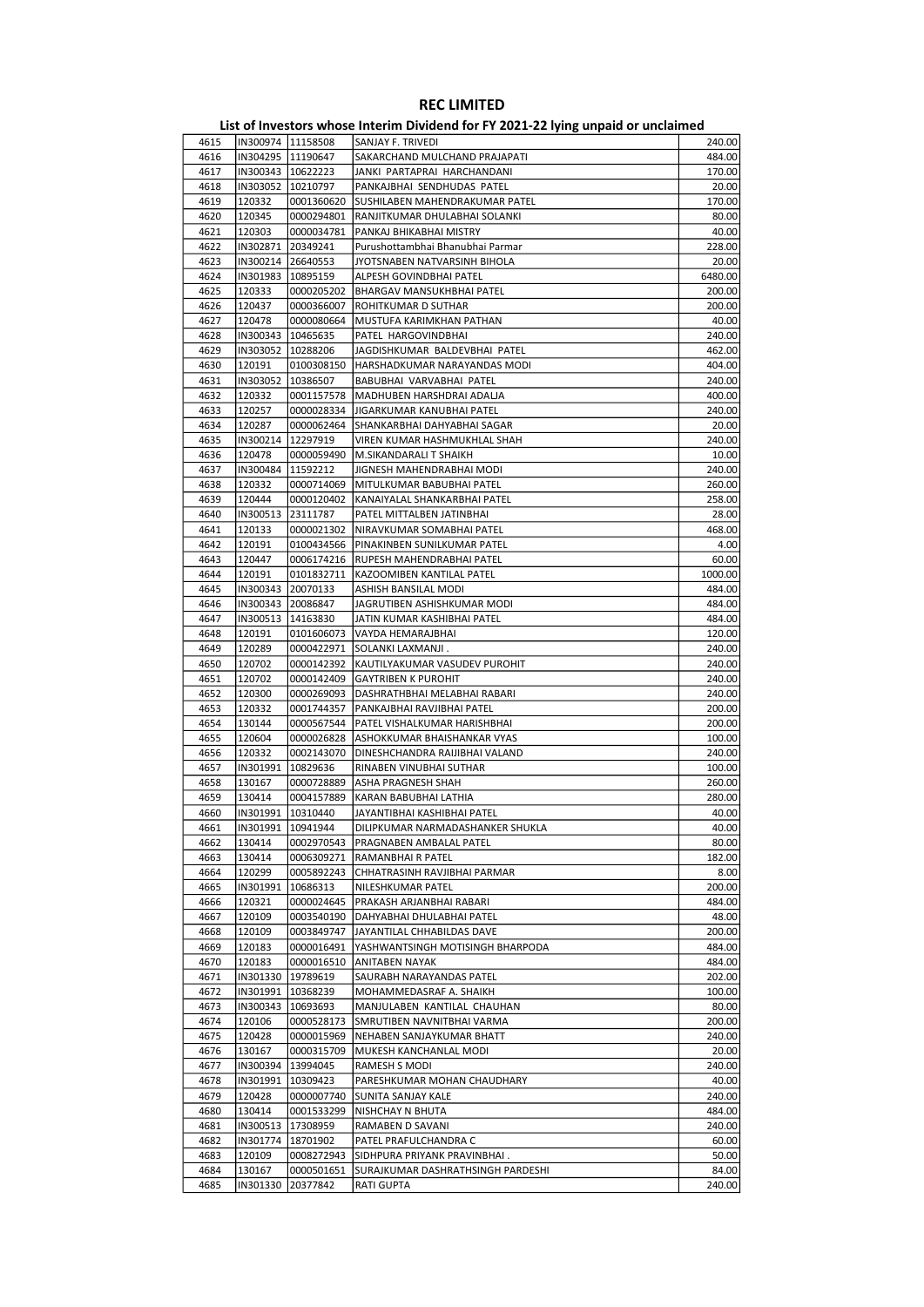| 4686 | IN301991   10900134 |                     | PRANAV TIPRE                         | 160.00  |
|------|---------------------|---------------------|--------------------------------------|---------|
| 4687 |                     | IN301774   11933799 | RITA KAPOOR                          | 484.00  |
| 4688 | 120428              | 0000019448          | MANAN KETANKUMAR BHATT               | 240.00  |
| 4689 | 120638              | 0000489059          | JAYSHREE HITESH SHAH                 | 306.00  |
| 4690 | 120702              | 0000116689          | KAUSHIK LAXMANSINH RATHOD            | 120.00  |
| 4691 | 130167              | 0000593881          | MANISH S. SEVAK                      | 240.00  |
| 4692 |                     | IN301330   17245788 | KISHORBHAI RAMJIBHAI SAVALIA         | 200.00  |
|      |                     |                     |                                      | 240.00  |
| 4693 | IN301485            | 10518374            | BHAVSAR SANGITABEN KANUBHAI          |         |
| 4694 | 120472              | 0011114491          | NIPABEN HITENDRAKUMAR PATEL          | 40.00   |
| 4695 | IN301330            | 20427819            | JHA BIBHAKUMARI BABAN                | 240.00  |
| 4696 | 120109              | 0004898334          | KUNAL R AMIN                         | 250.00  |
| 4697 | 130167              | 0000578998          | UMESHKUMAR ANTOLBHAI PATEL           | 260.00  |
| 4698 |                     | IN301549   15156540 | AIYESHABIBI MOHMED HANIF SHAIKH      | 240.00  |
| 4699 |                     | IN301549 15156689   | MOHMED HANIF G SHAIKH                | 164.00  |
| 4700 | IN302679 33706495   |                     | GEETA BHUPENDRA PARIKH               | 484.00  |
| 4701 | IN301991   10706937 |                     | PRAGNESH R. PANCHAL                  | 4.00    |
| 4702 | 120444              | 0000029011          | JAIMINKUMAR PANDYA                   | 240.00  |
| 4703 | 120444              | 0000084728          | BABUBHAI SOMABHAI PATEL              | 292.00  |
|      |                     |                     |                                      |         |
| 4704 | IN300394            | 13851643            | RUPABHAI LAXMANBHAI PAGI             | 240.00  |
| 4705 | 120702              | 0000128994          | <b>BALKRISHNA POTDAR</b>             | 114.00  |
| 4706 |                     | IN300757   11665037 | DAKSHABEN BABUBHAI PATEL             | 240.00  |
| 4707 | 130414              | 0001187489          | <b>HEMA D BRAHMBHATT</b>             | 224.00  |
| 4708 | IN301811            | 10231177            | SHETH KRUNAL SUNILBHAI               | 20.00   |
| 4709 | 120332              | 0012214851          | INDRAVADAN RAMANBHAI PANCHAL         | 8.00    |
| 4710 | 120428              | 0000010255          | SANJAY D PATEL                       | 240.00  |
| 4711 | 120444              | 0000088416          | RANJANA PRAKASH DEOKATTE             | 324.00  |
| 4712 | 120332              | 0004635911          | VORA MOHDISHAK GANIBHAI              | 80.00   |
| 4713 | 120447              | 0002984441          | NEHAL RAMESHCHANDRA PANCHAL          | 100.00  |
|      |                     |                     |                                      |         |
| 4714 | IN301991            | 10914083            | DHARITRI V. THAKOR                   | 60.00   |
| 4715 | 120332              | 0001529161          | <b>AJAY B SARVAIYA</b>               | 484.00  |
| 4716 | 120332              | 0002454936          | SANJAY RAMCHANDRA MOHITE             | 4.00    |
| 4717 | 120415              | 0000888043          | HARSHADBHAI VASHRAMBHAI PATEL        | 94.00   |
| 4718 | IN300513            | 20188674            | HASUMATI SANGHANI                    | 200.00  |
| 4719 | IN300757            | 11742088            | SURESHBHAI K SHAH                    | 435.60  |
| 4720 | 120106              | 0002820511          | SUNITA MANISH MANIYAR                | 4000.00 |
| 4721 | 120113              | 0000077264          | BHUSHAN MAHENDRARAI ANJARIA          | 240.00  |
| 4722 | 120200              | 0000254915          | HARISH GANGARAM MORE                 | 240.00  |
|      |                     |                     |                                      | 16.00   |
| 4723 | IN300513            | 14960372            | PATEL MUKESH KANTIBHAI               |         |
| 4724 |                     | REC0521582          | ROHANKUMAR SANDEEP KOTHARI           | 40.00   |
| 4725 |                     | IN300513   15467464 | RAMUBHAI N KANSARA                   | 240.00  |
| 4726 | 120445              | 0000032171          | SALIM DAUDBHAI PATEL                 | 120.00  |
| 4727 | 120350              | 0000029424          | HITESHKUMAR G. DAVE                  | 240.00  |
| 4728 | IN301774            | 12210014            | ANKIT SATISHCHANDRA SHAH             | 240.00  |
| 4729 | 120444              | 0000057421          | PATEL PARIMAL SURESHBHAI             | 240.00  |
| 4730 | IN302814            | 10816178            | Ghanshyam Singh                      | 2.00    |
| 4731 | 120113              | 0000073027          | CHIRAG RAMESHBHAI SHAH               | 100.00  |
| 4732 | 120447              |                     | 0001222042 KUNDANBEN JASVANTLAL VORA | 120.00  |
| 4733 | 130414              | 0002839626          | DEEPALI PANKAJ VALLECHA              | 240.00  |
|      |                     |                     |                                      |         |
| 4734 | 120113              | 0000202888          | HITESHKUMAR KANCHANLAL DARJI         | 20.00   |
| 4735 | 120247              | 0000218840          | KRIPAL JAGATRAM HASANI-HUF.          | 126.00  |
| 4736 | IN301696 12125082   |                     | HIRENKUMAR NARANBHAI SHINGALA        | 6.00    |
| 4737 | 120106              | 0002906426          | PIYUSH J MODI                        | 1318.00 |
| 4738 | IN303116            | 11535527            | HAFIZ NAVABMIYA MALEK                | 200.00  |
| 4739 | 120107              | 0500026869          | HEMAXI MAHENDRA KHENGAR              | 120.00  |
| 4740 | IN300845            | 10511754            | SHAH SHREYA NARESHKUMAR              | 260.00  |
| 4741 | 130167              | 0000567031          | ILABEN NAINESHKUMAR JARIWALA         | 484.00  |
| 4742 | 130414              | 0003493933          | KUMAR KHEMCHAND MANGTANI             | 420.00  |
| 4743 | IN300636            | 10057448            | MERGER2019                           | 435.60  |
|      | 120332              |                     |                                      |         |
| 4744 |                     | 0001331861          | HARSHA BHARAT DAVE                   | 240.00  |
| 4745 | 120332              | 0008525334          | MAHESHKUMAR CHANDAK HUF              | 810.00  |
| 4746 |                     | IN300513 81470847   | AJAY PANACHAND RANA                  | 2.00    |
| 4747 | IN300845            | 10053361            | <b>BHOGILAL P MEHTA</b>              | 240.00  |
| 4748 | IN302603            | 10125767            | ASHOKKUMAR KESHAVBHAI PAVAR          | 240.00  |
| 4749 | 120299              | 0003832066          | DIMPLE ATUL MODI                     | 484.00  |
| 4750 | 120415              | 0000322196          | AMRITLAL HIRALAL GEHLOT (HUF)        | 180.00  |
| 4751 | 130414              | 0001763959          | JANAKBHAI MANJIBHAI PATEL            | 40.00   |
| 4752 | 120299              | 0005506044          | KAMINI DILIP TADVI                   | 56.00   |
|      |                     |                     |                                      |         |
| 4753 | 120642              | 0000055722          | AASHISH VIRCHANDBHAI PATEL           | 936.00  |
| 4754 | IN300644            | 10230594            | AMIT TULSIBHAI MANGUKIYA             | 324.00  |
| 4755 | 120132              | 0001085663          | JAYANTIBHAI JAGABHAI PATEL           | 600.00  |
| 4756 | 120270              | 0000458493          | DIVYESHBHAI VALLABHBHAI PAMBHAR      | 200.00  |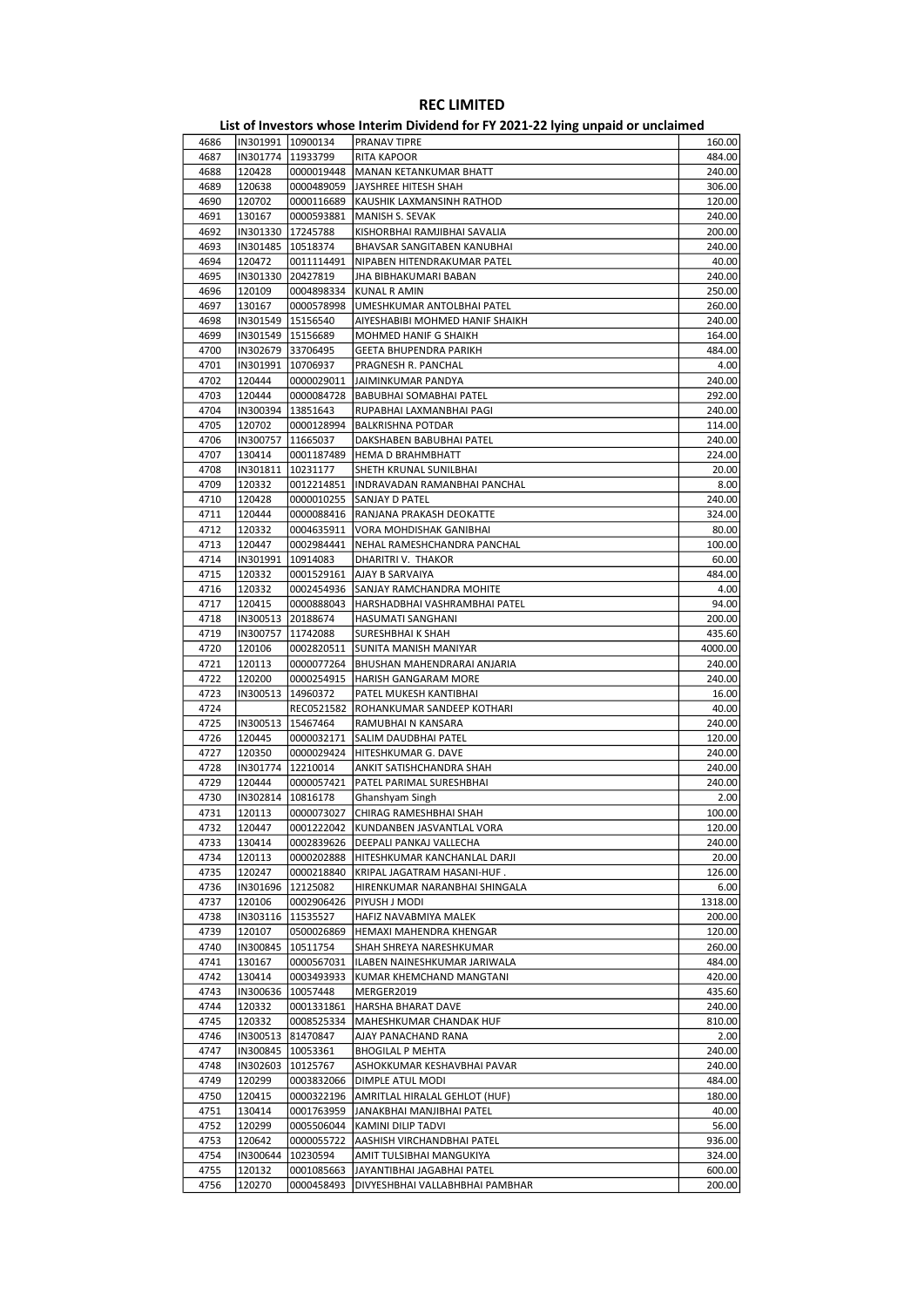| 4757 | 120323              | 0001434741          | MONIKA KAUSHIKBHAI RATHOD            | 40.00   |
|------|---------------------|---------------------|--------------------------------------|---------|
|      | 120415              | 0000424443          |                                      | 12.00   |
| 4758 |                     |                     | DAYARAM KONAJI MALI                  |         |
| 4759 | 120447              | 0004388549          | VINUBHAI DAYALBHAI MANGUKIYA         | 2.00    |
| 4760 | IN300732            | 10137999            | RAHUL PREMCHAND DAYANI               | 240.00  |
| 4761 | IN300845            | 10482102            | MAYANK MANHARLAL SHAH                | 240.00  |
| 4762 | 120107              | 0000265881          | TORALBEN VIPULBHAI DESAI             | 100.00  |
| 4763 | 120379              | 0000024714          | SHAILENDRAKUMAR JITBAHADUR SINHA     | 240.00  |
|      |                     |                     |                                      |         |
| 4764 | IN301549 17743236   |                     | <b>SAROJ JAIN</b>                    | 240.00  |
| 4765 | IN301549 19541842   |                     | RAKHI SAMER MEHTA                    | 120.00  |
| 4766 | IN302603 10122133   |                     | VIRAL M SHAH                         | 260.00  |
| 4767 | IN302236 10688885   |                     | DALBIR GURUCHARAN SINGH              | 400.00  |
| 4768 | IN301774   11041637 |                     | BHARAT KANJIBHAI PATEL               | 208.00  |
| 4769 | 120104              | 0000022219          | MANOJ NARAYAN NAIK                   | 240.00  |
|      |                     |                     |                                      |         |
| 4770 | 120107              | 0000238625          | HETALKUMAR HASHMUKHLAL SHAH          | 240.00  |
| 4771 | 120447              | 0005341161          | MANOJ MAHESHCHANDRA VYAS             | 200.00  |
| 4772 | 120472              | 0011278671          | KALPANA R PATEL                      | 270.00  |
| 4773 |                     | IN302236 12231364   | KEYUR DIPAKKUMAR LAVANA              | 56.00   |
| 4774 | IN300214 36023740   |                     | <b>TARUN GUPTA</b>                   | 700.00  |
|      |                     |                     |                                      |         |
| 4775 | IN302927            | 10056445            | Gitadevi Jhumarlal Panpaliya         | 240.00  |
| 4776 | IN300214            | 10284565            | RAJESH CHOUDHARY                     | 300.00  |
| 4777 | 120332              | 0007554271          | HIREN PRAVINBHAI LATHIYA             | 450.00  |
| 4778 | 120333              | 0000077350          | Maheshbhai Khushalbhai Patel         | 100.00  |
| 4779 | IN301330            | 20280848            | KIRAN DEVI OJHA                      | 20.00   |
|      | 120235              |                     |                                      |         |
| 4780 |                     | 0000123247          | LACHHIYABHAI VARSIYABHAI GAMIT.      | 30.00   |
| 4781 | 120642              | 0000036570          | AMIT SHARAD KAPADIA                  | 968.00  |
| 4782 | 120132              | 0000825801          | KISHORBHAI BHIKHABHAI PATEL          | 166.00  |
| 4783 | 120447              | 0000990258          | <b>BIMLESH KUMAR BIBHAKAR</b>        | 2.00    |
| 4784 | 130414              | 0002213190          | DIVYA KANTILAL DAMANIA               | 354.00  |
| 4785 | 120360              | 0004848899          | CHETANKUMAR PARSOTAM PATEL           | 126.00  |
|      |                     |                     |                                      |         |
| 4786 | 120447              | 0003365591          | PANCHAL ANILBHAI V                   | 100.00  |
| 4787 | IN300484            | 12956118            | SHAH PARIMAL SURESHBHAI              | 240.00  |
| 4788 | IN301696   11394125 |                     | <b>JAGDISH H RAJPUROHIT</b>          | 435.60  |
| 4789 | 130414              | 0006209023          | ANNAPPA D BENAWADI                   | 32.00   |
| 4790 | IN301356   10055519 |                     | SHUBANGI V. NAIK                     | 240.00  |
| 4791 | IN302806 10091735   |                     |                                      |         |
|      |                     |                     | RAJESH KUMAR                         | 84.00   |
| 4792 | IN300214            | 13790576            | TILAKRAM ZINKAN KORI                 | 240.00  |
| 4793 | IN300360            | 20012232            | DINA JEHANGIR KATRAK                 | 260.00  |
| 4794 | 120106              | 0000571479          | GANESH KEDARNATH VARMA               | 240.00  |
| 4795 | 120230              | 0000453727          | SEEMA ASHOK GILITWALA                | 160.00  |
| 4796 | 120299              | 0004614941          | PRAVINCHANDRA JAIKISHANDAS SONI      | 136.00  |
|      |                     |                     |                                      |         |
| 4797 | 120332              | 0007116814          | RAJESHKUMAR MITHALAL SHAH            | 236.00  |
| 4798 |                     | IN300239 12182282   | RAVINDRANATH GOSTABIHARI SANKI       | 540.00  |
| 4799 | IN300214 13566342   |                     | DEVAL MEHUL MEHTA                    | 260.00  |
| 4800 | IN300513            | 13696014            | <b>LAXMIKANT KOTHARI</b>             | 16.00   |
| 4801 | IN302603   10116565 |                     | <b>ZUBEDA ISMAIL</b>                 | 240.00  |
|      |                     |                     |                                      |         |
| 4802 | 130259              | 0000184331          | <b>VINOD B KHAITAN</b>               | 484.00  |
| 4803 | 130425              | 0000082946          | AFZAL GULAMMUSTAFA KHAN              | 240.00  |
| 4804 |                     | IN300853 10099799   | <b>NEHA KUSHTE</b>                   | 240.00  |
| 4805 |                     | IN300386   10180264 | JAYSHREE VINOD SARVAIYA              | 324.00  |
| 4806 |                     | IN301436   10184787 | SHANKAR GOVIND GURAV                 | 484.00  |
| 4807 |                     | IN301774   10561473 | NIJESH RAMESHCHANDRA SHAH            | 100.00  |
|      |                     |                     |                                      |         |
| 4808 |                     | IN300829 11539129   | ASHUTOSH EKNATH PADHYE               | 260.00  |
| 4809 |                     | IN300020   11584135 | ARJANBHAI KESHAVBHAI LATHIA          | 240.00  |
| 4810 | IN302269            | 12007963            | JUPIN HITESH JHAVERI                 | 406.80  |
| 4811 | 120106              | 0000769138          | <b>HIRAL N SHAH</b>                  | 192.00  |
| 4812 | 120106              | 0001097456          | PRASHANTA B MAJI                     | 240.00  |
|      |                     |                     |                                      |         |
| 4813 | 120126              | 0000124121          | ASHWIN NANJIBHAI SIDDHAPURA          | 300.00  |
| 4814 | 120681              | 0000037651          | MINITA JAIMIN SHAH                   | 200.00  |
| 4815 | 130142              | 0000054228          | ANIL KUMAR RAM GOPAL MAHESHWARI HUF  | 435.60  |
| 4816 | 130142              | 0000054232          | BRIJ MOHAN RAM GOPAL MAHESHWARI HUF  | 435.60  |
| 4817 | 130142              | 0000054475          | VIJAY KUMAR RAM GOPAL MAHESHWARI HUF | 435.60  |
|      |                     |                     |                                      |         |
| 4818 | 130144              | 0004533073          | NAVIN PRABHAKAR PATIL                | 6.00    |
| 4819 | 130259              | 0000009218          | VAISHALI ARUN SHETTY                 | 240.00  |
| 4820 | IN301151            | 24562445            | SHAH MEGHA SHAILESH                  | 484.00  |
| 4821 | IN300476            | 41838222            | DENYS CHIMAN TAYLOR                  | 1200.00 |
| 4822 | IN301151            | 23067717            | SHAILESH MAFATLAL CHOKSI             | 84.00   |
|      |                     |                     |                                      |         |
| 4823 | IN300386            | 10182343            | NAGESH POOJARY                       | 484.00  |
| 4824 | 120247              | 0000126542          | NARENDRA VALLABHDAS MODY             | 292.00  |
| 4825 | 120109              | 0003045215          | JEETENDRA KASTURBHAI PARMAR.         | 4.00    |
| 4826 | 120112              | 0000182576          | SAMIR PALLAVI JHAVERI                | 20.00   |
|      | 120113              | 0000060024          | VIJAYASHRI MUKUND PONKSHE            | 360.00  |
| 4827 |                     |                     |                                      |         |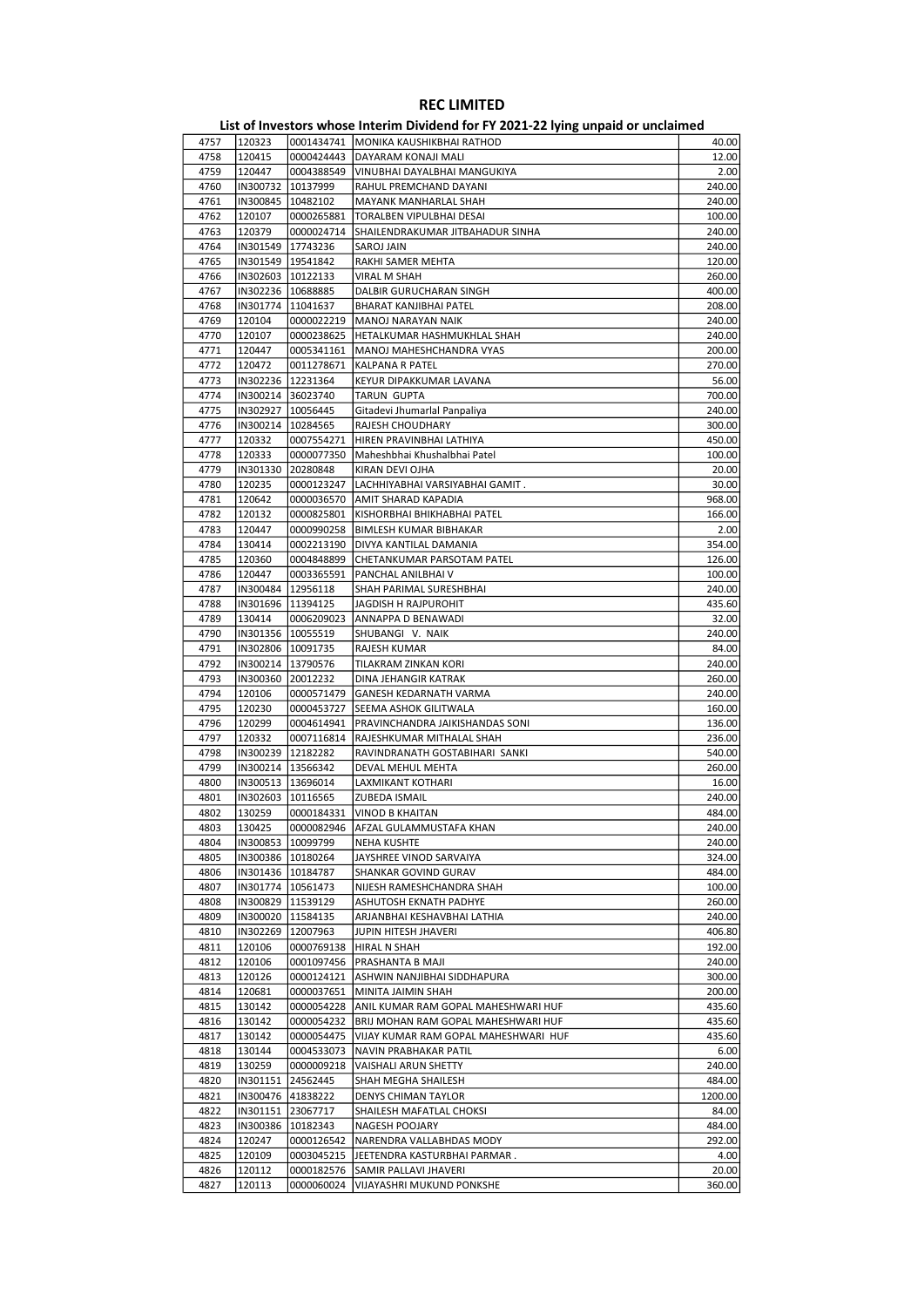|      |          |                     | ED, or investors whose internit privation for it about LETTing ampaid of ancialities |         |
|------|----------|---------------------|--------------------------------------------------------------------------------------|---------|
| 4828 |          | IN303052 10165999   | NEMICHAND C JAIN                                                                     | 240.00  |
| 4829 |          | IN300100 12577070   | KIRAN KUMAR JAIN                                                                     | 484.00  |
| 4830 |          | IN300183   12902603 | SAKINA A FAKHAR                                                                      | 240.00  |
|      |          |                     |                                                                                      |         |
| 4831 | 120106   | 0002593597          | ALMAS A SUMAR                                                                        | 200.00  |
| 4832 | IN302164 | 10248986            | SUNDERDEVI BHAWARLAL SOLANKI                                                         | 260.00  |
| 4833 | 120297   | 0000110176          | Viren Raichand Dedhia                                                                | 484.00  |
| 4834 | 120710   | 0000145161          | RAJESH CHANDANMAL VARDAVAT                                                           | 140.00  |
| 4835 | 120887   | 0020398119          | PRESHIT JAYPRAKASH RAJBHAR                                                           | 2.00    |
|      |          |                     |                                                                                      |         |
| 4836 | 120447   | 0001081827          | PRATAPCHAND RATANCHAND JAIN                                                          | 84.00   |
| 4837 | 120710   | 0000061915          | NIKITA DHAVAL SHAH                                                                   | 484.00  |
| 4838 | 120332   | 0007250274          | SANKET A JAIN                                                                        | 150.00  |
| 4839 |          | IN300214   13630675 | SUJATA AVINASH SAWANT                                                                | 484.00  |
| 4840 |          | IN301151 21937348   | CHHOTU GANDHI                                                                        | 840.00  |
|      |          |                     |                                                                                      |         |
| 4841 |          | IN302603   10082884 | NAINA JAIN                                                                           | 240.00  |
| 4842 |          | IN302603   10118413 | VATSAL BHARAT JAIN                                                                   | 240.00  |
| 4843 |          | IN303116   10203102 | MADHAVI DIGAMBAR SAWANT                                                              | 120.00  |
| 4844 | 120108   | 0000033814          | CHANDRESH MOHANLAL PATADIA                                                           | 400.00  |
| 4845 | 120818   | 0008687812          | RUPESH GYANESHWAR ENAGANDULA                                                         | 120.00  |
| 4846 | 120887   | 0011034871          | AKASH PURUSHOTTAM WANI                                                               | 4.00    |
|      |          |                     |                                                                                      |         |
| 4847 |          | IN302269   12871858 | SUNANDA DILIP KELKAR                                                                 | 92.00   |
| 4848 |          | IN300214   10885828 | SANGITA SANJAY HADSE                                                                 | 218.00  |
| 4849 |          | IN301549   16853642 | JAMSHED SORABJI BALSARA                                                              | 160.00  |
| 4850 |          | IN301356 20283160   | PRADIP G CHAWHAN                                                                     | 240.00  |
| 4851 | 120335   | 0002542477          | NARESH TIKAMCHAND JAIN                                                               | 484.00  |
|      | IN300409 |                     |                                                                                      |         |
| 4852 |          | 10152546            | VIVEK B KALBAG                                                                       | 292.00  |
| 4853 | 120299   | 0005729887          | MOHAMMAD ASIF RAMZAN ALI ANSARI                                                      | 80.00   |
| 4854 | 120332   |                     | 0006859336   IBRAHIM M MAMSA                                                         | 24.00   |
| 4855 | 120360   | 0001388405          | SUBHASH VASUDEVA KAMATH                                                              | 4.00    |
| 4856 |          | IN302679 31628847   | SAGAR AJIT GADRE                                                                     | 411.84  |
|      |          |                     |                                                                                      | 484.00  |
| 4857 |          | IN303028 53828427   | ARCHANA KANNAN                                                                       |         |
| 4858 |          | IN300476   10270422 | SHILPA SHAH                                                                          | 484.00  |
| 4859 | 120332   | 0006553502          | <b>BHAWINI CHETAN JAIN</b>                                                           | 200.00  |
| 4860 |          | IN303028 50915168   | SARADA YECHURI                                                                       | 1540.00 |
| 4861 |          | IN306114 90080976   | GAJANAN DAJI MHAPSEKAR                                                               | 200.00  |
| 4862 |          | IN302603   10106057 | SUKETU GIRISH VICHHIVORA                                                             | 240.00  |
|      |          |                     |                                                                                      |         |
| 4863 | 120175   | 0000063890          | LATA RAMESHCHANDRA PATEL                                                             | 200.00  |
| 4864 |          | IN301604   12513517 | MAHESH TALAKCHAND SHAH                                                               | 700.00  |
| 4865 |          | IN301604   12513613 | NAYNA MAHESH SHAH                                                                    | 800.00  |
| 4866 |          | IN300011   10004177 | LKP SECURITIES LIMITED                                                               | 905.40  |
| 4867 | 120106   |                     |                                                                                      | 284.00  |
|      |          | 0000700645          | JOGESH PAWANKUMAR JAIN                                                               |         |
| 4868 | 120472   | 0000087699          | <b>VINEET KUMAR</b>                                                                  | 200.00  |
| 4869 |          | IN300142   10701958 | HARIHARAN VAIDYALINGAM                                                               | 1920.00 |
| 4870 |          | IN300239 11751589   | RAJNANDAN SINGH                                                                      | 4.00    |
| 4871 | 120281   | 0000023787          | PAWAN JOGINDERLAL KHOSLA                                                             | 484.00  |
| 4872 | 130259   | 0001248447          | VIJAY GOPAL TODKARI                                                                  | 240.00  |
|      |          |                     |                                                                                      |         |
| 4873 | 130365   | 0000001822          | MAMTA ARUN JETHI                                                                     | 484.00  |
| 4874 | 130414   | 0001005661          | NEMCHAND HANSRAJ DEDHIA                                                              | 435.60  |
| 4875 |          | IN302679 35125697   | CHANDRU A R                                                                          | 240.00  |
| 4876 |          | IN300513   10193129 | PRAVIN OCCHAVLAL DESAI                                                               | 484.00  |
| 4877 | 120126   | 0000008991          | SHANKAR VASANT MULIK                                                                 | 100.00  |
|      |          |                     |                                                                                      |         |
| 4878 |          | IN300513 14598634   | RANDEEP SINGH ANAND                                                                  | 200.00  |
| 4879 | 120113   | 0000411305          | HEMANT R. PARAB (HUF)                                                                | 180.00  |
| 4880 |          | IN301774   12363562 | RAJKUMAR RAMMURAT YADAV                                                              | 240.00  |
| 4881 |          | IN300757   11646150 | SAYED JAMIL JALALI                                                                   | 260.00  |
| 4882 |          | IN301696 12001136   | KISHOR DURLABJI GOHEL                                                                | 4300.00 |
|      |          |                     |                                                                                      |         |
| 4883 | 120353   | 0000011323          | PRANAB KUMAR DAS                                                                     | 484.00  |
| 4884 |          | IN300183   11283508 | AMIT MADHUSUDAN RANE                                                                 | 10.00   |
| 4885 |          | IN300183   11331334 | JIGNA SHAH                                                                           | 240.00  |
| 4886 | 130142   | 0000023201          | MUKUND SHASHIKANT GODBOLE                                                            | 324.00  |
| 4887 | IN300360 | 21155834            | CHAKORI GUPTA                                                                        | 240.00  |
|      |          |                     |                                                                                      |         |
| 4888 | 120270   | 0000291227          | RAJESH CHANDRAKANT MHATRE                                                            | 230.00  |
| 4889 | 120447   | 0002548139          | DIPALI SANTOSH KANSE                                                                 | 240.00  |
| 4890 | 130207   | 0000065456          | KAMLA MAGHANMAL CHABLANI                                                             | 484.00  |
| 4891 |          | IN306114 90086503   | BATWAR SUJATA OMKAR                                                                  | 400.00  |
| 4892 |          | IN300749 11109676   | PAYEL DAS                                                                            | 80.00   |
|      |          |                     |                                                                                      |         |
| 4893 | IN300732 | 10144612            | DINESH D. VARDHAN                                                                    | 400.00  |
| 4894 | 120132   | 0001258257          | MANJARI SNEHAL MUZOOMDAR                                                             | 3240.00 |
| 4895 |          | IN300239 14716770   | ASHOK K SOLANKI                                                                      | 100.00  |
| 4896 | 130259   | 0001017505          | MINAL VIPUL PARIKH                                                                   | 292.00  |
| 4897 | IN301975 | 10108243            | BHUPINDER SINGH GURBAX SINGH BHASIN                                                  | 260.00  |
| 4898 | IN301975 | 10108341            |                                                                                      |         |
|      |          |                     | AVTAR SINGH LAMBA                                                                    | 216.00  |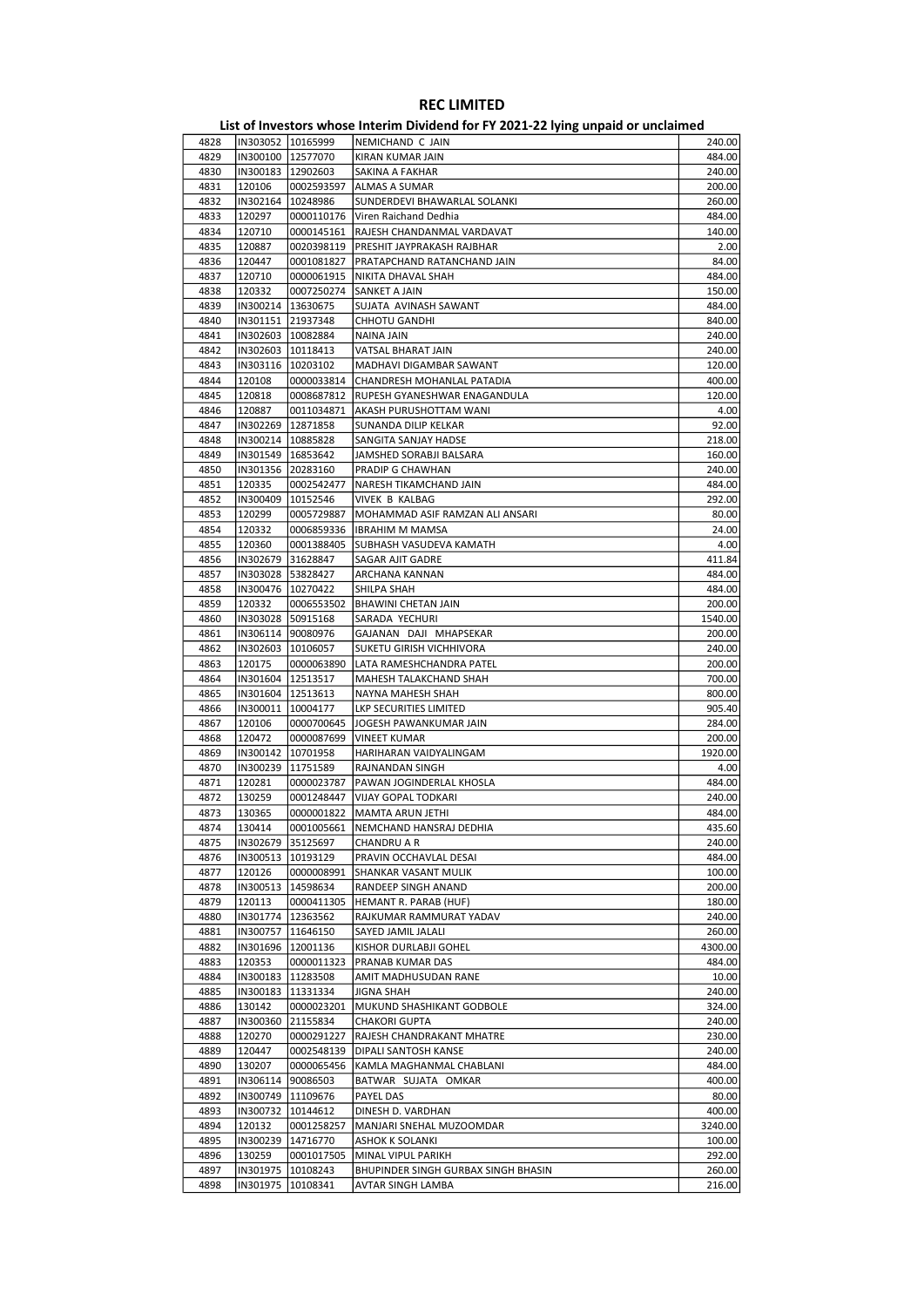| 4899         |                    | IN301975   10124424               | REKHA SURESH VIJAN                                  | 240.00           |
|--------------|--------------------|-----------------------------------|-----------------------------------------------------|------------------|
| 4900         |                    | IN300095 10940028                 | Suman R Chokhani                                    | 240.00           |
| 4901         | IN300757           | 11198306                          | CHANDRAKANT PRABHAKAR HADKAR                        | 4.00             |
| 4902         | 120109             | 0004841192                        | LUDHARAM LILARAM JAGWANI                            | 200.00           |
| 4903         | 120349             | 0000018261                        | DILIP AJABRAO NINAVE                                | 240.00           |
| 4904         | 120816             | 0027584958                        | SUDHAKAR RUPRAO MOHOD                               | 320.00           |
| 4905         | 120818             | 0006773607                        | KIRAN RAMAKANT MANCHEKAR                            | 10.00            |
| 4906         | 130365             | 0000001803                        | ARUN KUMAR VIDYA BHUSHAN JETHI                      | 484.00           |
| 4907         | IN300239           | 14767659                          | DEVENDRA S BHATIA                                   | 4.00             |
| 4908         | 120417             | 0000013495                        | ABEEZAR EBRAHIM FAIZULLABHOY                        | 1200.00          |
| 4909         | 130387             | 0000017838                        | LEONILDA FERNANDES                                  | 240.00           |
| 4910         |                    | IN302269   14064273               | NAMDEO DULAJI GABHALE                               | 20.00            |
| 4911         |                    | IN300513 22288040                 | <b>SUDHAKAR S PEDNEKAR</b>                          | 2.00             |
| 4912<br>4913 | 120332             | IN300183   11391512<br>0007706155 | CHITRA DEEPAK GUPTA<br>VISHAL ANIL GUPTA            | 240.00<br>100.00 |
| 4914         |                    | IN300513   13374874               | S S BINDRA                                          | 216.00           |
| 4915         |                    | IN301549   15945581               | <b>GUNVEET KAUR SETHI</b>                           | 484.00           |
| 4916         |                    | IN301225 10095723                 | NORMA ANN MARGARET PINTO                            | 356.00           |
| 4917         |                    | IN300126   10216426               | JIWANPRAKASH THAKURDAS HINGORANI                    | 26820.00         |
| 4918         | 160101             | 0000420633                        | AMITABH TEWARY                                      | 324.00           |
| 4919         |                    | IN301549 52000107                 | <b>IRENE PONTES</b>                                 | 520.00           |
| 4920         |                    | IN303028 53209824                 | RHEA SINGH                                          | 484.00           |
| 4921         | 120287             | 0000014025                        | OM PRAKASH BAJRANG JANGID                           | 20.00            |
| 4922         | 120289             | 0000567106                        | <b>GUNWANTI DINESH JAIN</b>                         | 240.00           |
| 4923         | 120472             | 0000081999                        | RATAN KUMAR RATNA                                   | 400.00           |
| 4924         | 130414             | 0002425208                        | ABDUL RAZZAQU MOULAALI CHOUDHARI                    | 152.00           |
| 4925         |                    | IN301330  19121227                | SYSTEMATIX SHARES AND STOCKS (I) LTD.               | 216.00           |
| 4926         |                    | IN300214   11033215               | <b>GURCHARAN SINGH GADH</b>                         | 360.00           |
| 4927         | IN300757           | 11085591                          | JIGNA D PATEL                                       | 484.00           |
| 4928         | 120225             | 0000072331                        | VIJAY KUMAR RUDMAL KEDIA                            | 388.00           |
| 4929         | 120225             | 0000104603                        | PIYUSH KEDIA - HUF .                                | 262.80           |
| 4930         | 120492             | 0000007748                        | ANISHA VIKRAM SHAH                                  | 800.00           |
| 4931         | 120710             | 0000086142                        | NEETA PRAKASH DINGWANEY                             | 240.00           |
| 4932         |                    | IN301151 23751844                 | DIMPLE RITESH PRASAD                                | 2.00             |
| 4933         |                    | IN301975   10058126               | BADLANI VIJAY KUMAR                                 | 240.00           |
| 4934         |                    | IN301604   10086337               | CHEMBOLI NAGA LAKSHMI                               | 484.00           |
| 4935<br>4936 |                    | IN301975   10106730               | <b>GOPINATH HALDAR</b>                              | 400.00<br>484.00 |
| 4937         | 120332             | 0001058946<br>0009024181          | RAJ SINGH MALIK                                     | 40.00            |
| 4938         | 120332<br>120342   | 0000016961                        | RAM KUMAR SAHU<br>BHUSHAN HARENDRA SHETH            | 400.00           |
| 4939         | 120447             | 0007442908                        | <b>BINDIYA RAJESH SHARMA</b>                        | 238.00           |
| 4940         | 120472             | 0007664854                        | <b>KAMAL KISHOR</b>                                 | 82.00            |
| 4941         |                    | IN300888 13825891                 | <b>ALPANA JAIN</b>                                  | 484.00           |
| 4942         |                    | IN302470 40190947                 | KRISHNAKANT CHINCHANKAR                             | 240.00           |
| 4943         |                    | IN302603   10072815               | BALWINDER KUMAR ARORA                               | 240.00           |
| 4944         |                    | IN302603 10072920                 | <b>GULSHAN PAHUJA</b>                               | 240.00           |
| 4945         | 120444             |                                   | 0000198011 SANJIV JIVRAJ SHAH                       | 200.00           |
| 4946         | 120816             | 0057783861                        | SURAJ TRIBHUVANNATH GUPTA                           | 28.00            |
| 4947         | IN302603           | 10125718                          | SHAILA VIJAY CHHAJED                                | 260.00           |
| 4948         |                    | IN300214 10433298                 | NAVEED N NIZAMI                                     | 40.00            |
| 4949         |                    | IN300513   15296702               | UDAYKUMAR NAMDEO DESAI                              | 16.00            |
| 4950         |                    | IN300513   15500912               | SMITA PATEL                                         | 240.00           |
| 4951         | IN300386           | 10176829                          | PATEL SHAILESH                                      | 292.00           |
| 4952         | IN300239           | 11701467                          | ANIL SHIVARAYA SHETTY                               | 240.00           |
| 4953         | 120400             | 0000008493                        | KEKIN JAYANT DOSHI                                  | 240.00           |
| 4954         |                    | IN302679 37052172                 | DINESH MANOHARLAL HEMDEV                            | 20.00            |
| 4955         |                    | IN300239 50079780                 | NISHIT RAJENDRA JHAVERI                             | 240.00           |
| 4956         | IN300513           | 10467409                          | SWATI RAJESH SHAH                                   | 300.00           |
| 4957         | IN300829           | 11159648                          | ADITI U. JANI                                       | 484.00           |
| 4958<br>4959 | 120289             | 0000538288                        | RAICHAND DHANRAJ JAIN (HUF)                         | 435.60           |
| 4960         | 120332<br>IN300484 | 0002179059                        | PARAMESHWARAN MAHADEVAN NURANI                      | 484.00<br>484.00 |
| 4961         | 130414             | 13033405<br>0001821672            | KUSHAL DEEPAK SHUKLA                                | 240.00           |
| 4962         | IN302470           | 40189678                          | CHITRAKSHI S KOTIAN<br>ALTAF ABDUL REHMAN CHUNAWALA | 240.00           |
| 4963         |                    | IN306114 90005065                 | RAJINDER KAUR MS.                                   | 2000.00          |
| 4964         |                    | IN306114 90005137                 | GURMEET SINGH HOONJAN MR.                           | 2000.00          |
| 4965         |                    | IN306114 90014183                 | SEWA SINGH                                          | 4240.00          |
| 4966         | IN306114           | 90016540                          | <b>SUKHDEV KAUR</b>                                 | 484.00           |
| 4967         | 120413             | 0000010844                        | JIMIT SURESH LADHANI                                | 484.00           |
| 4968         | 120710             | 0000072832                        | DHANESH MULCHAND KANSARA                            | 40.00            |
| 4969         | 120816             | 0000449745                        | <b>SURESH SHRIRAM MANIAR</b>                        | 614.00           |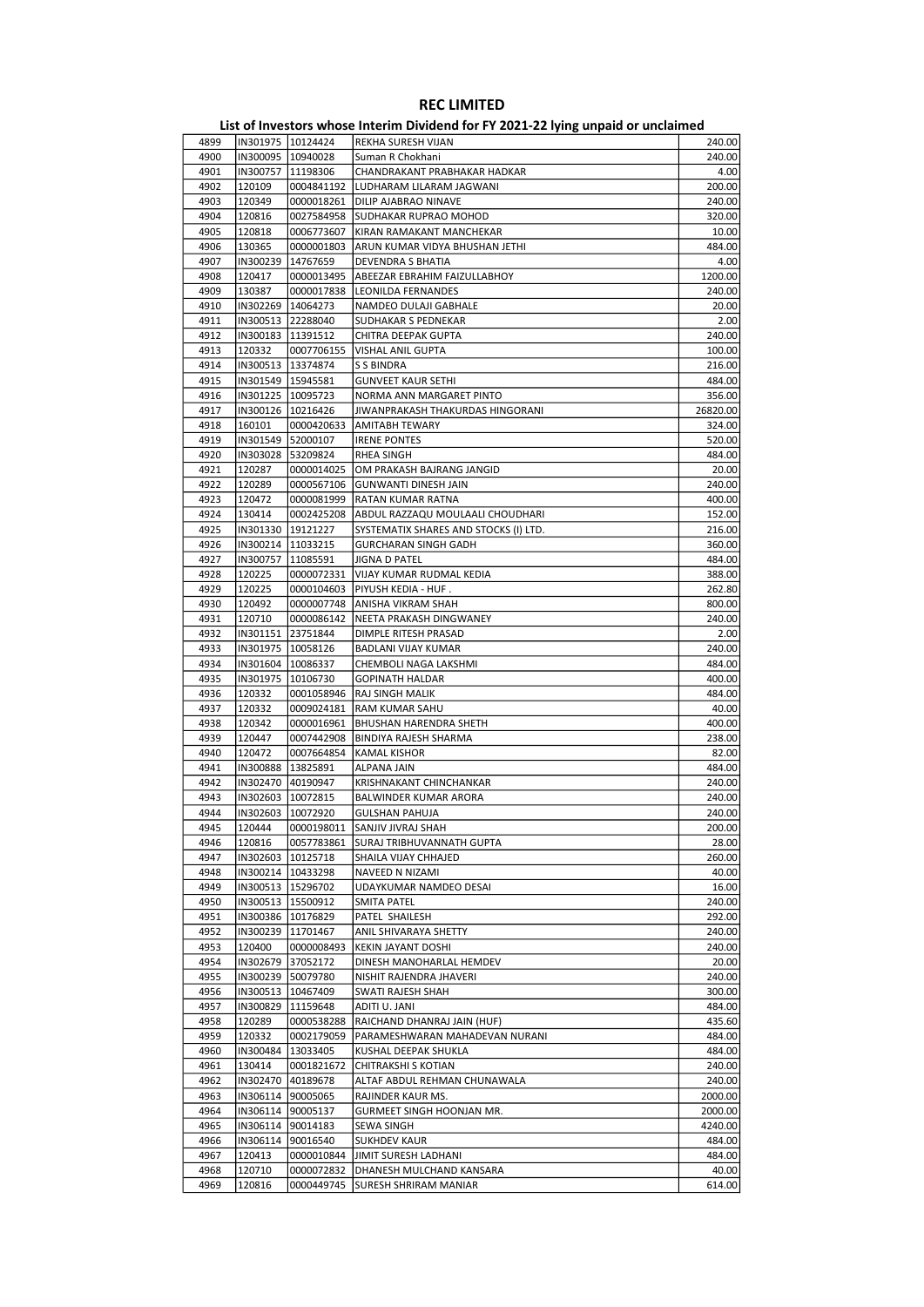| 4970 |                     | IN300513   13545592 | ADITI Y GAVKAR               | 484.00  |
|------|---------------------|---------------------|------------------------------|---------|
| 4971 |                     | IN301887 30010562   | ASHISH PAWAN TULSIAN         | 4.00    |
| 4972 | 120247              | 0000366811          | KEDARNATH RAJAH AIYAR        | 200.00  |
| 4973 | 120335              | 0000696052          | DIMPLE RAKESH JAIN           | 100.00  |
|      |                     |                     |                              |         |
| 4974 | 120339              | 0000055029          | <b>SURESH DHARMU ITHAPE</b>  | 240.00  |
| 4975 | 120447              | 0008484226          | SATISH PRABHAKAR PARKANDE    | 10.00   |
| 4976 | 120887              | 0017158265          | YASH PRAKASH SARANGALE       | 50.00   |
| 4977 | 130414              | 0000581884          | SANTOSH MAKHANLAL CHOUDHARI  | 260.00  |
| 4978 |                     | IN301356   10024822 | SRILATA NAIK                 | 400.00  |
|      |                     |                     |                              |         |
| 4979 |                     | IN302269   10832845 | SATYAPRAKASH NATHMAL KANDARE | 284.00  |
| 4980 |                     | IN301696   11393222 | NAGIN RAICHAND KOTHARI       | 435.60  |
| 4981 | 120200              | 0000250321          | <b>BABUBHAI K PATEL</b>      | 200.00  |
| 4982 | 130154              | 0000211199          | ROHIT HIMATBHAI SOMPURA      | 80.00   |
| 4983 | IN301330            | 18495159            | ARPITA MITTAL                | 240.00  |
| 4984 |                     |                     |                              |         |
|      | 120106              | 0000561462          | DINESH JHAWAR (HUF)          | 2160.00 |
| 4985 | 120332              | 0001927964          | SWAPNIL SURESH PATKAR        | 200.00  |
| 4986 | 120400              | 0000009201          | ARUN VAMAN PARBHU            | 484.00  |
| 4987 | 130403              | 0000021127          | VARSHA SANJAY SAMANT         | 84.00   |
| 4988 | IN300749            | 10831332            | MADHU SURESH SHARMA          | 240.00  |
| 4989 |                     |                     |                              |         |
|      |                     | IN300708 11145424   | CHANDA C BATAVIA             | 240.00  |
| 4990 | 120109              | 0002031397          | RASHESH ANANDJI DEDHIA       | 240.00  |
| 4991 | 120332              | 0000920433          | JAYASHREE VIPUL DAFTARY      | 260.00  |
| 4992 | 120332              | 0001923497          | <b>VIRENDRA PAREKH</b>       | 50.00   |
| 4993 | 120333              | 0000766731          | SANGEETA RAJESH GANDHI       | 240.00  |
| 4994 | 120669              | 0000032281          |                              | 200.00  |
|      |                     |                     | PUSHPADEVI J JAIN            |         |
| 4995 |                     | IN300513   15639722 | VIDYA RAJNIKANT MEHTA        | 240.00  |
| 4996 |                     | IN301330 18604000   | ANAND RAJAGOPAL              | 20.00   |
| 4997 |                     | IN300513 80342610   | <b>GUNVANTI S MEHTA</b>      | 20.00   |
| 4998 | IN300597            | 10126356            | KOKILA KESHAVJI DEDHIA       | 400.00  |
| 4999 |                     | IN301604   10362092 | SHAILENDRA KEDARNATH MISHRA  | 1300.00 |
|      |                     |                     |                              |         |
| 5000 | IN301604   10420826 |                     | <b>KRUPA MIHIR SHAH</b>      | 70.00   |
| 5001 | 120299              | 0001746381          | SHAILA S N                   | 240.00  |
| 5002 | 120726              | 0000001299          | MERLYN JOHN.                 | 400.00  |
| 5003 |                     | IN300513   13225754 | MADHU SHANTILAL JAIN         | 240.00  |
| 5004 |                     | IN302603   10120579 | AASHI ANANT BARE             | 240.00  |
|      |                     |                     |                              |         |
| 5005 |                     | IN303116   10222064 | UDAY RASIKLAL KHAKHAR        | 240.00  |
| 5006 |                     | IN300907   10374610 | NILAMBEN K BHATT             | 260.00  |
| 5007 | IN300907            | 10461654            | UDAY AMULAKHRAI MEHTA        | 234.00  |
| 5008 | IN300757            | 11365573            | USHA R THAKKAR               | 40.00   |
| 5009 | 120108              | 0000028430          | CHAITALEE DHARMESH PATADIA   | 242.00  |
|      |                     |                     |                              |         |
| 5010 | 120169              | 0000045079          | SONAL NILESH SHAH            | 484.00  |
| 5011 | 120294              | 0000030441          | RAJPATI JAYSHREE SHARMA      | 240.00  |
| 5012 | 120335              | 0000025367          | NAYANA KANTILAL LODAYA       | 484.00  |
| 5013 | 120337              | 0000031869          | GEETA RAJESHKUMAR MODI       | 260.00  |
| 5014 | 120447              | 0001165512          | NAMBIAR BINA RAJEEV          | 8.00    |
|      |                     |                     |                              |         |
| 5015 |                     | IN301774   12871276 | BHANUDAS LAXMAN JAGTAP       | 240.00  |
| 5016 |                     | IN300214 13632066   | SUNITA SHAILESH MISTRY       | 240.00  |
| 5017 |                     | IN301549 18291382   | SUNIL HARI BHOBOO            | 240.00  |
| 5018 |                     | IN301330   18934098 | KARUNAKARA KURUP K. N.       | 240.00  |
| 5019 |                     | IN300360 22247096   | NILESH R SHAH                | 324.00  |
|      |                     |                     |                              |         |
| 5020 |                     | IN302470 40219896   | DINESH NANUBHAI SHAH         | 240.00  |
| 5021 | 120109              | 0007740707          | CAROLLYN JOSEPH MONTEIRO.    | 70.00   |
| 5022 | 120175              | 0000200073          | MILIND ARUN LAVEKAR          | 4.00    |
| 5023 | 120270              | 0000488182          | JAYSHREE JAGDISH SHETTY      | 260.00  |
| 5024 | 120299              | 0002088862          | NARAYAN APPAJI GAWADE        | 324.00  |
| 5025 | 120315              | 0000051675          | <b>HASMUKH HIRJI GOGRI</b>   | 400.00  |
|      |                     |                     |                              |         |
| 5026 | 120377              | 0000016804          | NARENDRA HIRALAL TRIVEDI     | 484.00  |
| 5027 |                     | IN300870   10163582 | NAGIN NARAYAN SOLANKI        | 240.00  |
| 5028 |                     | IN300757 11556977   | PARAG KHUSHALCHAND SANGHVI   | 396.00  |
| 5029 |                     | IN302236 11986197   | VEERZAD NOSHIR KHAMBATA      | 500.00  |
| 5030 |                     | IN300214   19850720 | MOHAN RAMRAO KEKARE          | 100.00  |
|      |                     |                     |                              |         |
| 5031 |                     | IN301330 20480174   | KARISHMA RAVINDRA SUVARNA    | 324.00  |
| 5032 | 120349              | 0000027249          | AMRUTLAL VELJI GANDHI - HUF. | 3.60    |
| 5033 |                     | IN301356 20302485   | LAXMIBEN KHIMJI CHHEDA       | 240.00  |
| 5034 |                     | IN302603   10099569 | ASHOK DATTATRAY DALVI        | 240.00  |
| 5035 |                     | IN300476   10101985 | SUJATHA GOPALAKRISHNAN       | 484.00  |
|      |                     |                     |                              |         |
| 5036 | 120816              | 0028050832          | AJITSINGH JAGDISH GAHLOT     | 110.00  |
| 5037 | IN300513            | 13104338            | NEETHA H SHETTY              | 30.00   |
| 5038 | IN300239            | 15569020            | RAMESH SAMBHAJI MALAYE       | 20.00   |
| 5039 | 120132              | 0000755732          | KUSHAL SADANAND HEGDE        | 324.00  |
| 5040 | 130414              | 0002373310          | MORE MANGALA U               | 48.00   |
|      |                     |                     |                              |         |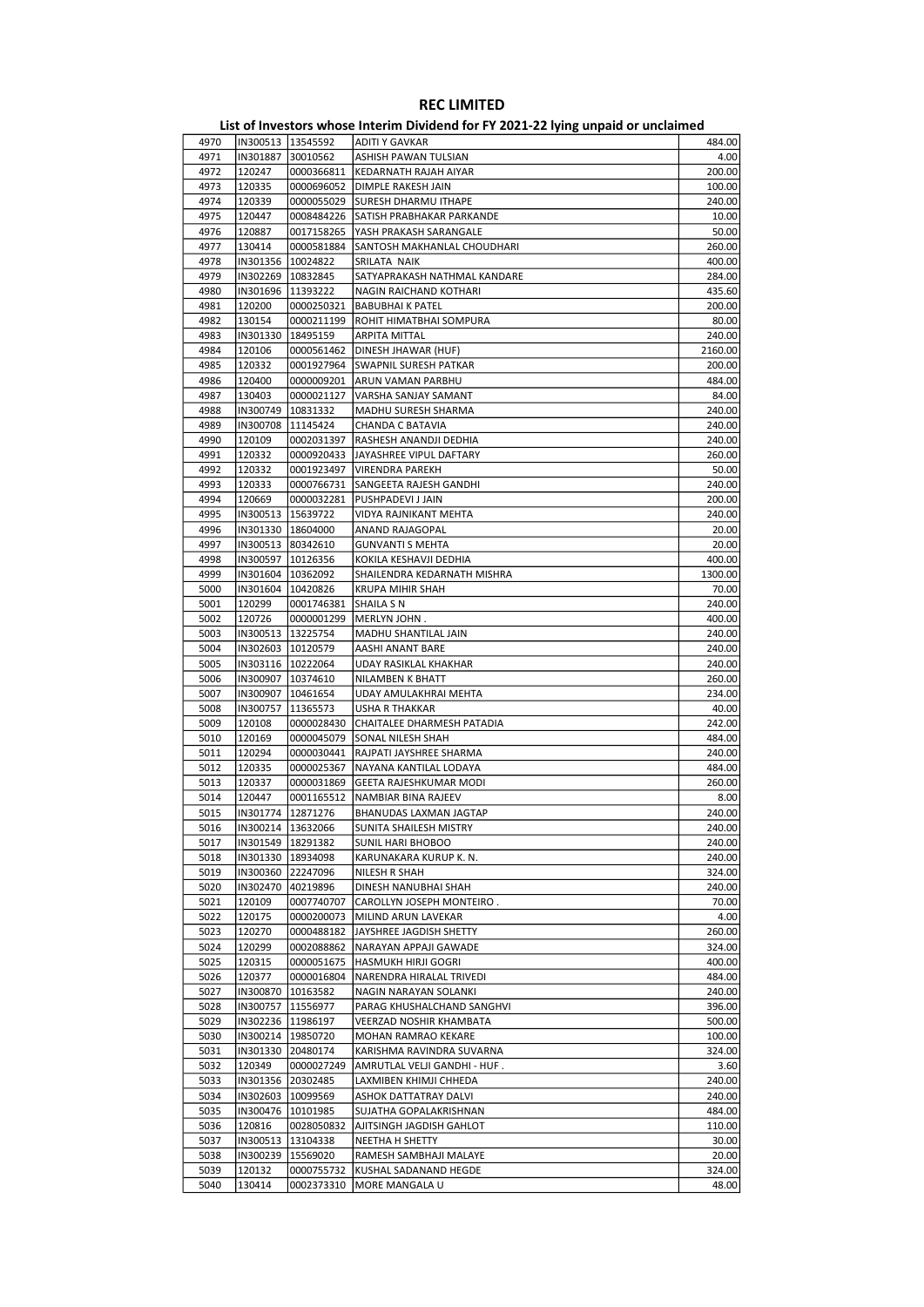|      |                     |                     | ED, or investors whose internit privation for it about LETTing ampaid or ancialities. |         |
|------|---------------------|---------------------|---------------------------------------------------------------------------------------|---------|
| 5041 | 120447              |                     | 0001556026 SALONI R KAKA                                                              | 60.00   |
| 5042 | IN302582   10033490 |                     | CHANDRIKA J PATEL                                                                     | 120.00  |
| 5043 | IN303116   10125009 |                     | NIRAJ BHUPENDRA SHAH                                                                  | 484.00  |
| 5044 | IN302470 40190592   |                     | ANAGHA ASHOK KAMAT                                                                    | 240.00  |
|      |                     |                     |                                                                                       |         |
| 5045 | 130414              | 0003363542          | NIMISHA SINGH                                                                         | 206.00  |
| 5046 | IN301330 20507214   |                     | SEEMA SINGH                                                                           | 240.00  |
| 5047 | IN300271   10107463 |                     | TRUPESH GIRISHCHANDRA PATEL                                                           | 324.00  |
| 5048 |                     | IN300271   10107472 | BHAVESH GIRISHCHANDRA PATEL                                                           | 324.00  |
| 5049 | IN300476   10107929 |                     | RUPA SABNANI                                                                          | 136.00  |
| 5050 | 120281              | 0000097858          | JAYANTILAL MEGHJI POKAR - HUF                                                         | 180.00  |
| 5051 | 120281              | 0000106012          | VALAY KIRIT CHHEDA                                                                    | 600.00  |
| 5052 | 130414              | 0001978853          | SEEMA ASHISH SHAH                                                                     | 480.00  |
| 5053 | 130414              | 0002225677          | <b>BHARTI KIRTIKUMAR SHAH</b>                                                         | 480.00  |
|      |                     |                     |                                                                                       |         |
| 5054 | IN300214 13201313   |                     | PRAKASH ASSAR                                                                         | 240.00  |
| 5055 | IN301975   10013397 |                     | SHEELA MANEK SHAH                                                                     | 200.00  |
| 5056 | IN300159   10820125 |                     | PARMINDER KAUR BIJI                                                                   | 240.00  |
| 5057 | 120109              | 0002476489          | NILESH JAYWANT PATIL                                                                  | 2000.00 |
| 5058 | 120346              | 0000387435          | POONAM MAGAN PATIL                                                                    | 400.00  |
| 5059 | 120816              | 0001637080          | PAYAL RAJEEV THAKUR                                                                   | 16.00   |
| 5060 | IN300513            | 12531810            | SAYALEE SANTOSH PAWAR                                                                 | 120.00  |
| 5061 | 120235              | 0000071501          | DEEPA KAILASH GALA.                                                                   | 484.00  |
|      |                     |                     |                                                                                       |         |
| 5062 | 120332              | 0006854361          | PURUSHOTTAM BHIKALAL PANCHAL                                                          | 176.00  |
| 5063 | IN303116 10033864   |                     | DILIP PRAVINCHANDRA SHAH                                                              | 100.00  |
| 5064 | IN300907   10433630 |                     | MIRA MATUMAL CHHABRIA                                                                 | 484.00  |
| 5065 | IN300907            | 10481910            | NANDU MANSUKH SHIVJI                                                                  | 435.60  |
| 5066 | 120113              | 0000219545          | DHIREN KHIMJI GADA (HUF)                                                              | 216.00  |
| 5067 | 120247              | 0000273370          | <b>PANKAJ VISHANJI THAKKER HUF</b>                                                    | 435.60  |
| 5068 | 120323              | 0000022650          | MEGHANA NILESH LAPASIYA                                                               | 56.00   |
| 5069 | 120323              | 0000026539          | BHANUMATI JAYANTILAL DOSANI                                                           | 20.00   |
| 5070 | 120323              |                     | CHHAYA J MANIYAR                                                                      | 1920.00 |
|      |                     | 0000241082          |                                                                                       |         |
| 5071 | IN300239 12355978   |                     | K R SANTHOSH                                                                          | 200.00  |
| 5072 | IN304295   13040187 |                     | HEMANT SHIVJI PALAN                                                                   | 484.00  |
| 5073 | IN301774   14518821 |                     | BHAVESH LILADHAR MARU                                                                 | 120.00  |
| 5074 | IN300513   15799167 |                     | SEETHARAMAN VENKATARAMANI                                                             | 120.00  |
| 5075 | IN301330   18934416 |                     | SEJAL JINESH SHAH                                                                     | 600.00  |
| 5076 | IN301330   19480578 |                     | REKHA BHUPAT DOSHI                                                                    | 484.00  |
| 5077 | IN301313 21615538   |                     | ALKA SUNIL MEHRA                                                                      | 240.00  |
| 5078 | IN300907   10233799 |                     | AMRUTLAL M. JAVIA                                                                     | 20.00   |
| 5079 | 120247              | 0000219430          | KIRTI NAGESH GANACHARI                                                                | 8.00    |
|      |                     |                     |                                                                                       |         |
| 5080 | 120447              | 0001395640          | ARJUN TUKARAM SONAWANE                                                                | 108.00  |
| 5081 | IN300888 14777403   |                     | MEERA DEVI KEDIA                                                                      | 484.00  |
| 5082 | IN301151 21930764   |                     | N GRAMACHANDRAN                                                                       | 240.00  |
| 5083 | IN301975   10010077 |                     | K P KRISHNA MOORTHY                                                                   | 400.00  |
| 5084 | IN301975   10103356 |                     | SHOBHA BHOJA POOJARI                                                                  | 260.00  |
| 5085 |                     | IN301975   10074298 | KOMAL HASMUKH CHHEDA                                                                  | 20.00   |
| 5086 |                     | IN300870 10178318   | RAJITHA SELVARAJAN                                                                    | 324.00  |
| 5087 | IN300829  10762797  |                     | KOTTAWAR KRISHNA BABURAO                                                              | 200.00  |
| 5088 | 120816              | 0004987395          | SACHIN SURESH SHINDE                                                                  | 20.00   |
|      |                     |                     |                                                                                       |         |
| 5089 | 120332              | 0002836441          | CHANDRA SHEKAR RAO KAMLI                                                              | 100.00  |
| 5090 | 120350              | 0000100239          | DONATH PAUL QUADROS                                                                   | 240.00  |
| 5091 | IN300360            | 20745300            | KRUTI SHASHIKANT SHAH                                                                 | 240.00  |
| 5092 | 120472              | 0001124070          | SUJATA SHRIKANT GHANEKAR                                                              | 12.00   |
| 5093 | 120591              | 0000186256          | VINIT SHANTRAM GOKHALE                                                                | 30.00   |
| 5094 | 120816              | 0018151853          | SHUBHAM SHYAMDIN PRAJAPATI                                                            | 20.00   |
| 5095 | IN301330            | 20033956            | SARLABEN ASHOKKUMAR DOSHI                                                             | 2000.00 |
| 5096 |                     | IN301356 20292242   | MADHUKAR R SANAP                                                                      | 240.00  |
| 5097 |                     | IN303116   10235230 | ABDUL RAHMAN SHEIKH                                                                   | 248.00  |
| 5098 |                     | IN303028 54599526   | GOPALKRISHNA MURTHY LOLLA                                                             | 80.00   |
|      |                     |                     |                                                                                       |         |
| 5099 |                     | IN303028 82566213   | FELIX LUCIANO DSOUZA                                                                  | 400.00  |
| 5100 |                     | IN300095 11011746   | Jyoti K Harish                                                                        | 240.00  |
| 5101 |                     | IN302236 11614187   | KUMAR HARIHARAN                                                                       | 200.00  |
| 5102 | 120360              | 0001048779          | RAJESWARI SESHADRI                                                                    | 100.00  |
| 5103 | 120472              | 0010850698          | URMI SHARAD SANGHAVI                                                                  | 2250.00 |
| 5104 |                     | IN300513   14281283 | NAVIN S GODSE                                                                         | 228.00  |
| 5105 |                     | IN301330   19344935 | LATHA SUDHAKARAN                                                                      | 240.00  |
| 5106 | IN302871            | 20036573            | Vijaykumar Ramkrishnan                                                                | 388.00  |
| 5107 |                     | IN301604   10259956 |                                                                                       |         |
|      |                     |                     | R SURESH                                                                              | 118.00  |
| 5108 | 120332              | 0006217015          | MANDAR MOHAN DATYE                                                                    | 200.00  |
| 5109 | 120489              | 0000076653          | UMESH NARAYAN GAWDE                                                                   | 200.00  |
| 5110 | 130405              | 0000056420          | SARITA SHARMA.                                                                        | 240.00  |
| 5111 | IN300870            | 10147788            | JAYSHREE RATHOD                                                                       | 484.00  |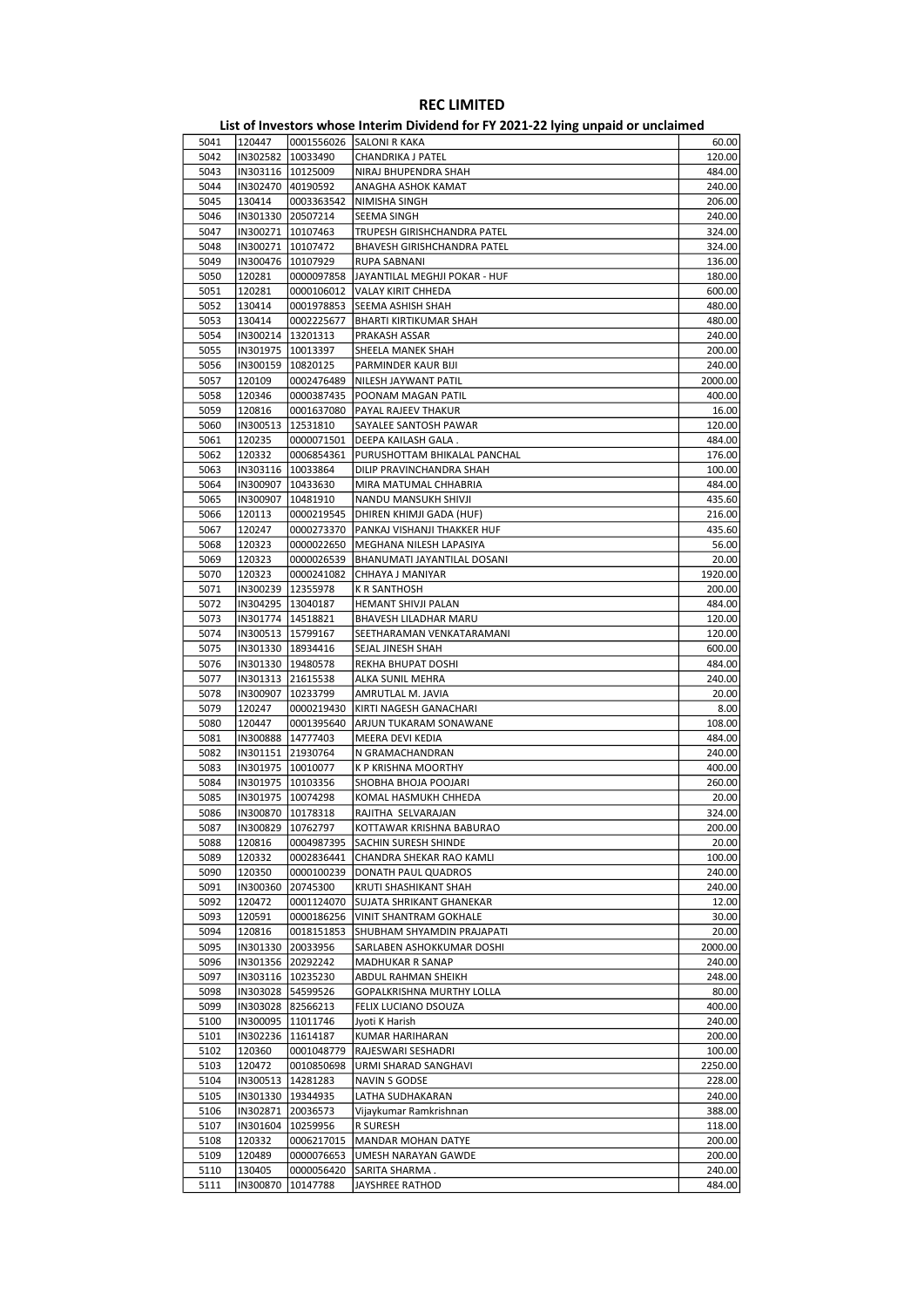|      |                     |                     | ED, or investors whose internit privation for it about LETTing ampaid or ancialities. |         |
|------|---------------------|---------------------|---------------------------------------------------------------------------------------|---------|
| 5112 |                     | IN300907   10184634 | VIBHA P.GANDHI                                                                        | 484.00  |
| 5113 | IN300907  10201269  |                     | PARAG J GANDHI                                                                        | 484.00  |
| 5114 | IN302164 10253426   |                     | RAJENDRA KUMAR DAUDAYAL AGRAWAL                                                       | 324.00  |
| 5115 | IN300907   10442819 |                     | SADHANA JUGALKISHORE SHETH                                                            | 120.00  |
| 5116 | IN300907            | 10448617            | HULASHIBEN SHANKARLAL DAVE                                                            | 484.00  |
|      |                     |                     |                                                                                       |         |
| 5117 | IN301604            | 11360912            | PRAVINCHANDRA S SHETH                                                                 | 3600.00 |
| 5118 | 120109              | 0004664288          | AMOL MAHADEO MHATRE                                                                   | 240.00  |
| 5119 | 120294              | 0000012988          | <b>SONAL MILAN SHAH</b>                                                               | 400.00  |
| 5120 | 120323              | 0001181975          | DEEPIKA KAMALAKSHA UDYAWAR                                                            | 2.00    |
| 5121 | 120332              | 0003334498          | ADITYA YASHWANT GUJARAN                                                               | 144.00  |
| 5122 | 120341              | 0000060043          | <b>BHAWARLAL SWARDJI MALI</b>                                                         | 398.00  |
| 5123 | 120638              | 0000306067          | KARAN YASHWANT LATHIA                                                                 | 4.00    |
| 5124 | 120669              | 0000423901          | BHARATI NARENDRA VYAS                                                                 | 140.00  |
|      |                     |                     |                                                                                       |         |
| 5125 | 120688              | 0000011018          | JITENDRA ANANT KHANOLKAR                                                              | 240.00  |
| 5126 | 120887              | 0007856388          | SHREETEJ SACHIN MANJAREKAR                                                            | 4.00    |
| 5127 | IN302603            | 10079574            | <b>B SUREKHA S SHENOY</b>                                                             | 200.00  |
| 5128 | IN300020  11522527  |                     | <b>NAVAL TOTLA</b>                                                                    | 435.60  |
| 5129 | IN300020   11522535 |                     | PANKAJ TOTLA                                                                          | 435.60  |
| 5130 | IN303116   11672606 |                     | SANDEEP NARAYAN AROTE                                                                 | 28.00   |
| 5131 | 120332              | 0000564446          | MUKUND YEKKAR RAO                                                                     | 240.00  |
|      |                     |                     |                                                                                       |         |
| 5132 | 120335              | 0000488645          | RANJAN SHANTARAM KUBAL                                                                | 200.00  |
| 5133 | IN302269            | 12099473            | RAJENDRA MARUTI SARVADE                                                               | 76.00   |
| 5134 | 120112              | 0000247451          | HARENDRA GHEDIA                                                                       | 40.00   |
| 5135 | 120247              | 0000396682          | CHETAN KANTILAL SHAH                                                                  | 484.00  |
| 5136 | 120300              | 0000391341          | MANOJ MAHADEV GORULE                                                                  | 20.00   |
| 5137 | 120332              | 0005708508          | MANOJ MAHADEV GORULE                                                                  | 10.00   |
| 5138 |                     |                     |                                                                                       |         |
|      | 120447              |                     | 0000424196   ANUPAM CHOUDHURY                                                         | 220.00  |
| 5139 | 120455              | 0000681686          | ASISH KUMAR BERA                                                                      | 6.00    |
| 5140 | 120669              | 0000151696          | <b>HEMANT B PANDEY</b>                                                                | 12.00   |
| 5141 | IN301151 12732834   |                     | JAYNA KETANKUMAR SHAH                                                                 | 240.00  |
| 5142 | IN300513   17135670 |                     | DHARMENDRA V JAGDA                                                                    | 32.00   |
| 5143 | IN300409   10120146 |                     | ANJU CHOPRA                                                                           | 1000.00 |
| 5144 | IN301975   10094002 |                     | JANARDHAN M KOTIAN                                                                    | 400.00  |
|      | IN301975   10094546 |                     |                                                                                       | 240.00  |
| 5145 |                     |                     | RAMDAS BABURAO BORADE                                                                 |         |
| 5146 | IN301364   10259057 |                     | MANASI U DALVI                                                                        | 10.00   |
| 5147 | IN300757            | 11335842            | P SEKAR SUBRAMANIAN                                                                   | 240.00  |
| 5148 | IN300829   11360381 |                     | <b>ROHIT MALHOTRA</b>                                                                 | 234.00  |
| 5149 | 120332              | 0073656604          | SURESH VARADRAYA NAYAK .                                                              | 200.00  |
| 5150 | IN301151 20025118   |                     | <b>GUNVANTI P JETHVA</b>                                                              | 420.00  |
| 5151 | IN302902 43704266   |                     | SHOMA SINHA BHAT                                                                      | 30.00   |
| 5152 | IN303028            | 53523269            | ASHWINI ANIL PATWARDHAN                                                               | 324.00  |
|      |                     |                     |                                                                                       |         |
| 5153 | 120106              | 0000187158          | KAMALA SHYAMSUNDER GAJJA                                                              | 290.00  |
| 5154 | 120448              | 0000007545          | KUSUM RAJENDRA SINGH                                                                  | 150.00  |
| 5155 | 130208              | 0000436744          | VIJAY ASARAM CHAVAN                                                                   | 120.00  |
| 5156 | 120332              | 0008210063          | CHARMAINE L SEQUEIRA                                                                  | 240.00  |
| 5157 | 120106              | 0001169896          | SWAPNASARITA DEBASIS DAS                                                              | 216.00  |
| 5158 | IN303964  10006409  |                     | GAJANAN LAXMAN GADKARI                                                                | 240.00  |
| 5159 | IN300020   10364669 |                     | KAUSHLYA BUDHLANI                                                                     | 160.00  |
|      |                     |                     |                                                                                       |         |
| 5160 | IN300183            | 10627503            | <b>MOHAN SABNIS</b>                                                                   | 324.00  |
| 5161 | 120887              | 0012737232          | SHALINI CHANDRAKANT MISHRA                                                            | 20.00   |
| 5162 | IN300214 13958804   |                     | RAVINDRA RAMCHANDRA DESHMUKH                                                          | 24.00   |
| 5163 | IN300513   15150914 |                     | R K AMBEKAR                                                                           | 240.00  |
| 5164 | 160148              | 0000447425          | DREAMS BROKING PVT LTD                                                                | 21.60   |
| 5165 | IN300513            | 19284537            | SHWETA NARAYAN                                                                        | 170.00  |
| 5166 | IN301330            | 20245522            | TRUPTI MEHTA                                                                          | 240.00  |
| 5167 | IN300239            | 11757527            | SULAKSHANA MAHESH MARATHE                                                             | 260.00  |
|      |                     |                     |                                                                                       |         |
| 5168 | 120515              | 0000028724          | HETAL ASHISH SAVLA                                                                    | 260.00  |
| 5169 | 130414              | 0003461848          | MURALIDHAR S MAYEKAR                                                                  | 38.00   |
| 5170 | IN301330            | 17904526            | NANDINI SURESH RANADE                                                                 | 484.00  |
| 5171 | IN301330   18775636 |                     | SURESH YESHWANT RANADE                                                                | 484.00  |
| 5172 | IN301022            | 20998722            | K R SANKARA RAJU                                                                      | 292.00  |
| 5173 | IN302603            | 10116804            | PRABHAKAR YASHWANT KOLI                                                               | 120.00  |
| 5174 | 120255              | 0000020434          | JAIPAL GOKULDAS ANANDANI                                                              | 240.00  |
|      |                     |                     |                                                                                       |         |
| 5175 | IN302603            | 10117123            | RAMESH BECHAN GOSWAMI                                                                 | 484.00  |
| 5176 | 120247              | 0000141003          | KALPANA CHETAN SHAH                                                                   | 200.00  |
| 5177 | 120307              | 0000160283          | S KANDASAMY MUDALIAR                                                                  | 240.00  |
| 5178 | 120642              | 0010039561          | SMITA BALKRISHNA PATIL                                                                | 1396.00 |
| 5179 | 120816              | 0013374833          | DHANANJAY GANPAT KOR                                                                  | 110.00  |
| 5180 | IN302269            | 10967143            | SUBHASH GOPAL RANE                                                                    | 74.00   |
| 5181 | IN303116   11543420 |                     | KRISHNA YASHWANT ABHYANKAR                                                            | 32.00   |
| 5182 | 120299              | 0002856231          | PANDURANG GOVIND GAONKAR                                                              | 400.00  |
|      |                     |                     |                                                                                       |         |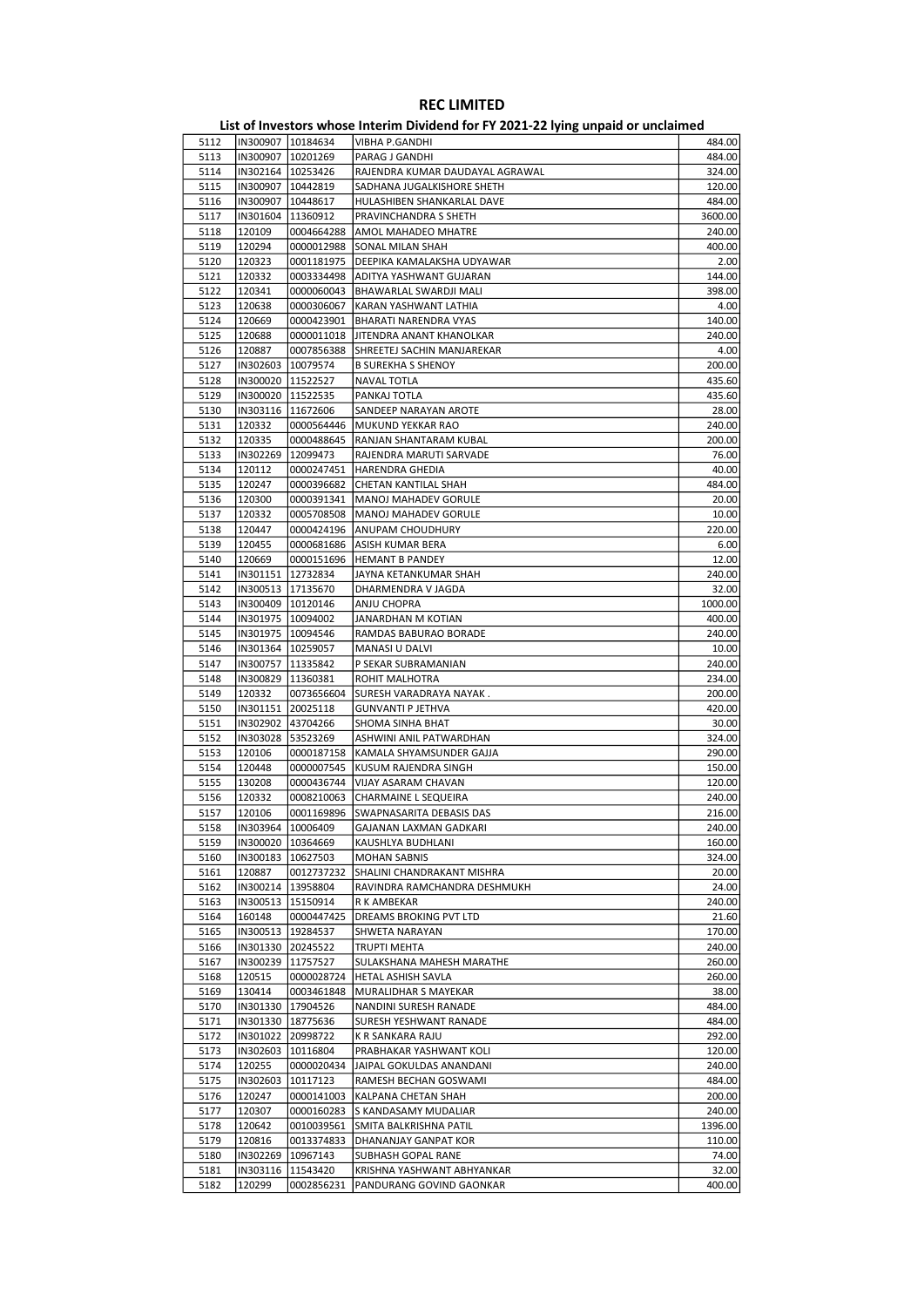|      |                     |                     | ED, or investors whose internit privation for it about LETTing ampaid or ancialities. |         |
|------|---------------------|---------------------|---------------------------------------------------------------------------------------|---------|
| 5183 | 120109              |                     | 0003583870 SAVITRIDEVI GUPTA                                                          | 484.00  |
| 5184 | 120360              |                     | 0002356349 SANTOSH DAPHALE                                                            | 40.00   |
| 5185 | 120447              |                     | 0011416282 SMITA SUNIL HOMKAR                                                         | 50.00   |
| 5186 | IN302902 40282363   |                     | SHAKUNTALA N MEHTA                                                                    | 120.00  |
|      |                     |                     |                                                                                       |         |
| 5187 | 120132              | 0000748497          | KIRAN SANDEEP KUDI                                                                    | 480.00  |
| 5188 | 120332              | 0005366020          | <b>BEENA ATLURI</b>                                                                   | 200.00  |
| 5189 | 120472              | 0010347036          | SONALI DILIP JOSHI                                                                    | 12.00   |
| 5190 |                     | IN301330   18953453 | MALKIT SINGH B VILKHU                                                                 | 240.00  |
| 5191 | 120472              | 0009526396          | <b>HRISHIKESH BHOPE</b>                                                               | 240.00  |
| 5192 | 130149              | 0000012841          | ASHISH HARGOPAL RAJPUT                                                                | 84.00   |
| 5193 | 120887              | 0020638938          | RITIK DHANJI KAROTRA                                                                  | 10.00   |
| 5194 |                     | IN300513   13192624 | MONIKA RASTOGI                                                                        | 284.00  |
| 5195 |                     | IN300513 21585240   | RAJIV SHARMA                                                                          | 100.00  |
|      |                     |                     |                                                                                       |         |
| 5196 |                     | IN300513 23467622   | BHAVIKA DHAVALKUMAR MEHTA                                                             | 70.00   |
| 5197 | 120133              | 0000017184          | <b>BIMAL KUMAR CHORARIA</b>                                                           | 200.00  |
| 5198 | 120332              | 0000410266          | ISLAM ISRAIL IDRISHI                                                                  | 484.00  |
| 5199 | 120332              | 0000700189          | SANTOSH HARIRAM HEMRAJANI                                                             | 40.00   |
| 5200 |                     | IN300183   13353752 | NALLAR CHAKRAVARTHY NARASINGHAM                                                       | 484.00  |
| 5201 |                     | IN303028 50585289   | RITA BASU                                                                             | 360.00  |
| 5202 |                     | IN302269   10080361 | AVINASH MANOHAR SORTE                                                                 | 66.00   |
| 5203 |                     | IN303116   11754478 | ARCHANA RAMESH DHOODAL                                                                | 56.00   |
|      |                     |                     |                                                                                       |         |
| 5204 | 130414              | 0003209274          | PUSHPABEN RAMESH SHAH                                                                 | 204.00  |
| 5205 |                     | IN302470 40193086   | <b>SURESH PACHKHANDE</b>                                                              | 240.00  |
| 5206 |                     | IN302902 44268172   | AARTI ANIL VARMA                                                                      | 324.00  |
| 5207 |                     | IN300513   11168098 | PRAVIN KULKARNII                                                                      | 698.00  |
| 5208 | 120109              | 0001865439          | SUMAN SHASHIKANT SAHASRABUDDHE.                                                       | 240.00  |
| 5209 |                     | IN300513   14528100 | SUVARNA DAMODAR RAUT                                                                  | 20.00   |
| 5210 | IN300394 19757749   |                     | AMIT KUMAR JAIN                                                                       | 120.00  |
| 5211 | 120132              | 0000609513          | RAJENDRA SINGH RAJPUT                                                                 | 170.00  |
| 5212 | 120332              | 0033965490          |                                                                                       | 20.00   |
|      |                     |                     | Anvi Amey Angne                                                                       |         |
| 5213 | 120484              | 0000306092          | DEV NARAYAN GIRI                                                                      | 10.00   |
| 5214 |                     | IN300513   13596873 | SREEKALA R NAIR                                                                       | 20.00   |
| 5215 |                     | IN300513   15162903 | SHANTARAM PARKAR M                                                                    | 180.00  |
| 5216 |                     | IN300513   15803378 | ANIL MOTIBABA INGOLE                                                                  | 160.00  |
| 5217 | 120132              | 0001068373          | RATNAKANT MAHADEV TIGDI                                                               | 400.00  |
| 5218 | 120399              | 0000070036          | JAGDISH AMRITLAL SHAH                                                                 | 400.00  |
| 5219 | 120447              | 0006186901          | CHANDRAKANT S UNHAVANE                                                                | 60.00   |
| 5220 |                     | IN300513   10751544 | NEELA SANJAY BHANDARI                                                                 | 20.00   |
| 5221 | 120332              | 0037522978          | JAGRUTI CHETANBHAI SHAH.                                                              | 1000.00 |
|      |                     |                     |                                                                                       |         |
| 5222 |                     | IN300476 41798419   | SHREECHAND LAKHANI                                                                    | 216.00  |
| 5223 |                     | IN302679 35160578   | MADHURI DESAI                                                                         | 240.00  |
| 5224 |                     | IN300214   10785037 | <b>BADAL MOHAN PAN</b>                                                                | 50.00   |
| 5225 | IN300214   11301125 |                     | ANURADHA R NOLKHA                                                                     | 180.00  |
| 5226 | 120447              | 0008197891          | ALKA SUNIL BAJAJ                                                                      | 212.00  |
| 5227 | 120515              | 0000020096          | DHARMAN ANILKANT SHAH                                                                 | 484.00  |
| 5228 |                     | IN303052   10258686 | KUMAR SADANAND CHOTRANI                                                               | 400.00  |
| 5229 | IN303719  10773459  |                     | AINAPURE CHAITALI PRABHAKAR                                                           | 100.00  |
| 5230 | 120289              | 0000597743          | SABIR ALI ZAMINDAR                                                                    | 20.00   |
|      |                     |                     |                                                                                       |         |
| 5231 | 120289              | 0001119655          | JYOTI NANDLAL GYANCHANDANI                                                            | 132.00  |
| 5232 | 120332              | 0004471471          | SAVITA J PRASAD DOGRA                                                                 | 200.00  |
| 5233 | 120816              | 0058587591          | KAMLESH RAJESH VARULE                                                                 | 100.00  |
| 5234 |                     | IN300214 20285078   | RAJESH GORDHANBHAI KALATHIYA                                                          | 1000.00 |
| 5235 |                     | IN300214 35147380   | VIJAY BHIKHUBHAI PANCHAL                                                              | 200.00  |
| 5236 | IN300749            | 10412122            | NARASIMHA MANJA BILLAVA                                                               | 120.00  |
| 5237 | 120132              | 0000755595          | <b>GREENAL PETER ANDRADES</b>                                                         | 200.00  |
| 5238 | 120132              | 0000951495          | VISHAL ABHIJIT JADHAV                                                                 | 270.00  |
| 5239 |                     | IN300513  15959308  | WILSON FRANCIS NORONHA                                                                | 484.00  |
| 5240 |                     | IN301549 34681517   |                                                                                       | 1200.00 |
|      |                     |                     | AMOSH MOHANDAS VARMA                                                                  |         |
| 5241 | 120297              | 0000079578          | Sushama Milan KARNIK                                                                  | 920.00  |
| 5242 | 130513              | 0000093741          | NILESH SHRINIVAS SARDESAI.                                                            | 340.00  |
| 5243 |                     | REC0521586          | NAVINCHANDRA L RAMANI                                                                 | 162.00  |
| 5244 |                     | IN304295   12304787 | NASIMA SHAFFAQQAT BANGDIWALLA                                                         | 240.00  |
| 5245 |                     | IN301604   10300238 | DAMODAR JAGANNATH NAIK                                                                | 400.00  |
| 5246 | 120106              | 0003035858          | ANUJA SANDEEP LIGADE                                                                  | 50.00   |
| 5247 | 120270              | 0000027583          | KALPANA MUKESH SINGH                                                                  | 240.00  |
| 5248 | 120332              | 0002687155          | DEVANG MANSUKHLAL SHAH                                                                | 100.00  |
| 5249 | IN304295            | 13148940            |                                                                                       | 260.00  |
|      |                     |                     | SURESH CHIMANLAL SHAH                                                                 |         |
| 5250 | 120816              | 0033350786          | KUNAL PRAKASH THAKUR                                                                  | 200.00  |
| 5251 | 120447              | 0000351394          | LADDHA BHARTI LOKESH                                                                  | 40.00   |
| 5252 | IN302902            | 40727743            | BHARTI CHETAN KAKARIA                                                                 | 240.00  |
| 5253 | 120332              | 0003568850          | RAJESH VITHOBA TODKAR                                                                 | 200.00  |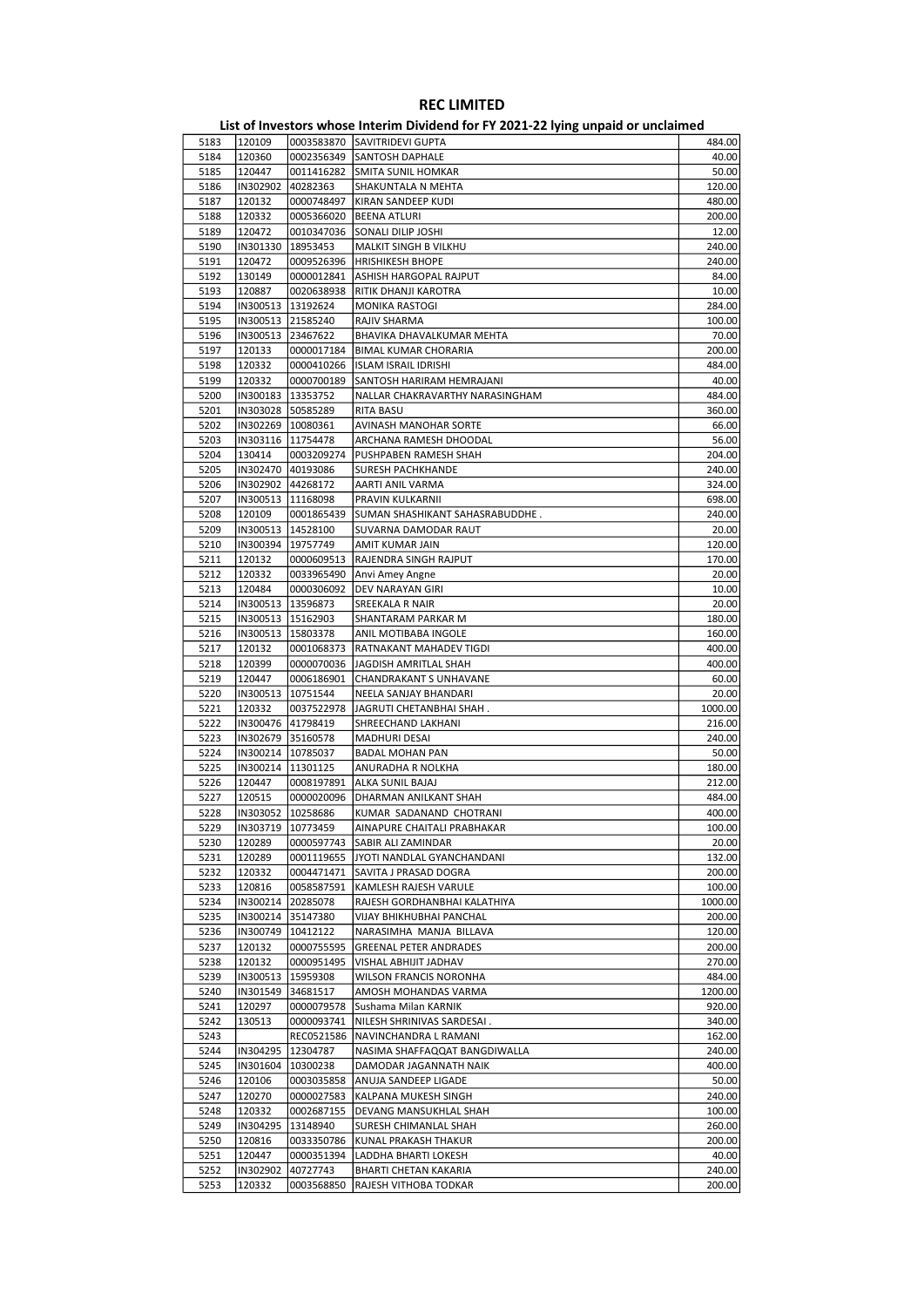|      |                     |                     | - 171119 milipunu ol                  |         |
|------|---------------------|---------------------|---------------------------------------|---------|
| 5254 | IN301774   15433728 |                     | ABRAR SAYED                           | 60.00   |
| 5255 | 120332              | 0011003519          | DNYANESHWAR J GAWAS                   | 20.00   |
| 5256 | 120158              | 0000535137          | <b>GOVIND HALDAR</b>                  | 40.00   |
| 5257 | 120109              | 0003409104          | AJIT VINAYAK KAMAT                    | 176.00  |
| 5258 | IN301549            | 34571931            | CHRISTINE DSOUZA                      | 860.00  |
| 5259 | IN300513            | 12032077            | ROMEO DOMINGOS MENEZES                | 600.00  |
| 5260 | 120816              | 0062684441          | VILAS PARSHURAM TUPE                  | 3576.00 |
|      |                     |                     |                                       |         |
| 5261 | 120106              | 0001814331          | ANKIT OMPRAKASH CHAUDHARY             | 112.00  |
| 5262 | 120109              | 0014232776          | PRAKASH SATI VAIDU                    | 80.00   |
| 5263 | 120299              | 0000513335          | AMIT KUMAR SINGH                      | 240.00  |
| 5264 | 120816              | 0060470609          | RAMA RAJENDRA WARKE                   | 800.00  |
| 5265 | 120816              | 0069156014          | SRAVANAKUMARU UDAYAGIRI               | 8.00    |
| 5266 | 120186              | 0000258396          | SWETA RAI                             | 1520.00 |
| 5267 | 120472              | 0000706441          | RAJ KUMAR MANDAL                      | 60.00   |
| 5268 | 120472              | 0010139690          | VEERA VENKANTA SATYANARAYANA KODAVATI | 120.00  |
| 5269 | 120472              | 0011145995          | SOURABH KALOLIKAR                     | 292.00  |
| 5270 | 120472              | 0014573936          | A G BADE                              | 20.00   |
| 5271 | IN306114   12156008 |                     | SHRUTI MADHUKAR PANDEY                | 20.00   |
| 5272 | IN300513   15699292 |                     | SANJAY SHIVAJI JAGTAP                 | 240.00  |
| 5273 | 120702              | 0000326509          | GAURAV VIJAY GUPTA (HUF)              | 180.00  |
| 5274 | IN300214            | 19148823            | AJINKYA RAJENDRA WALIMBE              | 320.00  |
| 5275 |                     | IN300513   15238940 | KISHOR VIJAY MAVKAR                   | 240.00  |
| 5276 | 120332              | 0019756099          | Nasir Usman Inamdar                   | 30.00   |
| 5277 | 120816              |                     | NILESH BALU KEDARI                    | 172.00  |
|      |                     | 0011983154          |                                       |         |
| 5278 | 120816              | 0057876234          | KIRAN MARUTI GORE                     | 168.00  |
| 5279 | IN301549            | 57699969            | <b>VILAS VITTHAL BENKE</b>            | 200.00  |
| 5280 | IN301330            | 19351303            | RATNA AMITKUMAR BANERJEE              | 10.00   |
| 5281 | 120447              | 0002341716          | RAJENDRA PRATAPRAO BHOGE              | 550.00  |
| 5282 | 120472              | 0011735357          | JITENDRA J PRASAD                     | 80.00   |
| 5283 |                     | IN301098  10106981  | SUSHILA RAWAL                         | 484.00  |
| 5284 |                     | IN301098   10107007 | CHAMPALAL RAWAL                       | 484.00  |
| 5285 | IN302201            | 10554042            | SWAPNIL P SHAHA                       | 435.60  |
| 5286 | IN300513   12083505 |                     | NIKHIL SUDHIR RAHALKAR                | 60.00   |
| 5287 | IN300513            | 23321807            | DEEPAK SHARMA                         | 14.00   |
| 5288 | 120109              | 1900040600          | NARENDRA NARAYAN HASABNIS             | 200.00  |
| 5289 | 120447              | 0000812488          | SANTOSH SONYABAPU KALE                | 16.00   |
| 5290 | 120289              | 0000801197          | ASHVINI ANIL SATPUTE                  | 594.00  |
| 5291 | 120230              | 0000439894          | RUPA JAGDISH AGARWAL                  | 240.00  |
| 5292 | 120332              | 0001562157          | SARITA KAMLESH PARDESHI               | 240.00  |
| 5293 | IN301549            | 31908777            | RAMANLAL CHATURBHAI PATEL             | 1584.00 |
| 5294 | IN300394            | 12270054            | P KALYANI                             | 260.00  |
|      |                     |                     |                                       |         |
| 5295 | IN302679            | 35154245            | SUMIT UTTAMKUMAR HISARIYA             | 240.00  |
| 5296 | 120109              | 0002732441          | YOGITA SOPAN BELHEKAR                 | 400.00  |
| 5297 | 120132              | 0000787321          | MINESH MADHUKAR BHAMBURE              | 320.00  |
| 5298 | 130414              | 0003483002          | SANDEEP RAMCHANDRA MHETRE             | 180.00  |
| 5299 | IN301774            | 10393465            | NIKAM SUREKHA KARBHARI                | 260.00  |
| 5300 | IN301774   10398566 |                     | SUBHASH KASHINATH CHAKRANARAYAN       | 260.00  |
| 5301 |                     | IN300214 17050828   | VYANKATESH RAMCHANDRA DRAVID          | 10.00   |
| 5302 | IN300360            | 22398868            | AKSHAYKUMAR BHARATKUMAR SHAH          | 20.00   |
| 5303 | 120289              | 0000481485          | SAJI ABRAHAM                          | 600.00  |
| 5304 | IN301774            | 16458411            | RAHUL KISANDAS SHAH                   | 214.00  |
| 5305 | 120332              | 0000737517          | VASANT VAMAN JADHAV                   | 240.00  |
| 5306 | 120581              | 0000120109          | SUCHITRA SUJAY SUMBH                  | 484.00  |
| 5307 | 120581              | 0000120113          | SUJAY NARENDRA SUMBH                  | 484.00  |
| 5308 | IN301151            | 20682462            | AJIT VYANKATESH HAVALDAR              | 240.00  |
| 5309 | IN301151            | 23903004            | SUDHIR CHANDRAKANT DARODE             | 435.60  |
| 5310 | 120816              | 0032151005          | MADHURA MORESHWAR JOSHI               | 4.00    |
| 5311 | 120323              | 0002191233          | MAYUR SURESH KADAM                    | 46.00   |
|      |                     |                     |                                       |         |
| 5312 | 120816              | 0008524144          | RAMESH VASU PAVAR                     | 6.00    |
| 5313 | 120117              | 0000131361          | SHRADDHA KRISHNA BARIDE               | 180.00  |
| 5314 | 120270              | 0000138839          | MAHENDRA RAJENDRA PATIL               | 400.00  |
| 5315 | IN301895            | 10573943            | BINAPANI BISWAL                       | 240.00  |
| 5316 | 120816              | 0006926729          | SUJIT KUMAR SAMANTARAY                | 20.00   |
| 5317 | 120106              | 0000146030          | Ashwini Kaustubh Sathye               | 240.00  |
| 5318 | IN301774            | 10831316            | PURUSHOTTAM NARAYAN SINGH             | 142.00  |
| 5319 | 120332              | 0005994837          | VILAS MADHAVRAO EKALE                 | 126.72  |
| 5320 | 120816              | 0004299588          | ANSHIKA SHRIVASTAVA                   | 66.00   |
| 5321 | IN301774            | 10701618            | GEETA RAVINDRA KARNAVAT               | 484.00  |
| 5322 | IN304295            | 11989892            | AYNAM KANNAN MURALI                   | 240.00  |
| 5323 | 120106              | 0001360249          | BHASKAR RAMCHANDRA PAWAR              | 60.00   |
| 5324 | 120472              | 0008149446          | <b>GORADE NAKUL A</b>                 | 40.00   |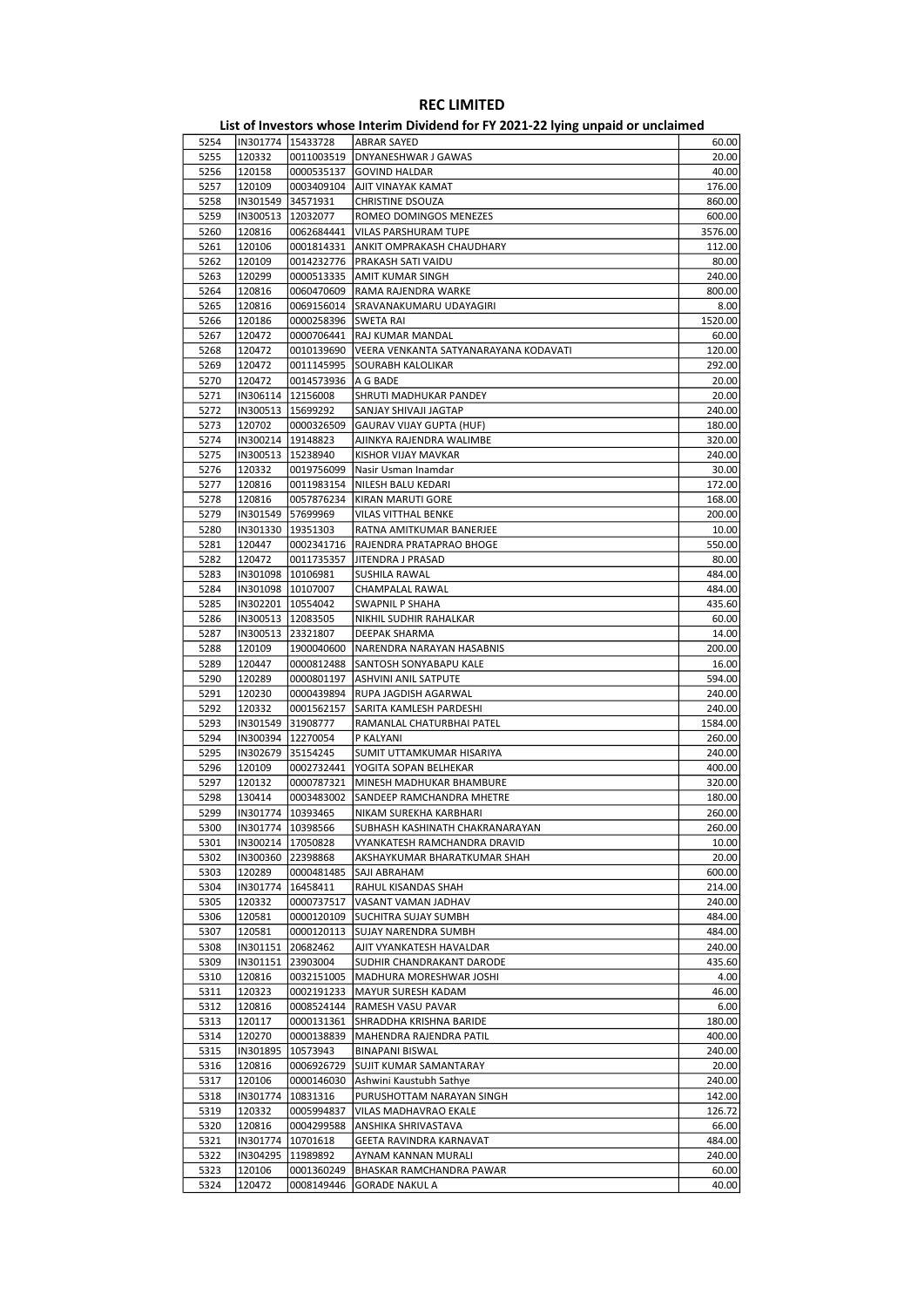| 5325 | 120581              |                     | 0000145630 SHIVAJI SHANKAR MANE            | 32.00   |
|------|---------------------|---------------------|--------------------------------------------|---------|
| 5326 | IN301774            | 15405791            | <b>GORDHAN M SUNDRANI</b>                  | 400.00  |
| 5327 |                     | IN300476 10076398   | RAMDAS RANCHHODAS SAMPAT                   | 364.00  |
| 5328 | 120336              | 0000014848          | SHRIKRISHNA YASHWANT DEO                   | 400.00  |
| 5329 | 130387              | 0000057455          | VINAYAK DIGAMBAR KARDE                     | 240.00  |
| 5330 |                     | IN301151 20853439   | RAMDAS R SAMPAT                            | 18.00   |
| 5331 |                     | IN300079   10225175 | BHAVESH RASIKLAL VYAS                      | 240.00  |
|      |                     |                     |                                            |         |
| 5332 |                     | IN301774   11638150 | ARUN BHAURAO BHAMARE                       | 96.00   |
| 5333 | 120109              | 0004463375          | KRUPA VINAYAK WATHARE                      | 258.00  |
| 5334 |                     | REC0521566          | VIDYA MANDAR PORE                          | 242.00  |
| 5335 | 120642              | 0015932287          | DEEPAK KISHANCHAND AMAR                    | 1602.00 |
| 5336 | IN301549            | 18277842            | RAJAN TIRATHDAS RAJWANI                    | 260.00  |
| 5337 | 120447              | 0006368643          | SHETH NILESH JAWAHAR                       | 20.00   |
| 5338 | 120816              | 0001567562          | MANE ASHA RAJENDRA                         | 196.00  |
| 5339 |                     | IN304295  13158564  | DHANANJAY KRISHNA MALLIK                   | 240.00  |
| 5340 | IN300394            | 16121657            | <b>GEETANJALI PRADEEP SHINDE</b>           | 564.00  |
| 5341 | 120360              | 0000277042          | DIGVIJAY SINGH RATHORE                     | 40.00   |
| 5342 | 120887              | 0028971862          | ABHISHEK ASHOK JAMWADIKAR                  | 4.00    |
|      |                     |                     |                                            |         |
| 5343 | 120581              | 0000029928          | SHEKHAR RAMCHANDRA DALVI                   | 230.00  |
| 5344 | IN300757            | 11563796            | KESHARWANI CHANDRASHEKHAR                  | 30.00   |
| 5345 | 120109              | 0001725329          | SWATI CHANDRASHEKAR PANDE                  | 200.00  |
| 5346 | 120323              | 0001108144          | MOHAN VISHVARAMAN                          | 100.00  |
| 5347 | 120818              | 0006307472          | OMKAR DILIP SHANKARWAR                     | 26.00   |
| 5348 | 120360              | 0000485336          | <b>SUDHIR KUMAR KHULLER</b>                | 4.00    |
| 5349 | IN300644   10336145 |                     | <b>BIPIN C DANGRE</b>                      | 40.00   |
| 5350 |                     | IN300484   16451924 | RAVINDRA BHALCHANDRA MAHAJAN               | 20.00   |
| 5351 |                     | IN300513 22801438   | RAVINDRA RAGHUNATH SHENDE                  | 100.00  |
| 5352 |                     | IN302236 10793987   | SANDEEP APPASAHEB TAKTE                    | 500.00  |
|      |                     |                     |                                            |         |
| 5353 | 120332              | 0006824691          | SANDEEP R KONDHALKAR                       | 48.00   |
| 5354 | 120332              | 0006497621          | <b>GAVADE PUNDLIK MARUTI</b>               | 24.00   |
| 5355 | 120816              | 0001388952          | VAISHALI NANDAKUMAR KANDLE                 | 8.00    |
| 5356 | IN301330            | 21305314            | SHIVAJI SIDRAM NATIKAR                     | 200.00  |
| 5357 | 120332              | 0052189852          | MAYURADITHYA SHRINIWAS BOLLI               | 100.00  |
| 5358 | 130119              |                     | 0300089575   NITIN SADASHIV SATAV          | 400.00  |
| 5359 | 120825              | 0000903478          | AKASH NARAYAN JORI                         | 58.00   |
| 5360 | 120289              | 0000425795          | PRAMOD NARAYAN JADHAV                      | 40.00   |
| 5361 | 120816              | 0081855646          | LAXMAN BANDA BICHUKALE                     | 2.00    |
| 5362 | 120818              | 0024659081          | SWAPNIL PRAKASH ANDHARE                    | 6.00    |
| 5363 | 120289              | 0000319155          | NAMDEV RAM MANE                            | 30.00   |
|      |                     |                     |                                            |         |
| 5364 | 120289              | 0000365111          | PRASHANT NARAYAN KATHARE                   | 90.00   |
| 5365 | 120818              | 0002567775          | DHARMRAJ DEVIDAS HINGMIRE                  | 88.00   |
| 5366 | 120109              | 0004621125          | RAHUL JOSHI                                | 40.00   |
| 5367 | 120133              | 0000344367          | ANJALI HEMANT DADAL                        | 200.00  |
| 5368 | 120270              |                     | 0000006271   ABHIJEET VASANTRAO GOJAMGUNDE | 180.00  |
| 5369 | 120642              | 0008897333          | CHANCHALBAI C PARAKH                       | 906.00  |
| 5370 | 120642              | 0008897348          | CHANDRAKANT SUWALAL PARAKH                 | 1074.00 |
| 5371 | 120642              |                     | 0008897352 SHITAL NILESH PARAKH            | 900.00  |
| 5372 | 120206              | 0000459694          | ONKAR VIJAY SAVARKAR                       | 80.00   |
|      | 120300              |                     |                                            | 4000.00 |
| 5373 |                     | 0001060191          | RAVINDRA SUDHAKAR BEDRE                    |         |
| 5374 | 120447              | 0000612034          | RADYA GEORGE DESOUZA                       | 40.00   |
| 5375 | 120816              | 0001886983          | NIKHIL DEEPAK BOTHARA                      | 100.00  |
| 5376 | IN301151            | 25501371            | CHANDARMOHAN GULABRAI KHANCHANDANI         | 484.00  |
| 5377 | 120270              | 0000145177          | JYOSTANA DEEPAK JHALANI                    | 484.00  |
| 5378 | 120270              | 0000209327          | DEEPAK RAMDHAN JHALANI                     | 484.00  |
| 5379 | 130414              | 0003472370          | MEENA NANDKISHOR DHOKARIYA                 | 196.00  |
| 5380 | IN304295            | 28057277            | RANDHIR RAOSAHEB JADHAV                    | 10.00   |
| 5381 | IN302902            | 41631106            | ASHOK VISHWANATH KOTKAR                    | 400.00  |
| 5382 | 120133              | 0000296679          | GANESH RATILAL KATARIYA                    | 56.00   |
| 5383 | 120109              | 1900021600          | <b>ASHOK VITTHAL BABAR</b>                 | 100.00  |
| 5384 | 120299              | 0000268116          |                                            | 2.00    |
|      |                     |                     | SACHIN HARIPRASAD SATPUTE                  |         |
| 5385 | 120447              | 0003600785          | DATTATRAY BALU KADAM                       | 116.00  |
| 5386 | 120132              | 0001194964          | SANJAY BALASAHEB SHINDE                    | 200.00  |
| 5387 | 120816              | 0061071982          | SWAPNALI SUNILRAO DESHMUKH                 | 20.00   |
| 5388 | 120447              | 0004805590          | KIRAN VIJAY JADHAV                         | 4.00    |
| 5389 | 120133              | 0000639161          | PRAMILA MOHAN METKARI                      | 24.00   |
| 5390 | 120300              | 0000567654          | TEJANAND ANIL GANPATYE                     | 10.00   |
| 5391 | IN302814            | 12586794            | Shraddha Narendra Athavale                 | 18.00   |
| 5392 | 130144              | 0001201559          | ASAVARI HEMANT KULKARNI                    | 42.00   |
| 5393 | 120887              | 0002340422          | ROHIT VIJAY SHINDE                         | 20.00   |
|      |                     |                     |                                            |         |
| 5394 | 130144              | 0000851334          | JAGRUTI PARESH PATEL                       | 198.00  |
| 5395 | 120360              | 0002120905          | <b>ABHIJEET PATIL</b>                      | 200.00  |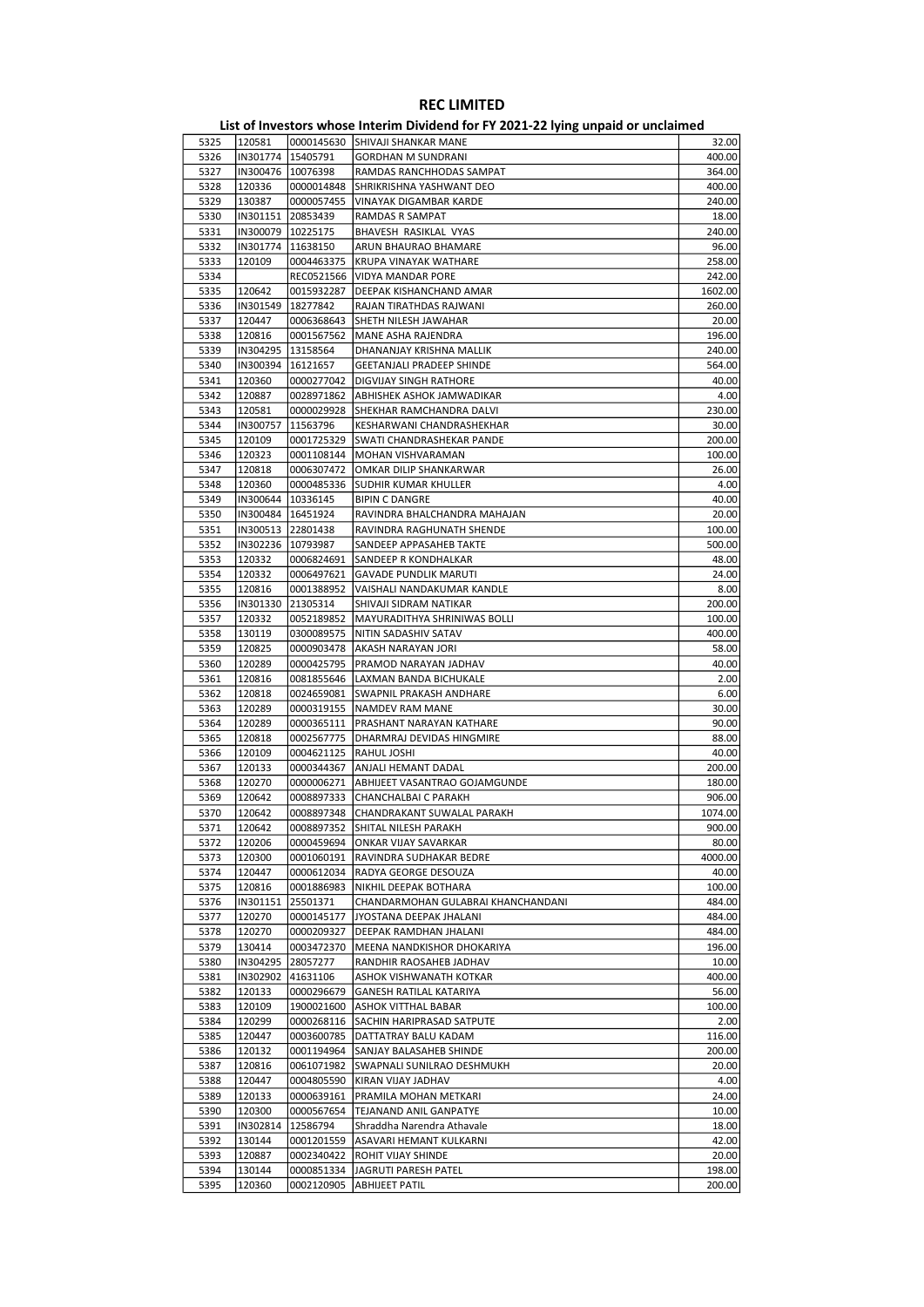| 5396         | IN300239   14145338 |                          | ARUN SHANKAR BERALEKAR                                             | 8.00             |
|--------------|---------------------|--------------------------|--------------------------------------------------------------------|------------------|
| 5397         | 120335              | 0000456695               | ANITA VIJAY MAGDUM                                                 | 4.00             |
| 5398         | 120109              | 1900105110               | <b>BHARATI TEJRAJ JAIN</b>                                         | 240.00           |
| 5399         | IN300513            | 13544340                 | NANDKUMAR SHIVRAM MAGDUM                                           | 240.00           |
| 5400         | 120818              | 0025720869               | PRATHAMESH SADASHIV PATIL                                          | 2.00             |
| 5401         | 120853              | 0001022320               | KETAN KESHAV SAVANT                                                | 16.00            |
| 5402         | 120200              | 0000241570               | PRASHANT MOHAN HULLE                                               | 240.00           |
| 5403         | 120332              | 0004265453               | CHANDRAKANT JAYWANT KAMBLE                                         | 40.00            |
| 5404         | 120200              | 0000229825               | SANJAY SUBRAO HASABE                                               | 40.00            |
| 5405         | 120200              | 0000245902               | SHITAL ANNASAHEB PATIL                                             | 400.00           |
| 5406<br>5407 | 120335<br>120339    | 0000157341<br>0000108741 | <b>GAUTAM MAHAVEER PATRAVALE</b><br>MAHABUBBADSHAH AINUDDIN MURSAL | 32.00<br>100.00  |
| 5408         | 120447              | 0003598226               | PRAVIN VASANT RAJOBA                                               | 2.00             |
| 5409         | IN300214            | 22638407                 | <b>BIMLA BHARAT SINHA</b>                                          | 40.00            |
| 5410         | IN300476            | 40906177                 | MAGDUM BABASAHEB BHAU                                              | 240.00           |
| 5411         | 120133              | 0000641223               | ASHWINI PRADEEP JOSHI                                              | 24.00            |
| 5412         | 120133              | 0000642873               | PRADIP VINAYAK JOSHI                                               | 24.00            |
| 5413         | 120323              | 0002561552               | <b>CHANDRASHEKHAR S GADAVI</b>                                     | 2.00             |
| 5414         | 120447              | 0005755425               | NITIN KUDALKAR                                                     | 18.00            |
| 5415         | 120447              | 0000677071               | VIDYADHAR BALWANT VAISHAMPAYAN                                     | 24.00            |
| 5416         | 120299              | 0000451412               | PRAKASH SUGNOMAL TAHILRAMANI                                       | 12.00            |
| 5417         | 120335              | 0000192340               | THARWANI SHYAM V                                                   | 435.60           |
| 5418         | IN300513            | 13572176                 | BHAWNA PRAKASHLAL ISRANI                                           | 100.00           |
| 5419         |                     | IN300183   11817098      | <b>BAHRANI ASHOK</b>                                               | 440.00           |
| 5420         | 120137              | 0000109231               | NAND KRIPALDAS DODEJA                                              | 400.00           |
| 5421         | 120186              | 0000050971               | HEENA DEEPAK MOHINANI                                              | 240.00           |
| 5422         | IN301330            | 17302072                 | KAMLESH MOHAN IDNANI                                               | 484.00           |
| 5423         | 120137              | 0000201541               | <b>GURDAS TEJUMAL POPTANI</b>                                      | 240.00           |
| 5424         | 120332              | 0022427561               | RAJESH LAKHIMAL ROHRA                                              | 260.00           |
| 5425         | 120399              | 0000034151               | MEENAXI D KALE                                                     | 40.00            |
| 5426         | IN301774            | 12997215                 | ANITA GOPICHAND SACHDEV                                            | 120.00           |
| 5427<br>5428 | IN301604<br>120109  | 11769068<br>0005662461   | SAVITHRI RAMAKRISHNAN<br>JAYASHRI ANANT NAIK.                      | 100.00<br>240.00 |
| 5429         | 120257              | 0000203505               | BHALCHANDRA PRABHAKAR KARANDE                                      | 26.00            |
| 5430         | 120400              | 0000044540               | VINA ABHAY NANDU                                                   | 484.00           |
| 5431         | 120447              | 0001551412               | <b>VIJAYKUMAR SHRIDHAR NAIK</b>                                    | 4.00             |
| 5432         | 120546              | 0000248682               | BHAGWATI PARSAD BENJWAL                                            | 400.00           |
| 5433         | 120816              | 0023250039               | LAXMIKANT RAGHUNATH SANZGIRI                                       | 2.00             |
| 5434         |                     | IN300183  12774063       | SHRIDHAR R MALAGI                                                  | 84.00            |
| 5435         |                     | IN300214   13724045      | <b>HEMA P SUMARIA</b>                                              | 220.00           |
| 5436         |                     | IN301549   14087428      | DIPIKA MULJI RUGHANI                                               | 324.00           |
| 5437         |                     | IN300513   15356288      | MARUTI VISHRAM SAWANT                                              | 240.00           |
| 5438         |                     | IN300476 41020582        | <b>GULABCHAND JETHALAL SUMARIA</b>                                 | 484.00           |
| 5439         |                     | IN300476 41704935        | JYOTI KISHOR SUMARIA                                               | 484.00           |
| 5440         |                     | REC0521568               | VIJAYA GHATE                                                       | 120.00           |
| 5441         |                     | IN300829 11540740        | KIRANKUMAR NAMDEO JADHAV                                           | 240.00           |
| 5442         |                     |                          | 120335 0000042243 HARKISHAN MOTIRAM KHILNANI                       | 240.00           |
| 5443         | 120818              | 0000770563               | AKSHAY KIRTI GANDHI                                                | 100.00           |
| 5444         | IN301549            | 19635267                 | VELAYUDHAN PAZANI PALANI                                           | 240.00           |
| 5445         |                     | IN301330 21129632        | SANJIV SHANKAR BHAVSAR                                             | 730.00           |
| 5446         |                     | IN300214   14057401      | ANITA PRAKASH BANE                                                 | 200.00           |
| 5447         |                     | IN300214   10968110      | HEMANT SATYAWAN SAWANT                                             | 18.00            |
| 5448<br>5449 | 120332              | 0007568303               | AMUL MARUTI ERANDE                                                 | 50.00            |
| 5450         | 120816<br>130405    | 0059813856               | SHUBHANGI PRADEEP CHATURVEDI                                       | 10.00<br>240.00  |
| 5451         | IN300907            | 0000043257<br>10463908   | LILACHAND HAJARIMAL JAIN<br>ANAND KALAMBE                          | 324.00           |
| 5452         | IN300214            | 12493282                 | VILAS BAHU AIWALE                                                  | 240.00           |
| 5453         | 120447              | 0002161625               | MURLIDHAR SADASHIV CHAUDHARY                                       | 168.00           |
| 5454         | IN304295            | 17159094                 | D K TAMBOLI                                                        | 40.00            |
| 5455         | IN301330            | 19641280                 | PRATAP SAMBHAJIRAO GARUD                                           | 120.00           |
| 5456         | IN302269            | 14156523                 | SWAPNIL ASHOK KADHEKAR                                             | 100.00           |
| 5457         | 120447              | 0001621777               | MEENA RADHESHYAM AGRAWAL                                           | 398.00           |
| 5458         | 120447              | 0001623696               | PURSHOTTAM SAVARMAL AGARWAL                                        | 404.00           |
| 5459         | 120447              | 0001647052               | RADHESHYAM SAVARMAL AGRAWAL                                        | 398.00           |
| 5460         | 120447              | 0001785545               | TEENA RADHESHYAM AGRAWAL                                           | 362.00           |
| 5461         | IN302902            | 49298698                 | SIDDHARTH DATTATRAY MALVE                                          | 40.00            |
| 5462         | 120200              | 0000162222               | PANKAJ PRAKASH BHATEWARA                                           | 240.00           |
| 5463         | 120332              | 0002200035               | MANISH SUDHAKAR KAKADE                                             | 240.00           |
| 5464         | 130414              | 0000494468               | PRATIKSHA PANKAJ ATAL                                              | 324.00           |
| 5465         | IN301098            | 80030983                 | SAGAR SUBHASHJI SHAKALA                                            | 240.00           |
| 5466         | 120332              | 0024344866               | Nilakshidevi Mohansharan Agrawal                                   | 1200.00          |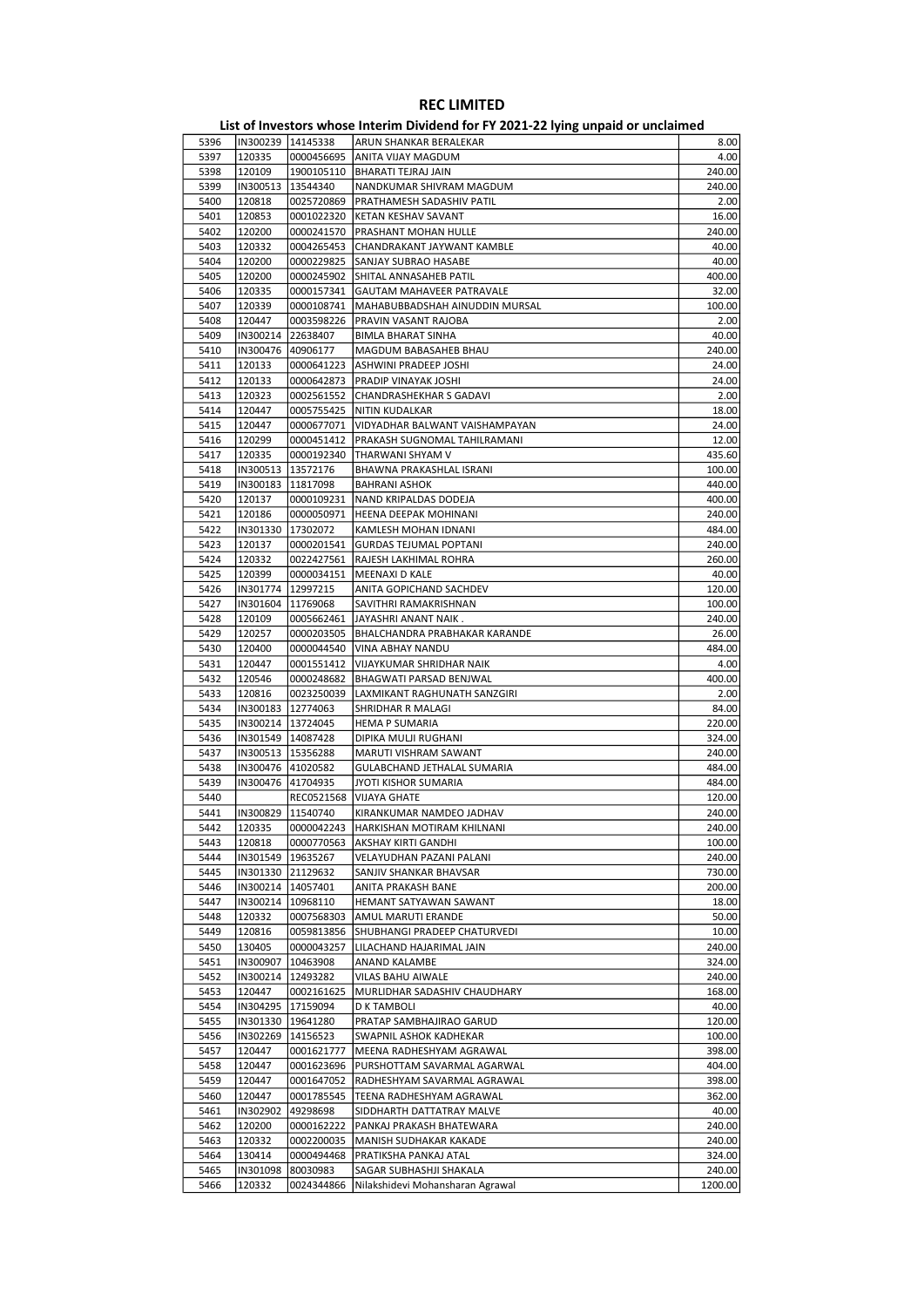|      |                     |                        | List of Investors whose Interim Dividend for FY 2021-22 lying unpaid or unclaimed |                            |
|------|---------------------|------------------------|-----------------------------------------------------------------------------------|----------------------------|
| 5467 |                     | IN301774 12713423      | SHUBHANGI BHARAT PUJARI                                                           | 4.00                       |
| 5468 | IN302871            | 20252610               | Ashok Pralhadrao Deshmukh                                                         | 240.00                     |
| 5469 |                     | IN301696   10876053    | NITIN ASHOK VADNERKAR                                                             | 120.00                     |
| 5470 | IN300239   14932970 |                        | VIJAY VASANT RAUT                                                                 | 64.00                      |
| 5471 | IN300214            | 20066051               | ANUSHILAN SUMANT KAMBLE                                                           | 16.00                      |
| 5472 | 120289              | 0100023066             | DHANANJAY LALCHAND KOLI                                                           | 100.00                     |
| 5473 | 120332              | 0008905674             | CHANDAN MURLIDHAR TIKYANI                                                         | 100.00                     |
| 5474 | 130403              | 0000071884             | GIRISH JAGANNATH KASHYAP                                                          | 96.00                      |
| 5475 | IN302453            | 10043606               | MEHTA KALPESH JAYANTILAL                                                          | 236.00                     |
| 5476 | IN301143            | 11456921               | HARSIMRANSINGH NARENDRASINGH BINDRA                                               | 18.00                      |
| 5477 | 120384              | 0000328968             | <b>BANSHIDHAR DUBEY</b>                                                           | 20.00                      |
| 5478 | IN303116            | 12946216               | PRAJAKTA DEEPAK BIDWAI                                                            | 2.00                       |
| 5479 |                     | IN300513   16005852    | YOGESH VILAS BHOLE                                                                | 230.00                     |
| 5480 |                     | REC0521587             | SHIVNATH DIGAMBAR SANTRAS                                                         | 100.00                     |
| 5481 | IN302201            | 11709104               | RAHUL POONAMCHAND KOCHAR                                                          | 120.00                     |
| 5482 |                     | IN301330 20518299      | SHOBHA VIJAYKUMAR CHHAJED                                                         | 100.00                     |
| 5483 | 120107              | 0000505300             | SAROJ NITIN BHOLE                                                                 | 170.00                     |
| 5484 | 120332              | 0000076820             | ATUL SURESHCHANDRA KABRA                                                          | 240.00                     |
| 5485 | 120132              | 0001388517             | <b>SANJAY HARI PATIL</b>                                                          | 120.00                     |
| 5486 | 130414              | 0001476393             | ASHOK CHAVDAS DHAKE                                                               | 40.00                      |
|      |                     | 0001120288             |                                                                                   |                            |
| 5487 | 120106              |                        | JAIPRAKASH SHRIPATI YADAV                                                         | 240.00                     |
| 5488 | 120270              | 0000088096             | OMPRAKASH HARNIWAS LATHI                                                          | 4.00                       |
| 5489 | 120132              | 0001029935             | ANANTRAO SHALIGRAM PATIL                                                          | 80.00                      |
| 5490 | 120132              | 0000976955             | MOHAN EKNATH CHAUDHARI                                                            | 116.00                     |
| 5491 | 120818              | 0007913238             | NARENDRAKUMAR MITHALAL LODHA                                                      | 10.00                      |
| 5492 | IN303647            | 10016294               | DILIP RAMLAL SARDA                                                                | 120.00                     |
| 5493 | 120132              | 0001642827             | RAHUL HARISH AGRAWAL                                                              | 158.00                     |
| 5494 | 120206              | 0000311226             | SHITAL PREMCHAND PATNI                                                            | 1020.00                    |
| 5495 | 120376              | 0000136035             | SUNIL SUMANRAO MOKASHE                                                            | 140.00                     |
| 5496 | 120818              | 0012107813             | <b>SUBODHKANT KAILAS KASBE</b>                                                    | 2.00                       |
| 5497 | IN301774            | 12306162               | PRAKASH VISHNU WAGH                                                               | 240.00                     |
| 5498 | IN300513            | 15848355               | SANGITA P MUNDHE                                                                  | 240.00                     |
| 5499 | 120376              | 0000539025             | ARCHANA A BHAVTHANKAR                                                             | 236.00                     |
| 5500 | IN300966            | 10636400               | NILESH NARENDRA KARMALKAR                                                         | 40.00                      |
| 5501 | 120818              | 0008769948             | PURUSHOTTAM VILASRAO LOHKARE                                                      | 12.00                      |
| 5502 | IN301895            | 10895453               | ATUL MANOHARLAL SAHANI                                                            | 50.00                      |
| 5503 | 120332              | 0010020330             | DESARDA ROHAN SUNILKUMARJI                                                        | 100.00                     |
| 5504 | 130414              | 0000978220             | KALPNA DEVENDRA JHAWAR                                                            | 482.00                     |
| 5505 | 120472              | 0002287974             | JADHAV RAVI SHESHARAO                                                             | 12.00                      |
| 5506 | 120332              | 0012046259             | KIRAN SUDHAKAR KULTHE                                                             | 32.00                      |
|      |                     |                        |                                                                                   |                            |
| 5507 | 120697              | 0000034493             | BHIMRAO BHAGWANRAO JAIN                                                           | 6.00                       |
| 5508 | 120816              | 0001630733             | SHINDE NARAYAN PRALHADRAO                                                         | 80.00                      |
| 5509 | 120816              | 0026718430             | PRAKASH PURUSHOTTAM KOSALGE                                                       | 30.00                      |
| 5510 | IN301549            | 33940362               | PALLAVI ABHIJIT PATHARKAR                                                         | 40.00                      |
| 5511 | 120816              | 0038084227             | <b>DNYANOBA GOVINDRAO PATIL</b>                                                   | 42.00                      |
| 5512 | 120106              |                        | 0100062210   PERUMALLA SUDHAVANI NARAYANA RAO PERUMALLA                           | 100.00                     |
| 5513 | 120106              |                        | 0100081231 SANKET RAJKUMAR SINGHEE                                                | 80.00                      |
| 5514 | 120191              |                        | 0102435425  H J KALAMKAR HUF                                                      | 180.00                     |
| 5515 | 130414              | 0005892841             | AMIT KRISHNA ASARE                                                                | 48.00                      |
| 5516 | IN300610            | 10923690               | JAYESH AMBANI                                                                     | 240.00                     |
| 5517 | 120300              | 0000693905             | <b>SURESH KUMAR GOYAL</b>                                                         | 100.00                     |
| 5518 | IN300513            | 15348598               | <b>GOVIND J PATEL</b>                                                             | 484.00                     |
| 5519 |                     | IN300513   15493407    | SUNITA JAIN                                                                       | 100.00                     |
| 5520 | 120335              | 0002226521             | DEVENDRA RAMLAL CHACHADA                                                          | 200.00                     |
| 5521 | IN300732            | 10141093               | KISHORE LADDHAD                                                                   | 4.00                       |
| 5522 | IN302201            | 10596438               | MRUNAL SAMIR SURANGALIKAR                                                         | 260.00                     |
| 5523 | 120109              | 0000502059             | KEWAL KUMAR ARORA                                                                 | 242.00                     |
| 5524 | 120887              | 0009039851             | SWARNA RITESH AGRAWAL                                                             | 200.00                     |
| 5525 | 120887              | 0011947891             | UJJAWALA RAHUL ZAMAD                                                              | 100.00                     |
| 5526 | 130414              | 0002489085             | MUKESH M KHARE                                                                    | 204.00                     |
| 5527 | 120109              | 0002761411             | VITHAL CHANDRABHAN TALHAN                                                         | 50.00                      |
|      |                     |                        |                                                                                   |                            |
| 5528 | IN300513            | 13655496               | ARVINDERSINGH BAGGAL                                                              | 90.00                      |
| 5529 | 120113              | 0000773325             | SUMEET JAYANT DANGRA HUF                                                          | 360.00                     |
| 5530 | 120902              | 0000022470             | MANGILAL SHANTILAL KOTHARI (HUF)                                                  | 360.00                     |
| 5531 | IN301151            | 22435135               | RAJESH KISHOR DOYE                                                                | 240.00                     |
|      | 120109              | 0000509244             | UJWAL RAMESHCHANDRA JADHAO                                                        | 28.00                      |
| 5532 |                     | 0000051731             | NILIMA SANJAY GHATOLE                                                             | 240.00                     |
| 5533 | 120360              |                        |                                                                                   |                            |
| 5534 | 120472              | 0010429478             | MILIND PRABHAKAR KHANDEKAR                                                        |                            |
| 5535 | 130138              | 0000102596             | BABURAO VISTARI RAMTEKE                                                           |                            |
| 5536 | IN300513<br>120175  | 23244225<br>0000494418 | ROOPA JAIDEEP KUMAR                                                               | 120.00<br>400.00<br>340.00 |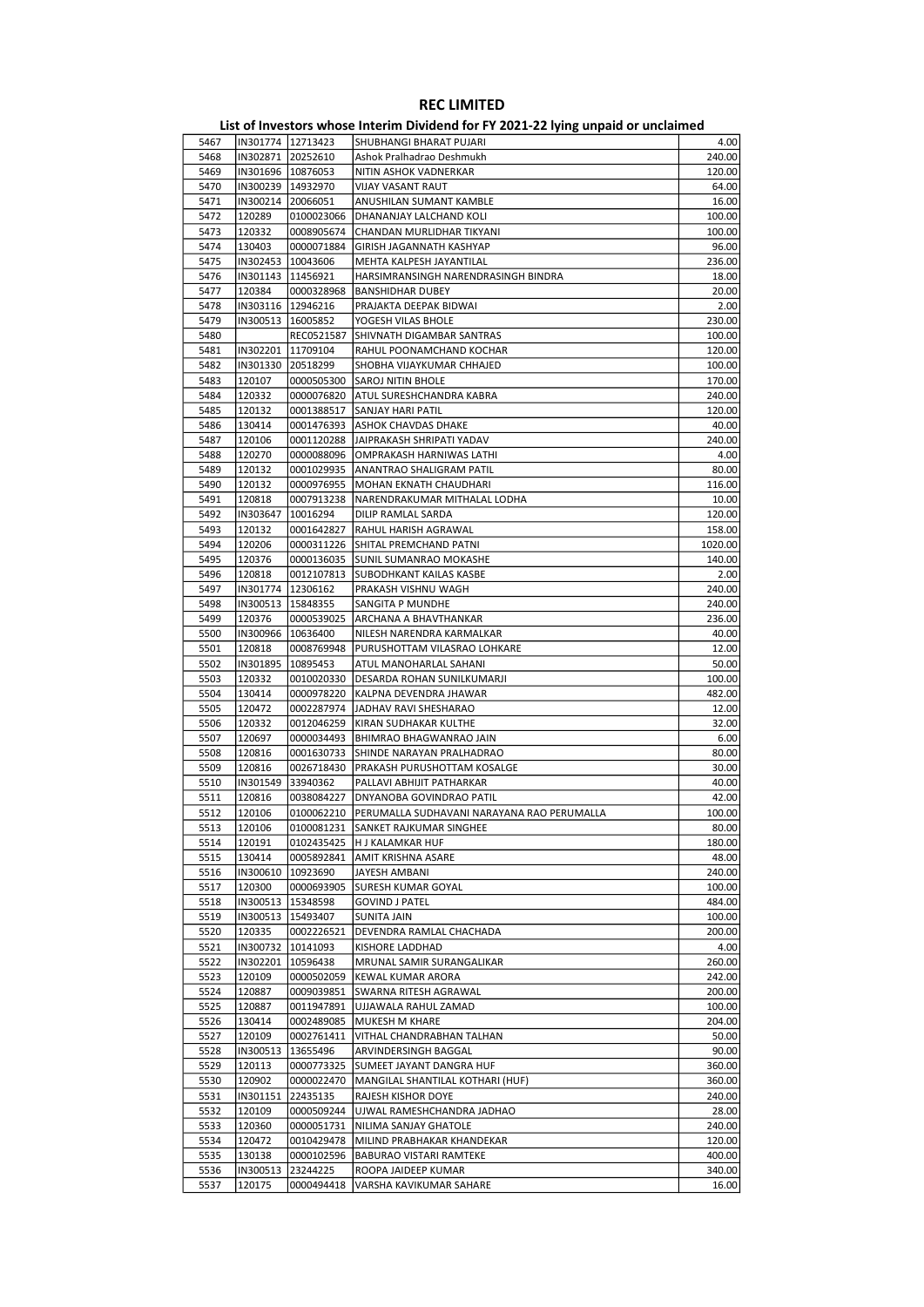| List of Investors whose Interim Dividend for FY 2021-22 lying unpaid or unclaimed |                   |                   |                                  |         |  |
|-----------------------------------------------------------------------------------|-------------------|-------------------|----------------------------------|---------|--|
| 5538                                                                              |                   | IN301330 20068636 | DILIP HARISHCHANDRAO DESHMUKH    | 40.00   |  |
| 5539                                                                              | 120175            | 0000199432        | YASHWANT BHAGWAN WANKHADE        | 240.00  |  |
| 5540                                                                              | 120816            | 0002149893        | ARUN KUNDLIK JAMBHULKAR          | 40.00   |  |
| 5541                                                                              | IN301330          | 21429738          | AMMUKUTTY CHACKO                 | 400.00  |  |
| 5542                                                                              | IN301330          | 20641642          | OMPRAKASH KESHAORAO MILMILE      | 160.00  |  |
| 5543                                                                              | 120887            | 0001516993        | ANURAG DILIP RAMTEKE             | 4.00    |  |
|                                                                                   |                   |                   |                                  |         |  |
| 5544                                                                              | 120887            | 0007253396        | <b>MAYUR BHIMRAO KENE</b>        | 56.00   |  |
| 5545                                                                              | 120106            | 0100241652        | <b>BABAN PUNJARAM POTEY</b>      | 344.00  |  |
| 5546                                                                              | 120106            | 0000033056        | Ramakant Satyanarayan Shah       | 1020.00 |  |
| 5547                                                                              | 120887            | 0010951731        | RAHUL GANESHRAO KUMARE           | 8.00    |  |
| 5548                                                                              | 120175            | 0100074075        | MANOJKUMAR BHAURAO DAIGAVANE     | 50.00   |  |
| 5549                                                                              | 120818            | 0010302704        | ASHISH PUNDLIKRAO MHASKE         | 260.00  |  |
| 5550                                                                              |                   | REC9500329        | <b>SUJATA VIKRANT KOTGIRWAR</b>  | 2000.00 |  |
| 5551                                                                              | 120472            | 0010993946        | RENUKA P POHANKAR                | 22.00   |  |
| 5552                                                                              | 120887            | 0023181836        | MAHENDRA KRUSHNAMURTI JANNAM     | 160.00  |  |
| 5553                                                                              | 120289            | 0000104003        | ARCHANA ANIL KEWTE               | 50.00   |  |
| 5554                                                                              | 120816            | 0080006941        | NAMRATA GAJANAN KHIRODKAR        | 50.00   |  |
|                                                                                   |                   |                   |                                  |         |  |
| 5555                                                                              | 120887            | 0014301359        | <b>ANURAG PRABHAKAR LABADE</b>   | 132.00  |  |
| 5556                                                                              | 120289            | 0000718837        | ASHISH GOPIKISANJI BAHETI        | 8.00    |  |
| 5557                                                                              | 120332            | 0072712914        | NAYAN BHASKAR KHANDEKAR          | 300.00  |  |
| 5558                                                                              | 120669            | 0000329522        | <b>NEHA VIKRAM PARMAR</b>        | 100.00  |  |
| 5559                                                                              | 120472            | 0010847123        | <b>GUMPH SHASHIKANT KHOLKUTE</b> | 200.00  |  |
| 5560                                                                              | 120106            | 0100140113        | ROOPA JATIN RAJA                 | 120.00  |  |
| 5561                                                                              | IN300214          | 13860322          | KALIDAS S BHANDEKAR              | 200.00  |  |
| 5562                                                                              | IN300360          | 10586236          | DEVRAO BUDHAJI YAWALE            | 20.00   |  |
| 5563                                                                              | 120332            | 0005664877        | <b>ASHISH V DESHMUKH</b>         | 176.00  |  |
| 5564                                                                              | 120200            | 0000195311        | MOHAN SAKHARAM DESHPANDE         | 200.00  |  |
|                                                                                   |                   |                   |                                  |         |  |
| 5565                                                                              | 120113            | 0000153476        | VARSHA HASMUKH MEHTA             | 240.00  |  |
| 5566                                                                              | 120113            | 0000199739        | RAJESH ADUMAL SOJRANI            | 948.00  |  |
| 5567                                                                              | 120472            | 0011556561        | ANKUSH BHALCHANDRA ISAL          | 80.00   |  |
| 5568                                                                              | 120109            | 0002701383        | MEENA RAMMANOHAR MISHRA          | 300.00  |  |
| 5569                                                                              | IN300450          | 80293700          | ADWANI SATIDEVI RAMCHANDRA       | 240.00  |  |
| 5570                                                                              | 120472            | 0009992782        | <b>RAVI SHANKAR KHARE</b>        | 120.00  |  |
| 5571                                                                              | 120669            | 0000595463        | <b>ANSHUMAN GOYAL</b>            | 32.00   |  |
| 5572                                                                              | IN301983          | 10263429          | SUMIT KHANDELWAL                 | 260.00  |  |
| 5573                                                                              | 120106            | 0800090587        | <b>PIYUSH GUPTA</b>              | 324.00  |  |
| 5574                                                                              | 120107            | 0000363490        | <b>SHRUTI GUPTA</b>              | 80.00   |  |
| 5575                                                                              | 120170            | 0000048530        | <b>ANJANA GUPTA</b>              | 240.00  |  |
| 5576                                                                              | 120175            | 0000285933        | VICKY HEMANDAS KUKREJA           | 20.00   |  |
|                                                                                   |                   |                   |                                  |         |  |
| 5577                                                                              | 120230            | 0000181718        | <b>INDU SETHI</b>                | 484.00  |  |
| 5578                                                                              | 120430            | 0000007311        | <b>SHARAD INANI</b>              | 484.00  |  |
| 5579                                                                              | 120433            | 0000006917        | VINOD KUMAR BANSAL               | 484.00  |  |
| 5580                                                                              | 120433            | 0000039869        | HARIKISHAN SUWALAL BANSAL HUF    | 435.60  |  |
| 5581                                                                              | 120433            | 0000057130        | RAM PRASAD RAMANWAL              | 240.00  |  |
| 5582                                                                              | 120437            | 0000017864        | Sushila Devi Jain                | 260.00  |  |
| 5583                                                                              | IN302269 13635558 |                   | <b>ASHISH KAUR</b>               | 800.00  |  |
| 5584                                                                              |                   | IN300214 23618017 | TANMEET SINGH KOHLI              | 264.00  |  |
| 5585                                                                              |                   | IN300476 43375730 | RAJENDRA KUMAR SHRIVASTAVA       | 440.00  |  |
| 5586                                                                              | 120433            | 0000006921        | <b>BINA BANSAL</b>               | 484.00  |  |
|                                                                                   |                   | 10553261          | MAHENDRA SINGH THAKUR            |         |  |
| 5587                                                                              | IN300749          |                   |                                  | 116.00  |  |
| 5588                                                                              | IN304295          | 10795788          | BHUPATRAI DALPATBHAI SAPANI      | 120.00  |  |
| 5589                                                                              | 120332            | 0002282548        | SACHIN BADRI NARAYAN SHARMA      | 240.00  |  |
| 5590                                                                              | 120249            | 0100029528        | SANTOSH DEVI HURKAT              | 484.00  |  |
| 5591                                                                              | 120447            | 0002042263        | SUSHILA GODHA                    | 1070.00 |  |
| 5592                                                                              | 120170            | 0000035181        | KAMLESH VERMA                    | 240.00  |  |
| 5593                                                                              | 120437            | 0000032553        | Om Prakash Kumar                 | 80.00   |  |
| 5594                                                                              | 120447            | 0013784205        | SATYANARAYAN MOURYA              | 400.00  |  |
| 5595                                                                              | 120816            | 0002273811        | <b>ABHISHEK JAIN</b>             | 138.00  |  |
| 5596                                                                              | IN304295          | 17093448          | ABHISHEK JAIN                    | 550.00  |  |
| 5597                                                                              | 120132            | 0000863698        | PRAKASH CHANDRA KASERA           | 240.00  |  |
|                                                                                   |                   |                   |                                  |         |  |
| 5598                                                                              | IN306114          | 20213418          | DR. MAHESH SHAH                  | 280.00  |  |
| 5599                                                                              | 120335            | 0000944954        | YASHWANT GOYAL                   | 36.00   |  |
| 5600                                                                              | 120437            | 0000024428        | Kamal Kumar Manglani             | 240.00  |  |
| 5601                                                                              | 120816            | 0077534481        | DEVYANSHI GUPTA                  | 40.00   |  |
| 5602                                                                              | 130176            | 0000648002        | BHUPENDRA KUMAR GUPTA            | 220.00  |  |
| 5603                                                                              | IN304295          | 11602032          | KANTI MAJUMDAR                   | 600.00  |  |
| 5604                                                                              | 120335            | 0000298928        | <b>CHITRA NAIK</b>               | 240.00  |  |
| 5605                                                                              | 120472            | 0009423565        | SWAPAN KUMAR GANGULY             | 140.00  |  |
| 5606                                                                              | 120472            | 0009565351        | <b>GEETA MATHUR</b>              | 240.00  |  |
| 5607                                                                              | 120816            | 0035168237        | PRITI UPADHYAY                   |         |  |
|                                                                                   |                   |                   |                                  | 70.00   |  |
| 5608                                                                              | 130144            | 0001027514        | RADHA KHANDELWAL.                | 2.00    |  |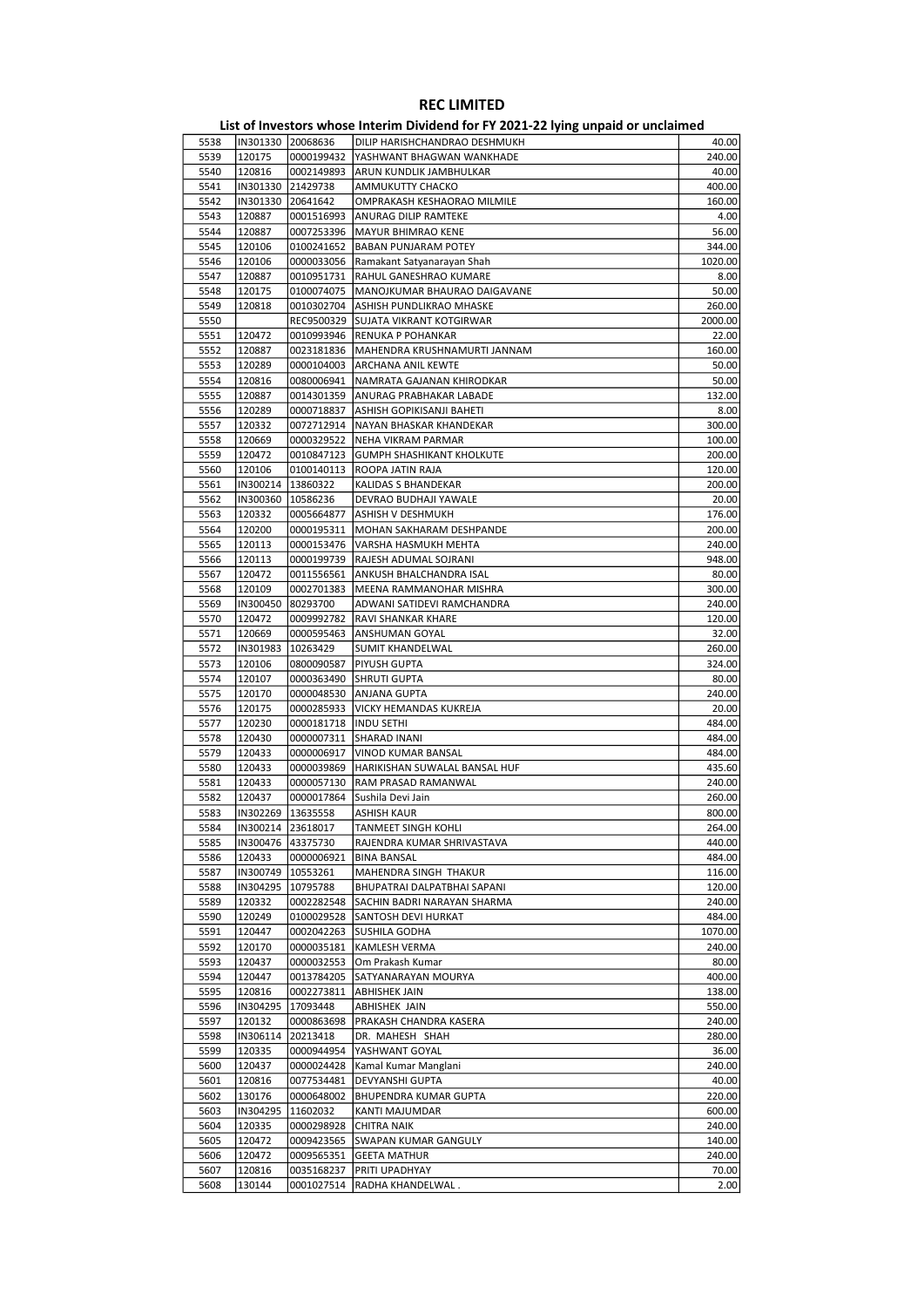|      |                     |                     | - 171119 milipunu ol          |        |
|------|---------------------|---------------------|-------------------------------|--------|
| 5609 |                     | IN300484 13145015   | <b>MUKUL BAHETY</b>           | 484.00 |
| 5610 |                     | IN300484 13211677   | <b>KUSUM DAGA</b>             | 484.00 |
| 5611 | IN300484   13211685 |                     | SUNITA SANDEEP SETHI          | 484.00 |
|      |                     |                     |                               |        |
| 5612 | IN300484   13214315 |                     | <b>RAVI SETHI</b>             | 435.60 |
| 5613 | 120335              | 0000389481          | RITA BASAK                    | 260.00 |
| 5614 | 120262              | 0000003601          | <b>SUSHMA KOTHARI</b>         | 240.00 |
| 5615 | IN303116   12417649 |                     | DILIP KUMAR JAIN              | 200.00 |
| 5616 | 120335              | 0000454552          | JAYANT JAMJUTE                | 40.00  |
|      |                     |                     |                               |        |
| 5617 | IN300450   13549044 |                     | <b>BHUPENDER SINGH RAJPAL</b> | 40.00  |
| 5618 | IN300484 17096400   |                     | SABYASACHI SATAPATHY          | 24.00  |
| 5619 | 120410              | 0000008498          | EKTA JAIN                     | 240.00 |
| 5620 | IN306114            | 20214556            | <b>BHANU PRATAP SINGH</b>     | 240.00 |
| 5621 | 120430              | 0000007168          | NITIN KUMAR GODHA             | 2.00   |
| 5622 | IN301696 11045006   |                     | <b>JAGDISH MUNGRE</b>         | 20.00  |
|      |                     |                     |                               |        |
| 5623 | 120360              | 0002996434          | PUSHPA KUMARI.                | 2.00   |
| 5624 | 120472              | 0010120147          | RAKHI BHARDWAJ                | 80.00  |
| 5625 | 120335              | 0000394392          | VINOD JAIN                    | 20.00  |
| 5626 | 120433              | 0000029170          | <b>TARUN ACHARYA</b>          | 240.00 |
| 5627 | 120109              | 0002246215          | <b>VIVEK KHANDELWAL</b>       | 170.00 |
|      |                     |                     |                               |        |
| 5628 | 120170              | 0000074487          | ANAND KUMAR BHATI             | 100.00 |
| 5629 | 120183              | 0000021094          | PARVEZ AKHTAR                 | 100.00 |
| 5630 | 120183              | 0000027921          | AAYUSHI JAIN                  | 120.00 |
| 5631 | 120447              | 0006009508          | PEEYUSH JAIN                  | 40.00  |
|      |                     |                     |                               |        |
| 5632 | IN300484            | 17080225            | VINAY KUMAR                   | 4.00   |
| 5633 | 120447              | 0003443095          | SEEMA GUPTA                   | 238.00 |
| 5634 | 120335              | 0000991306          | PANKAJ GATTANI                | 100.00 |
| 5635 | 130176              | 0000751924          | RAVINDRA JAIN                 | 260.00 |
| 5636 | 130414              | 0002616824          | VIKAS KARAMCHANDANI           | 156.00 |
| 5637 | 120595              | 0000014889          | <b>HENRY SURYAPAL SINGH</b>   | 260.00 |
|      |                     |                     |                               |        |
| 5638 | 120433              | 0000018745          | RAM SEWAK SHARMA              | 440.00 |
| 5639 | 120433              | 0000018751          | ASHOK KUMAR KATAREY           | 60.00  |
| 5640 | IN303420            | 10098394            | ASHISH KAJVE                  | 400.00 |
| 5641 | 120472              | 0010002684          | PANKAJ VELANKAR               | 200.00 |
| 5642 | 120335              | 0001535865          | <b>GOVIND DAS KOTHARI</b>     | 240.00 |
|      |                     |                     |                               |        |
| 5643 | 120433              | 0000012855          | NARAYAN SAHU                  | 484.00 |
| 5644 | 120433              | 0000070386          | <b>BHANU KUMAR SAHU</b>       | 484.00 |
| 5645 | 120132              | 0000446940          | SANDEEP UPADHYAY.             | 68.00  |
| 5646 | 120316              | 0000114022          | <b>MANISH JAIN</b>            | 260.00 |
| 5647 | 120316              | 0000147033          | <b>BACHHAMAL KASHLANI</b>     | 240.00 |
| 5648 | 120410              | 0000010701          | <b>JYOTI KOTHARI</b>          | 484.00 |
|      |                     |                     |                               |        |
| 5649 | 120410              | 0000010792          | ABHAY KUMAR KOTHARI           | 484.00 |
| 5650 |                     | IN300394   12566215 | <b>DEEPAK CHUGH</b>           | 240.00 |
| 5651 | IN300214 13120632   |                     | KAMLESH KATRE                 | 140.00 |
| 5652 | IN300214 13120704   |                     | SEEMA KATARE                  | 292.00 |
| 5653 | IN300394   15961627 |                     | <b>HASHIM SIDDIQUE</b>        | 484.00 |
|      |                     |                     |                               |        |
| 5654 |                     | IN301330 20296846   | ARVIND KATIYAR                | 200.00 |
| 5655 | 160101              |                     | 0000118374  NAND KUMAR MISHRA | 240.00 |
| 5656 | IN300394            | 11558799            | PURNIMA SINGH                 | 240.00 |
| 5657 | 120316              | 0000063371          | VINOD KUMAR RAWAT             | 20.00  |
| 5658 | 120316              | 0000244126          | YASHODA DEVI                  | 120.00 |
|      |                     |                     |                               |        |
| 5659 | 120316              | 0000244130          | TRILOK DARYANOMAL ASSUDANI    | 120.00 |
| 5660 | IN301330            | 18952678            | JANAK DULARI RATHI            | 484.00 |
| 5661 |                     | IN301774   12615804 | MANOU KUMAR SINGPURI          | 240.00 |
| 5662 | IN303420            | 10006775            | <b>REETA CHOUKSEY</b>         | 240.00 |
| 5663 | 120316              | 0000191201          | <b>KAMAL AHUJA</b>            | 240.00 |
|      | 120447              |                     |                               |        |
| 5664 |                     | 0001474304          | PANKAJ BHARTIYA               | 56.00  |
| 5665 | 120316              | 0000288166          | SAMIR CHHABRA                 | 800.00 |
| 5666 | 120472              | 0009557361          | NEELIMA S HEDAOO              | 80.00  |
| 5667 | 130414              | 0000975633          | <b>SUNIL GUPTA</b>            | 314.00 |
| 5668 | 120332              | 0002094963          | ANIL KUMAR SAHU               | 200.00 |
|      |                     |                     |                               |        |
| 5669 | 130144              | 0004510687          | ANIL KUMAR SHARMA             | 22.00  |
| 5670 | IN302201            | 10609022            | RITU SOLANKI                  | 120.00 |
| 5671 | 120316              | 0000118654          | <b>MADHURI GUPTA</b>          | 484.00 |
| 5672 | 120316              | 0000192184          | RAMJI LAL AGARWAL             | 484.00 |
| 5673 | 120335              | 0000551985          | WASEEM KHAN                   | 8.00   |
|      |                     |                     |                               |        |
| 5674 | 120350              | 0000435765          | SATYENDRA NATH PANDEY         | 410.00 |
| 5675 | 120595              | 0000004950          | SHILPI SAXENA                 | 240.00 |
| 5676 | IN300513            | 17558344            | DILIP KUMAR SINGH             | 40.00  |
| 5677 | IN304295            | 51318442            | <b>BHANOT SHIMPI</b>          | 380.16 |
| 5678 | 120316              | 0000200620          | AKHILESH KUMAR JAIN           | 240.00 |
| 5679 | 120335              | 0001600195          | SANDEEP KUMAR MISHRA          | 100.00 |
|      |                     |                     |                               |        |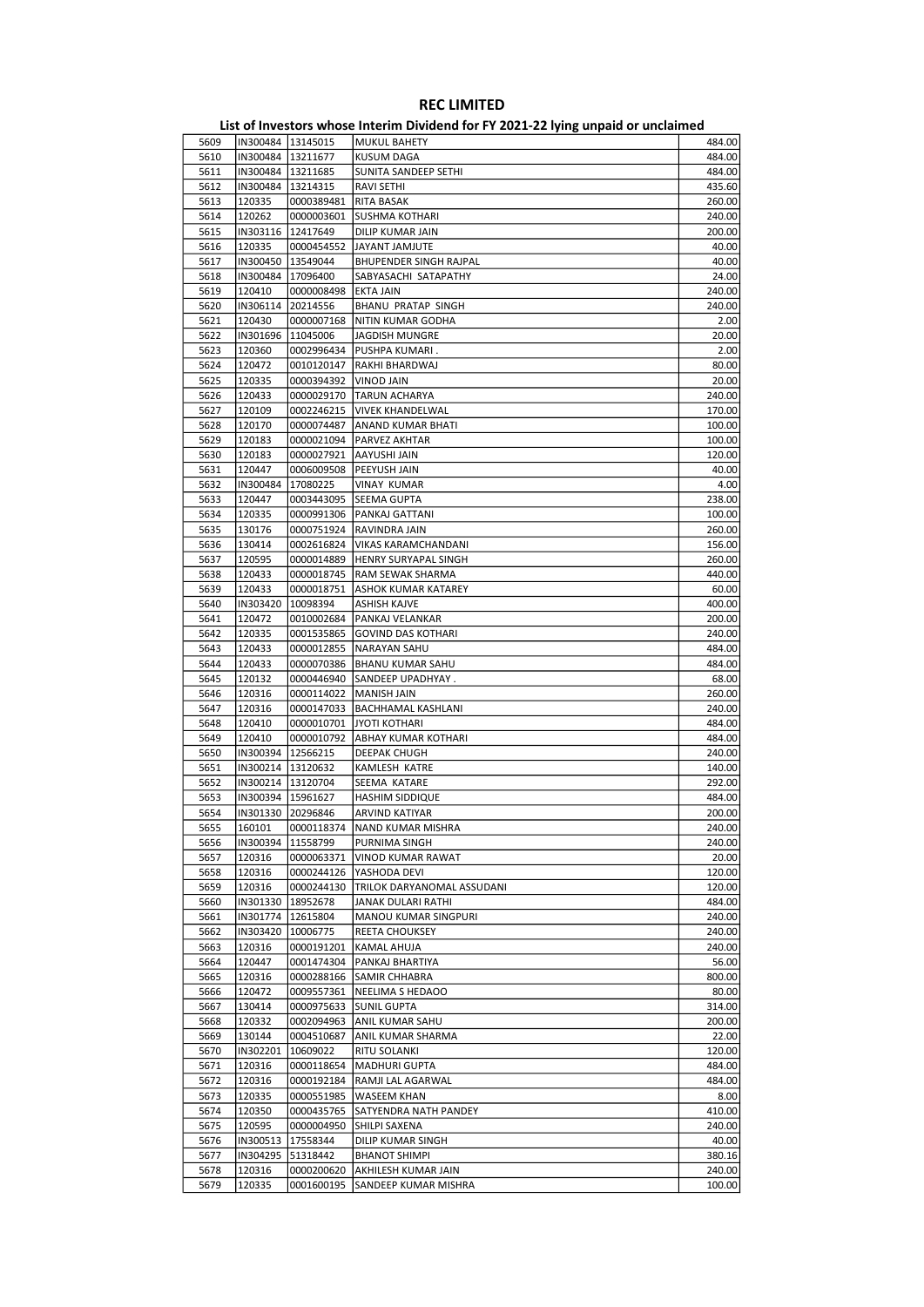|      |                     |                     | List of Investors whose Interim Dividend for FY 2021-22 lying unpaid or unclaimed |         |
|------|---------------------|---------------------|-----------------------------------------------------------------------------------|---------|
| 5680 | 160101              |                     | 0000253211   MUKTA MAROTKAR                                                       | 1200.00 |
| 5681 | 120323              | 0000230701          | KAMLESH KUMAR AHARWAL                                                             | 34.00   |
| 5682 | 120316              | 0000180717          | PRAKASH CHAND JAIN                                                                | 120.00  |
| 5683 | 120472              | 0010597742          | AJEET SHARMA                                                                      | 28.00   |
| 5684 | 120472              | 0010097640          | <b>NSVV BHASKAR</b>                                                               | 120.00  |
| 5685 | IN302092            | 10066610            | PREM PRAKASH SHARMA                                                               | 66.00   |
| 5686 | 120113              | 0000223579          | NARENDRA KUMAR JAIN                                                               | 70.00   |
| 5687 | 120346              | 0000024635          | PRAVEEN KHANDELWAL                                                                | 200.00  |
| 5688 | 130144              | 0001933790          | <b>GAURAV JAIN.</b>                                                               | 100.00  |
| 5689 | IN300214            | 32982130            | SOMESH PATHAK                                                                     | 8.00    |
| 5690 | IN300513            | 19962995            | <b>MOHAN SINGH RANA</b>                                                           | 80.00   |
| 5691 | 130144              | 0004166382          | <b>DEV DUTT MISHRA</b>                                                            | 240.00  |
|      |                     |                     |                                                                                   |         |
| 5692 | 120816              | 0014588379          | <b>SONAL TYAGI</b>                                                                | 50.00   |
| 5693 | 120106              | 0100149359          | NAND KISHOR JHARBADE                                                              | 324.00  |
| 5694 | 120262              | 0000092539          | RAJ KUMAR PIPRI                                                                   | 400.00  |
| 5695 | IN301774            | 12299568            | RAJKUMARI GOLCHHA                                                                 | 26.00   |
| 5696 | 120816              | 0024386066          | <b>UMA VERMA</b>                                                                  | 1060.00 |
| 5697 | 120316              | 0000132831          | RAJENDRA PRASAD TIWARI                                                            | 200.00  |
| 5698 | 130144              | 0000707695          | VIRENDRA KUMAR MISHRA                                                             | 200.00  |
| 5699 | 120472              | 0011288202          | ANAND KUMAR MISHRA                                                                | 128.00  |
| 5700 | 120332              | 0002666994          | PRADEEP TRIPATHI                                                                  | 160.00  |
| 5701 | 120384              | 0001259484          | UDHA RAM JANWANI                                                                  | 168.00  |
| 5702 | 120472              | 0009469551          | <b>MANISH JAIN</b>                                                                | 200.00  |
| 5703 | 120332              | 0007623731          | RAMESH KUMAR SINGH                                                                | 200.00  |
| 5704 | 120563              | 0000037497          | <b>GULJARI LAL TAMRAKAR</b>                                                       | 116.00  |
| 5705 | 120472              | 0010067970          | HIMADRI PANDEY                                                                    | 6.00    |
| 5706 | 120332              | 0003891570          | <b>VINEETA SHARMA</b>                                                             | 40.00   |
| 5707 | 120191              | 0300469811          | SANDHYA DEWANGAN                                                                  | 100.00  |
|      |                     |                     |                                                                                   | 4.00    |
| 5708 | 120384              | 0000663541          | <b>KUMARI BAI</b>                                                                 |         |
| 5709 | IN301330            | 40030103            | MANJUSHREE SINGH                                                                  | 240.00  |
| 5710 | 120332              | 0004594838          | <b>SONI PATEL</b>                                                                 | 110.00  |
| 5711 | 120472              | 0000182993          | JAIRAMAN KRISHNASWAMY IYER                                                        | 156.00  |
| 5712 | 120447              | 0002060483          | RAGHAVENDRA M SHETTY                                                              | 64.00   |
| 5713 | 120106              | 0000757293          | J S BAGGA                                                                         | 240.00  |
| 5714 | 120106              | 0000874677          | SURYAVEER SINGH BATAR                                                             | 300.00  |
| 5715 | 120133              | 0000414265          | <b>VINEET KUMAR SHARMA</b>                                                        | 90.00   |
| 5716 | 120300              | 0000288186          | AJIT KUMAR THARWANI                                                               | 484.00  |
| 5717 | 120816              | 0031387237          | <b>BABITA SAHU</b>                                                                | 4.00    |
| 5718 | 130414              | 0002211140          | RAJ KUMAR KEJRIWAL                                                                | 456.00  |
| 5719 | IN300214            | 13208593            | JAYASHREE SUDHIR PILLAI                                                           | 320.00  |
| 5720 | 120472              | 0009502710          | <b>SUNITA PALI</b>                                                                | 124.00  |
| 5721 | 120642              | 0015522638          | <b>VEDMATI SINGH</b>                                                              | 868.00  |
| 5722 | IN300513            | 15105516            | ASHISH KHANDELWAL                                                                 | 240.00  |
| 5723 | 120332              | 0002064480          | K AMMANNI BAI                                                                     | 284.00  |
| 5724 | 120106              | 0002999592          | <b>HITESH CHOUBEY</b>                                                             | 48.00   |
| 5725 | IIN300513 22955599  |                     | <b>7FENAT BEGUM</b>                                                               | 10.00   |
|      |                     |                     |                                                                                   |         |
| 5726 | 120191              | 0101020301          | <b>RAVI SHRIVASTAVA</b>                                                           | 48.00   |
| 5727 | 130414              | 0005001576          | SANDIPAN ADHIKARY                                                                 | 200.00  |
| 5728 | 120133              | 0000638362          | JYOTI RAJ                                                                         | 36.00   |
| 5729 | 120542              | 0000042891          | ASHOK KUMAR SHRIVASTAVA                                                           | 32.00   |
| 5730 | 120472              | 0010007547          | NILESH S YADAV                                                                    | 280.00  |
| 5731 | 120472              | 0010314059          | KALPESH KUMAR SAMRANI                                                             | 40.00   |
| 5732 | 120132              | 0000537276          | RAMACHANDRA REDDY L                                                               | 460.00  |
| 5733 | 120132              | 0000544657          | RAJA RAJESWARI PEDDIBATLA                                                         | 194.00  |
| 5734 | 120332              | 0001777733          | SHWETA.                                                                           | 4.00    |
| 5735 | 120545              | 0000052147          | PUSHPA DEVI RATHI                                                                 | 484.00  |
| 5736 | 130414              | 0002401818          | <b>HANUMANDAS SABOO</b>                                                           | 26.00   |
| 5737 | IN301983            | 10411902            | GATLA GYANESHWAR                                                                  | 240.00  |
| 5738 | 120447              | 0002186836          | PRADEEP KUMAR UPPALA                                                              | 60.00   |
| 5739 | 120816              | 0000642376          | SRIKANTH REDDY B                                                                  | 324.00  |
| 5740 | IN300394   16246503 |                     | NILESH B RAVAL                                                                    | 260.00  |
| 5741 | IN300239            | 12253376            | PULINBEHARI MANNA                                                                 | 120.00  |
| 5742 | IN300239   11608687 |                     | GILLELA RAVINDRA REDDY                                                            | 8.00    |
| 5743 | 130144              | 0001523324          | GAJULA RAJU.                                                                      | 118.00  |
|      |                     |                     |                                                                                   |         |
| 5744 |                     | IN302679 31817343   | SIRIPURAPU MURALIDHAR                                                             | 200.00  |
| 5745 |                     | IN306114 21124604   | MANTRI RAVI KUMAR                                                                 | 260.00  |
| 5746 |                     | IN300118   11161974 | PINKY GANESHMAL JAIN                                                              | 400.00  |
| 5747 | IN302863   10237089 |                     | RENUKA AGARWAL                                                                    | 870.00  |
| 5748 |                     | IN301022 21392999   | CH RAMA CHANDRA RAO                                                               | 40.00   |
| 5749 | IN301022 21393008   |                     | CH PADMAVATHI                                                                     | 40.00   |
| 5750 | IN300394 16051175   |                     | LAXMI NARAYAN VYAS                                                                | 484.00  |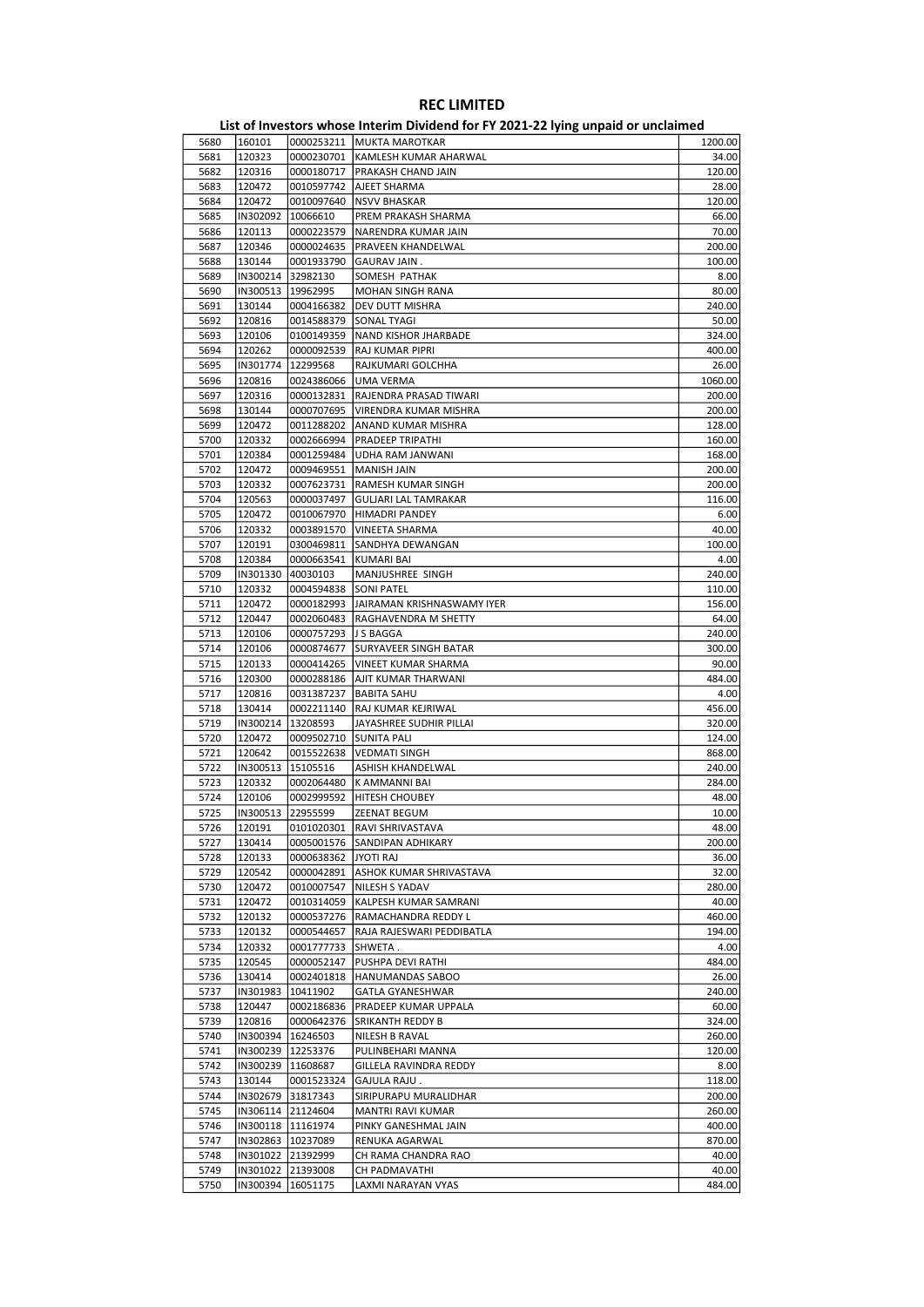#### List of Investors whose Interim Dividend for FY 2021-22 lying unpaid or unclaimed 5751 IN300394 16212977 BHAGIRATH MANJERAKAR 240.00 5752 REC0521588 JANKI DEVI 242.00 5753 120106 0001287460 NIKHIL KUMAR GOENKA 800.00 5754 120391 0000025748 G VEERESHAM . 400.00 5755 120472 0000033982 KOTESWARA RAO LINGAM 240.00 5756 120816 0001311025 CHATARAJ MANOHAR 60.00<br>5757 1IN300394 14324244 BONDA SOWJANYA 240.00 **BONDA SOWJANYA** 5758 120384 0000040940 DOMMETI KAMESH . 230.00 5759 IN300513 13913127 ANJANI DEVI JELLA 200.00 5760 160101 0000421413 AMIT PANWAR 40.00 5761 |IN300685 |10441231 | TR SIVA RAMAN || 240.00<br>5762 |IN301022 |10503630 | TAPATI PODDAR || 2000 || 2000 || 2000 || 240.00 5762 IN301022 10503630 TAPATI PODDAR 60.00 5763 IN301022 20789306 ARJALLA SURENDRA NATH 484.00 5764 IN301549 60496029 RAMAKRISHNA RAO DUGGIRALA 2000.00 5765 120307 0000145881 VENKATESHAM PEDDY 40.00 5766 120333 0000245005 G MANIKANDAN 400.00<br>5767 IN301022 20826837 R KAVITHA 240.00 5767 IN301022 20826837 R KAVITHA 240.00 5768 120472 0002059332 MADHURIMA KURIMETI 60.00 5769 120545 0000024417 LAKSHMI NARASIMHA SWAMY THATHA 292.00 5770 |IN302269 |12943913 |B SUPRABHA || 98.00 5771 120472 0003428328 BARU RAMA RAO 240.00<br>5772 120455 0000149168 S.MALUKARUIN 2000 240.00 5772 120455 0000149168 S MALLIKARJUN 160.00 5773 IN300394 10675621 BHARAT CHANDRA VALLURIPALLI 168.00 5774 120307 0000134259 ANIL KUMAR AGARWAL 1936.00 5775 120477 0000066821 ANKIT KAKANI 400.00 5776 |IN300214 |12433500 |GOPAL RAMINI 214.00 5777 IN300020 10362407 SMITA VIJAY ASTHANA 484.00 5778 IN306114 21152827 VAVILALA APPAIAH SASTRY 120.00<br>5779 IN301022 21429255 HARISH KUMAR MADAN 240.00 5779 IN301022 21429255 HARISH KUMAR MADAN 240.00 5780 120545 0000137731 MEETU BHATIA . 324.00 5781 IN301774 11908859 NARESHBABU HATCHA 322.00 5782 IN302269 12925642 KETINENI SRIDEVI 12.00<br>5783 IN302734 10049460 GOTTUMUKKALA VISWANADHA RAJU 484.00 GOTTUMUKKALA VISWANADHA RAJU 5784 IN302236 10558809 NEHA AGARWAL 484.00 5785 120360 0000455311 PRASHANTH PAI KADUHOLE 20.00 5786 120362 0000010608 SHIVKUMAR RUNGTA , 800.00 5787 IN306114 90702702 TUDI BIKSHA REDDY 240.00 **BHASKARA BABU ADARI 80.00** 5789 IN302902 42905702 ARUNA B 400.00 5790 |IN300513 |14226992 |JAN PASHA K 68.00 5791 IN300394 11335237 G RAVI CHANDRAN 260.00 5792 IN306114 90764659 GUMMADI DURGA PRASAD 240.00 5793 120299 0003939535 JYOTHI RANI AKULA 240.00 5794 IN301022 21371496 THOTA TIRUPATHI RAO 240.00 5795 IN302734 10065076 GUJJULA BHARATHALAXMI 240.00 5796 120109 0003555401 VENUGOPALA KRISHNAMURTHY VEMURI 260.00 5797 120472 0000006477 NAINI THOUDAM NAIDU 400.00 120400.00 1205000 1206000 1207000 120700 1208000 120700 120<br>5798 IN300513 18258224 MUNAGAPATI KIRAN KUMAR 5798 IN300513 18258224 MUNAGAPATI KIRAN KUMAR 80.00<br>5799 IN306114 90708016 ALLAIAGARI BHOOM GANGAREDDY 240.00 5799 IN306114 90708016 ALLAIAGARI BHOOM GANGAREDDY 240.00 5800 IN301696 10250532 RADHA KRISHNA.K 70.00 5801 IN300513 13906187 SRINIVAS KAIRAMKONDA 388.00 5802 120132 0000978004 LEKKALA V PRABHAVIT REDDY 400.00 5803 120332 0008980024 BANKA PRAVEENA 10.00<br>5804 120360 0002020898 D-GAYATRI 5804 120360 0002020898 D GAYATRI . 20.00 5805 IN300513 15940222 DURGA SANTHI CHAVALI 4.00 5806 120384 0001603020 APPALA NAGENDRA SRI ANURAG 120.00 120384 12224242 VAJAPEYAZULA MURALI 120.00 VAJAPEYAZULA MURALI 5808 IN300394 15230074 KIRTHI KUMAR PATEL 40.00 5809 120887 0006701973 SANTOSH KUMAR SINGH 8.00 5810 120299 0000197731 D V B SEKHAR 50.00 5811 120472 0002493783 THUMMALA RAMANI 80.00 5812 IN301151 27270960 CHINTALA AJAY BABU 600.00 5813 | IN306114 | 90745652 | M A HAMEED 484.00<br>5814 120391 | 00000000811 | VARAGANTI KANTTAIAH 4800.00 VARAGANTI KANTTAIAH 5815 130414 0003488361 KANCHAND BHARAT JAIN 198.00 5816 IN301022 21354145 V HARIHARAN 240.00 5817 IN302863 10236308 PULLURI SHRAVAN KUMAR 240.00 5818 120447 0004827422 RABINDRANATH GARIGAPATI 8.00 5819 IN301151 27555994 VENNAMANENI SWATHI 360.00

5820 120818 0008741852 SENTHIL KUMAR SURESH KUMAR 74.00 5821 IN303116 10176937 SUDHEER SRIVASTAVA 4.00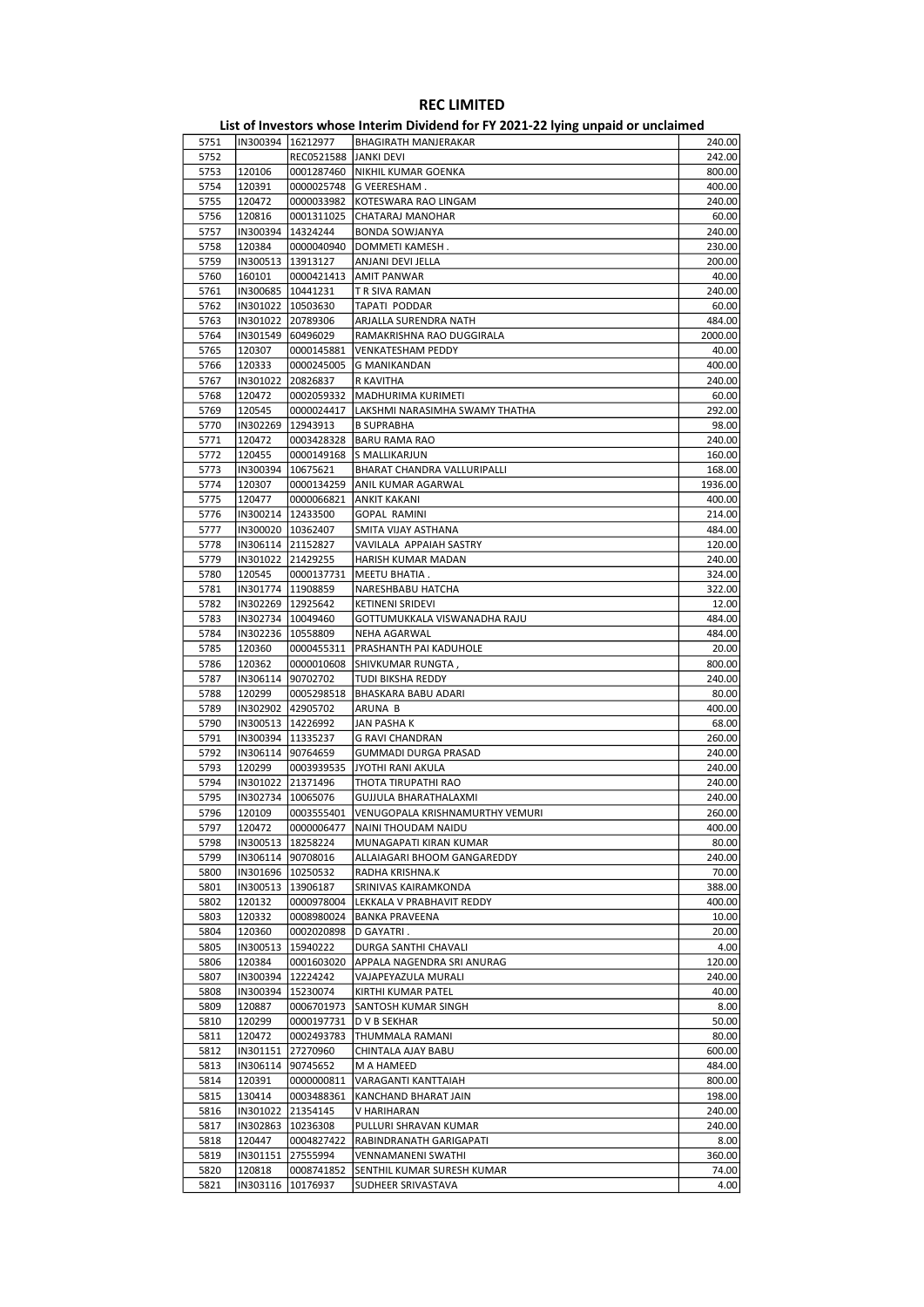|      |                     |            | ס…יו                                          |         |
|------|---------------------|------------|-----------------------------------------------|---------|
| 5822 | IN302863 10010457   |            | T.SARITHA                                     | 260.00  |
| 5823 | IN301151 23648548   |            | RAMAKRISHNAM RAJU VENKATA ALLURI              | 40.00   |
| 5824 | 120816              | 0012265896 | RAMESH KUMAR GOYAL                            | 20.00   |
| 5825 | IN301022 21475286   |            | PARUPUDI VYAGHRESWARA RAO                     | 144.00  |
| 5826 | IN302863   10245407 |            | ASHOK LINGA                                   | 484.00  |
| 5827 | IN301151 20389193   |            | SRI RAMA KISHORE JOSYULA                      | 80.00   |
| 5828 | IN306122 10017591   |            | ALIMI NITHIN                                  | 200.00  |
| 5829 | IN301022 20550933   |            |                                               | 324.00  |
|      |                     |            | N KALYANA SUNDAR                              |         |
| 5830 | 120527              | 0000059078 | MURALI DHARAN                                 | 34.00   |
| 5831 | 120816              | 0077913302 | VIJAYAKUMAR BHUKYA                            | 200.00  |
| 5832 | 120106              | 0001191212 | <b>HEMANTH KUMAR</b>                          | 100.00  |
| 5833 | 120299              | 0004692003 | RAJENDER JEEVANGI                             | 240.00  |
| 5834 | IN300214 12734902   |            | NUSRATH MOHIUDDIN                             | 15.84   |
| 5835 | IN300394 15017188   |            | C SHAKUNTALA                                  | 240.00  |
| 5836 | 120818              | 0015500330 | JANGAIAH NAGATI                               | 2.00    |
| 5837 | 120472              | 0003900484 | YENAGANDLA SUDHAKER                           | 10.00   |
| 5838 | 120816              | 0028786135 | HARISH KUMAR JELLI                            | 2.00    |
| 5839 | 120472              | 0010325508 | MAHESH S/ODEVARAO                             | 120.00  |
| 5840 | IN301549   18591752 |            | M VENKATA SURESH BABU                         | 484.00  |
| 5841 | 120818              | 0023807725 | VEGESNA PRASANTH VARMA                        | 8.00    |
|      |                     |            |                                               |         |
| 5842 | 120369              | 0000050841 | POHAR DATTADRI                                | 240.00  |
| 5843 | 120514              | 0000012789 | DONGISARAPU SHIVA PRASAD                      | 40.00   |
| 5844 | 120514              | 0000343402 | LAXMINARAYANA DUDAM                           | 148.00  |
| 5845 | 120270              | 0000412549 | KONDA RAMESH                                  | 240.00  |
| 5846 | 120332              | 0008355999 | <b>AYUSHI OJHA</b>                            | 600.00  |
| 5847 | 120472              | 0006673857 | MOHD SATHAR BABA                              | 392.00  |
| 5848 | 120514              | 0000011390 | <b>GADDAM RAMESH</b>                          | 240.00  |
| 5849 | 120289              | 0000401201 | KHALEELKHAN SERVERKHAN MOHD                   | 100.00  |
| 5850 | 120307              |            | 0000146433 SUDHAKAR TAMMANA                   | 484.00  |
| 5851 | 120514              | 0000014070 | CHITTABOINA HIMABINDU                         | 1000.00 |
| 5852 | 120514              | 0000023431 | STEPHEN ROYAPPAM PETER JERALD                 | 200.00  |
| 5853 | 120514              | 0000051782 | SUGUNAKAR KONDRA                              | 4000.00 |
| 5854 |                     |            |                                               |         |
|      | 120109              | 0002045564 | PRAKASH GOGIKAR                               | 8.00    |
| 5855 | 120223              | 0000138244 | VALUPADASU VANITHA                            | 20.00   |
| 5856 | 120816              | 0000345239 | UMANG AGARWAL                                 | 72.00   |
| 5857 | 120230              | 0000293625 | SAIRI BHASKAR                                 | 400.00  |
| 5858 | 120307              | 0000046316 | VENISETTY VENKATA CHANDRA MOHAN               | 240.00  |
| 5859 | 120477              | 0000006303 | <b>MOHAN AITHA</b>                            | 240.00  |
| 5860 | 120816              | 0001012497 | NARESH RACHAKATLA                             | 150.00  |
| 5861 | 130414              | 0004948869 | ANIL KUMAR AKULA                              | 30.00   |
| 5862 | 120191              | 0100896359 | VENUGOPAL PARCHA                              | 140.00  |
| 5863 | 120669              | 0001395773 | SRINIVASRAO MADDINENI                         | 2.00    |
| 5864 | 120332              | 0026623385 | Bhimana Ganesh Kumar                          | 2.00    |
| 5865 | 120191              |            | 0100756462   RAVI KUMAR MITTAPALLI            | 240.00  |
| 5866 | 120109              | 0001542879 | TEDLA PALLAVI.                                | 240.00  |
| 5867 | 120472              | 0009880670 | VIRENDRA MAHADEO JOSHI.                       | 180.00  |
|      |                     |            |                                               |         |
| 5868 | 120335              |            | 0000850017 S MADAR BEE                        | 100.00  |
| 5869 | 120350              |            | 0000337153   ULAVAPALLI KULLAI REDDY          | 80.00   |
| 5870 | 120445              | 0000474387 | R K SAILAJA                                   | 4.00    |
| 5871 | IN303028            | 53972235   | SAIBABA PRASAD MEDA                           | 240.00  |
| 5872 | 130414              | 0001732421 | <b>SUDARSHAN B S</b>                          | 236.00  |
| 5873 | 120783              | 0000219935 | KOTE SOMASEKHARA.                             | 20.00   |
| 5874 | IN300394            | 15494703   | <b>B NAGENDRA BABU</b>                        | 50.00   |
| 5875 | 130414              | 0004875180 | <b>VENUGOPALA E</b>                           | 152.00  |
| 5876 | 120384              | 0001272746 | S SARADA                                      | 40.00   |
| 5877 | 130144              | 0001080845 | CHOWDAM KRISHNAIAH.                           | 20.00   |
| 5878 | 120109              | 0002661706 | ALAM MOHAN.                                   | 292.00  |
| 5879 | 120109              | 0001722799 | PRAKRUTNAGA MATHA VENI RATNAMALIKA DEVAPUJALA | 240.00  |
| 5880 | 120223              | 0000048834 | E JAYARAMA REDDY                              | 80.00   |
| 5881 |                     |            |                                               |         |
|      | 120384              | 0000069776 | MALISETTY JAYARAMA GUPTA                      | 240.00  |
| 5882 | 130408              | 0000034013 | SURYANARAYANA M                               | 484.00  |
| 5883 | 120887              | 0023428069 | MYSOORA REDDY NARLA                           | 2.00    |
| 5884 | 120350              | 0000394586 | P BHASKAR                                     | 174.00  |
| 5885 | IN301774            | 12153385   | GOPI CHAND ADDAGALLA                          | 236.00  |
| 5886 | 120381              | 0000043511 | <b>BANDUCHODE SAILAKSHMI</b>                  | 60.00   |
| 5887 | 120514              | 0000022134 | GOPALAKRISHNA NANDURI                         | 240.00  |
| 5888 | IN303165   10009638 |            | K N S KRISHNA VENI                            | 240.00  |
| 5889 | IN300020   10354458 |            | RAMINI SIVALINGAM                             | 200.00  |
| 5890 | IN300020 11074882   |            | M MADHUSUDHANA SARMA                          | 484.00  |
| 5891 | 130414              | 0002937518 | <b>VENKATA RATNAM G</b>                       | 214.00  |
| 5892 | IN302269            | 11769042   | MADDURI LAKSHMI NARASIMHA REDDY               | 196.00  |
|      |                     |            |                                               |         |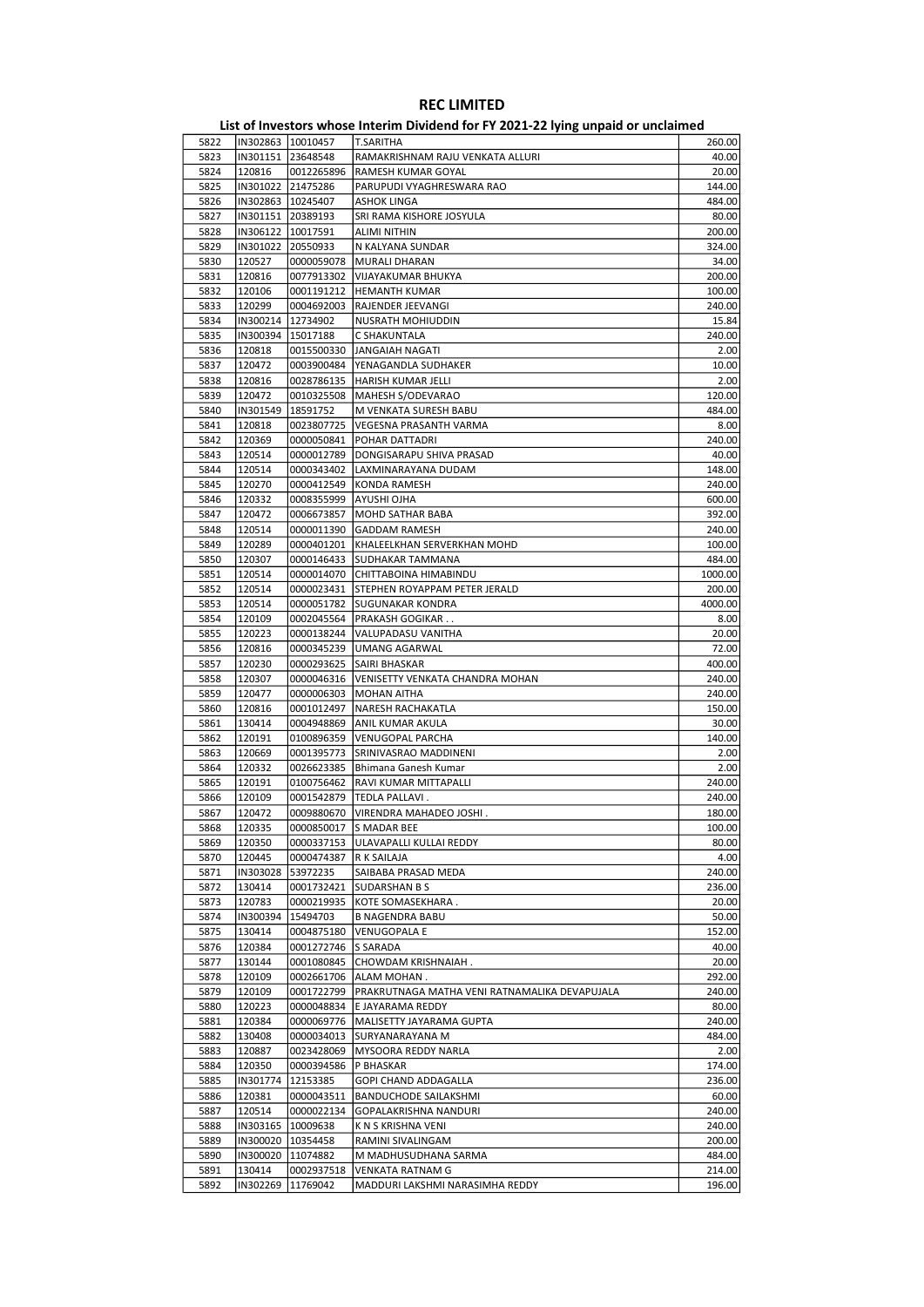#### List of Investors whose Interim Dividend for FY 2021-22 lying unpaid or unclaimed 5893 130144 0004145497 MANI TEJA CHILLARA 2.00 5894 IN302236 12384050 HARANADH BABU KODALI 4.00 5895 IN300020 10956357 KONERU PRAMOD 240.00 5896 120369 0000077758 UDDANDI VENKATA KOTESWARA RAO 8.00 5897 120323 0000698990 VENKATESWARA SWAMY SWARNA 200.00 5898 120109 0000881301 PARVATHAIAH GULLAPALLI 18.00<br>5899 120816 0025222084 SRI DHANA LAKSHMI MADDULA 2.00 0025222084 SRI DHANA LAKSHMI MADDULA 5900 130234 0000248850 B. JAGAN MOHAN REDDY 484.00 5901 IN300669 20046571 V SIVA RAMA KRISHNA 80.00 5902 IN301151 23607232 KOTISURYA MANIKYA RAO KOTA 120.00 5903 IN301774 16632984 RIYAAZ SYED 4.00 5904 IN302269 13539174 CH SUDHEER 76.00 5905 IN301313 21259121 ARIMANDA SAMBI REDDY 600.00 5906 120447 0000865251 JHANSILAKSHMI RAVURI 248.00 5907 120818 0014040625 RUSHYENDRA CHENNUPATI 50.00 5908 130408 0000073361 RANGANAYAKAMMA CHINTALAPUDI 120.00 5909 IN301696 10555919 PAGADALA JWALA NARASIMHA SWAMY 240.00 5910 IN301313 21206308 NAGESWARA SARMA PEESAPATI 240.00 5911 120350 0000651806 KONJETI JAYA KRISHNA 40.00 5912 120376 0000525637 VUNDAVALLI MANIMALA 50.00 5913 120369 0000097407 CHENNAMSETTY LAKSHMANA 240.00<br>5914 IN300214 30653703 SEETHA RAMAIAH POLISETTY 20.00 5914 IN300214 30653703 SEETHA RAMAIAH POLISETTY 20.00 5915 120816 0078541813 NAGA SAI TALISETTY 5916 120818 0025222633 AVINASH BABU POTHINENI 18.00 5917 130414 0003393873 RAMESH CHOWDARY KURUGUNDLA 206.00 5918 120113 0000762446 SURESH ANANDAM 20.00 5919 120223 0000027404 KORATI SUBHAKARA RAO 260.00 5920 120299 0002840261 RAVINDRANATH VIJJESWARAPU 484.00 5921 130414 0002692921 SABI AHMAD 178.00 5922 130414 0000309101 MURALI KRISHNA POLAKI 240.00 10934576 PRASANNA KUMAR SAHU 5924 IN300394 16151895 M RAMA MOHANA RAO 20.00 RAYAPUREDDY JAGANMOHAN 5926 IN300394 13725932 G SRINIVASA RAO 240.00 5927 IN300394 16253159 S M N AADIL 120.00 5928 120472 0010503101 AZGER HUSSAIN MIR . 120.00 5929 120455 0000369106 RAJESH MEDIDI 60.00<br>5930 IN300394 14224048 DACHEPALLI VENKATA RANGA GOPALA SWAMY 240.00 5930 IN300394 14224048 DACHEPALLI VENKATA RANGA GOPALA SWAMY 240.00 5931 IN303077 10040448 T V RAMANA KUMARI 502.00 5932 IN300159 10567436 SETHURAMAN JAYARAMAN 240.00 5933 IN301774 11197303 SAIRAMA KRISHNA YARLAGADDA 400.00 5934 120223 0000023866 MEDAPATI SATYANARAYANA REDDY 240.00 5935 120223 0000023910 KADALI SRINIVAS 240.00 5936 IN300394 10702533 JAGANNADHA RAO N 360.00 5937 IN300394 11552406 SATYANARAYANA PALLI 240.00 5938 IN302324 10188779 DASARI VEERA VENKATA RAJ 1260.00 5939 120332 0010377129 JAGADEESH BANDARU 2.00 IN302324 10341722 DWARAMPUDI VENKATA REDDY<br>120109 0006246483 PRABHALA ARUNA. 5941 120109 0006246483 PRABHALA ARUNA . 40.00<br>5942 120656 0000040440 GUPTA P.S.V . 60.00 5942 120656 0000040440 GUPTA P S V . 60.00 5943 20447 0002897555 L VENKATA RADHAKRISHNA 40.00 40.00 5944 120381 0000211831 DURGA BHAVANI SATTI 200.00 5945 130414 0003087548 SAIPRASAD V V 484.00 5946 120447 0007498801 MERAPALA MAHESH NAGA VENKATA RAVI SUBRAHMANYAM 100.00 5947 IN303028 88899573 CHEELI CHINABABU 10.00 5948 120299 0004503905 S RAJESH KHANNA 200.00 LAKSHMI NARAYANA KODAVALI SETTY 5950 IN300513 85699970 LAKSHMI NARAYANA SETTY KODAVALI 96.00 5951 120307 0000007954 VABILISETTY ARUNA 242.00 5952 IN302324 11179424 YERRA RAMESH 24.00 5953 120352 0000028490 VENKATA SATYA KRISHNA MOHAN DITTAKAVI . 240.00 5954 IN302324 10820664 D GANAPATHI RAJU 484.00 5955 IN302324 10849056 K V N M S RAJU 484.00<br>5956 IN302324 10825406 M OMKARAVARMA 484.00 M OMKARAVARMA 5957 IN302324 10863164 M SYAMALA 484.00 5958 IN301774 13186327 RAJENDRA PRASAD PALAVALASA 240.00 5959 120352 0000030231 CHEKKA DEVI SAROJINI . 480.00 5960 IN301022 21534467 VENKATESWARLU VASA 240.00 5961 IN303028 90098385 VADLAMUDI PADMA 700.00 5962 120447 0001848271 PADMA MANCHELLA 18.00 5963 IN300214 13578660 GOKAVARAPU JAGAN BABU 20.00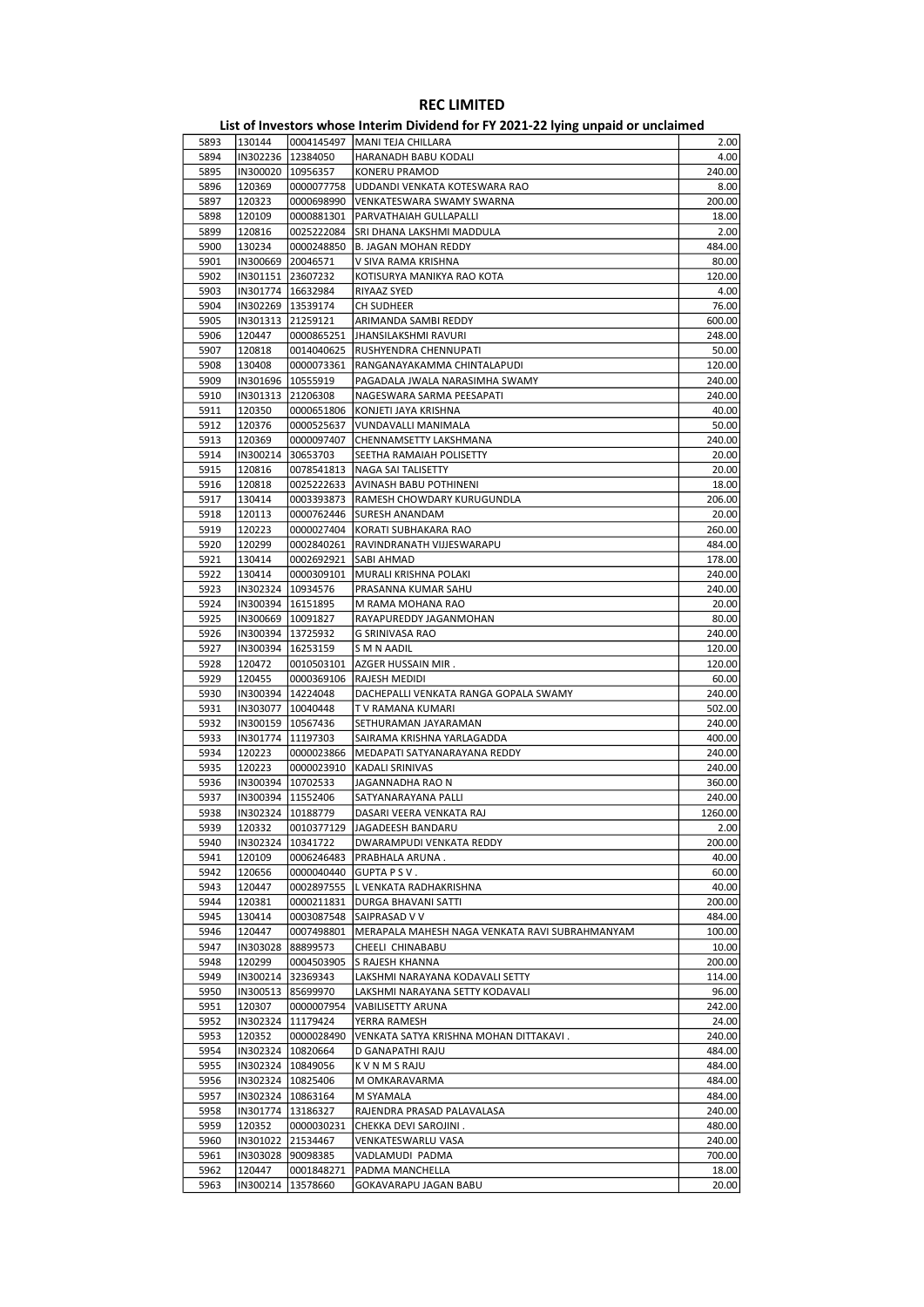|      |                     |                     | - סייני                              |         |
|------|---------------------|---------------------|--------------------------------------|---------|
| 5964 | 120223              |                     | 0000126682  PUSULURI VEERAYYA        | 200.00  |
| 5965 | IN303077            | 10021752            | AMBUJ SHARMA                         | 240.00  |
| 5966 | 120299              | 0004742991          | VIJAYAKUMAR.                         | 260.00  |
| 5967 | IN300513 12541882   |                     | RAJKUMAR BAIRWA                      | 500.00  |
| 5968 | IN301356 20116086   |                     | P S JANARDHANA MAIYA                 | 240.00  |
|      |                     |                     |                                      |         |
| 5969 |                     | IN303028 53647360   | T R SUBBARAM SETTY                   | 324.00  |
| 5970 |                     | IN302148   10173590 | <b>UGAM M GANDHI</b>                 | 484.00  |
| 5971 | IN302148   10292748 |                     | SANGEETA M                           | 252.00  |
| 5972 | IN300095   10376156 |                     | Sushila                              | 260.00  |
| 5973 | IN302148   10844682 |                     | <b>MAINA P JAIN</b>                  | 484.00  |
| 5974 | IN302148   10844958 |                     | K L MANJUNATH                        | 240.00  |
| 5975 | IN302148   10855005 |                     | TAGRAJ                               | 240.00  |
| 5976 | IN302148   10870427 |                     | RAMPYARI                             | 240.00  |
|      |                     |                     |                                      |         |
| 5977 | IN302148   10870556 |                     | JUHARMAL M KHATRI                    | 240.00  |
| 5978 | IN302148 10888418   |                     | <b>HARISH A JAIN</b>                 | 484.00  |
| 5979 | IN300095            | 10957957            | Ramesh Kumar Jain                    | 260.00  |
| 5980 | 120109              | 0001127721          | JAYANTHI C L                         | 240.00  |
| 5981 | 120109              | 0002318771          | RAJESHKUMAR JHUMERLAL.               | 484.00  |
| 5982 | 120307              | 0000117980          | MADHURI SONI                         | 484.00  |
| 5983 | 120307              | 0000119842          | SUMAN DEVI SONI                      | 484.00  |
|      |                     | 0000309822          |                                      |         |
| 5984 | 120350              |                     | T. KUSHAL RAJ                        | 200.00  |
| 5985 | 130414              | 0003261071          | <b>VINOD KUMAR J</b>                 | 264.00  |
| 5986 |                     | IN301356 20159934   | CHANDRA PRAKASH                      | 240.00  |
| 5987 | IN301135 26541505   |                     | G S VIJAYGOPAL REDDI                 | 484.00  |
| 5988 |                     | IN301926 30499024   | <b>VIMALA DEVI</b>                   | 800.00  |
| 5989 | IN300441            | 10989503            | <b>BALASUNDARAM B S</b>              | 240.00  |
| 5990 | 120332              | 0006586834          | SRINIVASA.                           | 44.00   |
| 5991 |                     | IN301313 21126254   | LAKSHMI V                            | 240.00  |
|      |                     |                     |                                      |         |
| 5992 |                     | IN301926 10392226   | N MURALI SHANKAR                     | 22.00   |
| 5993 | IN303077   10569463 |                     | KOUSALYA                             | 30.00   |
| 5994 | IN302148 10835175   |                     | PRADIP KUMAR                         | 324.00  |
| 5995 |                     | IN302148   10840420 | <b>B MAHENDRRA KUMAR</b>             | 324.00  |
| 5996 | IN302148   10840438 |                     | M VIKAS                              | 324.00  |
| 5997 | IN302148   10840446 |                     | POONAM KUMARI                        | 324.00  |
| 5998 | IN302148   10840454 |                     | KIRAN BAI                            | 324.00  |
| 5999 |                     | IN302148 10840704   |                                      | 324.00  |
|      |                     |                     | NITU SINGHVEE                        |         |
| 6000 |                     | IN302148   10869702 | M MUKESH KUMAR                       | 324.00  |
| 6001 |                     | IN302148   10880988 | <b>GAYATHRI BHERU JAIN</b>           | 484.00  |
| 6002 | 120376              | 0000674082          | <b>ASHIK MUTHA</b>                   | 374.00  |
| 6003 | 120816              | 0001430750          | <b>ASHWIN SL</b>                     | 200.00  |
| 6004 | 130414              | 0003278634          | VISHAL J                             | 360.00  |
| 6005 |                     | IN300214 13773056   | CHANDRA KANTH SINGHVEE               | 240.00  |
| 6006 |                     | IN300513  19903000  | TUSHARKUMAR PRAVEENKUMAR JAINTILAWAT | 216.00  |
| 6007 |                     | IN301356 20124174   | SUJASATHYAN                          | 200.00  |
|      |                     |                     |                                      |         |
| 6008 |                     | IN300214 26801350   | VANECHAND.                           | 1600.00 |
| 6009 |                     | IN301926 30205840   | TV DESHIKAN                          | 50.00   |
| 6010 | IN301926  30285750  |                     | BHARAT KUMAR KHIMSURA                | 484.00  |
| 6011 |                     | IN301926 30343172   | REKHA KHIMSURA                       | 484.00  |
| 6012 |                     | IN301926 30406255   | H T SATISH KUMAR                     | 60.00   |
| 6013 |                     | IN301135 26330044   | <b>B G MANJUNATH</b>                 | 240.00  |
| 6014 | 120109              | 0004389411          | TEJINDER PAUL WALIA.                 | 16.00   |
| 6015 | 130414              | 0007448763          | POONAM SONI                          | 20.00   |
| 6016 | IN300214            | 11534949            | ANURAG KANSAL                        | 484.00  |
|      |                     |                     |                                      |         |
| 6017 | 120239              | 0000155421          | S SREERAM.                           | 80.00   |
| 6018 | IN300214            | 13328524            | KANNAN SRINIVASAN                    | 160.00  |
| 6019 | 120106              | 0000769518          | PUJARI RATNAKAR SURESH               | 324.00  |
| 6020 | IN302148            | 10157703            | C S KUMARASWAMY                      | 324.00  |
| 6021 | 120447              | 0005223219          | SAMEERA KUMAR ANTHAPUR               | 40.00   |
| 6022 | IN301135            | 26483209            | M E P GURURAJ                        | 240.00  |
| 6023 | IN302806            | 10093015            | DUSHYANT R MEHTA                     | 100.00  |
| 6024 | 120816              | 0000298768          | VINAY SUKEERTH HALLI                 | 200.00  |
| 6025 |                     | IN301926 30925473   | VANISHREE                            | 14.00   |
|      |                     |                     |                                      |         |
| 6026 | 120109              | 0002345324          | SOUNDARAM KANNAIAH NAIDU.            | 224.00  |
| 6027 | IN302148   10582706 |                     | VIMALA P SURESH                      | 260.00  |
| 6028 |                     | IN300513   14265935 | <b>MOHAN KUMAR</b>                   | 232.00  |
| 6029 |                     | IN302148   10504332 | A V N R MADHUSUDHAN                  | 4.00    |
| 6030 | IN302148            | 10761266            | PRIYANKA H SINGHVI                   | 240.00  |
| 6031 | 120109              | 0002237236          | SUBRAMANYA VAIDYESHWARAN.            | 260.00  |
| 6032 | IN302148            | 10774504            | <b>GODHA SREENATH</b>                | 20.00   |
| 6033 | 120816              | 0002032181          | SARAVANA N                           | 12.00   |
| 6034 |                     | 20026684            | Nandlal Hemdev                       | 435.60  |
|      | IN302871            |                     |                                      |         |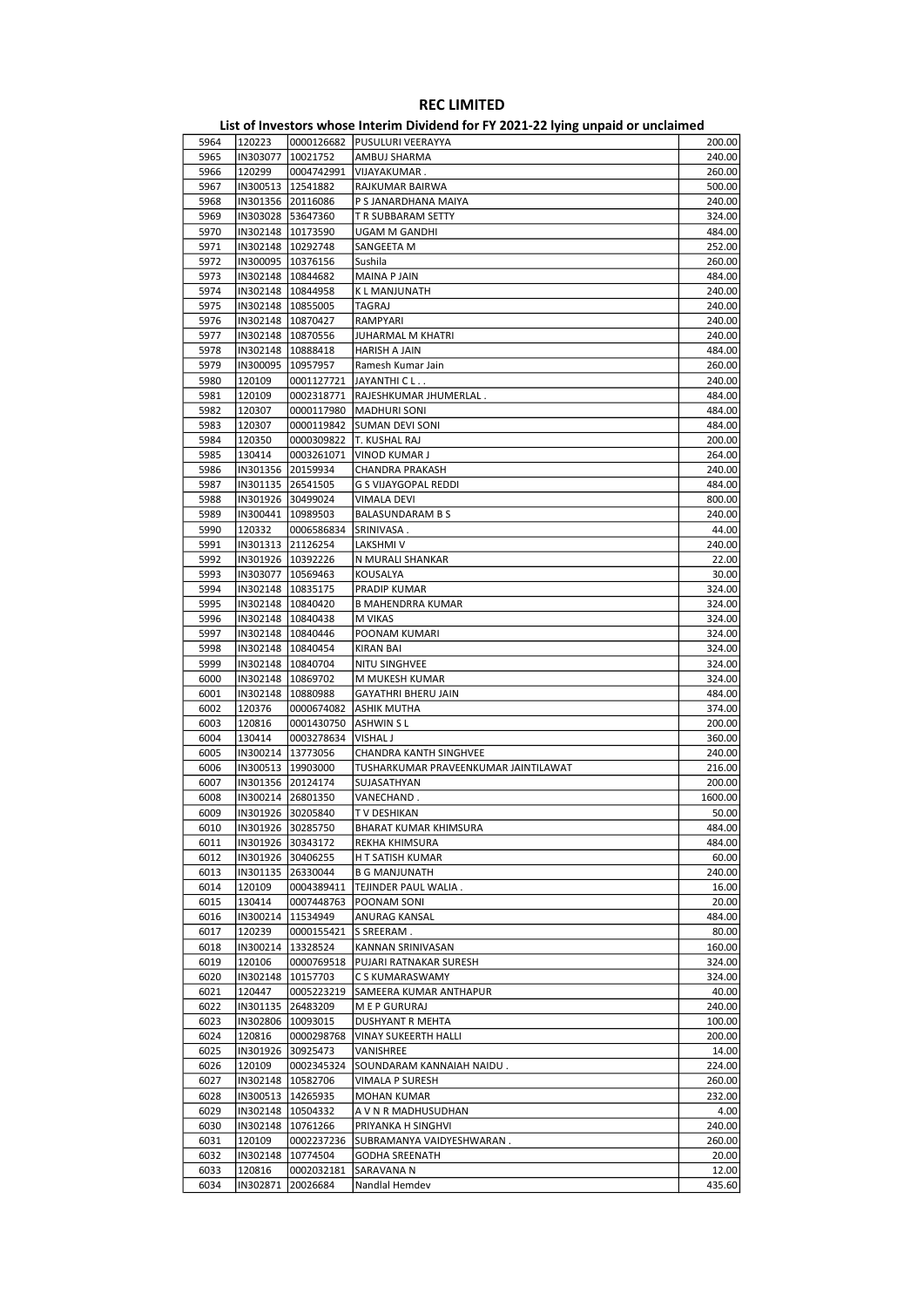|      |                     |            | ED, or investors whose internit privation for it about LETTing ampaid or ancialities. |         |
|------|---------------------|------------|---------------------------------------------------------------------------------------|---------|
| 6035 | IN302871 20027066   |            | Dheeraj Hemdev                                                                        | 240.00  |
| 6036 | 120109              | 0005330681 | VIDYA RAO AMPAR                                                                       | 10.00   |
|      |                     |            |                                                                                       |         |
| 6037 | IN302148   10628466 |            | GOWTHAM NARAYANA RAO                                                                  | 40.00   |
| 6038 | IN302148   10652888 |            | SUNITHA SURESH MUNOT                                                                  | 240.00  |
| 6039 | IN302148   10095874 |            | VIDYA RAMAN P A                                                                       | 82.00   |
| 6040 | IN301895 10449420   |            | <b>B RANGANNA</b>                                                                     | 240.00  |
| 6041 | IN302871 20064833   |            | Shanmukhappa                                                                          | 192.00  |
|      |                     |            |                                                                                       |         |
| 6042 | IN300159 10111574   |            | K SUDHAKAR PAI                                                                        | 968.00  |
| 6043 | IN301895   10327834 |            | SESHA PRASAD NARAHARI                                                                 | 260.00  |
| 6044 | IN300513   16003526 |            | SETLUR VIJAYALAKSHMI                                                                  | 240.00  |
| 6045 | IN302148   10616577 |            | ALKA JAIN                                                                             | 260.00  |
|      |                     |            |                                                                                       |         |
| 6046 | IN302148   10774334 |            | KRISHNA A N                                                                           | 420.00  |
| 6047 | 120472              | 0000283259 | <b>APARNA ATUL KOLTE</b>                                                              | 986.00  |
| 6048 | IN300183   10780396 |            | K GOVIND SINGH                                                                        | 2000.00 |
| 6049 | IN301356 20213636   |            | L KRISHNA MURTHY                                                                      | 120.00  |
|      |                     |            |                                                                                       |         |
| 6050 | IN301135 26393979   |            | RAM MOHAN A R                                                                         | 20.00   |
| 6051 | IN300513   12028257 |            | MURALI MOHAN G                                                                        | 484.00  |
| 6052 | IN300095 11223144   |            | Parminder Taneja                                                                      | 484.00  |
| 6053 | 120472              | 0010348502 | <b>NIMESH KUMAR</b>                                                                   | 600.00  |
|      |                     |            |                                                                                       |         |
| 6054 | 160148              | 0000739442 | JAYALAKSHMI.                                                                          | 14.00   |
| 6055 | IN300441 10348239   |            | ANIL KUMAR R                                                                          | 160.00  |
| 6056 | IN300079   10378519 |            | LAKSHMISHOBANA KESAVAN                                                                | 240.00  |
| 6057 | IN301356 20242552   |            | S GURUSWAMY                                                                           | 240.00  |
|      |                     |            |                                                                                       |         |
| 6058 | IN301926 30525678   |            | PREMA VISWANATH                                                                       | 10.00   |
| 6059 | IN302148   10060614 |            | ASHA PRAKASH                                                                          | 4300.00 |
| 6060 | IN302148   10871758 |            | RAKESH N                                                                              | 240.00  |
| 6061 | IN300610   11005342 |            | NAGASHREE S A                                                                         | 484.00  |
|      |                     |            |                                                                                       |         |
| 6062 | IN300610   11060325 |            | MALLIKA KASARGOD                                                                      | 240.00  |
| 6063 | 120106              | 0000773444 | H G SREENIVASA MURTHY                                                                 | 4.00    |
| 6064 | 120472              | 0000058017 | <b>SYED SAJID SALEEM</b>                                                              | 260.00  |
| 6065 | 120472              | 0002312079 | <b>SUJITH SOMARAJAN</b>                                                               | 8.00    |
| 6066 | IN300214   12928474 |            | KANUR HALAPPA SHARATHKUMAR                                                            | 4.00    |
|      |                     |            |                                                                                       |         |
| 6067 | IN302269   13953729 |            | MUNIVENKATAPPA LAKSHMANA                                                              | 180.00  |
| 6068 | IN300394   17963138 |            | <b>KP GIRISH</b>                                                                      | 100.00  |
| 6069 | IN301356 20123030   |            | A S GANESH                                                                            | 240.00  |
| 6070 | IN301356 20143658   |            | SHWETHA PRABHU M                                                                      | 120.00  |
|      |                     |            |                                                                                       |         |
| 6071 | IN300513 20150173   |            | RANGASWAMY G                                                                          | 300.00  |
| 6072 | IN301356 20213853   |            | MANJUSREE ROY                                                                         | 240.00  |
| 6073 | IN302316   10127657 |            | V SATHYAVAGEESWARAN                                                                   | 280.00  |
| 6074 | IN301356 20104806   |            | P NARASIMHA MURTHY                                                                    | 240.00  |
|      |                     |            | SHEELA SURENDRA                                                                       |         |
| 6075 | IN301356 20132730   |            |                                                                                       | 260.00  |
| 6076 | IN301926 30581843   |            | VASUDHA A R                                                                           | 480.00  |
| 6077 | IN304295 70401490   |            | ASHISH RAJPUT                                                                         | 300.00  |
| 6078 | IN301926 30832336   |            | NAZEEMA PARVEEN                                                                       | 138.00  |
| 6079 | 120447              | 0003406445 | JITESH GOPI MENON                                                                     | 40.00   |
|      |                     |            |                                                                                       |         |
| 6080 | 120332              | 0057329812 | KUMAR.                                                                                | 2.00    |
| 6081 | IN300644  10319258  |            | RAKESH RAJORA                                                                         | 240.00  |
| 6082 | IN302148   10760998 |            | <b>GEETHA</b>                                                                         | 388.00  |
| 6083 | IN300214   11960395 |            | SRI RAGAVENDRA PRASAD                                                                 | 324.00  |
|      |                     |            |                                                                                       |         |
| 6084 | 120447              | 0002616010 | J S VANDANA                                                                           | 60.00   |
| 6085 | IN301926 30889022   |            | <b>CHANDRA SHEKAR S</b>                                                               | 240.00  |
| 6086 | IN300159 10786497   |            | RAVINDRA .R                                                                           | 240.00  |
| 6087 | IN302902 42143606   |            | KANUMURI PUSHPAVALLI                                                                  | 240.00  |
| 6088 | IN301926 30021643   |            | C MANGILAL KOTHARI                                                                    | 240.00  |
|      |                     |            |                                                                                       |         |
| 6089 | IN300095   10137496 |            | Ramesh Kumar Jain                                                                     | 234.00  |
| 6090 | IN303077 10195592   |            | KANTA K JOSHI                                                                         | 40.00   |
| 6091 | IN302148   10333938 |            | USHHA M DOSI                                                                          | 240.00  |
| 6092 | IN300685   10557055 |            | MADHU CHOWDHARY                                                                       | 484.00  |
|      |                     |            |                                                                                       |         |
| 6093 | IN300095 10817813   |            | Kamlesh Dhanadia                                                                      | 484.00  |
| 6094 | IN300095 10830370   |            | Saraswathi Dhanadia                                                                   | 484.00  |
| 6095 | IN302148 10857156   |            | <b>GAVARIDEVI JAIN</b>                                                                | 484.00  |
| 6096 | IN302148   10865035 |            | SAVITHA V S                                                                           | 484.00  |
|      |                     |            |                                                                                       |         |
| 6097 | IN302148   10866500 |            | JAMUNADEVI JAIN                                                                       | 484.00  |
| 6098 | IN302148 10881413   |            | JEETENDRA S OSWAL                                                                     | 240.00  |
| 6099 | IN302148   10883880 |            | MOHANLAL JETHANAND                                                                    | 324.00  |
| 6100 | IN302148   10887948 |            | USHADEVI JAIN                                                                         | 484.00  |
|      |                     |            |                                                                                       |         |
| 6101 | IN300513  11180323  |            | KASI KRISHNA MURTHY PAVAN KUMAR                                                       | 240.00  |
| 6102 | 120307              | 0000158791 | SUDHIR KUMAR                                                                          | 207.00  |
| 6103 | IN301356 20040615   |            | UTTAMCHAND A                                                                          | 324.00  |
| 6104 | IN301926 30806993   |            | R MOHAN                                                                               | 240.00  |
| 6105 | 120447              | 0011266106 | H S PRABHUKUMAR                                                                       | 400.00  |
|      |                     |            |                                                                                       |         |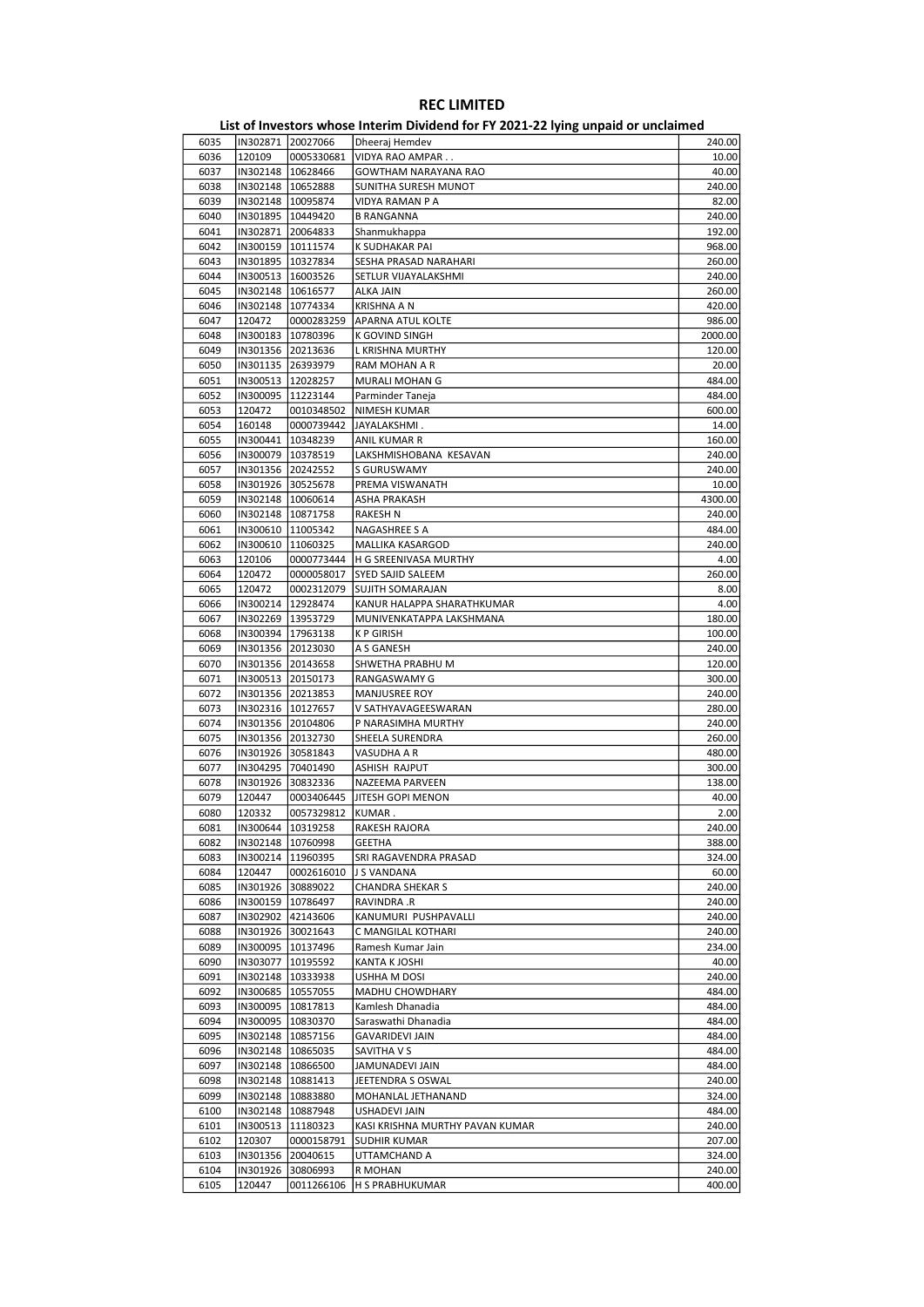|      |                     |                         | ED, or investors whose internit privation for it about LETTing ampaid or ancialities. |         |
|------|---------------------|-------------------------|---------------------------------------------------------------------------------------|---------|
| 6106 | 130144              | 0002000090   KISHORE R. |                                                                                       | 28.00   |
| 6107 |                     | IN300239 13178988       | SHYAM JINDHE A                                                                        | 12.00   |
| 6108 | IN303028 52648218   |                         | JOTHIMANI ARUMUGAM                                                                    | 200.00  |
| 6109 | IN300610   10336181 |                         | C VENKATESWARLU                                                                       | 72.00   |
| 6110 | IN300513 22487401   |                         | SHARATH H A                                                                           | 40.00   |
|      |                     |                         |                                                                                       |         |
| 6111 | IN301774   13389797 |                         | SUJITH MAHESWARAPPA GOWDA                                                             | 40.00   |
| 6112 | IN301774   12070800 |                         | <b>BALRAJ BURA</b>                                                                    | 324.00  |
| 6113 | IN301477   10053985 |                         | P SHOBHA                                                                              | 484.00  |
| 6114 | 120335              | 0000305026              | P MYDHILI.                                                                            | 484.00  |
| 6115 | 120384              | 0001014341              | CHANDRASHEKAR K                                                                       | 20.00   |
| 6116 | 120472              | 0000047862              | <b>KENDA GANNE GOWDA</b>                                                              | 484.00  |
| 6117 | IN301926 30098066   |                         | S LALITHA                                                                             | 130.00  |
| 6118 | IN301926 30502965   |                         | VIJAYANARASIMHAN                                                                      | 240.00  |
|      |                     |                         |                                                                                       |         |
| 6119 | IN302148   10855193 |                         | R KARPAGAM                                                                            | 240.00  |
| 6120 | 120106              | 0000607196              | SHUBHAKARA SETTY D A                                                                  | 252.00  |
| 6121 | 120299              | 0003832864              | VELLORE KRISHNAMURTHY UDAYAKUMAR                                                      | 240.00  |
| 6122 | 130414              | 0004379668              | <b>GAYATHRY BORAIAH</b>                                                               | 144.00  |
| 6123 | IN301356 20242042   |                         | <b>GT SREESHA</b>                                                                     | 80.00   |
| 6124 | IN301135 26844053   |                         | P A SUNITHA                                                                           | 100.00  |
| 6125 | 120447              | 0001159306              | DINESHKUMAR PATEL                                                                     | 40.00   |
|      |                     |                         |                                                                                       |         |
| 6126 | IN303077            | 10027084                | ARUNA KUMARI R                                                                        | 460.00  |
| 6127 | IN300079   10468230 |                         | A R UMESH                                                                             | 176.00  |
| 6128 | 120183              | 0000027307              | <b>TEJASWI SINGH</b>                                                                  | 600.00  |
| 6129 | 130387              | 0000064019              | SHAILA OCHANI SHAILA OCHANI                                                           | 240.00  |
| 6130 | IN301926 30127704   |                         | <b>JAMES L FICKER</b>                                                                 | 480.00  |
| 6131 | IN302148   11182479 |                         | C G LAKSHMI                                                                           | 60.00   |
| 6132 | IN301135 26084307   |                         | R MURALIDHAR                                                                          | 4000.00 |
|      | IN302148 10280769   |                         | <b>GUNDMI RAMESH AITHAL</b>                                                           |         |
| 6133 |                     |                         |                                                                                       | 84.00   |
| 6134 | IN302148   10852414 |                         | SUNIL ASWATHANARAYANA                                                                 | 240.00  |
| 6135 | 120109              | 0000304531              | N. BHASKAR                                                                            | 484.00  |
| 6136 | 120447              | 0004445560              | ANUKUMAR MANJAPPA                                                                     | 200.00  |
| 6137 | 120472              | 0000044671              | POORNIMA SRIDHARAN                                                                    | 484.00  |
| 6138 | 120472              | 0009460301              | RAMANATH BANKAPUR                                                                     | 40.00   |
| 6139 | 120867              | 0000283421              | <b>BALLATAGI GURURAJ</b>                                                              | 12.00   |
| 6140 | IN301774            | 18133796                | KRISHNASWAMY A S                                                                      | 78.00   |
|      |                     |                         |                                                                                       |         |
| 6141 |                     | IN300513 22432682       | YELLAMPALLI RAJAKUMARI                                                                | 1000.00 |
| 6142 | IN300441   10489246 |                         | ANANDACHAR M                                                                          | 240.00  |
| 6143 | 120332              | 0010076411              | VARIJA N N S                                                                          | 14.00   |
| 6144 | IN301926 30087711   |                         | K S GURURAJ                                                                           | 120.00  |
| 6145 |                     | IN301926 30207690       | AMBICA N HALLINGE                                                                     | 120.00  |
| 6146 | 120472              | 0000442488              | MYADAM PRAVEEN KUMAR                                                                  | 90.00   |
| 6147 |                     | IN300239 30055984       | VISHALAKSHI C                                                                         | 240.00  |
| 6148 | IN300095   11356407 |                         | Ganesharaj K                                                                          | 240.00  |
|      |                     |                         |                                                                                       |         |
| 6149 | IN300239 11772586   |                         | ROSITA BUSHAN JOSEPH                                                                  | 5580.00 |
| 6150 | IN302148   10825057 |                         | P S MANJUNATHA                                                                        | 120.00  |
| 6151 | 130414              | 0003129526              | <b>DR SUNITHA BEGUR CHANDRAIAH</b>                                                    | 202.00  |
| 6152 | IN300513  20194359  |                         | RAGHAVENDRA HEGDE                                                                     | 84.00   |
| 6153 |                     | IN302148   10430095     | V LAKSHMINARAYANAN                                                                    | 240.00  |
| 6154 | 120472              | 0010462349              | RAMESHKUMAR S HOSAMANI                                                                | 4.00    |
| 6155 | IN301356            | 20258558                | RAVISHANKAR G H                                                                       | 240.00  |
| 6156 | IN300095            | 11356055                | Lemuel Herbert                                                                        | 484.00  |
|      |                     |                         |                                                                                       |         |
| 6157 | 120472              | 0010464443              | MANOJ KUMAR SAHU                                                                      | 8.00    |
| 6158 | 130414              | 0003152982              | LATHA S                                                                               | 420.00  |
| 6159 |                     | IN302148   10867604     | PADMANABHAN E                                                                         | 240.00  |
| 6160 | IN302148 10896370   |                         | LOKESH K                                                                              | 240.00  |
| 6161 |                     | IN302148   10312863     | M ANUPAMA PRABHU                                                                      | 200.00  |
| 6162 |                     | IN301926 30311948       | SURYANARAYANA                                                                         | 240.00  |
| 6163 |                     | IN306122   10089993     | SHESHADARI NADIG RAMNATH                                                              | 2.00    |
| 6164 | IN302148            | 10408116                | M G GOPALAKRISHNAN                                                                    | 240.00  |
|      |                     |                         |                                                                                       |         |
| 6165 | 120816              | 0019715296              | SHIVAKUMARSWAMI SHASHIDHARAYYA SHANTAYYANAMATH                                        | 16.00   |
| 6166 |                     | IN302148   10879887     | K V MADHUKUMAR                                                                        | 2.00    |
| 6167 |                     | IN301313 21355351       | SUBRAMANIAN V                                                                         | 64.00   |
| 6168 | 120816              | 0001338647              | ANITA.                                                                                | 108.00  |
| 6169 | IN300239            | 10664008                | NARAYAN S BHAT                                                                        | 184.00  |
| 6170 | IN300513            | 84044528                | RAVISHEKARA S R                                                                       | 4.00    |
| 6171 | IN302148            | 11005703                | <b>KRUPAJYOTHSNA N C S</b>                                                            | 240.00  |
| 6172 | 120109              | 0004360506              | SIBGATHULLA KHAN.                                                                     | 66.00   |
|      |                     |                         |                                                                                       |         |
| 6173 | 120816              | 0001876924              | RAMESH PRIYANKA                                                                       | 2.00    |
| 6174 | 120447              | 0000783557              | SHAIK ABDUL RAJAK ALLABASHA                                                           | 24.00   |
| 6175 | 120332              | 0000516176              | BELUR LAKSHMAIAH SETTY CHANDRASHEKAR                                                  | 240.00  |
| 6176 | IN302148            | 10872759                | MUKUNDA H S                                                                           | 240.00  |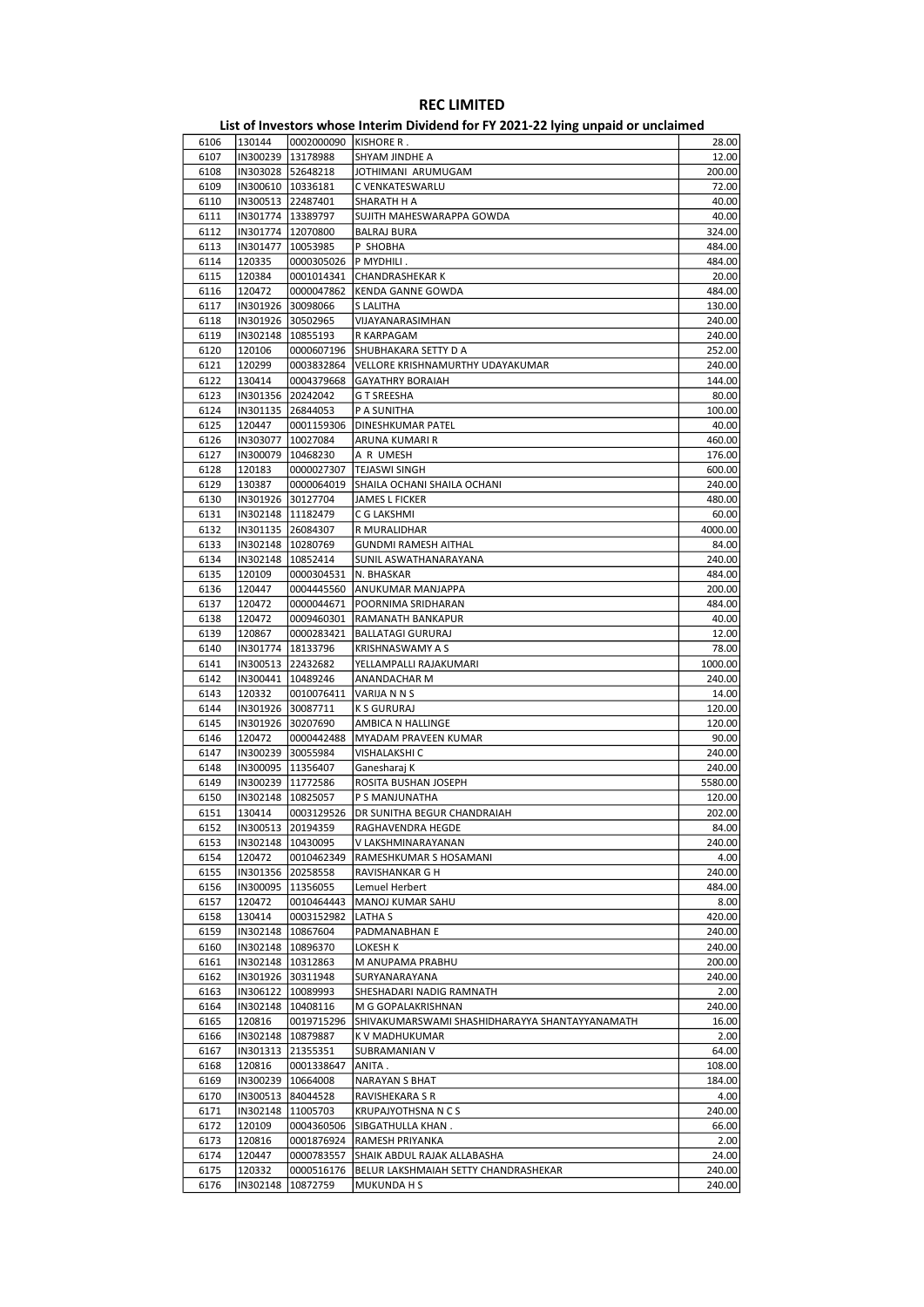| 6177 | 120472   |                     | 0001989005   M NAVARATHAN JAIN    | 530.00  |
|------|----------|---------------------|-----------------------------------|---------|
| 6178 | 120332   | 0010646234          | <b>SATHISH M S</b>                | 100.00  |
| 6179 | IN302269 | 13994932            | SHIVALINGE GOWDA DHANANJAYA       | 2.00    |
|      |          |                     |                                   |         |
| 6180 | 120887   | 0004369907          | HARIKRISHNAN VISWANADHAN NAIR     | 20.00   |
| 6181 | 120472   | 0009526607          | VARUN KRISHNA K                   | 240.00  |
| 6182 | IN301926 | 30127273            | R D HEGDE                         | 20.00   |
| 6183 | 120472   | 0011663831          | ROOPESHA J                        | 70.00   |
| 6184 | IN302269 | 13155747            | KOYIKALETHU MATHEW JACOB          | 100.00  |
| 6185 | IN302148 | 10857679            | MAFATLAL JAIN                     | 240.00  |
|      |          |                     |                                   |         |
| 6186 | 120816   | 0021326512          | ANIL KUMAR SARASWATHI RAJANNA     | 30.00   |
| 6187 | 120816   | 0028056171          | SANDEEP R                         | 2.00    |
| 6188 | 120887   | 0028159541          | RAMAKRISHNEGOWDA DEEKSHA          | 200.00  |
| 6189 |          | IN301356 20204748   | MURALI MOHAN CK                   | 240.00  |
| 6190 |          | IN301926 30891136   | <b>B R NIRMALA</b>                | 400.00  |
|      |          |                     |                                   |         |
| 6191 |          | IN300394 18968231   | JAYAMMA                           | 26.00   |
| 6192 |          | IN300394   18515758 | VASANTHA KUMAR B V                | 216.00  |
| 6193 |          | IN300095   11727887 | Yashavanth Yadav M                | 176.00  |
| 6194 | 130414   | 0000065200          | <b>ANAND KUMAR</b>                | 240.00  |
| 6195 | 120132   | 0000953703          | SHALINI                           | 76.00   |
|      |          |                     |                                   |         |
| 6196 |          | IN300079   10041999 | LAXMIDEVI MALLYA                  | 600.00  |
| 6197 | IN300239 | 15257528            | <b>IRSHAD AHMED</b>               | 40.00   |
| 6198 | 120629   | 0000004209          | SUDHAKARA RAO A                   | 10.00   |
| 6199 |          | IN300513 80787747   | VIKHYATH                          | 2.00    |
| 6200 |          | IN301135 26792719   | ANDREW RODRIGUES                  | 100.00  |
|      |          |                     |                                   |         |
| 6201 | 120445   | 0000258445          | HARIPRASAD C                      | 40.00   |
| 6202 | IN300095 | 11010979            | Vittaldas Pai H                   | 484.00  |
| 6203 | 120186   | 0000519245          | LOUISA PINTO                      | 240.00  |
| 6204 | 120332   | 0008459143          | <b>KESHAVA ATTAVARA</b>           | 2340.00 |
| 6205 |          | IN300597   10217193 | MANGALORE VAMAN KAMATH            | 688.00  |
| 6206 |          | IN300513   11289918 | KAVOOR RAMACHANDRA PRAVEEN        | 500.00  |
|      |          |                     |                                   |         |
| 6207 |          | IN300513   14800882 | K M AVINASH                       | 240.00  |
| 6208 |          | IN301135 26425285   | <b>B JAYA BHANDARY</b>            | 240.00  |
| 6209 | 120816   | 0000355211          | <b>HARISH SHETTY</b>              | 84.00   |
| 6210 | IN300513 | 80041309            | KAUSHIK KARUNAKARA SHETTIGAR      | 6.00    |
| 6211 | 120109   | 0001801773          | HERALD MATHIAS .                  | 200.00  |
|      |          |                     |                                   |         |
| 6212 | 160101   | 0000082680          | <b>GAMPA ANAND NAIK</b>           | 300.00  |
| 6213 | 120472   | 0010276590          | K MOHANDAS PAI                    | 300.00  |
| 6214 | 120350   | 0001034744          | SATHYAJITH.                       | 8.00    |
| 6215 | IN301135 | 10087711            | KASHINATH A P                     | 580.00  |
| 6216 | 120106   | 0001632211          | PRAVEEN B JAIN                    | 400.00  |
|      |          |                     |                                   |         |
| 6217 | 120758   | 0000292463          | <b>PRAVEEN KUMAR</b>              | 500.00  |
| 6218 | 120289   | 0000492987          | SOMALINGAPPA S                    | 20.00   |
| 6219 | 120447   | 0000751860          | SHIVAKUMAR K M                    | 400.00  |
| 6220 | 120887   | 0003366005          | HOSALLI RANGAPPA NIKHIL           | 6.00    |
| 6221 |          | IN300239 11348168   | SHAILESH KUMAR                    | 8.00    |
|      |          |                     |                                   |         |
| 6222 | IN301926 | 30113471            | <b>B D SHOBHA DEVI</b>            | 126.00  |
| 6223 |          | IN301330 40245184   | SHILPASHRI H S                    | 300.00  |
| 6224 |          | IN300513 83171195   | KRISHNAMURTHY                     | 50.00   |
| 6225 | 130259   | 0000383475          | SATISH KUMAR C SATISH KUMAR       | 240.00  |
| 6226 | IN300095 | 10102724            | R Mohan Kumar                     | 240.00  |
|      | 120323   | 0000551885          |                                   | 400.00  |
| 6227 |          |                     | <b>NEHAP</b>                      |         |
| 6228 | 120106   | 0001124109          | PRAVEEN GUNDURAO SADARE           | 260.00  |
| 6229 | 120335   | 0002015142          | DEVANAGOUDA F UDIKERI             | 20.00   |
| 6230 | IN301135 | 26782846            | SHRIKRISHNA SANTU PETHE           | 240.00  |
| 6231 | IN301895 | 11072155            | PREMA YASHWANTAPPA JOGUL          | 68.00   |
| 6232 | 120472   | 0009587352          | <b>BADAL N CHAKRABORTY</b>        | 240.00  |
|      |          |                     |                                   |         |
| 6233 | IN300214 | 14034550            | RAKESHKUMAR RAJENDRA MAHAJAN      | 160.00  |
| 6234 | 120335   | 0000345228          | K I BORASHETTI                    | 240.00  |
| 6235 | 120384   | 0000412868          | DEVENDRAGOUDA SHANKARAGOUDA PATIL | 16.00   |
| 6236 | 130414   | 0002379880          | SHIVAPRAKASH MAHADEVAPPA SHETTAR  | 6.00    |
| 6237 | 120384   | 0000800332          | KANTABEN VIRJI PATEL              | 240.00  |
|      |          |                     |                                   |         |
| 6238 | IN303116 | 11176869            | SANTOSH R VERNEKAR                | 10.00   |
| 6239 | IN300214 | 14710119            | CHANNAVEERESH M DHARWAD           | 50.00   |
| 6240 | 120106   | 0000465257          | HARISH LOKESH SHETTY              | 40.00   |
| 6241 | 120332   | 0000699227          | DEEPTI SHAILESH SHAH              | 240.00  |
| 6242 | IN300394 | 18680300            | S S PATIL                         | 8.00    |
|      |          |                     |                                   |         |
| 6243 | 130414   | 0001873841          | <b>GIRIDHAR KANDI</b>             | 196.00  |
| 6244 | 120307   | 0000225382          | VALLI TRINATH KUMAR               | 4.00    |
| 6245 | 120307   | 0000220842          | BASAVARAJA BENEKALLU MATH         | 36.00   |
| 6246 | IN302148 | 10690989            | KOTRESH BELLARY ROTTI             | 240.00  |
| 6247 | 120887   | 0003172813          | VINAYAKA GADDIKERI                | 4.00    |
|      |          |                     |                                   |         |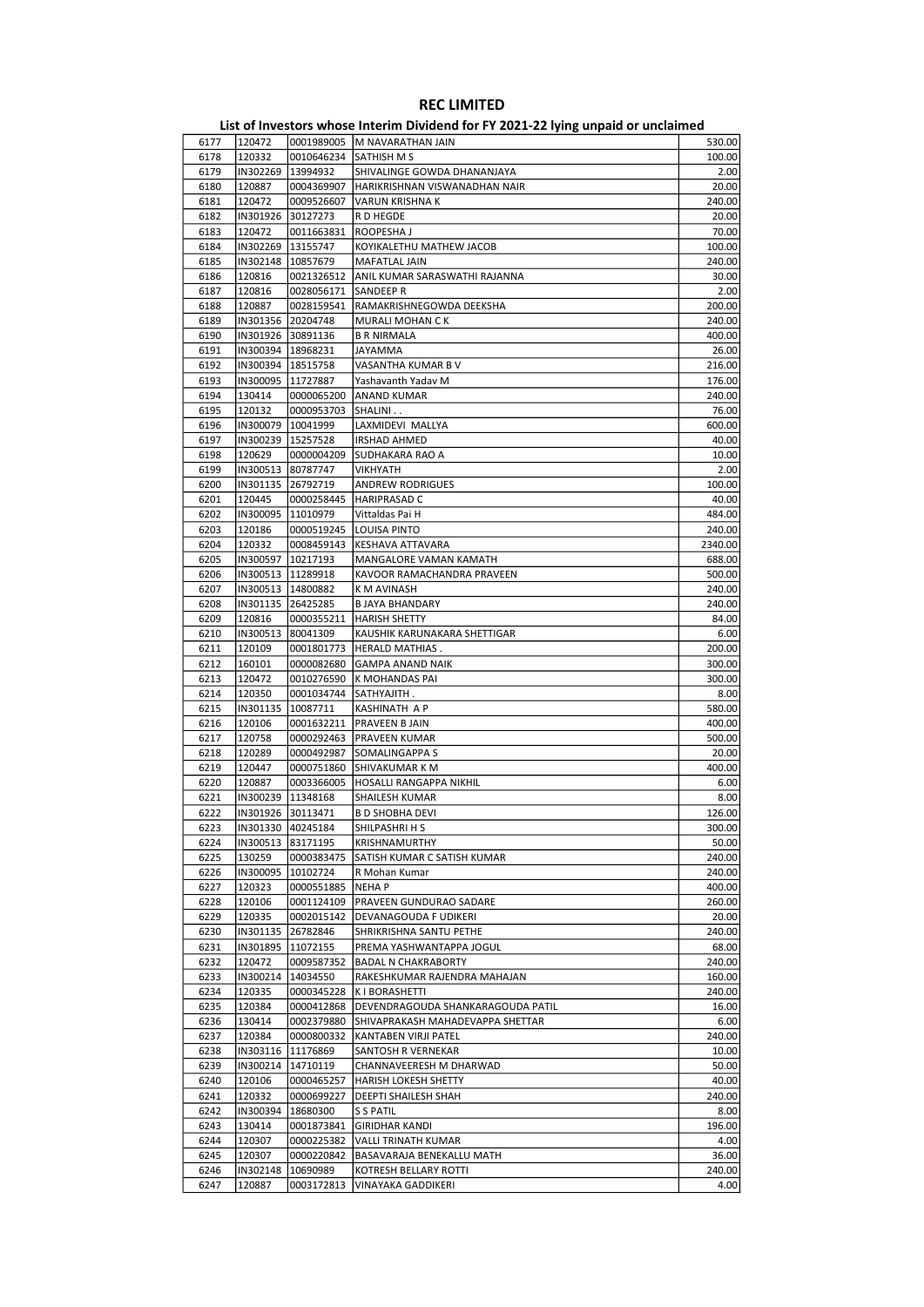|      |                     |                      | ED, or investors whose internit privation for it local LET ying unputs or uncluding |         |
|------|---------------------|----------------------|-------------------------------------------------------------------------------------|---------|
| 6248 | 120447              |                      | 0003550200 DAROJI SRIRANGA                                                          | 206.00  |
| 6249 | 120332              | 0059349456           | <b>PEDDI GEETA</b>                                                                  | 20.00   |
| 6250 | IN300513   19428126 |                      | <b>MYNENI GOPIKRISHNA</b>                                                           | 12.00   |
| 6251 | IN301926 30842519   |                      | LAXMINARAYANA NANDIGAM                                                              | 240.00  |
|      |                     |                      |                                                                                     |         |
| 6252 | 120472              | 0010855092           | SHASHIKANT M DESHMUKH                                                               | 240.00  |
| 6253 | 130414              | 0001540247           | SATISH KUMAR KOTE                                                                   | 430.00  |
| 6254 | IN301926 30451395   |                      | SUBHASHCHANDRA G KULKARNI                                                           | 152.00  |
| 6255 | 120230              | 0000634241           | NAGARAJ VENKATRAMAN VADDE                                                           | 400.00  |
| 6256 | IN300394 19217173   |                      | RAJASHEKHAR S PADASHETTY                                                            | 116.00  |
| 6257 | 120106              | 0001185973           | JANAKIBAI KHANDELWAL                                                                | 240.00  |
| 6258 | 130144              | 0000905759           | R RATNA KUMARI NAIDU                                                                | 22.00   |
| 6259 | 130414              | 0005787296           | DR CHANDRASHEKAR B PATIL                                                            | 436.00  |
| 6260 | IN300394 17015582   |                      | REKHA M KOTIKHANI                                                                   | 400.00  |
|      |                     |                      |                                                                                     |         |
| 6261 | 120816              | 0039451291           | NAGARAJ.                                                                            | 182.00  |
| 6262 | 120106              | 0001071085           | JAYAWANTRAJ PUKRAJ OSWAL                                                            | 240.00  |
| 6263 | 120818              | 0008127515           | NUSRAT JAHAN JAHAGIRDAR                                                             | 4.00    |
| 6264 | IN301135 26789788   |                      | JALAJAXI YOGESHWAR MUDKAVI                                                          | 50.00   |
| 6265 | IN300394 19339203   |                      | VARASHIDDAYYA K HIREMATH                                                            | 42.00   |
| 6266 | 120132              | 0001832179           | POOJA P KULKARNI                                                                    | 28.00   |
| 6267 | 120350              | 0000248542           | OMKAR SHRIKANT KUDLE                                                                | 2.00    |
| 6268 | 120289              | 0000549002           | VAISHALI PANKAJ BHATKHANDE                                                          | 484.00  |
|      |                     |                      |                                                                                     |         |
| 6269 | 120289              | 0000549017           | PANKAJ BALAKRISHNA BHATKHANDE                                                       | 484.00  |
| 6270 | IN301926 30379547   |                      | JYOTIKA V GOHILOT                                                                   | 484.00  |
| 6271 | 130144              | 0001792515           | PRAKASH SHIVALINGA KOTTALAGI                                                        | 90.00   |
| 6272 | 120335              | 0000201852           | NAGINA K MADALAMATTI                                                                | 4.00    |
| 6273 | 120816              | 0016928938           | RAVI LAXMAN KALE                                                                    | 20.00   |
| 6274 | 120132              | 0001844558           | VEERAYYA ADAVAYYA HIREMATH                                                          | 20.00   |
| 6275 | 120289              | 0000242855           | CHIDANAND DURADUNDAYYA HIREMATH                                                     | 240.00  |
|      |                     |                      |                                                                                     |         |
| 6276 | 120289              | 0000846363           | SHEETAL BASAVARAJ UMARANI                                                           | 40.00   |
| 6277 | 120133              | 0000650878           | RAGHUNATHRAO VITHLRAO KADAM                                                         | 24.00   |
| 6278 | 120333              | 0000335169           | NAVIN ANNASAHEB BANAVANNA                                                           | 40.00   |
| 6279 | 120333              | 0000551691           | PRATAP JANESHWAR METRANI                                                            | 48.00   |
| 6280 | IN300394   18673099 |                      | KUMBAR BASAVARAJ JAKKAPPA                                                           | 60.00   |
| 6281 | IN300441            | 10453292             | BASKARAN T                                                                          | 120.00  |
| 6282 | 120109              | 0016245123           | JAMANA DEVI TODERMAL                                                                | 120.00  |
| 6283 | 120109              | 0016246769           | MANISH V JAIN                                                                       | 240.00  |
|      |                     |                      |                                                                                     |         |
| 6284 | 120141              | 0000014540 ANJU JAIN |                                                                                     | 240.00  |
| 6285 | 120299              | 0005347383           | MITESH .                                                                            | 324.00  |
| 6286 | 120445              | 0000422319           | <b>BHARAT KUMAR</b>                                                                 | 234.00  |
| 6287 | IN300394            | 16389836             | <b>GOPARAM KASTURJI</b>                                                             | 484.00  |
| 6288 | IN301080 22720463   |                      | MRUTYUNJAY PANDA                                                                    | 324.00  |
| 6289 | IN301637 60052244   |                      | SHOBHA K JAIN                                                                       | 484.00  |
| 6290 | IN301637 60052252   |                      | LALITHA R JAIN                                                                      | 484.00  |
|      |                     |                      |                                                                                     | 50.00   |
| 6291 | IN300513 80721062   |                      | MOHAMED FAYAZ                                                                       |         |
| 6292 | IN300302            | 10046855             | <b>FUL SINGH</b>                                                                    | 484.00  |
| 6293 | 120315              | 0000160237           | <b>PREMA JAIN</b>                                                                   | 240.00  |
| 6294 | 120447              | 0000531734           | K M BHANDARI HUF                                                                    | 217.80  |
| 6295 | IN302814 12291275   |                      | B Sanjay Kumar                                                                      | 260.00  |
| 6296 | IN300513 15730762   |                      | J SATHEESH                                                                          | 228.00  |
| 6297 | IN302437 20114755   |                      | C.N.RAGHAVENDRAN                                                                    | 435.60  |
| 6298 | IN301080 22426920   |                      | G. KANYALAL ASSNANI                                                                 | 240.00  |
|      |                     |                      |                                                                                     |         |
| 6299 | IN301080 22641497   |                      | MAHENDRA R DHARMA                                                                   | 484.00  |
| 6300 | IN303077   10005979 |                      | T SAMPATH                                                                           | 160.00  |
| 6301 | IN300610 11052864   |                      | PRATAPCHAND                                                                         | 435.60  |
| 6302 | IN300610  11058305  |                      | PRAVEEN KUMAR                                                                       | 435.60  |
| 6303 |                     | IN301637 41462704    | ARVIND KUMAR JAIN                                                                   | 1116.00 |
| 6304 | IN300302   10016775 |                      | P PRAVEEN SINGH                                                                     | 484.00  |
| 6305 | IN303237 10266337   |                      | MUTHUKALATHEESWARAN P S                                                             | 120.00  |
| 6306 | 120307              | 0000023763           | ARUNACHALAM KUMARESA PANDIAN                                                        | 400.00  |
| 6307 | 120401              |                      |                                                                                     |         |
|      |                     | 0000020881           | S. SARASWATHI.                                                                      | 240.00  |
| 6308 | 120492              | 0002102644           | CHENUAYANI MUNIRATHINAM BABU.                                                       | 200.00  |
| 6309 | IN302269 11072107   |                      | R RAVICHANDRAN                                                                      | 56.00   |
| 6310 | 120382              | 0000098668           | G. RANI.                                                                            | 200.00  |
| 6311 | IN300394 15732074   |                      | SARADHA VENKATA KRISHNAN                                                            | 484.00  |
| 6312 | IN301313 21263411   |                      | RAMKUMAR B                                                                          | 20.00   |
| 6313 | IN300214   10264115 |                      | S RAJESH KUMAR                                                                      | 80.00   |
| 6314 | IN303237   10009295 |                      | K KARTIK                                                                            | 240.00  |
|      |                     |                      |                                                                                     |         |
| 6315 | IN303116   11914306 |                      | ASHOK KUMAR NAHAR K                                                                 | 240.00  |
| 6316 | IN301774 12093400   |                      | SHANTILAL                                                                           | 200.00  |
| 6317 |                     | IN301356 20285108    | LALITH KUMAR BHANDARI                                                               | 240.00  |
| 6318 |                     | IN301356 20287144    | SHARMILA BHANDARI                                                                   | 240.00  |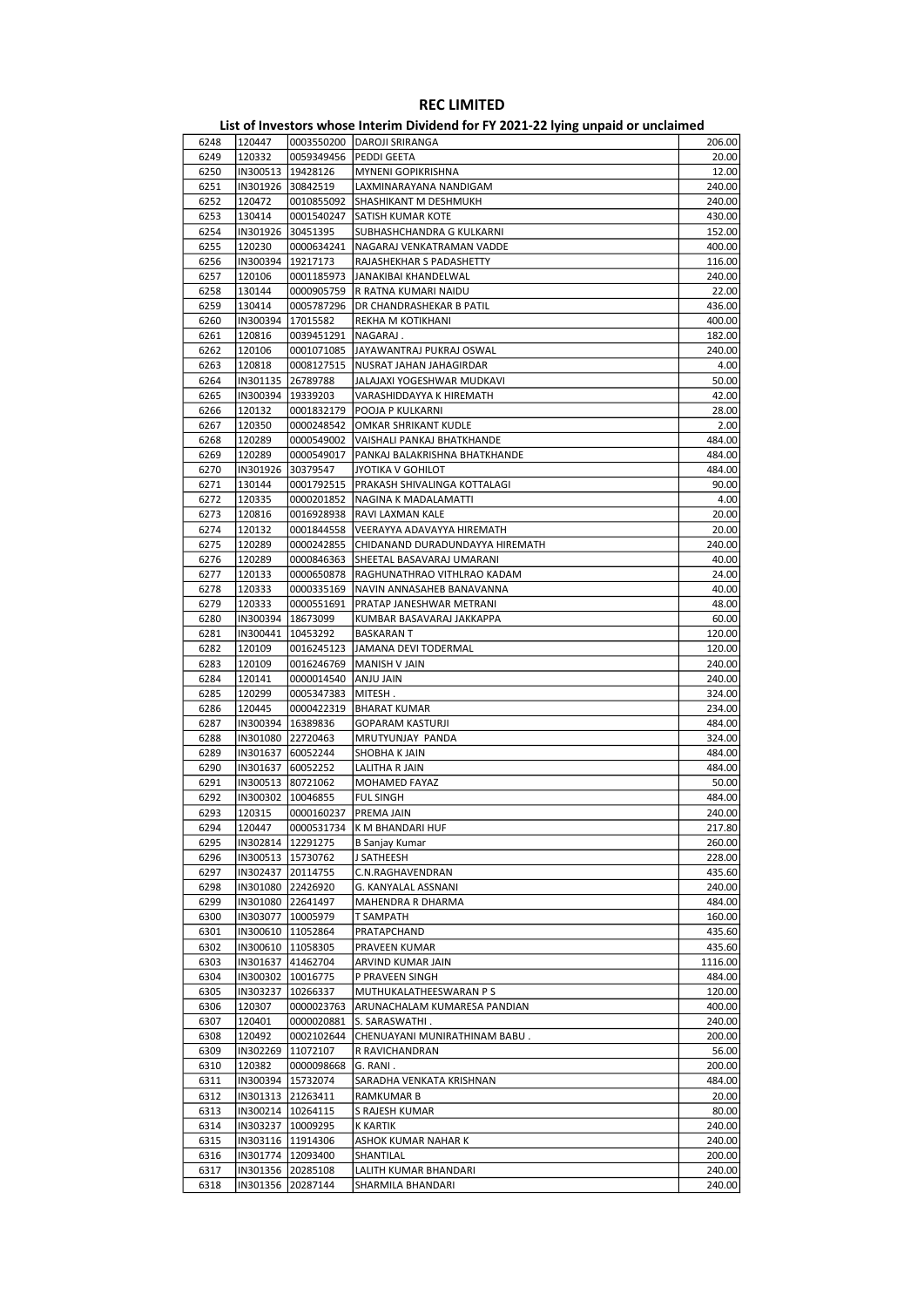|      |                     |                     | . . <i>,</i> p pu.u          |         |
|------|---------------------|---------------------|------------------------------|---------|
| 6319 | IN301637 40841147   |                     | <b>MANOJ SURANA</b>          | 240.00  |
| 6320 | 120126              | 0000119375          | RA BHALAMURUGAN.             | 4.00    |
| 6321 | IN301637 40586032   |                     | ANURADHA B                   | 484.00  |
| 6322 | IN300597   10063169 |                     | RADHAKRISHNAN.S              | 324.00  |
| 6323 | IN300644   10376963 |                     | KARTIK SETHURAMAN            | 260.00  |
| 6324 | IN303028 53363998   |                     | V SURIYA NARAYANAN           | 542.00  |
| 6325 | IN301080 22364614   |                     | M. SRINIVASAN                | 84.00   |
|      |                     |                     |                              |         |
| 6326 | IN301637 41366509   |                     | P RAJESH KUMAR               | 388.00  |
| 6327 | IN302269 14012424   |                     | M D AYUB M I                 | 40.00   |
| 6328 | IN302269   10169105 |                     | S RAMACHANDRAN               | 682.00  |
| 6329 | IN301313 21168928   |                     | <b>CHANDRASEKARAN S R</b>    | 1200.00 |
| 6330 | IN303028 59507166   |                     | SRINIVASA RAJAGOPALAN        | 484.00  |
| 6331 | 120332              | 0007555256          | KARTHIKEYAN.                 | 400.00  |
| 6332 | 120504              | 0000008347          | S. SANTHI.                   | 80.00   |
| 6333 | 130144              | 0004295989          | <b>VENKATESAN JOSEPH</b>     | 8.00    |
| 6334 | IN302437            | 20114706            | C.N.RAGHAVENDRAN             | 484.00  |
| 6335 | IN303069   10063451 |                     | A SHENBAGAVALLI              | 484.00  |
| 6336 | IN301811   10101420 |                     | S. UMADEVI                   | 40.00   |
| 6337 | 120384              | 0001128427          | N S VALAYAPATHY .            | 20.00   |
| 6338 | 120472              | 0000381710          | <b>KALA MANOHAR</b>          | 240.00  |
| 6339 | IN301313 20995313   |                     | SHEKGAR R                    | 240.00  |
| 6340 | IN300159   10859784 |                     | N V S IYENGAR                | 3240.00 |
| 6341 | IN300214   15234208 |                     | SARITA SHARMA                | 1950.00 |
|      | IN300597 10066819   |                     |                              |         |
| 6342 |                     |                     | <b>MAHENDRAN R</b>           | 260.00  |
| 6343 | IN301637 40218818   |                     | GIRISHKUMAR C                | 240.00  |
| 6344 | IN300441   10107451 |                     | SANTHANAGOPALAN K            | 484.00  |
| 6345 | IN300601   10337100 |                     | RAMESH BABU J                | 240.00  |
| 6346 | 120332              | 0009276173          | <b>ROOPALI CHAKRABORTY</b>   | 44.00   |
| 6347 | IN303028 53323616   |                     | USHA VENKATACHALAM           | 240.00  |
| 6348 | IN300183   10643257 |                     | A SRINIVASAN                 | 452.00  |
| 6349 | IN301696   11996824 |                     | SELLALAKSHMI S               | 230.00  |
| 6350 | 120191              | 0100526499          | G VASANTHA                   | 240.00  |
| 6351 | 120404              | 0000018035          | CHANDRASEKAR .S.V.           | 400.00  |
| 6352 | IN301313 20054582   |                     | RAJALINGAM C                 | 40.00   |
| 6353 | IN302324 10970115   |                     | A CHINNAPPAN                 | 60.00   |
| 6354 | 120816              | 0001008309          | <b>MRUNALINEE C P</b>        | 2.00    |
| 6355 | IN300214   13885150 |                     | MANOHARAN NAGESWARI          | 130.00  |
| 6356 | IN300394   16331363 |                     | S KASIVISWANATHAN            | 240.00  |
| 6357 | 120360              | 0000954268          | PURNIMA HEDAOO               | 240.00  |
| 6358 |                     |                     |                              | 240.00  |
|      | IN301696   11354506 |                     | PRABHU R                     |         |
| 6359 | 120472              | 0010284669          | V NITHYANANDAN BABU          | 120.00  |
| 6360 | 120783              | 0000216647          | MARAGATHAM S.                | 300.00  |
| 6361 | IN301313 21587410   |                     | KHANDAVADEVELU S             | 50.00   |
| 6362 | IN303237   10103628 |                     | RANGANATHAN GURURAJAN        | 280.00  |
| 6363 | 130174              | 0000101385          | M. SARANYA.                  | 100.00  |
| 6364 | IN301696   10298407 |                     | MANI.G                       | 240.00  |
| 6365 | 130176              |                     | 0000839175  N.M.SUBRAMANIAN. | 240.00  |
| 6366 | 120447              | 0001731351          | ALAGAPPAN N                  | 46.00   |
| 6367 |                     | IN301696   11161492 | NEETA                        | 2260.00 |
| 6368 | 120332              | 0012167179          | KISHANLAL.                   | 200.00  |
| 6369 | IN300513   13825692 |                     | RATAN BAI                    | 484.00  |
| 6370 |                     | IN300394   14439772 | MALLISWARI THULASIRAM        | 240.00  |
| 6371 | IN301080 22725088   |                     | DINESH KUMAR                 | 216.00  |
| 6372 | IN301637            | 40372552            | KAMAL KISHOR JAIN            | 240.00  |
| 6373 | 120445              | 0000449550          | PEER MOHAMMED                | 240.00  |
| 6374 | IN301356 40055846   |                     | I LAKSHMI                    | 4.00    |
|      |                     |                     |                              |         |
| 6375 |                     | IN301637 40193606   | SHUNMUGAM S                  | 200.00  |
| 6376 | IN301637 40697513   |                     | M SANTHANAM                  | 40.00   |
| 6377 | IN300360   10130033 |                     | <b>B JANAKIRAMAN</b>         | 240.00  |
| 6378 |                     | IN301313 20797488   | DHANDAPANI V                 | 960.00  |
| 6379 | IN303237            | 10007020            | THAMARAI KANI P              | 240.00  |
| 6380 | 120335              | 0000247657          | PRABEESWARAN P.              | 560.00  |
| 6381 |                     | IN300513   14368552 | P HARIBABU                   | 60.00   |
| 6382 | IN300513   14408634 |                     | T A VIDYA                    | 200.00  |
| 6383 | 120893              | 0000021182          | NARAYANAN VASUDEVAN.         | 8.00    |
| 6384 | 130414              | 0002909714          | M K SUBRAMANIAM              | 204.00  |
| 6385 |                     | IN301696   11528632 | ANANTHALAKSHMI V             | 2048.00 |
| 6386 | 120472              | 0011802431          | PRAHALATH.                   | 10.00   |
| 6387 | IN301080 22168124   |                     | P AJIT KUMAR                 | 260.00  |
| 6388 | IN301637            | 40356465            | RAMYA R                      | 504.00  |
| 6389 | IN303028            | 54444998            | KAMAL RAJESH G               | 1320.00 |
|      |                     |                     |                              |         |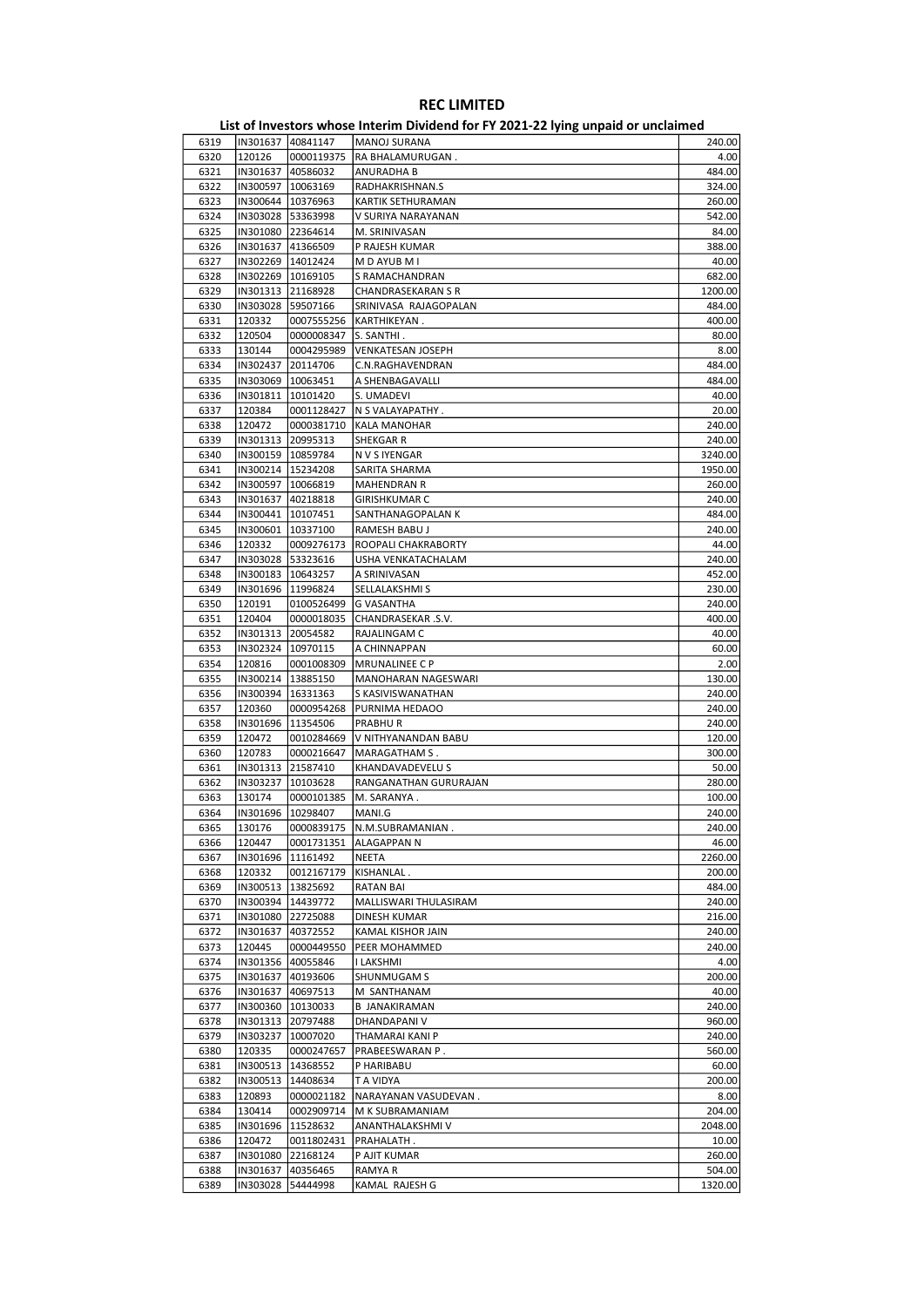|      |                     |                      | List of Investors whose Interim Dividend for FY 2021-22 lying unpaid or unclaimed |        |
|------|---------------------|----------------------|-----------------------------------------------------------------------------------|--------|
| 6390 | IN302679 32534013   |                      | EZHILAN THIRUNAVUKKARASU                                                          | 484.00 |
| 6391 | 120447              | 0001970849           | <b>S VSB NAVEEN</b>                                                               | 118.00 |
| 6392 | 130174              | 0000030669           | P.ARUN KUMAR.                                                                     | 280.00 |
| 6393 | IN302902 46037010   |                      | S MARAN                                                                           | 200.00 |
| 6394 | IN300378   10122315 |                      | R.P.BANSAL                                                                        | 484.00 |
| 6395 | IN300378 10133338   |                      | SAROJ BANSAL                                                                      | 484.00 |
| 6396 | IN300394   18127538 |                      | MALATHY BALASUBRAMANIAN                                                           | 200.00 |
| 6397 | IN306114 90827550   |                      | SRIDHARAN                                                                         | 240.00 |
| 6398 | IN300394 14995215   |                      | LATHA MOHAN                                                                       | 240.00 |
| 6399 | IN300394   14995230 |                      | <b>MOHAN PV</b>                                                                   | 240.00 |
| 6400 | IN300360 21189463   |                      | GUPTA TULASINARAYANA VULLI                                                        | 324.00 |
| 6401 | IN301774   10551536 |                      | KARIMPET DURGA RAJA                                                               | 260.00 |
| 6402 | 120109              | 0020304522           | SANGEETHA.                                                                        | 240.00 |
| 6403 | 120332              | 0006178762           | <b>KAVITA C</b>                                                                   | 386.00 |
| 6404 | IN303028            | 50134792             | AMARNATH D                                                                        | 292.00 |
| 6405 | 120816              | 0001731854           | THOMAS RAJAN IRUDAYARAJ                                                           | 160.00 |
| 6406 | 120230              | 0000373641           | <b>D LOGITHADEVI</b>                                                              | 240.00 |
| 6407 | 120816              | 0060820996           | RAMACHANDRAN SHANMUGAM                                                            | 4.00   |
| 6408 | 120816              | 0001676124           | KARTHIKEYAN.                                                                      | 30.00  |
| 6409 | 120360              | 0001330937           | MANJULA.                                                                          | 600.00 |
| 6410 | IN300214            | 11814352             | N JEETHENDRA PATEL                                                                | 338.00 |
| 6411 | IN300214   14017245 |                      | <b>G PRAKASH PATEL</b>                                                            | 484.00 |
| 6412 | 120164              | 0000146667           | ARUL R.                                                                           | 200.00 |
| 6413 | 120384              | 0000238006           | V. KANNAN.                                                                        | 120.00 |
| 6414 | 120472              | 0010136991           | M PRABAKAR.                                                                       | 120.00 |
|      | IN300214            | 31707403             |                                                                                   | 16.00  |
| 6415 |                     |                      | SOORIYAMOORTHY                                                                    |        |
| 6416 | 120335              | 0000105501           | S V MADHANA GOPAL.                                                                | 2.00   |
| 6417 | IN302927            | 10205472             | RAMAMURTHI CHANDRASEKAR                                                           | 400.00 |
| 6418 | 120113              | 0001084636           | PANDIAN UMA SHANKARI                                                              | 300.00 |
| 6419 | IN302269            | 11902272             | S MAHESWARAN                                                                      | 42.00  |
| 6420 | 160101              | 0000422172           | <b>K SELVARAJ</b>                                                                 | 200.00 |
| 6421 | IN300214 23339333   |                      | ANANDHABABU                                                                       | 4.00   |
| 6422 | 120447              | 0006568571           | S NIZAMDEEN                                                                       | 72.00  |
| 6423 | 130414              | 0006570936           | SASIKUMAR P                                                                       | 16.00  |
| 6424 | IN302269            | 11565610             | HITHENDRA JAIN                                                                    | 194.00 |
| 6425 | 120350              | 0000460154           | H N KISHWAR JAHAN                                                                 | 162.00 |
| 6426 | 120116              | 0000047534           | GOBI. K.V.                                                                        | 400.00 |
| 6427 | 130144              | 0001605641           | J INDURANI.                                                                       | 60.00  |
| 6428 | 120384              | 0000333995           | K KAMARAJAN.                                                                      | 324.00 |
| 6429 | 130234              | 0000233996           | M.SILUVAI ARUL MARIA JOSEPH                                                       | 240.00 |
| 6430 | 120447              | 0005685801           | R ESAKKIAMMAL                                                                     | 6.00   |
| 6431 | 130234              | 0000353192           | N. KASTHURI.                                                                      | 240.00 |
| 6432 | 130144              | 0001266070           | A MOHAMED AZFER                                                                   | 2.00   |
| 6433 | 120298              | 0000172422           | G. GEETHADEVI.                                                                    | 180.00 |
| 6434 | 120816              | 0034708314           | MICHAEL ANTO DINESH                                                               | 6.00   |
| 6435 | 120335              | 0001259307 S PELICAN |                                                                                   | 30.00  |
| 6436 | 120447              |                      | 0004615212  R PRANESH KUMAR                                                       | 236.00 |
| 6437 | 120447              | 0007055375           | <b>NANDAKUMAR G</b>                                                               | 24.00  |
| 6438 | IN301774            | 19317691             | NARAYA LAL RAHUL CHOUDHARY                                                        | 28.00  |
| 6439 | 120447              | 0007007563           | MANIKANDAN D                                                                      | 20.00  |
| 6440 | 120816              | 0001831270           | <b>EMMANUEL SAM PRABAKAR</b>                                                      | 16.00  |
| 6441 | IN300214 33095579   |                      | <b>THAPSIRA</b>                                                                   | 20.00  |
| 6442 | IN301637 41810372   |                      | <b>KUMAR A</b>                                                                    | 6.00   |
| 6443 | IN301151 27299540   |                      | D RAMESH                                                                          | 2.00   |
| 6444 |                     | IN300896   10545243  |                                                                                   | 400.00 |
|      |                     |                      | VIDHYA N                                                                          | 70.00  |
| 6445 | IN301604   10572930 |                      | SUTHARSANAMOORTHY.                                                                |        |
| 6446 |                     | IN300394   18327393  | R JAISANKAR                                                                       | 40.00  |
| 6447 | 120332              | 0000885807           | MUTHAMILARASI R                                                                   | 240.00 |
| 6448 | IN300513            | 15257270             | K KALAISELVAN                                                                     | 260.00 |
| 6449 | IN300239            | 14724198             | CHANDRASEKAR B                                                                    | 200.00 |
| 6450 | 120332              | 0000888428           | N I MAHESHWARI                                                                    | 240.00 |
| 6451 | 130414              | 0002717206           | SUNIL KUMST KELA G                                                                | 196.00 |
| 6452 | 120494              | 0000170592           | C JABAGURUNATHAN                                                                  | 88.00  |
| 6453 | 120447              | 0003109783           | M S MEENAKSHI                                                                     | 68.00  |
| 6454 | 130174              | 0000157430           | S. SANKAR.                                                                        | 22.00  |
| 6455 | IN301774            | 11181462             | M S MUTHUSAMY                                                                     | 40.00  |
| 6456 | 120447              | 0005349536           | S MANIVANNAN                                                                      | 40.00  |
| 6457 | 120360              | 0002948943           | PRAVEENA A.                                                                       | 4.00   |
| 6458 | IN303069            | 10058501             | C.MURUGESAN                                                                       | 120.00 |
| 6459 |                     | IN301696   10098224  | RAJENDRAN.S                                                                       | 420.00 |
| 6460 |                     | IN301080 22738929    | J DEENATHAYALAN                                                                   | 120.00 |
|      |                     |                      |                                                                                   |        |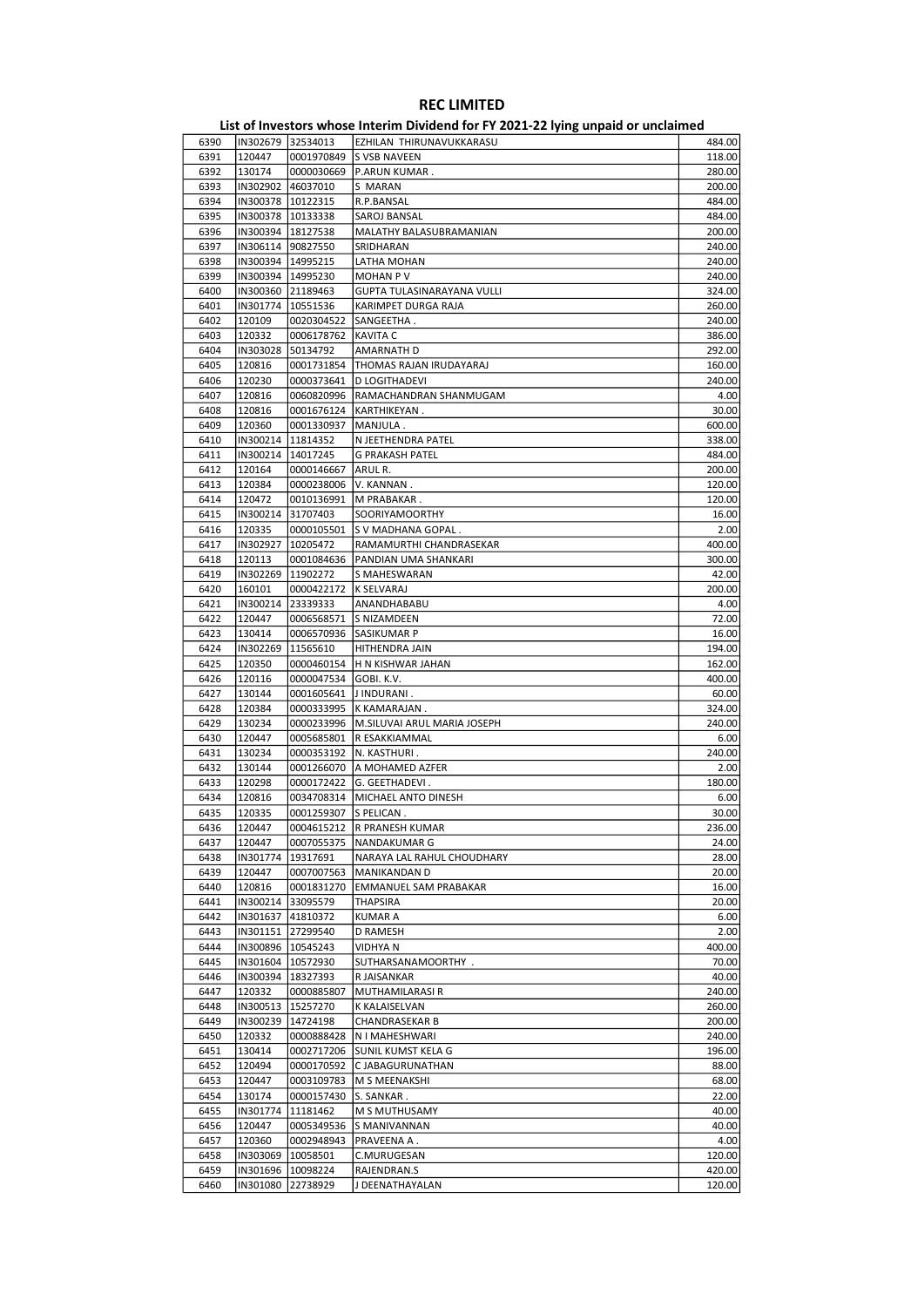|      |                     |                        | -- -- יזיי                      |         |
|------|---------------------|------------------------|---------------------------------|---------|
| 6461 |                     | IN304295 26318393      | MOHAMMED IMAM JAFER SADIQ       | 50.00   |
| 6462 |                     | IN300394 19884712      | M N SRIHARSAN                   | 2.00    |
| 6463 |                     | IN303116   10580183    | U S PRAKAASAM                   | 8.00    |
| 6464 | 120476              | 0000064181             | RAMASAMY P                      | 240.00  |
| 6465 | 120116              | 0000014882             | JOHNNASARAYAN. J                | 240.00  |
|      | 120109              |                        |                                 | 240.00  |
| 6466 |                     | 0002512349             | M PARAMASIVAM.                  |         |
| 6467 | 120447              | 0003030766             | <b>KRISHNAKUMAR M</b>           | 2.00    |
| 6468 |                     | IN301080 22389573      | C PALANIVELU                    | 400.00  |
| 6469 | 120106              | 0001650581             | S POULRAJ                       | 170.00  |
| 6470 | IN300896   10612685 |                        | SURESHKUMAR JAIN B              | 10.00   |
| 6471 | IN300175            | 10694950               | RAMYA G                         | 20.00   |
| 6472 | 120106              | 0001040905             | P LAKSHMAN                      | 240.00  |
| 6473 | 120109              | 0002039567             | D BHUPESH KUMAR.                | 200.00  |
|      |                     |                        |                                 |         |
| 6474 | 120299              | 0004463373             | S VISHAL KUMAR                  | 284.00  |
| 6475 | 120445              | 0000498503             | R KRISHNAMOORTHY                | 4.00    |
| 6476 | IN301774            | 12974776               | BACHRAJ JAIN RAJESH KUMAR       | 240.00  |
| 6477 |                     | IN301774 13104257      | MAHAVEERKUMAR MANJU             | 240.00  |
| 6478 | 120206              | 0000811254             | JOHNSON P JOSE                  | 90.00   |
| 6479 | 120332              | 0004896350             | LALITHA.                        | 80.00   |
| 6480 | IN300394   14951626 |                        | V NALLASAMI                     | 240.00  |
|      |                     |                        |                                 |         |
| 6481 | IN301151            | 20743119               | C S VIJAYAKUMAR                 | 484.00  |
| 6482 |                     | IN300394   12802479    | J DHANALAKSHMI                  | 484.00  |
| 6483 |                     | IN300513   16205863    | E ANUSHIYA                      | 88.00   |
| 6484 |                     | IN300513   13900568    | MURUGAVEL                       | 160.00  |
| 6485 | 120447              | 0004546016             | L INDIRANI                      | 76.00   |
| 6486 | IN300394            | 14115772               | <b>BIJU PAUL</b>                | 240.00  |
| 6487 |                     |                        | RENGANATHAN.N                   | 260.00  |
|      |                     | IN301696   10324852    |                                 |         |
| 6488 | 120472              | 0011497162             | MAHENDRASINH RANJITSINH CHAUHAN | 292.00  |
| 6489 | 120476              | 0000070966             | <b>VADIVEL M</b>                | 50.00   |
| 6490 | 120887              | 0002609849             | VELMURUGAN KAMALESH             | 2.00    |
| 6491 | 130414              | 0002392213             | L VELUSAMY                      | 140.00  |
| 6492 | 120447              | 0007869438             | RENUGA.                         | 4.00    |
| 6493 | 120404              | 0000026082             | <b>SUBRAMANIAN .S</b>           | 100.00  |
| 6494 | IN304295            | 20820849               | M SHANMUGASUNDARAM              | 6.00    |
|      |                     |                        |                                 |         |
| 6495 | IN300513            | 15001698               | JAYAKRISHNAN K KIRANDUMKARA     | 2.00    |
| 6496 | 120384              | 0001457474             | KUMARA SWAMI A                  | 50.00   |
| 6497 | 120332              | 0054536880             | <b>ALBIN BENNY</b>              | 6.00    |
| 6498 |                     | IN300513   15524262    | <b>ESAACK KHAN E K</b>          | 160.00  |
| 6499 | 120455              | 0000216329             | RAMANATHAN SUBRAMANIAN          | 568.00  |
| 6500 |                     | IN300239   12329080    | SHAJMIR M RAMACHANDRAN          | 204.00  |
| 6501 | IN300239            | 10319944               | <b>SUNIL VR</b>                 | 10.00   |
|      |                     |                        |                                 |         |
| 6502 | IN301364            | 10024355               | <b>SUREJ T</b>                  | 20.00   |
| 6503 | 130144              | 0001043509   SANOOJ S. |                                 | 100.00  |
| 6504 | 120332              | 0005175580             | MATHEW O V                      | 104.00  |
| 6505 | 120816              | 0068212586             | JUNAID KIZHU PARAMBIL           | 40.00   |
| 6506 | 120818              | 0030176251             | LIMSI KOLLERI                   | 228.00  |
| 6507 | 120472              |                        | 0010473758  SELVAKUMAR K        | 238.00  |
| 6508 |                     | IN300239   15256865    | MAHAMMAD ABOOBACKER             | 100.00  |
|      |                     |                        |                                 |         |
| 6509 | 120447              | 0002935028             | <b>ELIZABETH CHRIS</b>          | 114.00  |
| 6510 | IN301637            | 41866920               | <b>MADHURA TK</b>               | 60.00   |
| 6511 | 130414              | 0002410381             | SATHYABHAMA K                   | 20.00   |
| 6512 |                     | IN301774   10392786    | <b>K SUNDARAM</b>               | 240.00  |
| 6513 | 120239              | 0000362823             | ANILDEV.                        | 200.00  |
| 6514 | 120109              | 0002603231             | SARATH S.                       | 380.00  |
| 6515 |                     | IN300513 21411922      | RAICEMON GEORGE                 | 64.00   |
| 6516 |                     | IN300239 10655154      | UNNIKRISHNAN K                  | 100.00  |
|      |                     |                        |                                 |         |
| 6517 | IN301637            | 40070414               | SUJATHA                         | 80.00   |
| 6518 |                     | IN301774   15756289    | ILLINATTATHIL PRASANTH          | 38.00   |
| 6519 | 120447              | 0003626820             | <b>ANIL K SAMUEL</b>            | 64.00   |
| 6520 | 120299              | 0000155199             | <b>KAILAS G</b>                 | 800.00  |
| 6521 | IN301637            | 41551561               | VAISAKH T P                     | 2314.00 |
| 6522 |                     | IN300394   18274597    | <b>BINDU IN</b>                 | 206.00  |
| 6523 | 120109              | 0012651411             | SADEEKA NAVAS.                  | 100.00  |
|      |                     |                        |                                 |         |
| 6524 | IN300239   12305593 |                        | JYOTISH CHANDRA MOHANTY         | 240.00  |
| 6525 | IN302687            | 10009135               | AJOY JOSEPH PAUL                | 484.00  |
| 6526 |                     | IN300239 14999956      | JAYARAJAN K R                   | 18.00   |
| 6527 |                     | IN300513   19285795    | KUNJUKRISHNAN SATISH CHANDRAN   | 500.00  |
| 6528 | 120239              | 0000213183             | LATHA RAGHURAMAN.               | 180.00  |
| 6529 | 120191              | 0101831393             | <b>T G MINI</b>                 | 50.00   |
| 6530 | IN301811            | 10114810               | NANDAKUMAR T.                   | 68.00   |
|      | IN300239            | 10848494               | JOSEPH NEROTH                   | 240.00  |
| 6531 |                     |                        |                                 |         |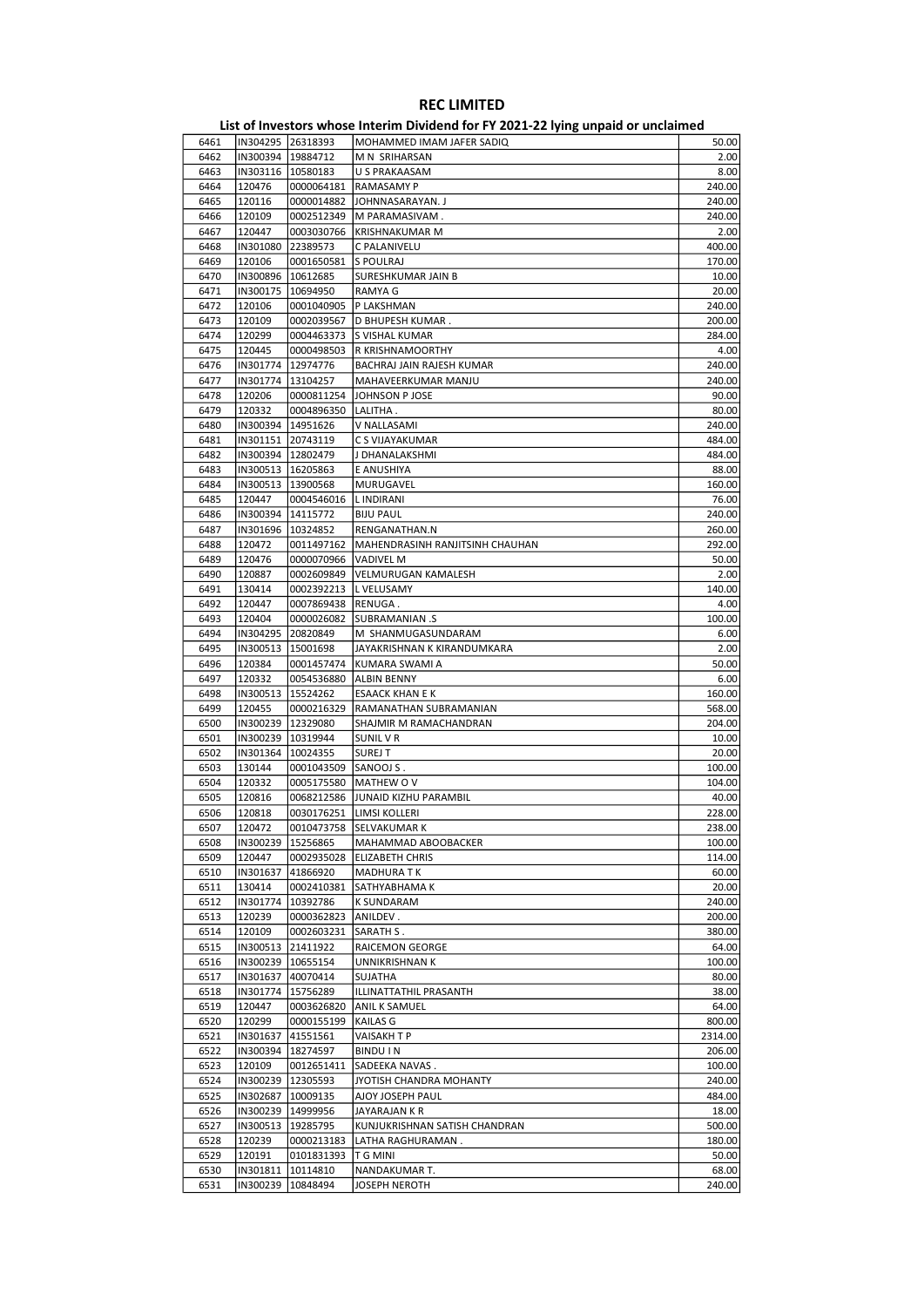| 6532 | 120239              |                     | 0000252358 ABDULLA V K.      | 240.00  |
|------|---------------------|---------------------|------------------------------|---------|
| 6533 | 120379              | 0000156678          | A T JAMES                    | 300.00  |
| 6534 | 120239              |                     |                              |         |
|      |                     | 0000099247          | ELIZABETH ALEXANDER KURIAN.  | 240.00  |
| 6535 | IN300214   17495593 |                     | PHILOMINA MATHEW             | 700.00  |
| 6536 | IN300239   11262928 |                     | VISWAKUMAR M                 | 240.00  |
|      |                     |                     |                              |         |
| 6537 | IN300214   13018351 |                     | ANANTHA VISWANATHAN          | 400.00  |
| 6538 | IN300239   14162484 |                     | <b>K SAHADEVAN</b>           | 100.00  |
|      |                     |                     |                              |         |
| 6539 | 120476              | 0000126799          | JOJI MATHEW                  | 240.00  |
| 6540 | 120472              | 0010376711          | P GOPAKUMAR.                 | 600.00  |
| 6541 | IN300214   12060099 |                     |                              | 40.00   |
|      |                     |                     | SHAJAN V A                   |         |
| 6542 | 120472              | 0010668908          | <b>MOHAN DAS NAIR</b>        | 20.00   |
| 6543 | IN302269   13119167 |                     | JORIS PAULOSE                | 180.00  |
|      |                     |                     |                              |         |
| 6544 | 120818              | 0009452905          | SANKARAMANGALAM GOPAKUMAR    | 64.00   |
| 6545 | IN300239   12047557 |                     | <b>MARY KORULLA</b>          | 1000.00 |
|      |                     |                     |                              |         |
| 6546 | 120472              | 0003555547          | PRADEESHKUMAR P D            | 480.00  |
| 6547 | IN301895            | 11086574            | ANU DEEPU                    | 50.00   |
| 6548 |                     |                     |                              | 84.00   |
|      | 120472              | 0011332595          | KRISHNAPILLAI RAJESH         |         |
| 6549 | IN300239            | 10682890            | <b>SREEDEVI S</b>            | 240.00  |
| 6550 | 120399              | 0000090629          | <b>GEORGE JOSEPH</b>         | 200.00  |
|      |                     |                     |                              |         |
| 6551 | 120447              | 0008708193          | SREEJITH SREEDHARAN          | 100.00  |
| 6552 | IN300239   10128991 |                     | RAJESWARI K S                | 182.00  |
|      |                     |                     |                              |         |
| 6553 | IN300239 14568716   |                     | VINIA GEORGE                 | 202.00  |
| 6554 |                     | IN300239 15252766   | AKHIL BENNY                  | 36.00   |
|      |                     |                     |                              |         |
| 6555 | IN300394   17240150 |                     | HAJI MUHAMMED                | 4.00    |
| 6556 | IN300239   10269803 |                     | KURIAN MATHEW                | 60.00   |
| 6557 | 130414              |                     |                              | 200.00  |
|      |                     | 0000247755          | SASIDHARAN N K               |         |
| 6558 | 120447              | 0008751431          | RAJALEKSHMI V                | 104.00  |
| 6559 | 120239              | 0000235997          | K SUKUMARAN.                 | 100.00  |
|      |                     |                     |                              |         |
| 6560 | IN300513            | 16565774            | M S SUNIL KUMAR              | 100.00  |
| 6561 | 120239              | 0000328885          | SURYA KUMAR M K .            | 80.00   |
|      |                     |                     |                              |         |
| 6562 | IN304295            | 23834948            | RAJAGOPAL KRISHNA PILLAI     | 1000.00 |
| 6563 | 120669              | 0000516671          | ANNE MATHEW.                 | 200.00  |
| 6564 | 120758              | 0000062641          | ANANTHAKRISHNA PILLAI.       | 400.00  |
|      |                     |                     |                              |         |
| 6565 | 120298              | 0000295753          | NAVEEN KUMAR.T.              | 800.00  |
| 6566 | 120447              | 0004325101          | LATHA KESAVADAS              | 86.00   |
|      |                     |                     |                              |         |
| 6567 | 120447              | 0004328970          | <b>THOMAS FERNANDEZ</b>      | 68.00   |
| 6568 | 120109              | 0012710443          | SANTHI BHAI.                 | 200.00  |
|      |                     |                     |                              |         |
| 6569 | IN300239            | 14079074            | <b>ANTONY STANLEY</b>        | 10.00   |
| 6570 | IN301811            | 10253052            | ASWANI KUMAR BOSE            | 100.00  |
| 6571 | 120109              | 0012610077          | SUJA J B.                    | 1000.00 |
|      |                     |                     |                              |         |
| 6572 | 120332              | 0011947732          | MUHAMMAD S A                 | 46.00   |
| 6573 | IN302269   14087015 |                     | CHANDRAN GOPALAN             | 226.00  |
|      |                     |                     |                              |         |
| 6574 |                     | IN300239 14348014   | <b>MONY N</b>                | 100.00  |
| 6575 | IN306114 20111933   |                     | SUBASH.S                     | 100.00  |
|      |                     |                     |                              |         |
| 6576 | IN301637 40459744   |                     | <b>BASHYAM BOSE G</b>        | 20.00   |
| 6577 | IN300239   14396618 |                     | SHERIN BABU R                | 100.00  |
| 6578 | IN300239 15260206   |                     | APARNA AJITH                 | 40.00   |
|      |                     |                     |                              |         |
| 6579 | 120298              | 0000032593          | UNNIKRISHNAN NAIR.S          | 240.00  |
| 6580 | 120298              | 0000127493          | THRIVENI CHELLAPPAN RAJAMMA  | 40.00   |
|      |                     |                     |                              |         |
| 6581 | IN300394   19491081 |                     | ANIL KUMAR NAIR              | 28.00   |
| 6582 | IN300214 35524253   |                     | SURESH KUMAR CHANDRASEKHARAN | 200.00  |
|      |                     |                     | KURIAN A.V.                  |         |
| 6583 | 130279              | 0000052793          |                              | 20.00   |
| 6584 | IN301637            | 41186374            | TONY P JOSEPH                | 38.00   |
| 6585 | IN300239            | 12695359            | RAJMOHAN THAMPI              | 100.00  |
|      |                     |                     |                              |         |
| 6586 | 120447              | 0001382331          | BINU GOPALAKRISHNAN PILLAI   | 40.00   |
| 6587 | 120109              | 0012674959          | GANGADHARAN HARIDAS.         | 20.00   |
|      |                     |                     |                              |         |
| 6588 |                     | IN303116 11372750   | <b>K SUDHEER</b>             | 120.00  |
| 6589 | IN300239   12099622 |                     | <b>B RAMACHANDRAN NAIR</b>   | 360.00  |
|      |                     |                     |                              |         |
| 6590 | IN300693   10004587 |                     | SAMEER SAXENA                | 484.00  |
| 6591 | IN300327   10066583 |                     | OM PRAKASH SODHANI           | 100.00  |
| 6592 | IN300773   10087722 |                     | BRIJ KUMAR BALDEWA           | 484.00  |
|      |                     |                     |                              |         |
| 6593 |                     | IN300773   10087730 | OM PRAKASH BALDEWA           | 484.00  |
| 6594 |                     | IN300126   11088535 | NARESH KUMAR KANODIA         | 240.00  |
|      |                     |                     |                              |         |
| 6595 | 120191              | 0300120561          | RAM CHANDRA DEORA (HUF)      | 216.00  |
| 6596 | 120299              | 0005619126          | <b>ARCHITA GOYAL</b>         | 324.00  |
|      |                     |                     |                              |         |
| 6597 | 120345              | 0000238241          | HIRA LAL DUGAR               | 240.00  |
| 6598 | 120345              | 0000325043          | SOMPRAKASH SINGH SIKARWAR    | 240.00  |
|      |                     |                     |                              |         |
| 6599 | 120345              | 0000337711          | JAMBU KUMAR JAIN             | 260.00  |
| 6600 | 120345              | 0000382398          | MOHAMAD SHAKIL CHOBDAR       | 240.00  |
| 6601 | 120447              | 0001758764          | ANJU BANSAL                  | 470.00  |
|      |                     |                     |                              |         |
| 6602 | 130513              | 0000101029          | NARESH KUMAR KAPOOR .        | 100.00  |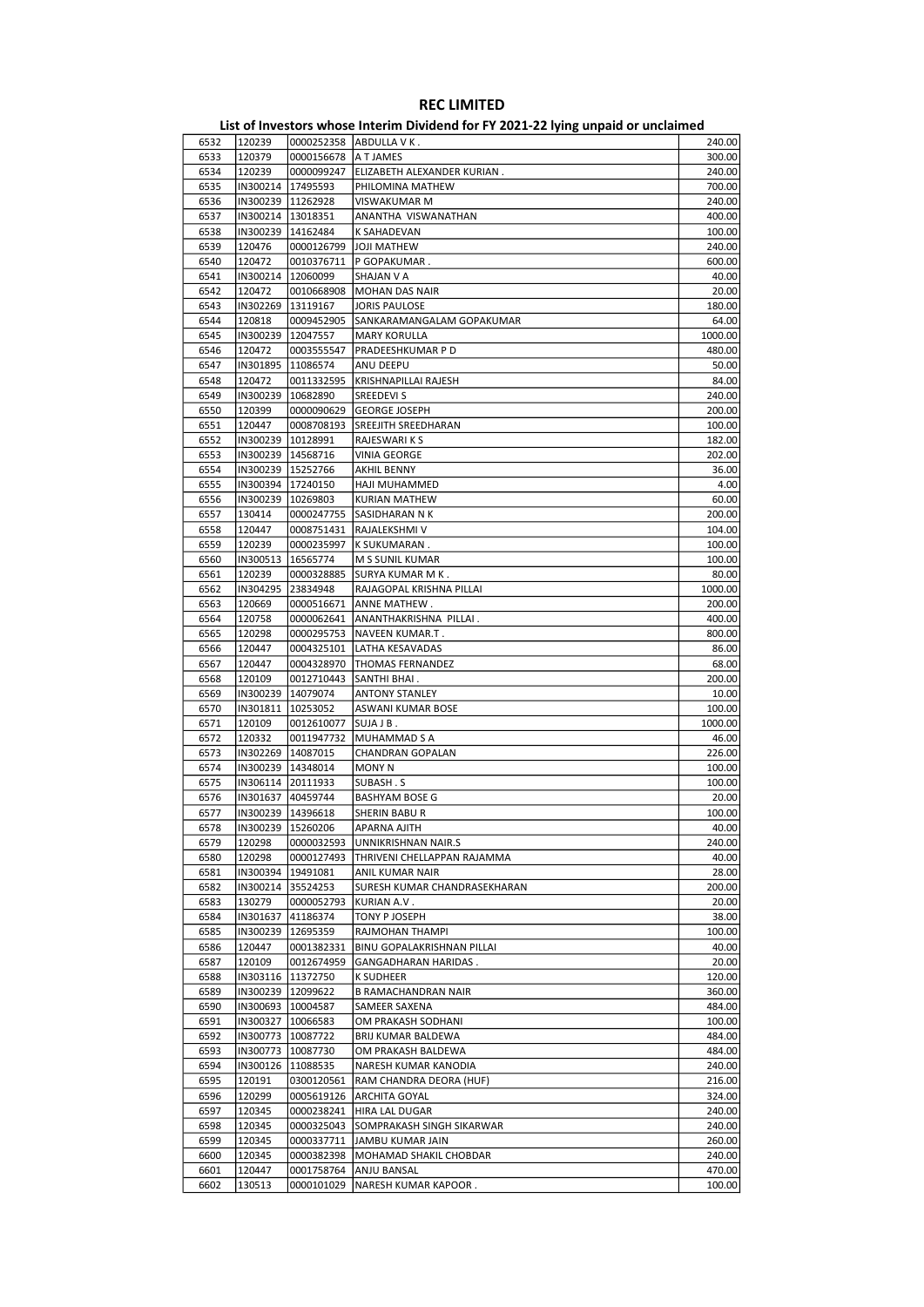| 6603 |          | IN300513 13495320   | PARMESHWAR LAL SARAF             | 260.00   |
|------|----------|---------------------|----------------------------------|----------|
| 6604 |          | IN300513 17578000   | ZENITH MACHINERY PRIVATE LIMITED | 10800.00 |
| 6605 |          | IN302679 33593113   | TARA DEVI NAHAR                  | 400.00   |
| 6606 |          | IN301151 22362476   | SAMPAT DEVI BAID                 | 484.00   |
| 6607 | 120345   | 0000572841          | PRABIR DEY                       | 100.00   |
| 6608 |          | IN302978   10179690 | Alok Agarwal                     | 240.00   |
| 6609 |          | IN302236 11572318   | RENU SHARMA                      | 140.00   |
| 6610 | 120109   | 0002429949          | MANJU DEVI GUPTA                 | 24.00    |
| 6611 |          | IN300513   13090812 | SHOBHA DEVI JAIN                 | 484.00   |
| 6612 |          | IN302898 10021672   | ASHOK KUMAR BHIWANIWALA          | 484.00   |
| 6613 |          | IN300327 10418000   | BIMAL KUMAR AGARWAL              | 240.00   |
| 6614 | IN300327 | 10538444            | SHASHI DEVI AGARWAL              | 240.00   |
| 6615 | 120228   | 0000003061          | Susanta Bhar                     | 964.00   |
| 6616 | 120332   | 0000913428          | SWATI BHATTACHARJEE              | 240.00   |
| 6617 | 120345   | 0000225437          | <b>GAURAV BAJAJ</b>              | 4.00     |
| 6618 | 120612   | 0000388519          | RITA GUPTA                       | 50.00    |
| 6619 |          | IN301740   10018339 | <b>BUDHRAJ AGARWAL</b>           | 968.00   |
| 6620 |          | IN301740   10047593 | INDIRA DEVI MUNDHRA              | 484.00   |
| 6621 | IN302201 | 10355089            | SANGITA ARORA                    | 400.00   |
| 6622 |          | IN302978   10398604 | Vinita Kothari                   | 10.00    |
| 6623 |          | IN300610   10434459 | <b>BABU LAL SURANA</b>           | 260.00   |
| 6624 |          | IN300214   11446812 | KIRAN CHAND SINGHI               | 360.00   |
| 6625 | 120289   | 0000425888          | MAHENDRA KUMAR ASOPA             | 200.00   |
| 6626 | 120345   | 0000006171          | <b>INDRANIL TAH</b>              | 120.00   |
| 6627 | 120345   | 0000340486          | ANKIT JAIN                       | 240.00   |
| 6628 | 120345   | 0000429788          | UMA SHANKAR AGARWALA (HUF)       | 291.60   |
| 6629 |          | IN301549 14475850   | MAHENDRA KUMAR PANDYA            | 2000.00  |
| 6630 |          | IN301250 28071319   | SUBHASH CHANDRA MODI             | 240.00   |
| 6631 | IN300693 | 10121917            | HEMLATA JHAJHARIA                | 484.00   |
| 6632 |          | IN302496   10028077 | SULOCHANA JAIN                   | 2250.00  |
| 6633 |          | IN302269   11584093 | SANKHAJIT BISWAS                 | 100.00   |
| 6634 | 120447   | 0006047381          | <b>SHIO SHANKAR SINGH</b>        | 20.00    |
| 6635 | 120384   | 0000154901          | MITA N. SANGHANI                 | 240.00   |
| 6636 |          | IN300685   10556074 | <b>GANPATH LAL JAIN</b>          | 484.00   |
| 6637 |          | IN301250 28197914   | SASANKA SEKHAR PAUL              | 80.00    |
| 6638 |          | IN301250 28940049   | BASUKI NATH MANDAL               | 400.00   |
| 6639 |          | IN302679 32336283   | NILIMA JAIN                      | 484.00   |
| 6640 |          | IN302679 33049543   | HULASH CHAND JAIN                | 484.00   |
| 6641 |          | IN302236 10700388   | KAZI MAHAMUD HASSAN              | 240.00   |
| 6642 |          | IN300476 40429658   | KIM FRANCINEELIZABETH BELLGARD   | 240.00   |
| 6643 |          | IN302105   10190279 | <b>SUSMITA DEY</b>               | 200.00   |
| 6644 |          | IN300610 10657204   | PRIYANKAR SEN                    | 240.00   |
| 6645 |          | IN300685   10373103 | ARUN KUMAR KHANDERIA             | 484.00   |
| 6646 |          | IN301740 10423179   | KRITIKA SRIVASTAVA               | 324.00   |
| 6647 |          | IN300360 22556356   | VIJAY KEJRIWAL                   | 216.00   |
|      |          | 0000678684          |                                  |          |
| 6648 | 120106   |                     | <b>SAVITA TIWARI</b>             | 240.00   |
| 6649 | IN302679 | 35098457            | ARBIND KANT SINGH                | 240.00   |
| 6650 |          | IN302679 35098473   | <b>NEHA SINGH</b>                | 240.00   |
| 6651 | IN300263 | 10102322            | <b>BAJRANG MANOT</b>             | 744.00   |
| 6652 | IN300974 | 10600449            | <b>SUKETU BAVISHI</b>            | 240.00   |
| 6653 | 120472   | 0009964292          | <b>NITU JAIN</b>                 | 1680.00  |
| 6654 | 130234   | 0000095861          | <b>GOURI DUTTA</b>               | 240.00   |
| 6655 | 130234   | 0000410917          | <b>ABHRAJIT DUTTA</b>            | 260.00   |
| 6656 | IN300394 | 14839607            | <b>INDRANI GHATAK</b>            | 240.00   |
| 6657 | IN302105 | 10211677            | RAJIV KEDIA                      | 240.00   |
| 6658 | 120228   | 0000002353          | Hazarimull Agarwal               | 435.60   |
| 6659 | 120345   | 0000371791          | PRADEEP KUMAR DAMANI             | 484.00   |
| 6660 | 120345   | 0000371846          | <b>BIMLA DAMANI</b>              | 484.00   |
| 6661 | 120447   |                     | 0000054052 JJAYANTA MUKHERJEA    | 2.00     |
| 6662 | 120191   | 0300240429          | <b>JHUMPA DASGUPTA</b>           | 80.00    |
| 6663 | 120191   |                     | 0300241739 SANTANU ROY           | 76.00    |
| 6664 | 120472   | 0010536334          | RAJESH KUMAR SINGH               | 100.00   |
| 6665 | IN300214 | 19373701            | KALI PRASAD SWAIN                | 300.00   |
| 6666 | IN306114 | 90280829            | MANIDIPA ROY                     | 240.00   |
| 6667 | 120300   | 0000004394          | DILIP KUMAR MUKHERJEE            | 14.00    |
| 6668 |          | IN300966   10039793 | SIDDHARTHA ROY                   | 60.00    |
| 6669 |          | IN302105   10357445 | DIPANKAR MITRA                   | 240.00   |
| 6670 |          | IN301774   10453509 | SUBRAHMANYA PRASAD AYYAGARI      | 692.00   |
| 6671 | IN302105 | 10448175            | ANUSHUA ROY CHOWDHURY            | 400.00   |
|      | 120384   | 0000051931          | <b>BHAKTI PRIYA SAHA</b>         | 484.00   |

6673 IN300966 10790900 KALLOL KUMAR DEY 200.00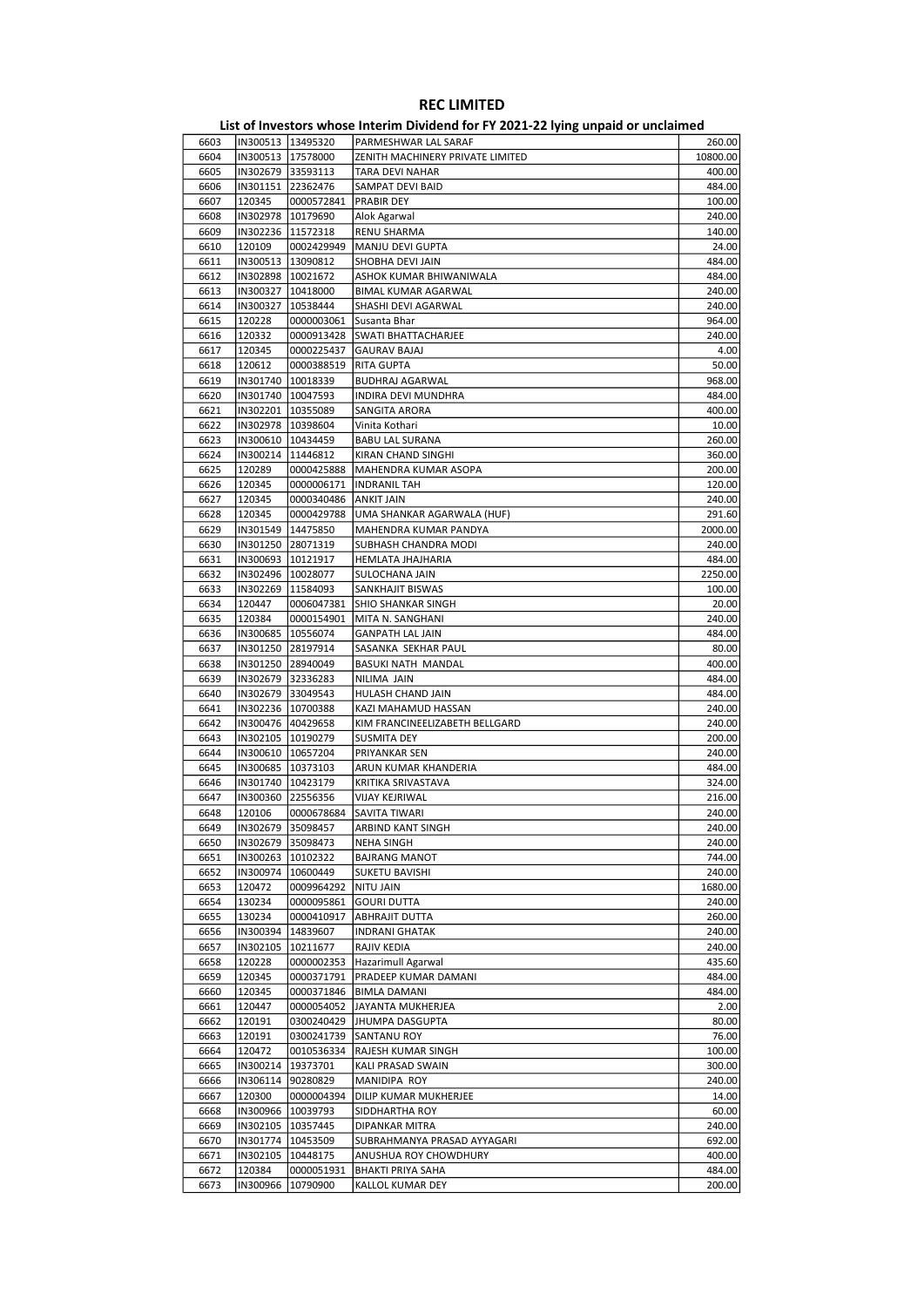| 6674 | 120384              |            | 0001306753   AMIT KUMAR GHOSAL       | 20.00   |
|------|---------------------|------------|--------------------------------------|---------|
| 6675 | IN300773   10141628 |            | <b>GUNJAN NARSINGHANI</b>            | 324.00  |
| 6676 | IN302105   10163375 |            | VIRENDRA MAHESHWARI                  | 484.00  |
| 6677 | IN300773   10235592 |            | KUNAL NARSINGHANI                    | 324.00  |
| 6678 | 120257              | 0000177520 | SHIPRA PRINCEKUMAR KATHOTIA          | 100.00  |
|      |                     |            | PREETI KHOWALA                       |         |
| 6679 | 120520              | 0000005640 |                                      | 484.00  |
| 6680 | IN302105   10284686 |            | LAKSHMI SAH                          | 324.00  |
| 6681 | 120106              | 0000857957 | <b>DEBASREE SARKAR</b>               | 200.00  |
| 6682 | IN303591   10041764 |            | PRADIP KUMAR GARG (HUF)              | 360.00  |
| 6683 | IN302898   10090989 |            | NIRANJANA AGARWAL                    | 240.00  |
| 6684 | 120360              | 0000467120 | SONALI GHOSH                         | 406.00  |
| 6685 | IN300360 22588756   |            | ARUN KUMAR AGARWAL                   | 954.00  |
| 6686 | IN302252 10069999   |            | <b>BINOD KUMAR JALAN</b>             | 484.00  |
| 6687 | IN302252 10073787   |            | SUDHA JALAN                          | 452.00  |
| 6688 | IN302105 10542957   |            | <b>TAPASH CHAKRABORTY</b>            | 460.00  |
| 6689 | IN300239 13067196   |            | MANJUSRI DUTTA                       | 1400.00 |
|      |                     |            |                                      |         |
| 6690 | 120472              | 0010887422 | MUKTASARATHI BHATTACHARYA            | 210.00  |
| 6691 | IN303930   10023604 |            | MINDRILL SYSTEMS & SOLUTIONS PVT LTD | 720.00  |
| 6692 | IN302105   10356469 |            | ANJU BAGRI                           | 240.00  |
| 6693 | IN300327   10382935 |            | MUKUL KUMAR SAHA                     | 240.00  |
| 6694 | 120191              | 0300110948 | <b>SAROJ AGARWAL</b>                 | 4.00    |
| 6695 | 120345              | 0000040791 | <b>DILIP KUMAR DAGA</b>              | 240.00  |
| 6696 | 120520              | 0000006319 | <b>VINAY GUPTA</b>                   | 40.00   |
| 6697 | IN301549 18010677   |            | SHEO KUMAR SARAOGI                   | 240.00  |
| 6698 | IN302951 20029575   |            | <b>BINOD KUMAR KHERIA</b>            | 435.60  |
| 6699 | IN300773   10216696 |            | PRAMANAND TIBREWAL                   | 240.00  |
|      |                     |            |                                      |         |
| 6700 | IN300394 11213884   |            | JUGAL KISHORE DAGA                   | 200.00  |
| 6701 | 120345              | 0000088762 | SAROJ KUMAR JAISWAL                  | 240.00  |
| 6702 | 120345              | 0000191191 | SAJJAN AGARWAL [HUF]                 | 435.60  |
| 6703 | IN301774   16139295 |            | ASHIT KUMAR NASKAR                   | 60.00   |
| 6704 | 120447              | 0000590176 | TAPAN KUMAR ACHARYA                  | 50.00   |
| 6705 | 120242              | 0000445058 | MANASHI SAHA                         | 200.00  |
| 6706 | 120299              | 0004112331 | <b>SHAMITA MAITY</b>                 | 484.00  |
| 6707 | IN300360 21168598   |            | <b>ASIF MUFTI</b>                    | 260.00  |
| 6708 | 120642              | 0008902359 | TAPASI CHAKRABORTY                   | 910.00  |
| 6709 | IN300773   10289736 |            | PURUSHOTTAM INVESTMENTS PVT. LTD.    | 9180.00 |
|      |                     |            |                                      |         |
| 6710 | IN300239 12225479   |            | <b>HEMANT DANI</b>                   | 120.00  |
| 6711 | IN301250 28858448   |            | AHMED MOHAMED MAPARA                 | 356.00  |
| 6712 | IN302978 10130772   |            | Dipankar Dey                         | 240.00  |
| 6713 | 120447              | 0005733103 | SATYA KINKAR GHOSH                   | 12.00   |
| 6714 | IN301774 13681739   |            | PARICHITA ROY                        | 12.00   |
| 6715 | IN300693   10156227 |            | SAMBUDDHA CHAKRABORTY                | 240.00  |
| 6716 | 120299              | 0005723545 | <b>CHARANJIT KAUR</b>                | 484.00  |
| 6717 | 120532              |            | 0000039926 SHATAVISHA MUSTAFI        | 20.00   |
| 6718 | 120191              | 0300657717 | NILIMA GHOSH                         | 200.00  |
| 6719 | IN300394 10872989   |            | DEBASISH BARDHAN                     | 240.00  |
|      |                     |            |                                      |         |
| 6720 | 120242              |            | 0000442475   GARGI SINGHAPRAJAPATI   | 12.00   |
| 6721 | 120447              | 0007282692 | ANINDITA MUKHERJEE                   | 80.00   |
| 6722 | IN306114            | 90264804   | PRABASH CHANDRA MUKHOPADHYAY         | 200.00  |
| 6723 | 120242              | 0000060765 | <b>SUMIT KUMAR BASAK</b>             | 240.00  |
| 6724 | IN300095            | 11426497   | Sunaina Singh                        | 484.00  |
| 6725 | IN300394   18412439 |            | ELIZABETH LIVINUS SANQUAI            | 40.00   |
| 6726 | 120384              | 0000568572 | PREETAM PRASAD PASWAN                | 4.00    |
| 6727 | IN302105            | 10054902   | <b>BANDANA DAM</b>                   | 20.00   |
| 6728 | 120345              | 0000083137 | MILAN KUMAR CHAKRABORTY              | 40.00   |
| 6729 | 120472              | 0010007927 | <b>BUDDHA DEB KARMAKAR</b>           | 100.00  |
|      |                     |            | PARIKSHIT DASGUPTA                   |         |
| 6730 | IN302236 11148035   |            |                                      | 100.00  |
| 6731 | IN304295   18935475 |            | NIRMAL KUMAR SARKAR                  | 20.00   |
| 6732 | 120887              | 0004591392 | PRITAM DAS                           | 80.00   |
| 6733 | IN302898            | 10112055   | <b>TRIDIB MONDAL</b>                 | 400.00  |
| 6734 | 120447              | 0003560158 | AMIT KUMAR DEY                       | 20.00   |
| 6735 | 120384              | 0000549929 | AYAN MUKHERJEE                       | 80.00   |
| 6736 | IN300394   13401620 |            | RABINDRA NATH MANDAL                 | 20.00   |
| 6737 | 130513              | 0000213316 | ARBIND GUPTA.                        | 30.00   |
| 6738 | IN300513 21016391   |            | SANJAY GHOSH                         | 1080.00 |
| 6739 | IN302496   10057324 |            | <b>ANKIT JAIN</b>                    | 400.00  |
|      |                     |            |                                      |         |
| 6740 | IN301629   10058367 |            | RAJENDRA KUMAR SINGH                 | 120.00  |
| 6741 | IN302105   10087028 |            | SANJAY SODANI                        | 20.00   |
| 6742 | IN302201 10105084   |            | AYAN DEBNATH                         | 800.00  |
| 6743 | 120242              | 0000058781 | HARISH CHANDRA BANERJEE              | 324.00  |
| 6744 | IN301313            | 21543636   | SANTANU MALLIK                       | 1004.00 |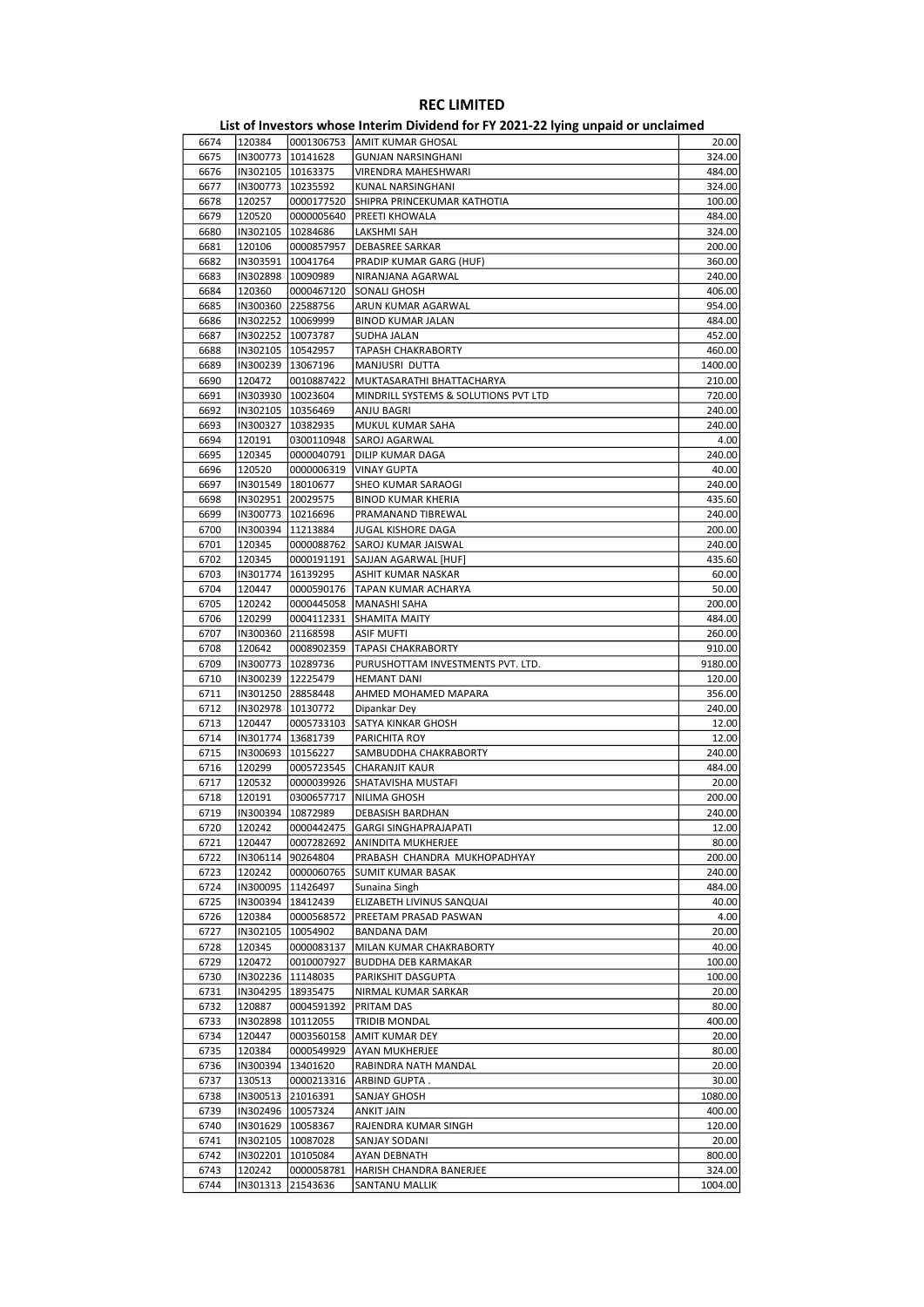| 6745 |                     | IN301055 10471872       | SUSHILA GUPTA              | 388.00  |
|------|---------------------|-------------------------|----------------------------|---------|
| 6746 |                     | IN300214   11057249     | <b>BIMLA DEVI SHARMA</b>   | 484.00  |
| 6747 | 120300              | 0000925993              | NIRMAL KUMAR BHANSALI      | 100.00  |
| 6748 | 120341              | 0000009805              | <b>SUJANI DEVI PARAKH</b>  | 200.00  |
| 6749 |                     | IN302236 11515616       | <b>ABHISHEK SHAW</b>       | 20.00   |
| 6750 | 120816              | 0057330606              | SHILAJIT SAHA              | 20.00   |
|      |                     |                         |                            |         |
| 6751 | 120887              | 0000206119              | SAYANTAN BANERJEE          | 28.00   |
| 6752 |                     | IN301549   14488198     | <b>GYARSI LAL AGRAWAL</b>  | 240.00  |
| 6753 | 120345              | 0000648401              | SAURABH JALAN              | 480.00  |
| 6754 |                     | IN301151 22140239       | SANJAY KUMAR               | 484.00  |
| 6755 |                     | IN300394   13593145     | <b>GOUTAM BOSE</b>         | 960.00  |
| 6756 | 120191              | 0300519507              | PRIYANTA BHATTACHARJEE     | 20.00   |
| 6757 | 120332              | 0001034572              | ANINDYA DATTA              | 216.00  |
| 6758 |                     | IN300214 15633670       | ASHIM KUMAR DATTA          | 200.00  |
| 6759 | 120472              | 0010084424              | SHARMISTHA KIRTANIA        | 40.00   |
| 6760 | IN302105   10389469 |                         | MADHABI NANDI              | 240.00  |
| 6761 | 120191              | 0300610923              |                            | 360.00  |
|      |                     |                         | <b>RAMEN ROY HUF</b>       |         |
| 6762 | IN300327            | 10170046                | MANOJ KUMAR BAGRI          | 484.00  |
| 6763 | 120432              | 0000012569              | AMIT JAIN.                 | 292.00  |
| 6764 |                     | IN300476 40108778       | PARUL BHUTRA               | 484.00  |
| 6765 | 120332              | 0005921639              | KAZI SAMIM RAZA            | 200.00  |
| 6766 | 120191              | 0300115887              | <b>GANGA PRASAD GUPTA</b>  | 240.00  |
| 6767 |                     | IN300513   18449730     | TANUSREE BANERJEE          | 12.00   |
| 6768 | 120191              | 0300724614              | ARUP KUMAR PAL             | 200.00  |
| 6769 | 120191              | 0300103698              | <b>DEBASIS DUTTA</b>       | 300.00  |
| 6770 | 120191              | 0102365041              | <b>ULLAS MONDAL</b>        | 100.00  |
|      |                     |                         |                            |         |
| 6771 | 120384              | 0001408825              | SOMNATH DEY                | 6.00    |
| 6772 | 120447              | 0000497035              | <b>MAYA BHAGAT</b>         | 200.00  |
| 6773 | 120384              | 0000308508              | ASOKE DEY                  | 300.00  |
| 6774 | 120242              | 0000046495              | <b>CHANDAN TAH</b>         | 28.00   |
| 6775 | IN302902            | 42605652                | DHAVALA VENKATA RAJAN      | 240.00  |
| 6776 | 120133              | 0001224636              | <b>GOUTAM SADHUKHAN</b>    | 10.00   |
| 6777 |                     | IN300513   15997107     | <b>GOVIND RAM SONI</b>     | 30.00   |
| 6778 | 120360              | 0000609697              | <b>MANIK CHOUDHARY</b>     | 5400.00 |
| 6779 | 130144              | 0001935346              | <b>KARTIK CHANDRA PAL</b>  | 3400.00 |
| 6780 |                     | IN302978   10351162     | Rangubai Baban Autade      | 800.00  |
|      |                     |                         |                            |         |
| 6781 | 120472              | 0011340376              | OM PRAKASH RATHI           | 200.00  |
| 6782 |                     | IN301549 33991506       | SHEELA SINGHANIA           | 200.00  |
| 6783 |                     |                         | REC9500309   PIYUSH GUPTA  | 320.00  |
| 6784 | 120191              | 0102413880              | UJJWAL KUMAR MAJI          | 40.00   |
| 6785 |                     | IN300394 19133215       | DINESH KUMAR HELA          | 46.00   |
| 6786 | 120360              | 0001630433              | REETA MUKHERJEE            | 240.00  |
| 6787 | 120384              | 0000402068              | <b>RUPESH DEY</b>          | 60.00   |
| 6788 | 120332              | 0002639305   TAPASI DAS |                            | 120.00  |
| 6789 | 120346              | 0000387319              | <b>MANALI MANDAL</b>       | 40.00   |
| 6790 | 120447              | 0006777651              | RAJENDRA KUMAR GOLCHHA     | 64.00   |
| 6791 | 120191              |                         | 0300199303 SABYASACHI JANA | 20.00   |
|      |                     |                         |                            |         |
| 6792 | 120332              | 0001751888              | SUTAPA SAMANTA             | 48.00   |
| 6793 | 120384              | 0000113533              | <b>ABHIJIT ROY</b>         | 100.00  |
| 6794 | 120242              | 0000225660              | <b>SADHAN MURMU</b>        | 204.00  |
| 6795 | 120532              | 0000035518              | <b>MANOHAR SHIT</b>        | 84.00   |
| 6796 | 120642              | 0005380126              | ALOKE KARMAKAR             | 2692.00 |
| 6797 | 130414              | 0002211706              | CHHATRA RAJAN SHARMA       | 276.00  |
| 6798 | 120447              | 0006418037              | MANIKA MAJI                | 8.00    |
| 6799 | 120109              | 2600300789              | <b>SUBHASH GANGULY</b>     | 80.00   |
| 6800 | 120109              | 2600302085              | SIDDHARTHA GANGOPADHYAY    | 80.00   |
| 6801 | 120350              | 0001452592              | PRASENJIT SAHA             | 60.00   |
|      |                     |                         |                            |         |
| 6802 | 120323              | 0001973355              | NITESH JINDAL              | 600.00  |
| 6803 | 120335              | 0001823094              | SUKANYA BASAK MAITI        | 40.00   |
| 6804 | 120816              | 0009140354              | PINAK RANJAN CHAUDHURI     | 50.00   |
| 6805 | 120360              | 0001222509              | <b>BISWAJIT SAHA</b>       | 20.00   |
| 6806 | 120593              | 0000015145              | <b>MANGILAL JAIN</b>       | 320.00  |
| 6807 | 120300              | 0000352160              | <b>NAVEEN BAID</b>         | 20.00   |
| 6808 | 120300              | 0000402050              | <b>VIJAY KUMAR BAID</b>    | 4.00    |
| 6809 | 120816              | 0000210798              | MUKESH MITRUKA             | 208.00  |
| 6810 | 120191              | 0300606125              | MONORANJAN DEY             | 160.00  |
|      |                     |                         |                            |         |
| 6811 | 120384              | 0001483076              | <b>ANUP BASAK</b>          | 200.00  |
| 6812 | 120289              | 0000610005              | KISHAN LAL JAIN            | 240.00  |
| 6813 | IN302269            | 12833207                | SUBRATA DAS                | 16.00   |
| 6814 | 120532              | 0000115266              | UTTAM DEBNATH              | 100.00  |
| 6815 | IN304295            | 16868217                | URMILA DEVI AGARWAL        | 240.00  |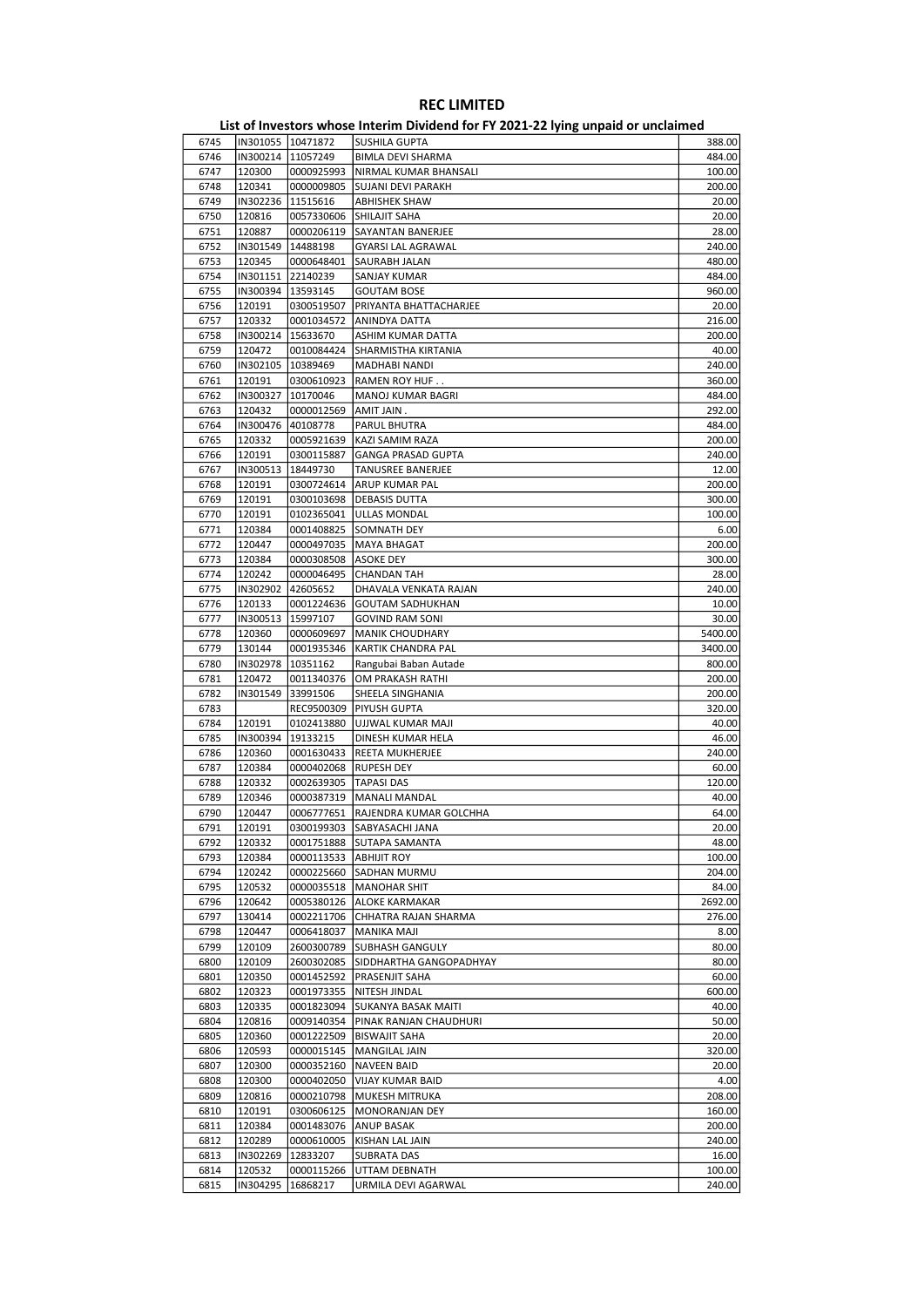| 6816 | 120472              |                     | 0010381785  PULAKESH SARKAR     | 380.00  |
|------|---------------------|---------------------|---------------------------------|---------|
| 6817 | 120332              | 0001071623          | <b>DEBASHIS PAUL</b>            | 400.00  |
| 6818 | 120816              | 0009138064          | AMITABHA SARKAR                 | 18.00   |
| 6819 | 120242              | 0000427070          | <b>RAJU NATH</b>                | 80.00   |
| 6820 | 120384              | 0001131290          | <b>SANTOSH DAS</b>              | 200.00  |
| 6821 | 120106              | 0002487801          | <b>NIRMAL DAS</b>               | 28.00   |
|      |                     |                     |                                 |         |
| 6822 | IN300958            | 10296498            | MD ABDUR RAHMAN                 | 600.00  |
| 6823 | 120887              | 0023387390          | MD SHA NUR E ISLAM              | 12.00   |
| 6824 | IN300966            | 10769296            | SANKAR CHAKRABORTY              | 20.00   |
| 6825 | 120299              | 0006240889          | <b>DIPAK GUPTA</b>              | 40.00   |
| 6826 | 130144              | 0001652686          | MUKTA RANI MRIDHA               | 644.00  |
| 6827 | 130414              | 0005235525          | <b>MANAS KUMAR MUKHERJEE</b>    | 108.00  |
| 6828 | 120384              | 0000611813          | HIMA BHATTACHARJEE              | 40.00   |
| 6829 | 120191              | 0300140962          | <b>SOMENATH DAS</b>             | 12.00   |
| 6830 | 120230              | 0000683116          | TAMAL KRISHNA MONDAL            | 38.00   |
|      | IN300484            | 12540304            |                                 |         |
| 6831 |                     |                     | <b>BASANTI MAJHI</b>            | 240.00  |
| 6832 | IN301250            | 28405773            | KIRTI CHANDRA NANDA             | 240.00  |
| 6833 | 120206              | 0000176151          | RAM KRISHNA SARANGI             | 240.00  |
| 6834 | 120534              | 0000036222          | DEVI PRASAD MOHANTY             | 144.00  |
| 6835 | IN300394   16300856 |                     | UMAKANTA BEHERA                 | 240.00  |
| 6836 | IN301250            | 28747755            | MRS ILA SAMANT                  | 40.00   |
| 6837 | 120158              | 0000025506          | PATAMU RANJIT PATRA             | 16.00   |
| 6838 | 120299              | 0001051701          | PRASANNA KUMAR BEHERA           | 240.00  |
| 6839 | IN301250 28726795   |                     | SAILENDRI SAHOO                 | 236.00  |
| 6840 |                     | IN300513   16015667 | <b>GOURAV DAS</b>               | 20.00   |
|      |                     |                     |                                 |         |
| 6841 | IN302201            | 10755343            | MD ANWARUL ISLAM                | 6.00    |
| 6842 | 120887              | 0002101543          | GITANJALI DAS                   | 24.00   |
| 6843 |                     | IN302236 10720559   | PANU CHARAN MOHAPATRA           | 240.00  |
| 6844 |                     | IN300484   10212460 | <b>GITANJALI SAHOO</b>          | 140.00  |
| 6845 | 120191              | 0300251411          | ANNADA SANKAR MISHRA            | 200.00  |
| 6846 | 120447              | 0006627060          | <b>SUNIL KUMAR SAHOO</b>        | 200.00  |
| 6847 | 120818              | 0019363119          | SUBHRANSU SEKHAR SWAIN          | 150.00  |
| 6848 | 120106              | 0003194442          | NILIMA RATHI                    | 244.00  |
| 6849 | 120765              | 0000245059          | <b>ANJU KUMARI MAHTO</b>        | 6.00    |
| 6850 | 120816              | 0015664440          | MADAN KUMAR                     | 6.00    |
|      | IN301774            | 10843884            |                                 | 484.00  |
| 6851 |                     |                     | DIPESH SAHOO                    |         |
| 6852 | 120472              | 0000040721          | PANCHANAN PARSURAM DASH         | 80.00   |
| 6853 | 120818              | 0036329243          | <b>ANKIT KUMAR DEY</b>          | 80.00   |
| 6854 |                     | IN302269 12825310   | PRANAB KUMAR MOHANTY            | 114.00  |
| 6855 | 120816              | 0039276156          | CHANDAN KUMAR MALLIK            | 6.00    |
| 6856 | IN300394            | 18887835            | RASMITA DASH                    | 22.00   |
| 6857 | 120816              | 0021467231          | ANKIT PRAHARAJ                  | 20.00   |
| 6858 | 120542              | 0000324919          | PRAKASH KUMAR CHOUDHURY         | 30.00   |
| 6859 |                     | IN300214   19508190 | SATYNARAYAN MUNDHRA             | 800.00  |
| 6860 | 120447              | 0002413022          | <b>DEBASIS NANDA</b>            | 98.00   |
| 6861 | 130414              | 0006270247          | MANOJ KUMAR SETHI               | 36.00   |
|      |                     |                     |                                 |         |
| 6862 | 120472              |                     | 0009632041 SIVA PRASAD VARANASI | 200.00  |
| 6863 | 120818              |                     | 0008216261   MOHAN LAL AGRAWAL  | 260.00  |
| 6864 | IN302269            | 13373588            | PRAMOD KUMAR SAHOO              | 20.00   |
| 6865 | 120472              | 0010416840          | <b>SUNITA MUNDRA</b>            | 100.00  |
| 6866 | 120299              | 0000355737          | <b>SUSIL KUMAR TRIPATHY</b>     | 240.00  |
| 6867 | 120109              | 0002364869          | AMRAW DEVI SURANA               | 84.00   |
| 6868 | 120335              | 0001865464          | KINZAL RATHI                    | 200.00  |
| 6869 | 120447              | 0004487814          | MANOJ KUMAR MURARKA             | 1200.00 |
| 6870 | 130234              | 0000046925          | MAHESH KUMAR PODDAR             | 240.00  |
| 6871 | 130414              | 0003448231          | PANKAJ KUMAR JAIN               | 228.00  |
|      |                     |                     |                                 |         |
| 6872 | IN301250            | 28768471            | RAJESH KUMAR SURANA             | 240.00  |
| 6873 |                     | IN301250 28922035   | KHUSHBOO JAIN                   | 252.00  |
| 6874 | 120183              | 0000042258          | MANAKMAL LODHA & SONS HUF       | 216.00  |
| 6875 | IN300214            | 12633430            | AJIT KUMAR BAGRI                | 484.00  |
| 6876 |                     | IN300214   13453274 | JAY PRAKASH MAHESWARI           | 520.00  |
| 6877 |                     | IN301250 28735038   | MANJU KEDIA                     | 120.00  |
| 6878 | 120816              | 0083909318          | AMBALIKA CHANDA                 | 10.00   |
| 6879 | IN300214            | 13436616            | SHOBHA JAIN                     | 400.00  |
| 6880 | 120816              | 0037851786          | PRASHANT SONI                   | 20.00   |
| 6881 | IN300513            | 82210493            | <b>NAYAN TALUKDAR</b>           | 20.00   |
|      |                     |                     |                                 |         |
| 6882 | IN300394            | 19648254            | SUSIL KUMAR OJHA                | 200.00  |
| 6883 | 120109              | 0003086083          | SURENDER KUMAR BENGANI          | 130.00  |
| 6884 | IN300394            | 18088109            | <b>SUBIRAN DEY</b>              | 50.00   |
| 6885 | 130144              | 0000737059          | TARUN GOGOI.                    | 94.00   |
| 6886 | 120247              | 0000323790          | <b>SWATI DEB</b>                | 16.00   |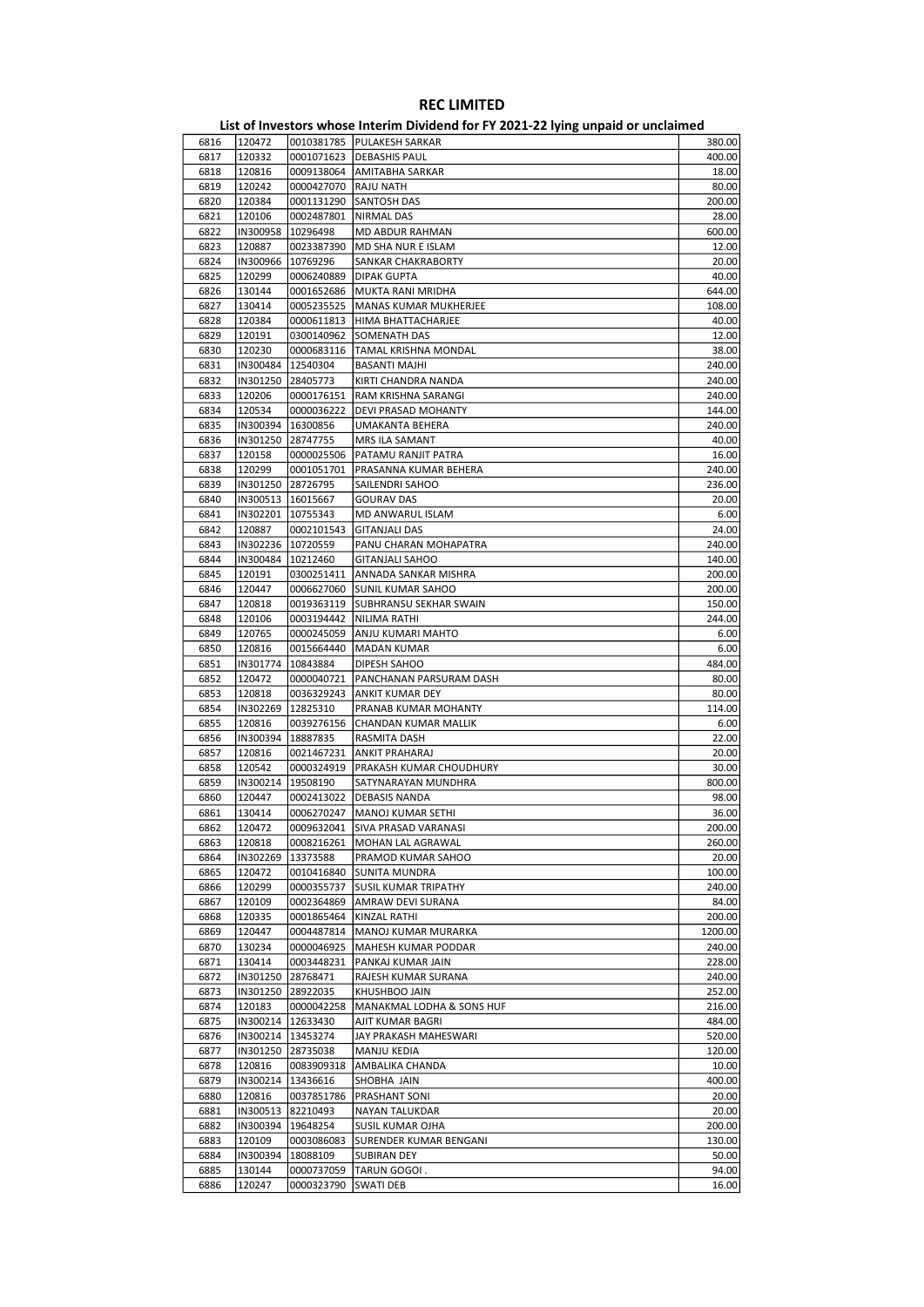| 6887 | 130144              |                     | 0000953241   BIVANANI DUTTA MEDHI      | 38.00   |
|------|---------------------|---------------------|----------------------------------------|---------|
| 6888 | 120191              | 0300426171          | <b>SUBRATA CHAKRABORTY</b>             | 64.00   |
| 6889 | 120191              | 0300580112          | <b>SUPRIYO MAZUMDER</b>                | 22.00   |
|      |                     |                     |                                        |         |
| 6890 | 120472              |                     | 0011484592 SUBRATA KANTI BHATTACHARJEE | 60.00   |
| 6891 | 120230              | 0000496252          | <b>SUMAN KUMAR DEY</b>                 | 20.00   |
| 6892 | 120669              | 0000519503          | <b>MANISH K C</b>                      | 120.00  |
| 6893 | IN302092            | 10082354            | <b>KUMARI ARTI</b>                     | 240.00  |
| 6894 |                     | IN300636   10090778 | <b>RUPAM VERMA</b>                     | 240.00  |
| 6895 | IN300708   10425309 |                     | RANA BARUN KUMAR SINGH                 | 660.00  |
|      |                     |                     |                                        |         |
| 6896 | 120109              | 2400084915          | <b>GIRISH NARAYAN</b>                  | 80.00   |
| 6897 | 120472              | 0009580722          | SURENDRA KUMAR SINHA                   | 240.00  |
| 6898 | 130234              | 0000227606          | <b>MAYA KUMARI</b>                     | 240.00  |
| 6899 |                     | IN301330 19501771   | MAHESH KUMAR AGARWAL                   | 484.00  |
| 6900 | IN301330   19888184 |                     | MAHENDRA NARAYAN SHARMA                | 260.00  |
| 6901 | IN301330 20317899   |                     | SHASHI KUMAR                           | 240.00  |
|      |                     |                     |                                        |         |
| 6902 | 120206              | 0000802767          | <b>KIRAN KUMARI</b>                    | 140.00  |
| 6903 | 120206              | 0000803036          | <b>SUNIL KUMAR</b>                     | 150.00  |
| 6904 | IN300610   10829581 |                     | <b>ASHOK KUMAR</b>                     | 484.00  |
| 6905 | 120109              | 2400016850          | BHOLA PRASAD GUPTA                     | 240.00  |
| 6906 | IN301330   18711350 |                     | ASHA DEVI                              | 356.00  |
| 6907 | IN301143            | 10838048            | SHYAM NARAIN PRASAD                    | 24.00   |
|      |                     |                     |                                        |         |
| 6908 | 120887              | 0011020501          | <b>PRASANT KUMAR</b>                   | 80.00   |
| 6909 | IN300888   14344322 |                     | <b>NAZAN TAHSIN</b>                    | 200.00  |
| 6910 | IN301330   18923673 |                     | LOKESH KUMAR                           | 324.00  |
| 6911 | IN301330 20296871   |                     | SHAMBHU NATH BASAK                     | 280.00  |
| 6912 | IN302822            | 10225116            | AMRENDRA PRASAD SINHA                  | 40.00   |
| 6913 |                     |                     |                                        | 240.00  |
|      | IN300476 43530599   |                     | <b>GOPAL KRISHNA SINHA</b>             |         |
| 6914 | 130234              | 0000265756          | <b>VIMAL SINGH</b>                     | 240.00  |
| 6915 | IN302814 11311460   |                     | Syed Wequar Askari                     | 80.00   |
| 6916 | IN302269 13540818   |                     | TRIPTI GANGWAR                         | 476.00  |
| 6917 | IN303237            | 10031557            | SABITRI SHRIVASTAV                     | 240.00  |
| 6918 | 120472              | 0001638734          | PRABHAKAR KUMAR                        | 100.00  |
| 6919 | 130414              | 0002031839          |                                        | 228.00  |
|      |                     |                     | CHANDRAWALI JHA                        |         |
| 6920 | IN301330 20731939   |                     | NIBEDITA                               | 100.00  |
| 6921 | IN300589            | 10207372            | PREM ALOK                              | 240.00  |
| 6922 | 120191              | 0100136712          | RANJAN KUMAR RAJEV                     | 100.00  |
| 6923 | 120472              | 0004124670          | <b>SHASHANK KUMAR</b>                  | 20.00   |
| 6924 | 120472              | 0005622561          | PRAKASH KUMAR SARKAR                   | 200.00  |
|      |                     |                     |                                        |         |
| 6925 | IN300513   12203292 |                     | <b>ALOK KUMAR</b>                      | 240.00  |
| 6926 | 130176              | 0000825179          | utpal kumar sen                        | 260.00  |
| 6927 | 130387              | 0000132849          | <b>KUMAR MITALEY</b>                   | 240.00  |
| 6928 | IN300214            | 15892989            | <b>MAMTA KUMARI</b>                    | 200.00  |
| 6929 | IN300636   10073473 |                     | RAJESH KUMAR                           | 240.00  |
| 6930 | 130234              | 0000453691          | MUKESH KUMAR                           | 50.00   |
| 6931 | IN300513   14374932 |                     | <b>VINOD KUMAR</b>                     | 200.00  |
|      |                     |                     |                                        |         |
| 6932 | IN301330 18955931   |                     | <b>BIRENDRA KUMAR SINHA</b>            | 324.00  |
| 6933 | 120384              | 0000040993          | DEVENDRA KUMAR SINHA                   | 484.00  |
| 6934 |                     | IN301151 28036597   | AJIT KUMAR                             | 1000.00 |
| 6935 | 120191              | 0100352046          | MUKHRANJAN PRASAD VERMA                | 400.00  |
| 6936 | 120384              | 0001223717          | CHAPLA GUPTA                           | 80.00   |
| 6937 | 120472              | 0003189315          | <b>LAXMAN SINGH</b>                    | 2000.00 |
|      |                     |                     |                                        |         |
| 6938 | 120447              | 0006316934          | AMOD KUMAR                             | 24.00   |
| 6939 | 120376              | 0000125365          | <b>VEENA SINHA</b>                     | 14.00   |
| 6940 | 130414              | 0006423882          | ARBIND KUMAR SINGH                     | 30.00   |
| 6941 | 120816              | 0056678331          | JITENDRA KUMAR                         | 12.00   |
| 6942 | IN300214            | 12683527            | KUMARI VINITA SINHA                    | 240.00  |
| 6943 | 120206              | 0000620645          | SANJAY SHEKHAR                         | 20.00   |
|      |                     |                     |                                        |         |
| 6944 | IN300513            | 13369132            | RAJ KUMAR BANKA                        | 428.40  |
| 6945 | 120333              | 0000564124          | KALPANA MISHRA                         | 200.00  |
| 6946 | 120594              | 0000006720          | RAJ KUMAR DALANIA                      | 504.00  |
| 6947 | 120242              | 0000587925          | NARESH PRASAD                          | 200.00  |
| 6948 | 120447              | 0002102837          | <b>BHOLA PRASAD SAHU</b>               | 34.00   |
| 6949 | 120472              | 0010469802          | SANJAY KUMAR SAHA                      | 276.00  |
|      |                     |                     |                                        |         |
| 6950 | IN302978            | 10502037            | RAJKUMAR AGARWAL                       | 10.00   |
| 6951 | 120887              | 0004807445          | SOURAV MONDAL                          | 2.00    |
| 6952 | 120132              | 0001549587          | RAJIV KUMAR SINHA                      | 20.00   |
| 6953 | 120887              | 0017851893          | SHYAMU KUMAR GUPTA                     | 2.00    |
| 6954 | 120164              | 0300048584          | JYOTI SINHA                            | 200.00  |
| 6955 | 120332              | 0004046466          | <b>MD ARIF ANSARI</b>                  | 200.00  |
|      |                     |                     |                                        |         |
| 6956 | 120164              | 0300043358          | SEEMA KUMARI                           | 200.00  |
| 6957 | 120335              | 0001154901          | NAND KISHORE PRASAD.                   | 16.00   |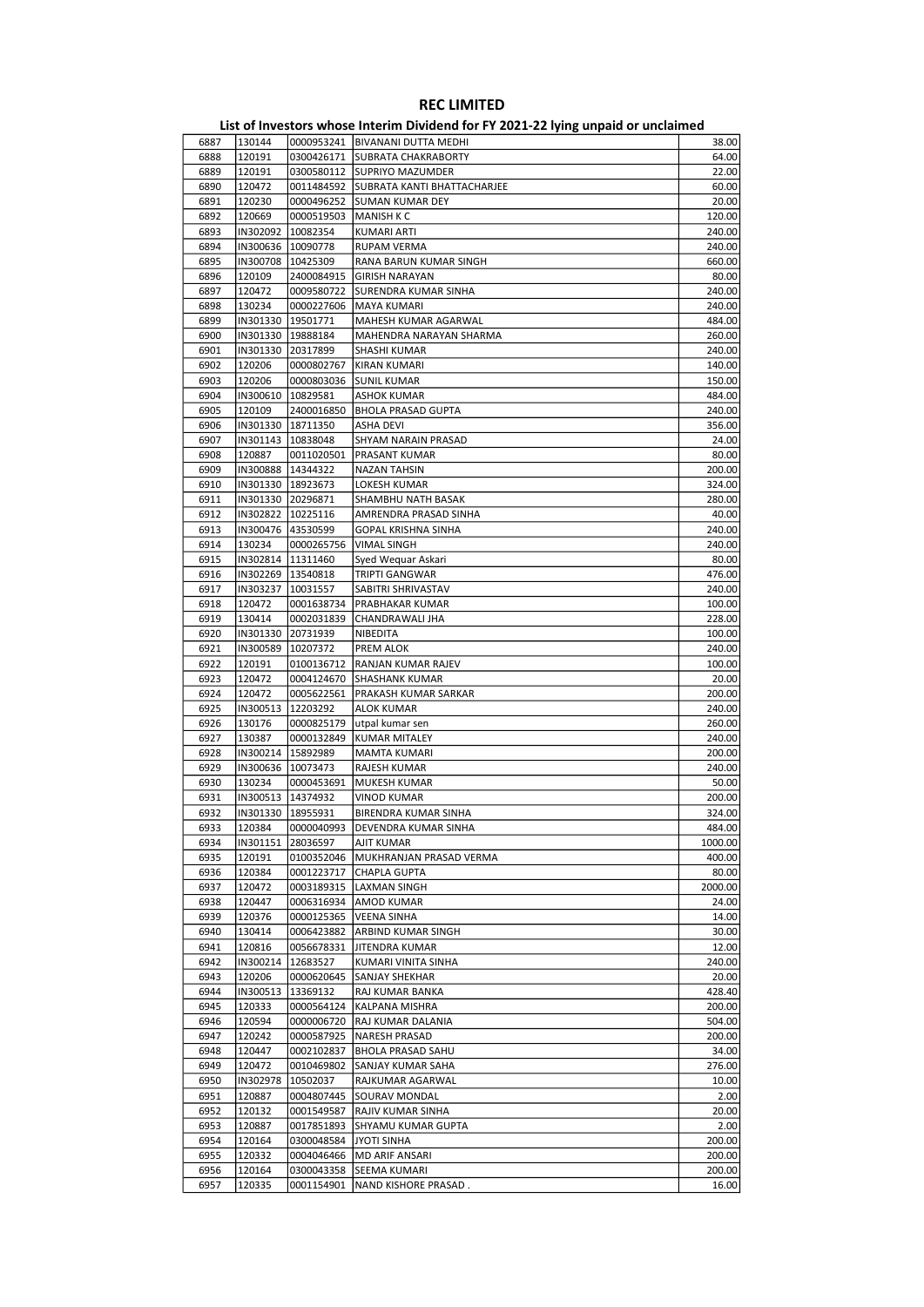| 6958 | IN300214   11085732 |                     | ANITA BOSE                     | 120.00  |
|------|---------------------|---------------------|--------------------------------|---------|
| 6959 | 120472              | 0009611061          | <b>SOMENDRA VIJAY</b>          | 120.00  |
| 6960 | 120816              | 0076954690          | ASHWINI ANAND                  | 4.00    |
| 6961 | IN302679            | 35433719            | HITESHWAR PRASAD SINGH         | 32.00   |
| 6962 | 120132              | 0000621444          | SANJAY KUMAR.                  | 1000.00 |
| 6963 | 120109              | 0002266962          | <b>SURESH PRASAD SINGH</b>     | 200.00  |
| 6964 |                     | 0003080354          | DINESH KUMAR AGARWAL           |         |
|      | 130144              |                     |                                | 50.00   |
| 6965 | 120106              | 0001783933          | S K AGARWAL & SONS HUF         | 360.00  |
| 6966 | 120472              | 0010352156          | RAKESH RAJAN                   | 22.00   |
| 6967 | 120289              | 0000266509          | PRABHAT BHUSAN SINGH           | 200.00  |
| 6968 | 120341              | 0000102585          | VEMPALA NAGESHWAR RAO          | 110.00  |
| 6969 | 120109              | 2600329580          | ANIL KUMAR TIWARY              | 40.00   |
| 6970 |                     | IN301774   17634206 | PREM SHANKER KUMAR             | 80.00   |
| 6971 | IN302269            | 11979056            | RAJESHWARI DEVI SAWA           | 240.00  |
| 6972 |                     | IN302814   12394769 | Vijay Kumar Das                | 420.00  |
| 6973 | 120384              | 0000548262          | ASHOK KUMAR DUTTA              | 400.00  |
| 6974 |                     | IN301740   10354317 | KIRAN AGARWAL                  | 240.00  |
|      |                     |                     |                                |         |
| 6975 | 120472              | 0010002796          | MUKESH KUMAR                   | 80.00   |
| 6976 | IN301774            | 10773628            | ABDUL ISLAM KHAN               | 70.00   |
| 6977 | 120593              | 0000038650          | RABI KUMAR                     | 200.00  |
| 6978 | 120532              | 0000083524          | AYUSH GOYAL                    | 200.00  |
| 6979 | IN302105            | 10341078            | RASHMI CHOUDHARY               | 484.00  |
| 6980 | 120333              | 0000199301          | MANISH KUMAR SARAF             | 435.60  |
| 6981 | 120384              | 0000022832          | <b>ASHOK KUMAR</b>             | 104.00  |
| 6982 |                     | IN300513 23577327   | KAMLESH KUMAR ARORA            | 100.00  |
| 6983 | 120109              | 2600268885          | <b>GYAN CHAND</b>              | 80.00   |
|      |                     |                     |                                |         |
| 6984 | 120299              | 0004268690          | <b>JAY PRAKASH</b>             | 240.00  |
| 6985 | 120472              | 0009627027          | NIRAJ RAJ ANAND                | 24.00   |
| 6986 | 120299              | 0000149299          | PRABHAKAR THAKUR               | 4.00    |
| 6987 | 120345              | 0000377907          | <b>BUCHAN MISHRA.</b>          | 484.00  |
| 6988 |                     | IN301696   11466914 | RANJAN KUMAR                   | 80.00   |
| 6989 | 120472              | 0003330826          | <b>ASIF PARWEZ</b>             | 326.00  |
| 6990 | 120109              | 2600157971          | AMIT KUMAR VERMA               | 100.00  |
| 6991 | IN302978            | 10501567            | RAGHAW PRASAD                  | 200.00  |
| 6992 | 120109              | 2600174406          | PANNA KUMAR SINHA              | 192.00  |
| 6993 | 120384              | 0000391800          | <b>SUDHIR KUMAR SINGH</b>      | 130.00  |
|      |                     |                     |                                |         |
| 6994 | 120447              | 0006137661          | DEEPA KUMARI                   | 36.00   |
| 6995 | IN302269            | 13438231            | <b>VINAY KUMAR SINGH</b>       | 788.00  |
| 6996 | 120109              | 2600231582          | RAJESH KUMAR                   | 88.00   |
| 6997 | 120887              | 0006560599          | SANGITA KUMARI                 | 20.00   |
| 6998 | 120887              | 0033508016          | ASHWANI KUMAR                  | 6.00    |
| 6999 | 130144              | 0001157899          | RAM SWAROOP CHAUDHARI          | 20.00   |
| 7000 | 120384              | 0000315186          | SACHCHIDA NAND PD. SINGH       | 240.00  |
| 7001 | 120335              | 0001414926          | SHEKHAR AGRAWAL                | 80.00   |
| 7002 | 120360              | 0001205597          | PRAMOD KUMAR SINGH             | 200.00  |
| 7003 | 120189              | 0000029503          | PANKAJ KUMAR BOHRA             | 240.00  |
|      |                     |                     |                                |         |
| 7004 | 120109              |                     | 2400017358 RANJAN KUMAR SINGH  | 240.00  |
| 7005 | 120106              | 0001923921          | <b>BHRIGUNATH PRASAD SINGH</b> | 80.00   |
| 7006 | 120109              | 2600270590          | PARESH KUMAR DATTANI           | 40.00   |
| 7007 | 120332              | 0001673571          | <b>INDRA NARAYAN LABH</b>      | 300.00  |
| 7008 | 120191              | 0300618158          | SANJAY KUMAR SINHA             | 180.00  |
| 7009 | 130414              | 0003085327          | NAGENDER SINGH THAKUR          | 170.00  |
| 7010 | 130414              | 0001483871          | SREEKUMAR CHANDRASEKHARAN NAIR | 110.00  |
| 7011 |                     | IN301838   10012684 | VEERAMANI SANKARAN             | 190.08  |
| 7012 |                     | IN300513   15477586 | NILABZA PAUL                   | 400.00  |
| 7013 |                     | IN301774 10948713   | SATVIR SINGH TANWAR            | 120.00  |
|      |                     |                     |                                |         |
| 7014 |                     | IN301774 11872847   | JITENDRA PRASAD                | 260.00  |
| 7015 |                     | IN301670 10053760   | ANIL KUMAR KAPUR               | 484.00  |
| 7016 |                     | IN300513   15530098 | SARITA SHARMA                  | 260.00  |
| 7017 |                     | IN301670   10215054 | PANCHAM CHHABRA                | 240.00  |
| 7018 |                     | IN302201   10537266 | JASWINDER SINGH LAMBA          | 194.00  |
| 7019 |                     | IN300513 14728523   | ARUNA GARG                     | 484.00  |
| 7020 |                     | IN302269 11551053   | DEV KRISHAN                    | 216.00  |
| 7021 |                     | IN301774   12673157 | AMITA RANI                     | 60.00   |
| 7022 |                     | IN300079 10293679   | MANJU DEVI                     | 240.00  |
|      |                     |                     |                                |         |
| 7023 |                     | IN300513   16089079 | LALLAN KUMAR                   | 200.00  |
| 7024 |                     | IN301330   19682884 | AJAY KUMAR MITTAL              | 240.00  |
| 7025 |                     | IN301983   10386062 | HARI OM                        | 80.00   |
| 7026 |                     | IN301604 20005309   | KALPANA JAIN                   | 242.00  |
| 7027 |                     | IN301330   19474031 | DHIRENDRA PRAKASH GOVIL        | 216.00  |
| 7028 |                     | IN301991 10524400   | BHAVNABEN A. JOSHI             | 2000.00 |